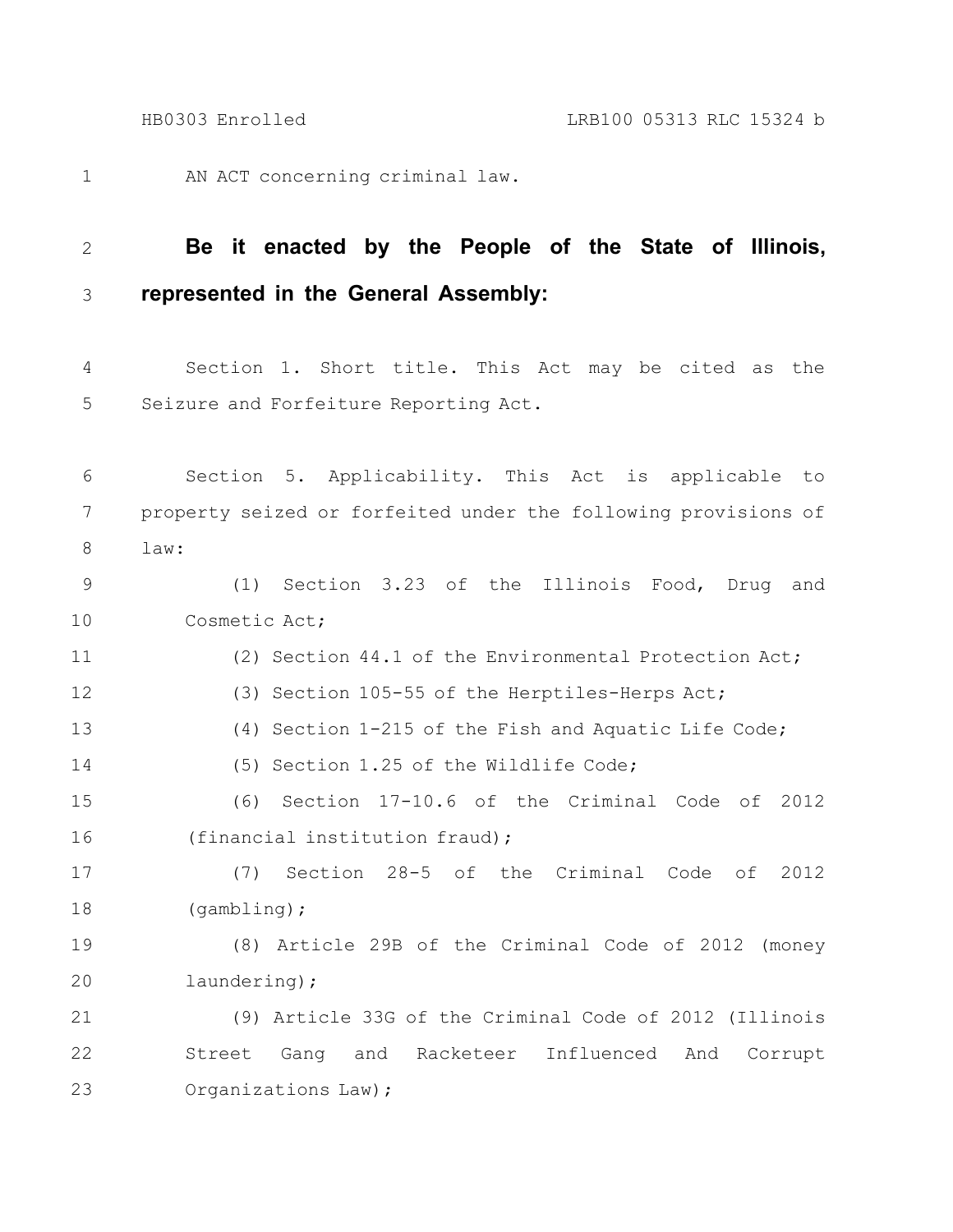HB0303 Enrolled - 2 - LRB100 05313 RLC 15324 b

(10) Article 36 of the Criminal Code of 2012 (seizure and forfeiture of vessels, vehicles, and aircraft); (11) Section 47-15 of the Criminal Code of 2012 (dumping garbage upon real property); (12) Article 124B of the Code of Criminal procedure (forfeiture); (13) Drug Asset Forfeiture Procedure Act; (14) Narcotics Profit Forfeiture Act; (15) Illinois Streetgang Terrorism Omnibus Prevention Act; and 1 2 3 4 5 6 7 8 9 10

11

(16) Illinois Securities Law of 1953.

Section 10. Reporting by law enforcement agency. 12

(a) Each law enforcement agency that seizes property subject to reporting under this Act shall report the following information about property seized or forfeited under State law: 13 14 15

(1) the name of the law enforcement agency that seized the property; 16 17

18

(2) the date of the seizure;

(3) the type of property seized, including a building, vehicle, boat, cash, negotiable security, or firearm, except reporting is not required for seizures of contraband including alcohol, gambling devices, drug paraphernalia, and controlled substances; 19 20 21 22 23

(4) a description of the property seized and the estimated value of the property and if the property is a 24 25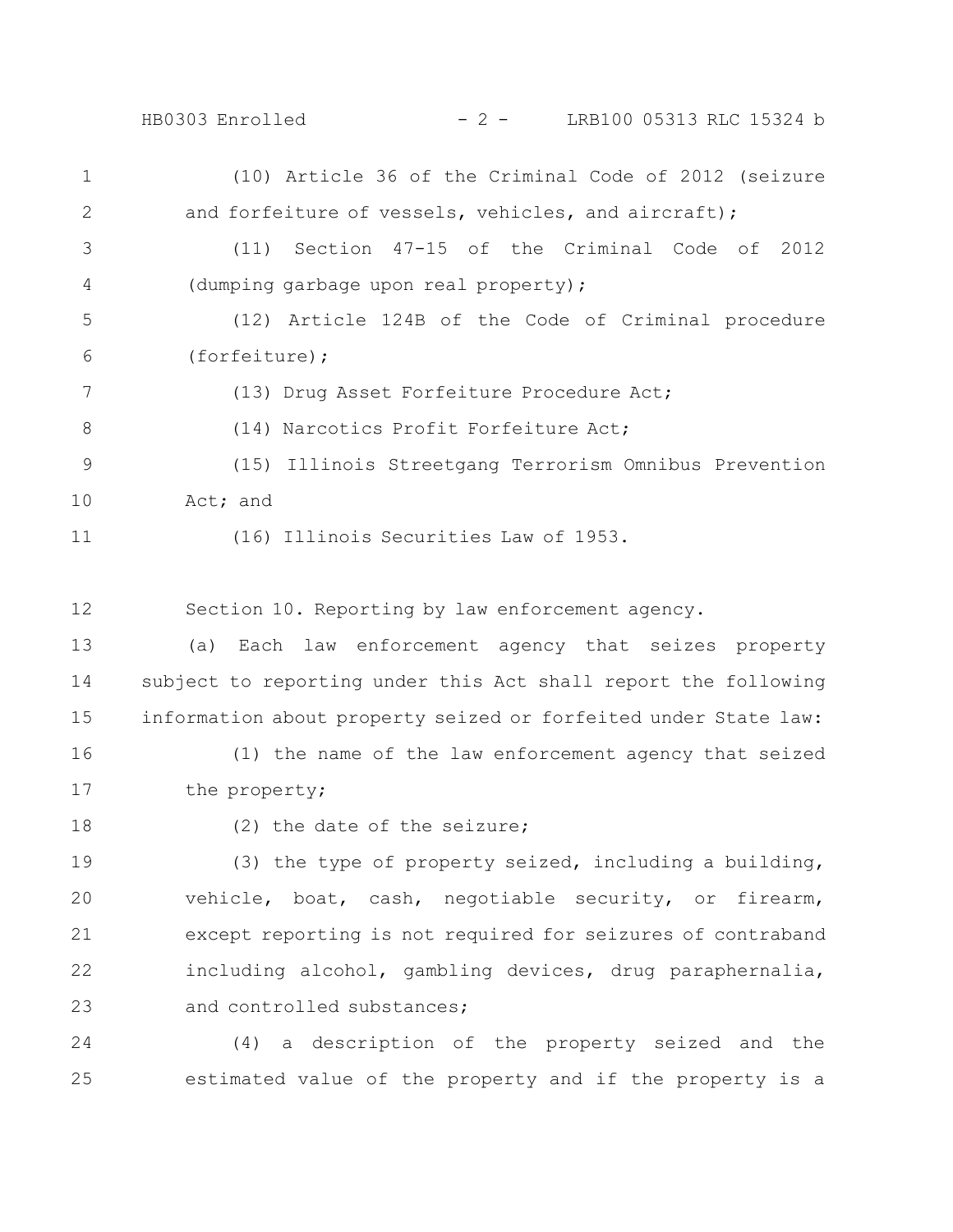- conveyance, the description shall include the make, model, year, and vehicle identification number or serial number; and 1 2 3
- 4

(5) the location where the seizure occurred.

The filing requirement shall be met upon filing the form 4-64 with the State's Attorney's Office in the county where the forfeiture action is being commenced or with the Attorney General's Office if the forfeiture action is being commenced by that office, and the forwarding of the form 4-64 upon approval of the State's Attorney's Office or the Attorney General's Office to the Department of State Police Asset Forfeiture Section. With regard to seizures for which form 4-64 is not required to be filed, the filing requirement shall be met by the filing of an annual summary report with the Department of State Police no later than 60 days after December 31 of that year. 5 6 7 8 9 10 11 12 13 14 15 16

(b) Each law enforcement agency, including a drug task force or Metropolitan Enforcement Group (MEG) unit, that receives proceeds from forfeitures subject to reporting under this Act shall file an annual report with the Department of State Police no later than 60 days after December 31 of that year. The format of the report shall be developed by the Department of State Police and shall be completed by the law enforcement agency. The report shall include, at a minimum, the amount of funds and other property distributed to the law enforcement agency by the Department of State Police, the 17 18 19 20 21 22 23 24 25 26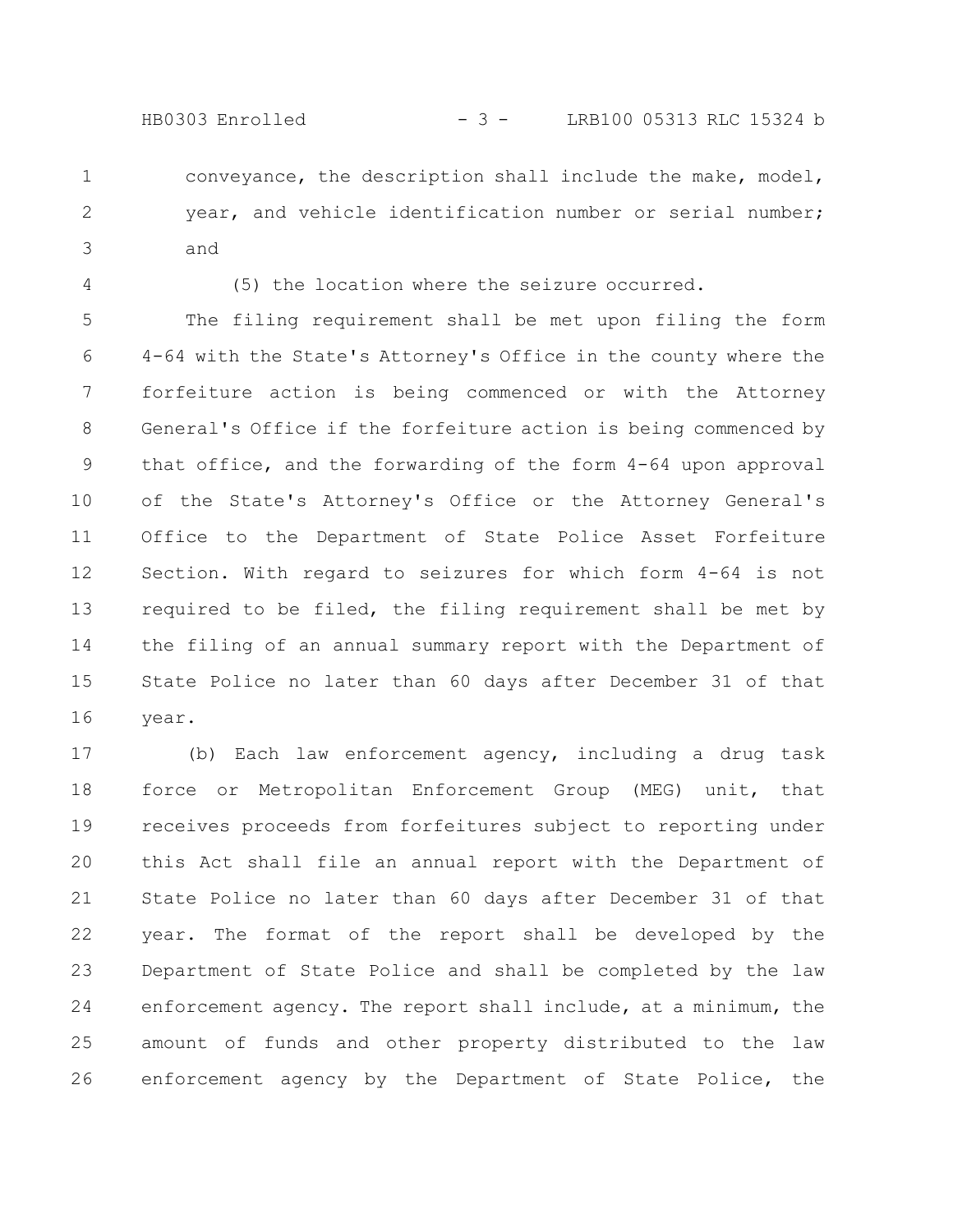HB0303 Enrolled - 4 - LRB100 05313 RLC 15324 b

- amount of funds expended by the law enforcement agency, and the category of expenditure, including: 1 2
- (1) crime, gang, or abuse prevention or intervention programs; 3 4
- 5

(2) compensation or services for crime victims;

(3) witness protection, informant fees, and controlled purchases of contraband; 6 7

(4) salaries, overtime, and benefits, as permitted by law; 8 9

(5) operating expenses, including but not limited to, capital expenditures for vehicles, firearms, equipment, computers, furniture, office supplies, postage, printing, membership fees paid to trade associations, and fees for professional services including auditing, court reporting, expert witnesses, and attorneys; 10 11 12 13 14 15

(6) travel, meals, entertainment, conferences, training, and continuing education seminars; and 16 17

18

(7) other expenditures of forfeiture proceeds.

(c) The Department of State Police shall establish and maintain on its official website a public database that includes annual aggregate data for each law enforcement agency that reports seizures of property under subsection (a) of this Section, that receives distributions of forfeiture proceeds subject to reporting under this Act, or reports expenditures under subsection (b) of this Section. This aggregate data shall include, for each law enforcement agency: 19 20 21 22 23 24 25 26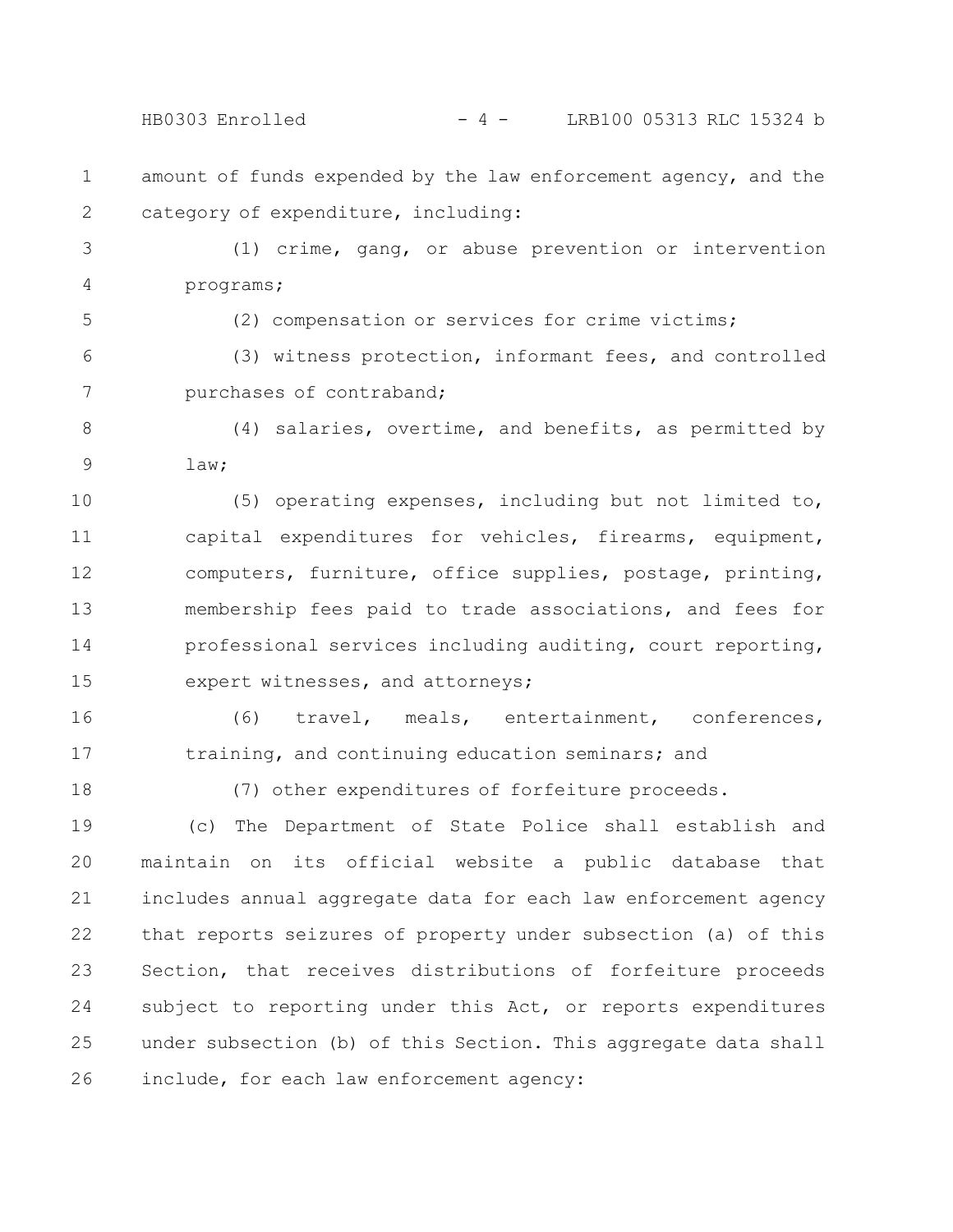## HB0303 Enrolled - 5 - LRB100 05313 RLC 15324 b

(1) the total number of asset seizures reported by each law enforcement agency during the calendar year; 1 2

(2) the monetary value of all currency or its equivalent seized by the law enforcement agency during the calendar year; 3 4 5

(3) the number of conveyances seized by the law enforcement agency during the calendar year, and the aggregate estimated value; 6 7 8

(4) the aggregate estimated value of all other property seized by the law enforcement agency during the calendar year; 9 10 11

(5) the monetary value of distributions by the Department of State Police of forfeited currency or auction proceeds from forfeited property to the law enforcement agency during the calendar year; and 12 13 14 15

(6) the total amount of the law enforcement agency's expenditures of forfeiture proceeds during the calendar year, categorized as provided under subsection (b) of this Section. 16 17 18 19

The database shall not provide names, addresses, phone numbers, or other personally identifying information of owners or interest holders, persons, business entities, covert office locations, or business entities involved in the forfeiture action and shall not disclose the vehicle identification number or serial number of any conveyance. 20 21 22 23 24 25

26

(d) The Department of State Police shall adopt rules to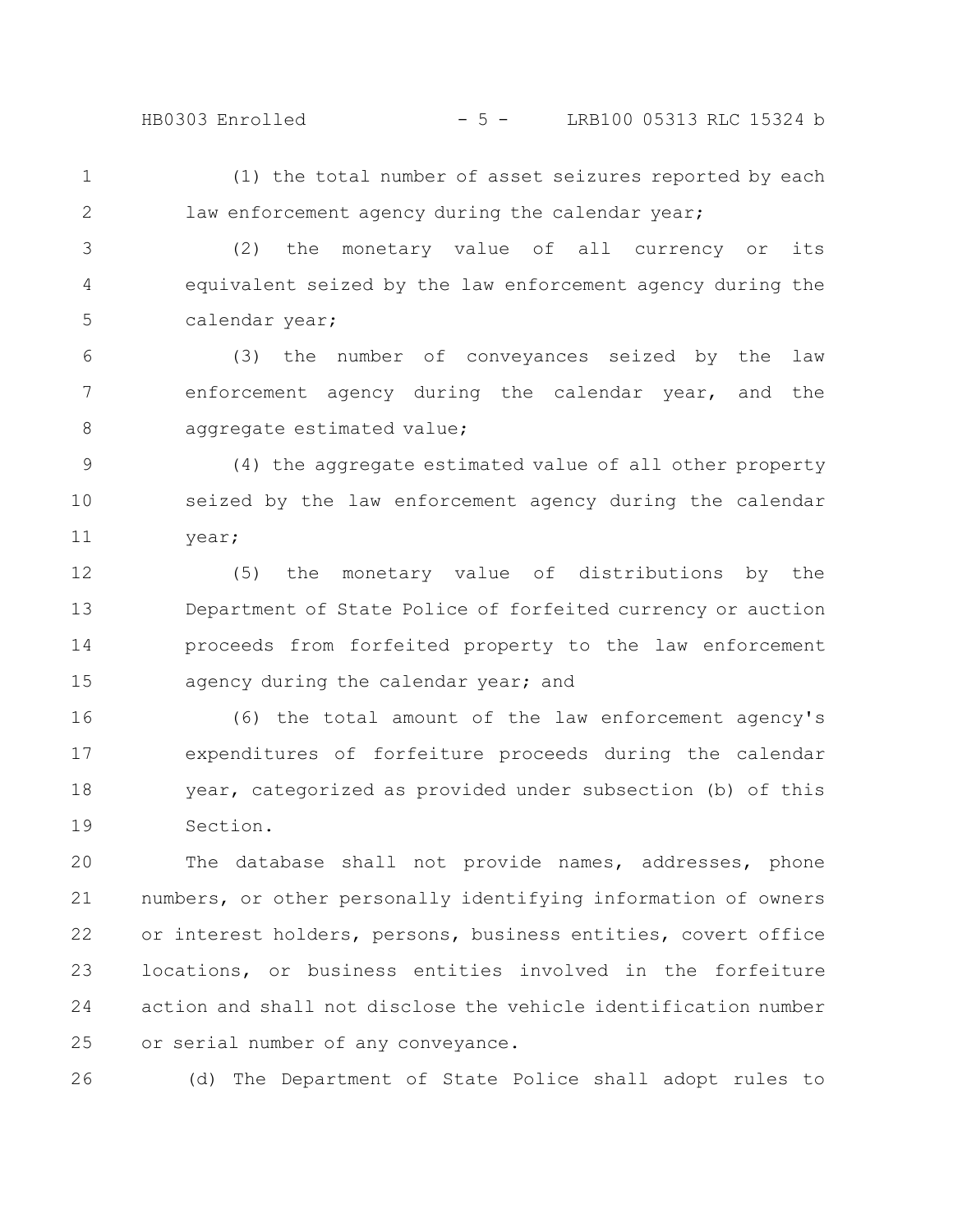HB0303 Enrolled - 6 - LRB100 05313 RLC 15324 b

administer the asset forfeiture program, including the categories of authorized expenditures consistent with the statutory guidelines for each of the included forfeiture statutes, the use of forfeited funds, other expenditure requirements, and the reporting of seizure and forfeiture information. The Department may adopt rules necessary to implement this Act through the use of emergency rulemaking under Section 5-45 of the Illinois Administrative Procedure Act for a period not to exceed 180 days after the effective date of this Act. 1 2 3 4 5 6 7 8 9 10

(e) The Department of State Police shall have authority and oversight over all law enforcement agencies receiving forfeited funds from the Department. This authority shall include enforcement of rules and regulations adopted by the Department and sanctions for violations of any rules and regulations, including the withholding of distributions of forfeiture proceeds from the law enforcement agency in violation. 11 12 13 14 15 16 17 18

(f) Upon application by a law enforcement agency to the Department of State Police, the reporting of a particular asset forfeited under this Section may be delayed if the asset in question was seized from a person who has become a confidential informant under the agency's confidential informant policy, or if the asset was seized as part of an ongoing investigation. This delayed reporting shall be granted by the Department of State Police for a maximum period of 6 months if the 19 20 21 22 23 24 25 26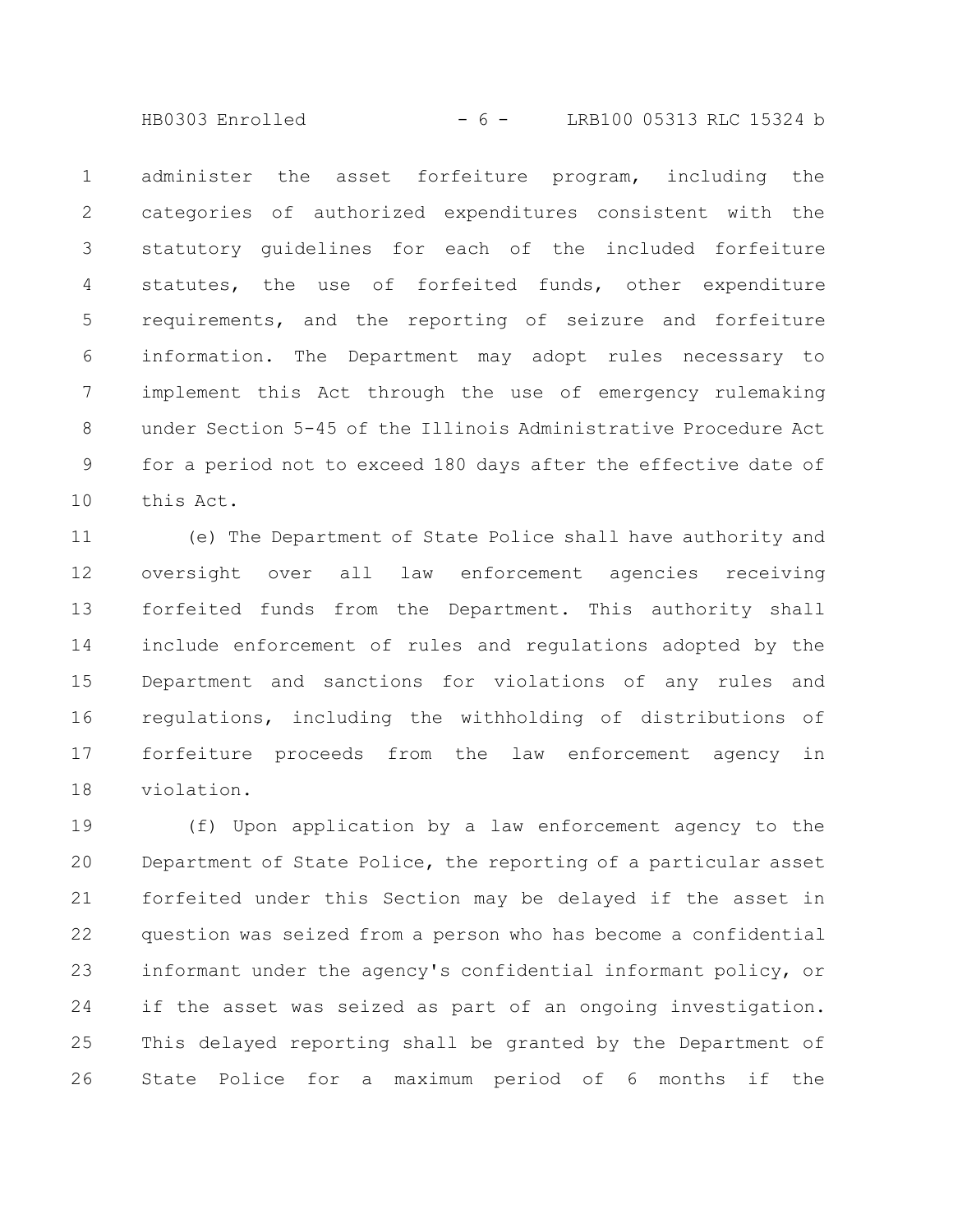HB0303 Enrolled - 7 - LRB100 05313 RLC 15324 b

confidential informant is still providing cooperation to law enforcement or the investigation is still ongoing, and at that time the asset shall be reported as required under this Act. 1 2 3

(g) The Department of State Police shall on or before January 1, 2019, establish and implement the requirements of this Act. In order to implement the reporting and public database requirements under this Act, the Department of State Police Asset Forfeiture Section requires a one-time upgrade of its information technology software and hardware. This one-time upgrade shall be funded by a temporary allocation of 5% of all forfeited currency and 5% of the auction proceeds from each forfeited asset, which are to be distributed after the effective date of this Act. The Department of State Police shall transfer these funds at the time of distribution to a separate fund established by the Department of State Police. Monies deposited in this fund shall be accounted for and shall be used only to pay for the actual one-time cost of purchasing and installing the hardware and software required to comply with this new reporting and public database requirement. Monies deposited in the fund shall not be subject to re-appropriation, reallocation, or redistribution for any other purpose. After sufficient funds are transferred to the fund to cover the actual one-time cost of purchasing and installing the hardware and software required to comply with this new reporting and public database requirement, no additional funds shall be transferred to the fund for any purpose. At the completion of 4 5 6 7 8 9 10 11 12 13 14 15 16 17 18 19 20 21 22 23 24 25 26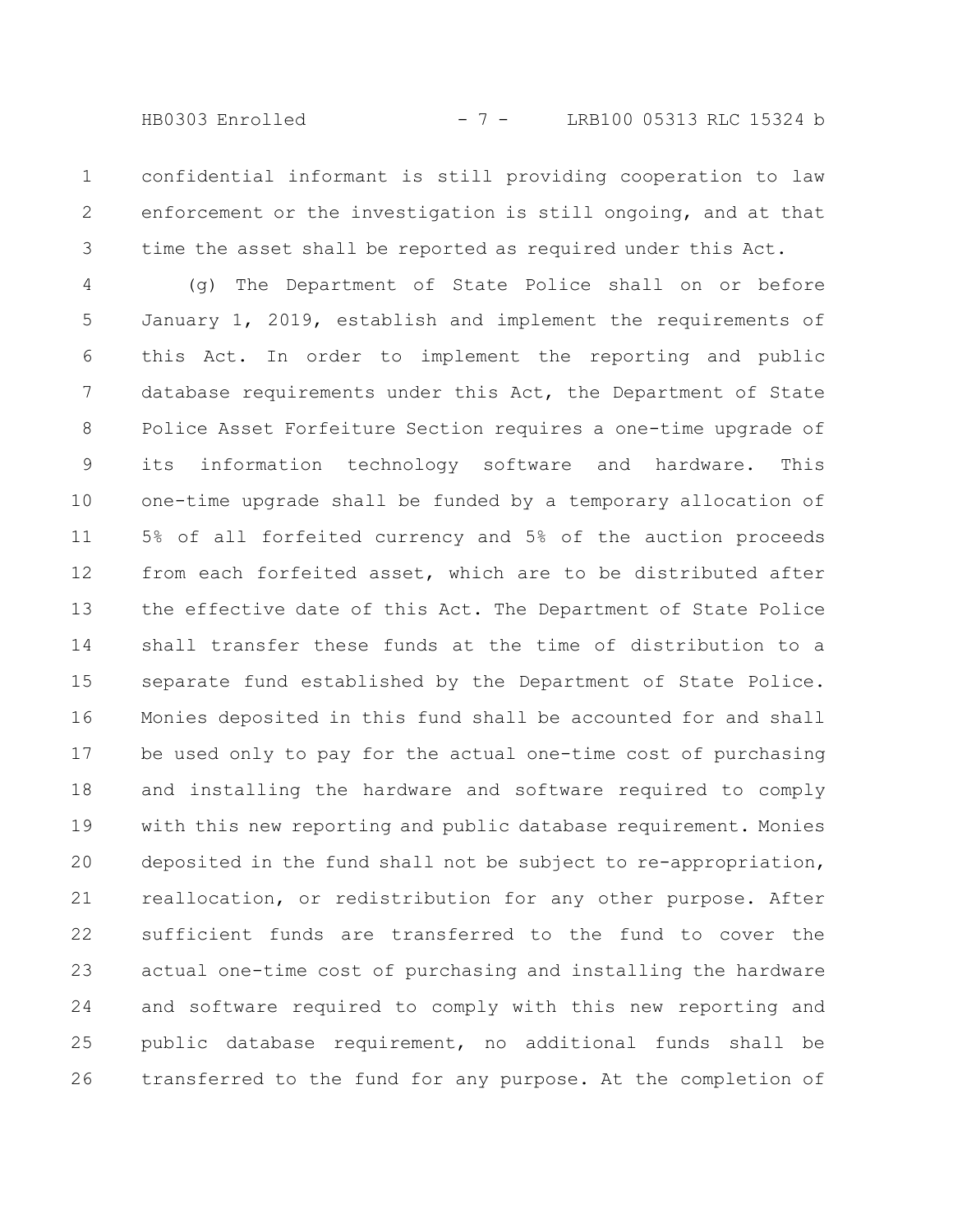HB0303 Enrolled - 8 - LRB100 05313 RLC 15324 b

the one-time upgrade of the information technology hardware and software to comply with this new reporting and public database requirement, any remaining funds in the fund shall be returned to the participating agencies under the distribution requirements of the statutes from which the funds were transferred, and the fund shall no longer exist. 1 2 3 4 5 6

(h)(1) The Department of State Police, in consultation with and subject to the approval of the Chief Procurement Officer, may procure a single contract or multiple contracts to implement the provisions of this Act. 7 8 9 10

(2) A contract or contracts under this subsection (h) are not subject to the Illinois Procurement Code, except for Sections 20-60, 20-65, 20-70, and 20-160 and Article 50 of that Code, provided that the Chief Procurement Officer may, in writing with justification, waive any certification required under Article 50 of the Illinois Procurement Code. The provisions of this paragraph (2), other than this sentence, are inoperative on and after July 1, 2019. 11 12 13 14 15 16 17 18 19

Section 15. Fund audits. 20

(a) The Auditor General shall conduct as a part of its 2 year compliance audit, an audit of the State Asset Forfeiture Fund for compliance with the requirements of this Act. The audit shall include, but not be limited to, the following determinations: 21 22 23 24 25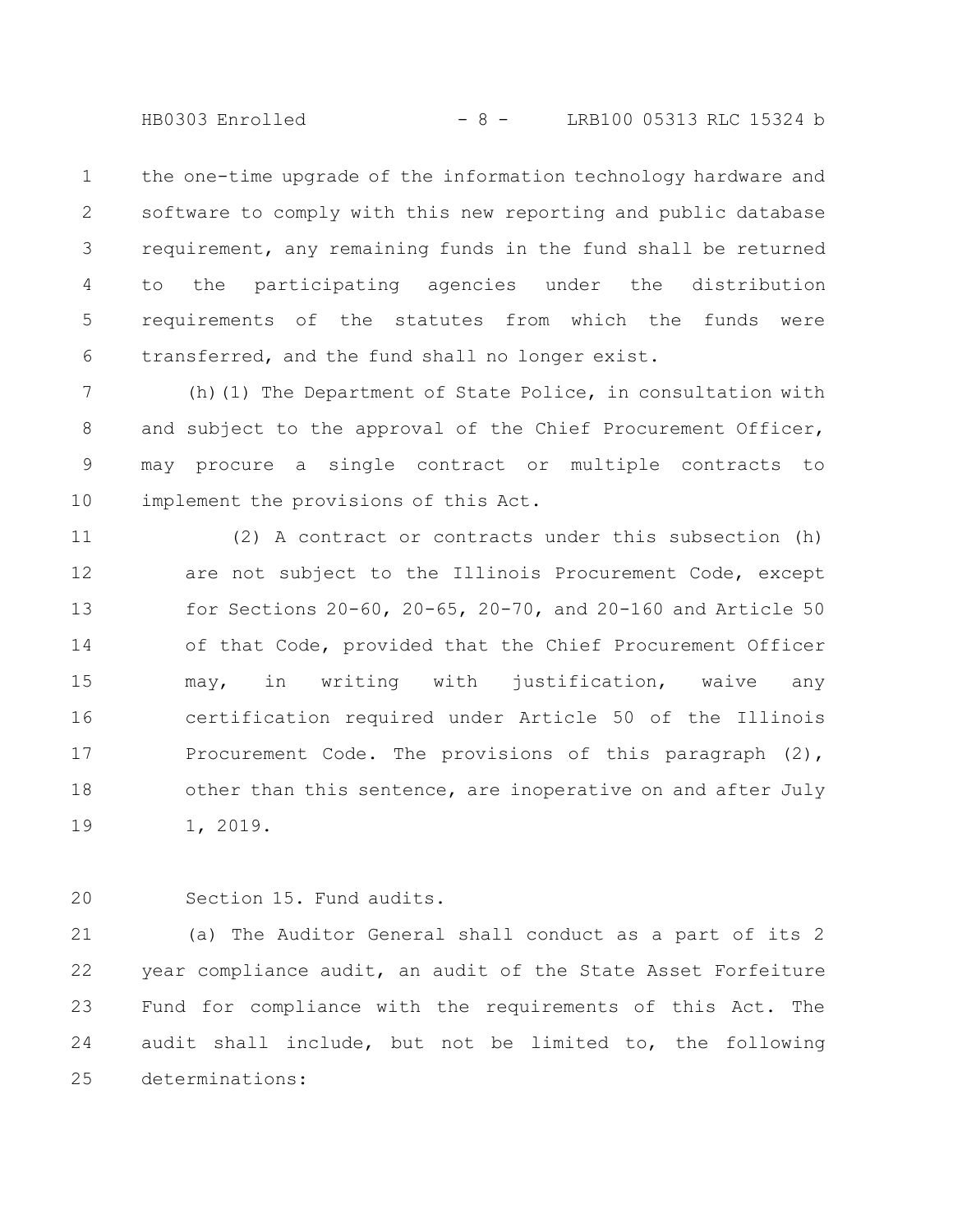## HB0303 Enrolled - 9 - LRB100 05313 RLC 15324 b

(1) if detailed records of all receipts and disbursements from the State Asset Forfeiture Fund are being maintained; 1 2 3

(2) if administrative costs charged to the fund are adequately documented and are reasonable; and 4 5

(3) if the procedures for making disbursements under the Act are adequate. 6 7

(b) The Department of State Police, and any other entity or person that may have information relevant to the audit, shall cooperate fully and promptly with the Office of the Auditor General in conducting the audit. The Auditor General shall begin the audit during the next regular two year compliance audit of the Department of State Police and distribute the report upon completion under Section 3-14 of the Illinois State Auditing Act. 8 9 10 11 12 13 14 15

Section 105. The Freedom of Information Act is amended by changing Section 7.5 as follows: 16 17

(5 ILCS 140/7.5) 18

Sec. 7.5. Statutory exemptions. To the extent provided for by the statutes referenced below, the following shall be exempt from inspection and copying: 19 20 21

(a) All information determined to be confidential under Section 4002 of the Technology Advancement and Development Act. 22 23 24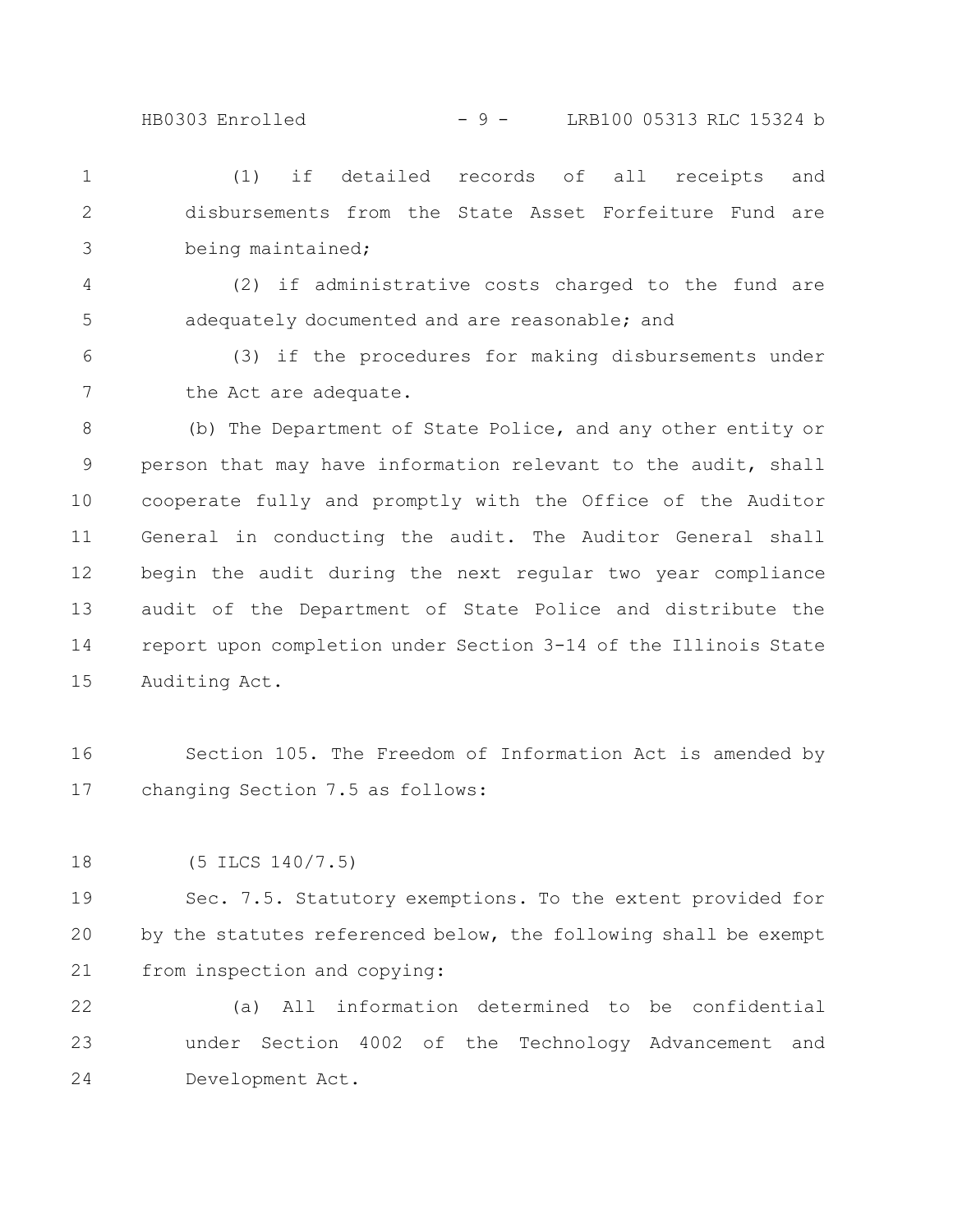(b) Library circulation and order records identifying library users with specific materials under the Library Records Confidentiality Act. 1 2 3

(c) Applications, related documents, and medical records received by the Experimental Organ Transplantation Procedures Board and any and all documents or other records prepared by the Experimental Organ Transplantation Procedures Board or its staff relating to applications it has received. 4 5 6 7 8 9

(d) Information and records held by the Department of Public Health and its authorized representatives relating to known or suspected cases of sexually transmissible disease or any information the disclosure of which is restricted under the Illinois Sexually Transmissible Disease Control Act. 10 11 12 13 14 15

(e) Information the disclosure of which is exempted under Section 30 of the Radon Industry Licensing Act. 16 17

(f) Firm performance evaluations under Section 55 of the Architectural, Engineering, and Land Surveying Qualifications Based Selection Act. 18 19 20

(g) Information the disclosure of which is restricted and exempted under Section 50 of the Illinois Prepaid Tuition Act. 21 22 23

(h) Information the disclosure of which is exempted under the State Officials and Employees Ethics Act, and records of any lawfully created State or local inspector 24 25 26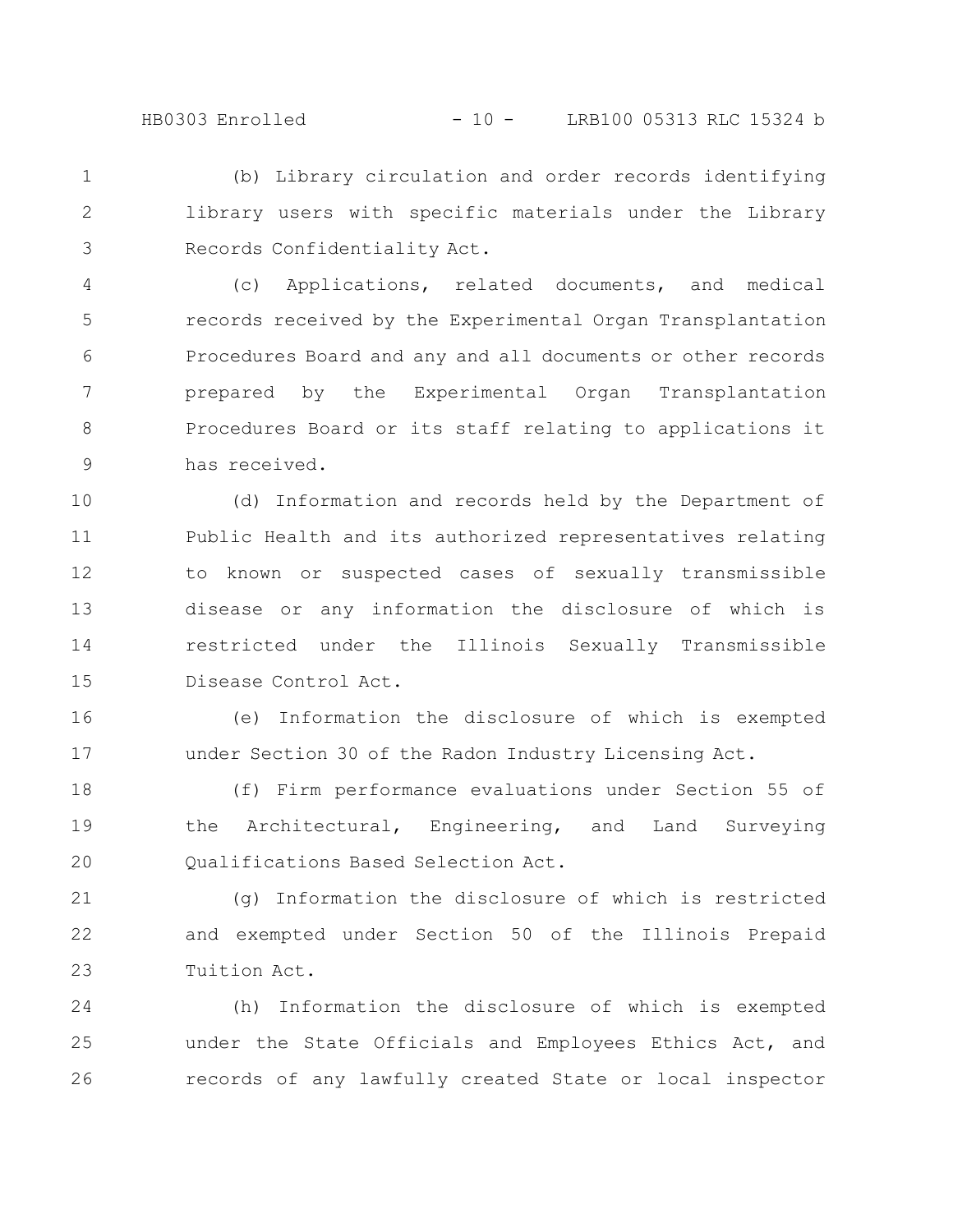## HB0303 Enrolled - 11 - LRB100 05313 RLC 15324 b

general's office that would be exempt if created or obtained by an Executive Inspector General's office under that Act. 1 2 3

(i) Information contained in a local emergency energy plan submitted to a municipality in accordance with a local emergency energy plan ordinance that is adopted under Section 11-21.5-5 of the Illinois Municipal Code. 4 5 6 7

(j) Information and data concerning the distribution of surcharge moneys collected and remitted by wireless carriers under the Wireless Emergency Telephone Safety Act. 8 9 10 11

(k) Law enforcement officer identification information or driver identification information compiled by a law enforcement agency or the Department of Transportation under Section 11-212 of the Illinois Vehicle Code. 12 13 14 15

(l) Records and information provided to a residential health care facility resident sexual assault and death review team or the Executive Council under the Abuse Prevention Review Team Act. 16 17 18 19

(m) Information provided to the predatory lending database created pursuant to Article 3 of the Residential Real Property Disclosure Act, except to the extent authorized under that Article. 20 21 22 23

(n) Defense budgets and petitions for certification of compensation and expenses for court appointed trial counsel as provided under Sections 10 and 15 of the Capital 24 25 26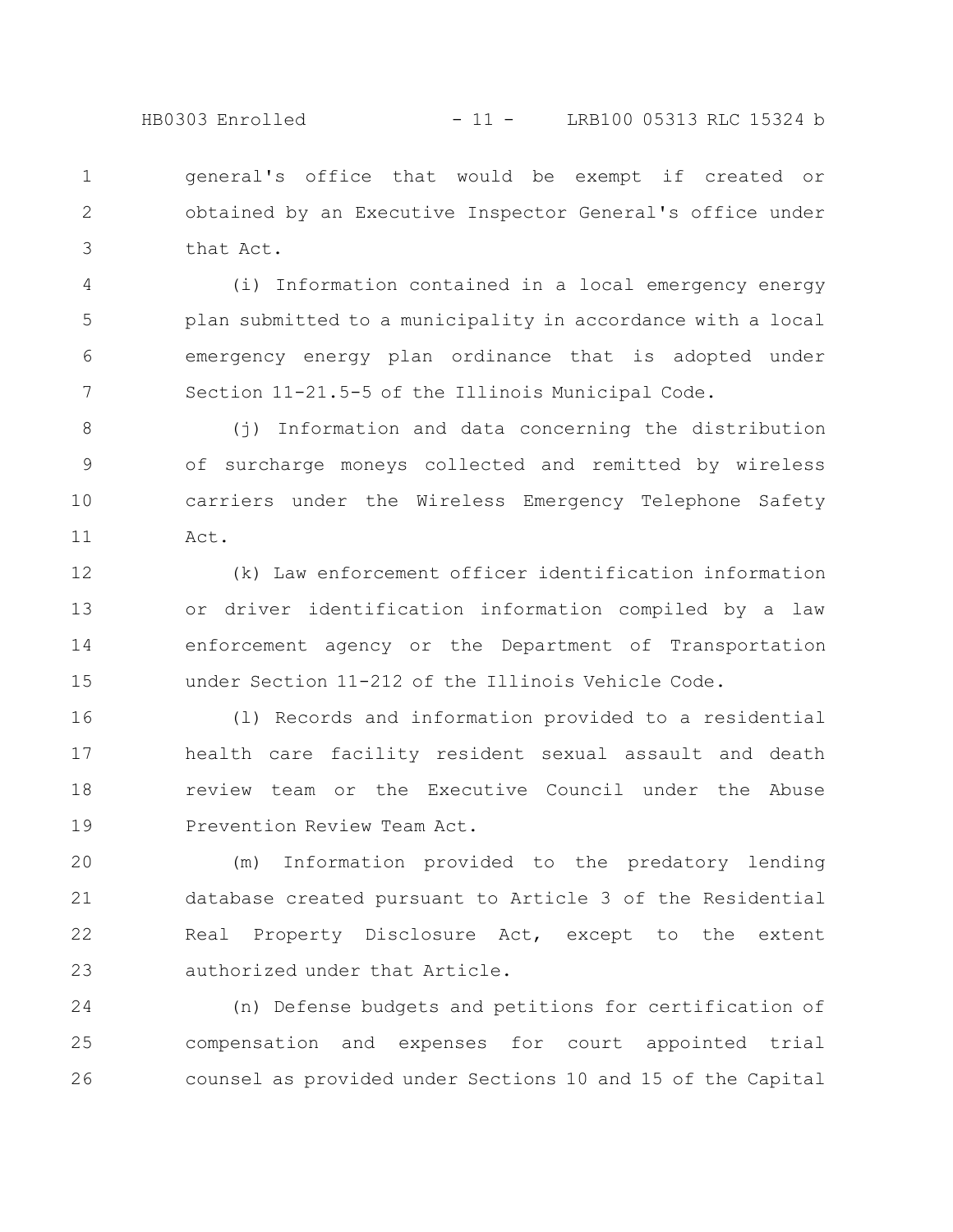HB0303 Enrolled - 12 - LRB100 05313 RLC 15324 b

Crimes Litigation Act. This subsection (n) shall apply until the conclusion of the trial of the case, even if the prosecution chooses not to pursue the death penalty prior to trial or sentencing. 1 2 3 4

(o) Information that is prohibited from being disclosed under Section 4 of the Illinois Health and Hazardous Substances Registry Act. 5 6 7

(p) Security portions of system safety program plans, investigation reports, surveys, schedules, lists, data, or information compiled, collected, or prepared by or for the Regional Transportation Authority under Section 2.11 of the Regional Transportation Authority Act or the St. Clair County Transit District under the Bi-State Transit Safety Act. 8 9 10 11 12 13 14

(q) Information prohibited from being disclosed by the Personnel Records Review Act. 15 16

(r) Information prohibited from being disclosed by the Illinois School Student Records Act. 17 18

(s) Information the disclosure of which is restricted under Section 5-108 of the Public Utilities Act. 19 20

21

(t) All identified or deidentified health information

in the form of health data or medical records contained in, stored in, submitted to, transferred by, or released from the Illinois Health Information Exchange, and identified or deidentified health information in the form of health data and medical records of the Illinois Health Information 22 23 24 25 26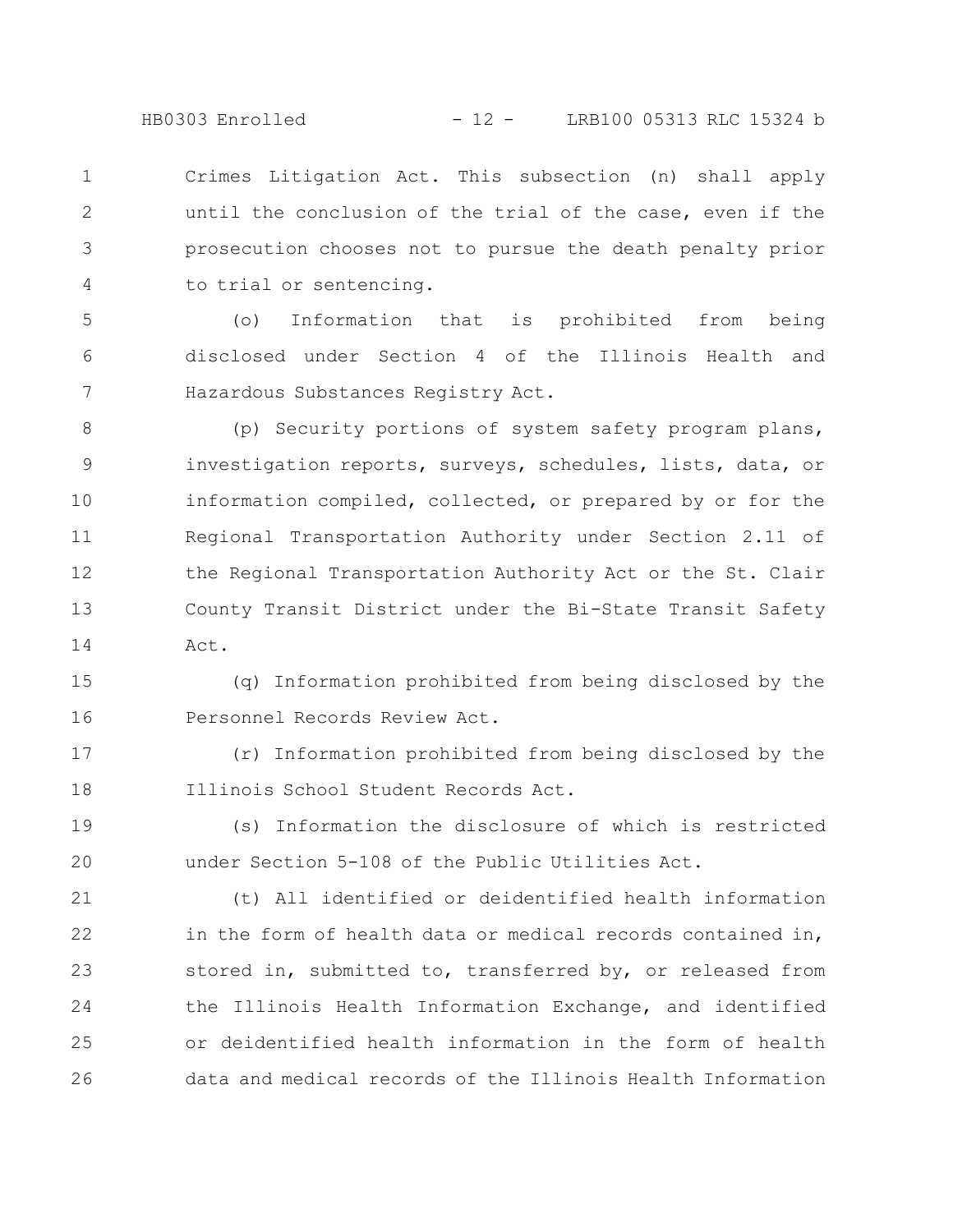HB0303 Enrolled - 13 - LRB100 05313 RLC 15324 b

Exchange in the possession of the Illinois Health Information Exchange Authority due to its administration of the Illinois Health Information Exchange. The terms "identified" and "deidentified" shall be given the same meaning as in the Health Insurance Portability and Accountability Act of 1996, Public Law 104-191, or any subsequent amendments thereto, and any regulations promulgated thereunder. 1 2 3 4 5 6 7 8

(u) Records and information provided to an independent team of experts under Brian's Law. 9 10

(v) Names and information of people who have applied for or received Firearm Owner's Identification Cards under the Firearm Owners Identification Card Act or applied for or received a concealed carry license under the Firearm Concealed Carry Act, unless otherwise authorized by the Firearm Concealed Carry Act; and databases under the Firearm Concealed Carry Act, records of the Concealed Carry Licensing Review Board under the Firearm Concealed Carry Act, and law enforcement agency objections under the Firearm Concealed Carry Act. 11 12 13 14 15 16 17 18 19 20

(w) Personally identifiable information which is exempted from disclosure under subsection (g) of Section 19.1 of the Toll Highway Act. 21 22 23

(x) Information which is exempted from disclosure under Section 5-1014.3 of the Counties Code or Section 8-11-21 of the Illinois Municipal Code. 24 25 26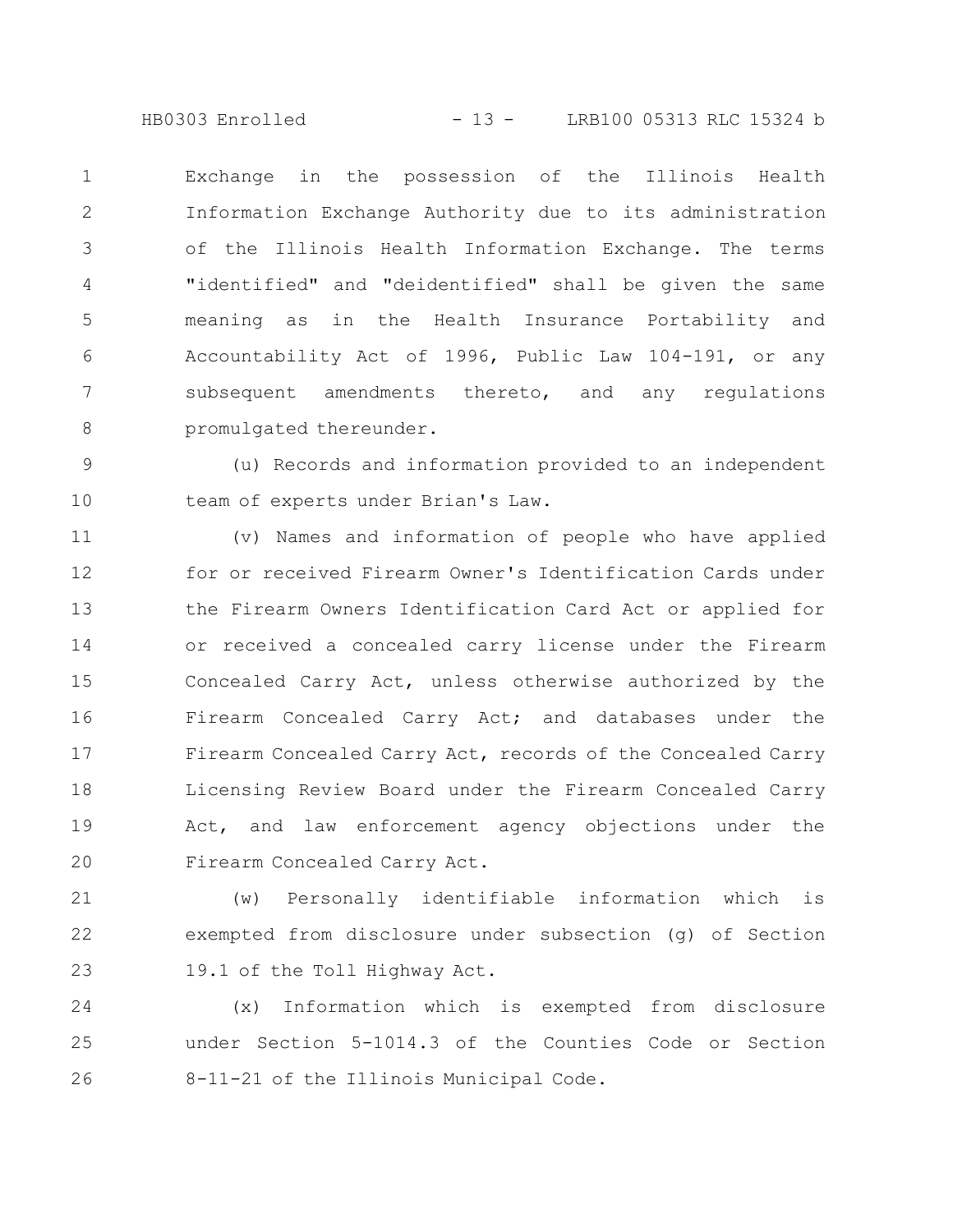HB0303 Enrolled - 14 - LRB100 05313 RLC 15324 b

(y) Confidential information under the Adult Protective Services Act and its predecessor enabling statute, the Elder Abuse and Neglect Act, including information about the identity and administrative finding against any caregiver of a verified and substantiated decision of abuse, neglect, or financial exploitation of an eligible adult maintained in the Registry established under Section 7.5 of the Adult Protective Services Act. 1 2 3 4 5 6 7 8

(z) Records and information provided to a fatality review team or the Illinois Fatality Review Team Advisory Council under Section 15 of the Adult Protective Services Act. 9 10 11 12

(aa) Information which is exempted from disclosure under Section 2.37 of the Wildlife Code. 13 14

(bb) Information which is or was prohibited from disclosure by the Juvenile Court Act of 1987. 15 16

(cc) Recordings made under the Law Enforcement Officer-Worn Body Camera Act, except to the extent authorized under that Act. 17 18 19

(dd) Information that is prohibited from being disclosed under Section 45 of the Condominium and Common Interest Community Ombudsperson Act. 20 21 22

(ee)  $\left(\frac{dd}{dd}\right)$  Information that is exempted from disclosure under Section 30.1 of the Pharmacy Practice Act. 23 24

(ff) Information prohibited from disclosure under the Seizure and Forfeiture Reporting Act. 25 26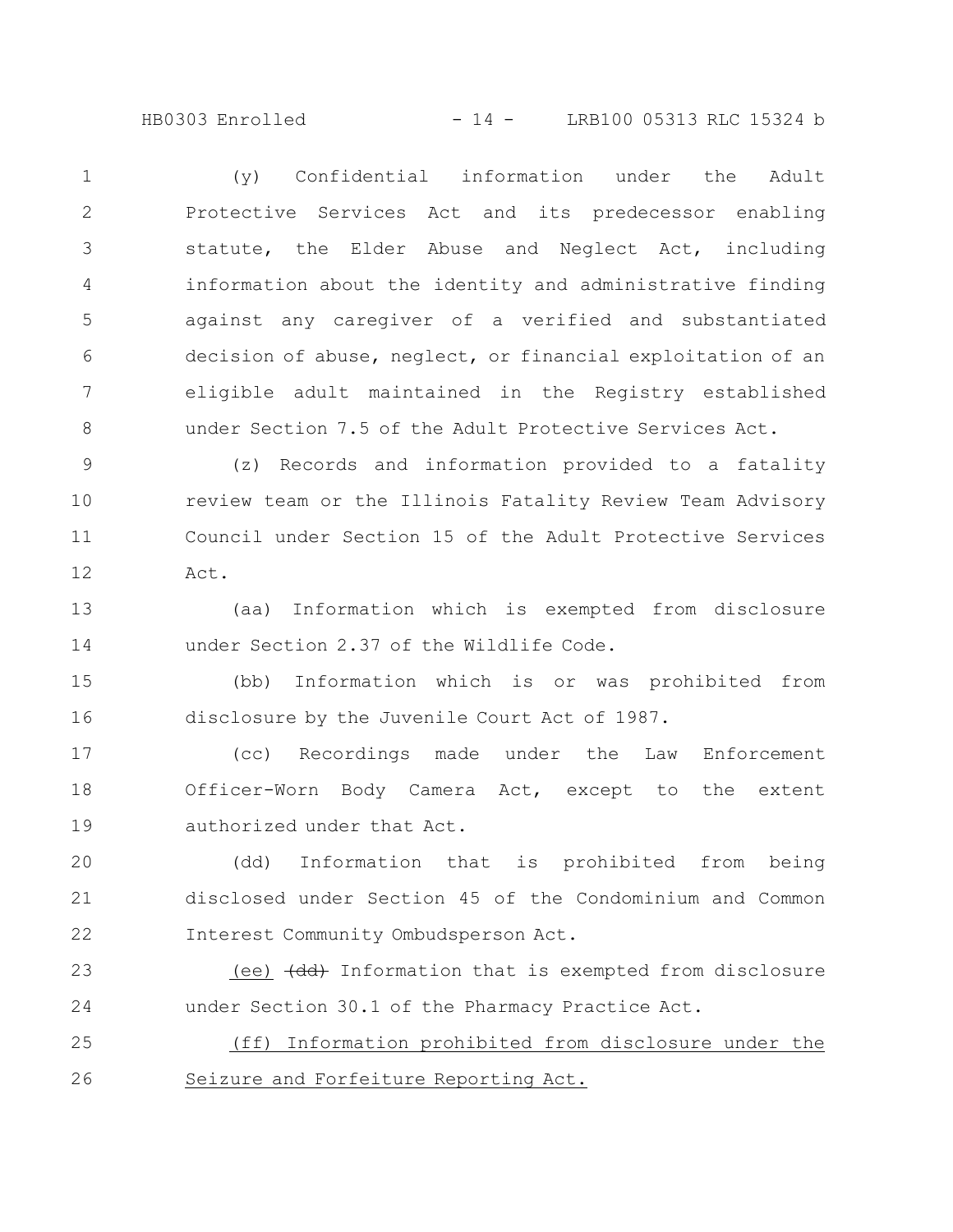(Source: P.A. 98-49, eff. 7-1-13; 98-63, eff. 7-9-13; 98-756, eff. 7-16-14; 98-1039, eff. 8-25-14; 98-1045, eff. 8-25-14; 99-78, eff. 7-20-15; 99-298, eff. 8-6-15; 99-352, eff. 1-1-16; 99-642, eff. 7-28-16; 99-776, eff. 8-12-16; 99-863, eff. 8-19-16; revised 9-1-16.) Section 110. The Illinois Food, Drug and Cosmetic Act is amended by changing Section 3.23 as follows: (410 ILCS 620/3.23) Sec. 3.23. Legend drug prohibition. (a) In this Section: "Legend drug" means a drug limited by the Federal Food, Drug and Cosmetic Act to being dispensed by or upon a medical practitioner's prescription because the drug is: (1) habit forming; (2) toxic or having potential for harm; or (3) limited in use by the new drug application for the drug to use only under a medical practitioner's supervision. "Medical practitioner" means any person licensed to practice medicine in all its branches in the State. "Deliver" or "delivery" means the actual, constructive, or attempted transfer of possession of a legend drug, with or without consideration, whether or not there is an agency relationship. 1 2 3 4 5 6 7 8 9 10 11 12 13 14 15 16 17 18 19 20 21 22 23 24 HB0303 Enrolled - 15 - LRB100 05313 RLC 15324 b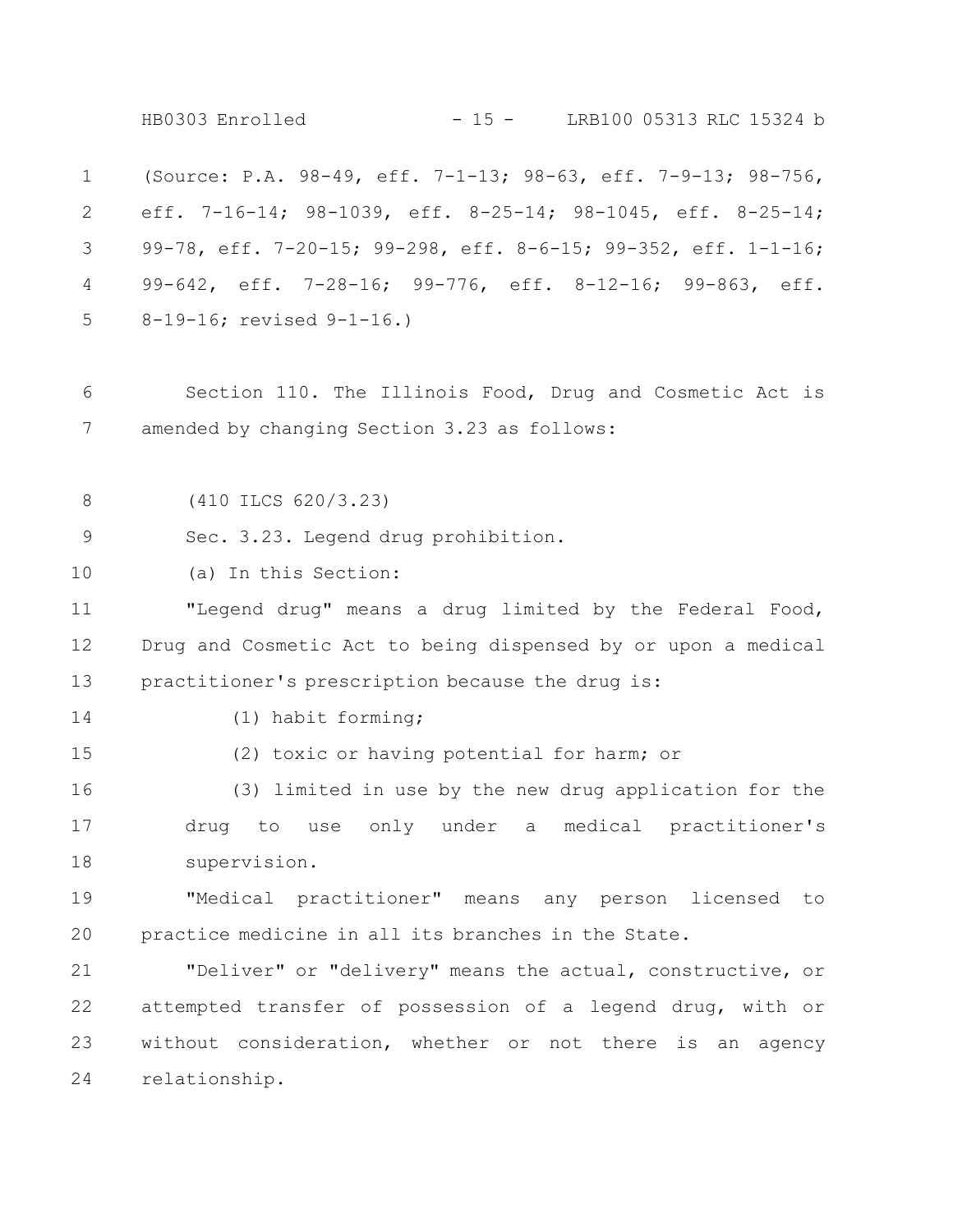HB0303 Enrolled - 16 - LRB100 05313 RLC 15324 b

"Manufacture" means the production, preparation, propagation, compounding, conversion, or processing of a legend drug, either directly or indirectly, by extraction from substances of natural origin, or independently by means of chemical synthesis, or by a combination of extraction and chemical synthesis, and includes any packaging or repackaging of the substance or labeling of its container. "Manufacture" does not include: 1 2 3 4 5 6 7 8

(1) by an ultimate user, the preparation or compounding of a legend drug for his own use; or 9 10

(2) by a medical practitioner, or his authorized agent under his supervision, the preparation, compounding, packaging, or labeling of a legend drug: 11 12 13

(A) as an incident to his administering or dispensing of a legend drug in the course of his professional practice; or 14 15 16

(B) as an incident to lawful research, teaching, or chemical analysis and not for sale. 17 18

"Prescription" has the same meaning ascribed to it in Section 3 of the Pharmacy Practice Act. 19 20

(b) It is unlawful for any person to knowingly manufacture or deliver or possess with the intent to manufacture or deliver a legend drug of 6 or more pills, tablets, capsules, or caplets or 30 ml or more of a legend drug in liquid form who is not licensed by applicable law to prescribe or dispense legend drugs or is not an employee of the licensee operating in the 21 22 23 24 25 26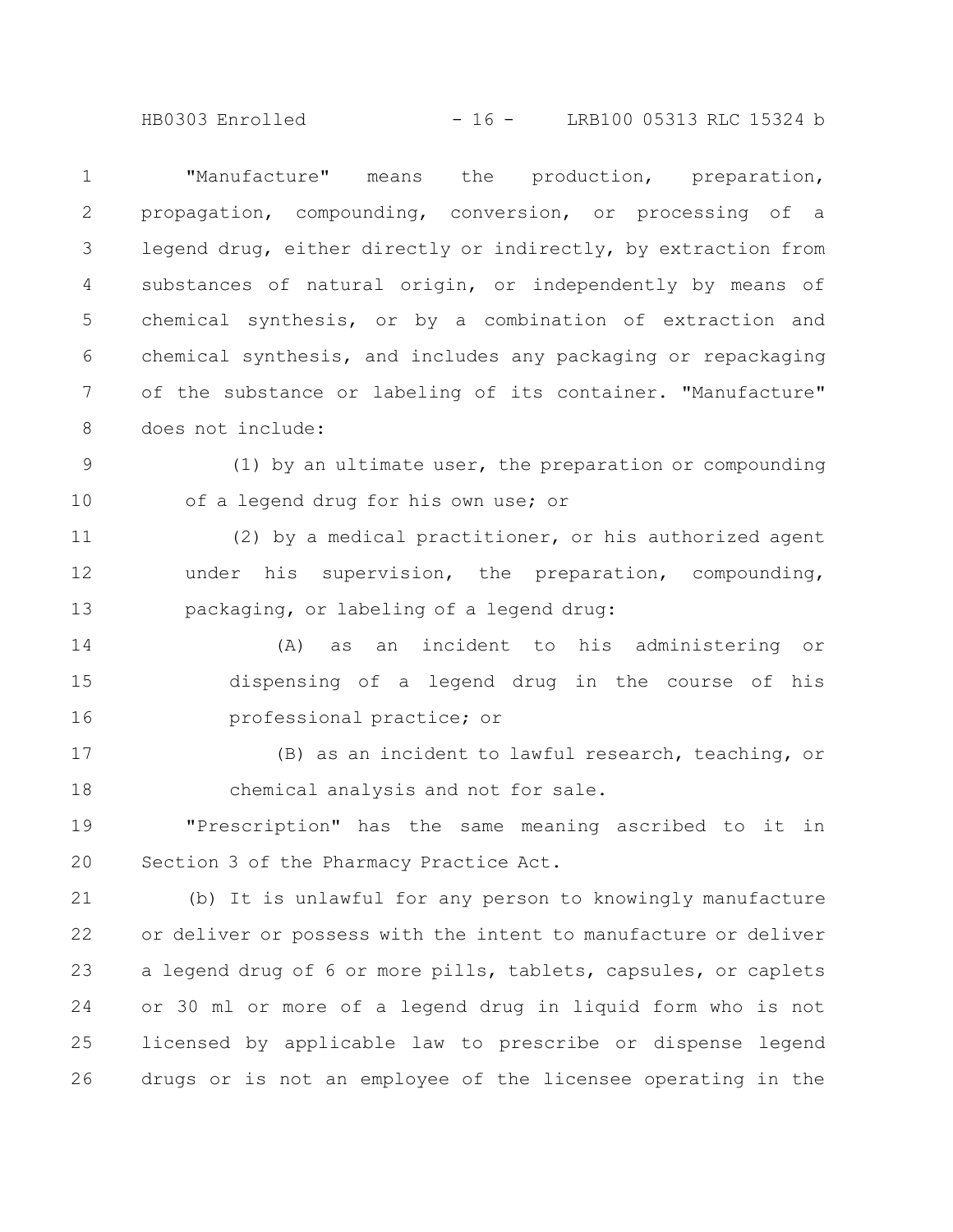HB0303 Enrolled - 17 - LRB100 05313 RLC 15324 b

normal course of business under the supervision of the licensee. Any person who violates this Section is guilty of a Class 3 felony, the fine for which shall not exceed \$100,000. A person convicted of a second or subsequent violation of this Section is guilty of a Class 1 felony, the fine for which shall not exceed \$250,000. 1 2 3 4 5 6

7

(c) The following are subject to forfeiture:

(1) (blank);  $aH$  substances that manufactured, distributed, dispensed, or possessed violation of this Act; 8 9 10

(2) all raw materials, products, and equipment of any kind which are used, or intended for use in manufacturing, distributing, dispensing, administering, or possessing any substance in violation of this Section Aet; 11 12 13 14

(3) all conveyances, including aircraft, vehicles, or vessels, which are used, or intended for use, to transport, or in any manner to facilitate the transportation, sale, receipt, possession, or concealment of any substance manufactured, distributed, dispensed, or possessed in violation of this Section or property described in paragraph  $\frac{1}{1}$  and (2) of this subsection (c), but: 15 16 17 18 19 20 21

(A) no conveyance used by any person as a common carrier in the transaction of business as a common carrier is subject to forfeiture under this Section unless it appears that the owner or other person in charge of the conveyance is a consenting party or privy 22 23 24 25 26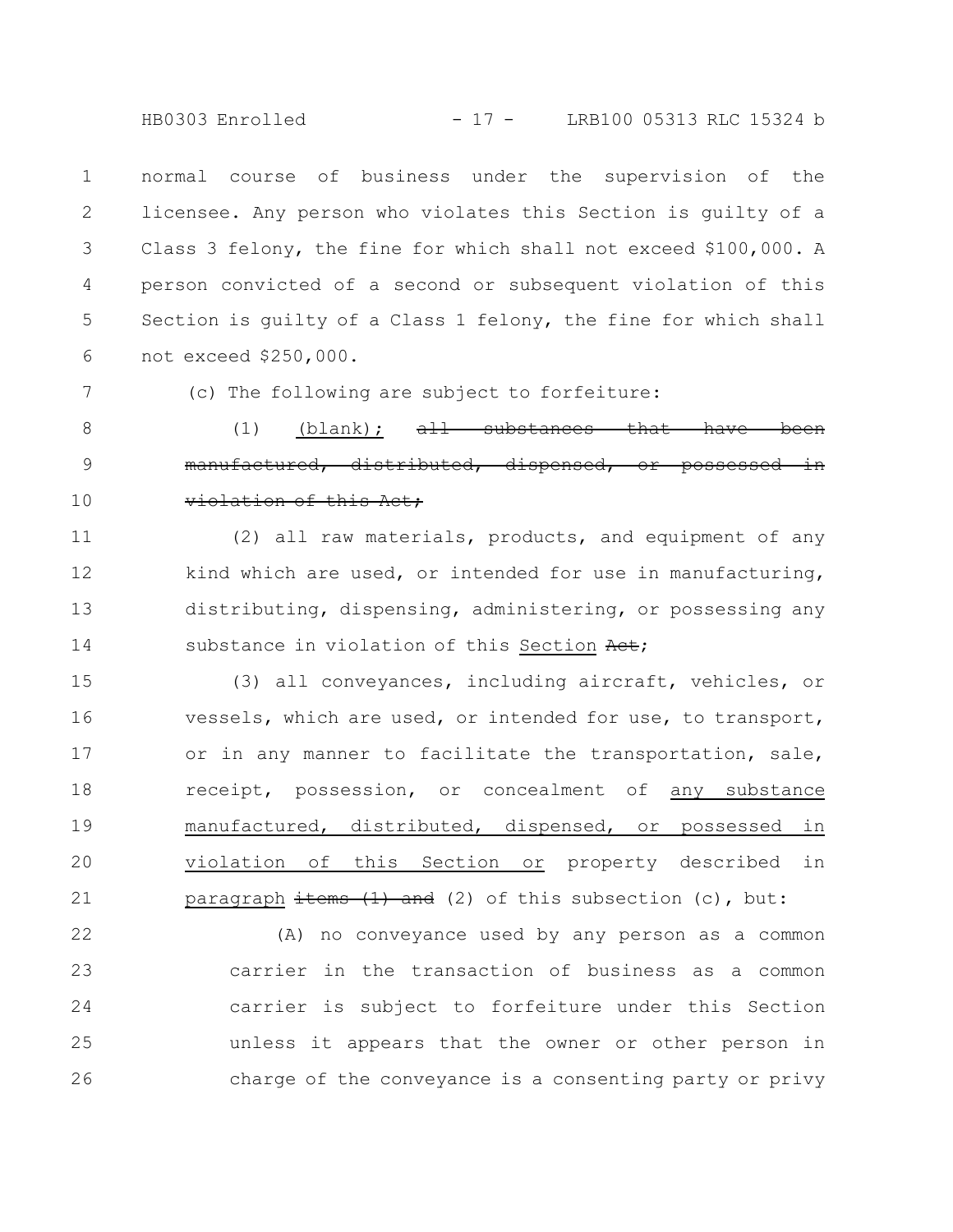to the a violation of this Act;

1

2

3

4

5

(B) no conveyance is subject to forfeiture under this Section by reason of any act or omission which the owner proves to have been committed or omitted without his knowledge or consent; and

(C) a forfeiture of a conveyance encumbered by a bona fide security interest is subject to the interest of the secured party if he neither had knowledge of nor consented to the act or omission; 6 7 8 9

(4) all money, things of value, books, records, and research products and materials including formulas, microfilm, tapes, and data that are used, or intended to be used in violation of this Section Act; 10 11 12 13

(5) everything of value furnished, or intended to be furnished, in exchange for a substance in violation of this Section Act, all proceeds traceable to such an exchange, and all moneys, negotiable instruments, and securities used, or intended to be used, to commit or in any manner to facilitate any violation of this Section Act; and 14 15 16 17 18 19

(6) all real property, including any right, title, and interest, including, but not limited to, any leasehold interest or the beneficial interest in a land trust, in the whole of any lot or tract of land and any appurtenances or improvements, which is used or intended to be used, in any manner or part, to commit, or in any manner to facilitate the commission of, any violation or act that constitutes a 20 21 22 23 24 25 26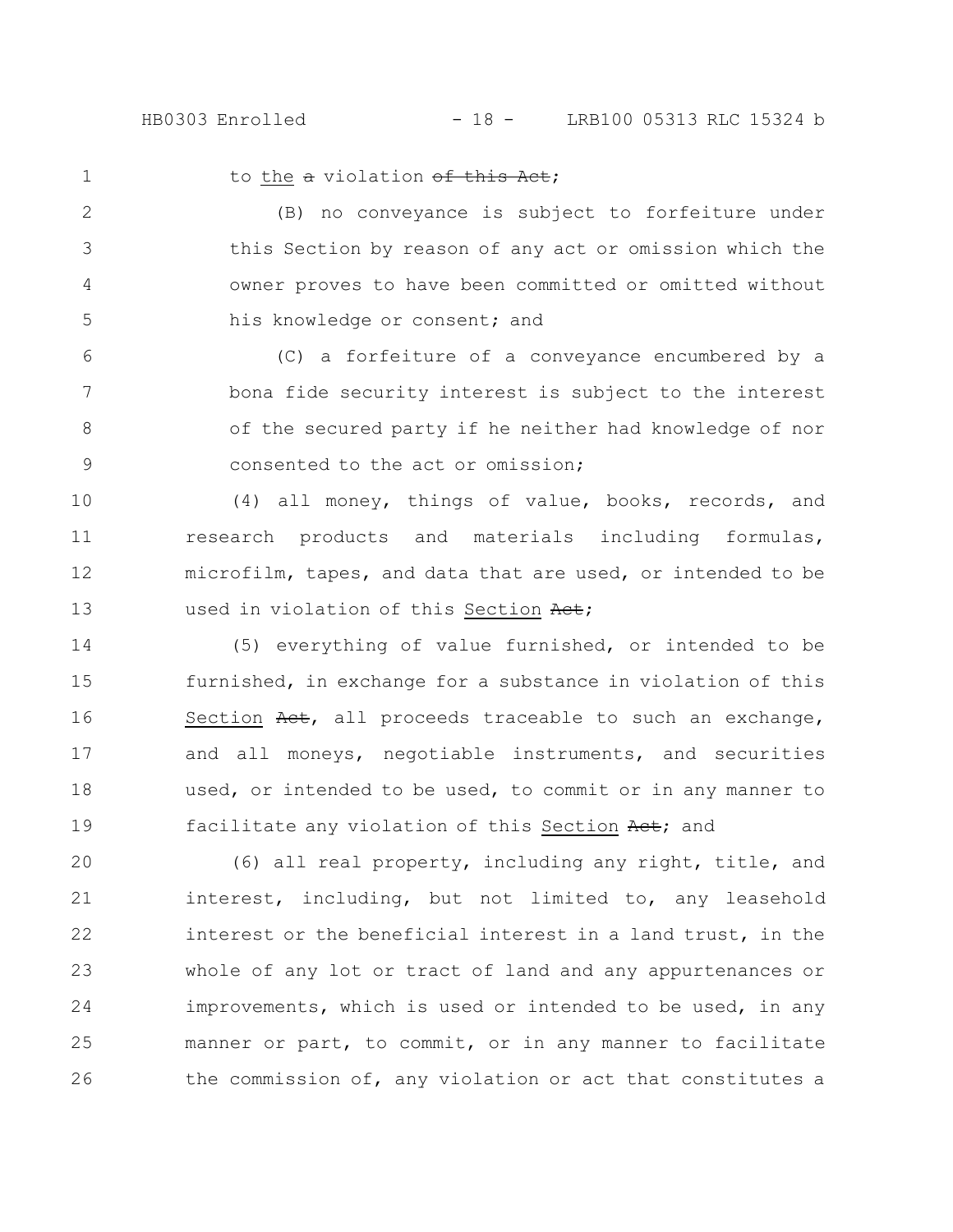HB0303 Enrolled - 19 - LRB100 05313 RLC 15324 b

violation of this Section 33.1 of this Act or that is the proceeds of any violation or act that constitutes a violation of this Section 33.1 of this Act. 1 2 3

(d) Property subject to forfeiture under this Act may be seized under the Drug Asset Forfeiture Procedure Act. In the event of seizure, forfeiture proceedings shall be instituted under the Drug Asset Forfeiture Procedure Act. by the Director of the Department of State Police or any peace officer upon process or seizure warrant issued by any court having jurisdiction over the property. Seizure by the Director of the Department of State Police or any peace officer without process may be made: 4 5 6 7 8 9 10 11 12

 $(1)$  if the seizure is incident to inspection administrative inspection warrant; 13 14

(2) if the property subject to seizure has been the subject of a prior judgment in favor of the State criminal proceeding, or in an injunction or forfeiture proceeding based upon this Act or the Drug Procedure Act; 15 16 17 18 19

 $(3)$  if there is probable cause to property is directly or indirectly dangerous safety; 20 21 22

 $(4)$  if there is probable cause to believe that property is subject to forfeiture under this Act and property is seized under circumstances in which warrantless seizure or arrest would be reasonabl 23 24 25 26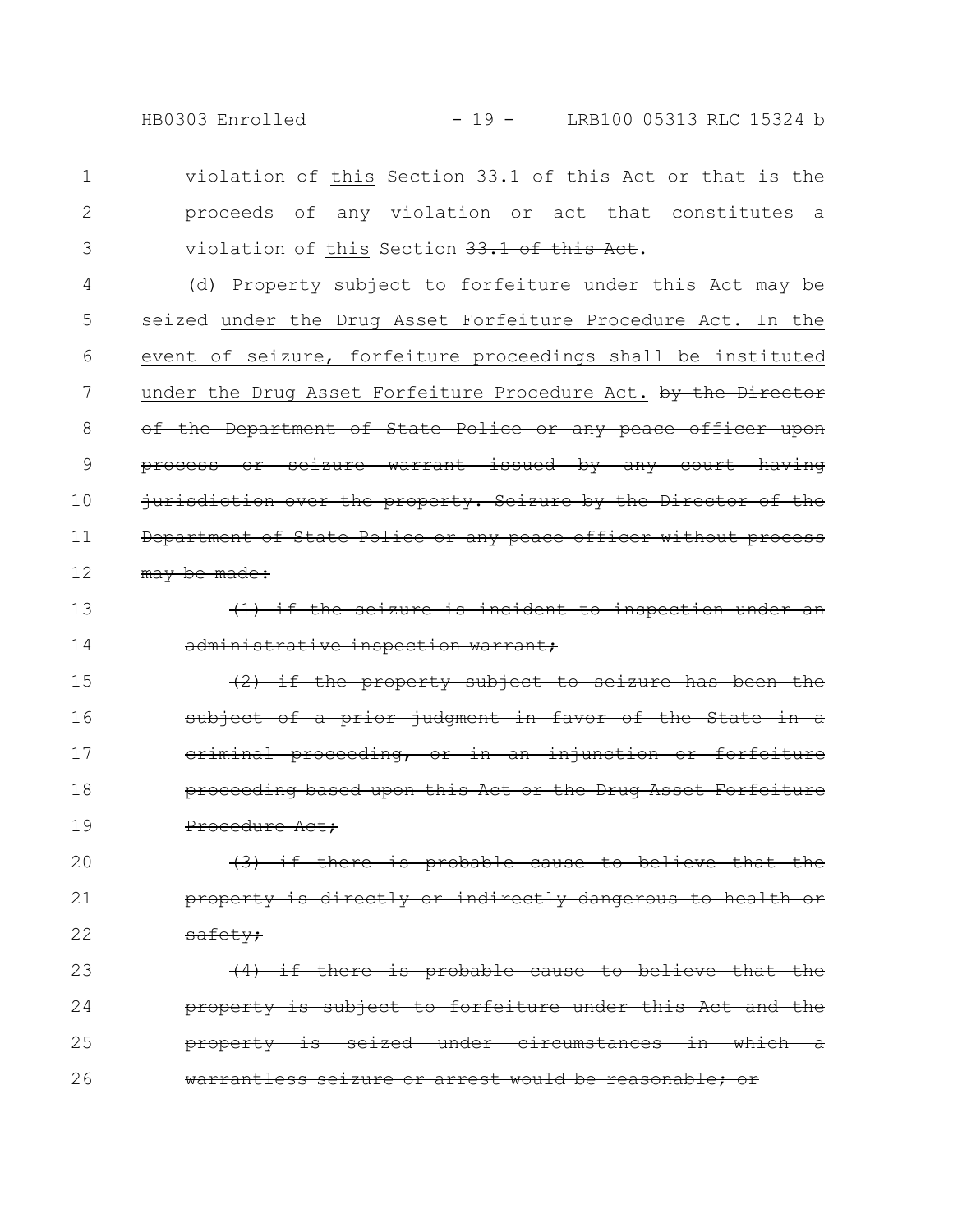| $\mathbf 1$ | in accordance with the Code of Criminal Procedure               |
|-------------|-----------------------------------------------------------------|
| 2           | $-6.1963.$                                                      |
| 3           | Forfeiture under this Act is subject<br>8th<br>(e)<br>to<br>an  |
| 4           | amendment to the United States Constitution disproportionate    |
| 5           | penalties analysis as provided under Section 9.5 of the Drug    |
| 6           | Asset Forfeiture Procedure Act. In the event of seizure         |
| 7           | pursuant to subsection (c) of this Section, forfeiture          |
| 8           | proceedings shall be instituted in accordance with the Drug     |
| 9           | Asset Forfeiture Procedure Act.                                 |
| 10          | (f) With regard to possession of legend drug offenses only,     |
| 11          | a sum of currency with a value of less than \$500 shall not be  |
| 12          | subject to forfeiture under this Act. For all other offenses    |
| 13          | under this Act, currency with a value of under \$100 shall not  |
| 14          | be subject to forfeiture under this Act. Property taken or      |
| 15          | detained under this Section shall not be subject to replevin,   |
| 16          | but is deemed to be in the custody of the Director of the       |
| 17          | Department of State Police subject only to the order and        |
| 18          | judgments of the circuit court having jurisdiction over the     |
| 19          | forfeiture proceedings and the decisions of the State's         |
| 20          | Attorney under the Drug Asset Forfeiture Procedure Act. If      |
| 21          | property is seized under this Act, then the seizing agency      |
| 22          | shall promptly conduct an inventory of the seized property and  |
| 23          | estimate the property's value, and shall forward a copy of the  |
| 24          | inventory of seized property and the estimate of the property's |
| 25          | value to the Director of the Department of State Police. Upon   |
| 26          | receiving notice of seizure, the Secretary may:                 |
|             |                                                                 |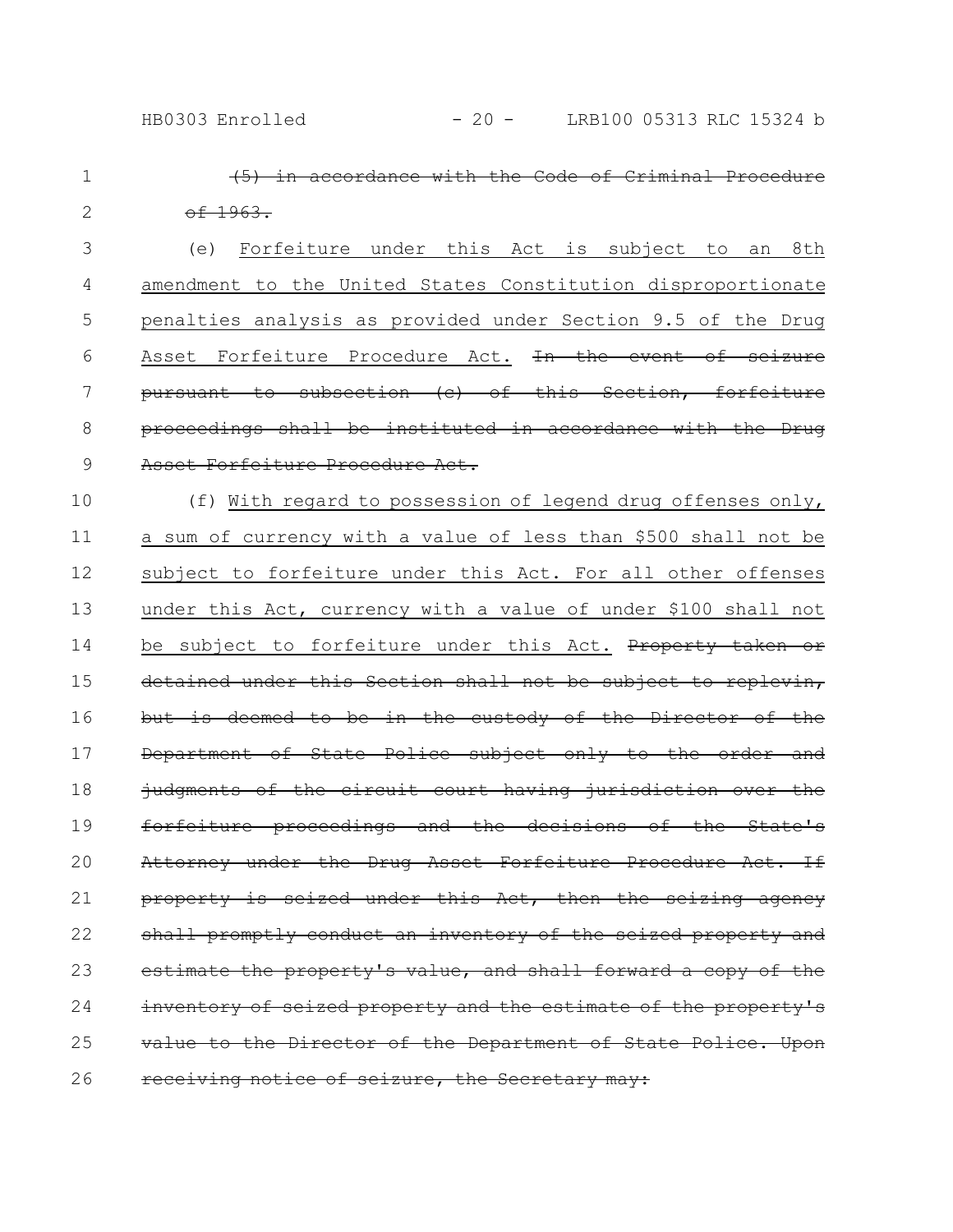| 1  | <del>(1) place the property under seal;</del>                                        |
|----|--------------------------------------------------------------------------------------|
| 2  | (2) remove the property to a place designated by the                                 |
| 3  | Secretary;                                                                           |
| 4  | the property in the possession of the seizing<br><del>(3) keep</del>                 |
| 5  | <del>agency;</del>                                                                   |
| 6  | remove the property to<br>for<br><del>a</del><br>area—<br><del>storage</del>         |
| 7  | safekeeping or, if the property is a negotiable<br><del>ınstrument</del>             |
| 8  | not needed for evidentiary<br>money and is<br>Θř<br><del>- purposes,</del>           |
| 9  | deposit it in an interest bearing account;                                           |
| 10 | $\leftarrow$ $\leftarrow$ $\leftarrow$<br>the property under constructive seizure by |
| 11 | posting notice of pending forfeiture on it, by giving                                |
| 12 | notice of pending forfeiture to its owners and interest                              |
| 13 | holders, or by filing notice of pending forfeiture in any                            |
|    |                                                                                      |
| 14 | appropriate public record relating to the property; or                               |
| 15 | (6) provide for another agency or custodian, including                               |
| 16 | an owner, secured party, or lienholder, to take custody of                           |
| 17 | the property upon the terms and conditions set by the                                |
| 18 | Director of the Department of State Police.                                          |
| 19 | (f-5) For felony offenses involving possession of legend                             |
| 20 | drug only, no property shall be subject to forfeiture under                          |
| 21 | this Act because of the possession of less than 2 single unit                        |
| 22 | doses of a controlled substance. This exemption shall not apply                      |
| 23 | in instances when the possessor, or another person at the                            |
| 24 | direction of the possessor, is engaged in the destruction of                         |
| 25 | any amount of a legend drug. The amount of a single unit dose                        |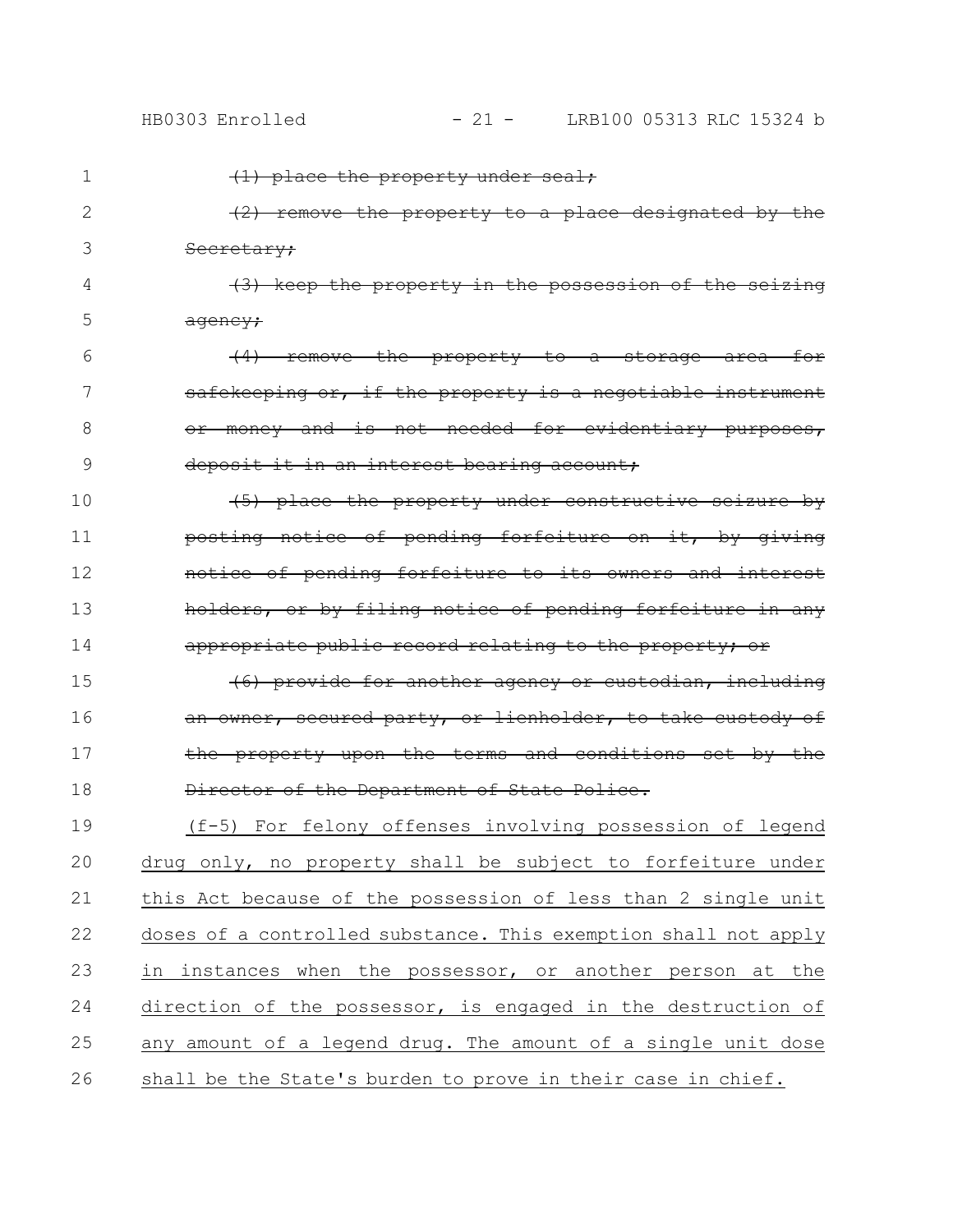HB0303 Enrolled - 22 - LRB100 05313 RLC 15324 b

(g) If the Department suspends or revokes a registration, all legend drugs owned or possessed by the registrant at the time of suspension or the effective date of the revocation order may be placed under seal. No disposition may be made of substances under seal until the time for taking an appeal has elapsed or until all appeals have been concluded unless a court, upon application therefor, orders the sale of perishable substances and the deposit of the proceeds of the sale with the court. Upon a revocation rule becoming final, all substances are subject to seizure and forfeiture under the Drug Asset Forfeiture Procedure Act may be forfeited to the Department. 1 2 3 4 5 6 7 8 9 10 11

(h) (Blank). If property is forfeited under this Act, then the Director of the Department of State Police must sell all such property unless such property is required by law to destroyed or is harmful to the public, and shall distribute proceeds of the sale, together with any moneys forfeited or seized, in accordance with subsection (i) of this Section. Upon the application of the seizing agency or prosecutor who was responsible for the investigation, arrest or arrests, and prosecution that led to the forfeiture, the Director of the Department of State Police may return any item of forfeited property to the seizing agency or prosecutor for official use the enforcement of laws if the agency or prosecutor can demonstrate that the item requested would be useful agency or prosecutor in their enforcement efforts. If any forfeited conveyance, including an aircraft, vehicle, or 12 13 14 15 16 17 18 19 20 21 22 23 24 25 26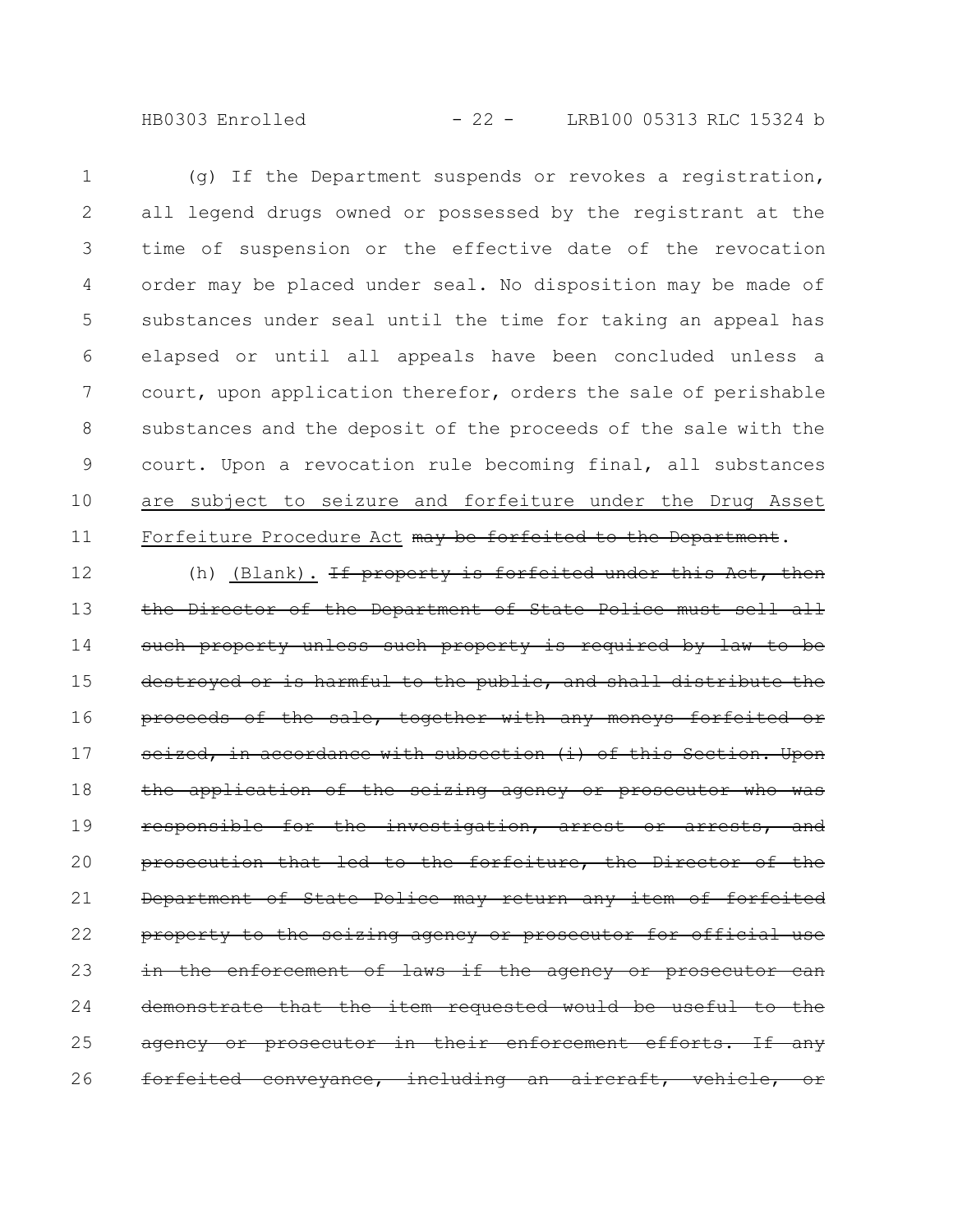vessel, is returned to the seizing agency or prosecutor, then the conveyance may be used immediately in the enforcement of the criminal laws of the State. Upon disposal, all proceeds from the sale of the conveyance must be used for drug enforcement purposes. If any real property returned to the seizing agency is sold by the agency or its unit of government, then the proceeds of the sale shall be delivered to the Director of the Department of State Police and distributed in accordance with subsection (i) of this Section. 1 2 3 4 5 6 7 8 9

(i) (Blank). All moneys and the sale proceeds of all other property forfeited and seized under this Act shall be distributed as follows: 10 11 12

(1) 65% shall be distributed to the metropolitan enforcement group, local, municipal, county, or State law enforcement agency or agencies which conducted or participated in the investigation resulting in the forfeiture. The distribution shall bear a reasonable relationship to the degree of direct participation of the law enforcement agency in the effort resulting in the forfeiture, taking into account the total value of the property forfeited and the total law enforcement effort with respect to the violation of the law upon which the forfeiture is based. Amounts distributed to the agency or agencies shall be used for the enforcement of laws. 13 14 15 16 17 18 19 20 21 22 23 24

(2) 12.5% shall be distributed to the Office of the State's Attorney of the county in which the prosecution 25 26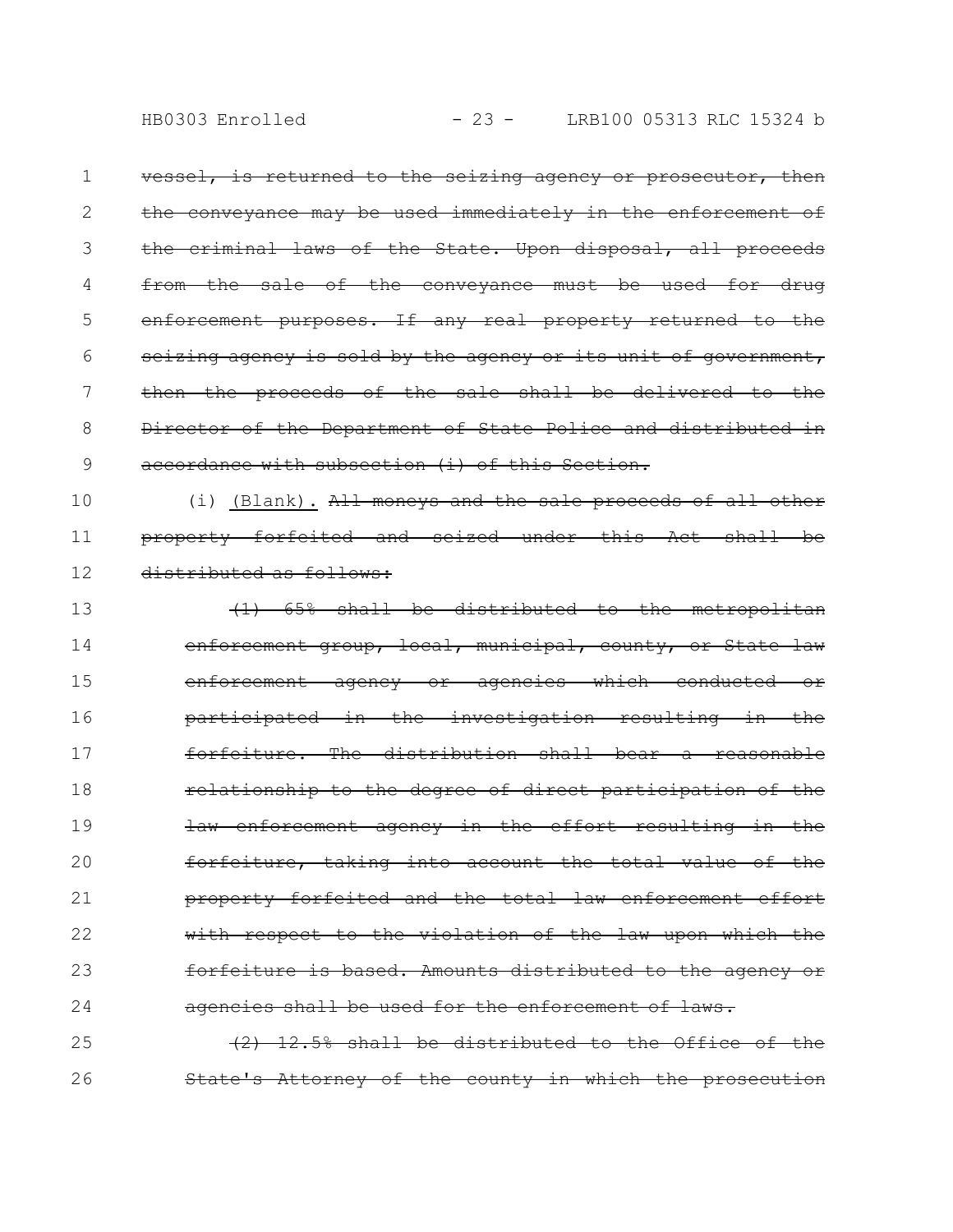resulting in the forfeiture was instituted, deposited in a special fund in the county treasury and appropriated to the State's Attorney for use in the enforcement of  $-3,000,000$  population,  $25%$ distributed to the Office of the State's Attorney for use in the enforcement of laws governing cannabis and controlled substances. If the prosecution is undertaken solely by the Attorney General, the portion provided hereunder shall be distributed to the Attorney General for use in the enforcement of laws. 1 2 3 4 5 6 7 8 9 10

(3) 12.5% shall be distributed to the Office of the State's Attorneys Appellate Prosecutor and deposited separate fund of that office to be used for additional expenses incurred in the investigation, prosecution and appeal of cases. The Office of the State's Attorneys Appellate Prosecutor shall not receive distribution from cases brought in counties with over 3,000,000 population.  $(4)$  10% shall be retained by the Department of 11 12 13 14 15 16 17 18

Police for expenses related to the administration and sale of seized and forfeited property. 19 20

(j) Contraband, including legend drugs possessed without a prescription or other authorization under State or federal law, is not subject to forfeiture. No property right exists in contraband. Contraband is subject to seizure and shall be disposed of according to State law. 21 22 23 24 25

(Source: P.A. 96-573, eff. 8-18-09.) 26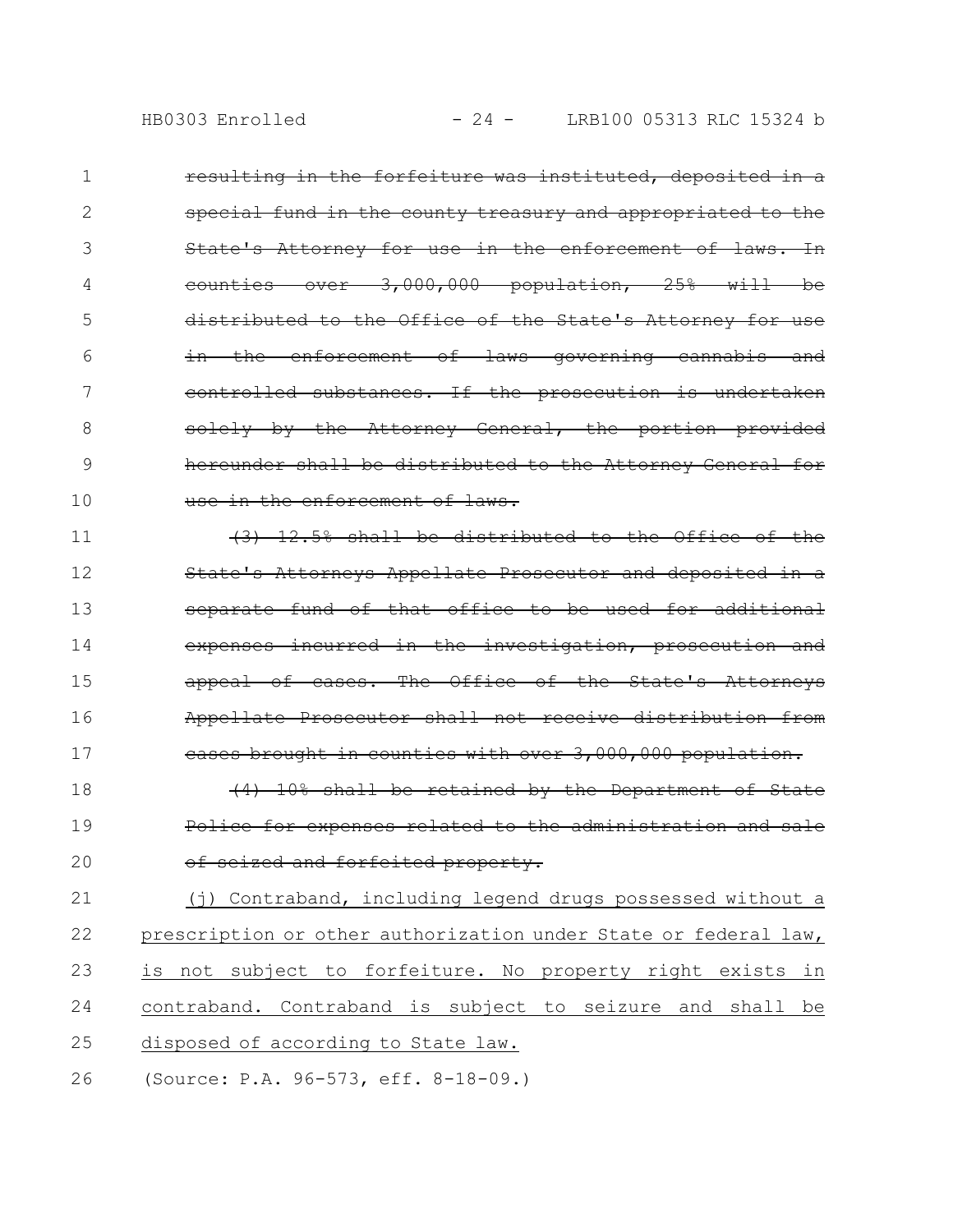Section 115. The Environmental Protection Act is amended by changing Section 44.1 as follows: 1 2

(415 ILCS 5/44.1) (from Ch. 111 1/2, par. 1044.1) 3

Sec. 44.1. (a) In addition to all other civil and criminal penalties provided by law, any person convicted of a criminal violation of this Act or the regulations adopted thereunder shall forfeit to the State (1) an amount equal to the value of all profits earned, savings realized, and benefits incurred as a direct or indirect result of such violation, and (2) any vehicle or conveyance used in the perpetration of such violation, except as provided in subsection (b). 4 5 6 7 8 9 10 11

(b) Forfeiture of conveyances shall be subject to the following exceptions: 12 13

(1) No conveyance used by any person as a common carrier in the transaction of business as a common carrier is subject to forfeiture under this Section unless it is proven that the owner or other person in charge of the conveyance consented to or was privy to the covered violation. 14 15 16 17 18 19

(2) No conveyance is subject to forfeiture under this Section by reason of any covered violation which the owner proves to have been committed without his knowledge or consent. 20 21 22 23

24

(3) A forfeiture of a conveyance encumbered by a bona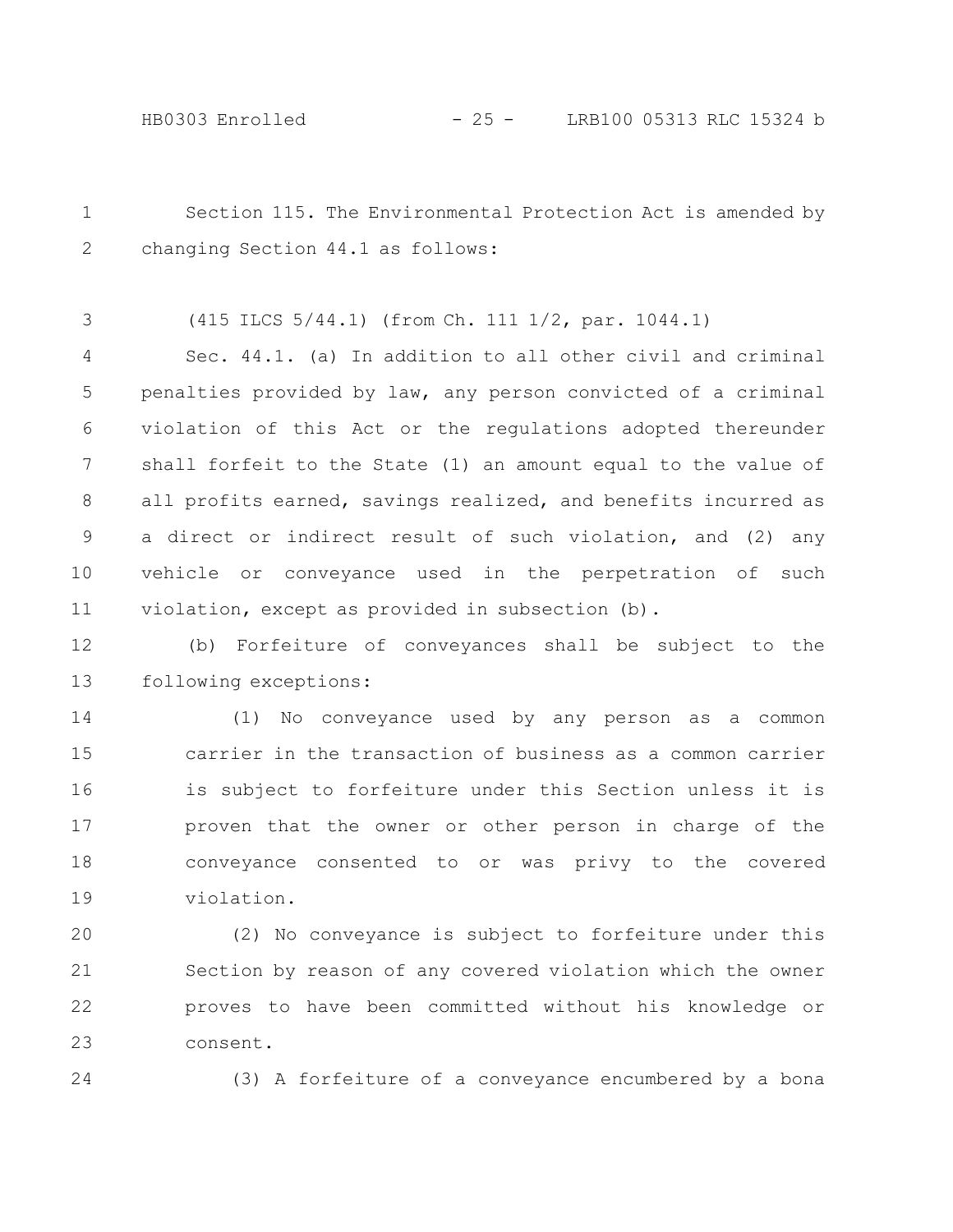HB0303 Enrolled - 26 - LRB100 05313 RLC 15324 b

fide security interest is subject to the interest of the secured party if he neither had knowledge of nor consented to the covered violation. 1 2 3

(c) Except as provided in subsection (d), all property subject to forfeiture under this Section shall be seized pursuant to the order of a circuit court. 4 5 6

(d) Property subject to forfeiture under this Section may be seized by the Director or any peace officer without process: 7 8

9

(1) if the seizure is incident to an inspection under an administrative inspection warrant, or incident to the execution of a criminal search or arrest warrant; 10 11

(2) if the property subject to seizure has been the subject of a prior judgment in favor of the State in a criminal proceeding, or in an injunction or forfeiture proceeding based upon this Act; or 12 13 14 15

(3) if there is probable cause to believe that the property is directly or indirectly dangerous to health or safety. 16 17 18

(e) Property taken or detained under this Section shall not be subject to forcible entry and detainer or replevin, but is deemed to be in the custody of the Director subject only to the order and judgments of the circuit court having jurisdiction over the forfeiture proceedings. When property is seized under this Act, the Director may: 19 20 21 22 23 24

25

(1) place the property under seal;

(2) secure the property or remove the property to a 26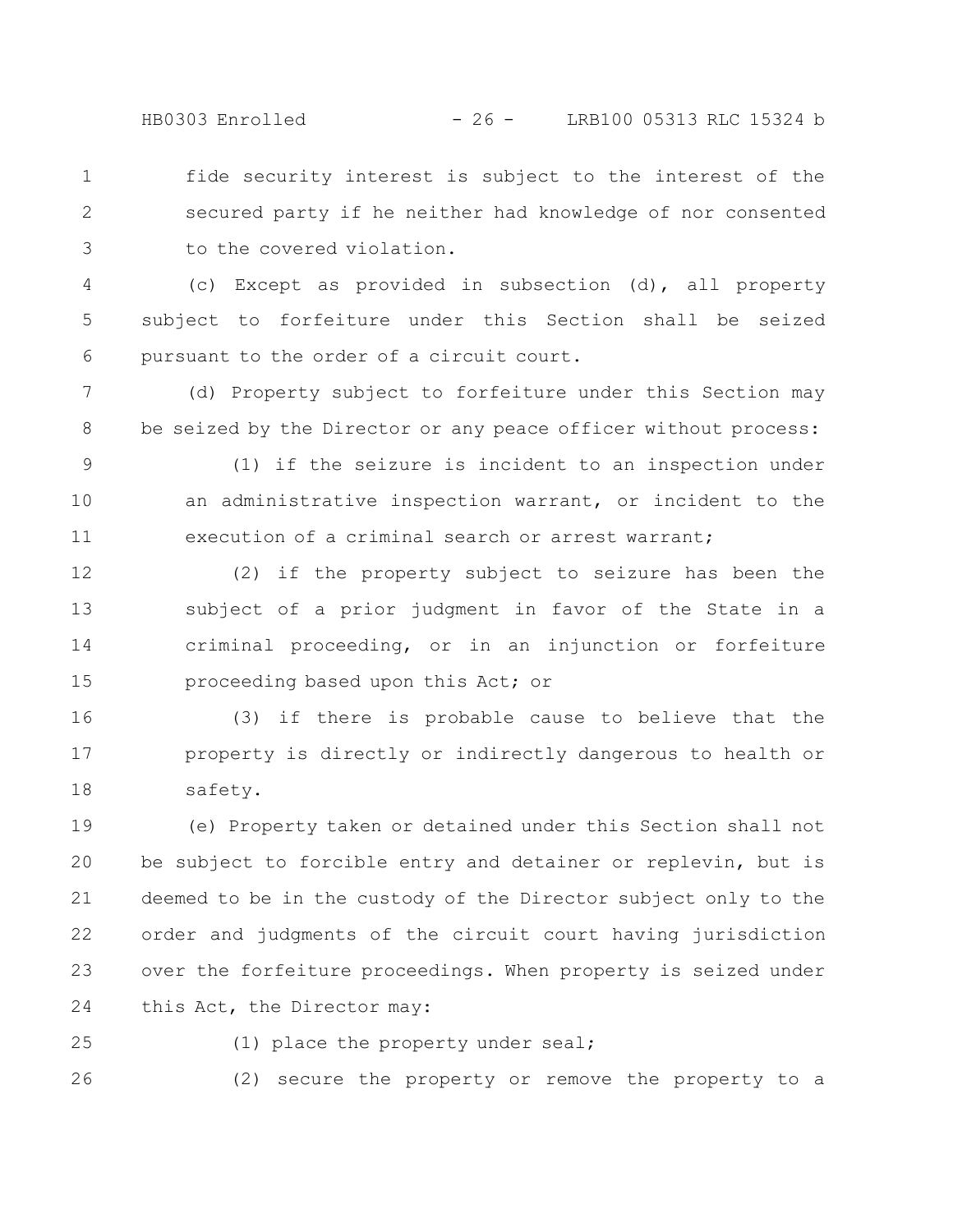HB0303 Enrolled - 27 - LRB100 05313 RLC 15324 b

1

place designated by him; or

(3) require the sheriff of the county in which the seizure occurs to take custody of the property and secure or remove it to an appropriate location for disposition in accordance with law. 2 3 4 5

(f) All amounts forfeited under item (1) of subsection (a) shall be apportioned in the following manner: 6 7

(1) 40% shall be deposited in the Hazardous Waste Fund created in Section 22.2; 8 9

(2) 30% shall be paid to the office of the Attorney General or the State's Attorney of the county in which the violation occurred, whichever brought and prosecuted the action; and 10 11 12 13

(3) 30% shall be paid to the law enforcement agency which investigated the violation. 14 15

Any funds received under this subsection (f) shall be used solely for the enforcement of the environmental protection laws of this State. 16 17 18

(g) When property is forfeited under this Section the court may order: 19 20

(1) that the property shall be made available for the official use of the Agency, the Office of the Attorney General, the State's Attorney of the county in which the violation occurred, or the law enforcement agency which investigated the violation, to be used solely for the enforcement of the environmental protection laws of this 21 22 23 24 25 26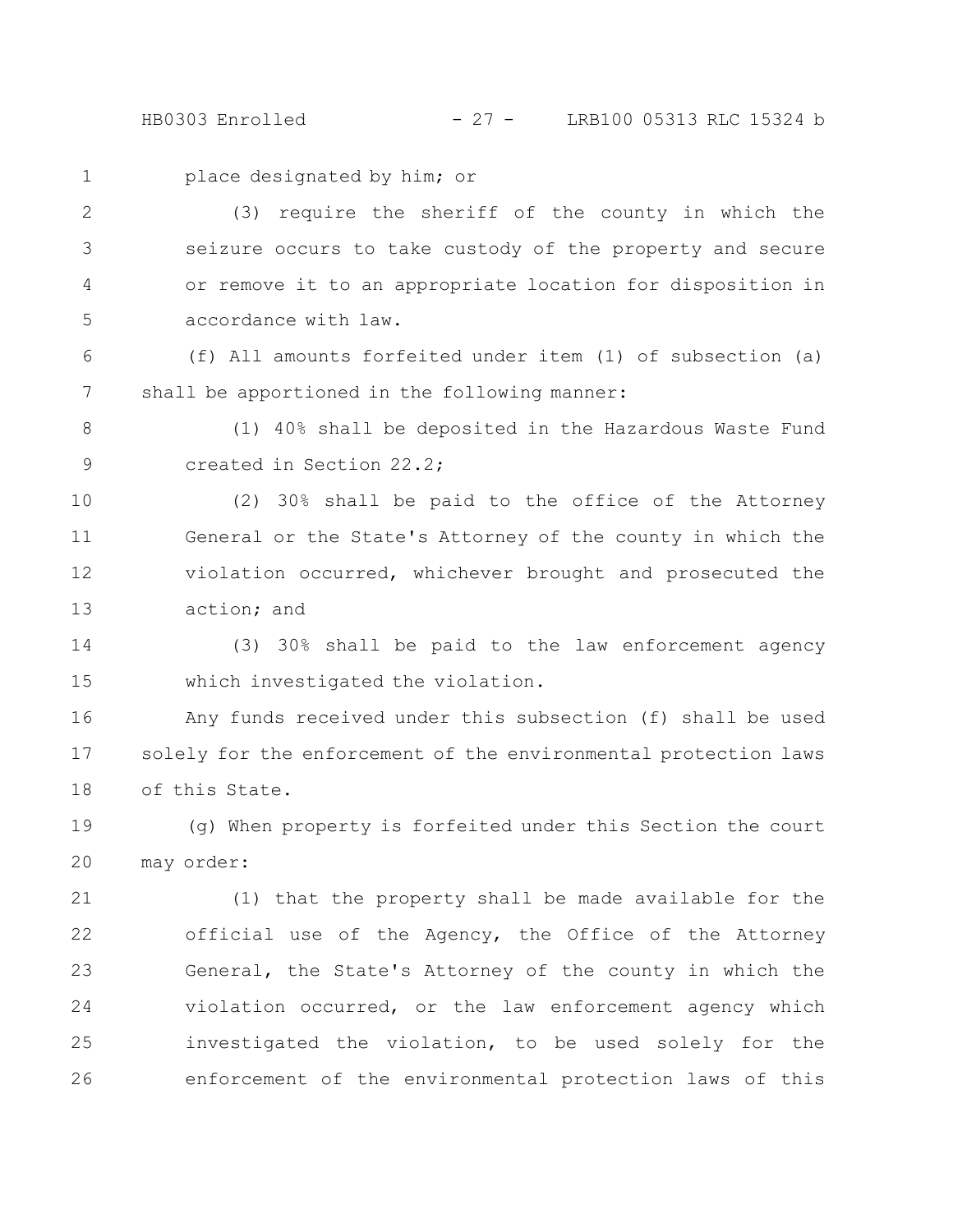State; 1

(2) the sheriff of the county in which the forfeiture occurs to take custody of the property and remove it for disposition in accordance with law; or 2 3 4

(3) the sheriff of the county in which the forfeiture occurs to sell that which is not required to be destroyed by law and which is not harmful to the public. The proceeds of such sale shall be used for payment of all proper expenses of the proceedings for forfeiture and sale, including expenses of seizure, maintenance of custody, advertising and court costs, and the balance, if any, shall be apportioned pursuant to subsection (f). 5 6 7 8 9 10 11 12

(h) Property seized or forfeited under this Section is subject to reporting under the Seizure and Forfeiture Reporting Act. 13 14 15

(Source: P.A. 85-487.) 16

Section 120. The Herptiles-Herps Act is amended by changing Section 105-55 as follows: 17 18

(510 ILCS 68/105-55) 19

Sec. 105-55. Illegal collecting devices; public nuisance. Every collecting device, including seines, nets, traps, pillowcases, bags, snake hooks or tongs, or any electrical device or any other devices including vehicles or conveyance, watercraft, or aircraft used or operated illegally or attempted 20 21 22 23 24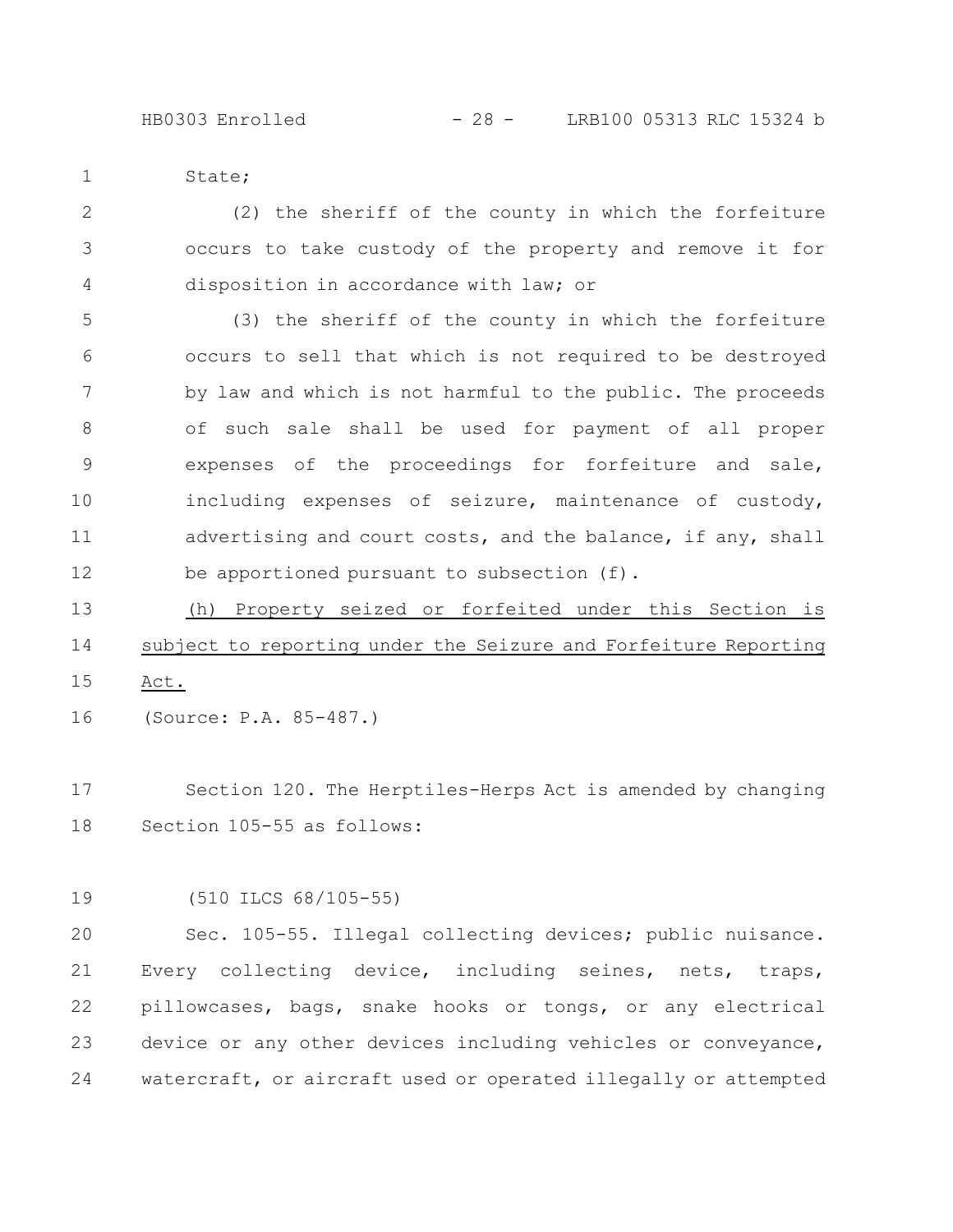to be used or operated illegally by any person in taking, transporting, holding, or conveying any reptile or amphibian life or any part of reptile or amphibian life, contrary to this Act, including administrative rules, shall be deemed a public nuisance and therefore illegal and subject to seizure and confiscation by any authorized employee of the Department. Upon the seizure of this item, the Department shall take and hold the item until disposed of as provided in this Act. 1 2 3 4 5 6 7 8

Upon the seizure of any device because of its illegal use, the officer or authorized employee of the Department making the seizure shall, as soon as reasonably possible, cause a complaint to be filed before the circuit court and a summons to be issued requiring the owner or person in possession of the property to appear in court and show cause why the device seized should not be forfeited to the State. Upon the return of the summons duly served or upon posting or publication of notice as provided in this Act, the court shall proceed to determine the question of the illegality of the use of the seized property. Upon judgment being entered that the property was illegally used, an order shall be entered providing for the forfeiture of the seized property to the State. The owner of the property may have a jury determine the illegality of its use and shall have the right of an appeal as in other civil cases. Confiscation or forfeiture shall not preclude or mitigate against prosecution and assessment of penalties provided in Article 90 of this Act. 9 10 11 12 13 14 15 16 17 18 19 20 21 22 23 24 25 26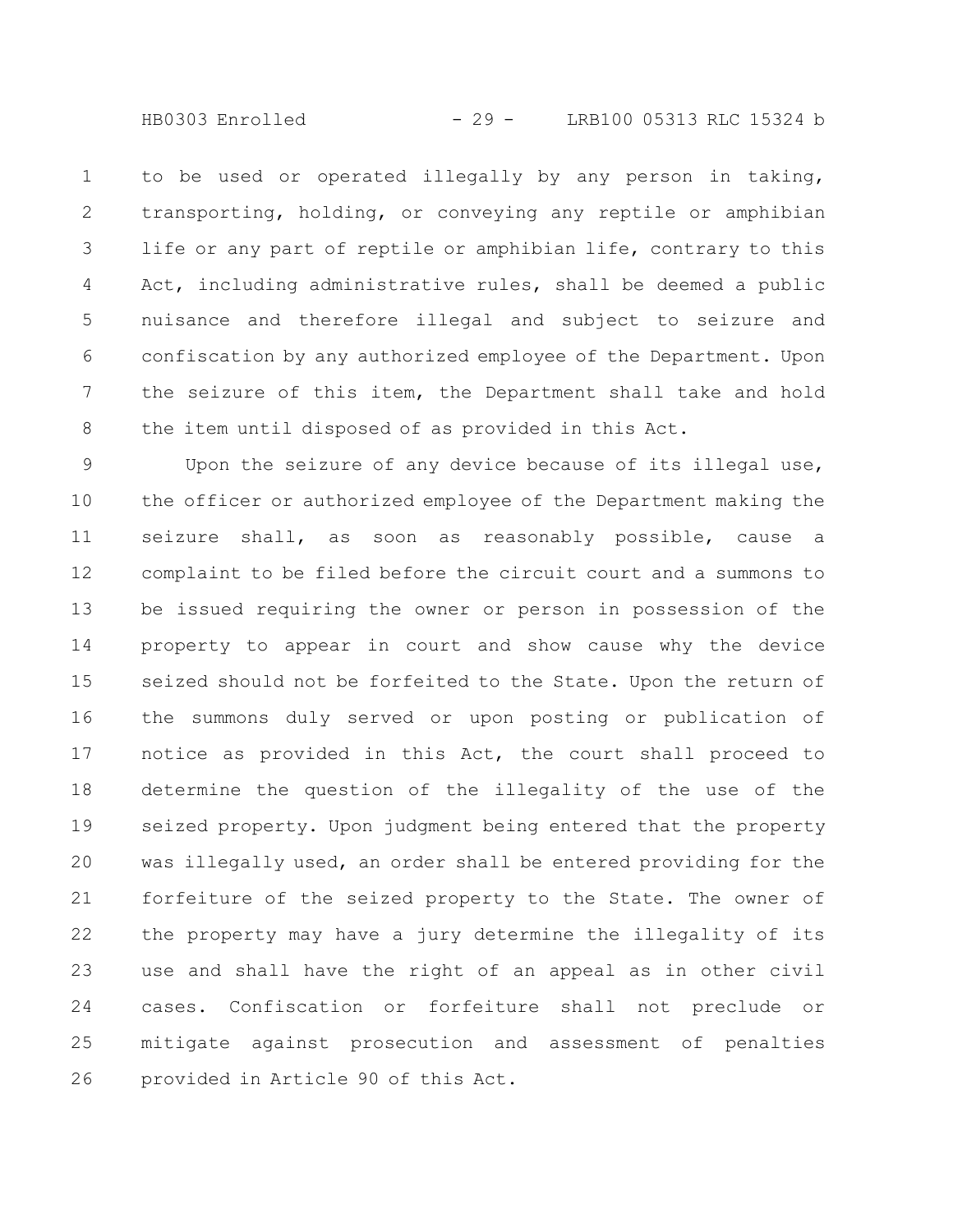HB0303 Enrolled - 30 - LRB100 05313 RLC 15324 b

Upon seizure of any property under circumstances supporting a reasonable belief that the property was abandoned, lost, stolen, or otherwise illegally possessed or used contrary to this Act, except property seized during a search or arrest, and ultimately returned, destroyed, or otherwise disposed of under order of a court in accordance with this Act, the authorized employee of the Department shall make reasonable inquiry and efforts to identify and notify the owner or other person entitled to possession of the property and shall return the property after the person provides reasonable and satisfactory proof of his or her ownership or right to possession and reimburses the Department for all reasonable expenses of custody. If the identity or location of the owner or other person entitled to possession of the property has not been ascertained within 6 months after the Department obtains possession, the Department shall effectuate the sale of the property for cash to the highest bidder at a public auction. The owner or other person entitled to possession of the property may claim and recover possession of the property at any time before its sale at public auction upon providing reasonable and satisfactory proof of ownership or right of possession and reimbursing the Department for all reasonable expenses of custody. 1 2 3 4 5 6 7 8 9 10 11 12 13 14 15 16 17 18 19 20 21 22 23

Any property forfeited to the State by court order under this Section may be disposed of by public auction, except that any property that is the subject of a court order shall not be 24 25 26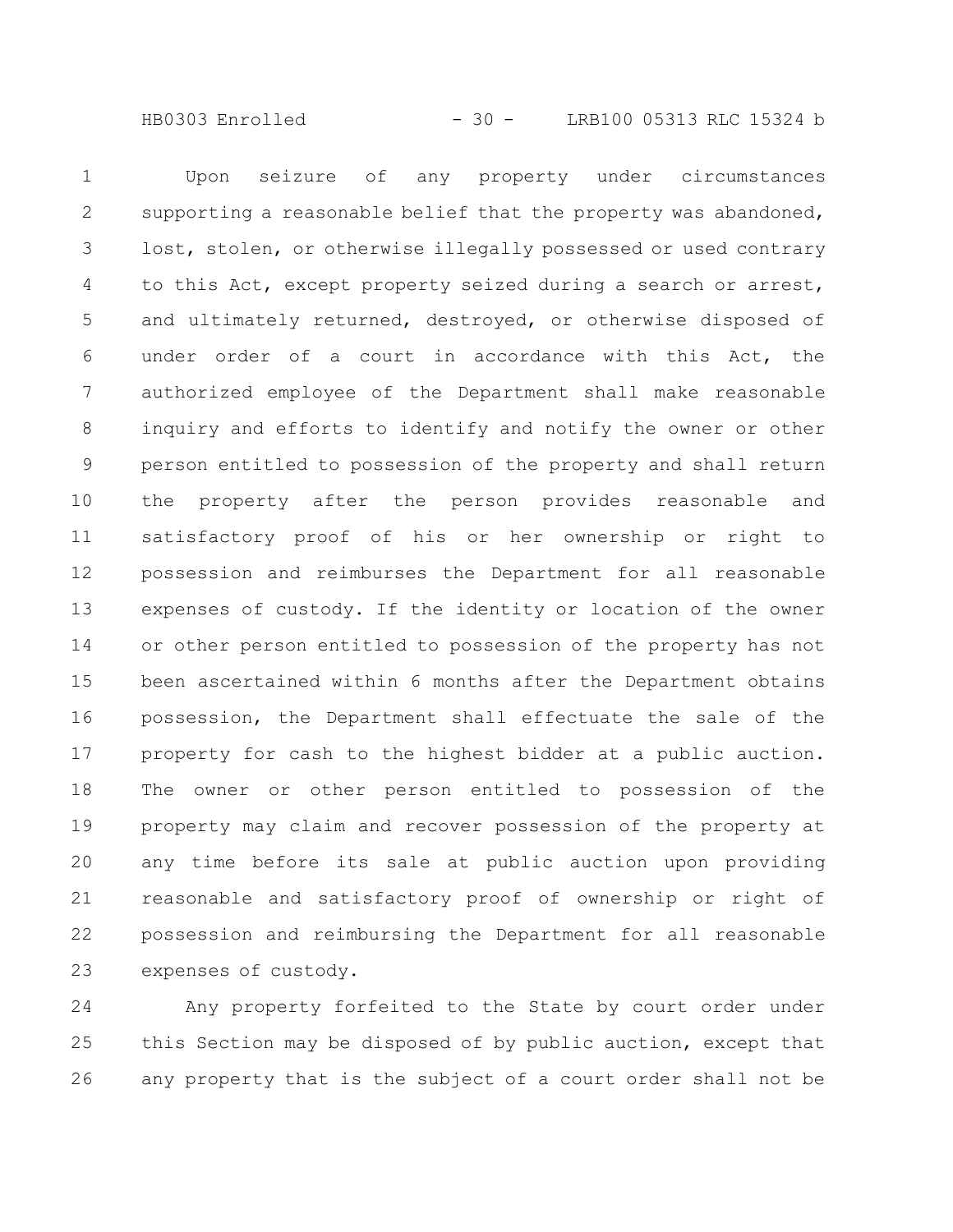HB0303 Enrolled - 31 - LRB100 05313 RLC 15324 b

disposed of pending appeal of the order. The proceeds of the sales at auction shall be deposited in the Wildlife and Fish Fund. 1 2 3

The Department shall pay all costs of posting or publication of notices required by this Section. 4 5

Property seized or forfeited under this Section is subject to reporting under the Seizure and Forfeiture Reporting Act. 6 7

(Source: P.A. 98-752, eff. 1-1-15.) 8

Section 125. The Fish and Aquatic Life Code is amended by changing Section 1-215 as follows: 9 10

(515 ILCS 5/1-215) (from Ch. 56, par. 1-215) 11

Sec. 1-215. Illegal fishing devices; public nuisance. Every fishing device, including seines, nets, or traps, or any electrical device or any other devices, including vehicles, watercraft, or aircraft, used or operated illegally or attempted to be used or operated illegally by any person in taking, transporting, holding, or conveying any aquatic life contrary to this Code, including administrative rules, shall be deemed a public nuisance and therefore illegal and subject to seizure and confiscation by any authorized employee of the Department. Upon the seizure of such an item the Department shall take and hold the item until disposed of as provided in this Code. 12 13 14 15 16 17 18 19 20 21 22 23

24

Upon the seizure of any device because of its illegal use,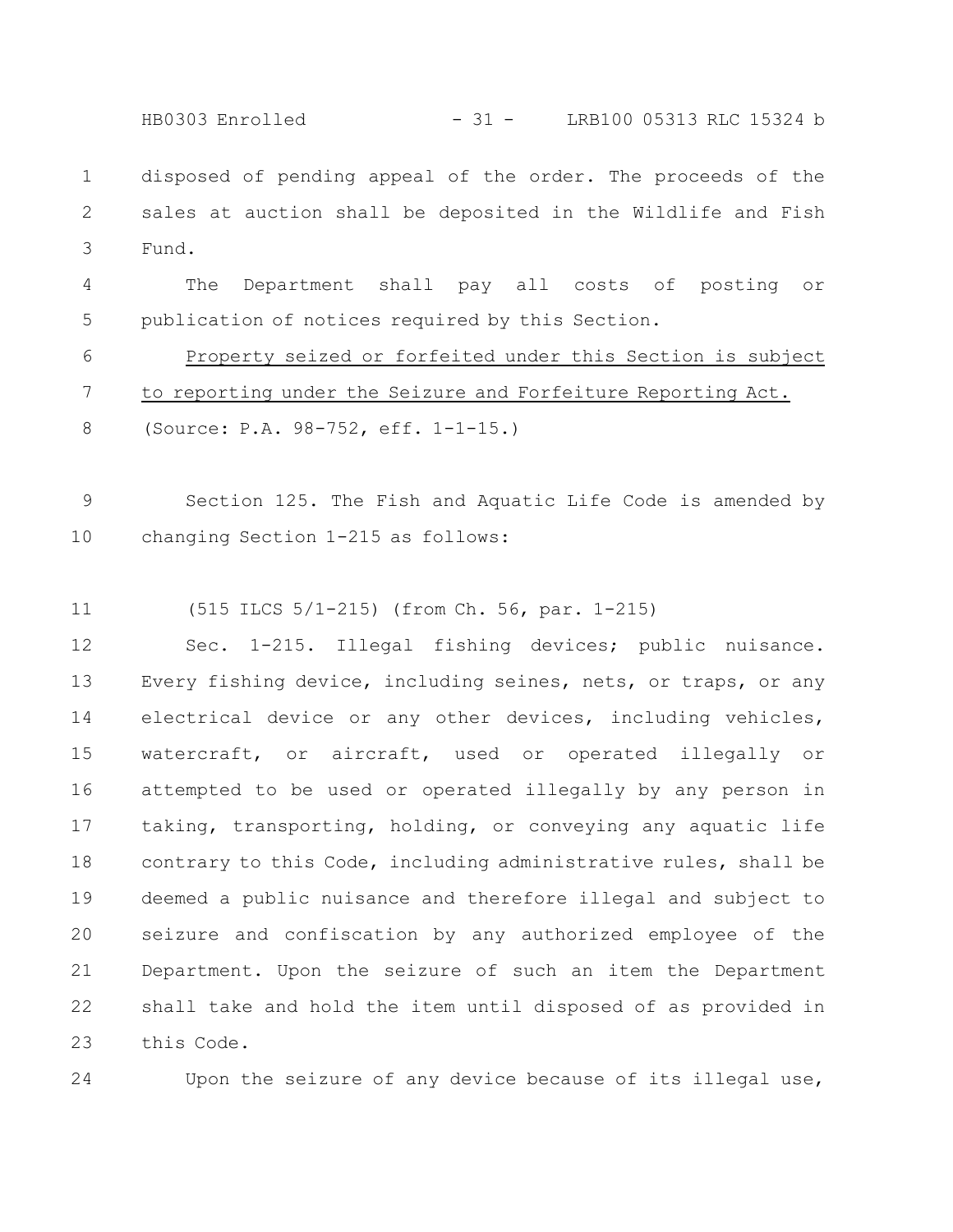the officer or authorized employee of the Department making the seizure shall, as soon as reasonably possible, cause a complaint to be filed before the Circuit Court and a summons to be issued requiring the owner or person in possession of the property to appear in court and show cause why the device seized should not be forfeited to the State. Upon the return of the summons duly served or upon posting or publication of notice as provided in this Code, the court shall proceed to determine the question of the illegality of the use of the seized property. Upon judgment being entered to the effect that the property was illegally used, an order shall be entered providing for the forfeiture of the seized property to the State. The owner of the property, however, may have a jury determine the illegality of its use, and shall have the right of an appeal as in other civil cases. Confiscation or forfeiture shall not preclude or mitigate against prosecution and assessment of penalties provided in Section 20-35 of this Code. 1 2 3 4 5 6 7 8 9 10 11 12 13 14 15 16 17 18

Upon seizure of any property under circumstances supporting a reasonable belief that the property was abandoned, lost, stolen, or otherwise illegally possessed or used contrary to this Code, except property seized during a search or arrest, and ultimately returned, destroyed, or otherwise disposed of under order of a court in accordance with this Code, the authorized employee of the Department shall make reasonable inquiry and efforts to identify and notify the owner or other 19 20 21 22 23 24 25 26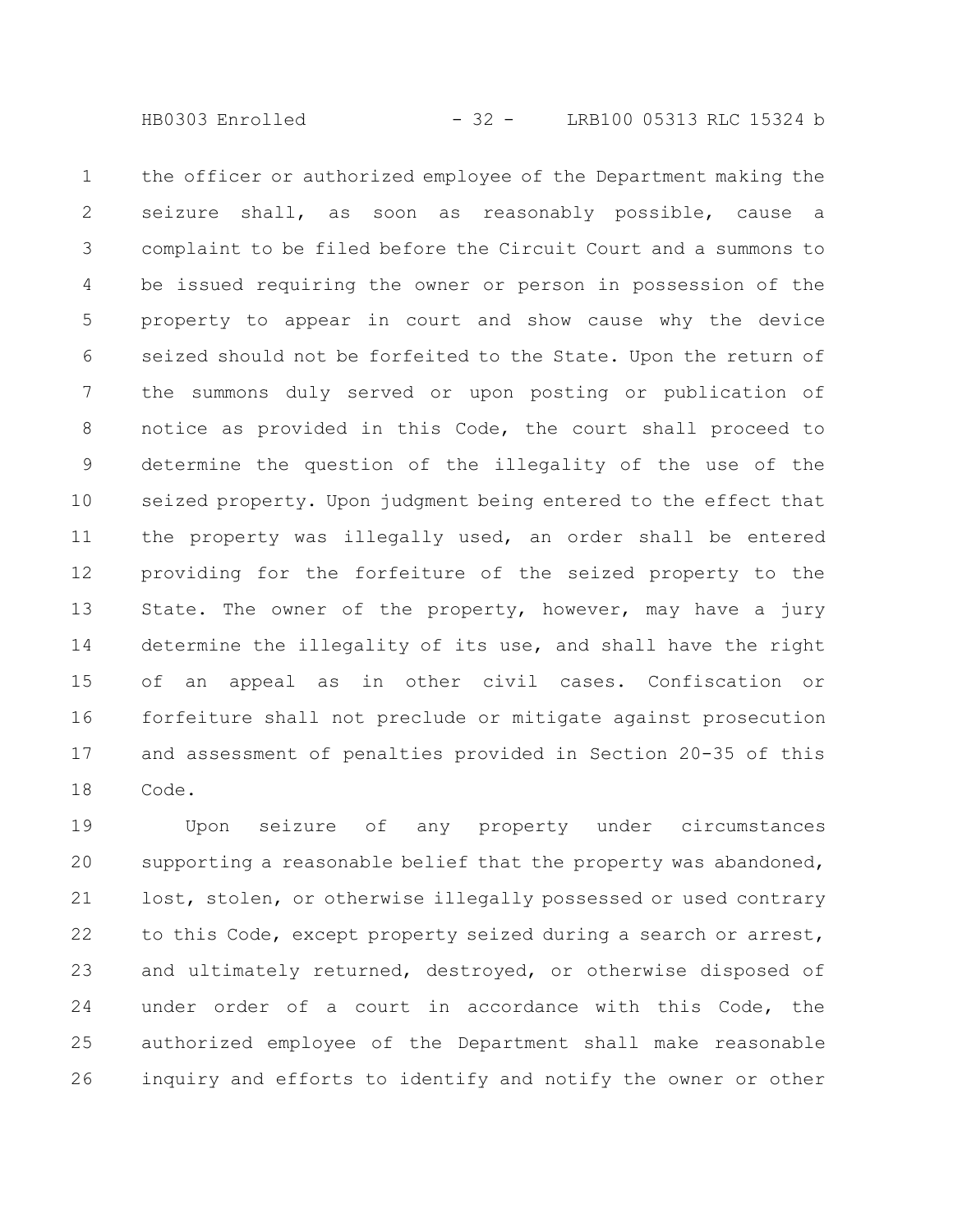HB0303 Enrolled - 33 - LRB100 05313 RLC 15324 b

person entitled to possession of the property and shall return the property after the person provides reasonable and satisfactory proof of his or her ownership or right to possession and reimburses the Department for all reasonable expenses of custody. If the identity or location of the owner or other person entitled to possession of the property has not been ascertained within 6 months after the Department obtains possession, the Department shall effectuate the sale of the property for cash to the highest bidder at a public auction. The owner or other person entitled to possession of the property may claim and recover possession of the property at any time before its sale at public auction upon providing reasonable and satisfactory proof of ownership or right of possession and reimbursing the Department for all reasonable expenses of custody. 1 2 3 4 5 6 7 8 9 10 11 12 13 14 15

Any property forfeited to the State by court order under this Section may be disposed of by public auction, except that any property that is the subject of a court order shall not be disposed of pending appeal of the order. The proceeds of the sales at auction shall be deposited in the Wildlife and Fish Fund. 16 17 18 19 20 21

The Department shall pay all costs of posting or publication of notices required by this Section. 22 23

Property seized or forfeited under this Section is subject to reporting under the Seizure and Forfeiture Reporting Act. (Source: P.A. 87-833.) 24 25 26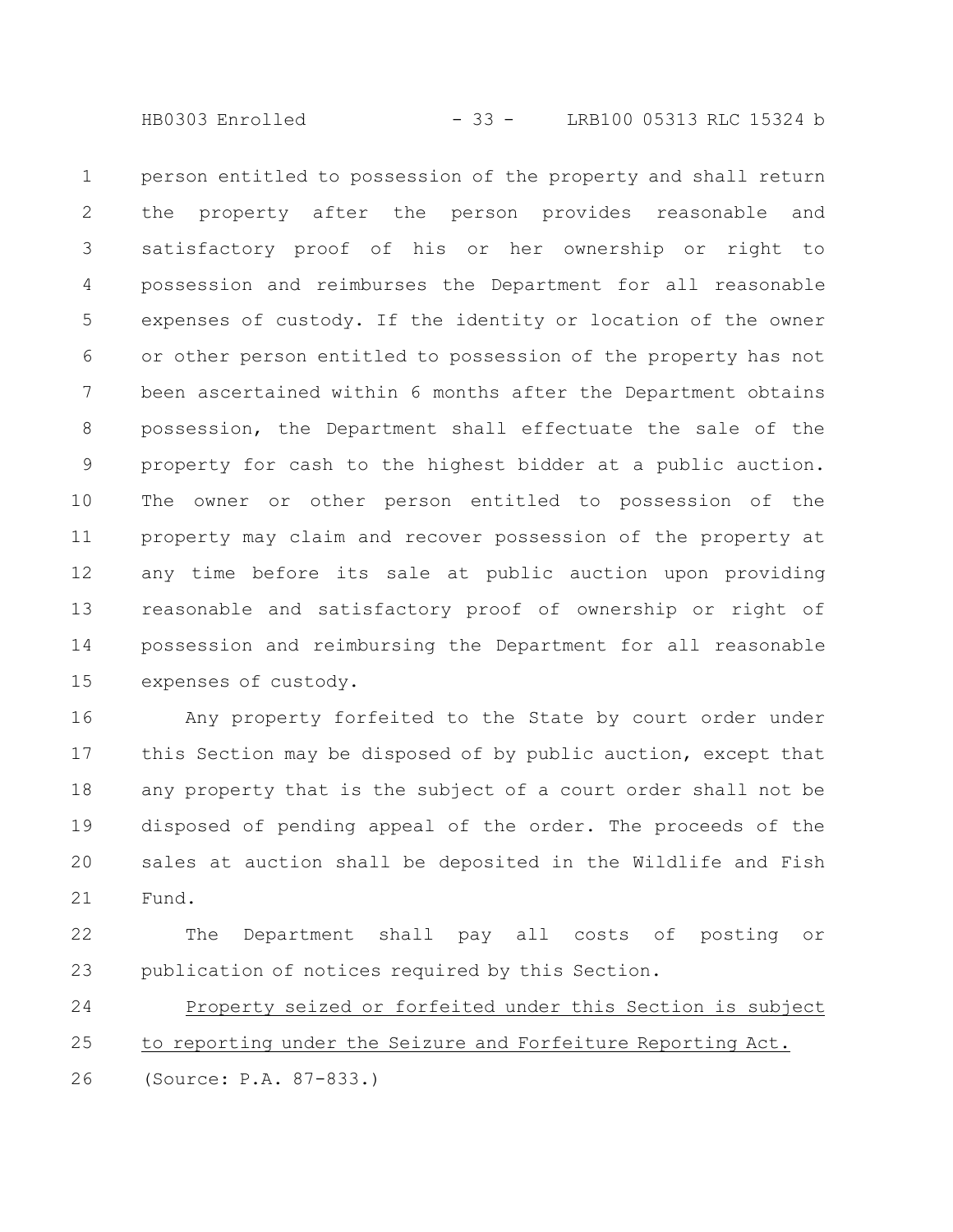Section 130. The Wildlife Code is amended by changing Section 1.25 as follows: 1 2

(520 ILCS 5/1.25) (from Ch. 61, par. 1.25) 3

Sec. 1.25. Every hunting or trapping device, vehicle or conveyance, when used or operated illegally, or attempted to be used or operated illegally by any person in taking, transporting, holding, or conveying any wild bird or wild mammal, contrary to the provisions of this Act, including administrative rules, is a public nuisance and subject to seizure and confiscation by any authorized employee of the Department; upon the seizure of such item the Department shall take and hold the same until disposed of as hereinafter provided. 4 5 6 7 8 9 10 11 12 13

Upon the seizure of any property as herein provided, the authorized employee of the Department making such seizure shall forthwith cause a complaint to be filed before the Circuit Court and a summons to be issued requiring the person who illegally used or operated or attempted to use or operate such property and the owner and person in possession of such property to appear in court and show cause why the property seized should not be forfeited to the State. Upon the return of the summons duly served or other notice as herein provided, the court shall proceed to determine the question of the illegality of the use of the seized property and upon judgment being 14 15 16 17 18 19 20 21 22 23 24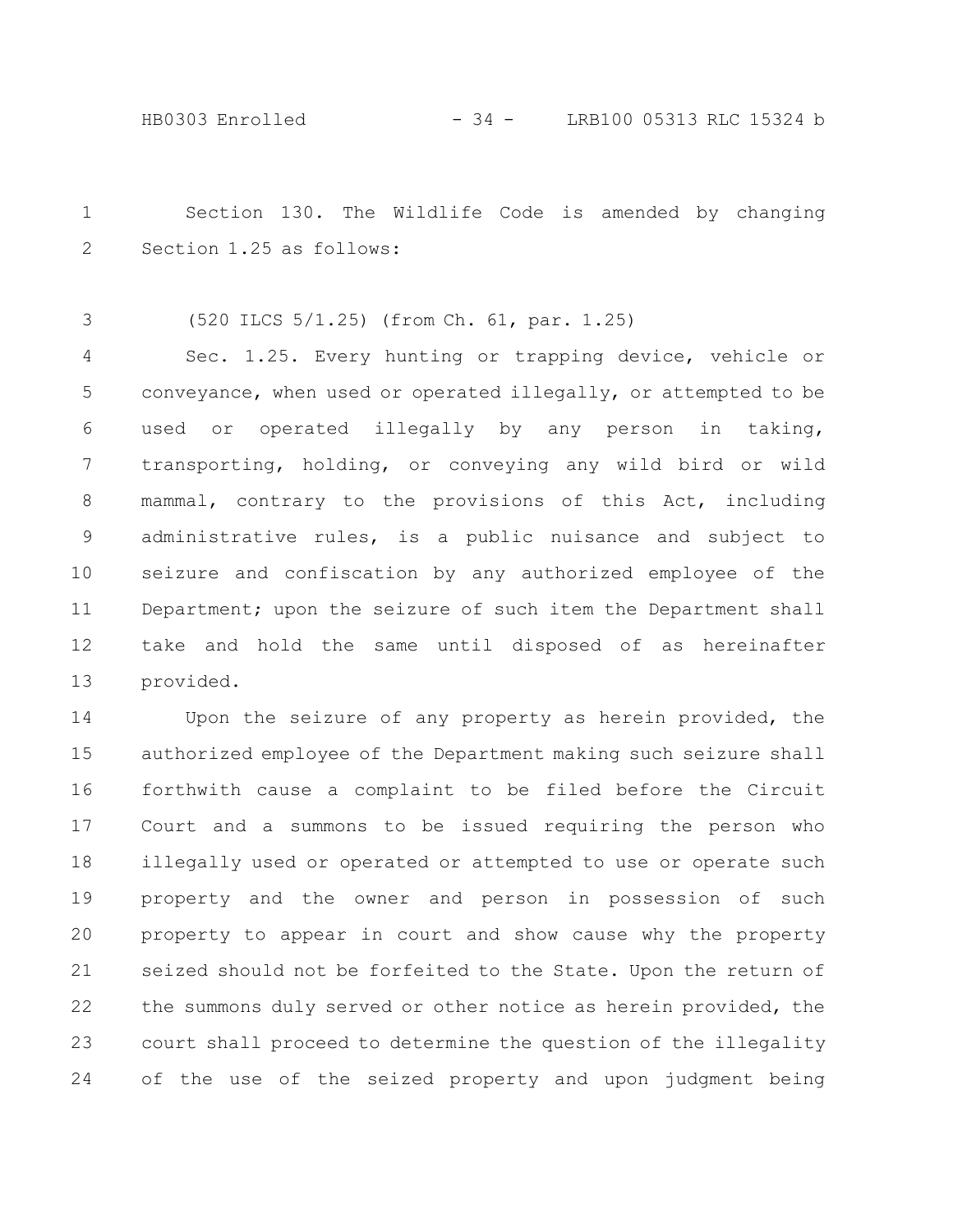HB0303 Enrolled - 35 - LRB100 05313 RLC 15324 b

entered to the effect that such property was illegally used, an order may be entered providing for the forfeiture of such seized property to the Department and shall thereupon become the property of the Department; but the owner of such property may have a jury determine the illegality of its use, and shall have the right of an appeal, as in other cases. Such confiscation or forfeiture shall not preclude or mitigate against prosecution and assessment of penalties otherwise provided in this Act. 1 2 3 4 5 6 7 8 9

Upon seizure of any property under circumstances supporting a reasonable belief that such property was abandoned, lost or stolen or otherwise illegally possessed or used contrary to the provisions of this Act, except property seized during a search or arrest, and ultimately returned, destroyed, or otherwise disposed of pursuant to order of a court in accordance with this Act, the authorized employee of the Department shall make reasonable inquiry and efforts to identify and notify the owner or other person entitled to possession thereof, and shall return the property after such person provides reasonable and satisfactory proof of his ownership or right to possession and reimburses the Department for all reasonable expenses of such custody. If the identity or location of the owner or other person entitled to possession of the property has not been ascertained within 6 months after the Department obtains such possession, the Department shall effectuate the sale of the property for cash to the highest 10 11 12 13 14 15 16 17 18 19 20 21 22 23 24 25 26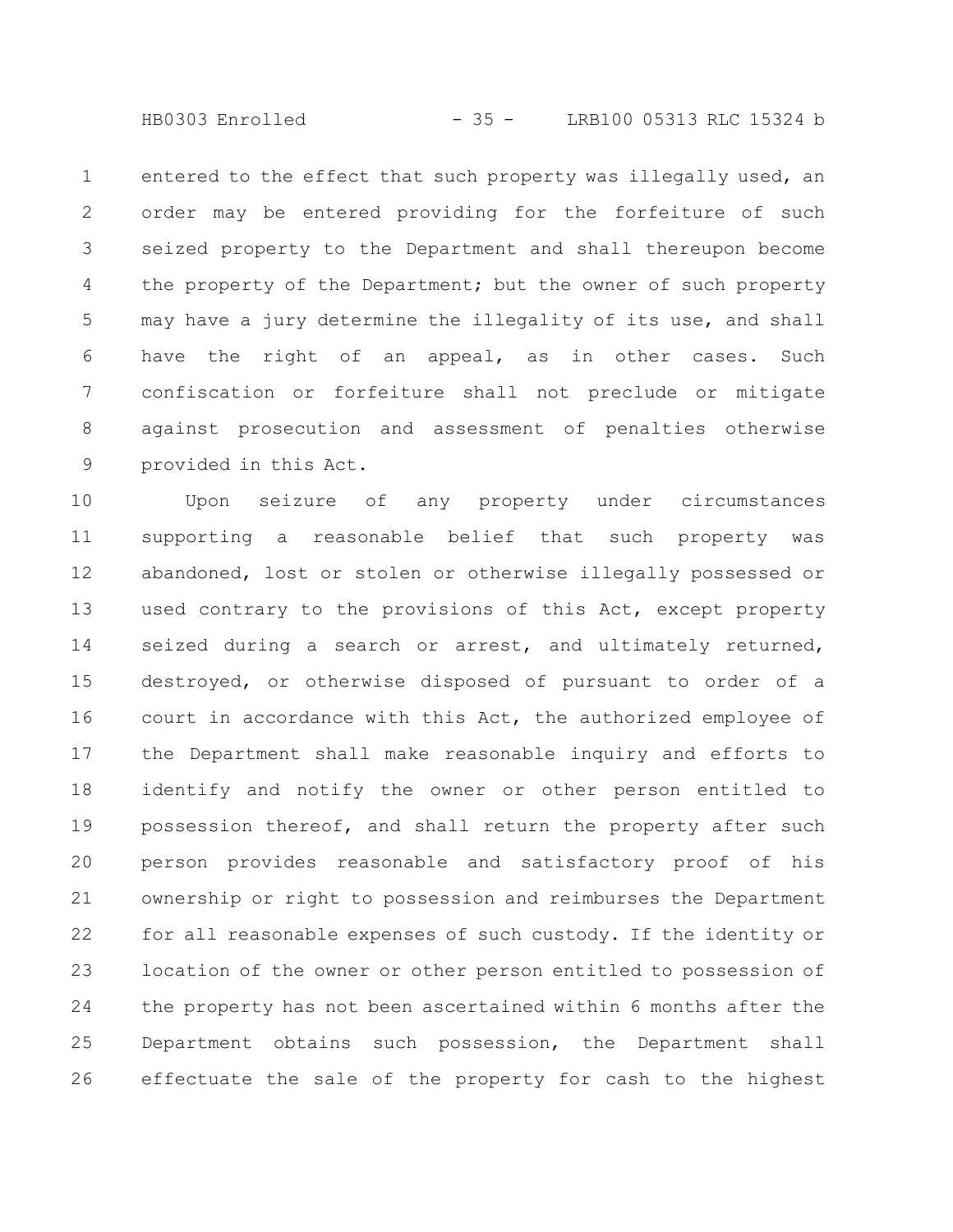HB0303 Enrolled - 36 - LRB100 05313 RLC 15324 b

bidder at a public auction. The owner or other person entitled to possession of such property may claim and recover possession of the property at any time before its sale at public auction, upon providing reasonable and satisfactory proof of ownership or right of possession and reimbursing the Department for all reasonable expenses of custody thereof. 1 2 3 4 5 6

Any property, including guns, forfeited to the State by court order pursuant to this Section, may be disposed of by public auction, except that any property which is the subject of such a court order shall not be disposed of pending appeal of the order. The proceeds of the sales at auction shall be deposited in the Wildlife and Fish Fund. 7 8 9 10 11 12

The Department shall pay all costs of notices required by this Section. 13 14

Property seized or forfeited under this Section is subject to reporting under the Seizure and Forfeiture Reporting Act. (Source: P.A. 85-152.) 15 16 17

Section 135. The Criminal Code of 2012 is amended by changing Sections 17-10.6, 28-5, 29B-1, 33G-6, 36-1, 36-1.5, 36-2, 36-3, and 47-15 and by adding Sections 36-1.1, 36-1.2, 36-1.3, 36-1.4, 36-2.1, 36-2.2, 36-2.5, 36-2.7, 36-3.1, 36-6, 36-7, and 36-9 as follows: 18 19 20 21 22

(720 ILCS 5/17-10.6) 23

Sec. 17-10.6. Financial institution fraud. 24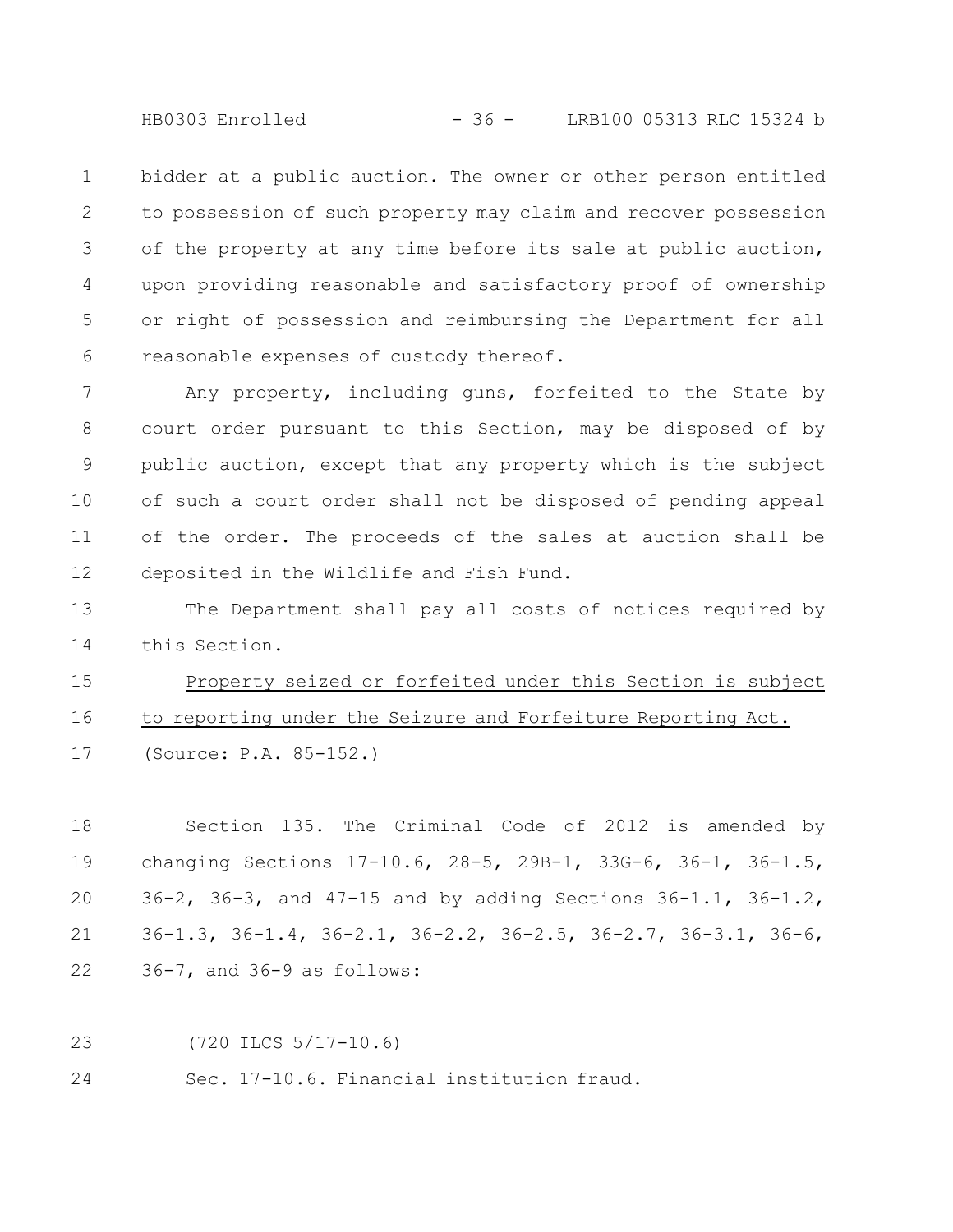HB0303 Enrolled - 37 - LRB100 05313 RLC 15324 b

(a) Misappropriation of financial institution property. A person commits misappropriation of a financial institution's property whenever he or she knowingly obtains or exerts unauthorized control over any of the moneys, funds, credits, assets, securities, or other property owned by or under the custody or control of a financial institution, or under the custody or care of any agent, officer, director, or employee of such financial institution. 1 2 3 4 5 6 7 8

9

(b) Commercial bribery of a financial institution.

(1) A person commits commercial bribery of a financial institution when he or she knowingly confers or offers or agrees to confer any benefit upon any employee, agent, or fiduciary without the consent of the latter's employer or principal, with the intent to influence his or her conduct in relation to his or her employer's or principal's affairs. 10 11 12 13 14 15 16

(2) An employee, agent, or fiduciary of a financial institution commits commercial bribery of a financial institution when, without the consent of his or her employer or principal, he or she knowingly solicits, accepts, or agrees to accept any benefit from another person upon an agreement or understanding that such benefit will influence his or her conduct in relation to his or her employer's or principal's affairs. 17 18 19 20 21 22 23 24

(c) Financial institution fraud. A person commits financial institution fraud when he or she knowingly executes 25 26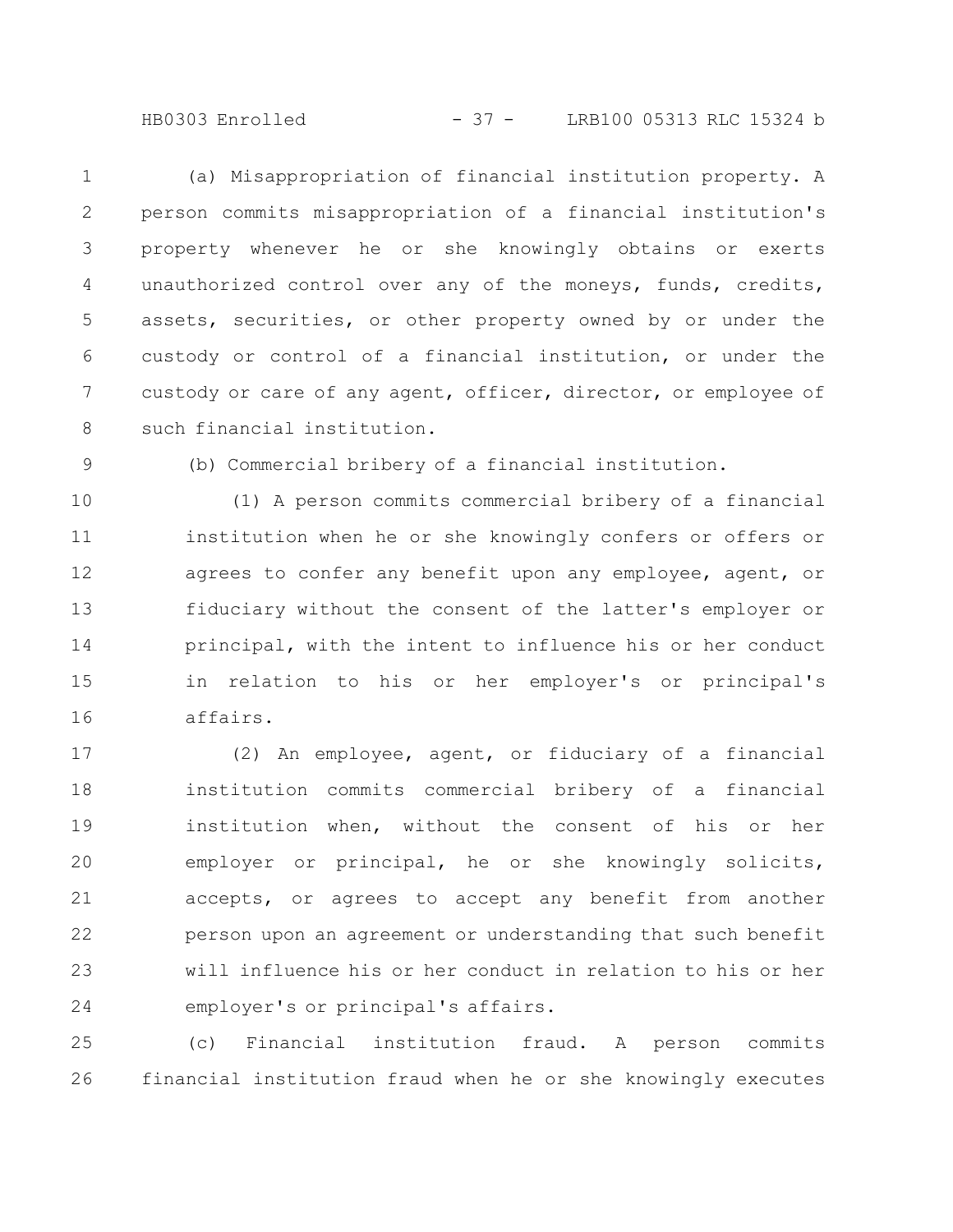HB0303 Enrolled - 38 - LRB100 05313 RLC 15324 b

or attempts to execute a scheme or artifice: 1

2

(1) to defraud a financial institution; or

(2) to obtain any of the moneys, funds, credits, assets, securities, or other property owned by or under the custody or control of a financial institution, by means of pretenses, representations, or promises he or she knows to be false. 3 4 5 6 7

(d) Loan fraud. A person commits loan fraud when he or she knowingly, with intent to defraud, makes any false statement or report, or overvalues any land, property, or security, with the intent to influence in any way the action of a financial institution to act upon any application, advance, discount, purchase, purchase agreement, repurchase agreement, commitment, or loan, or any change or extension of any of the same, by renewal, deferment of action, or otherwise, or the acceptance, release, or substitution of security. 8 9 10 11 12 13 14 15 16

(e) Concealment of collateral. A person commits concealment of collateral when he or she, with intent to defraud, knowingly conceals, removes, disposes of, or converts to the person's own use or to that of another any property mortgaged or pledged to or held by a financial institution. 17 18 19 20 21

(f) Financial institution robbery. A person commits robbery when he or she knowingly, by force or threat of force, or by intimidation, takes, or attempts to take, from the person or presence of another, or obtains or attempts to obtain by extortion, any property or money or any other thing of value 22 23 24 25 26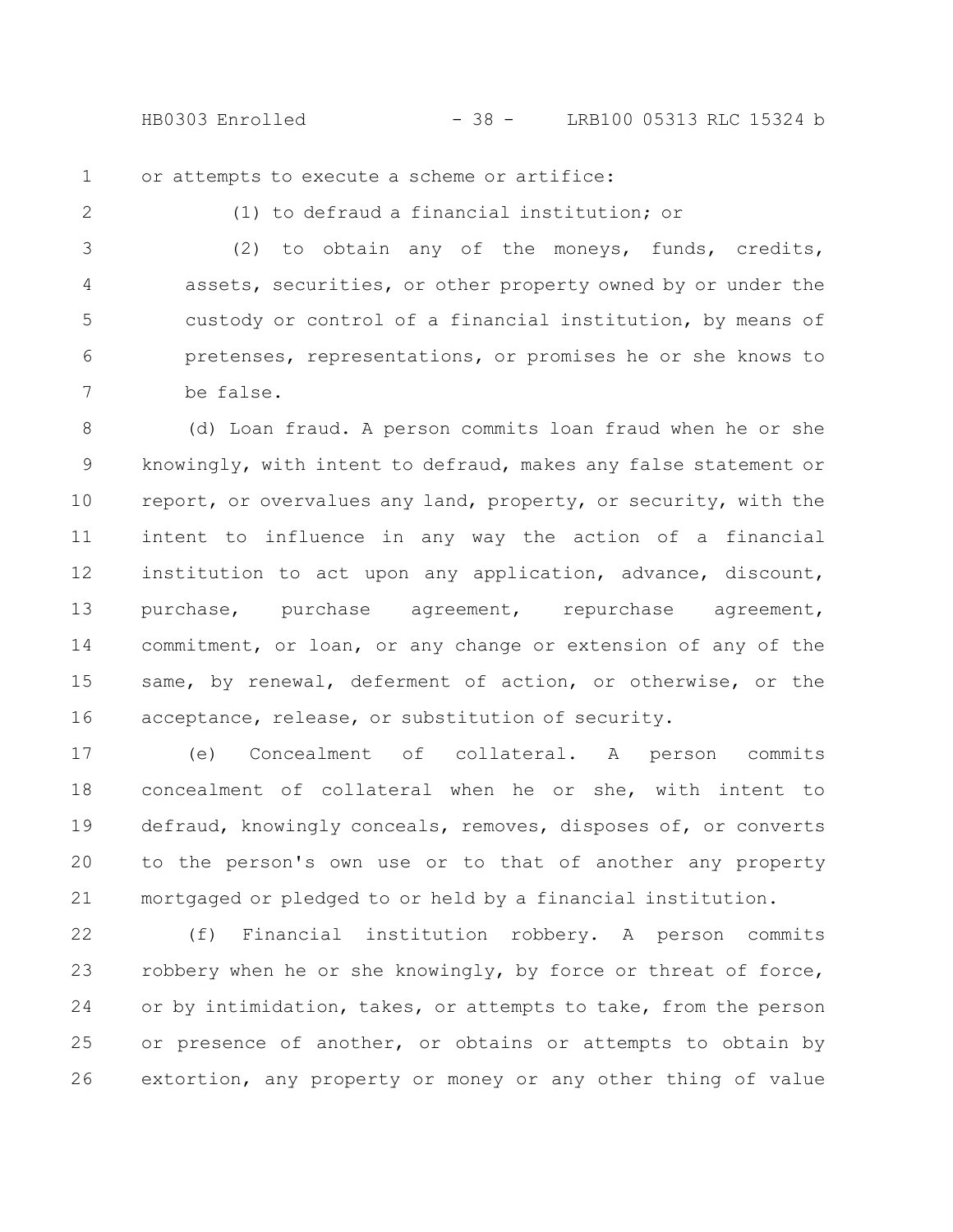- belonging to, or in the care, custody, control, management, or possession of, a financial institution. 1 2
- 3

(g) Conspiracy to commit a financial crime.

(1) A person commits conspiracy to commit a financial crime when, with the intent that any violation of this Section be committed, he or she agrees with another person to the commission of that offense. 4 5 6 7

(2) No person may be convicted of conspiracy to commit a financial crime unless an overt act or acts in furtherance of the agreement is alleged and proved to have been committed by that person or by a co-conspirator and the accused is a part of a common scheme or plan to engage in the unlawful activity. 8 9 10 11 12 13

(3) It shall not be a defense to conspiracy to commit a financial crime that the person or persons with whom the accused is alleged to have conspired: 14 15 16

- (A) has not been prosecuted or convicted; (B) has been convicted of a different offense; (C) is not amenable to justice; 17 18 19
- 20

(D) has been acquitted; or

(E) lacked the capacity to commit the offense. 21

(h) Continuing financial crimes enterprise. A person commits a continuing financial crimes enterprise when he or she knowingly, within an 18-month period, commits 3 or more separate offenses constituting any combination of the following: 22 23 24 25 26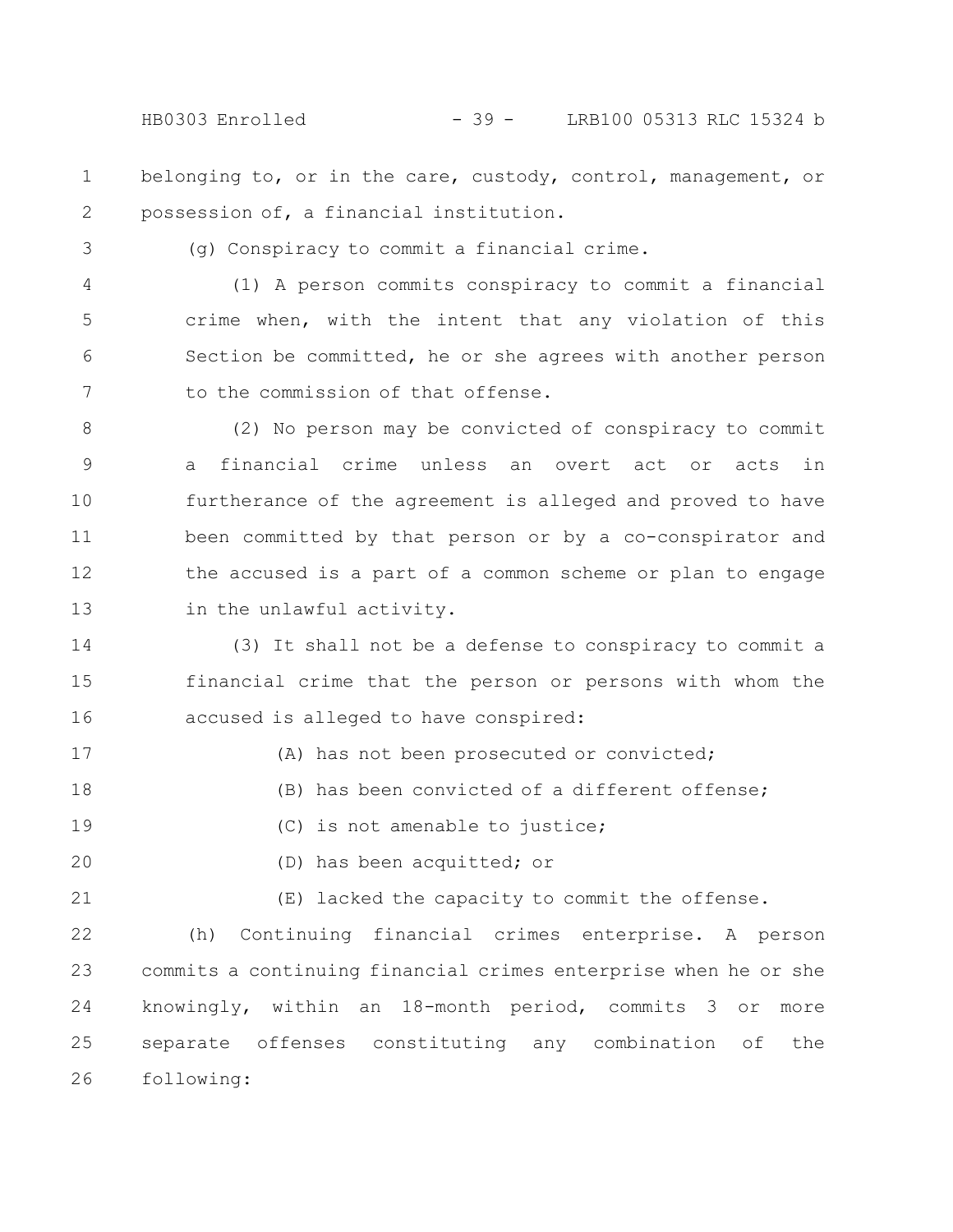HB0303 Enrolled - 40 - LRB100 05313 RLC 15324 b

(1) an offense under this Section; (2) a felony offense in violation of Section 16A-3 or subsection (a) of Section 16-25 or paragraph (4) or (5) of subsection (a) of Section 16-1 of this Code for the purpose of reselling or otherwise re-entering the merchandise in commerce, including conveying the merchandise to a merchant in exchange for anything of value; or (3) if involving a financial institution, any other felony offense under this Code. (i) Organizer of a continuing financial crimes enterprise. (1) A person commits being an organizer of a continuing financial crimes enterprise when he or she: (A) with the intent to commit any offense, agrees with another person to the commission of any combination of the following offenses on 3 or more separate occasions within an 18-month period: (i) an offense under this Section; (ii) a felony offense in violation of Section 16A-3 or subsection (a) of Section 16-25 or paragraph (4) or (5) of subsection (a) of Section 16-1 of this Code for the purpose of reselling or otherwise re-entering the merchandise in commerce, including conveying the merchandise to a merchant in exchange for anything of value; or (iii) if involving a financial institution, any other felony offense under this Code; and 1 2 3 4 5 6 7 8 9 10 11 12 13 14 15 16 17 18 19 20 21 22 23 24 25 26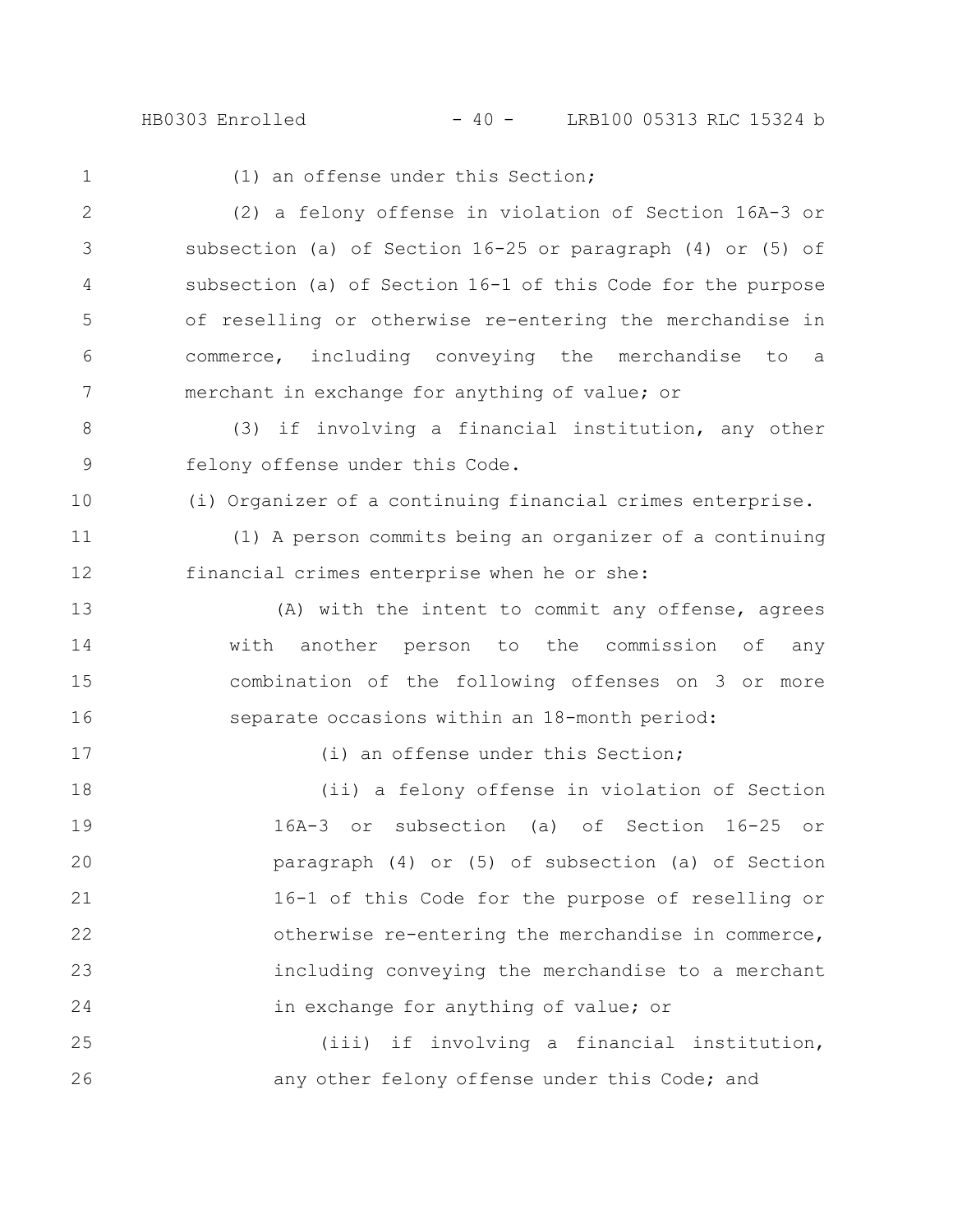HB0303 Enrolled - 41 - LRB100 05313 RLC 15324 b

(B) with respect to the other persons within the conspiracy, occupies a position of organizer, supervisor, or financier or other position of management. 1 2 3 4

(2) The person with whom the accused agreed to commit the 3 or more offenses under this Section, or, if involving a financial institution, any other felony offenses under this Code, need not be the same person or persons for each offense, as long as the accused was a part of the common scheme or plan to engage in each of the 3 or more alleged offenses. 5 6 7 8 9 10 11

(j) Sentence. 12

(1) Except as otherwise provided in this subsection, a violation of this Section, the full value of which: 13 14

15

(A) does not exceed \$500, is a Class A misdemeanor;

(B) does not exceed \$500, and the person has been previously convicted of a financial crime or any type of theft, robbery, armed robbery, burglary, residential burglary, possession of burglary tools, or home invasion, is guilty of a Class 4 felony; 16 17 18 19 20

(C) exceeds \$500 but does not exceed \$10,000, is a Class 3 felony; 21 22

(D) exceeds \$10,000 but does not exceed \$100,000, is a Class 2 felony; 23 24

(E) exceeds \$100,000 but does not exceed \$500,000, is a Class 1 felony; 25 26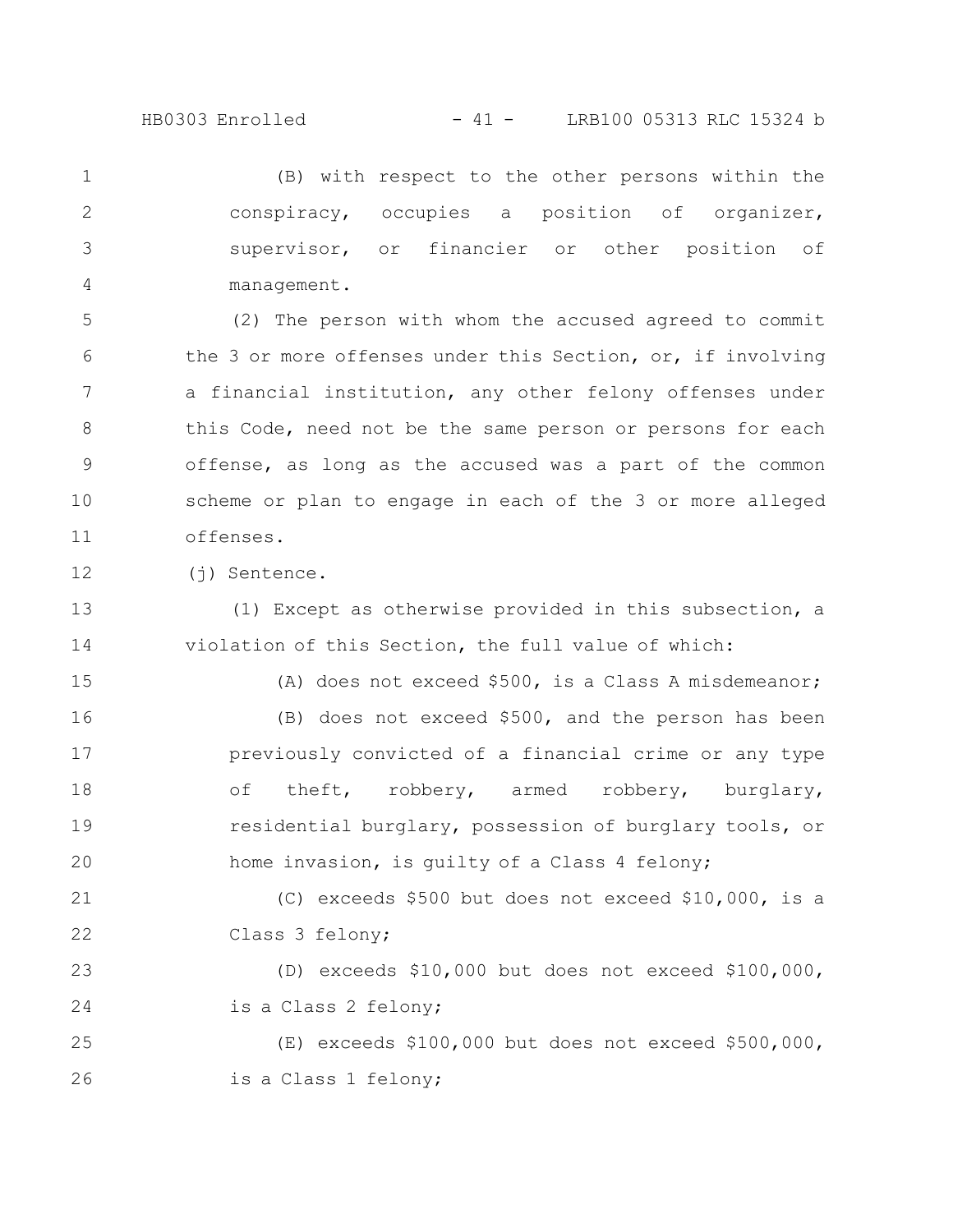(F) exceeds \$500,000 but does not exceed \$1,000,000, is a Class 1 non-probationable felony; when a charge of financial crime, the full value of which exceeds \$500,000 but does not exceed \$1,000,000, is brought, the value of the financial crime involved is an element of the offense to be resolved by the trier of fact as either exceeding or not exceeding \$500,000; 1 2 3 4 5 6 7 8

(G) exceeds \$1,000,000, is a Class X felony; when a charge of financial crime, the full value of which exceeds \$1,000,000, is brought, the value of the financial crime involved is an element of the offense to be resolved by the trier of fact as either exceeding or not exceeding \$1,000,000. 9 10 11 12 13 14

(2) A violation of subsection (f) is a Class 1 felony. 15

16

(3) A violation of subsection (h) is a Class 1 felony.

(4) A violation for subsection (i) is a Class X felony. (k) A "financial crime" means an offense described in this Section. 17 18 19

(l) Period of limitations. The period of limitations for prosecution of any offense defined in this Section begins at the time when the last act in furtherance of the offense is committed. 20 21 22 23

(m) Forfeiture. Any violation of subdivision (2) of subsection (h) or subdivision (i)(1)(A)(ii) shall be subject to the remedies, procedures, and forfeiture as set forth in 24 25 26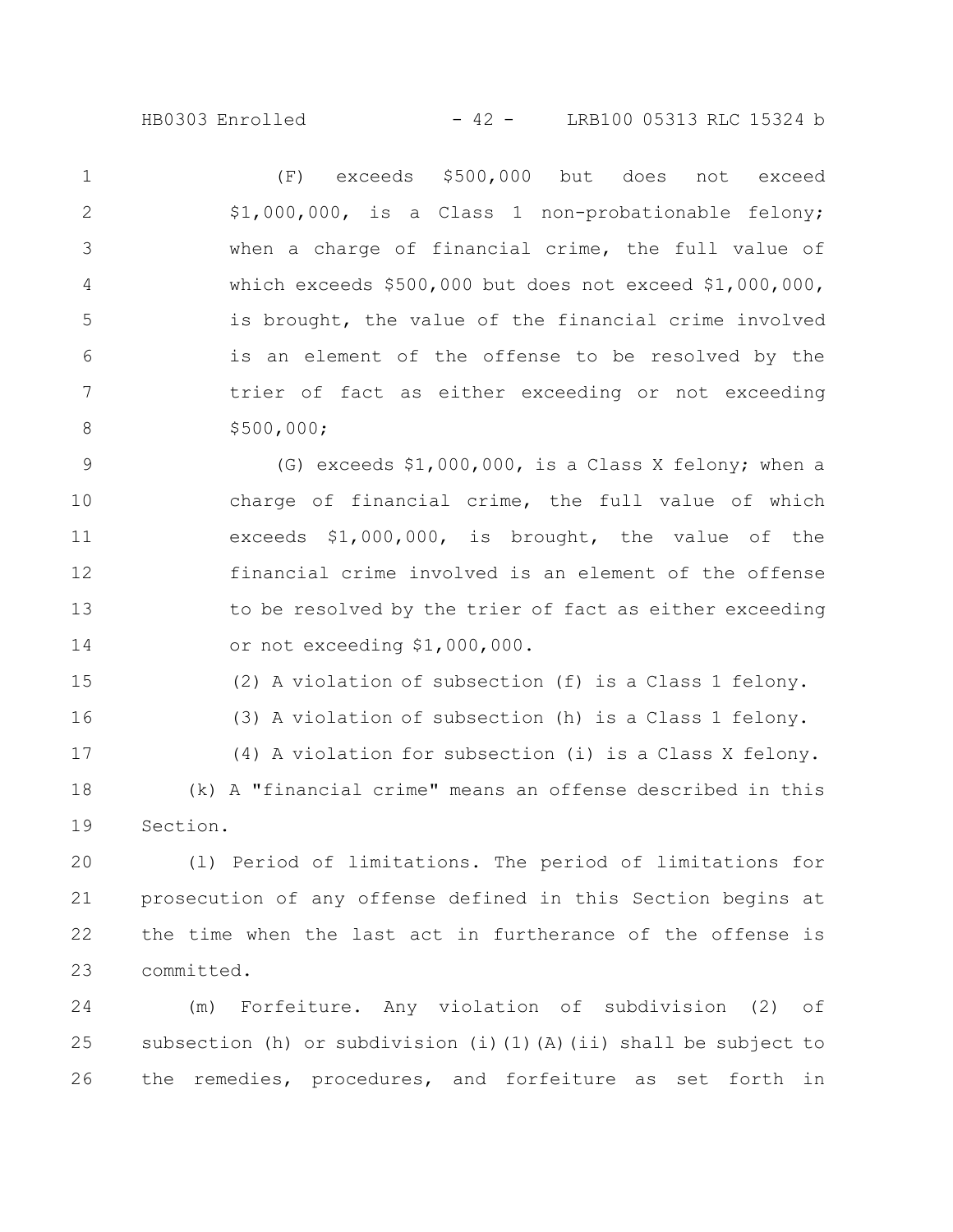| $1 \quad \blacksquare$ | subsections (f) through (s) of Section 29B-1 of this Code.       |
|------------------------|------------------------------------------------------------------|
| 2                      | Property seized or forfeited under this Section is subject       |
|                        | 3 to reporting under the Seizure and Forfeiture Reporting Act.   |
|                        | 4 (Source: P.A. 96-1551, eff. 7-1-11; incorporates P.A. 96-1532, |
|                        | 5 eff. 1-1-12, and 97-147, eff. 1-1-12; 97-1109, eff. 1-1-13.)   |

(720 ILCS 5/28-5) (from Ch. 38, par. 28-5) 6

Sec. 28-5. Seizure of gambling devices and gambling funds. (a) Every device designed for gambling which is incapable of lawful use or every device used unlawfully for gambling shall be considered a "gambling device", and shall be subject to seizure, confiscation and destruction by the Department of State Police or by any municipal, or other local authority, within whose jurisdiction the same may be found. As used in this Section, a "gambling device" includes any slot machine, and includes any machine or device constructed for the reception of money or other thing of value and so constructed as to return, or to cause someone to return, on chance to the player thereof money, property or a right to receive money or property. With the exception of any device designed for gambling which is incapable of lawful use, no gambling device shall be forfeited or destroyed unless an individual with a property interest in said device knows of the unlawful use of the device. 7 8 9 10 11 12 13 14 15 16 17 18 19 20 21 22 23

(b) Every gambling device shall be seized and forfeited to the county wherein such seizure occurs. Any money or other 24 25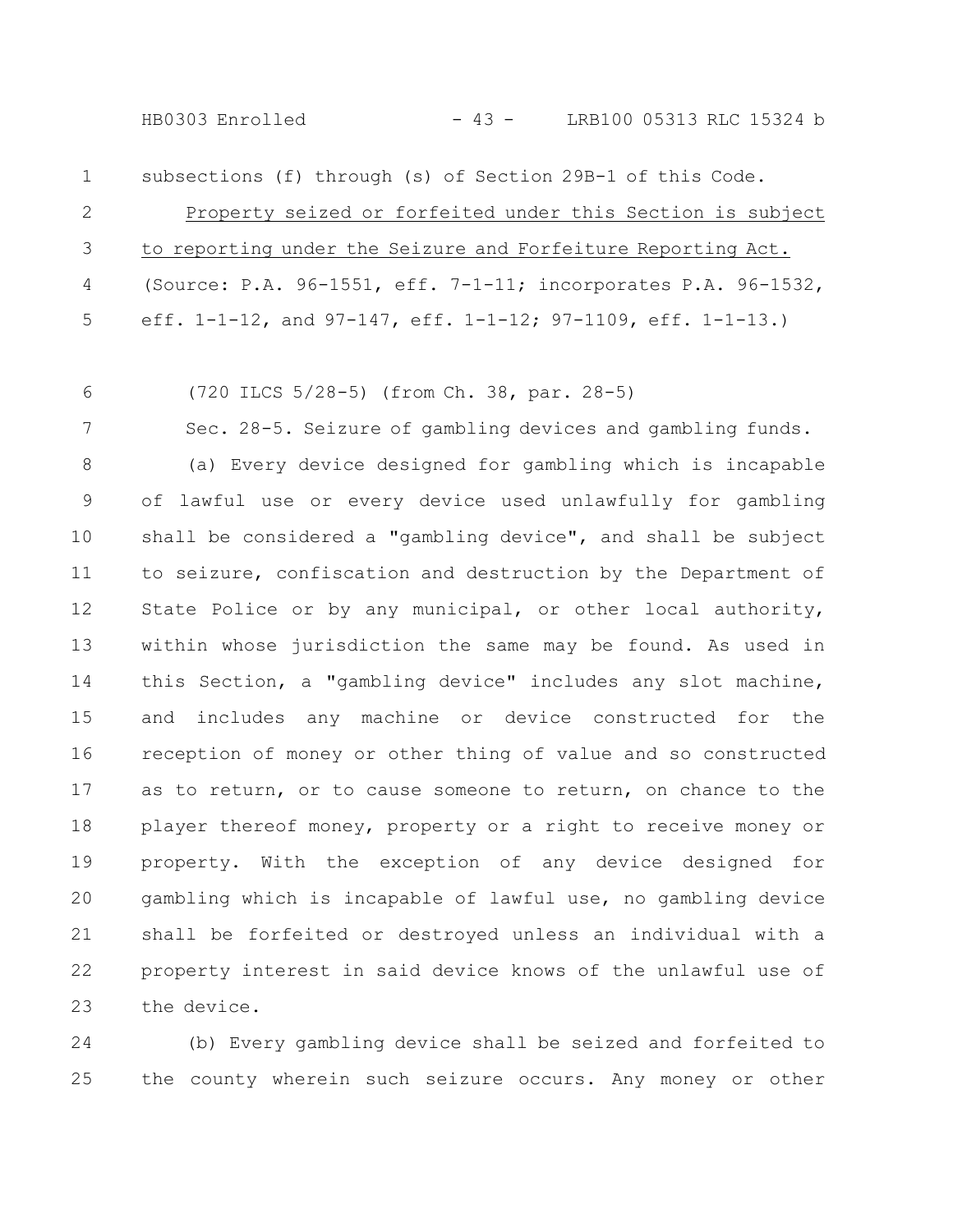thing of value integrally related to acts of gambling shall be seized and forfeited to the county wherein such seizure occurs. 1 2

(c) If, within 60 days after any seizure pursuant to subparagraph (b) of this Section, a person having any property interest in the seized property is charged with an offense, the court which renders judgment upon such charge shall, within 30 days after such judgment, conduct a forfeiture hearing to determine whether such property was a gambling device at the time of seizure. Such hearing shall be commenced by a written petition by the State, including material allegations of fact, the name and address of every person determined by the State to have any property interest in the seized property, a representation that written notice of the date, time and place of such hearing has been mailed to every such person by certified mail at least 10 days before such date, and a request for forfeiture. Every such person may appear as a party and present evidence at such hearing. The quantum of proof required shall be a preponderance of the evidence, and the burden of proof shall be on the State. If the court determines that the seized property was a gambling device at the time of seizure, an order of forfeiture and disposition of the seized property shall be entered: a gambling device shall be received by the State's Attorney, who shall effect its destruction, except that valuable parts thereof may be liquidated and the resultant money shall be deposited in the general fund of the county wherein such seizure occurred; money and other things of value 3 4 5 6 7 8 9 10 11 12 13 14 15 16 17 18 19 20 21 22 23 24 25 26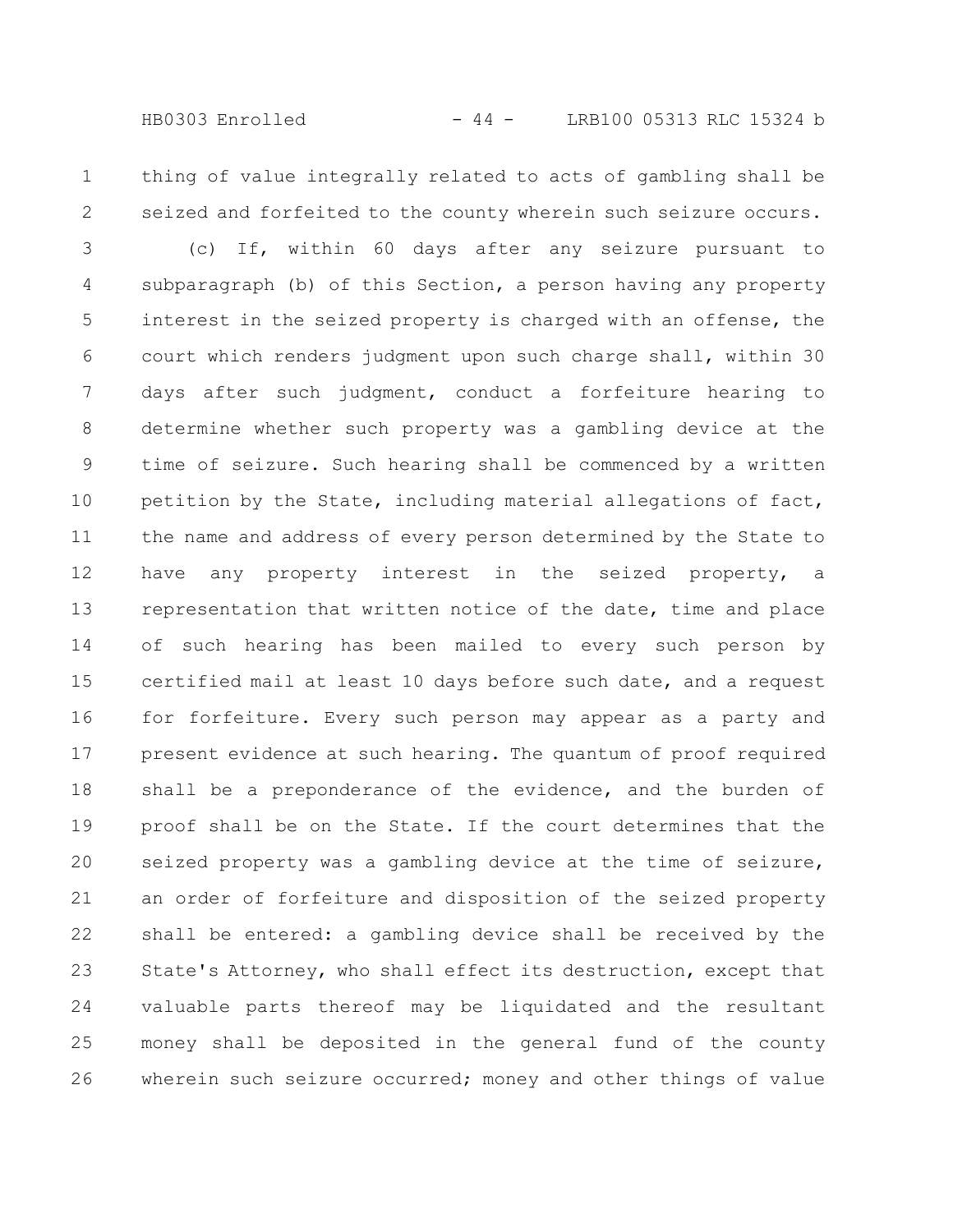HB0303 Enrolled - 45 - LRB100 05313 RLC 15324 b

shall be received by the State's Attorney and, upon liquidation, shall be deposited in the general fund of the county wherein such seizure occurred. However, in the event that a defendant raises the defense that the seized slot machine is an antique slot machine described in subparagraph (b) (7) of Section 28-1 of this Code and therefore he is exempt from the charge of a gambling activity participant, the seized antique slot machine shall not be destroyed or otherwise altered until a final determination is made by the Court as to whether it is such an antique slot machine. Upon a final determination by the Court of this question in favor of the defendant, such slot machine shall be immediately returned to the defendant. Such order of forfeiture and disposition shall, for the purposes of appeal, be a final order and judgment in a civil proceeding. 1 2 3 4 5 6 7 8 9 10 11 12 13 14 15

(d) If a seizure pursuant to subparagraph (b) of this Section is not followed by a charge pursuant to subparagraph (c) of this Section, or if the prosecution of such charge is permanently terminated or indefinitely discontinued without any judgment of conviction or acquittal (1) the State's Attorney shall commence an in rem proceeding for the forfeiture and destruction of a gambling device, or for the forfeiture and deposit in the general fund of the county of any seized money or other things of value, or both, in the circuit court and (2) any person having any property interest in such seized gambling device, money or other thing of value may commence separate 16 17 18 19 20 21 22 23 24 25 26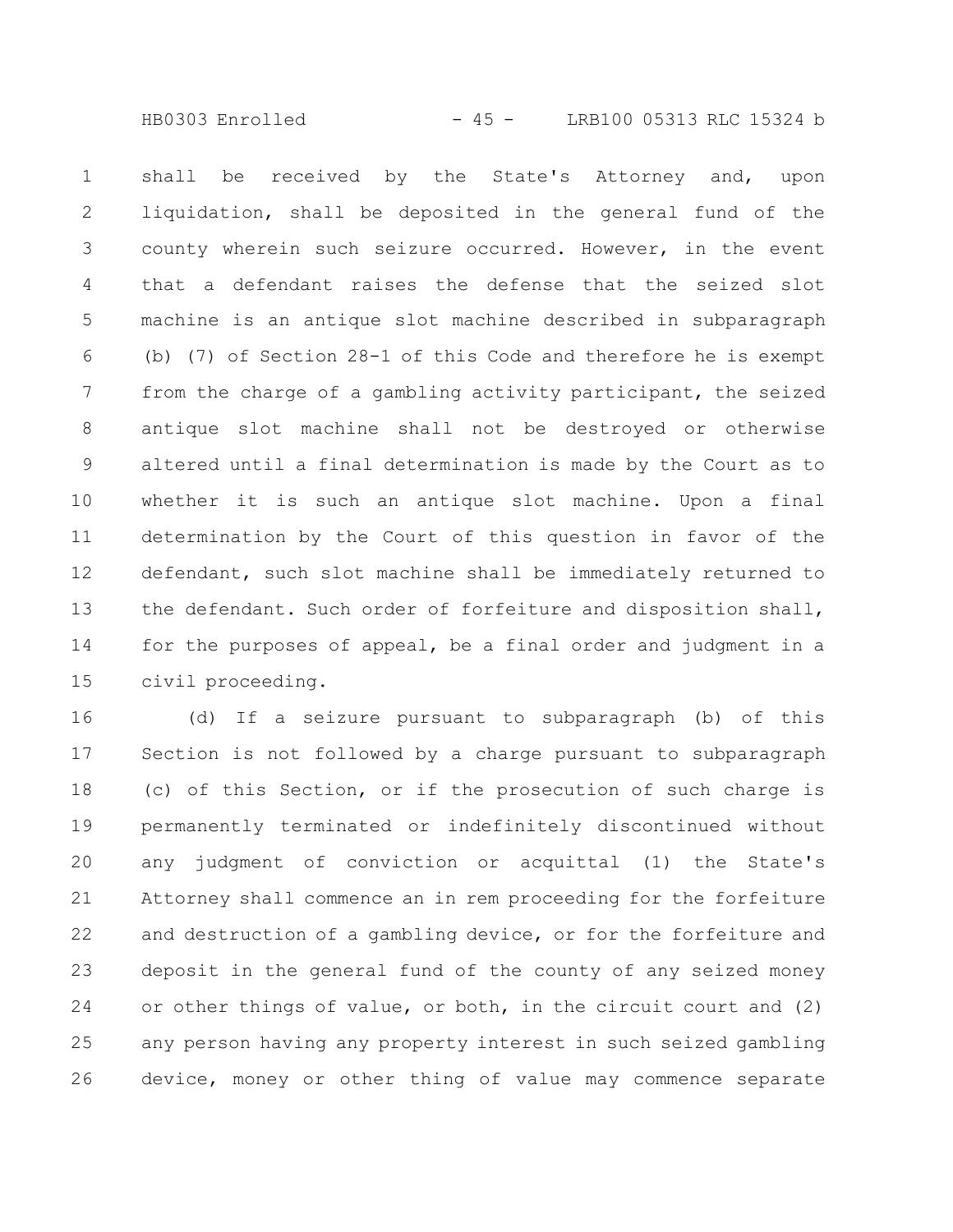HB0303 Enrolled - 46 - LRB100 05313 RLC 15324 b

civil proceedings in the manner provided by law. 1

(e) Any gambling device displayed for sale to a riverboat gambling operation or used to train occupational licensees of a riverboat gambling operation as authorized under the Riverboat Gambling Act is exempt from seizure under this Section. 2 3 4 5

(f) Any gambling equipment, devices and supplies provided by a licensed supplier in accordance with the Riverboat Gambling Act which are removed from the riverboat for repair are exempt from seizure under this Section. 6 7 8 9

(g) The following video gaming terminals are exempt from seizure under this Section: 10 11

(1) Video gaming terminals for sale to a licensed distributor or operator under the Video Gaming Act. 12 13

(2) Video gaming terminals used to train licensed technicians or licensed terminal handlers. 14 15

(3) Video gaming terminals that are removed from a licensed establishment, licensed truck stop establishment, licensed fraternal establishment, or licensed veterans establishment for repair. 16 17 18 19

(h) Property seized or forfeited under this Section is subject to reporting under the Seizure and Forfeiture Reporting Act. 20 21 22

(Source: P.A. 98-31, eff. 6-24-13.) 23

(720 ILCS 5/29B-1) (from Ch. 38, par. 29B-1) 24

Sec. 29B-1. (a) A person commits the offense of money 25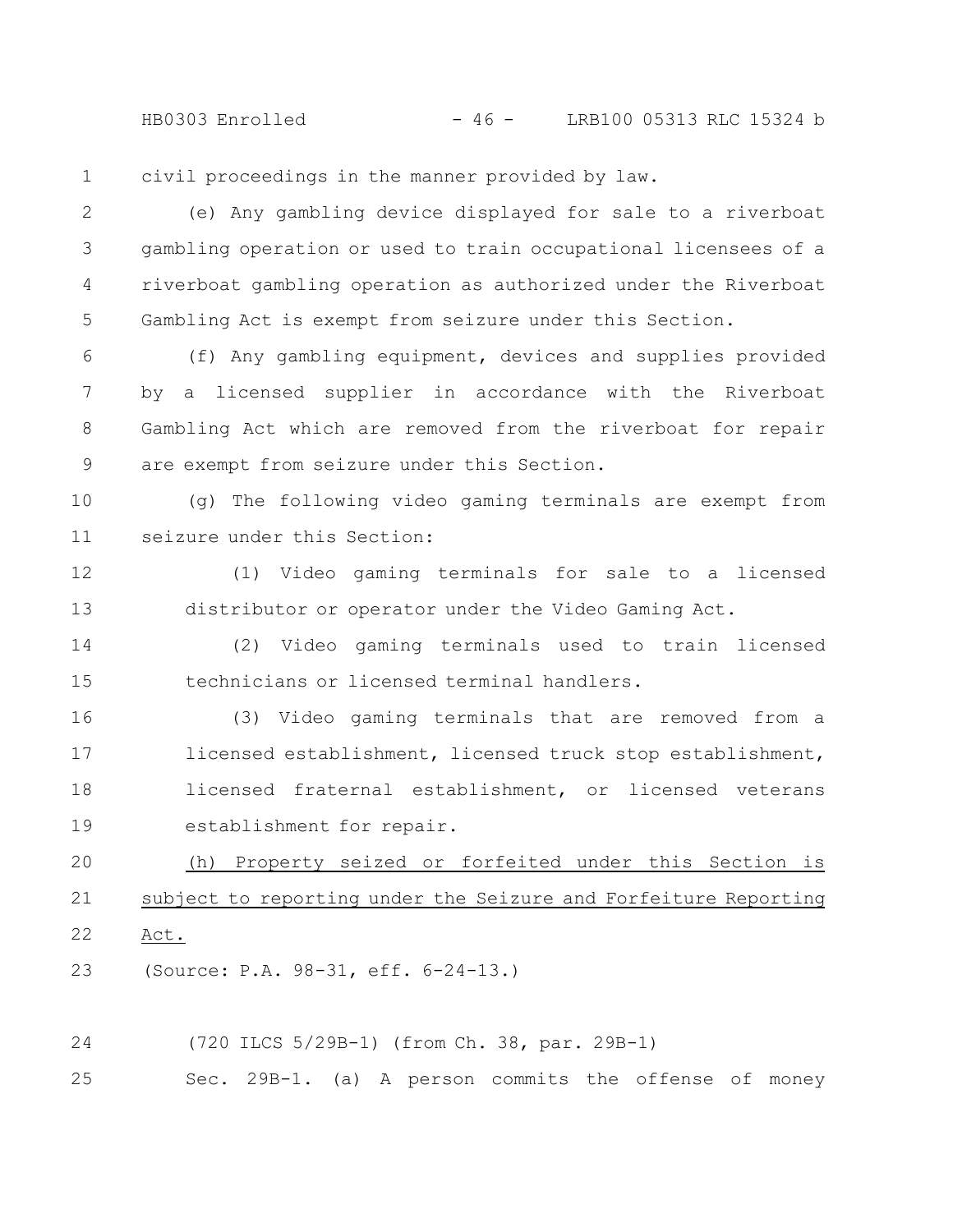## HB0303 Enrolled - 47 - LRB100 05313 RLC 15324 b

laundering: 1

(1) when, knowing that the property involved in a financial transaction represents the proceeds of some form of unlawful activity, he or she conducts or attempts to conduct such a financial transaction which in fact involves criminally derived property: 2 3 4 5 6

(A) with the intent to promote the carrying on of the unlawful activity from which the criminally derived property was obtained; or 7 8 9

(B) where he or she knows or reasonably should know that the financial transaction is designed in whole or in part: 10 11 12

(i) to conceal or disguise the nature, the location, the source, the ownership or the control of the criminally derived property; or 13 14 15

(ii) to avoid a transaction reporting requirement under State law; or 16 17

(1.5) when he or she transports, transmits, or transfers, or attempts to transport, transmit, or transfer a monetary instrument: 18 19 20

(A) with the intent to promote the carrying on of the unlawful activity from which the criminally derived property was obtained; or 21 22 23

(B) knowing, or having reason to know, that the financial transaction is designed in whole or in part: (i) to conceal or disguise the nature, the 24 25 26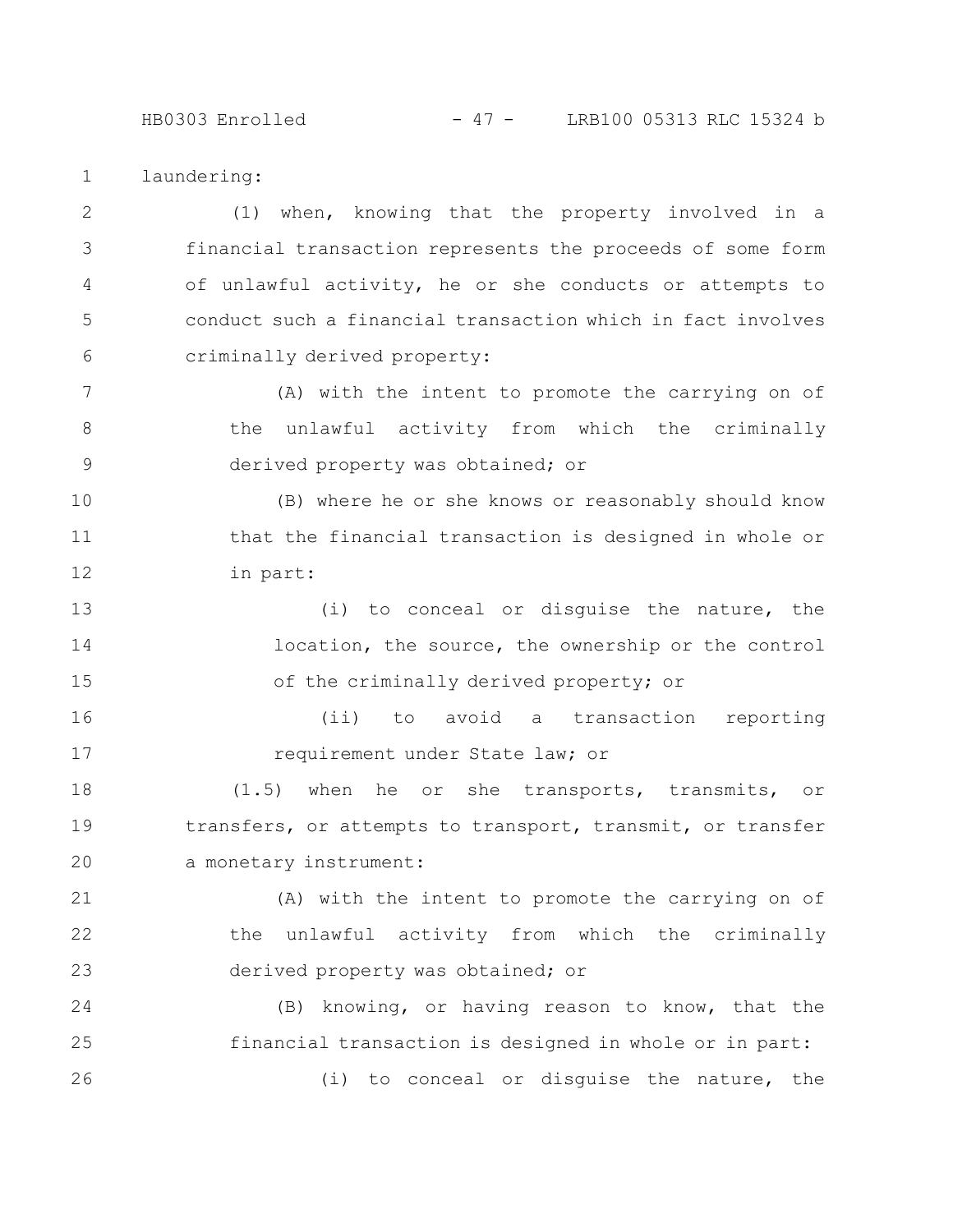HB0303 Enrolled - 48 - LRB100 05313 RLC 15324 b

location, the source, the ownership or the control of the criminally derived property; or (ii) to avoid a transaction reporting requirement under State law; or 1 2 3 4

(2) when, with the intent to:

5

(A) promote the carrying on of a specified criminal activity as defined in this Article; or 6 7

(B) conceal or disguise the nature, location, source, ownership, or control of property believed to be the proceeds of a specified criminal activity as defined by subdivision (b)(6); or 8 9 10 11

(C) avoid a transaction reporting requirement under State law, 12 13

he or she conducts or attempts to conduct a financial transaction involving property he or she believes to be the proceeds of specified criminal activity as defined by subdivision (b)(6) or property used to conduct or facilitate specified criminal activity as defined by subdivision (b)(6). 14 15 16 17 18 19

(b) As used in this Section: 20

(0.5) "Knowing that the property involved in a financial transaction represents the proceeds of some form of unlawful activity" means that the person knew the property involved in the transaction represented proceeds from some form, though not necessarily which form, of activity that constitutes a felony under State, federal, or 21 22 23 24 25 26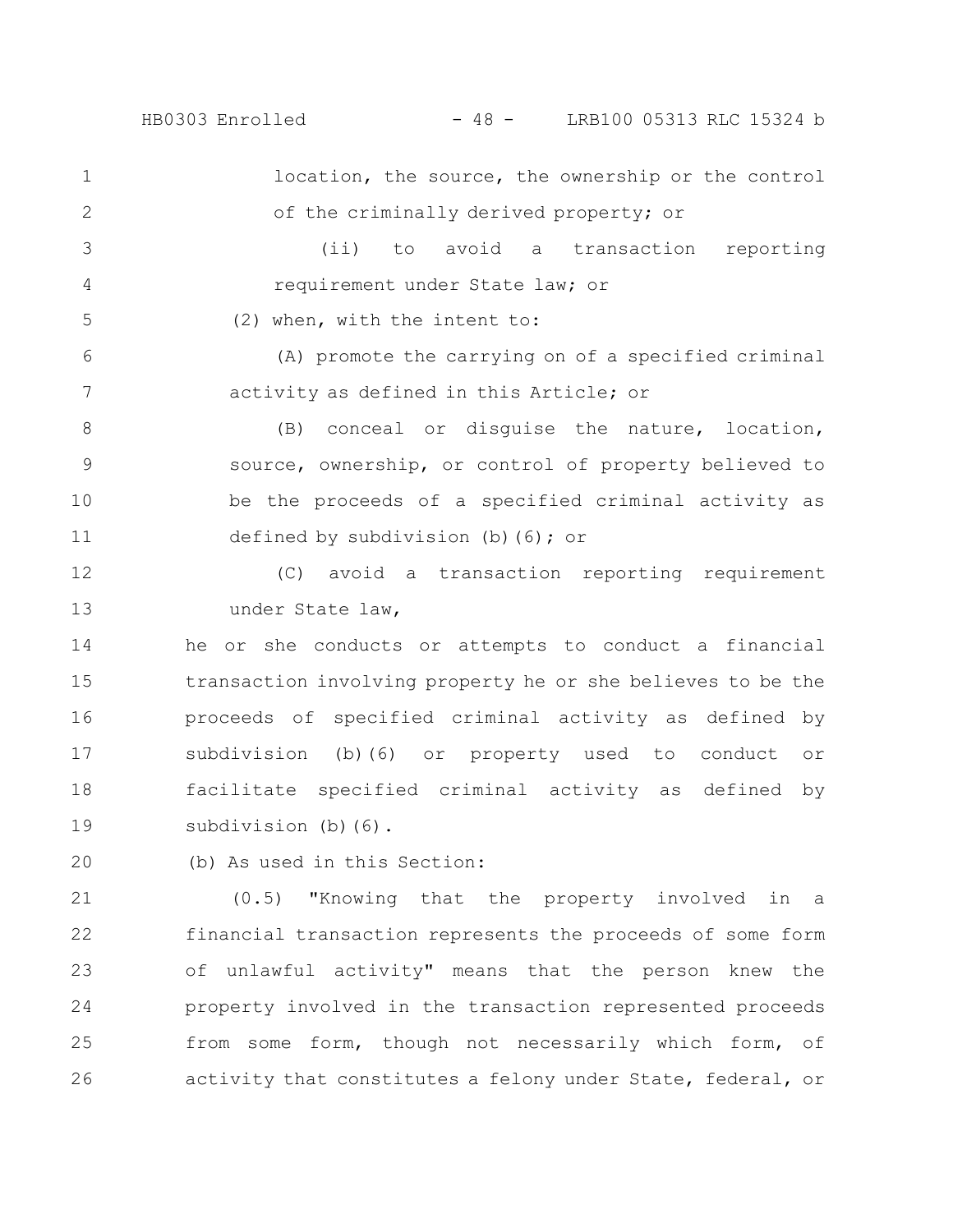foreign law. 1

(1) "Financial transaction" means a purchase, sale, loan, pledge, gift, transfer, delivery or other disposition utilizing criminally derived property, and with respect to financial institutions, includes a deposit, withdrawal, transfer between accounts, exchange of currency, loan, extension of credit, purchase or sale of any stock, bond, certificate of deposit or other monetary instrument, use of safe deposit box, or any other payment, transfer or delivery by, through, or to a financial institution. For purposes of clause (a)(2) of this Section, the term "financial transaction" also means a transaction which without regard to whether the funds, monetary instruments, or real or personal property involved in the transaction are criminally derived, any transaction which in any way or degree: (1) involves the movement of funds by wire or any other means; (2) involves one or more monetary instruments; or (3) the transfer of title to any real or personal property. The receipt by an attorney of bona fide fees for the purpose of legal representation is not a financial transaction for purposes of this Section. 2 3 4 5 6 7 8 9 10 11 12 13 14 15 16 17 18 19 20 21

(2) "Financial institution" means any bank; saving and loan association; trust company; agency or branch of a foreign bank in the United States; currency exchange; credit union, mortgage banking institution; pawnbroker; loan or finance company; operator of a credit card system; 22 23 24 25 26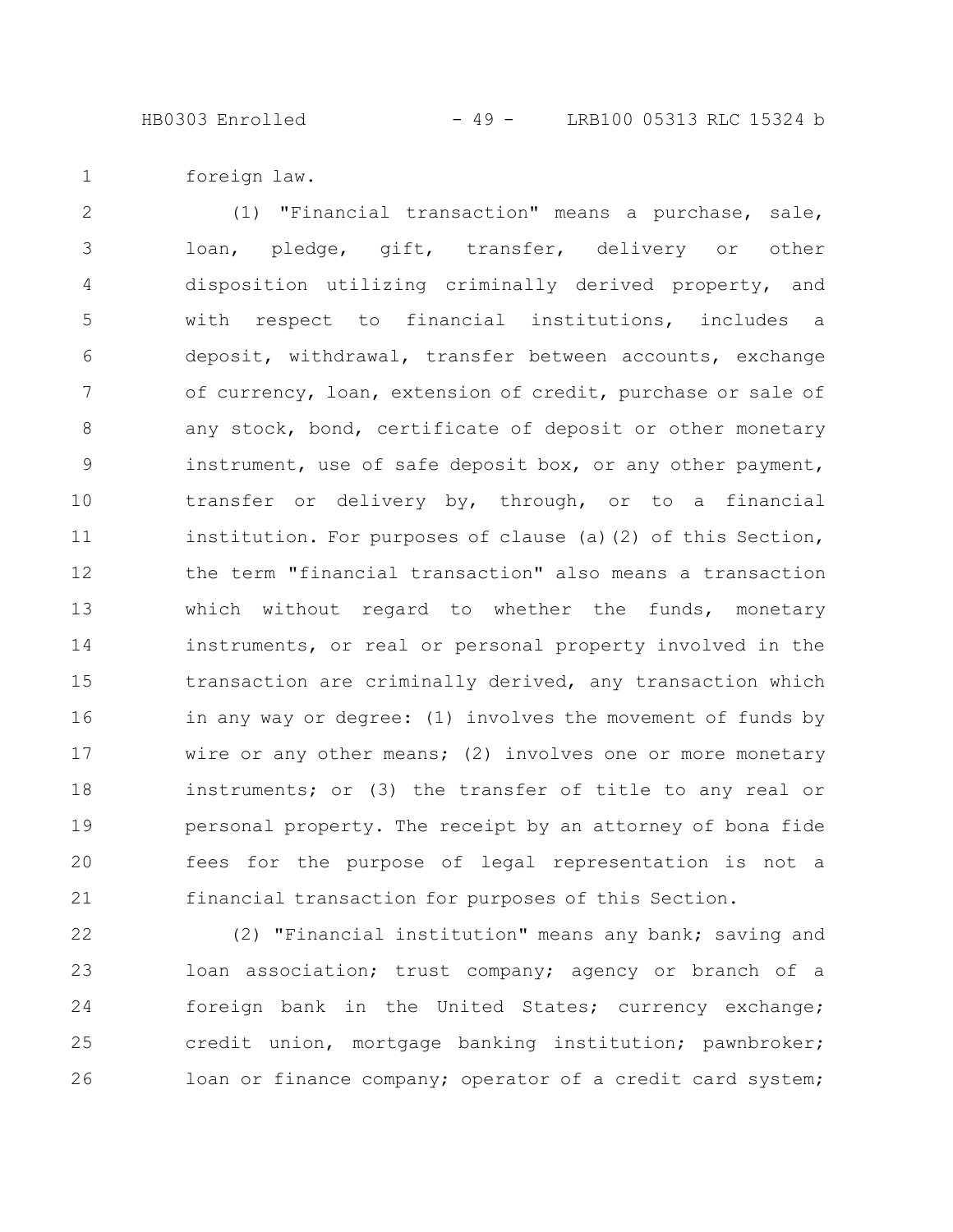HB0303 Enrolled - 50 - LRB100 05313 RLC 15324 b

issuer, redeemer or cashier of travelers checks, checks or money orders; dealer in precious metals, stones or jewels; broker or dealer in securities or commodities; investment banker; or investment company. 1 2 3 4

(3) "Monetary instrument" means United States coins and currency; coins and currency of a foreign country; travelers checks; personal checks, bank checks, and money orders; investment securities; bearer negotiable instruments; bearer investment securities; or bearer securities and certificates of stock in such form that title thereto passes upon delivery. 5 6 7 8 9 10 11

(4) "Criminally derived property" means: (A) any property, real or personal, constituting or derived from proceeds obtained, directly or indirectly, from activity that constitutes a felony under State, federal, or foreign law; or (B) any property represented to be property constituting or derived from proceeds obtained, directly or indirectly, from activity that constitutes a felony under State, federal, or foreign law. 12 13 14 15 16 17 18 19

(5) "Conduct" or "conducts" includes, in addition to its ordinary meaning, initiating, concluding, or participating in initiating or concluding a transaction. 20 21 22

(6) "Specified criminal activity" means any violation of Section 29D-15.1 (720 ILCS 5/29D-15.1) and any violation of Article 29D of this Code. 23 24 25

26

(7) "Director" means the Director of State Police or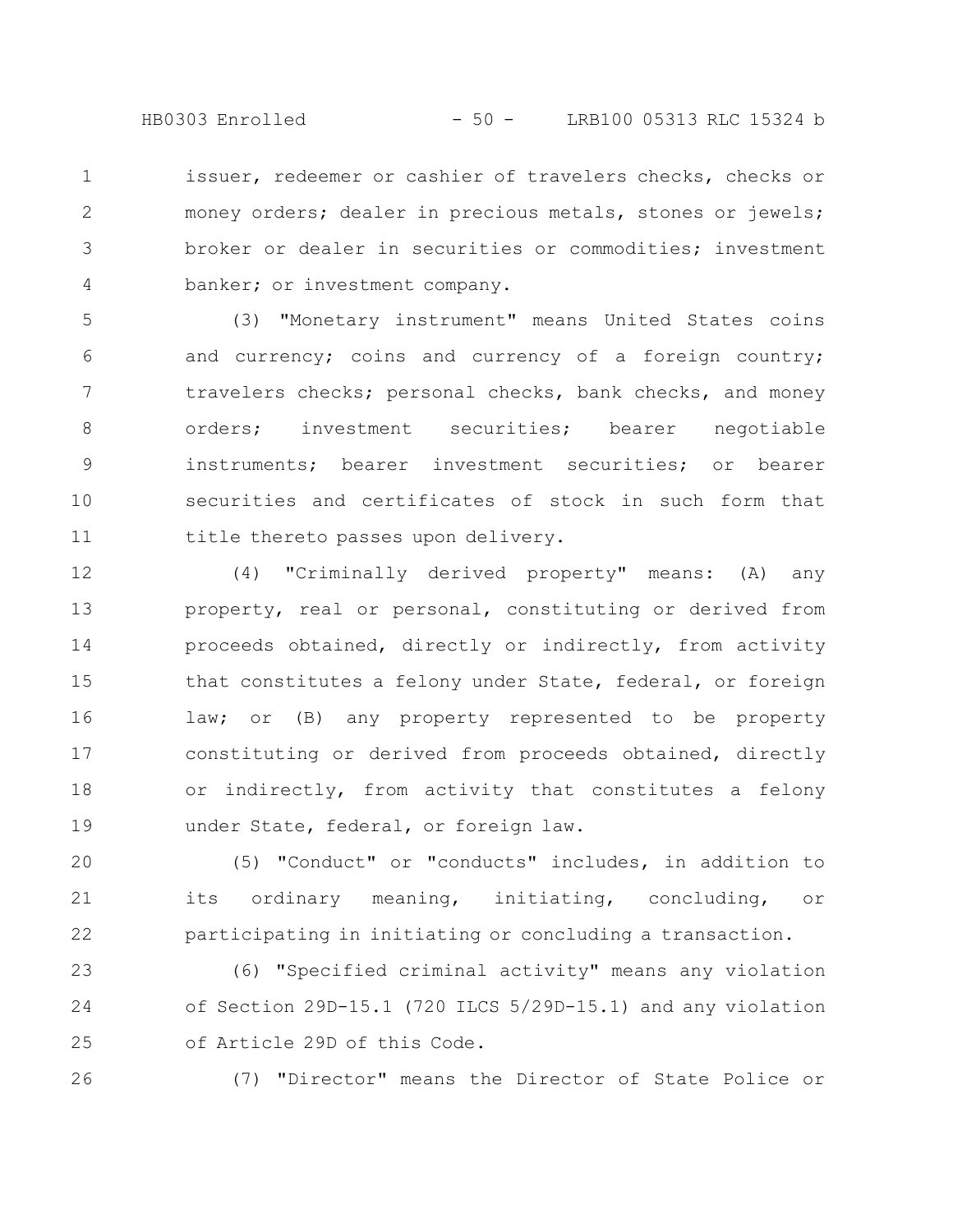his or her designated agents. (8) "Department" means the Department of State Police of the State of Illinois or its successor agency. (9) "Transaction reporting requirement under State law" means any violation as defined under the Currency Reporting Act. (c) Sentence. (1) Laundering of criminally derived property of a value not exceeding \$10,000 is a Class 3 felony; (2) Laundering of criminally derived property of a value exceeding \$10,000 but not exceeding \$100,000 is a Class 2 felony; (3) Laundering of criminally derived property of a value exceeding \$100,000 but not exceeding \$500,000 is a Class 1 felony; (4) Money laundering in violation of subsection (a)(2) of this Section is a Class X felony; (5) Laundering of criminally derived property of a value exceeding \$500,000 is a Class 1 non-probationable felony; (6) In a prosecution under clause (a)(1.5)(B)(ii) of this Section, the sentences are as follows: (A) Laundering of property of a value not exceeding \$10,000 is a Class 3 felony; (B) Laundering of property of a value exceeding \$10,000 but not exceeding \$100,000 is a Class 2 felony; 1 2 3 4 5 6 7 8 9 10 11 12 13 14 15 16 17 18 19 20 21 22 23 24 25 26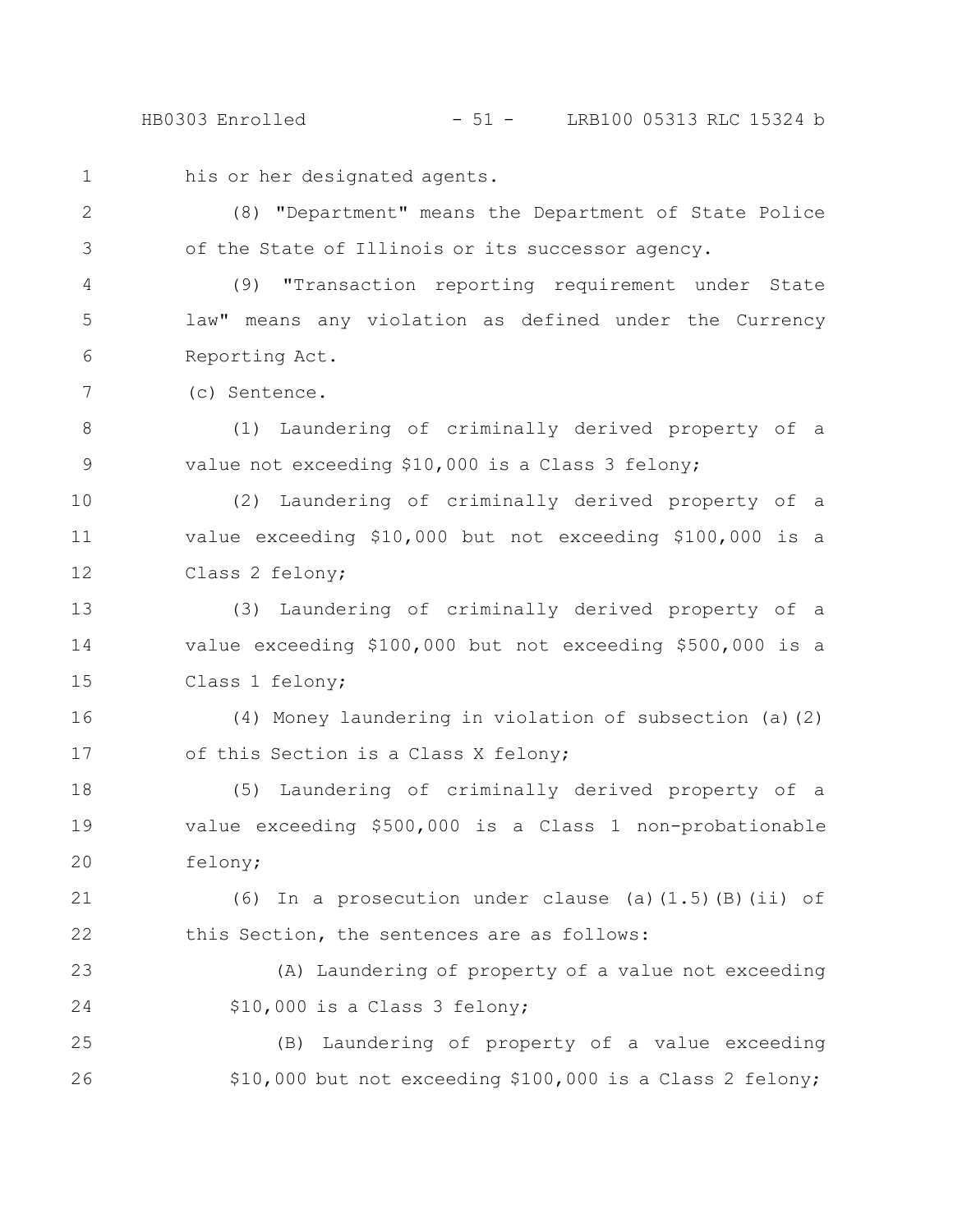HB0303 Enrolled - 52 - LRB100 05313 RLC 15324 b

(C) Laundering of property of a value exceeding \$100,000 but not exceeding \$500,000 is a Class 1 felony; 1 2 3

(D) Laundering of property of a value exceeding \$500,000 is a Class 1 non-probationable felony. 4 5

(d) Evidence. In a prosecution under this Article, either party may introduce the following evidence pertaining to the issue of whether the property or proceeds were known to be some form of criminally derived property or from some form of unlawful activity: 6 7 8 9 10

(1) A financial transaction was conducted or structured or attempted in violation of the reporting requirements of any State or federal law; or 11 12 13

(2) A financial transaction was conducted or attempted with the use of a false or fictitious name or a forged instrument; or 14 15 16

(3) A falsely altered or completed written instrument or a written instrument that contains any materially false personal identifying information was made, used, offered or presented, whether accepted or not, in connection with a financial transaction; or 17 18 19 20 21

(4) A financial transaction was structured or attempted to be structured so as to falsely report the actual consideration or value of the transaction; or 22 23 24

(5) A money transmitter, a person engaged in a trade or business or any employee of a money transmitter or a person 25 26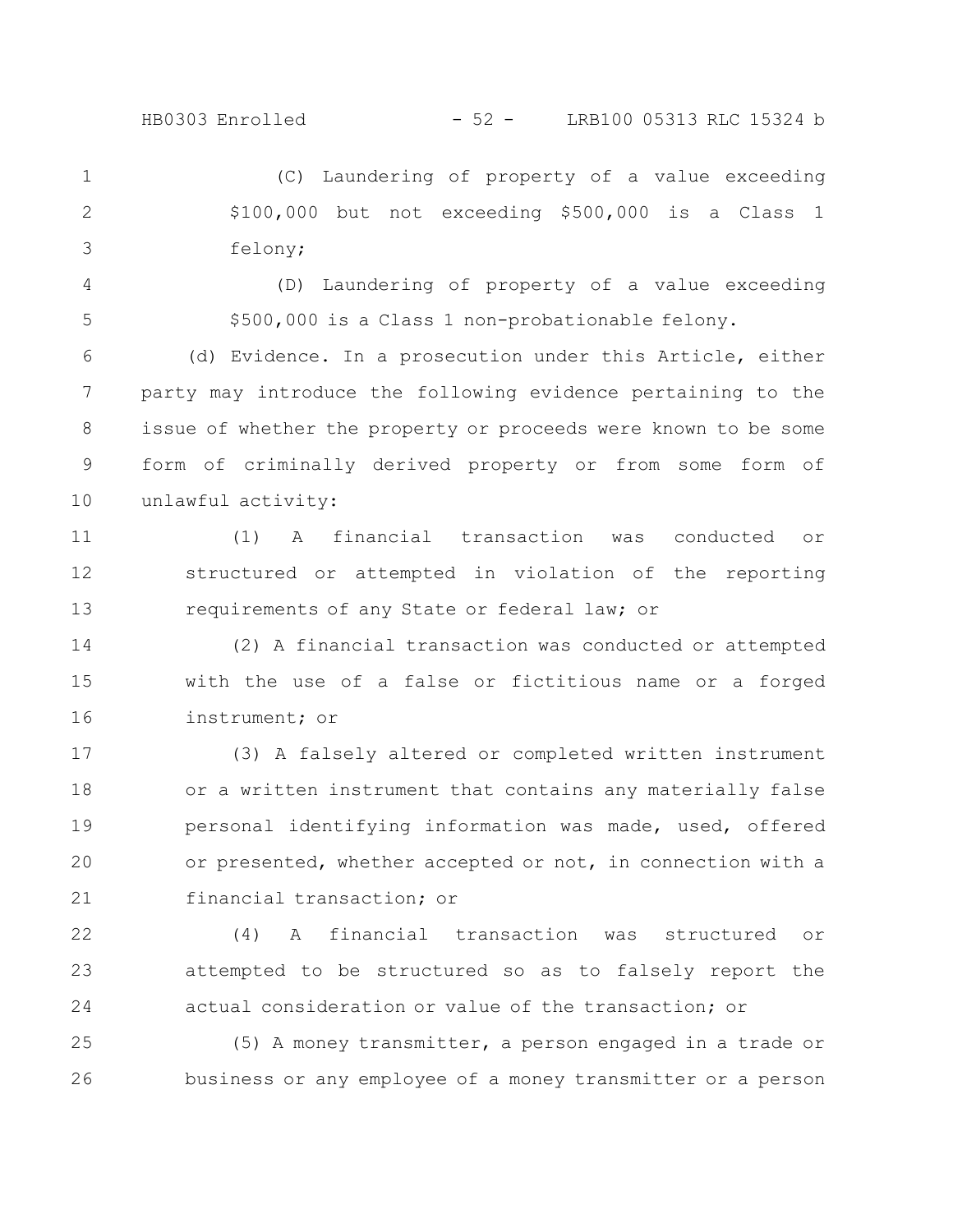engaged in a trade or business, knows or reasonably should know that false personal identifying information has been presented and incorporates the false personal identifying information into any report or record; or 1 2 3 4

(6) The criminally derived property is transported or possessed in a fashion inconsistent with the ordinary or usual means of transportation or possession of such property and where the property is discovered in the absence of any documentation or other indicia of legitimate origin or right to such property; or 5 6 7 8 9 10

(7) A person pays or receives substantially less than face value for one or more monetary instruments; or 11 12

(8) A person engages in a transaction involving one or more monetary instruments, where the physical condition or form of the monetary instrument or instruments makes it apparent that they are not the product of bona fide business or financial transactions. 13 14 15 16 17

(e) Duty to enforce this Article. 18

(1) It is the duty of the Department of State Police, and its agents, officers, and investigators, to enforce all provisions of this Article, except those specifically delegated, and to cooperate with all agencies charged with the enforcement of the laws of the United States, or of any state, relating to money laundering. Only an agent, officer, or investigator designated by the Director may be authorized in accordance with this Section to serve seizure 19 20 21 22 23 24 25 26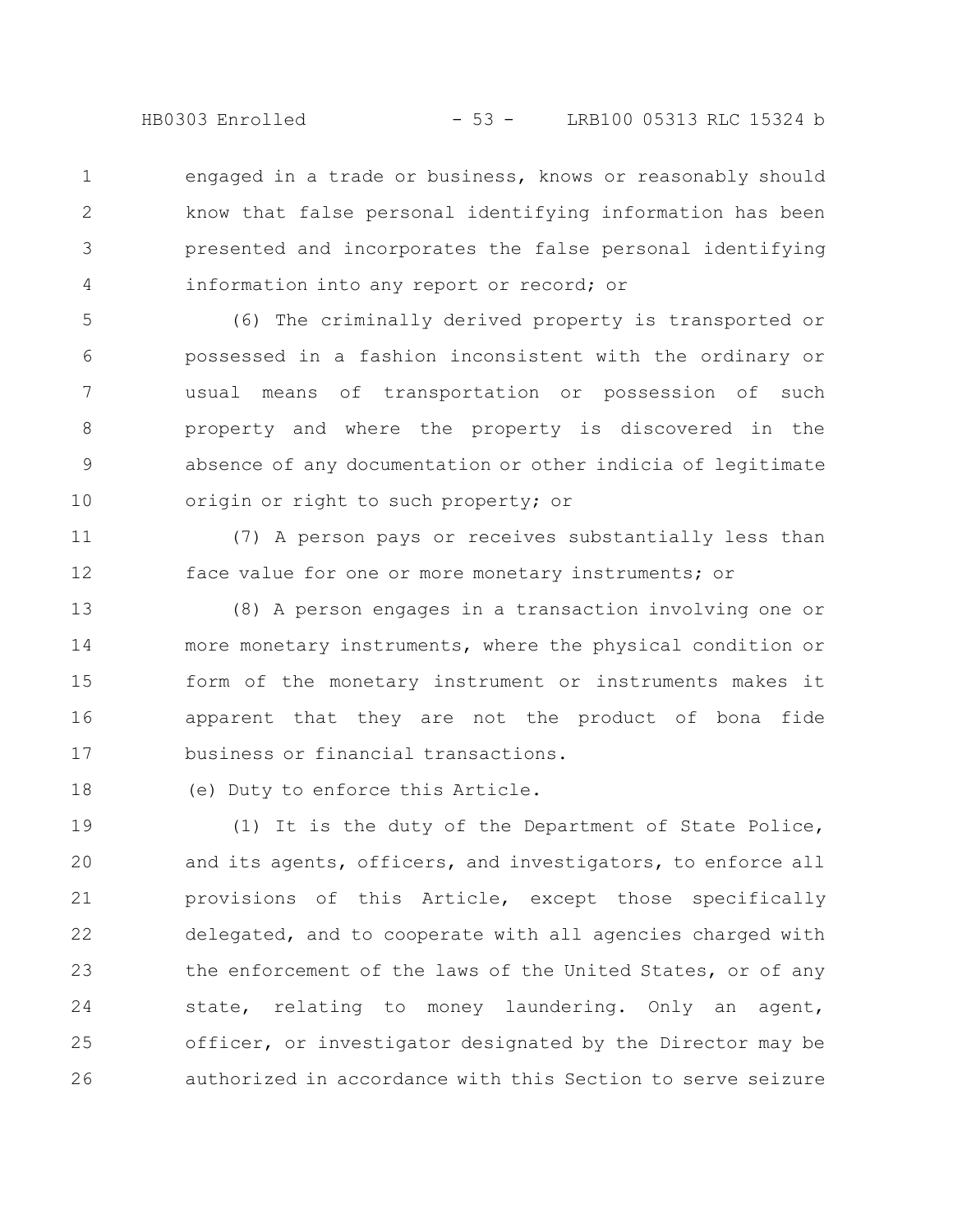HB0303 Enrolled - 54 - LRB100 05313 RLC 15324 b

notices, warrants, subpoenas, and summonses under the authority of this State. 1 2

(2) Any agent, officer, investigator, or peace officer designated by the Director may: (A) make seizure of property pursuant to the provisions of this Article; and (B) perform such other law enforcement duties as the Director designates. It is the duty of all State's Attorneys to prosecute violations of this Article and institute legal proceedings as authorized under this Article. 3 4 5 6 7 8 9 10

11

(f) Protective orders.

(1) Upon application of the State, the court may enter a restraining order or injunction, require the execution of a satisfactory performance bond, or take any other action to preserve the availability of property described in subsection (h) for forfeiture under this Article: 12 13 14 15 16

(A) upon the filing of an indictment, information, or complaint charging a violation of this Article for which forfeiture may be ordered under this Article and alleging that the property with respect to which the order is sought would be subject to forfeiture under this Article; or 17 18 19 20 21 22

(B) prior to the filing of such an indictment, information, or complaint, if, after notice to persons appearing to have an interest in the property and opportunity for a hearing, the court determines that: 23 24 25 26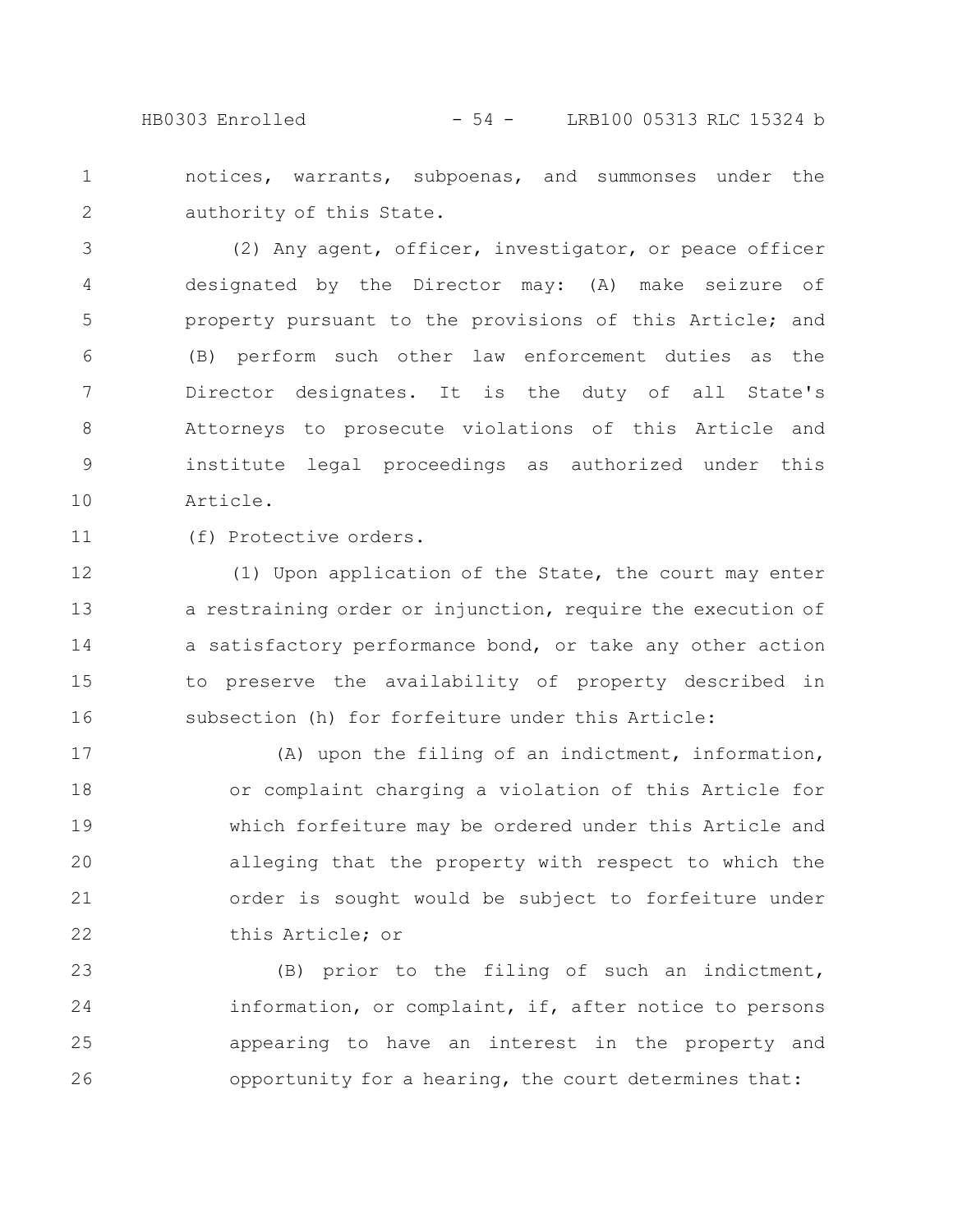(i) there is probable cause to believe that the State will prevail on the issue of forfeiture and that failure to enter the order will result in the property being destroyed, removed from the jurisdiction of the court, or otherwise made unavailable for forfeiture; and 1 2 3 4 5 6

(ii) the need to preserve the availability of the property through the entry of the requested order outweighs the hardship on any party against whom the order is to be entered. 7 8 9 10

Provided, however, that an order entered pursuant to subparagraph (B) shall be effective for not more than 90 days, unless extended by the court for good cause shown or unless an indictment, information, complaint, or administrative notice has been filed. 11 12 13 14 15

(2) A temporary restraining order under this subsection may be entered upon application of the State without notice or opportunity for a hearing when an indictment, information, complaint, or administrative notice has not yet been filed with respect to the property, if the State demonstrates that there is probable cause to believe that the property with respect to which the order is sought would be subject to forfeiture under this Section and that provision of notice will jeopardize the availability of the property for forfeiture. Such a temporary order shall expire not more than 30 days after 16 17 18 19 20 21 22 23 24 25 26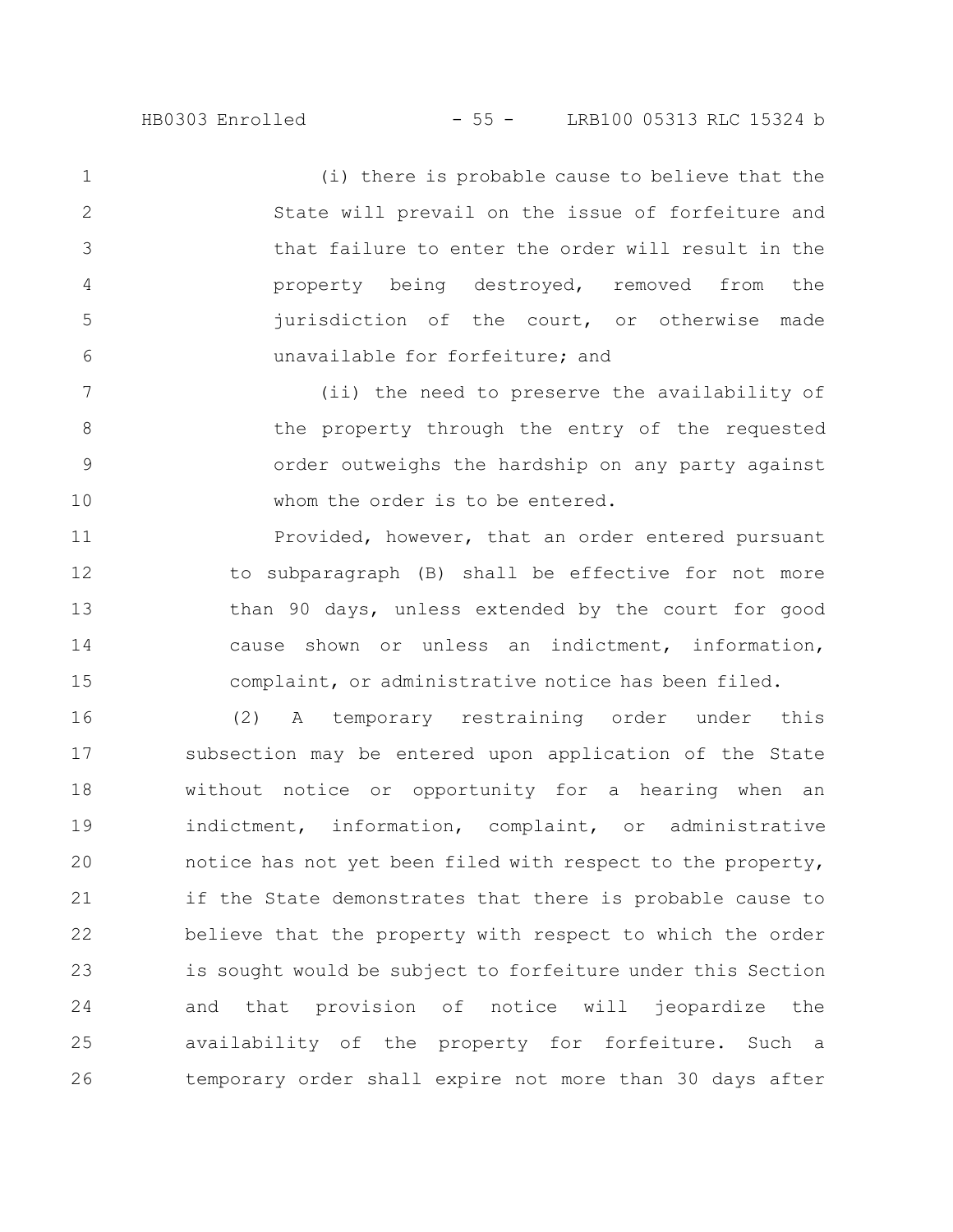HB0303 Enrolled - 56 - LRB100 05313 RLC 15324 b

the date on which it is entered, unless extended for good cause shown or unless the party against whom it is entered consents to an extension for a longer period. A hearing requested concerning an order entered under this paragraph shall be held at the earliest possible time and prior to the expiration of the temporary order. 1 2 3 4 5 6

(3) The court may receive and consider, at a hearing held pursuant to this subsection (f), evidence and information that would be inadmissible under the Illinois rules of evidence. 7 8 9 10

11

(4) Order to repatriate and deposit.

(A) In general. Pursuant to its authority to enter a pretrial restraining order under this Section, the court may order a defendant to repatriate any property that may be seized and forfeited and to deposit that property pending trial with the Illinois State Police or another law enforcement agency designated by the Illinois State Police. 12 13 14 15 16 17 18

(B) Failure to comply. Failure to comply with an order under this subsection (f) is punishable as a civil or criminal contempt of court. 19 20 21

(g) Warrant of seizure. The State may request the issuance of a warrant authorizing the seizure of property described in subsection (h) in the same manner as provided for a search warrant. If the court determines that there is probable cause to believe that the property to be seized would be subject to 22 23 24 25 26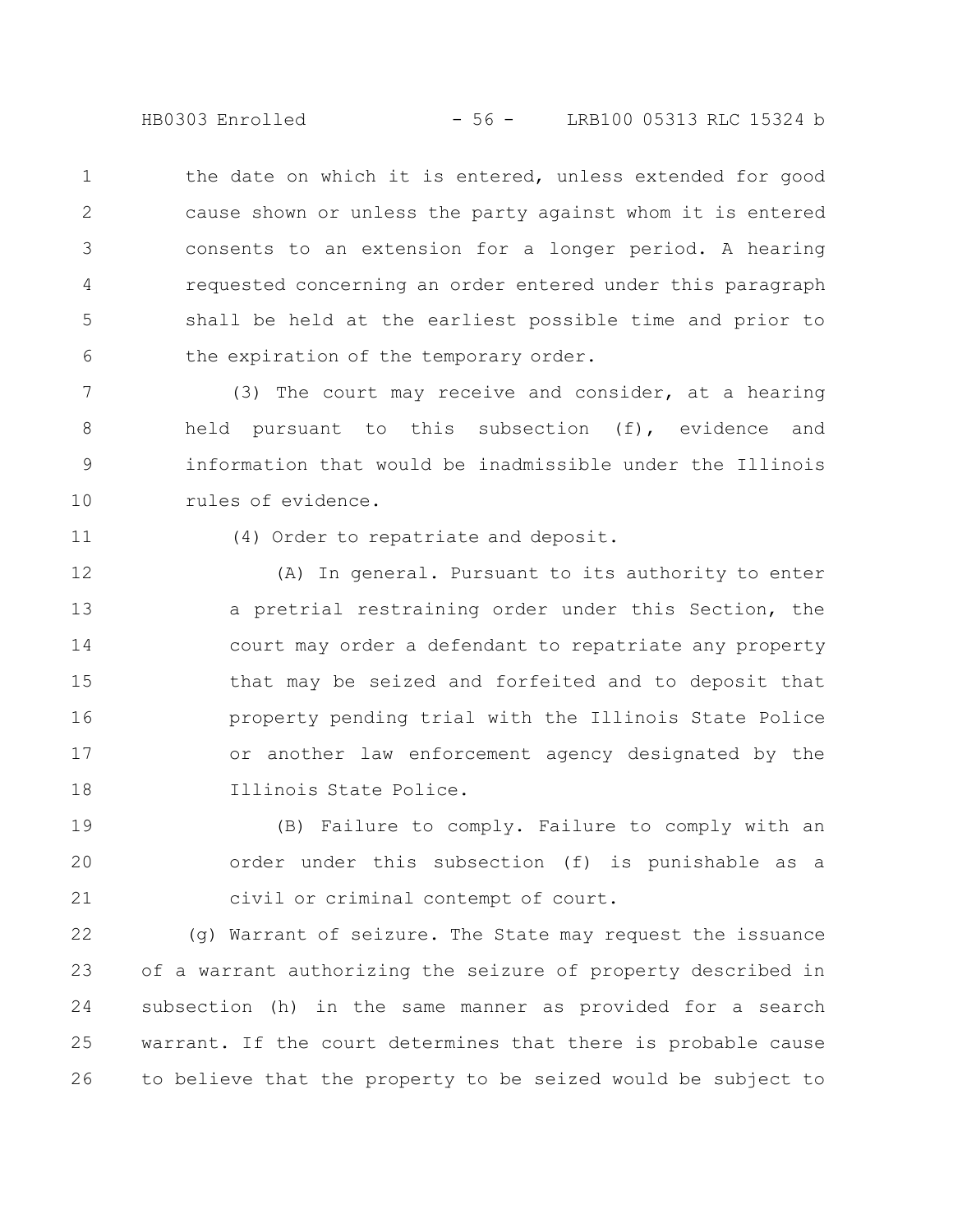forfeiture, the court shall issue a warrant authorizing the seizure of such property. 1 2

(h) Forfeiture. 3

4

(1) The following are subject to forfeiture:

(A) any property, real or personal, constituting, derived from, or traceable to any proceeds the person obtained directly or indirectly, as a result of a violation of this Article; 5 6 7 8

(B) any of the person's property used, or intended to be used, in any manner or part, to commit, or to facilitate the commission of, a violation of this Article; 9 10 11 12

(C) all conveyances, including aircraft, vehicles or vessels, which are used, or intended for use, to transport, or in any manner to facilitate the transportation, sale, receipt, possession, or concealment of property described in subparagraphs (A) and (B), but: 13 14 15 16 17 18

(i) no conveyance used by any person as a common carrier in the transaction of business as a common carrier is subject to forfeiture under this Section unless it appears that the owner or other person in charge of the conveyance is a consenting party or privy to a violation of this Article; 19 20 21 22 23 24

(ii) no conveyance is subject to forfeiture under this Section by reason of any act or omission 25 26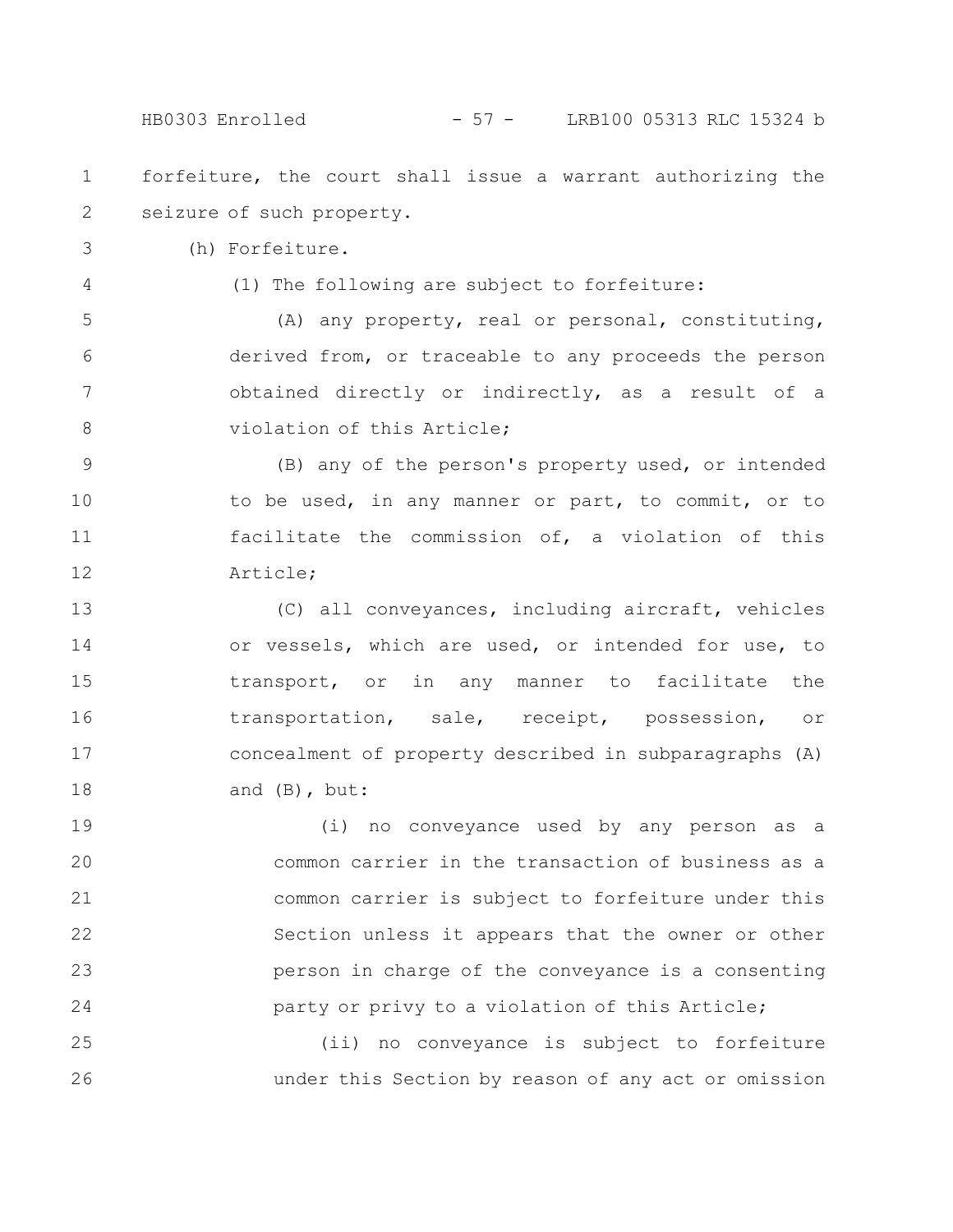1

2

3

4

5

6

7

which the owner proves to have been committed or omitted without his or her knowledge or consent;

(iii) a forfeiture of a conveyance encumbered by a bona fide security interest is subject to the interest of the secured party if he or she neither had knowledge of nor consented to the act or omission;

(D) all real property, including any right, title, and interest (including, but not limited to, any leasehold interest or the beneficial interest in a land trust) in the whole of any lot or tract of land and any appurtenances or improvements, which is used or intended to be used, in any manner or part, to commit, or in any manner to facilitate the commission of, any violation of this Article or that is the proceeds of any violation or act that constitutes a violation of this Article. 8 9 10 11 12 13 14 15 16 17

(2) Property subject to forfeiture under this Article may be seized by the Director or any peace officer upon process or seizure warrant issued by any court having jurisdiction over the property. Seizure by the Director or any peace officer without process may be made: 18 19 20 21 22

(A) if the seizure is incident to a seizure warrant; 23 24

(B) if the property subject to seizure has been the subject of a prior judgment in favor of the State in a 25 26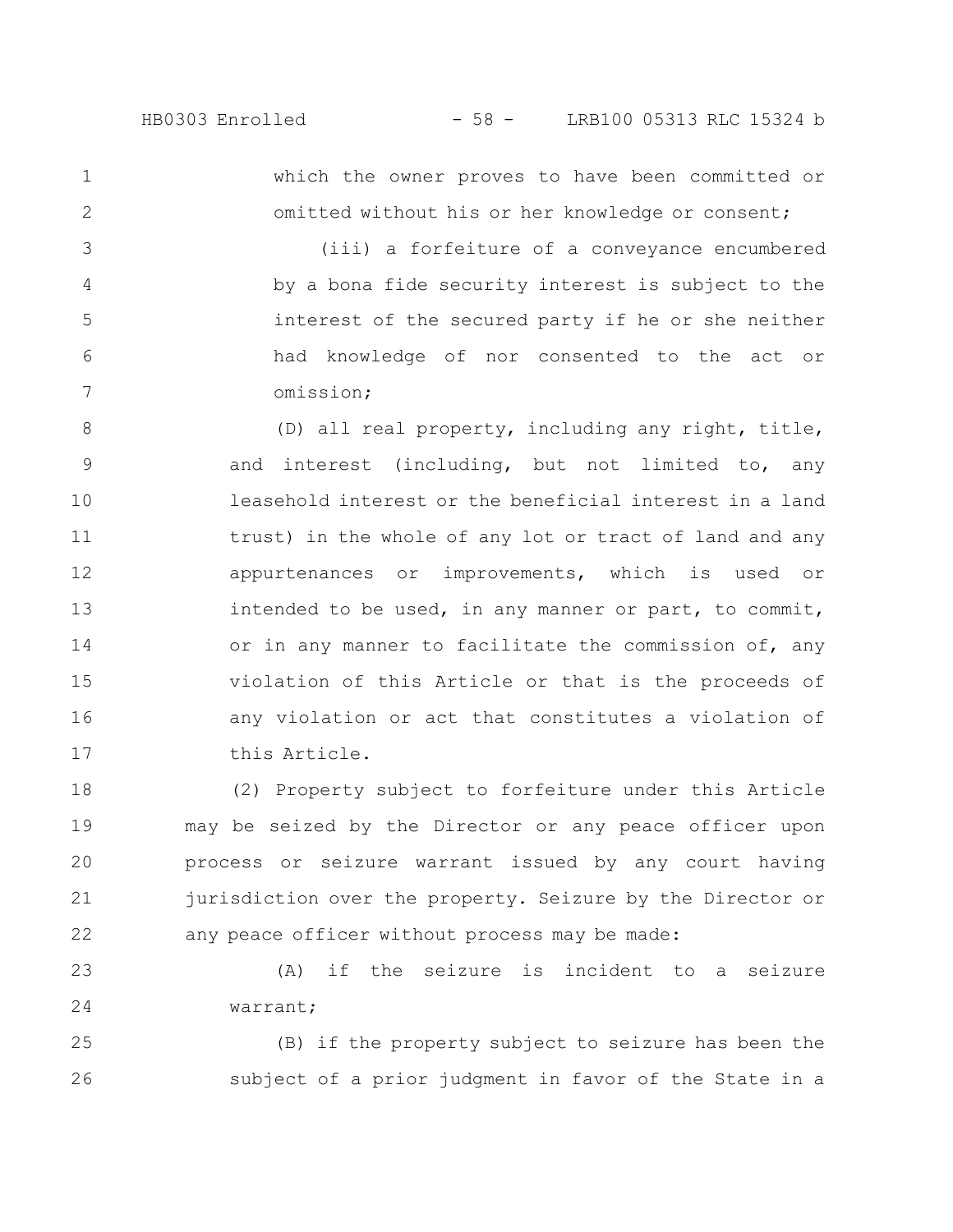1

2

criminal proceeding, or in an injunction or forfeiture proceeding based upon this Article;

(C) if there is probable cause to believe that the property is directly or indirectly dangerous to health or safety; 3 4 5

(D) if there is probable cause to believe that the property is subject to forfeiture under this Article and the property is seized under circumstances in which a warrantless seizure or arrest would be reasonable; or 6 7 8 9

(E) in accordance with the Code of Criminal Procedure of 1963. 10 11

(3) In the event of seizure pursuant to paragraph (2), forfeiture proceedings shall be instituted in accordance with subsections (i) through (r). 12 13 14

(4) Property taken or detained under this Section shall not be subject to replevin, but is deemed to be in the custody of the Director subject only to the order and judgments of the circuit court having jurisdiction over the forfeiture proceedings and the decisions of the State's Attorney under this Article. When property is seized under this Article, the seizing agency shall promptly conduct an inventory of the seized property and estimate the property's value and shall forward a copy of the inventory of seized property and the estimate of the property's value to the Director. Upon receiving notice of seizure, the Director may: 15 16 17 18 19 20 21 22 23 24 25 26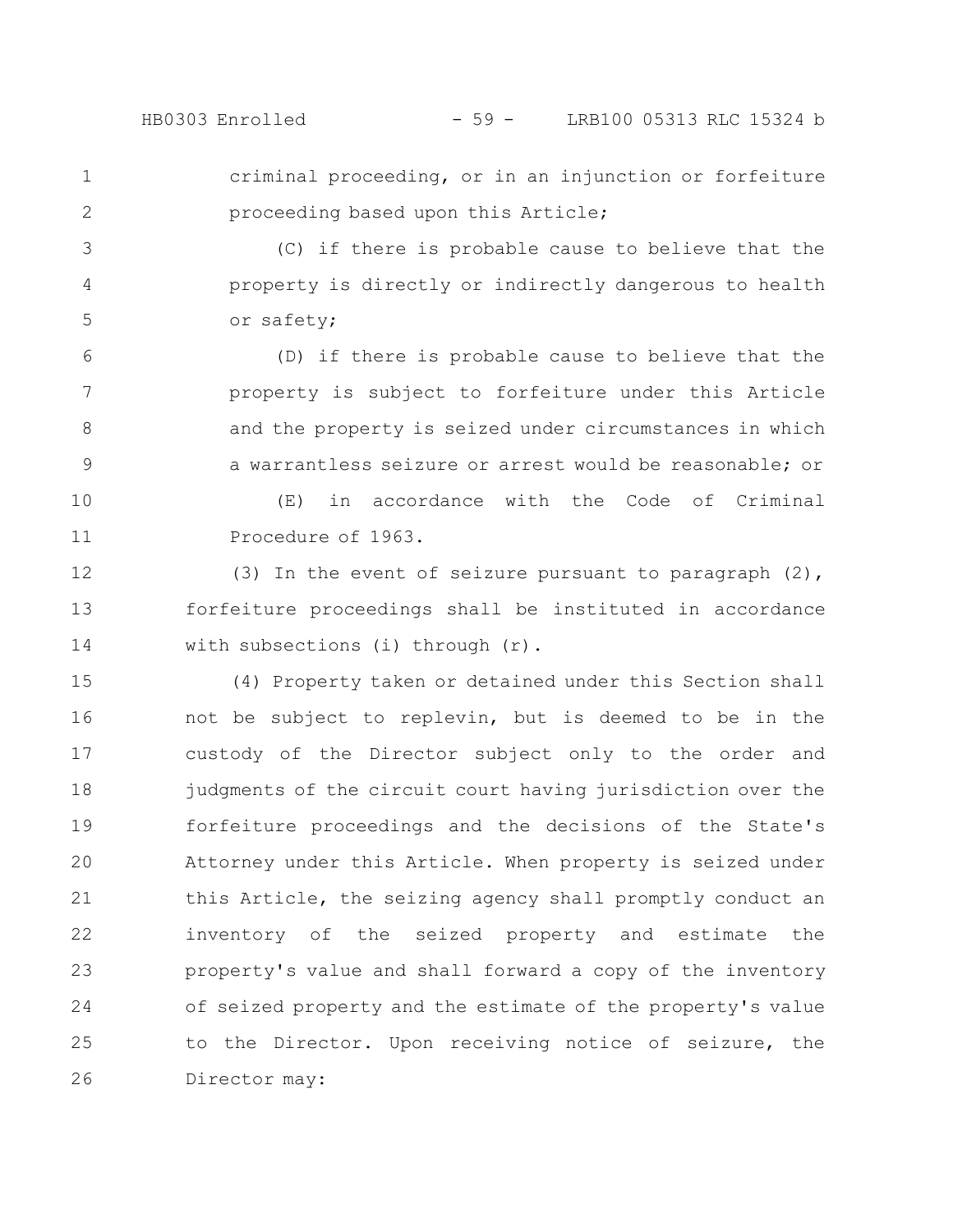1

(A) place the property under seal;

(B) remove the property to a place designated by the Director; 2 3

(C) keep the property in the possession of the seizing agency; 4 5

(D) remove the property to a storage area for safekeeping or, if the property is a negotiable instrument or money and is not needed for evidentiary purposes, deposit it in an interest bearing account; 6 7 8 9

(E) place the property under constructive seizure by posting notice of pending forfeiture on it, by giving notice of pending forfeiture to its owners and interest holders, or by filing notice of pending forfeiture in any appropriate public record relating to the property; or 10 11 12 13 14 15

(F) provide for another agency or custodian, including an owner, secured party, or lienholder, to take custody of the property upon the terms and conditions set by the Director. 16 17 18 19

(5) When property is forfeited under this Article, the Director shall sell all such property unless such property is required by law to be destroyed or is harmful to the public, and shall distribute the proceeds of the sale, together with any moneys forfeited or seized, in accordance with paragraph (6). However, upon the application of the seizing agency or prosecutor who was responsible 20 21 22 23 24 25 26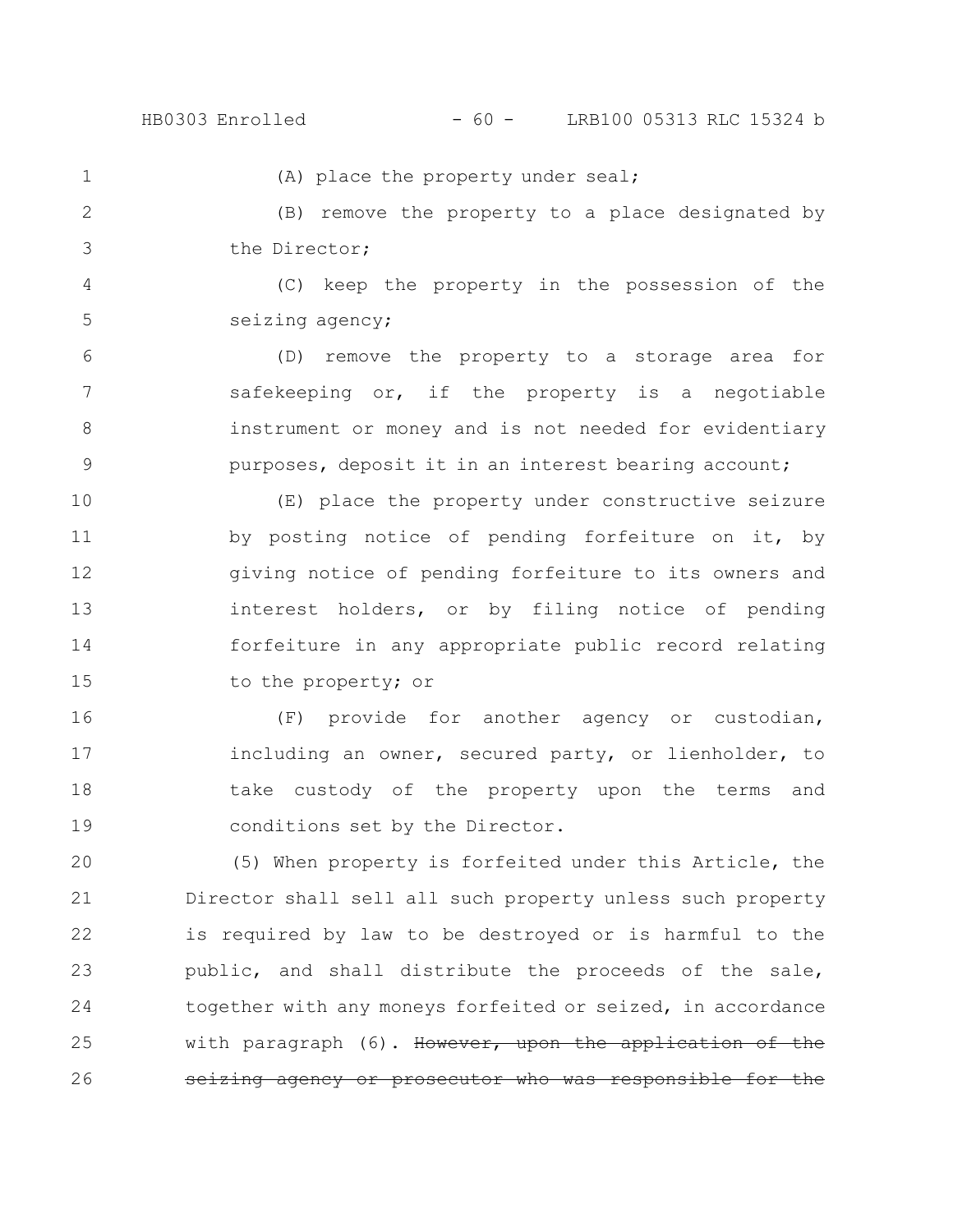investigation, arrest or arrests and prosecution which the forfeiture, the Director may return any item of forfeited property to the seizing agency or prosecutor enforcement prosecutor can demonstrate that the item requested useful to the agency or prosecutor in its enforcement efforts. When any real property returned to the seizing agency is sold by the agency or its unit of governme proceeds of the sale shall be delivered to the Director and distributed in accordance with paragraph  $(6)$ . 1 2 3 4 5 6 7 8 9 10

(6) All monies and the sale proceeds of all other property forfeited and seized under this Article shall be distributed as follows: 11 12 13

(A) 65% shall be distributed to the metropolitan enforcement group, local, municipal, county, or State law enforcement agency or agencies which conducted or participated in the investigation resulting in the forfeiture. The distribution shall bear a reasonable relationship to the degree of direct participation of the law enforcement agency in the effort resulting in the forfeiture, taking into account the total value of the property forfeited and the total law enforcement effort with respect to the violation of the law upon which the forfeiture is based. Amounts distributed to the agency or agencies shall be used for the enforcement of laws. 14 15 16 17 18 19 20 21 22 23 24 25 26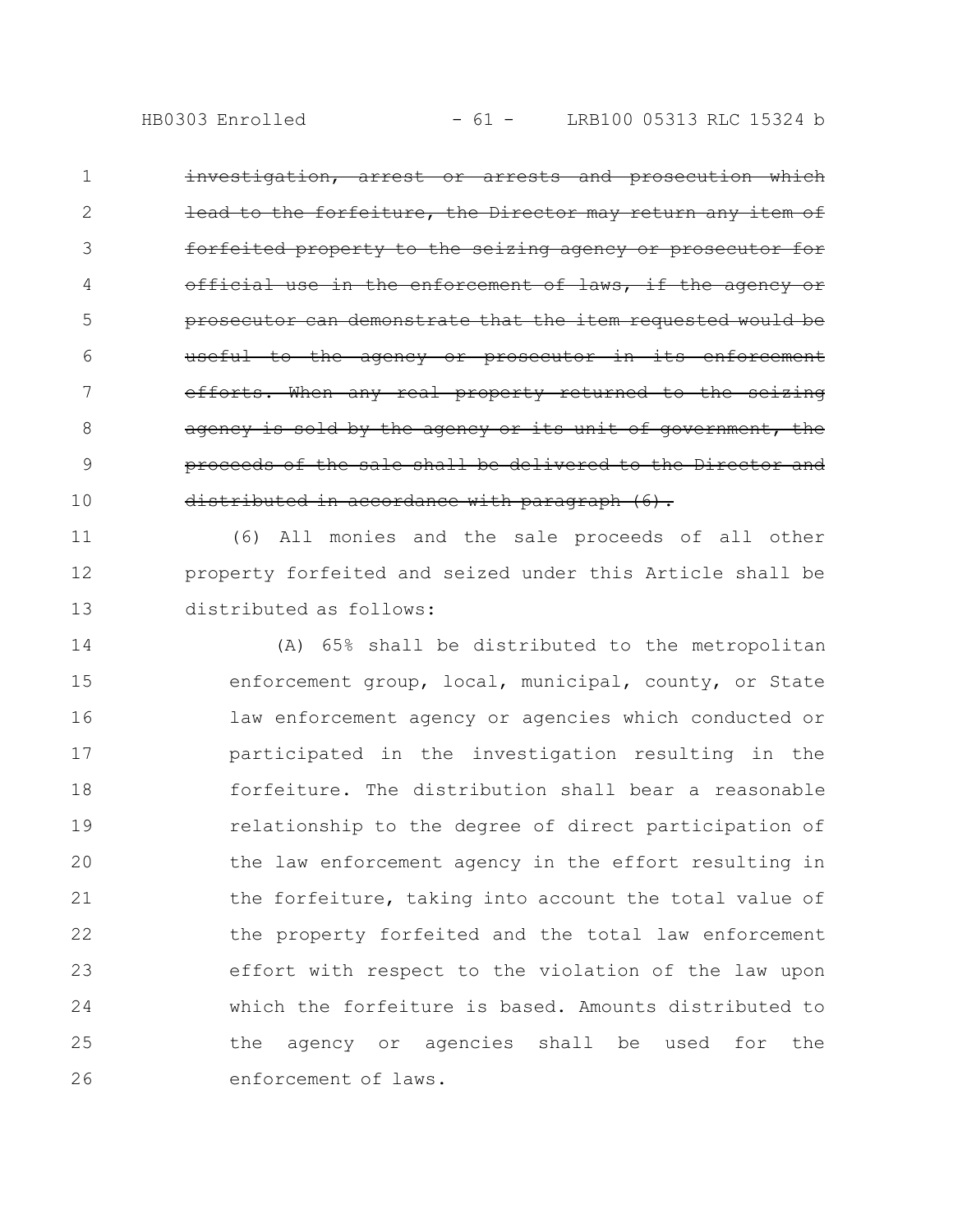HB0303 Enrolled - 62 - LRB100 05313 RLC 15324 b

(B)(i) 12.5% shall be distributed to the Office of the State's Attorney of the county in which the prosecution resulting in the forfeiture was instituted, deposited in a special fund in the county treasury and appropriated to the State's Attorney for use in the enforcement of laws. In counties over 3,000,000 population, 25% shall be distributed to the Office of the State's Attorney for use in the enforcement of laws. If the prosecution is undertaken solely by the Attorney General, the portion provided hereunder shall be distributed to the Attorney General for use in the enforcement of laws. 1 2 3 4 5 6 7 8 9 10 11 12

(ii) 12.5% shall be distributed to the Office of the State's Attorneys Appellate Prosecutor and deposited in the Narcotics Profit Forfeiture Fund of that office to be used for additional expenses incurred in the investigation, prosecution and appeal of cases arising under laws. The Office of the State's Attorneys Appellate Prosecutor shall not receive distribution from cases brought in counties with over 3,000,000 population. 13 14 15 16 17 18 19 20 21

(C) 10% shall be retained by the Department of State Police for expenses related to the administration and sale of seized and forfeited property. 22 23 24 25

Moneys and the sale proceeds distributed to the 26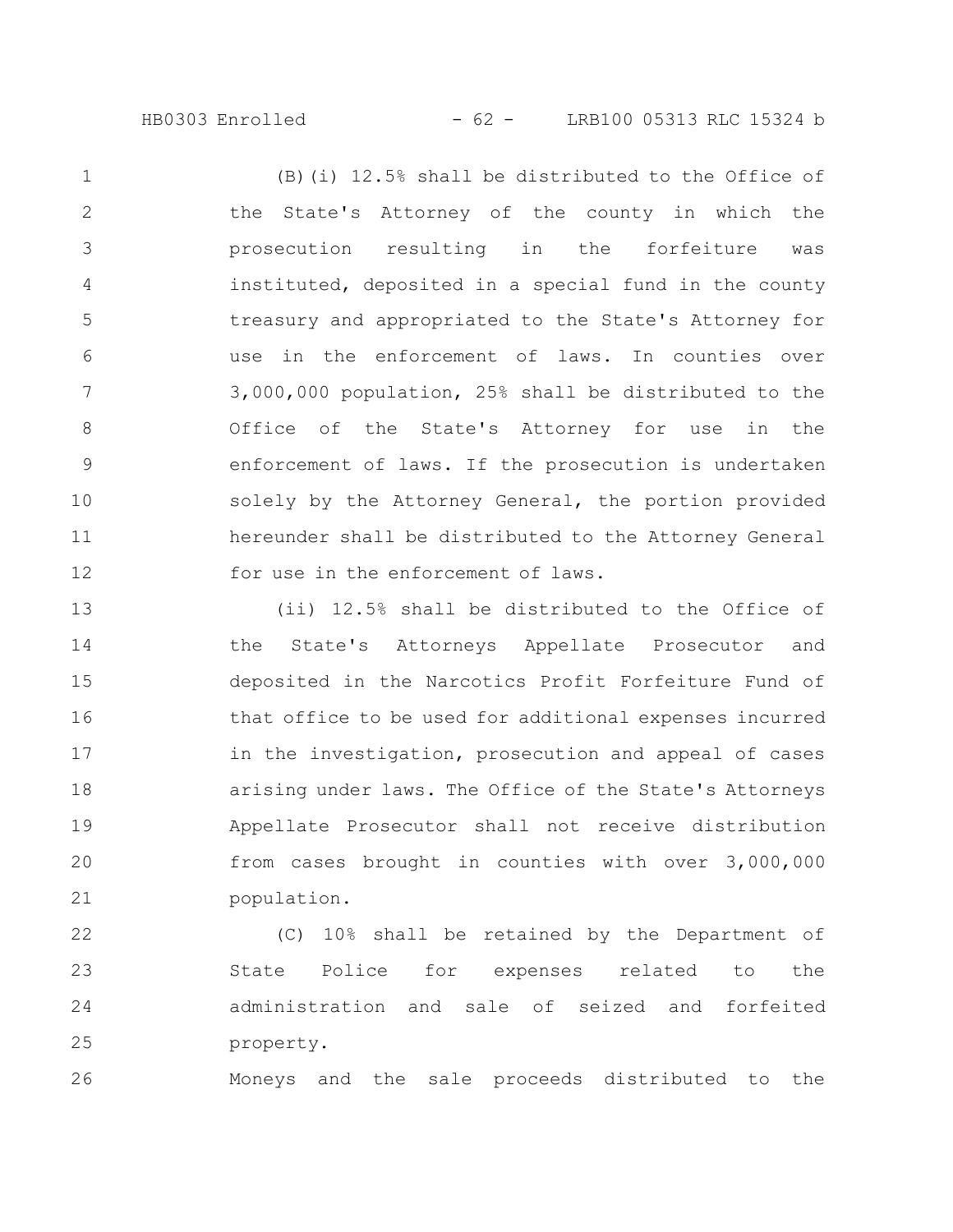HB0303 Enrolled - 63 - LRB100 05313 RLC 15324 b

Department of State Police under this Article shall be deposited in the Money Laundering Asset Recovery Fund created in the State treasury and shall be used by the Department of State Police for State law enforcement purposes. 1 2 3 4 5

(7) All moneys and sale proceeds of property forfeited and seized under this Article and distributed according to paragraph (6) may also be used to purchase opioid antagonists as defined in Section 5-23 of the Alcoholism and Other Drug Abuse and Dependency Act. 6 7 8 9 10

## (7.5) Preliminary Review.

11

(A) Within 14 days of the seizure, the State shall seek a preliminary determination from the circuit court as to whether there is probable cause that the property may be subject to forfeiture. 12 13 14 15

(B) The rules of evidence shall not apply to any proceeding conducted under this Section. 16 17

(C) The court may conduct the review under subparagraph (A) of this paragraph (7.5) simultaneously with a proceeding under Section 109-1 of the Code of Criminal Procedure of 1963 for a related criminal offense if a prosecution is commenced by information or complaint. 18 19 20 21 22 23

(D) The court may accept a finding of probable cause at a preliminary hearing following the filing of an information or complaint charging a related 24 25 26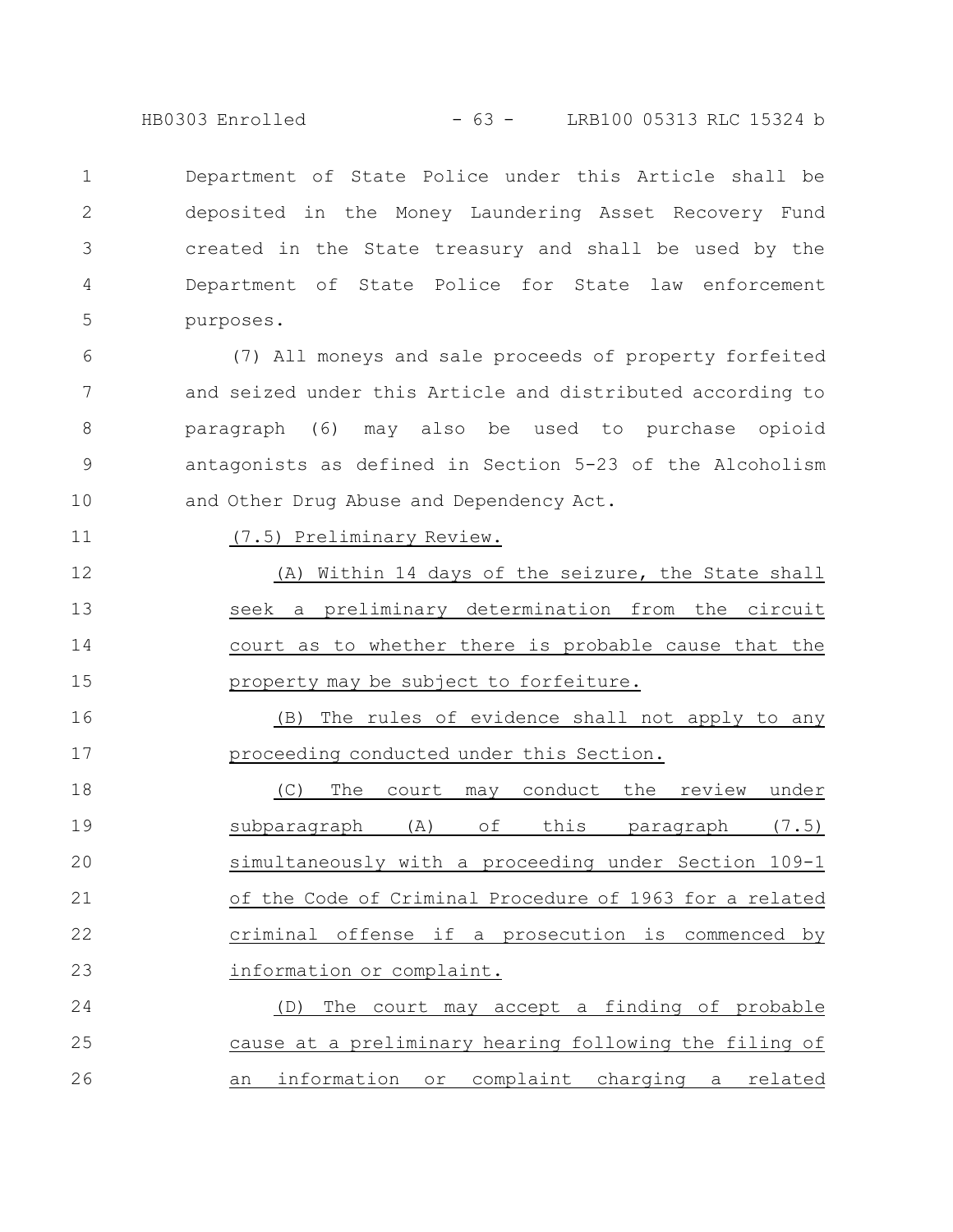criminal offense or following the return of indictment by a grand jury charging the related offense as sufficient evidence of probable cause as required under subparagraph (A) of this paragraph (7.5). 1 2 3 4

(E) Upon a finding of probable cause as required under this Section, the circuit court shall order the property subject to the applicable forfeiture Act held until the conclusion of any forfeiture proceeding. 5 6 7 8

(i) Notice to owner or interest holder.

9

(1) The first attempted service shall be commenced within 28 days of the latter of filing of the verified claim or the receipt of the notice from seizing agency by form 4-64. A complaint for forfeiture or a notice of pending forfeiture shall be served on a claimant if the owner's or interest holder's name and current address are known, then by either: (i) personal service or; (ii) mailing a copy of the notice by certified mail, return receipt requested and first class mail, to that address. If no signed return receipt is received by the State's Attorney within 28 days of mailing or no communication from the owner or interest holder is received by the State's Attorney documenting actual notice by the parties, the State's Attorney shall, within a reasonable period of time, mail a second copy of the notice by certified mail, return receipt requested and first class mail, to that address. If no signed return receipt is received by the State's 10 11 12 13 14 15 16 17 18 19 20 21 22 23 24 25 26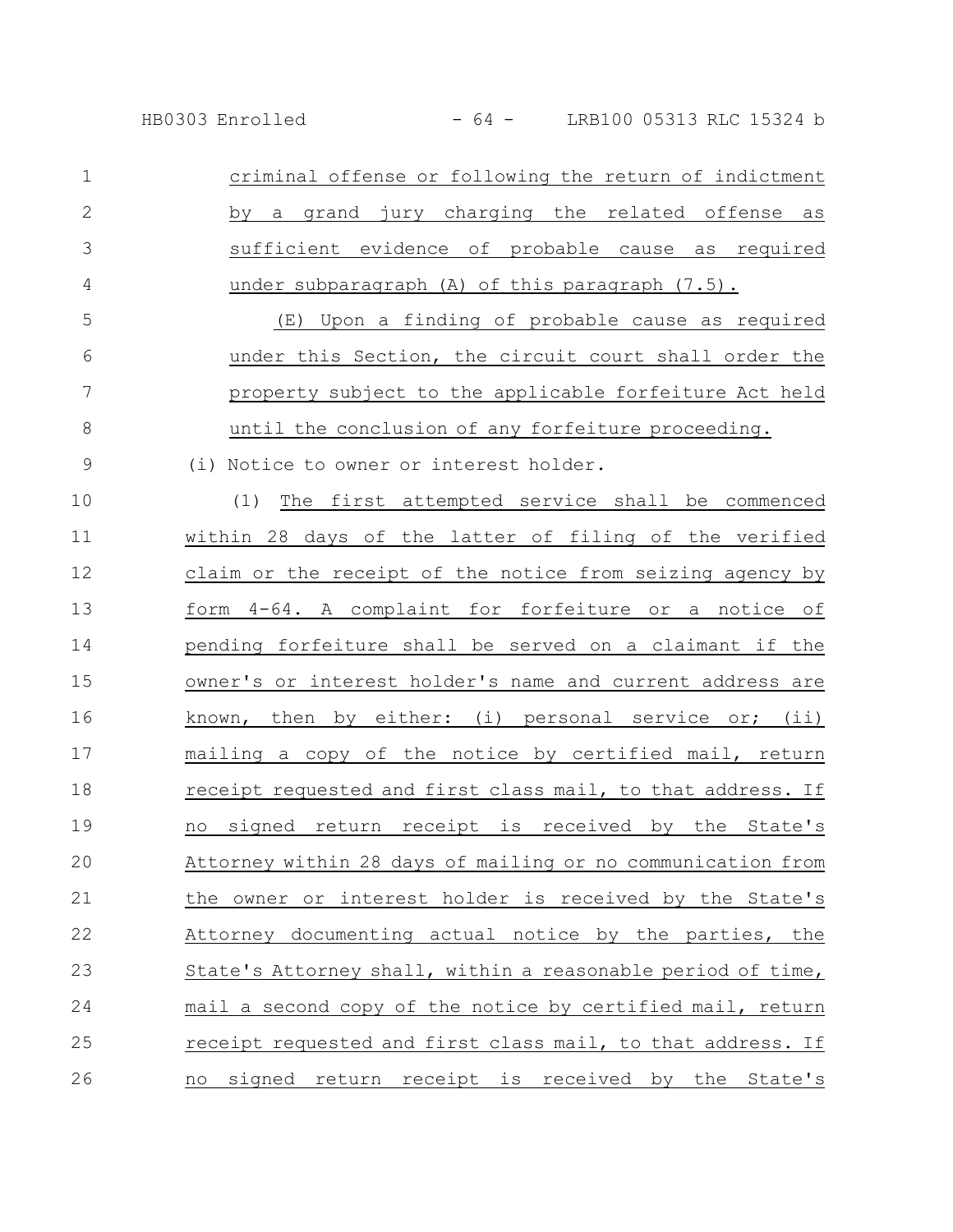HB0303 Enrolled - 65 - LRB100 05313 RLC 15324 b

| $\mathbf 1$   | Attorney within 28 days of the second mailing, or<br>no           |
|---------------|-------------------------------------------------------------------|
| $\mathbf{2}$  | communication from the owner or interest holder is received       |
| 3             | by the State's Attorney documenting actual notice by the          |
| 4             | parties, the State's Attorney shall have 60 days to attempt       |
| 5             | to personally serve the notice by personal service,               |
| 6             | including substitute service by leaving a copy at the usual       |
| 7             | place of abode with some person of the family or a person         |
| $8\,$         | residing there, of the age of 13 years or upwards. If after       |
| $\mathcal{G}$ | 3 attempts at service in this manner, and no service of the       |
| 10            | notice is accomplished, the notice shall be posted in a           |
| 11            | conspicuous manner at this address and service shall be           |
| 12            | made by the posting. The attempts at service and the              |
| 13            | posting if required, shall be documented by the person            |
| 14            | attempting service and the documentation shall be made part       |
| 15            | of a return of service returned to the State's Attorney.          |
| 16            | The State's Attorney may utilize any Sheriff or Deputy            |
| 17            | Sheriff, a peace officer, a private process server or             |
| 18            | investigator, or an employee, agent, or investigator of the       |
| 19            | State's Attorney's Office to attempt service without              |
| 20            | seeking leave of court. After the procedures listed are           |
| 21            | followed, service shall be effective on the owner<br>$\circ$ $\,$ |
| 22            | interest holder on the date of receipt by the State's             |
| 23            | Attorney of a returned return receipt requested, or on the        |
| 24            | date of receipt of a communication from an owner or               |
| 25            | interest holder documenting actual notice, whichever is           |
| 26            | first in time, or on the date of the last act performed by        |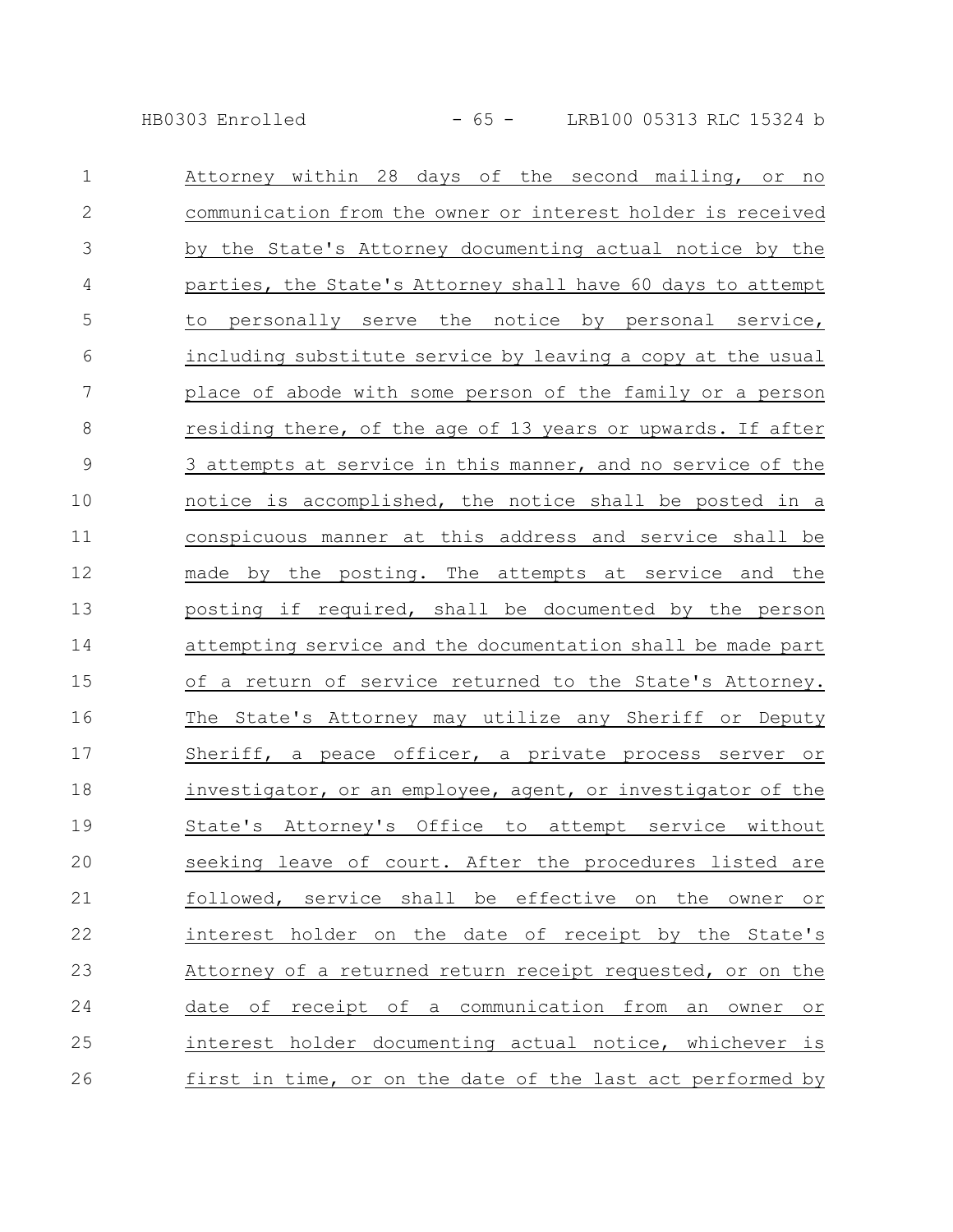HB0303 Enrolled - 66 - LRB100 05313 RLC 15324 b

| $\mathbf 1$  | the State's Attorney in attempting personal service. For    |
|--------------|-------------------------------------------------------------|
| $\mathbf{2}$ | purposes of notice under this Section, if a person has been |
| 3            | arrested for the conduct giving rise to the forfeiture, the |
| 4            | address provided to the arresting agency at the time of     |
| 5            | arrest shall be deemed to be that person's known address.   |
| 6            | Provided, however, if an owner or interest holder's address |
| 7            | changes prior to the effective date of the notice of        |
| $\,8\,$      | pending forfeiture, the owner or interest holder shall      |
| 9            | promptly notify the seizing agency of the change in address |
| 10           | or, if the owner or interest holder's address changes       |
| 11           | subsequent to the effective date of the notice of pending   |
| 12           | forfeiture, the owner or interest holder shall promptly     |
| 13           | notify the State's Attorney of the change in address. If    |
| 14           | the property seized is a conveyance, notice shall also be   |
| 15           | directed to the address reflected in the office of the      |
| 16           | agency or official in which title or interest to the        |
| 17           | conveyance is required by law to be recorded. Whenever      |
| 18           | notice of pending forfeiture or service of an in rem        |
| 19           | complaint is required under the provisions of this Article, |
| 20           | such notice or service shall be given as follows:           |

(A) (Blank);  $If the owner's or interest holder's$ name and current address are known, then by either personal service or mailing a copy of the notice by certified mail, return receipt requested, to that address. For purposes of notice under this Section, if a person has been arrested for the conduct giving rise 21 22 23 24 25 26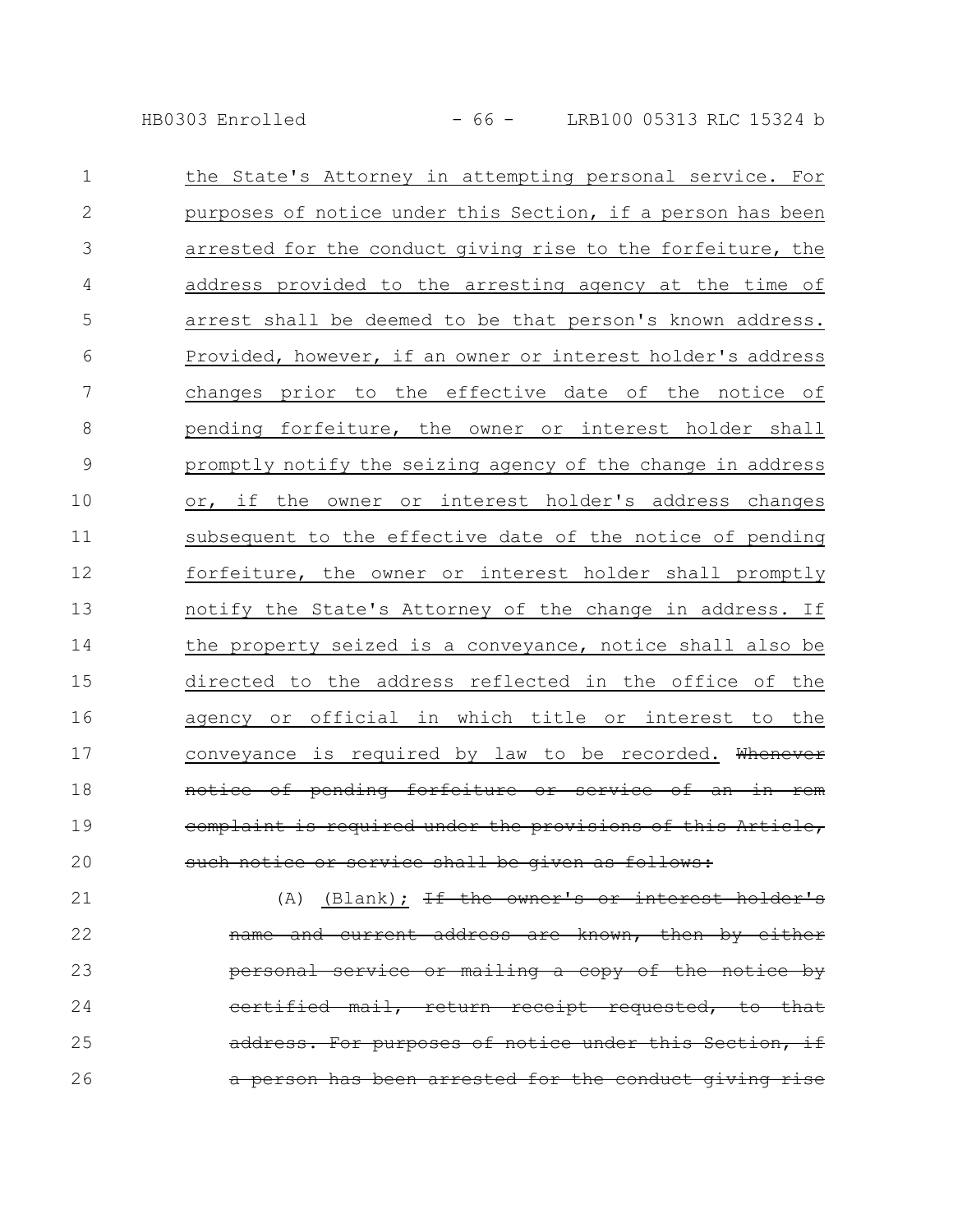| $\mathbf 1$ | to the forfeiture, then the address provided to the    |
|-------------|--------------------------------------------------------|
| 2           | arresting agency at the time of arrest shall be deemed |
| 3           | to be that person's known address. Provided, however,  |
| 4           | if an owner or interest holder's address changes prior |
| 5           | to the effective date of the notice of pending         |
| 6           | forfeiture, the owner or interest holder shall         |
| 7           | promptly notify the seizing agency of the change in    |
| 8           | address or, if the owner or interest holder's address  |
| 9           | changes subsequent to the effective date of the notice |
| 10          | of pending forfeiture, the owner or interest holder    |
| 11          | shall promptly notify the State's Attorney of the      |
| 12          | change in address; or                                  |
| 13          | $(A-5)$ If the owner's or interest holder's address    |
| 14          | is not known, and is not on record as provided in      |
| 15          | paragraph (1), service by publication for 3 successive |
|             |                                                        |
| 16          | weeks in a newspaper of general circulation in the     |
| 17          | county in which the seizure occurred shall suffice for |
| 18          | service requirements.                                  |
| 19          | $(A-10)$ Notice to any business entity, corporation,   |
| 20          | LLC, LLP, or partnership shall be complete by a single |
| 21          | mailing of a copy of the notice by certified mail,     |
| 22          | return receipt requested and first class mail, to that |
| 23          | address. This notice is complete regardless of the     |
| 24          | return of a signed "return receipt requested".         |
| 25          | (A-15) Notice to a person whose address is not         |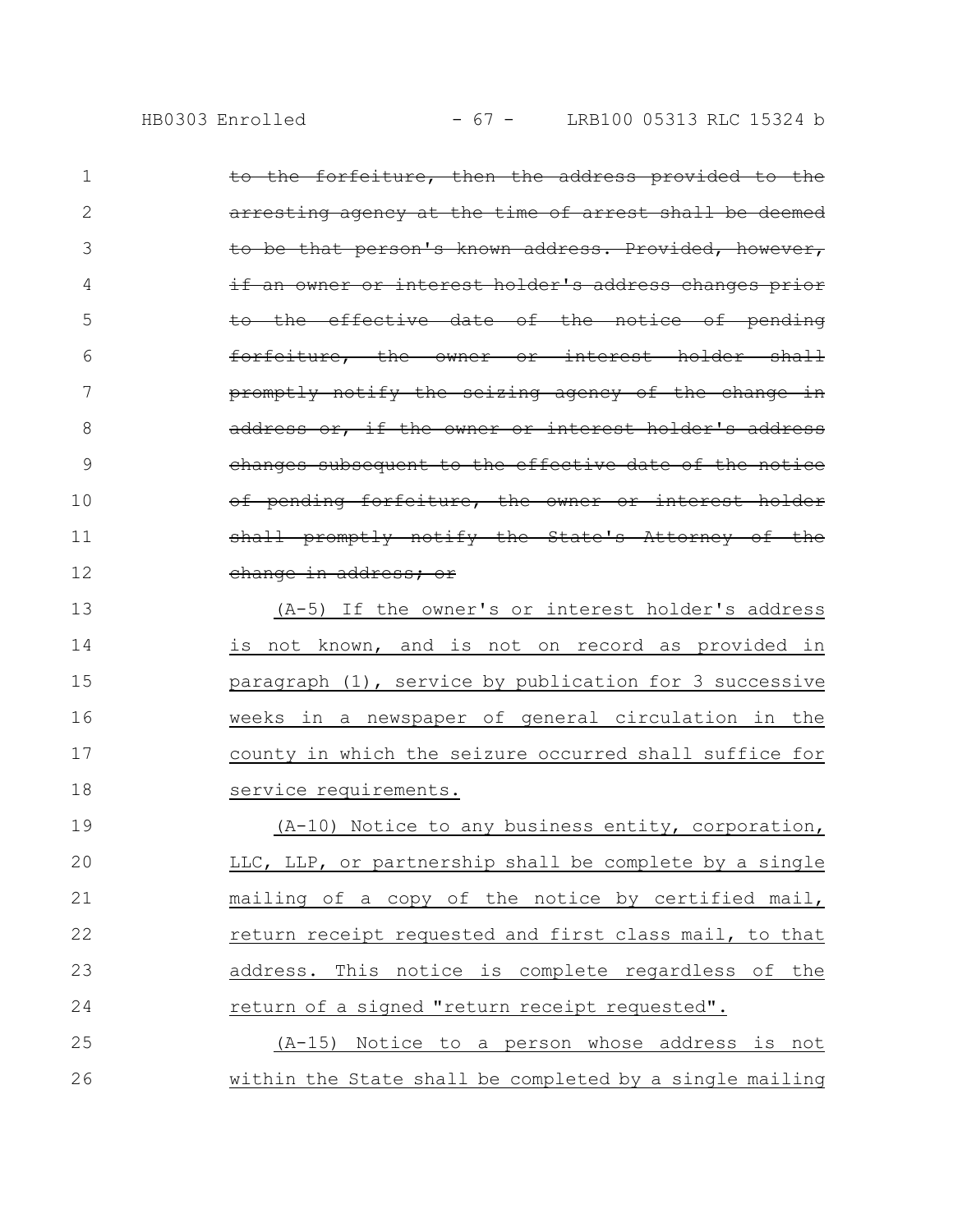of a copy of the notice by certified mail, return receipt requested and first class mail to that address. This notice is complete regardless of the return of a signed "return receipt requested". (A-20) Notice to a person whose address is not 1 2 3 4 5

within the United States shall be completed by a single mailing of a copy of the notice by certified mail, return receipt requested and first class mail to that address. This notice is complete regardless of the return of a signed "return receipt requested". If certified mail is not available in the foreign country where the person has an address, notice shall proceed by paragraph (A-15) publication requirements. 6 7 8 9 10 11 12 13

(A-25) A person who the State's Attorney reasonably should know is incarcerated within this State, shall also include, mailing a copy of the notice by certified mail, return receipt requested and first class mail, to the address of the detention facility with the inmate's name clearly marked on the envelope. 14 15 16 17 18 19

After a claimant files a verified claim with the State's Attorney and provides an address at which they will accept service, the complaint shall be served and notice shall be complete upon the mailing of the complaint to the claimant at the address the claimant provided via certified mail, return receipt requested and first class mail. No return receipt card need be 20 21 22 23 24 25 26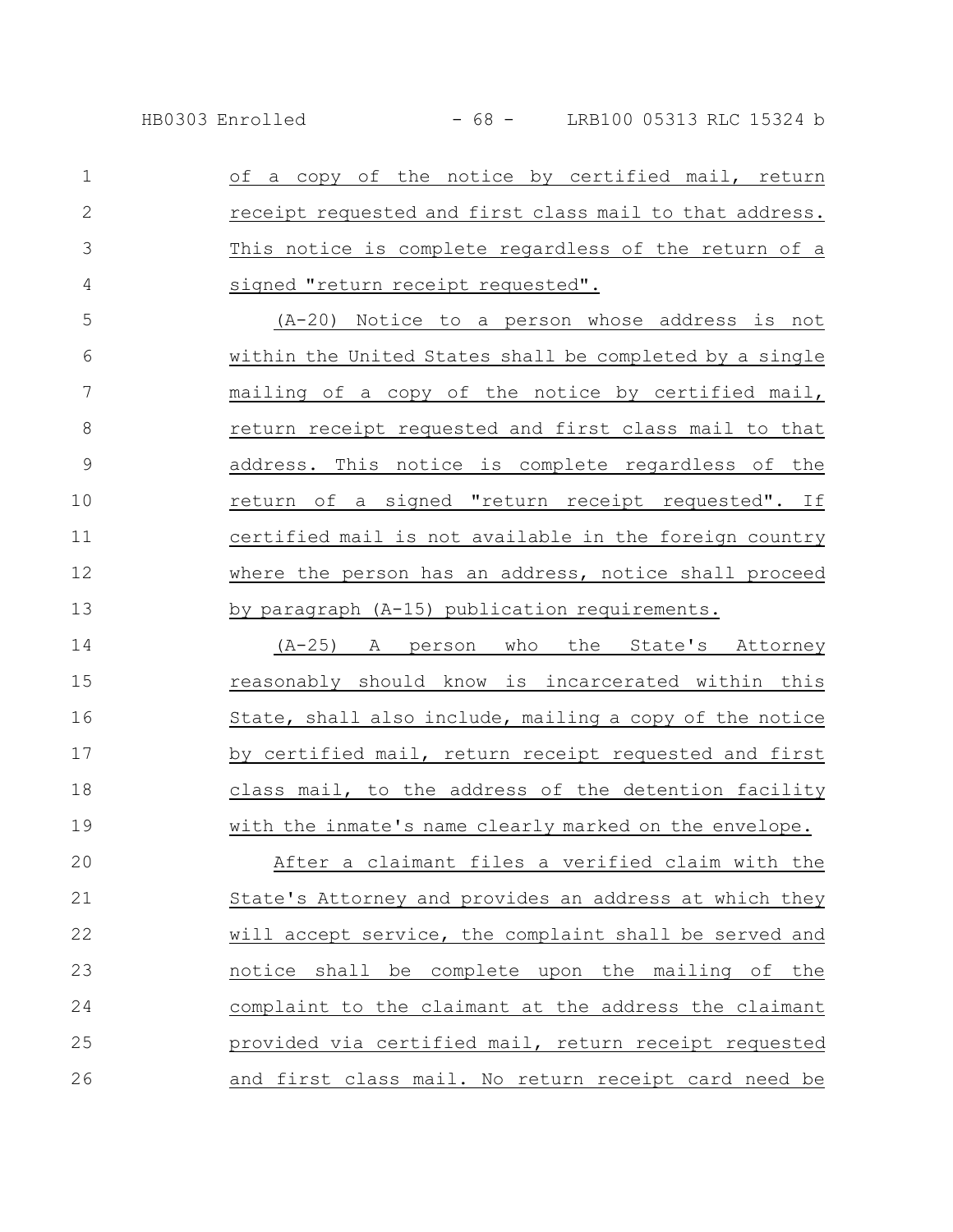received, or any other attempts at service need be made to comply with service and notice requirements under this Section. This certified mailing, return receipt requested shall be proof of service of the complaint on the claimant. If notice is to be shown by actual notice from communication with a claimant, then the State's Attorney shall file an affidavit as proof of service providing details of the communication which shall be accepted as proof of service by the court. 1 2 3 4 5 6 7 8 9

(B) If the property seized is a conveyance, to the address reflected in the office of the agency or official in which title or interest to the conveyance is required by law to be recorded, then by mailing a copy of the notice by certified mail, return receipt requested, to that address; or 10 11 12 13 14 15

(C) (Blank).  $H$  the owner's or interest address is not known, and is not on record as provided in paragraph (B), then by publication for in a newspaper of general circulation in the county in which the seizure occurred. 16 17 18 19 20

(2) Notice served under this Article is effective upon personal service, the last date of publication, or the mailing of written notice, whichever is earlier. 21 22 23

(j) Notice to State's Attorney. The law enforcement agency seizing property for forfeiture under this Article shall, within 60  $90$  days after seizure, notify the State's Attorney 24 25 26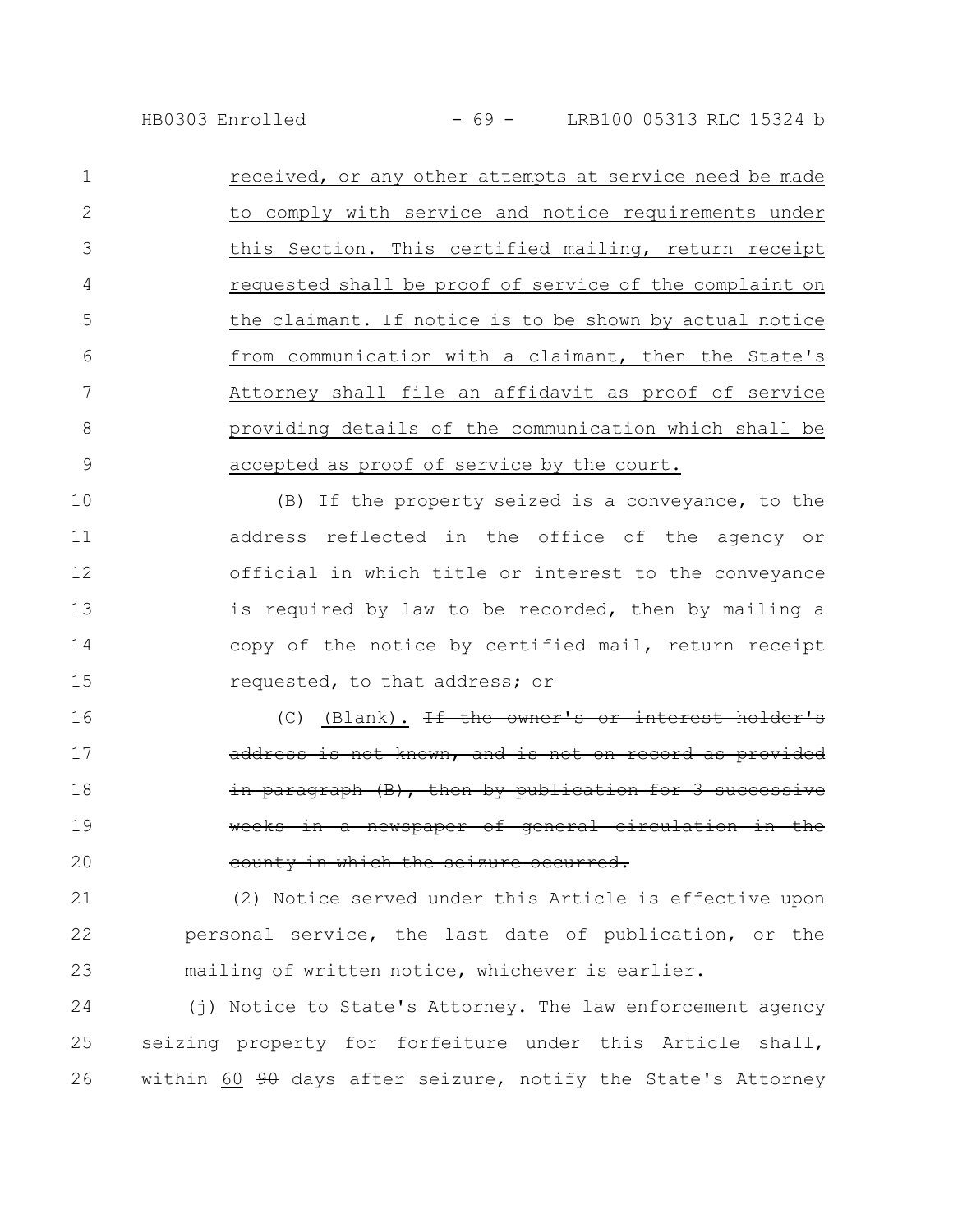HB0303 Enrolled - 70 - LRB100 05313 RLC 15324 b

for the county, either where an act or omission giving rise to the forfeiture occurred or where the property was seized, of the seizure of the property and the facts and circumstances giving rise to the seizure and shall provide the State's Attorney with the inventory of the property and its estimated value. When the property seized for forfeiture is a vehicle, the law enforcement agency seizing the property shall immediately notify the Secretary of State that forfeiture proceedings are pending regarding such vehicle. This notice shall be by the form 4-64. 1 2 3 4 5 6 7 8 9 10

(k) Non-judicial forfeiture. If non-real property that exceeds \$20,000 in value excluding the value of any conveyance, or if real property is seized under the provisions of this Article, the State's Attorney shall institute judicial in rem forfeiture proceedings as described in subsection (l) of this Section within 28 45 days from receipt of notice of seizure from the seizing agency under subsection (j) of this Section. However, if non-real property that does not exceed \$20,000 in value excluding the value of any conveyance is seized, the following procedure shall be used: 11 12 13 14 15 16 17 18 19 20

(1) If, after review of the facts surrounding the seizure, the State's Attorney is of the opinion that the seized property is subject to forfeiture, then within 45 days after the receipt of notice of seizure from the seizing agency, the State's Attorney shall cause notice of pending forfeiture to be given to the owner of the property 21 22 23 24 25 26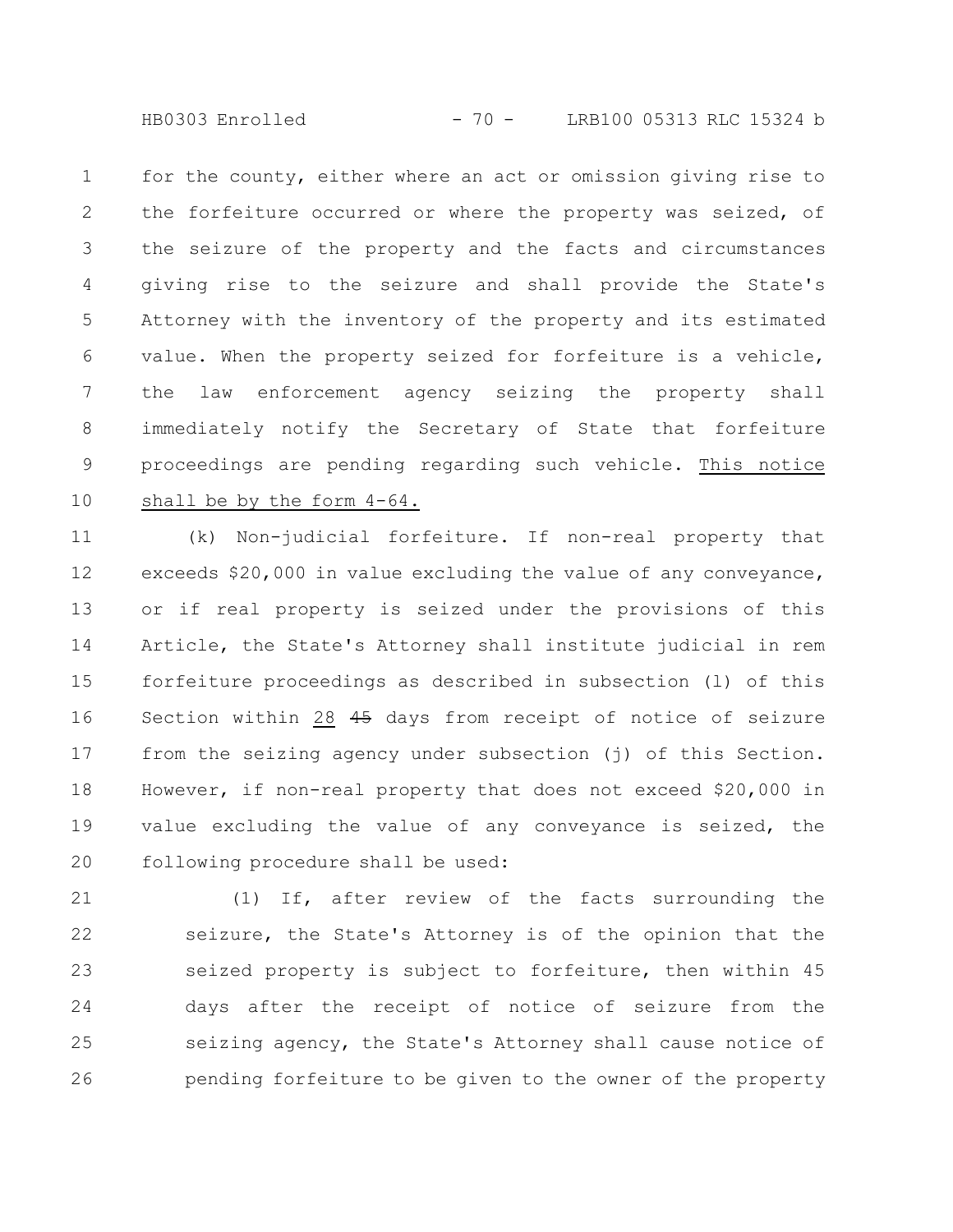HB0303 Enrolled - 71 - LRB100 05313 RLC 15324 b

and all known interest holders of the property in accordance with subsection (i) of this Section. 1 2

(2) The notice of pending forfeiture must include a description of the property, the estimated value of the property, the date and place of seizure, the conduct giving rise to forfeiture or the violation of law alleged, and a summary of procedures and procedural rights applicable to the forfeiture action. 3 4 5 6 7 8

(3)(A) Any person claiming an interest in property which is the subject of notice under paragraph (1) of this subsection (k), must, in order to preserve any rights or claims to the property, within 45 days after the effective date of notice as described in subsection (i) of this Section, file a verified claim with the State's Attorney expressing his or her interest in the property. The claim must set forth: 9 10 11 12 13 14 15 16

(i) the caption of the proceedings as set forth on the notice of pending forfeiture and the name of the claimant; 17 18 19

(ii) the address at which the claimant will accept mail; 20 21

(iii) the nature and extent of the claimant's interest in the property; 22 23

(iv) the date, identity of the transferor, and circumstances of the claimant's acquisition of the interest in the property; 24 25 26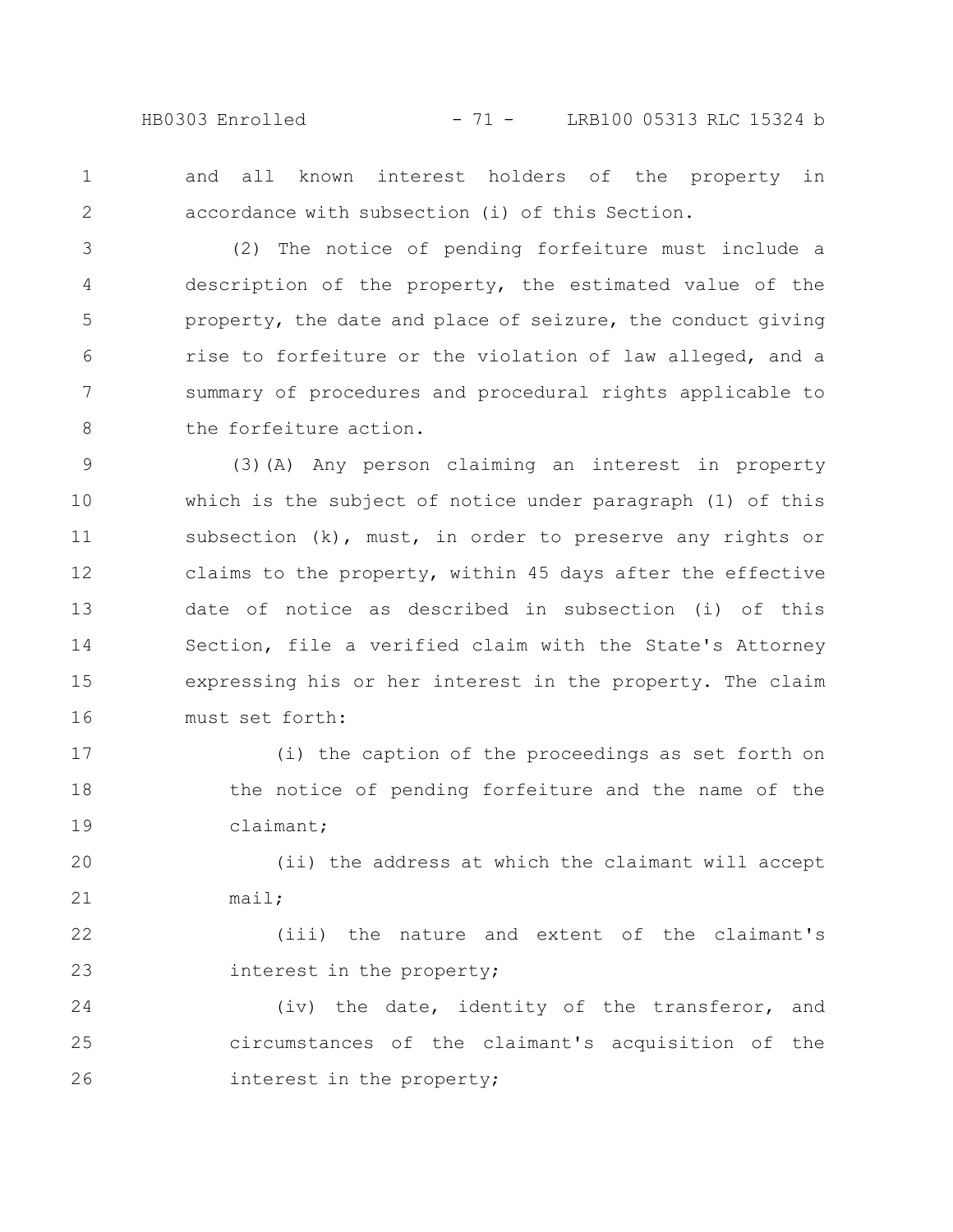HB0303 Enrolled - 72 - LRB100 05313 RLC 15324 b

(v) the name and address of all other persons known to have an interest in the property; 1 2

(vi) the specific provision of law relied on in asserting the property is not subject to forfeiture;

(vii) all essential facts supporting each assertion; and 5 6

7

3

4

(viii) the relief sought.

(B) If a claimant files the claim  $and$  deposits with State's Attorney a cost bond, in the form of a cashier's check payable to the clerk of the court, in the sum of 10% of the reasonable value of the property as alleged by the State's Attorney or the sum of \$100, whichever is greater, upon condition that, in the case of forfeiture, claimant must pay all costs and expenses of forfeiture proceedings, then the State's Attorney shall institute judicial in rem forfeiture proceedings and deposit the cost bond with the clerk of the court as described in subsection (l) of this Section within 45 days after receipt of the claim and cost bond. In lieu of a cost bond, a person claiming interest in the seized property may file, under penalty of perjury, an indigency affidavit which has been approved by a circuit court judge. 8 9 10 11 12 13 14 15 16 17 18 19 20 21 22

 $(C)$  (Blank). If none of the seized property forfeited in the judicial in rem proceeding, the clerk of the court shall return to the claimant, unless the orders otherwise, 90% of the sum which has been deposited 23 24 25 26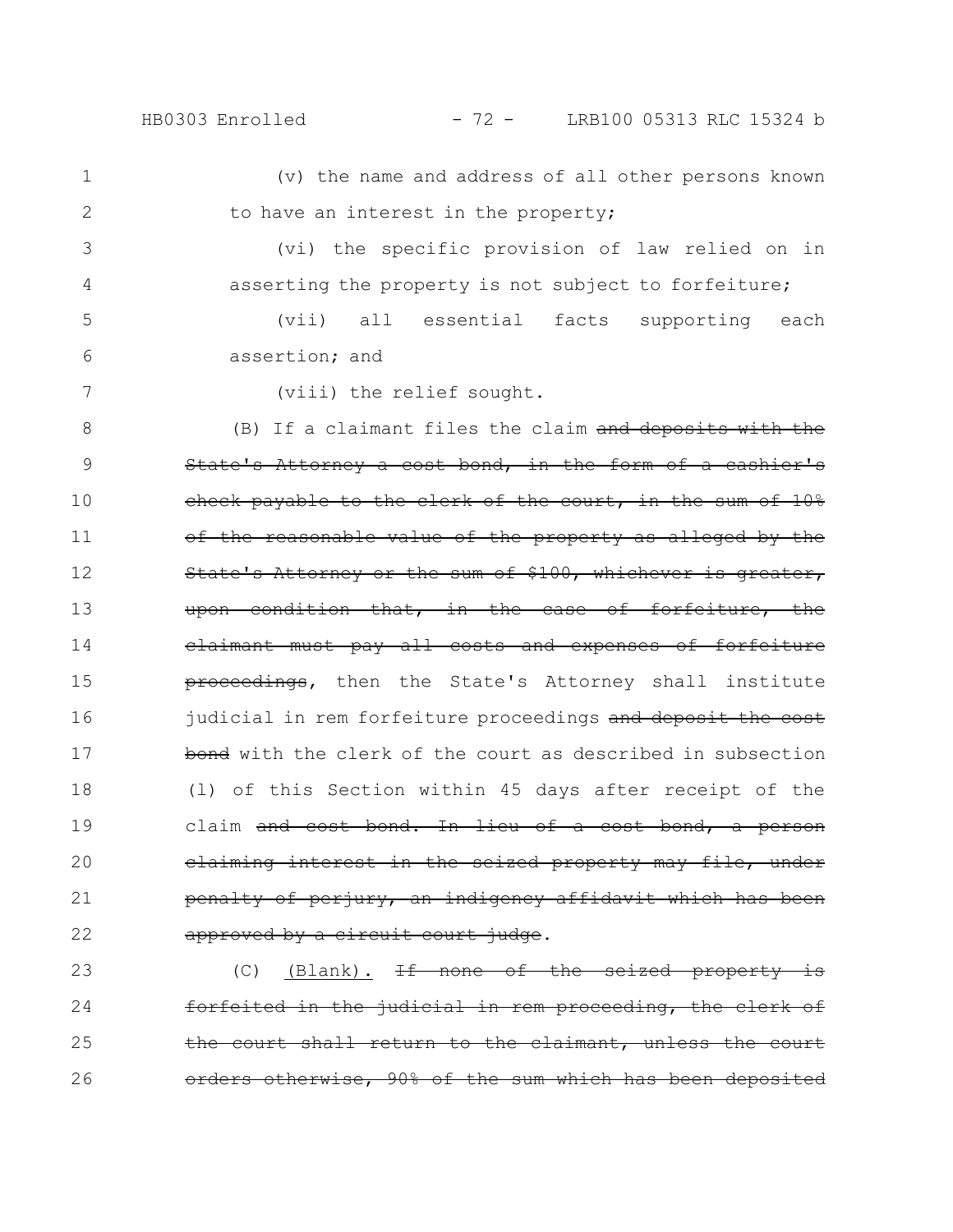retain as costs 10% of the money deposited. If seized property is forfeited under the judicial proceeding, the clerk of the court shall the sum which has been Attorney prosecuting the civil for applied to the costs of prosecution and the clerk shall retain as costs 10% of the sum deposited. 1 2 3 4 5 6 7

(4) If no claim is filed or bond given within the 45 day period as described in paragraph (3) of this subsection (k), the State's Attorney shall declare the property forfeited and shall promptly notify the owner and all known interest holders of the property and the Director of State Police of the declaration of forfeiture and the Director shall dispose of the property in accordance with law. 8 9 10 11 12 13 14

(l) Judicial in rem procedures. If property seized under the provisions of this Article is non-real property that exceeds \$20,000 in value excluding the value of any conveyance, or is real property, or a claimant has filed a claim and a cost bond under paragraph (3) of subsection (k) of this Section, the following judicial in rem procedures shall apply: 15 16 17 18 19 20

(1) If, after a review of the facts surrounding the seizure, the State's Attorney is of the opinion that the seized property is subject to forfeiture, then within 28 45 days of the receipt of notice of seizure by the seizing agency or the filing of the claim and cost bond, whichever is later, the State's Attorney shall institute judicial 21 22 23 24 25 26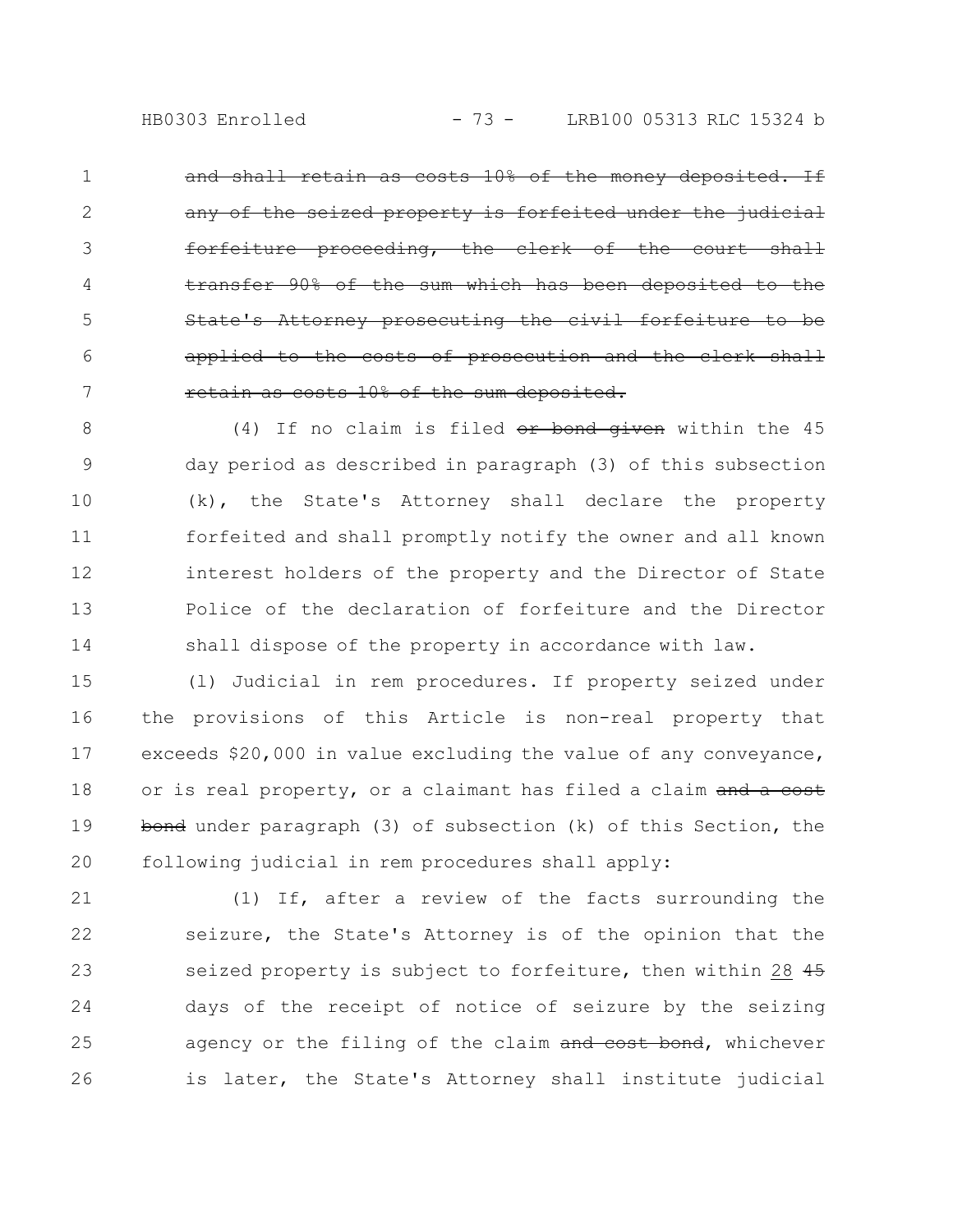HB0303 Enrolled - 74 - LRB100 05313 RLC 15324 b

forfeiture proceedings by filing a verified complaint for forfeiture and, if the claimant has filed a claim and cost bond, by depositing the cost bond with the clerk of eourt. When authorized by law, a forfeiture must be ordered by a court on an action in rem brought by a State's Attorney under a verified complaint for forfeiture. 1 2 3 4 5 6

(1.5) A complaint of forfeiture shall include:

7

(i) a description of the property seized; (ii) the date and place of seizure of the property; (iii) the name and address of the law enforcement agency making the seizure; and 8 9 10 11

(iv) the specific statutory and factual grounds for the seizure. 12 13

(1.10) The complaint shall be served upon the person from whom the property was seized and all persons known or reasonably believed by the State to claim an interest in the property, as provided in subsection (i) of this Section. The complaint shall be accompanied by the following written notice: 14 15 16 17 18 19

"This is a civil court proceeding subject to the Code of Civil Procedure. You received this Complaint of Forfeiture because the State's Attorney's office has brought a legal action seeking forfeiture of your seized property. This complaint starts the court process where the State seeks to prove that your property should be forfeited and not returned to you. This process is also your 20 21 22 23 24 25 26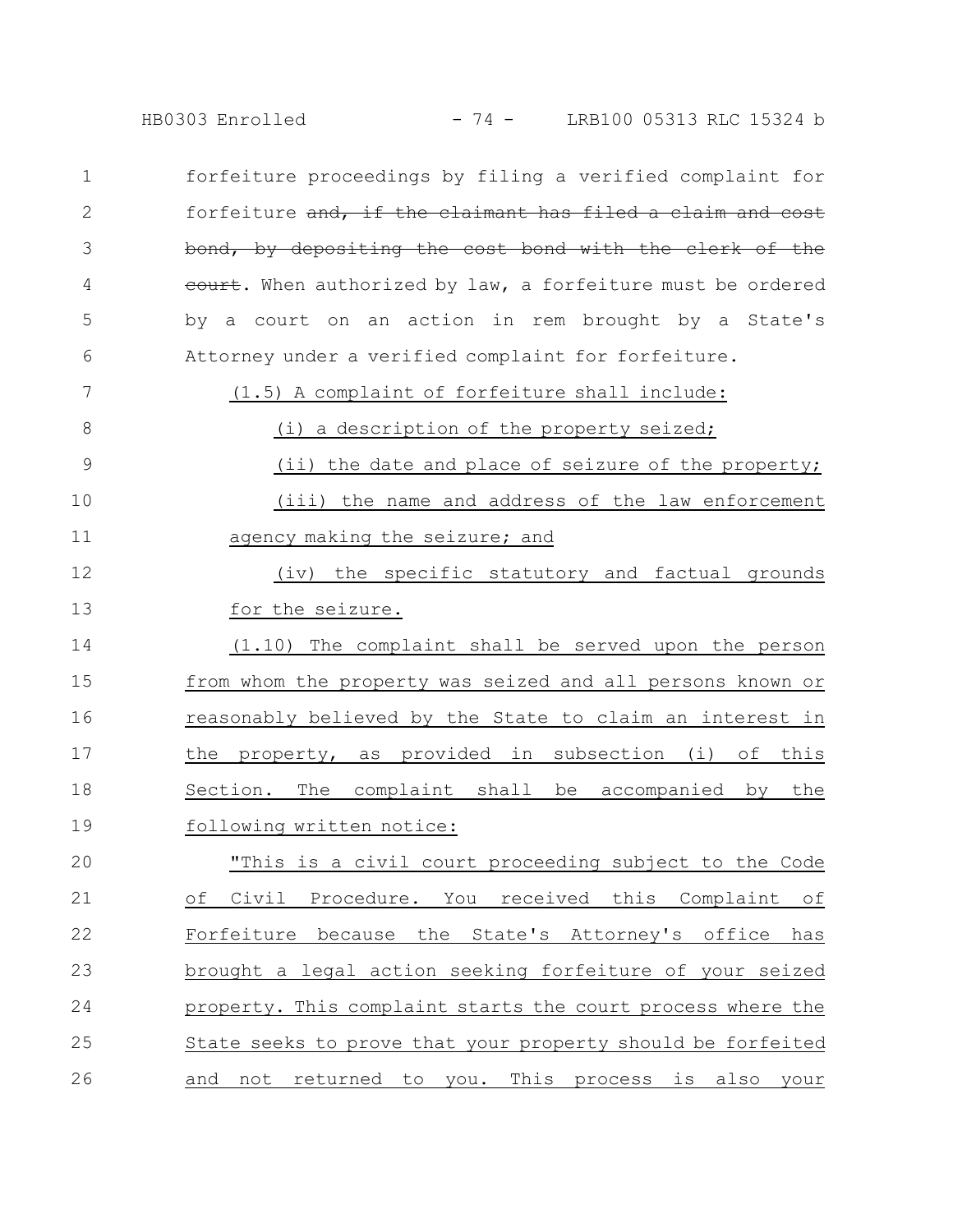HB0303 Enrolled - 75 - LRB100 05313 RLC 15324 b

| $\mathbf 1$    | opportunity to try to prove to a judge that you should get  |
|----------------|-------------------------------------------------------------|
| $\mathbf{2}$   | your property back. The complaint lists the date, time, and |
| 3              | location of your first court date. You must appear in court |
| $\overline{4}$ | on that day, or you may lose the case automatically. You    |
| 5              | must also file an appearance and answer. If you are unable  |
| 6              | to pay the appearance fee, you may qualify to have the fee  |
| 7              | waived. If there is a criminal case related to the seizure  |
| 8              | of your property, your case may be set for trial after the  |
| $\overline{9}$ | criminal case has been resolved. Before trial, the judge    |
| 10             | may allow discovery, where the State can ask you to respond |
| 11             | in writing to questions and give them certain documents,    |
| 12             | and you can make similar requests of the State. The trial   |
| 13             | is your opportunity to explain what happened when your      |
| 14             | property was seized and why you should get the property     |
| 15             | back."                                                      |
| 16             | The laws of evidence relating to civil actions<br>(2)       |
| $\sim$ $-$     |                                                             |

shall apply to proceedings under this Article with the following exception. The parties shall be allowed to use, and the court shall receive and consider all relevant hearsay evidence which relates to evidentiary foundation, chain of custody, business records, recordings, laboratory analysis, laboratory reports, and relevant hearsay related to the use of technology in the investigation which resulted in the seizure of property which is now subject to this forfeiture action. During the probable cause portion of the judicial in rem proceeding wherein the State 17 18 19 20 21 22 23 24 25 26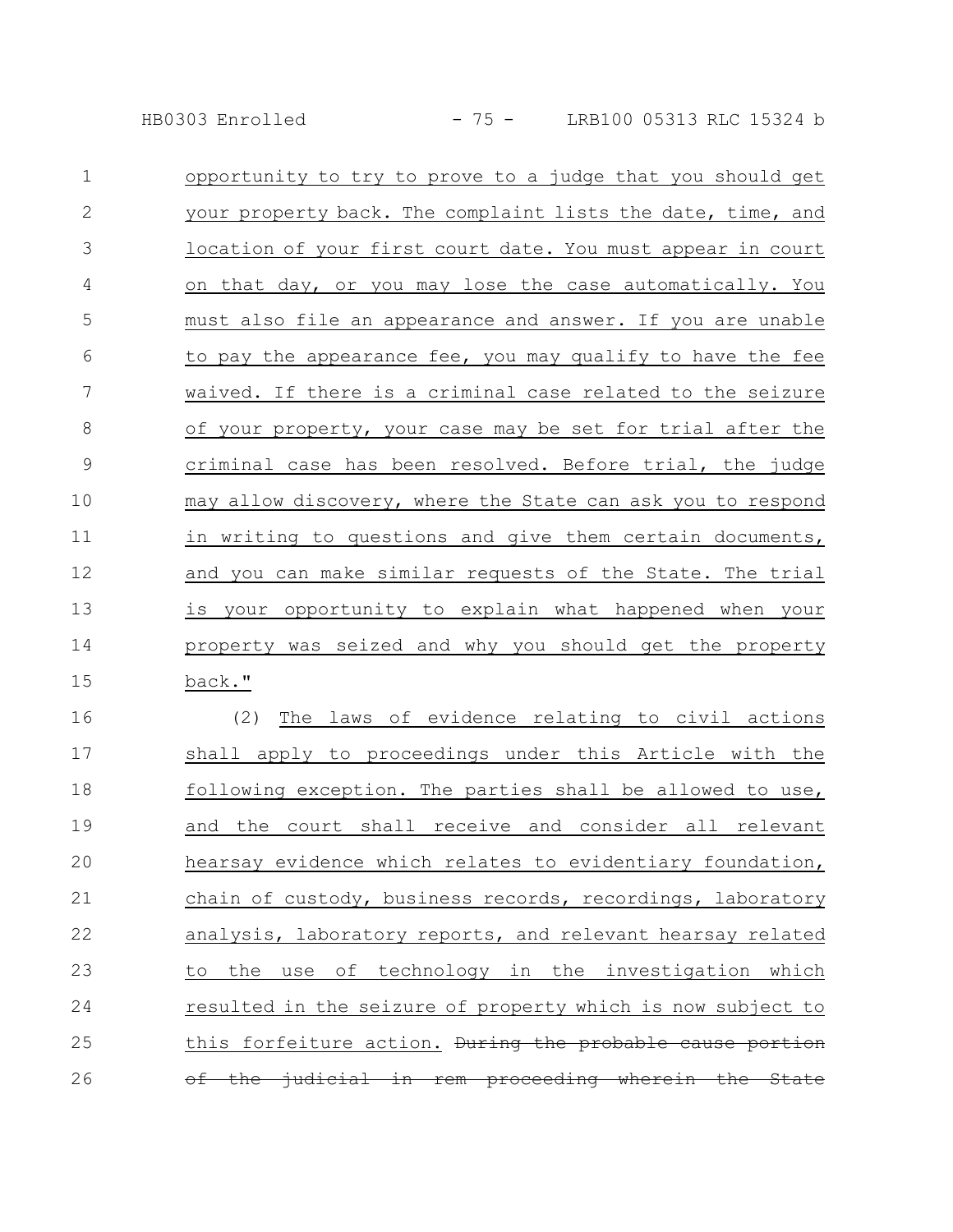presents its case-in-chief, the court must receive and among other things, all relevant evidence and information. The laws of ions apply to all other port in rem proceeding. 1 2 3 4 5

(3) Only an owner of or interest holder in the property may file an answer asserting a claim against the property in the action in rem. For purposes of this Section, the owner or interest holder shall be referred to as claimant. Upon motion of the State, the court shall first hold a hearing, wherein any claimant must establish by a preponderance of the evidence, that he or she has a lawful, legitimate ownership interest in the property and that it was obtained through a lawful source. 6 7 8 9 10 11 12 13 14

(4) The answer must be signed by the owner or interest holder under penalty of perjury and must set forth: 15 16

(A) the caption of the proceedings as set forth on the notice of pending forfeiture and the name of the claimant; 17 18 19

(B) the address at which the claimant will accept mail; 20 21

(C) the nature and extent of the claimant's interest in the property; 22 23

(D) the date, identity of transferor, and circumstances of the claimant's acquisition of the interest in the property; 24 25 26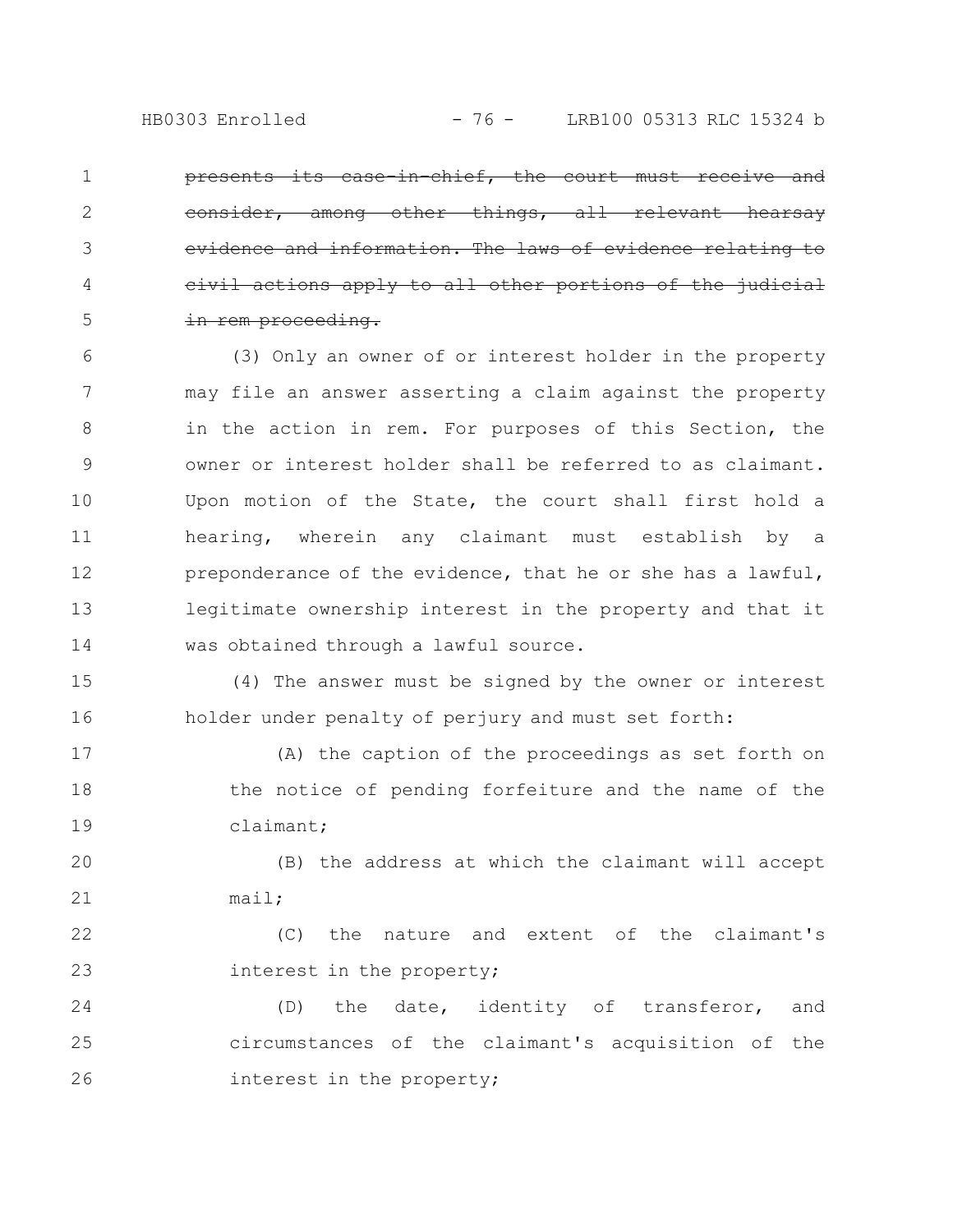HB0303 Enrolled - 77 - LRB100 05313 RLC 15324 b

(E) the name and address of all other persons known to have an interest in the property; (F) all essential facts supporting each assertion; and (G) the precise relief sought; and  $\div$ (H) the answer shall follow the rules under the Code of Civil Procedure. (5) The answer must be filed with the court within 45 days after service of the civil in rem complaint. (6) The hearing must be held within 60 days after filing of the answer unless continued for good cause. (7) At the judicial in rem proceeding, in the State's case in chief, the State shall show by a preponderance of the evidence that the property is subject to forfeiture. If the State makes such a showing, the claimant shall have the burden of production to set forth evidence that the property is not related to the alleged factual basis of the forfeiture. After this production of evidence, the State shall maintain the burden of proof to overcome this assertion. A claimant shall provide the State notice of its intent to allege that the currency or its equivalent is not related to the alleged factual basis of the forfeiture and why. As to conveyances, at the judicial in rem proceeding, in their case in chief, the State shall show by a preponderance of the evidence, that (1) the property is subject to forfeiture; and (2) at least one of the 1 2 3 4 5 6 7 8 9 10 11 12 13 14 15 16 17 18 19 20 21 22 23 24 25 26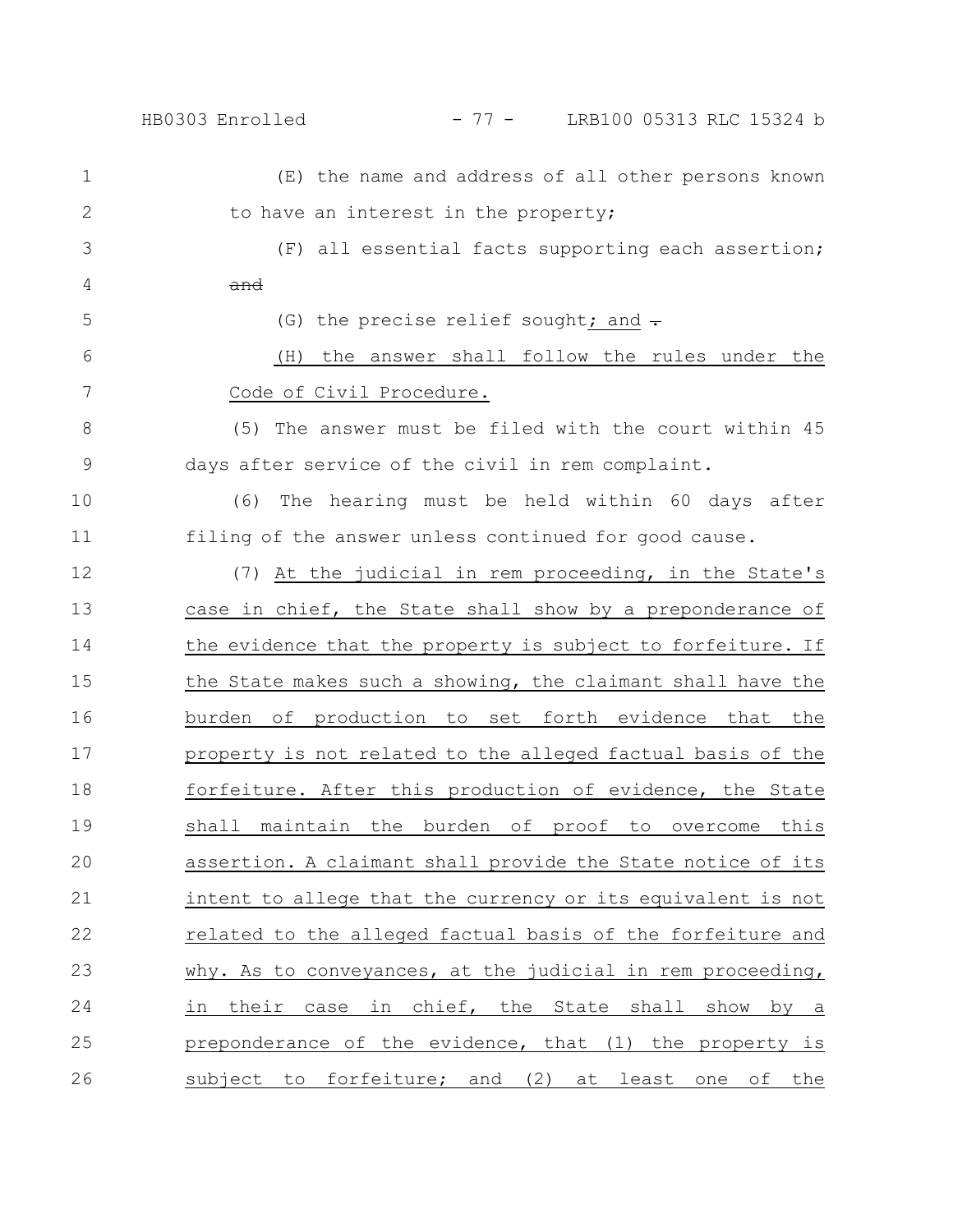| $\mathbf 1$   | following:                                                        |
|---------------|-------------------------------------------------------------------|
| $\mathbf{2}$  | (i) that the claimant was legally accountable for                 |
| 3             | the conduct giving rise to the forfeiture;                        |
| 4             | (ii) that the claimant knew or reasonably should                  |
| 5             | of<br>the conduct giving rise<br>known<br>to<br>the<br>have       |
| 6             | forfeiture;                                                       |
| 7             | (iii) that the claimant knew or reasonable should                 |
| 8             | known that the conduct giving rise to the<br>have                 |
| $\mathcal{G}$ | forfeiture was likely to occur;                                   |
| 10            | (iv) that the claimant held the property for the                  |
| 11            | benefit of, or as nominee for, any person whose conduct           |
| 12            | gave rise to its forfeiture;                                      |
| 13            | that if the claimant acquired their interest<br>$(\triangledown)$ |
| 14            | through any person engaging in any of the conduct                 |
| 15            | described above or conduct giving<br>rise<br>the<br>to.           |
| 16            | forfeiture;                                                       |
| 17            | the claimant did not acquire it as a bona<br>(1)                  |
| 18            | fide purchaser for value; or                                      |
| 19            | the claimant acquired the interest under<br>(2)                   |
| 20            | the circumstances that they reasonably should have                |
| 21            | known the property was derived from, or used in,                  |
| 22            | the conduct giving rise to the forfeiture; or                     |
| 23            | (vii) that the claimant is not the true owner of                  |
| 24            | the property that is subject to forfeiture. The State             |
| 25            | shall show the existence of probable cause for                    |
| 26            | forfeiture of the property. If the State shows probable           |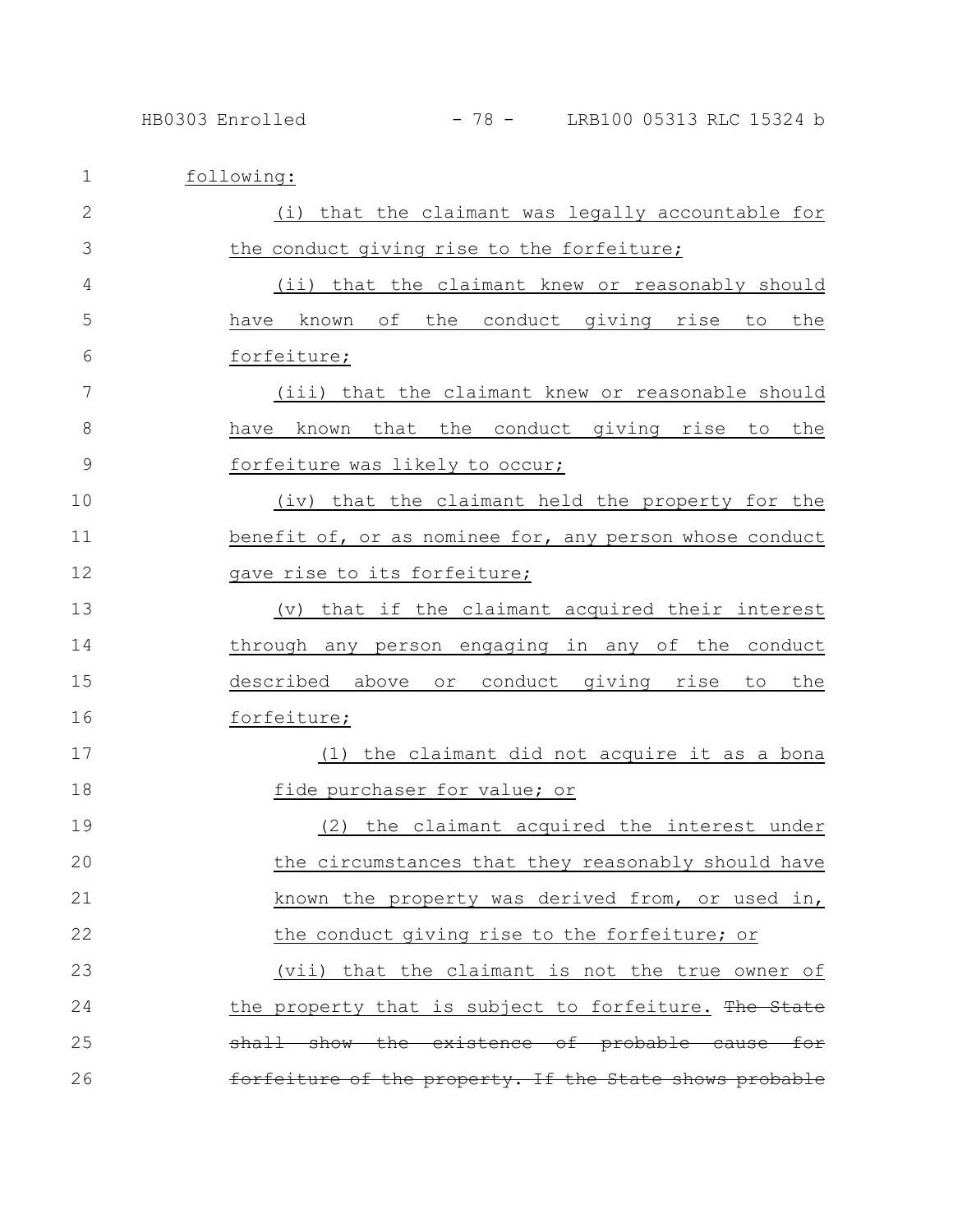the claimant has the burden of showing by a preponderance of the evidence that the claimant's in the property is not subject to forfeiture. (8) If the State does not meet its burden to show that the property is subject to forfeiture show existence of probable cause, the court shall order the interest in the property returned or conveyed to the claimant and shall order all other property forfeited to the State. If the State does meet its burden to show that the property is subject to forfeiture <del>If the State does show existence of</del> **probable cause,** the court shall order all property forfeited to the State. 1 2 3 4 5 6 7 8 9 10 11 12

(9) A defendant convicted in any criminal proceeding is precluded from later denying the essential allegations of the criminal offense of which the defendant was convicted in any proceeding under this Article regardless of the pendency of an appeal from that conviction. However, evidence of the pendency of an appeal is admissible. 13 14 15 16 17 18

(10) On An acquittal or dismissal in a criminal proceeding does not preclude civil proceedings under this Article; however, for good cause shown, on a motion by the the parties State's Attorney, the court may stay civil forfeiture proceedings during the criminal trial for a related criminal indictment or information alleging a money laundering violation. Such a stay shall not be available pending an appeal. Property subject to 19 20 21 22 23 24 25 26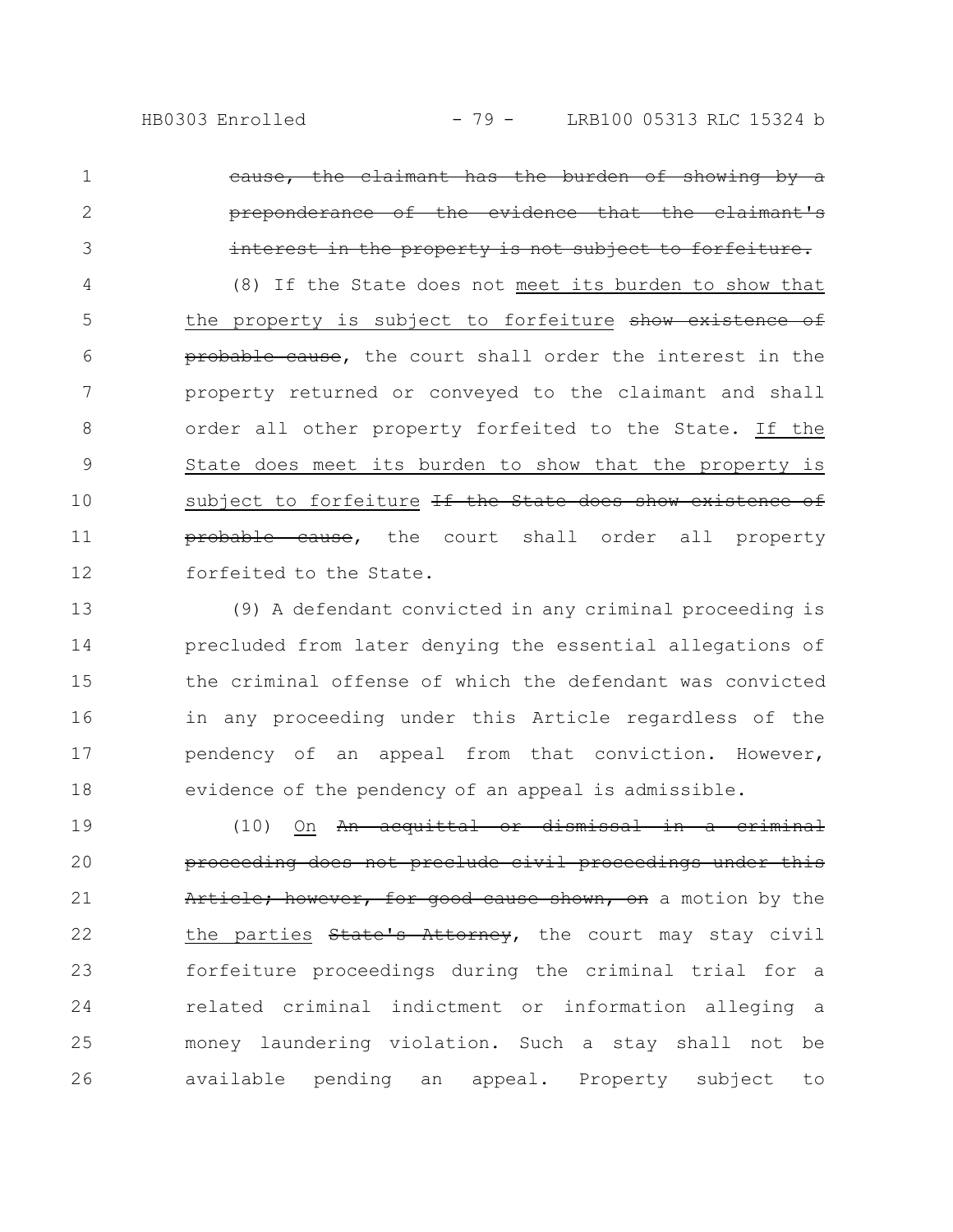HB0303 Enrolled - 80 - LRB100 05313 RLC 15324 b

forfeiture under this Article shall not be subject to return or release by a court exercising jurisdiction over a criminal case involving the seizure of such property unless such return or release is consented to by the State's Attorney. 1 2 3 4 5

Notwithstanding any other provision of this Section, the State's burden of proof at the trial of the forfeiture action shall be by clear and convincing evidence if: (1) a finding of not guilty is entered as to all counts and all defendants in a criminal proceeding relating to the conduct giving rise to the forfeiture action; or (2) the State receives an adverse finding at a preliminary hearing and fails to secure an indictment in a criminal proceeding relating to the factual allegations of the forfeiture action. 6 7 8 9 10 11 12 13 14 15

(11) All property declared forfeited under this Article vests in this State on the commission of the conduct giving rise to forfeiture together with the proceeds of the property after that time. Except as otherwise provided in this Article, title to any Any such property or proceeds subsequently transferred to any person remain subject to forfeiture and thereafter shall be ordered forfeited unless the person to whom the property was transferred makes an appropriate claim and has his or her claim adjudicated at the judicial in rem hearing. 16 17 18 19 20 21 22 23 24 25 26

(12) A civil action under this Article must be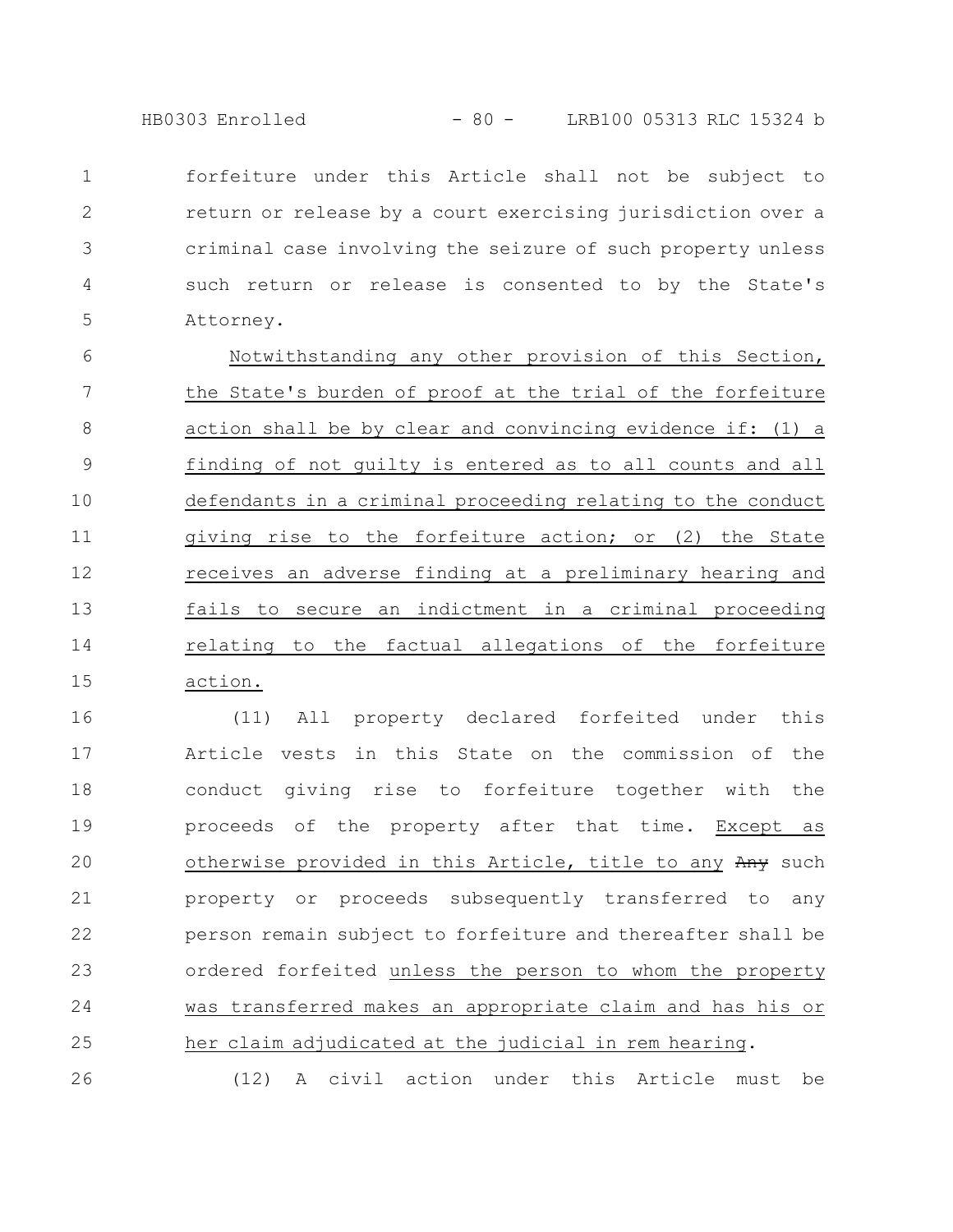HB0303 Enrolled - 81 - LRB100 05313 RLC 15324 b

commenced within 5 years after the last conduct giving rise to forfeiture became known or should have become known or 5 years after the forfeitable property is discovered, whichever is later, excluding any time during which either the property or claimant is out of the State or in confinement or during which criminal proceedings relating to the same conduct are in progress. 1 2 3 4 5 6 7

(m) Stay of time periods. If property is seized for evidence and for forfeiture, the time periods for instituting judicial and non-judicial forfeiture proceedings shall not begin until the property is no longer necessary for evidence. 8 9 10 11

(n) Settlement of claims. Notwithstanding other provisions of this Article, the State's Attorney and a claimant of seized property may enter into an agreed-upon settlement concerning the seized property in such an amount and upon such terms as are set out in writing in a settlement agreement. All proceeds from a settlement agreement shall be tendered to the Department of State Police and distributed under paragraph (6) of subsection (h) of this Section. 12 13 14 15 16 17 18 19

(o) Property constituting attorney fees. Nothing in this Article applies to property which constitutes reasonable bona fide attorney's fees paid to an attorney for services rendered or to be rendered in the forfeiture proceeding or criminal proceeding relating directly thereto where such property was paid before its seizure, before the issuance of any seizure warrant or court order prohibiting transfer of the property and 20 21 22 23 24 25 26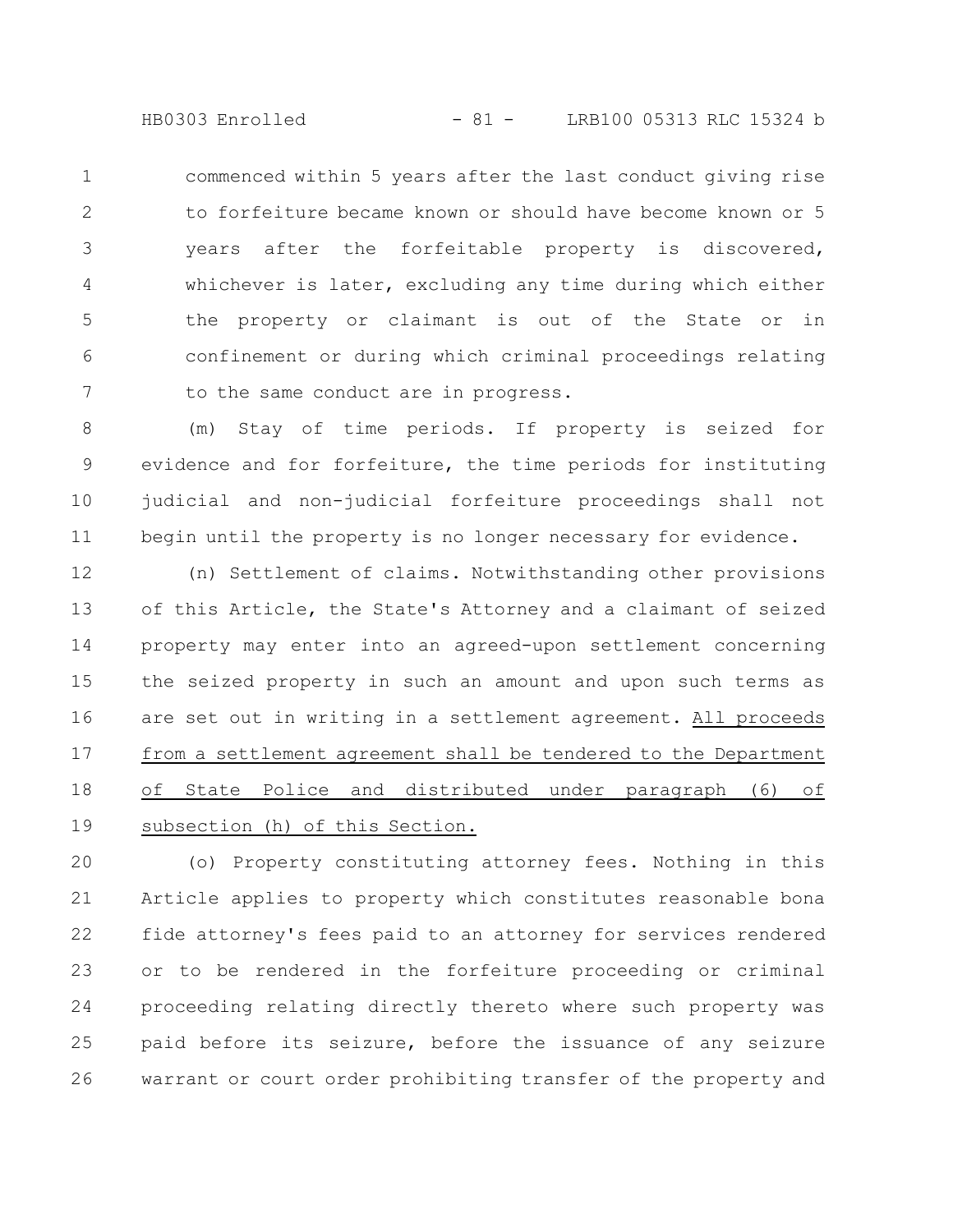where the attorney, at the time he or she received the property did not know that it was property subject to forfeiture under this Article. 1 2 3

(p) Construction. It is the intent of the General Assembly that the forfeiture provisions of this Article be liberally construed so as to effect their remedial purpose. The forfeiture of property and other remedies hereunder shall be considered to be in addition to, and not exclusive of, any sentence or other remedy provided by law. 4 5 6 7 8 9

(q) Judicial review. If property has been declared forfeited under subsection (k) of this Section, any person who has an interest in the property declared forfeited may, within 30 days after the effective date of the notice of the declaration of forfeiture, file a claim and cost bond as described in paragraph (3) of subsection (k) of this Section. If a claim and cost bond is filed under this Section, then the procedures described in subsection (l) of this Section apply. 10 11 12 13 14 15 16 17

(r) (Blank). Burden of proof of exemption or exception. It is not necessary for the State to negate any exemption or exception in this Article in any complaint, information, indictment or other pleading or in any trial, hearing, proceeding under this Article. The burden of proof of any exemption or exception is upon the person claiming it. 18 19 20 21 22 23

(s) Review of administrative decisions. All administrative findings, rulings, final determinations, findings, and conclusions of the State's Attorney's Office under this Article 24 25 26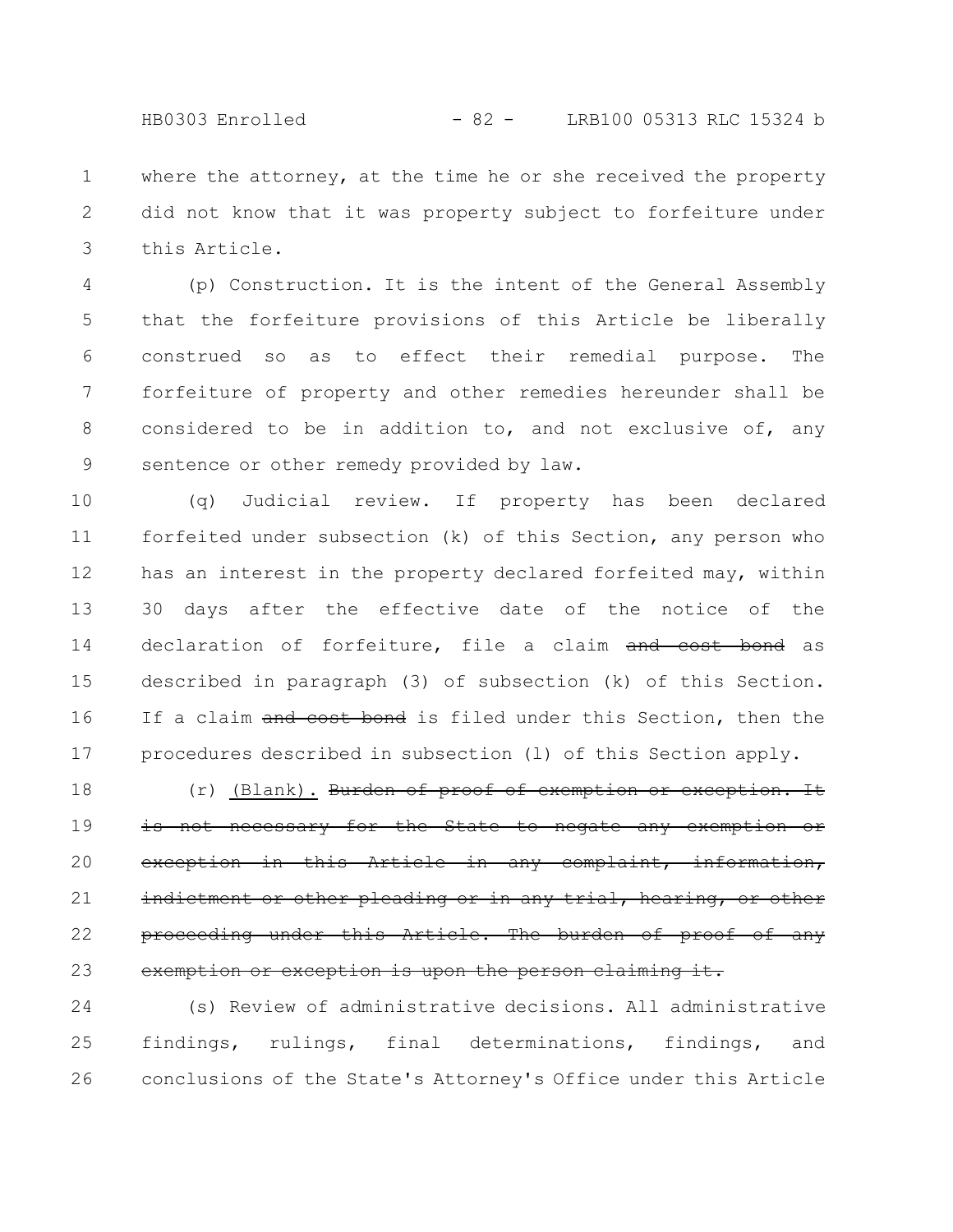are final and conclusive decisions of the matters involved. Any person aggrieved by the decision may obtain review of the decision pursuant to the provisions of the Administrative Review Law and the rules adopted pursuant to that Law. Pending final decision on such review, the administrative acts, orders, and rulings of the State's Attorney's Office remain in full force and effect unless modified or suspended by order of court pending final judicial decision. Pending final decision on such review, the acts, orders, and rulings of the State's Attorney's Office remain in full force and effect, unless stayed by order of court. However, no stay of any decision of the administrative agency shall issue unless the person aggrieved by the decision establishes by a preponderance of the evidence that good cause exists for the stay. In determining good cause, the court shall find that the aggrieved party has established a substantial likelihood of prevailing on the merits and that granting the stay will not have an injurious effect on the general public. 1 2 3 4 5 6 7 8 9 10 11 12 13 14 15 16 17 18

(t) Actual physical seizure of real property subject to forfeiture under this Act requires the issuance of a seizure warrant. Nothing in this Section prohibits the constructive seizure of real property through the filing of a complaint for forfeiture in circuit court and the recording of a lis pendens against the real property which is subject to forfeiture without any hearing, warrant application, or judicial approval. 19 20 21 22 23 24 25 26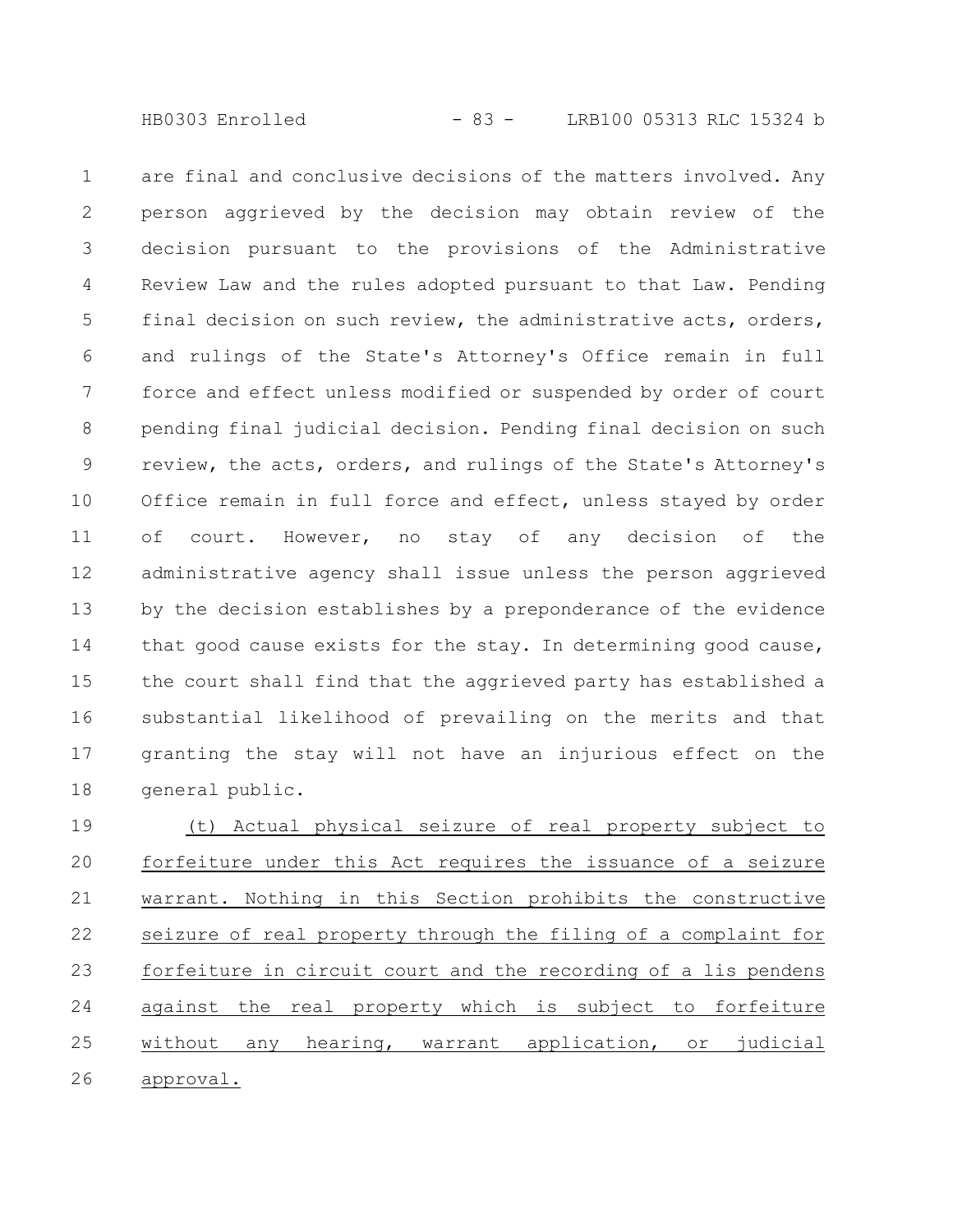HB0303 Enrolled - 84 - LRB100 05313 RLC 15324 b

(u) Property which is forfeited shall be subject to an 8th amendment to the United States Constitution disproportionate penalties analysis and the property forfeiture may be denied in whole or in part if the court finds that the forfeiture would constitute an excessive fine in violation of the 8th amendment as interpreted by case law. (v) If property is ordered forfeited under this Section 1 2 3 4 5 6 7

from a claimant who held title to the property in joint tenancy or tenancy in common with another claimant, the court shall determine the amount of each owner's interest in the property according to principles of property law. 8 9 10 11

(w) A claimant or a party interested in personal property contained within a seized conveyance may file a request with the State's Attorney in a non-judicial forfeiture action, or a motion with the court in a judicial forfeiture action for the return of any personal property contained within a conveyance which is seized under this Article. The return of personal property shall not be unreasonably withheld if the personal property is not mechanically or electrically coupled to the conveyance, needed for evidentiary purposes, or otherwise contraband. Any law enforcement agency that returns property under a court order under this Section shall not be liable to any person who claims ownership to the property if it is returned to an improper party. (x) Innocent owner hearing. 12 13 14 15 16 17 18 19 20 21 22 23 24 25

(1) After a complaint for forfeiture has been filed and 26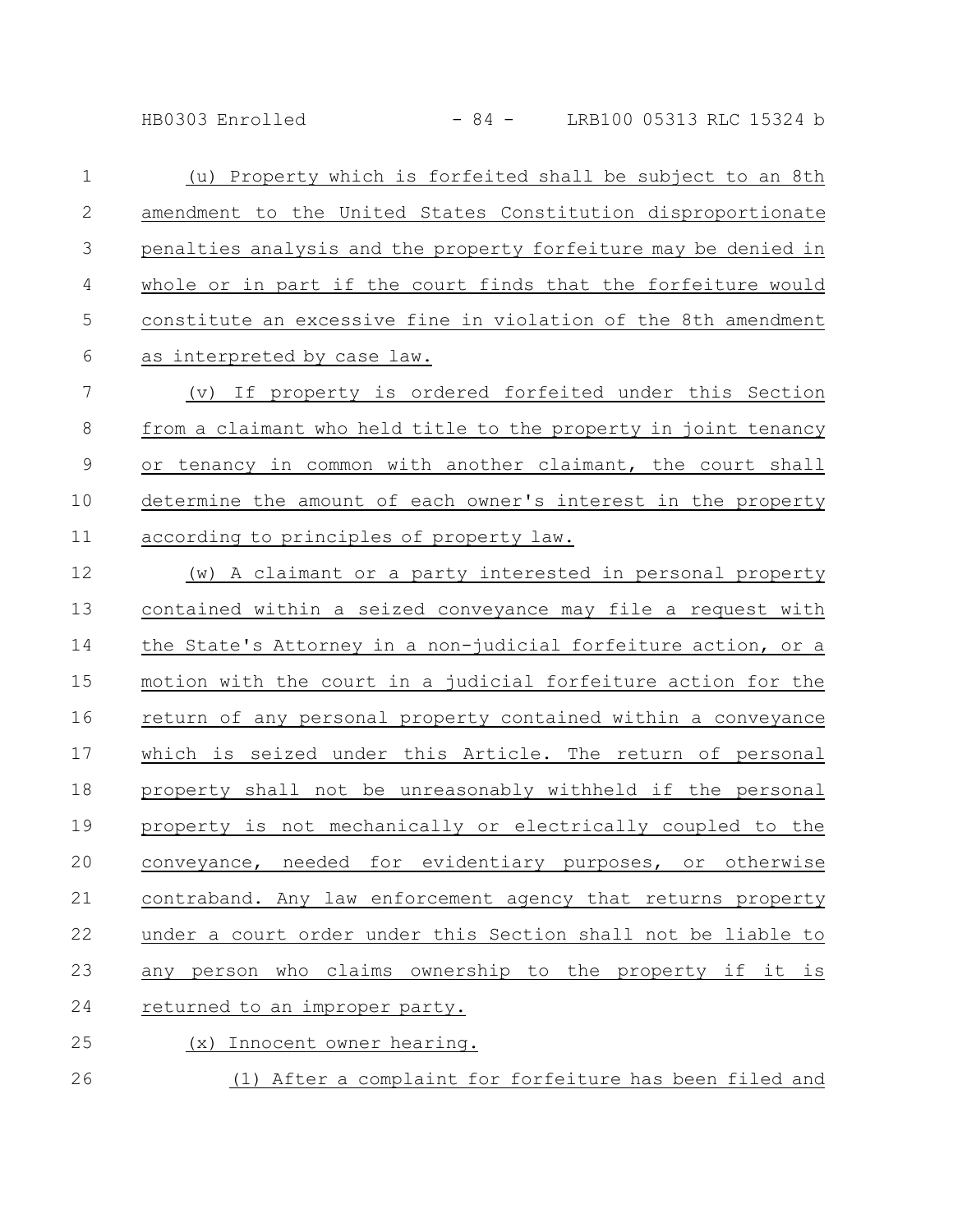HB0303 Enrolled - 85 - LRB100 05313 RLC 15324 b

| 1             | all claimants have appeared and answered, a claimant may   |
|---------------|------------------------------------------------------------|
| $\mathbf{2}$  | file a motion with the court for an innocent owner hearing |
| 3             | prior to trial. This motion shall be made and supported by |
| 4             | sworn affidavit and shall assert the following along with  |
| 5             | specific facts which support each assertion:               |
| 6             | (i) that the claimant filing the motion is the true        |
| 7             | owner of the conveyance as interpreted by case law;        |
| 8             | <u>(ii) that the claimant was not legally accountable</u>  |
| $\mathcal{G}$ | for the conduct giving rise to the forfeiture or           |
| 10            | acquiesced in the conduct;                                 |
| 11            | (iii) that the claimant did not solicit, conspire,         |
| 12            | or attempt to commit the conduct giving rise to the        |
| 13            | forfeiture;                                                |
| 14            | (iv) that the claimant did not know or did not have        |
| 15            | reason to know that the conduct giving rise to the         |
| 16            | forfeiture was likely to occur; and                        |
| 17            | (v) that the claimant did not hold the property for        |
| 18            | the benefit of, or as nominee for any person whose         |
| 19            | conduct gave rise to its forfeiture or if the owner or     |
| 20            | interest holder acquired the interest through any          |
| 21            | person, the owner or interest holder did not acquire it    |
| 22            | as a bona fide purchaser for value or acquired the         |
| 23            | interest without knowledge of the seizure of<br>the        |
| 24            | property for forfeiture.                                   |
| 25            | (2) The claimant shall include specific facts which        |
| 26            | support these assertions in their motion.                  |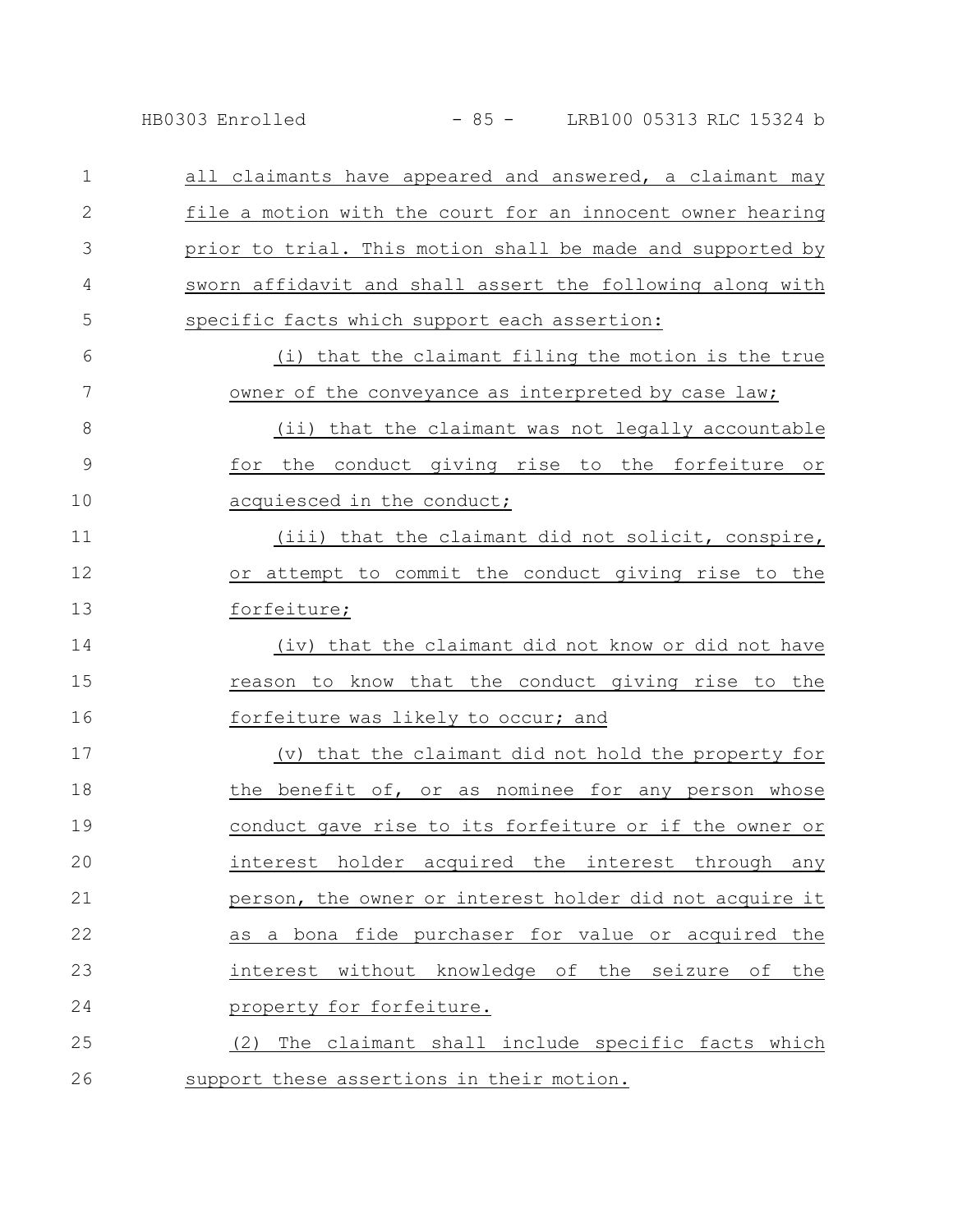HB0303 Enrolled - 86 - LRB100 05313 RLC 15324 b

| $\mathbf 1$   | (3) Upon this filing, a hearing may only be conducted        |
|---------------|--------------------------------------------------------------|
| $\mathbf{2}$  | after the parties have been given the opportunity to         |
| 3             | conduct limited discovery as to the ownership and control    |
| 4             | of the property, the claimant's knowledge, or any matter     |
| 5             | relevant to the issues raised or facts alleged in the        |
| 6             | claimant's motion. Discovery shall be limited to the         |
| 7             | People's requests in these areas but may proceed by any      |
| 8             | means allowed in the Code of Civil Procedure.                |
| $\mathcal{G}$ | (i) After discovery is complete and the court has            |
| 10            | allowed for sufficient time to review and investigate        |
| 11            | the discovery responses, the court shall conduct a           |
| 12            | hearing. At the hearing, the fact that the conveyance        |
| 13            | is subject to forfeiture shall not be at issue. The          |
| 14            | court shall only hear evidence relating to the issue of      |
| 15            | innocent ownership.                                          |
| 16            | (ii) At the hearing on the motion, it shall be the           |
| 17            | burden of the claimant to prove each of the assertions       |
| 18            | listed in paragraph (1) of this subsection (x) by a          |
| 19            | preponderance of the evidence.                               |
| 20            | (iii) If a claimant meets his burden of proof, the           |
| 21            | court shall grant the motion and order the property          |
| 22            | returned to the claimant. If the claimant fails to meet      |
| 23            | his or her burden of proof then the court shall deny         |
| 24            | the motion.                                                  |
| 25            | (y) No property shall be forfeited under this Section from   |
| 26            | a person who, without actual or constructive notice that the |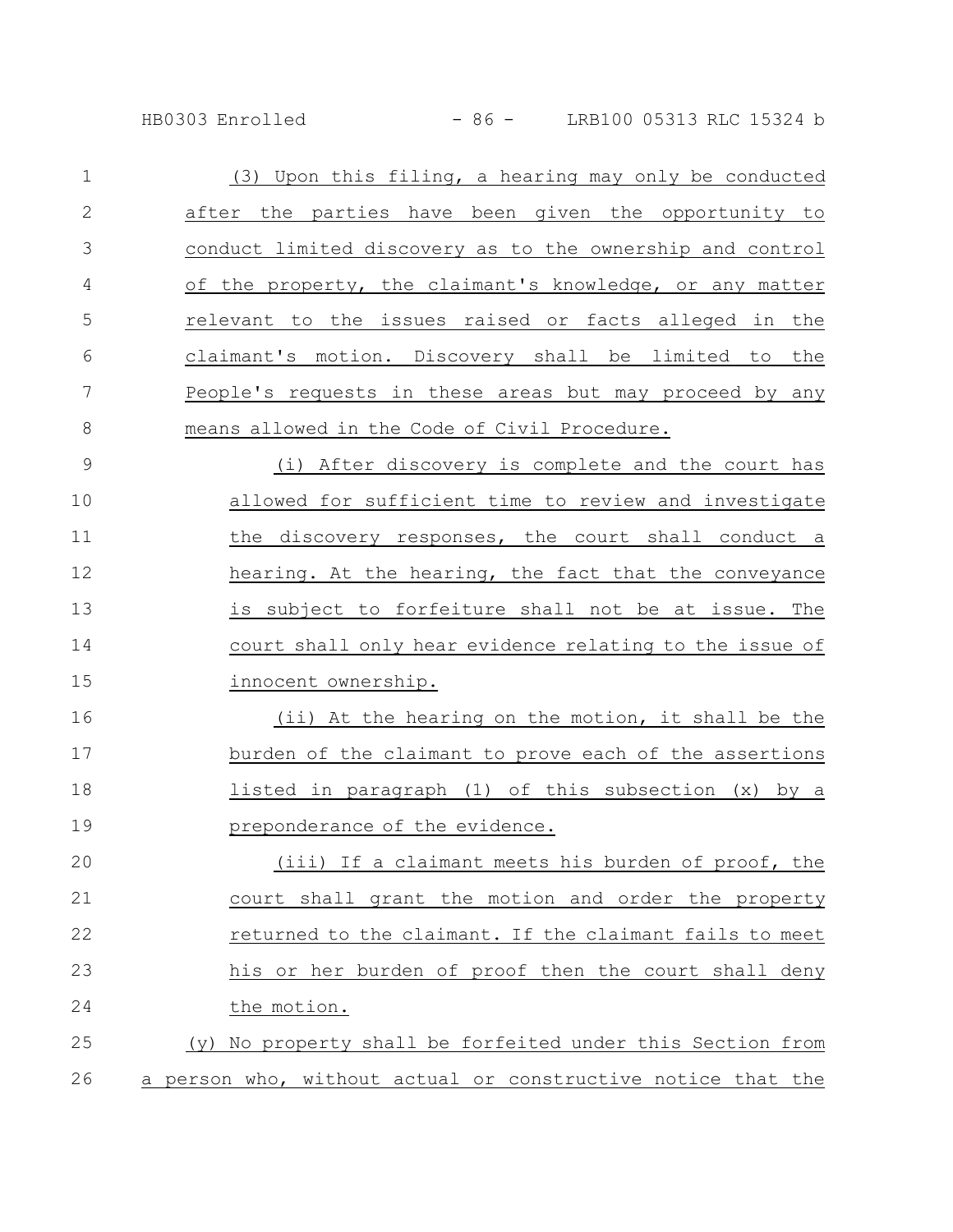HB0303 Enrolled - 87 - LRB100 05313 RLC 15324 b

property was the subject of forfeiture proceedings, obtained possession of the property as a bona fide purchaser for value. A person who purports to affect transfer of property after receiving actual or constructive notice that the property is subject to seizure or forfeiture is guilty of contempt of court, and shall be liable to the State for a penalty in the amount of the fair market value of the property. 1 2 3 4 5 6 7

(z) Forfeiture proceedings under this Section shall be subject to the Code of Civil Procedure and the rules of evidence relating to civil actions. 8 9 10

11

(aa) Return of property, damages, and costs.

(1) The law enforcement agency that holds custody of property seized for forfeiture shall deliver property ordered by the court to be returned or conveyed to the claimant within a reasonable time not to exceed 7 days, unless the order is stayed by the trial court or a reviewing court pending an appeal, motion to reconsider, or other reason. 12 13 14 15 16 17 18

(2) The law enforcement agency that holds custody of property is responsible for any damages, storage fees, and related costs applicable to property returned. The claimant shall not be subject to any charges by the State for storage of the property or expenses incurred in the preservation of the property. Charges for the towing of a conveyance shall be borne by the claimant unless the conveyance was towed for the sole reason of seizure for 19 20 21 22 23 24 25 26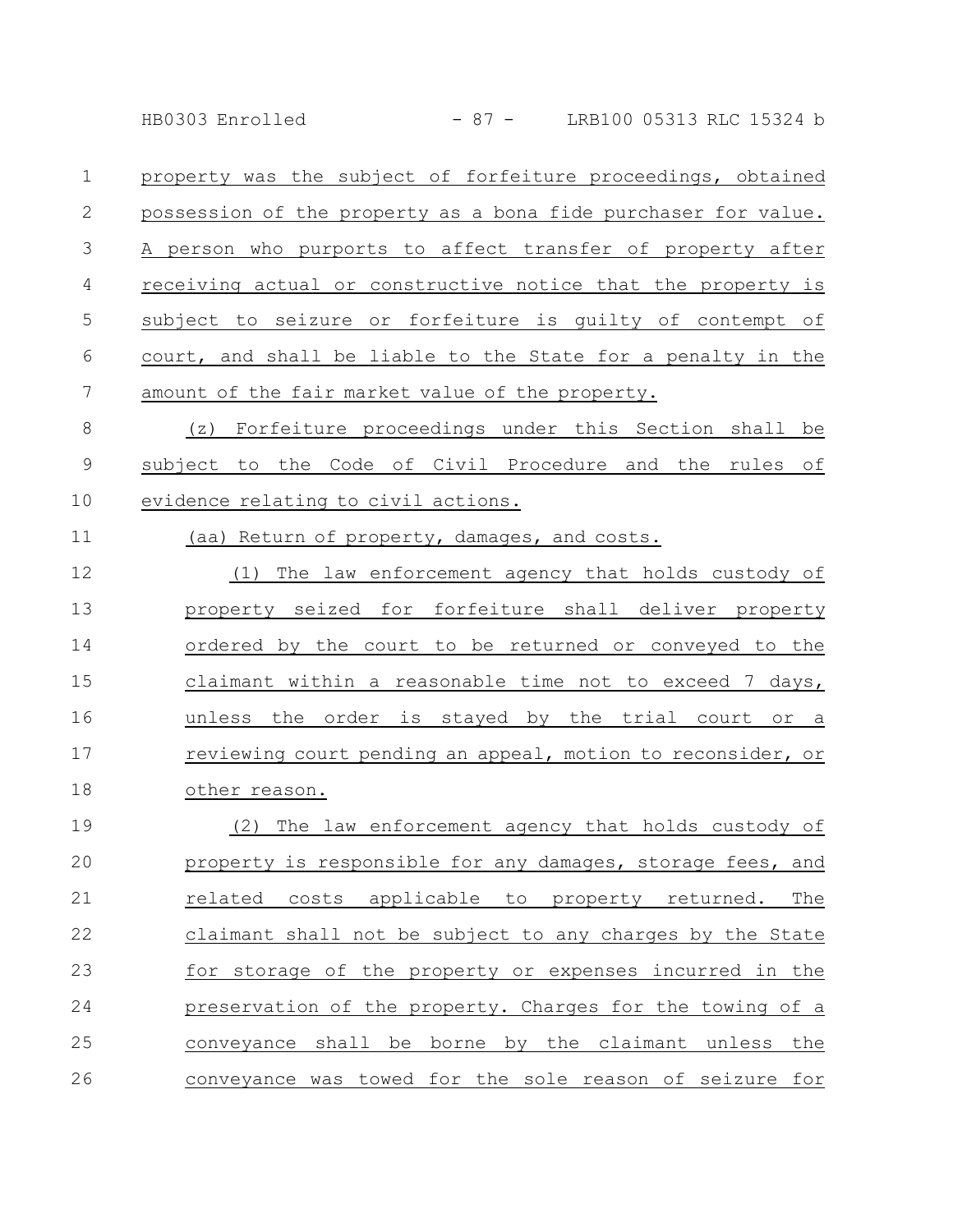HB0303 Enrolled - 88 - LRB100 05313 RLC 15324 b

forfeiture. This Section does not prohibit the imposition of any fees or costs by a home rule unit of local government related to the impoundment of a conveyance under an ordinance enacted by the unit of government. 1 2 3 4

(3) A law enforcement agency shall not retain forfeited property for its own use or transfer the property to any person or entity, except as provided under this Section. A law enforcement agency may apply in writing to the Director of State Police to request that a forfeited property be awarded to the agency for a specifically articulated official law enforcement use in an investigation. The Director of State Police shall provide a written justification in each instance detailing the reasons why the forfeited property was placed into official use and the justification shall be retained for a period of not less than 3 years. (bb) The changes made to this Section by this amendatory Act of the 100th General Assembly are subject to Sections 2 and 5 6 7 8 9 10 11 12 13 14 15 16 17 18

- 4 of the Statute on Statutes. 19
- (Source: P.A. 99-480, eff. 9-9-15.) 20

(720 ILCS 5/33G-6) (Section scheduled to be repealed on June 11, 2017) Sec. 33G-6. Remedial proceedings, procedures, and forfeiture. Under this Article: (a) The circuit court shall have jurisdiction to prevent 21 22 23 24 25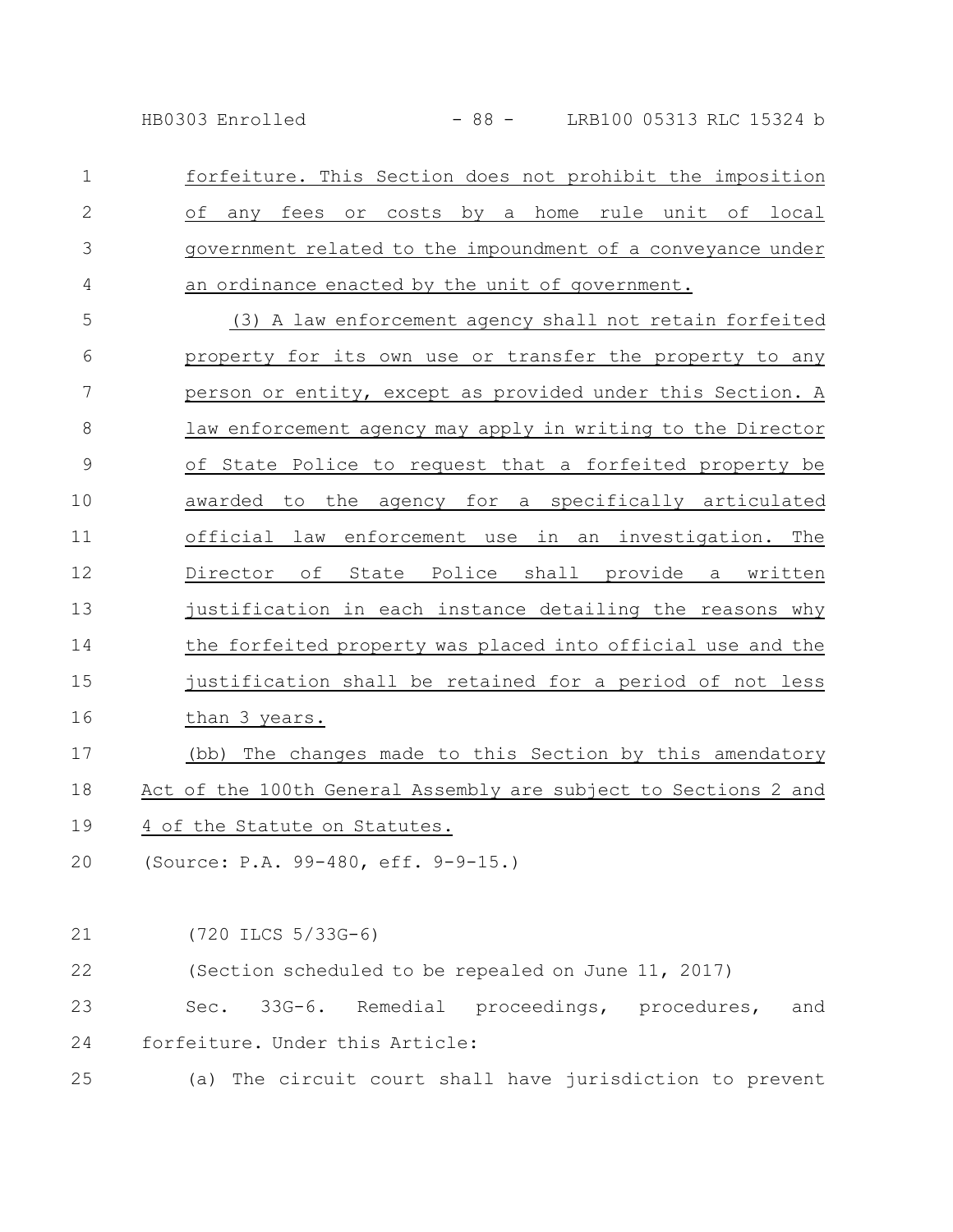HB0303 Enrolled - 89 - LRB100 05313 RLC 15324 b

and restrain violations of this Article by issuing appropriate orders, including: 1 2

(1) ordering any person to disgorge illicit proceeds obtained by a violation of this Article or divest himself or herself of any interest, direct or indirect, in any enterprise or real or personal property of any character, including money, obtained, directly or indirectly, by a violation of this Article; 3 4 5 6 7 8

(2) imposing reasonable restrictions on the future activities or investments of any person or enterprise, including prohibiting any person or enterprise from engaging in the same type of endeavor as the person or enterprise engaged in, that violated this Article; or 9 10 11 12 13

(3) ordering dissolution or reorganization of any enterprise, making due provision for the rights of innocent persons. 14 15 16

(b) Any violation of this Article is subject to the remedies, procedures, and forfeiture as set forth in subsections (f) through (s) of Section 29B-1 of this Code. 17 18 19

(c) Property seized or forfeited under this Article is subject to reporting under the Seizure and Forfeiture Reporting Act. 20 21 22

(Source: P.A. 97-686, eff. 6-11-12.) 23

(720 ILCS 5/36-1) (from Ch. 38, par. 36-1) 24

Sec. 36-1. Property subject to forfeiture Seizure. 25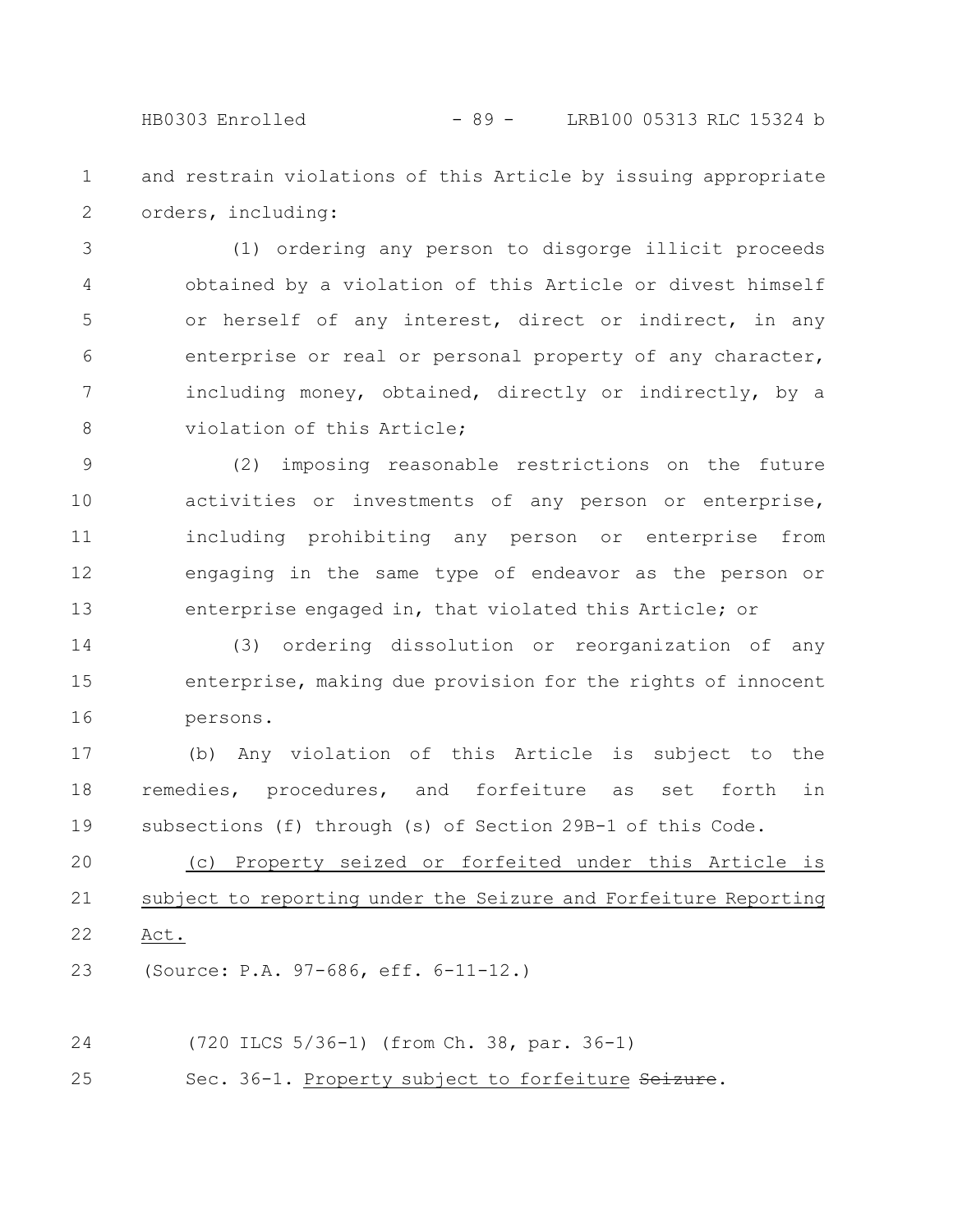HB0303 Enrolled - 90 - LRB100 05313 RLC 15324 b

(a) Any vessel or watercraft, vehicle, or aircraft is subject to forfeiture under this Article may be seized and impounded by the law enforcement agency if the vessel or watercraft, vehicle, or aircraft is used with the knowledge and consent of the owner in the commission of or in the attempt to commit as defined in Section 8-4 of this Code: 1 2 3 4 5 6

(1) an offense prohibited by Section 9-1 (first degree murder), Section 9-3 (involuntary manslaughter and reckless homicide), Section 10-2 (aggravated kidnaping), Section 11-1.20 (criminal sexual assault), Section 11-1.30 (aggravated criminal sexual assault), Section 11-1.40 (predatory criminal sexual assault of a child), subsection (a) of Section 11-1.50 (criminal sexual abuse), subsection (a), (c), or (d) of Section  $11-1.60$  (aggravated criminal sexual abuse), Section 11-6 (indecent solicitation of a child), Section 11-14.4 (promoting juvenile prostitution except for keeping a place of juvenile prostitution), Section 11-20.1 (child pornography), paragraph (a)(1), (a)(2), (a)(4), (b)(1), (b)(2), (e)(1), (e)(2), (e)(3), (e)(4), (e)(5), (e)(6), or (e)(7) of Section 12-3.05 (aggravated battery), Section 12-7.3 (stalking), Section 12-7.4 (aggravated stalking), Section 16-1 (theft if the theft is of precious metal or of scrap metal), subdivision (f)(2) or (f)(3) of Section  $16-25$  (retail theft), Section 18-2 (armed robbery), Section 19-1 (burglary), Section 19-2 (possession of burglary tools), Section 19-3 7 8 9 10 11 12 13 14 15 16 17 18 19 20 21 22 23 24 25 26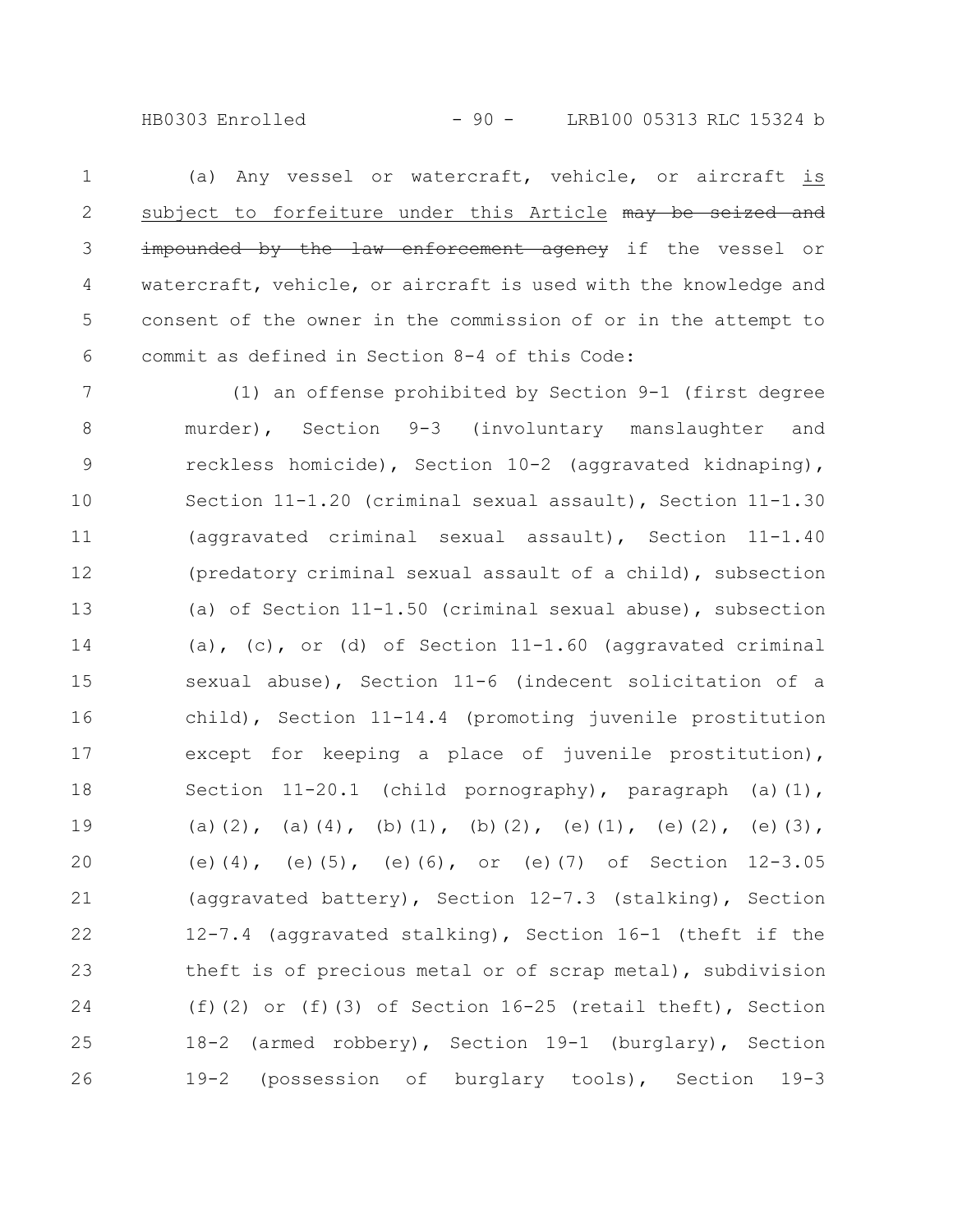HB0303 Enrolled - 91 - LRB100 05313 RLC 15324 b

(residential burglary), Section 20-1 (arson; residential arson; place of worship arson), Section 20-2 (possession of explosives or explosive or incendiary devices), subdivision (a)(6) or (a)(7) of Section 24-1 (unlawful use of weapons), Section 24-1.2 (aggravated discharge of a firearm), Section 24-1.2-5 (aggravated discharge of a machine gun or a firearm equipped with a device designed or used for silencing the report of a firearm), Section 24-1.5 (reckless discharge of a firearm), Section 28-1 (gambling), or Section 29D-15.2 (possession of a deadly substance) of this Code; 1 2 3 4 5 6 7 8 9 10 11

(2) an offense prohibited by Section 21, 22, 23, 24 or 26 of the Cigarette Tax Act if the vessel or watercraft, vehicle, or aircraft contains more than 10 cartons of such cigarettes; 12 13 14 15

(3) an offense prohibited by Section 28, 29, or 30 of the Cigarette Use Tax Act if the vessel or watercraft, vehicle, or aircraft contains more than 10 cartons of such cigarettes; 16 17 18 19

(4) an offense prohibited by Section 44 of the Environmental Protection Act; 20 21

(5) an offense prohibited by Section 11-204.1 of the Illinois Vehicle Code (aggravated fleeing or attempting to elude a peace officer); 22 23 24

(6) an offense prohibited by Section 11-501 of the Illinois Vehicle Code (driving while under the influence of 25 26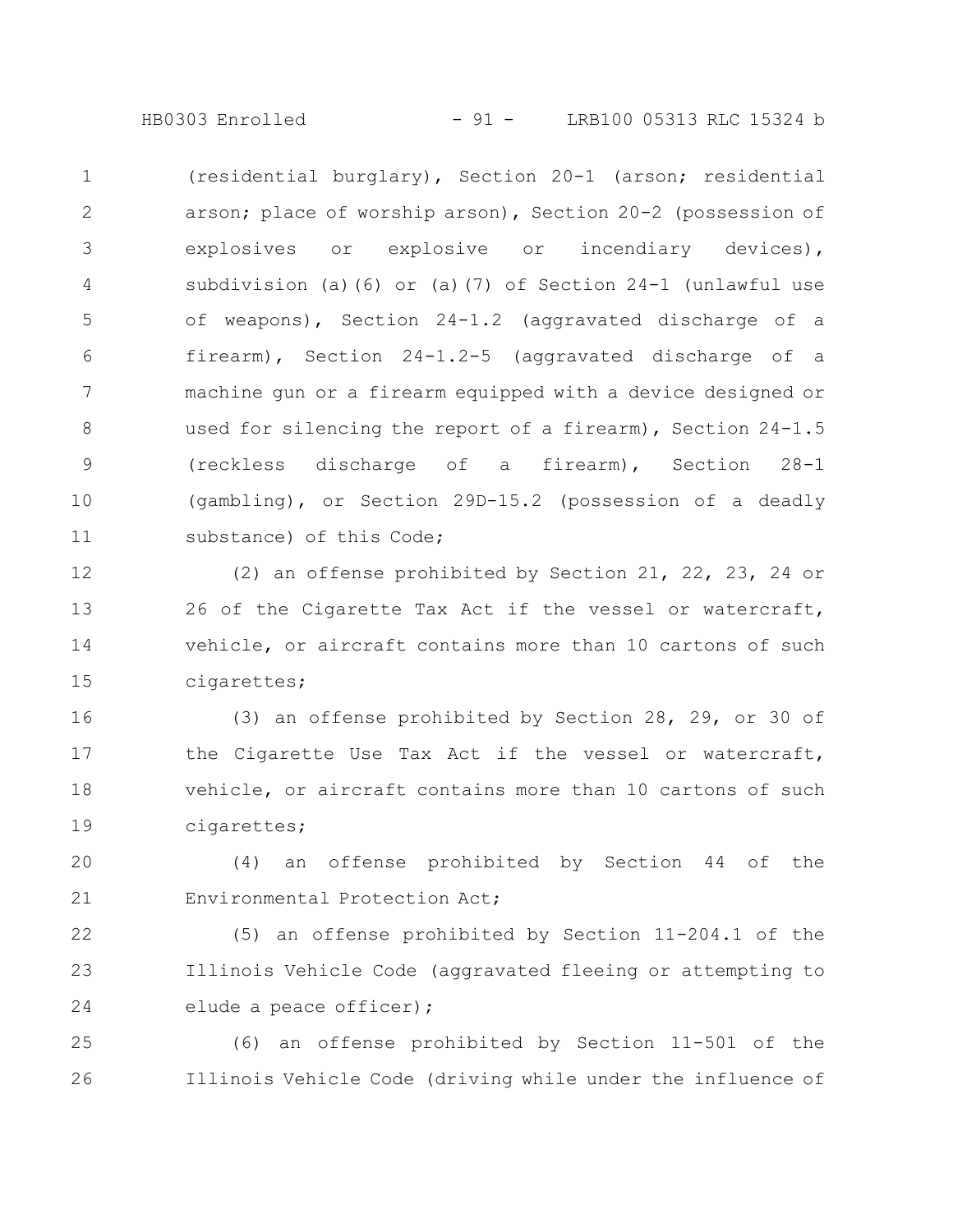HB0303 Enrolled - 92 - LRB100 05313 RLC 15324 b

alcohol or other drug or drugs, intoxicating compound or compounds or any combination thereof) or a similar provision of a local ordinance, and: 1 2 3

(A) during a period in which his or her driving privileges are revoked or suspended if the revocation or suspension was for: 4 5 6

(i) Section 11-501 (driving under the influence of alcohol or other drug or drugs, intoxicating compound or compounds or any combination thereof), 7 8 9 10

(ii) Section 11-501.1 (statutory summary suspension or revocation), 11 12

(iii) paragraph (b) of Section 11-401 (motor vehicle accidents involving death or personal injuries), or 13 14 15

16

17

(iv) reckless homicide as defined in Section 9-3 of this Code;

(B) has been previously convicted of reckless homicide or a similar provision of a law of another state relating to reckless homicide in which the person was determined to have been under the influence of alcohol, other drug or drugs, or intoxicating compound or compounds as an element of the offense or the person has previously been convicted of committing a violation of driving under the influence of alcohol or other drug or drugs, intoxicating compound or 18 19 20 21 22 23 24 25 26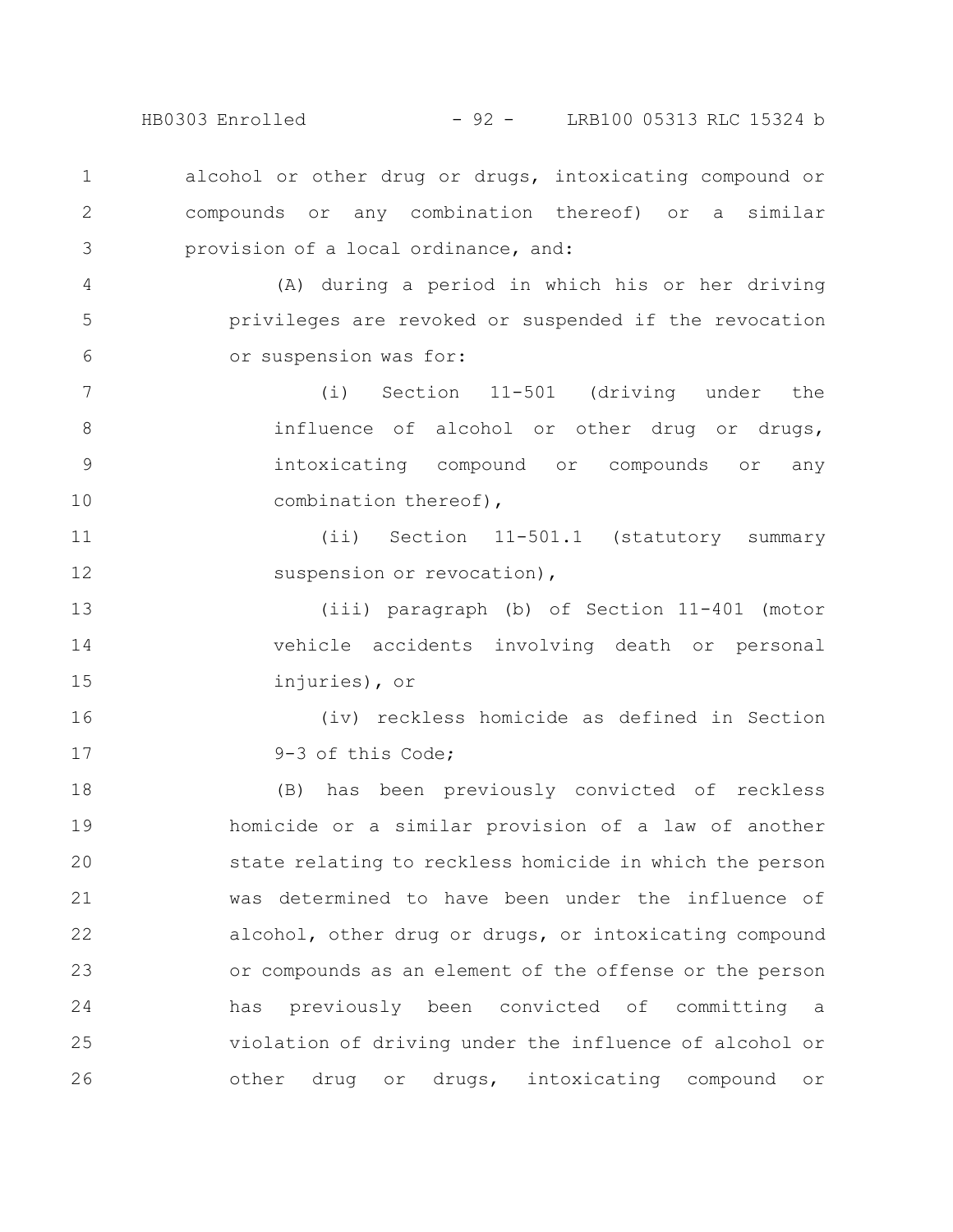HB0303 Enrolled - 93 - LRB100 05313 RLC 15324 b

compounds or any combination thereof and was involved in a motor vehicle accident that resulted in death, great bodily harm, or permanent disability or disfigurement to another, when the violation was a proximate cause of the death or injuries;

1

2

3

4

5

(C) the person committed a violation of driving under the influence of alcohol or other drug or drugs, intoxicating compound or compounds or any combination thereof under Section 11-501 of the Illinois Vehicle Code or a similar provision for the third or subsequent time; 6 7 8 9 10 11

(D) he or she did not possess a valid driver's license or permit or a valid restricted driving permit or a valid judicial driving permit or a valid monitoring device driving permit; or 12 13 14 15

(E) he or she knew or should have known that the vehicle he or she was driving was not covered by a liability insurance policy; 16 17 18

(7) an offense described in subsection (g) of Section 6-303 of the Illinois Vehicle Code; 19 20

(8) an offense described in subsection (e) of Section 6-101 of the Illinois Vehicle Code; or 21 22

(9)(A) operating a watercraft under the influence of alcohol, other drug or drugs, intoxicating compound or compounds, or combination thereof under Section 5-16 of the Boat Registration and Safety Act during a period in which 23 24 25 26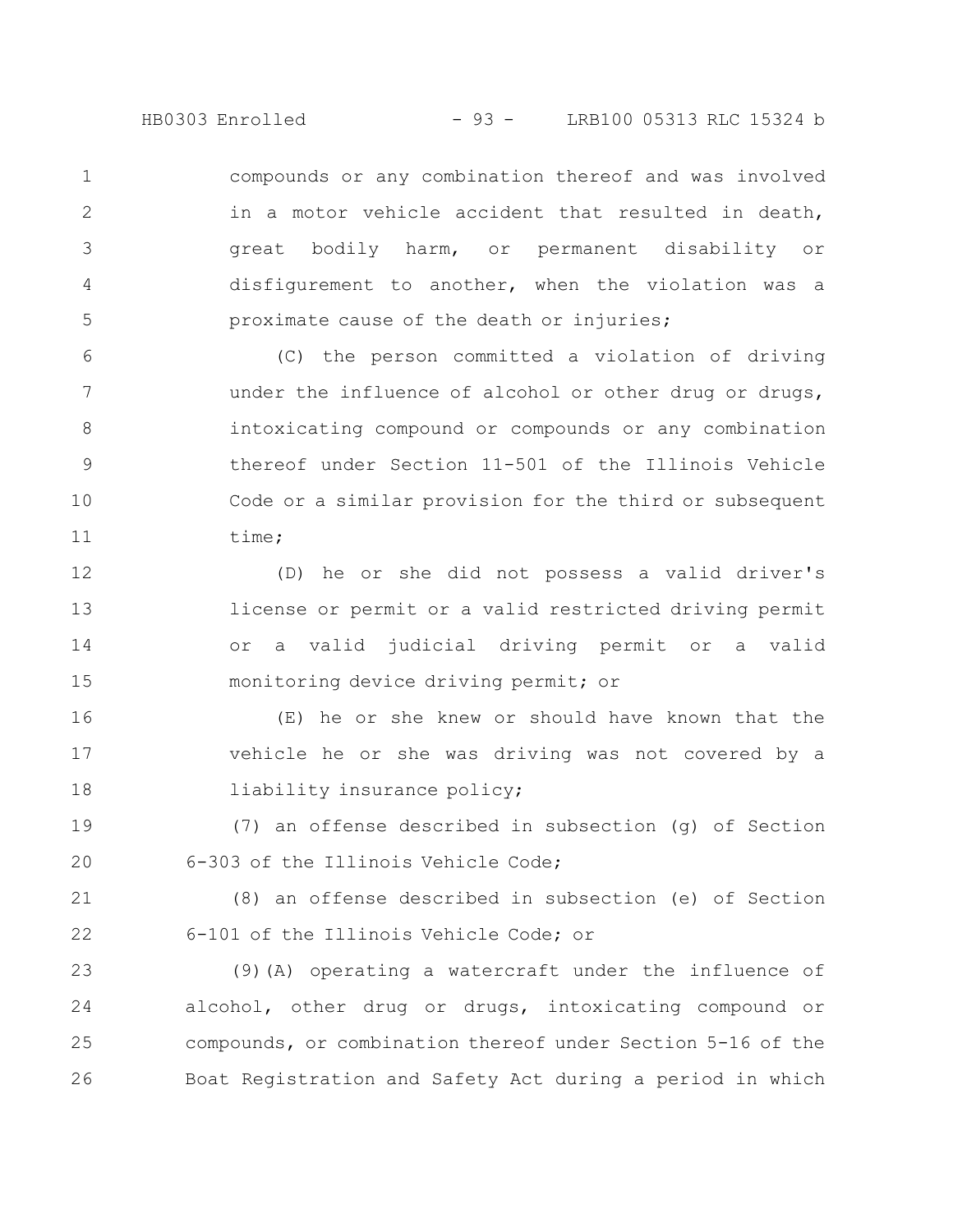his or her privileges to operate a watercraft are revoked or suspended and the revocation or suspension was for operating a watercraft under the influence of alcohol, other drug or drugs, intoxicating compound or compounds, or combination thereof; (B) operating a watercraft under the influence of alcohol, other drug or drugs, intoxicating compound or compounds, or combination thereof and has been previously convicted of reckless homicide or a similar provision of a law in another state relating to reckless homicide in which the person was determined to have been under the influence of alcohol, other drug or drugs, intoxicating compound or compounds, or combination thereof as an element of the offense or the person has previously been convicted of committing a violation of operating a watercraft under the influence of alcohol, other drug or drugs, intoxicating compound or compounds, or combination thereof and was involved in an accident that resulted in death, great bodily harm, or permanent disability or disfigurement to another, when the violation was a proximate cause of the death or injuries; or (C) the person committed a violation of operating a watercraft under the influence of alcohol, other drug or drugs, intoxicating compound or compounds, or combination thereof under Section 5-16 of the Boat Registration and Safety Act or a similar provision for the third or subsequent time. 1 2 3 4 5 6 7 8 9 10 11 12 13 14 15 16 17 18 19 20 21 22 23 24 25

(b) In addition, any mobile or portable equipment used in 26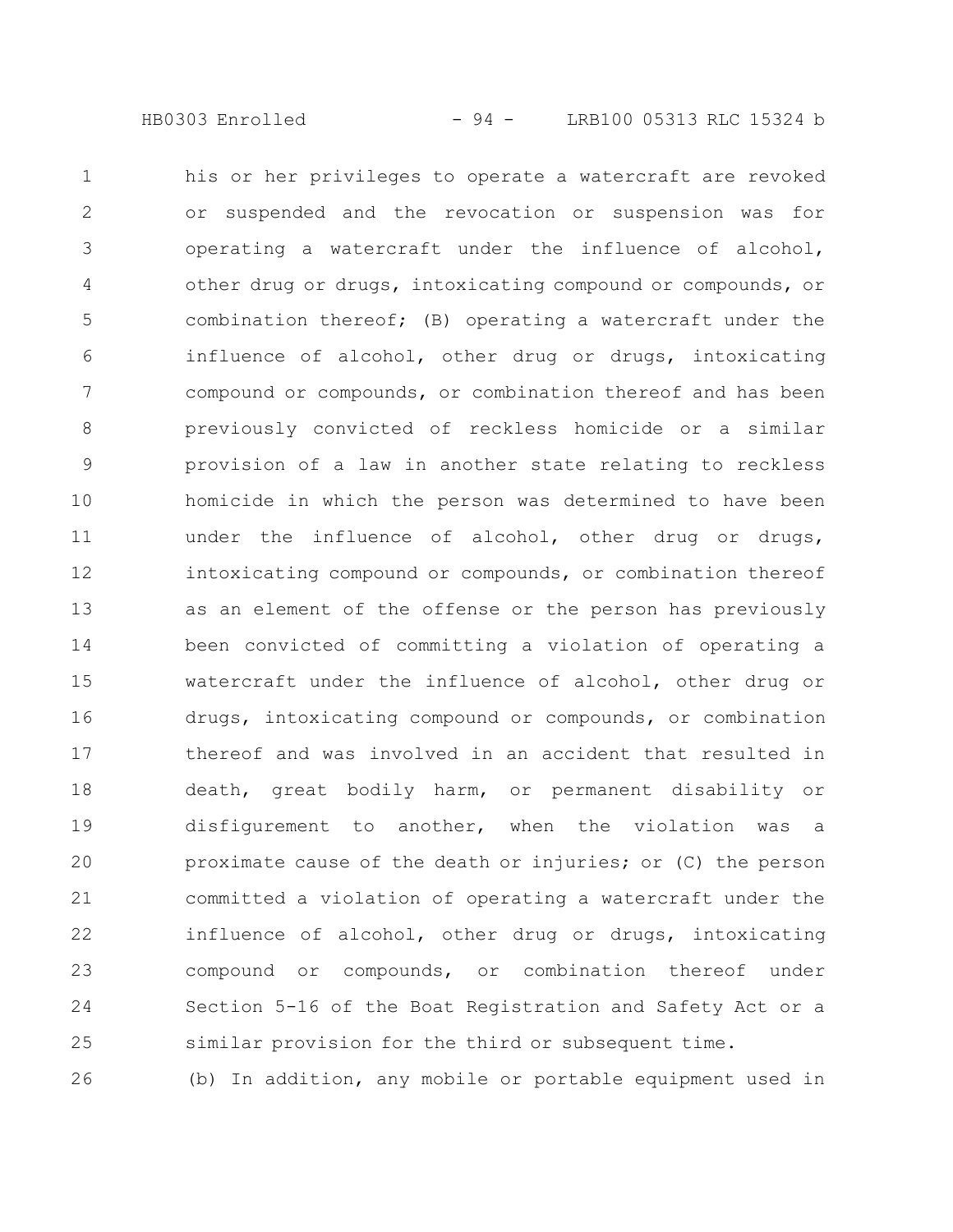HB0303 Enrolled - 95 - LRB100 05313 RLC 15324 b

the commission of an act which is in violation of Section 7g of the Metropolitan Water Reclamation District Act shall be subject to seizure and forfeiture under the same procedures provided in this Article for the seizure and forfeiture of vessels or watercraft, vehicles, and aircraft, and any such equipment shall be deemed a vessel or watercraft, vehicle, or aircraft for purposes of this Article. 1 2 3 4 5 6 7

(c) In addition, when a person discharges a firearm at another individual from a vehicle with the knowledge and consent of the owner of the vehicle and with the intent to cause death or great bodily harm to that individual and as a result causes death or great bodily harm to that individual, the vehicle shall be subject to seizure and forfeiture under the same procedures provided in this Article for the seizure and forfeiture of vehicles used in violations of clauses (1),  $(2)$ ,  $(3)$ , or  $(4)$  of subsection  $(a)$  of this Section. 8 9 10 11 12 13 14 15 16

(d) If the spouse of the owner of a vehicle seized for an offense described in subsection (g) of Section 6-303 of the Illinois Vehicle Code, a violation of subdivision (d)(1)(A), (d)(1)(D), (d)(1)(G), (d)(1)(H), or (d)(1)(I) of Section 11-501 of the Illinois Vehicle Code, or Section 9-3 of this Code makes a showing that the seized vehicle is the only source of transportation and it is determined that the financial hardship to the family as a result of the seizure outweighs the benefit to the State from the seizure, the vehicle may be forfeited to the spouse or family member and the title to the 17 18 19 20 21 22 23 24 25 26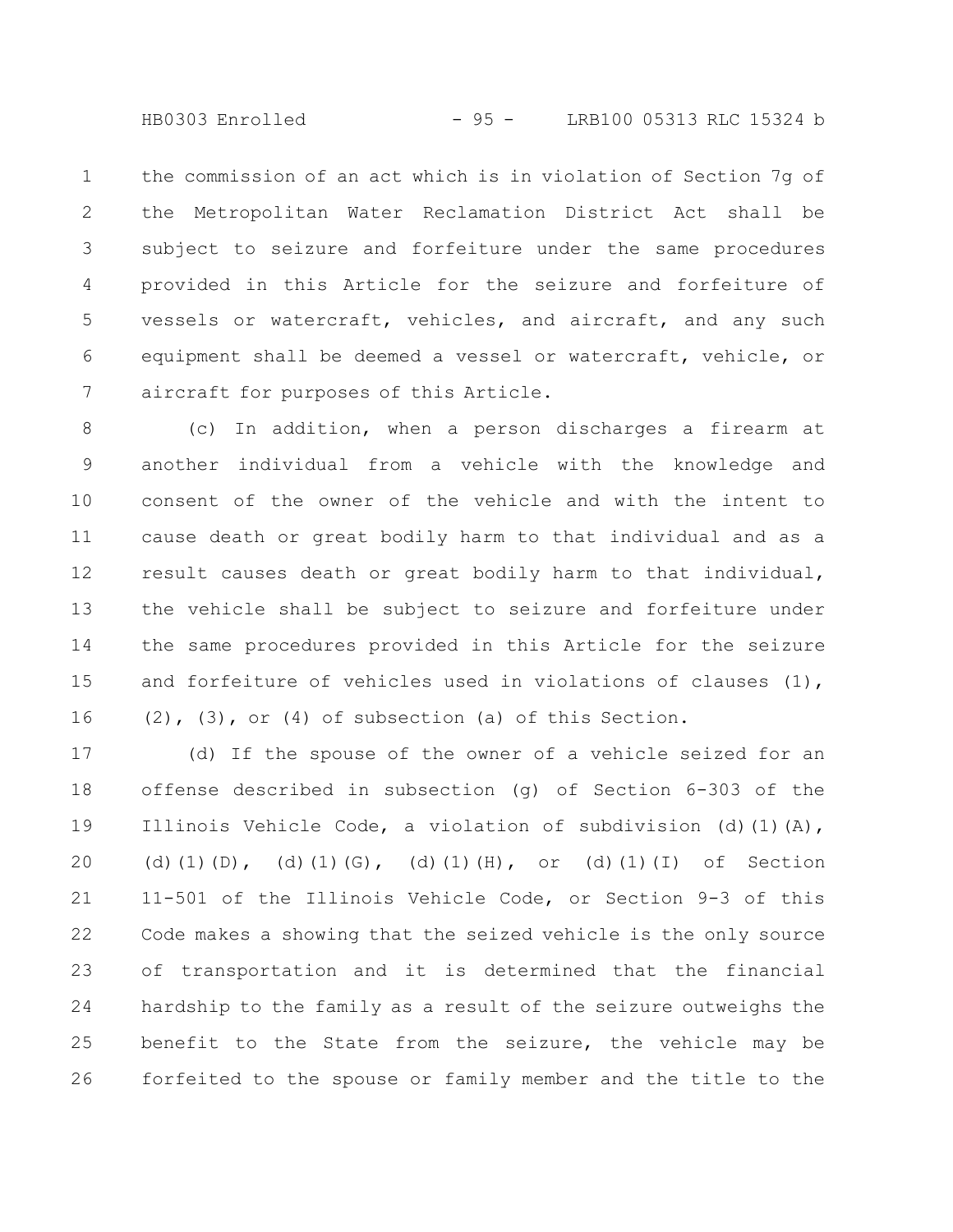HB0303 Enrolled - 96 - LRB100 05313 RLC 15324 b

vehicle shall be transferred to the spouse or family member who is properly licensed and who requires the use of the vehicle for employment or family transportation purposes. A written declaration of forfeiture of a vehicle under this Section shall be sufficient cause for the title to be transferred to the spouse or family member. The provisions of this paragraph shall apply only to one forfeiture per vehicle. If the vehicle is the subject of a subsequent forfeiture proceeding by virtue of a subsequent conviction of either spouse or the family member, the spouse or family member to whom the vehicle was forfeited under the first forfeiture proceeding may not utilize the provisions of this paragraph in another forfeiture proceeding. If the owner of the vehicle seized owns more than one vehicle, the procedure set out in this paragraph may be used for only one vehicle. 1 2 3 4 5 6 7 8 9 10 11 12 13 14 15

(e) In addition, property subject to forfeiture declared contraband under Section 40 of the Illinois Streetgang Terrorism Omnibus Prevention Act may be seized and forfeited under this Article. 16 17 18 19

(Source: P.A. 98-699, eff. 1-1-15; 98-1020, eff. 8-22-14; 99-78, eff. 7-20-15.) 20 21

(720 ILCS 5/36-1.1 new) 22

## Sec. 36-1.1. Seizure. 23

(a) Any property subject to forfeiture under this Article may be seized and impounded by the Director of State Police or 24 25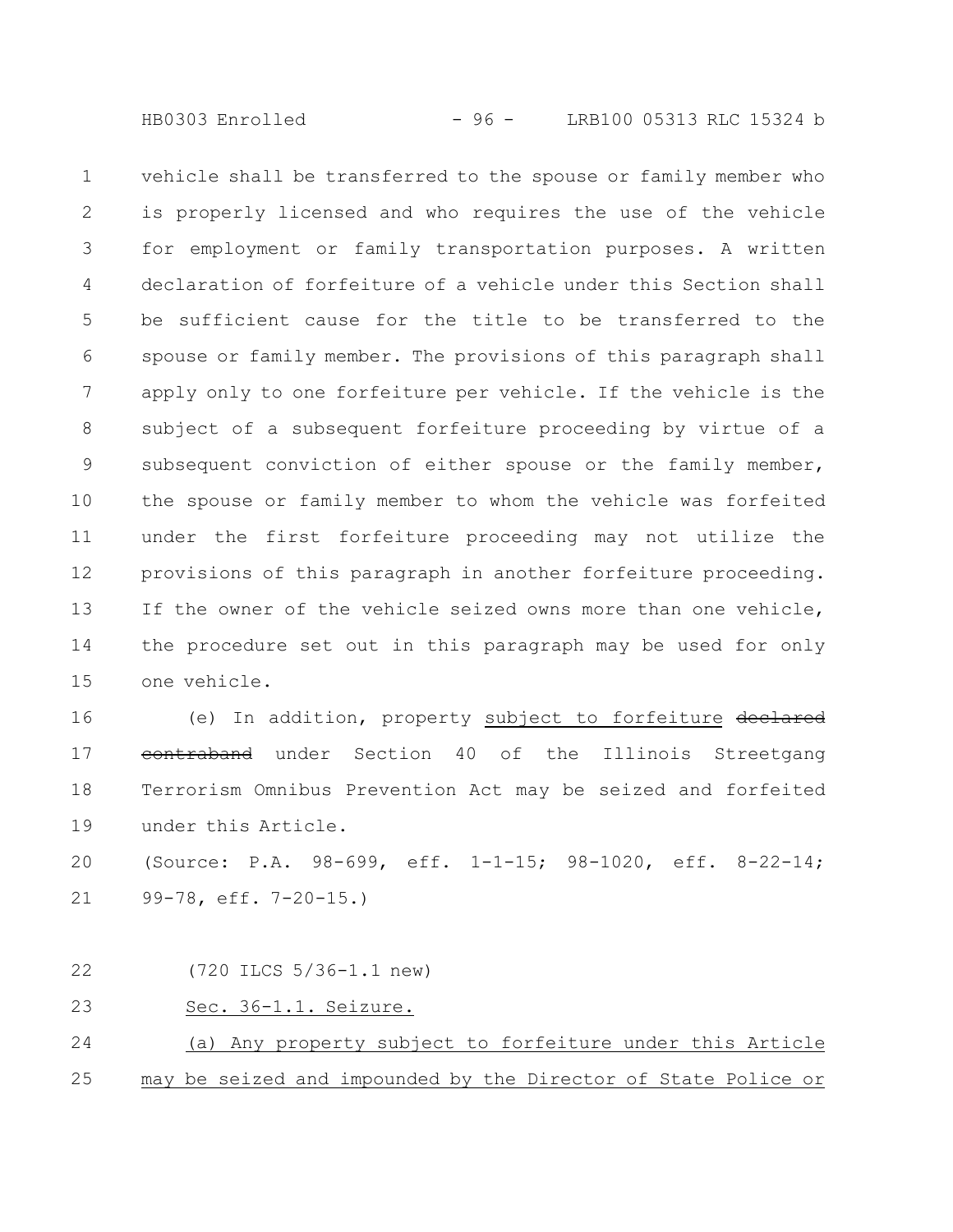any peace officer upon process or seizure warrant issued by any court having jurisdiction over the property. 1 2

(b) Any property subject to forfeiture under this Article may be seized and impounded by the Director of State Police or any peace officer without process if there is probable cause to believe that the property is subject to forfeiture under Section 36-1 of this Article and the property is seized under circumstances in which a warrantless seizure or arrest would be reasonable. 3 4 5 6 7 8 9

(c) If the seized property is a conveyance, an investigation shall be made by the law enforcement agency as to any person whose right, title, interest, or lien is of record in the office of the agency or official in which title or interest to the conveyance is required by law to be recorded. (d) After seizure under this Section, notice shall be given 10 11 12 13 14 15

to all known interest holders that forfeiture proceedings, including a preliminary review, may be instituted and the proceedings may be instituted under this Article. 16 17 18

(720 ILCS 5/36-1.2 new) 19

Sec. 36-1.2. Receipt for seized property. If a law enforcement officer seizes property for forfeiture under this Article, the officer shall provide an itemized receipt to the person possessing the property or, in the absence of a person to whom the receipt could be given, shall leave the receipt in the place where the property was found, if possible. 20 21 22 23 24 25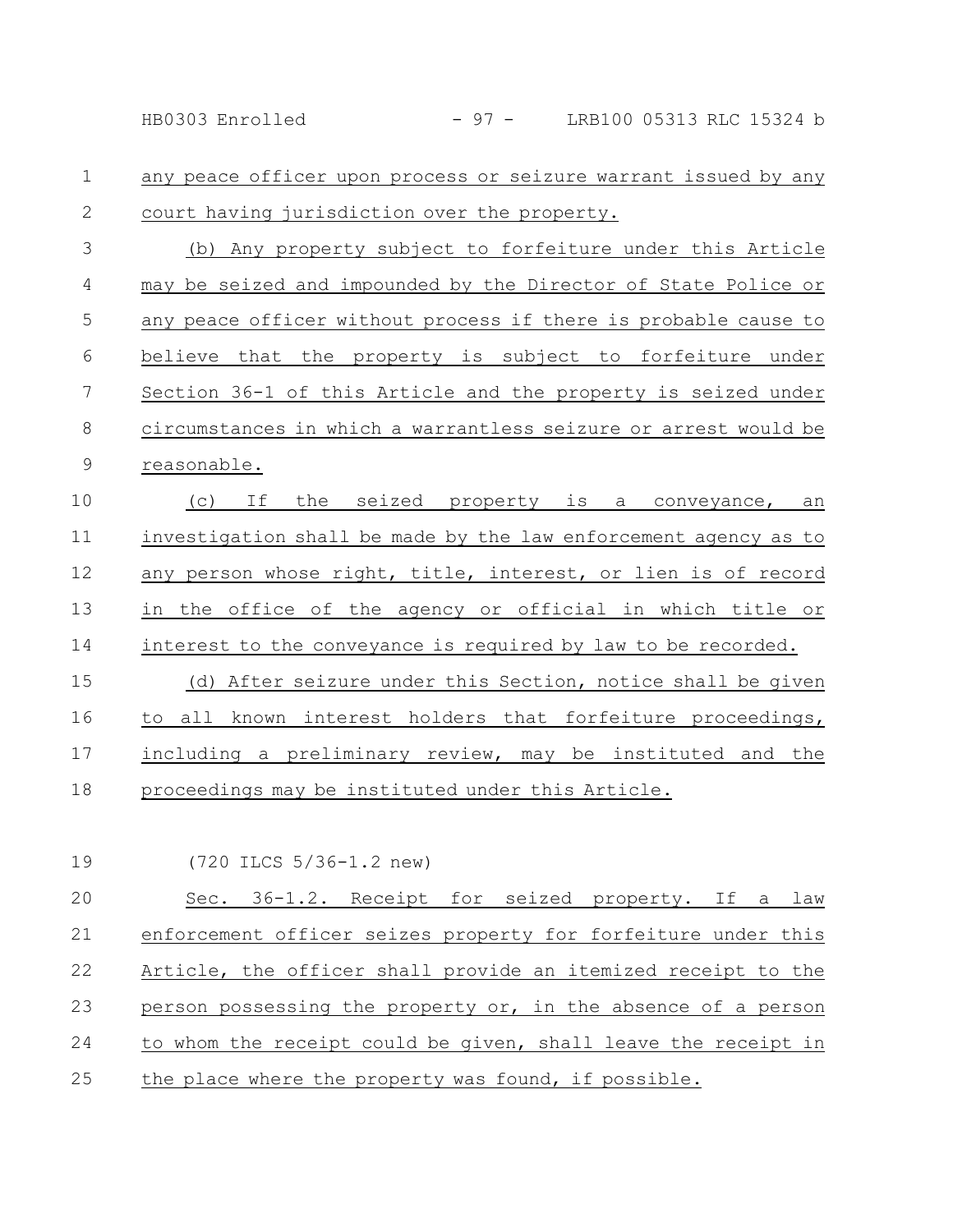| $\mathbf 1$  | (720 ILCS 5/36-1.3 new)                                         |
|--------------|-----------------------------------------------------------------|
| $\mathbf{2}$ | Sec. 36-1.3. Safekeeping of seized property pending             |
| 3            | disposition.                                                    |
| 4            | (a) Property seized under this Article is deemed to be in       |
| 5            | the custody of the Director of State Police subject only to the |
| 6            | order and judgments of the circuit court having jurisdiction    |
| 7            | over the forfeiture proceedings and the decisions of the        |
| 8            | State's Attorney under this Article.                            |
| 9            | (b) If property is seized under this Article, the seizing       |
| 10           | agency shall promptly conduct an inventory of the seized        |
| 11           | property and estimate the property's value, and shall forward a |
| 12           | copy of the inventory of seized property and the estimate of    |
| 13           | the property's value to the Director of State Police. Upon      |
| 14           | receiving notice of seizure, the Director of State Police may:  |
| 15           | (1) place the property under seal;                              |
| 16           | remove the property to a place designated by the<br>(2)         |
| 17           | Director of State Police;                                       |
| 18           | (3) keep the property in the possession of the seizing          |
| 19           | agency;                                                         |
| 20           | remove the property to a storage area<br>for<br>(4)             |
| 21           | safekeeping; or                                                 |
| 22           | (5) place the property under constructive seizure by            |
| 23           | posting notice of pending forfeiture on it, by giving           |
| 24           | notice of pending forfeiture to its owners and interest         |
| 25           | holders, or by filing notice of pending forfeiture in any       |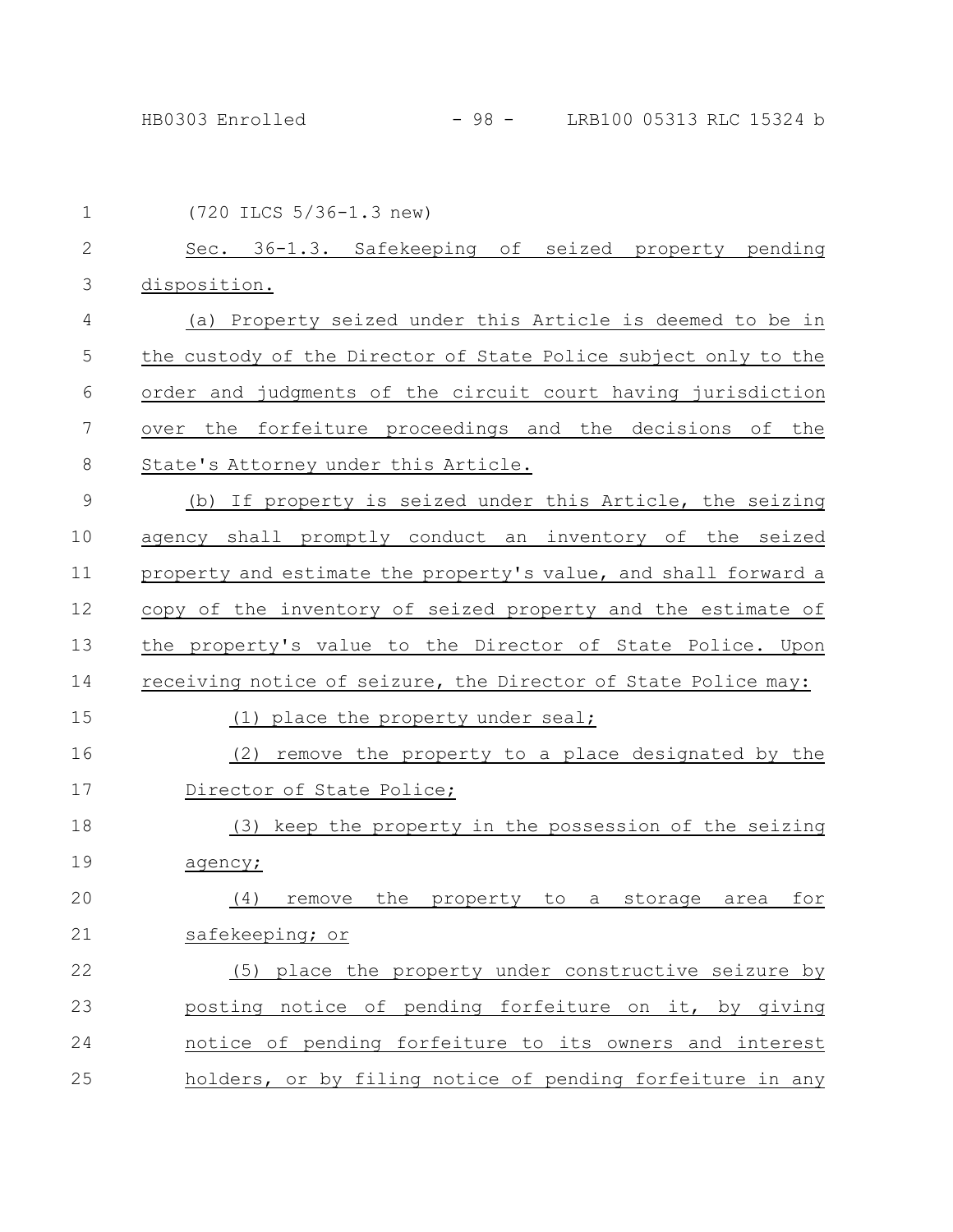HB0303 Enrolled - 99 - LRB100 05313 RLC 15324 b

appropriate public record relating to the property; or (6) provide for another agency or custodian, including an owner, secured party, or lienholder, to take custody of the property upon the terms and conditions set by the seizing agency. (c) The seizing agency shall exercise ordinary care to protect the subject of the forfeiture from negligent loss, damage, or destruction. (d) Property seized or forfeited under this Article is subject to reporting under the Seizure and Forfeiture Reporting 1 2 3 4 5 6 7 8 9 10

- Act. 11
- (720 ILCS 5/36-1.4 new) 12

Sec. 36-1.4. Notice to State's Attorney. The law enforcement agency seizing property for forfeiture under this Article shall, as soon as practicable but not later than 28 days after the seizure, notify the State's Attorney for the county in which an act or omission giving rise to the seizure occurred or in which the property was seized and the facts and circumstances giving rise to the seizure, and shall provide the State's Attorney with the inventory of the property and its estimated value. The notice shall be by the delivery of the form 4-64. If the property seized for forfeiture is a vehicle, the law enforcement agency seizing the property shall immediately notify the Secretary of State that forfeiture proceedings are pending regarding the vehicle. 13 14 15 16 17 18 19 20 21 22 23 24 25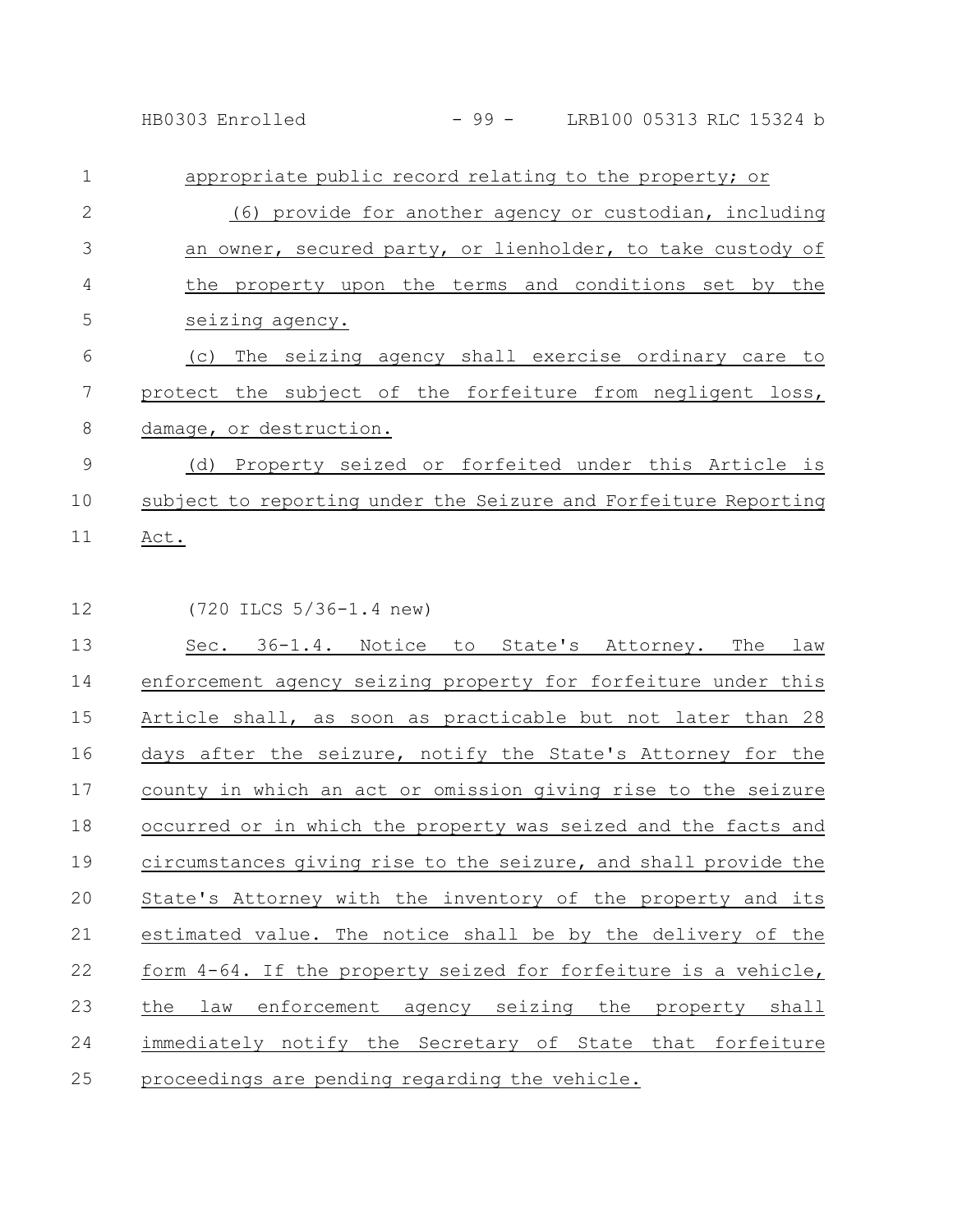```
1
```
2

(720 ILCS 5/36-1.5)

Sec. 36-1.5. Preliminary review.

(a) Within 14 days of the seizure, the State's Attorney in the county in which the seizure occurred shall seek a preliminary determination from the circuit court as to whether there is probable cause that the property may be subject to forfeiture. 3 4 5 6 7

(b) The rules of evidence shall not apply to any proceeding conducted under this Section. 8 9

(c) The court may conduct the review under subsection (a) simultaneously with a proceeding pursuant to Section 109-1 of the Code of Criminal Procedure of 1963 for a related criminal offense if a prosecution is commenced by information or complaint. 10 11 12 13 14

(d) The court may accept a finding of probable cause at a preliminary hearing following the filing of an information or complaint charging a related criminal offense or following the return of indictment by a grand jury charging the related offense as sufficient evidence of probable cause as required under subsection (a). 15 16 17 18 19 20

(e) Upon making a finding of probable cause as required under this Section, the circuit court shall order the property subject to the provisions of the applicable forfeiture Act held until the conclusion of any forfeiture proceeding. 21 22 23 24

25

For seizures of conveyances, within 28  $\frac{1}{7}$  days of a finding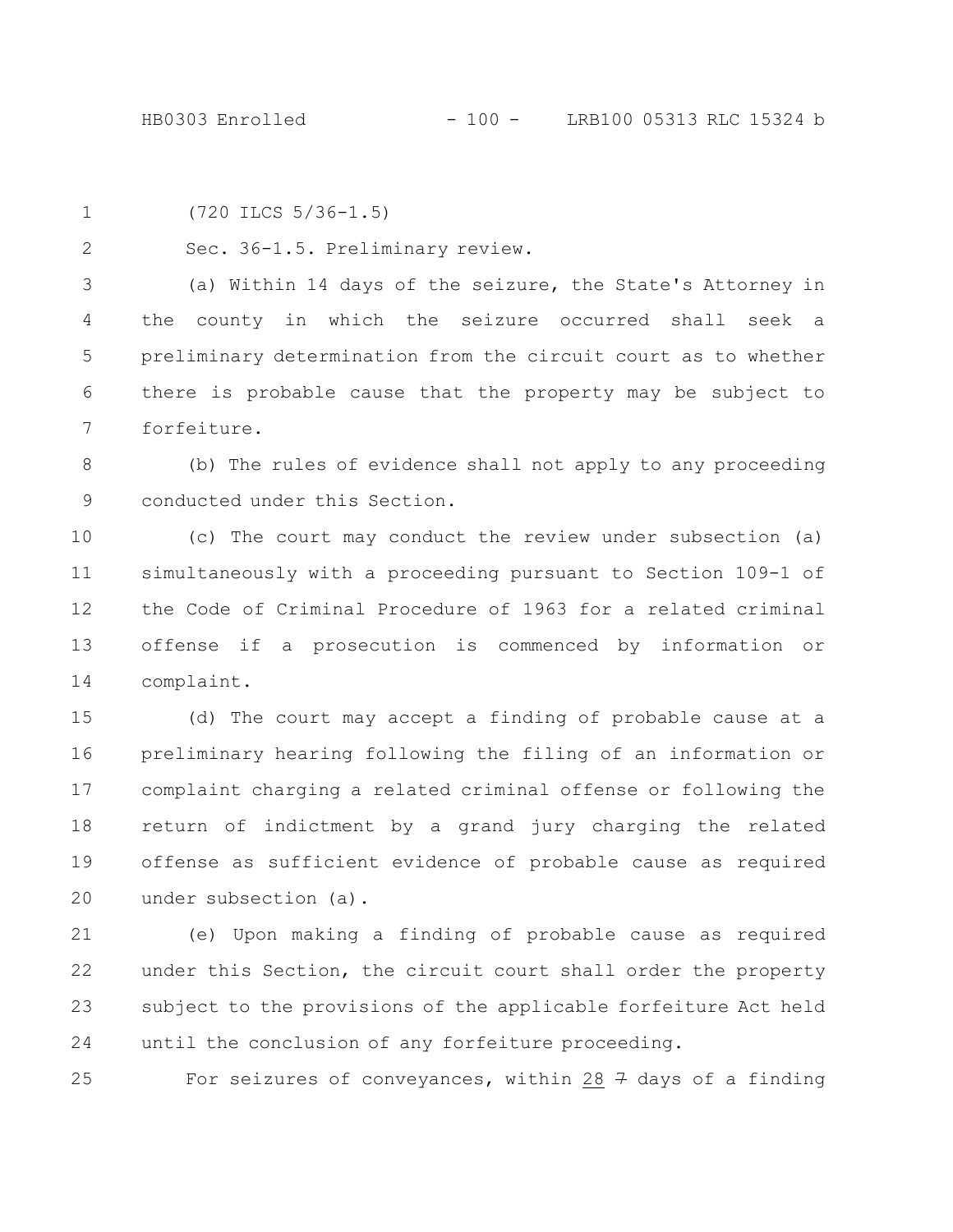of probable cause under subsection (a), the registered owner or other claimant may file a motion in writing supported by sworn affidavits claiming that denial of the use of the conveyance during the pendency of the forfeiture proceedings creates a substantial hardship and alleges facts showing that the delay was not due to his or her culpable negligence. The court shall consider the following factors in determining whether a substantial hardship has been proven: 1 2 3 4 5 6 7 8

9

(1) the nature of the claimed hardship;

(2) the availability of public transportation or other available means of transportation; and 10 11

12

13

(3) any available alternatives to alleviate the hardship other than the return of the seized conveyance.

If the court determines that a substantial hardship has been proven, the court shall then balance the nature of the hardship against the State's interest in safeguarding the conveyance. If the court determines that the hardship outweighs the State's interest in safeguarding the conveyance, the court may temporarily release the conveyance to the registered owner or the registered owner's authorized designee, or both, until the conclusion of the forfeiture proceedings or for such shorter period as ordered by the court provided that the person to whom the conveyance is released provides proof of insurance and a valid driver's license and all State and local registrations for operation of the conveyance are current. The court shall place conditions on the conveyance limiting its use 14 15 16 17 18 19 20 21 22 23 24 25 26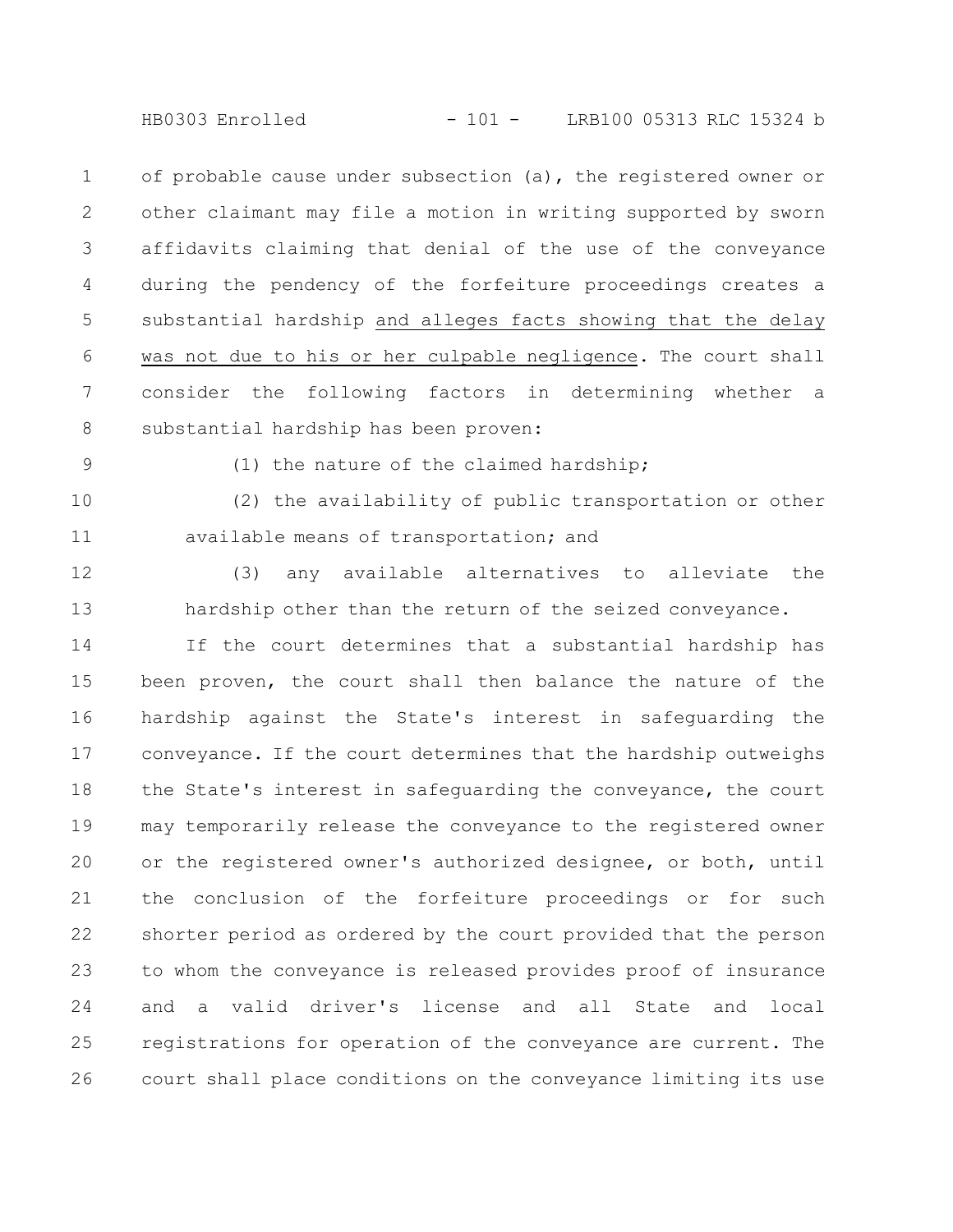HB0303 Enrolled - 102 - LRB100 05313 RLC 15324 b

to the stated hardship and providing transportation for employment, religious purposes, medical needs, child care, and restricting the conveyance's use to only those individuals authorized to use the conveyance by the registered owner. The use of the vehicle shall be further restricted to exclude all recreational and entertainment purposes. The court may order additional restrictions it deems reasonable and just on its own motion or on motion of the People. The court shall revoke the order releasing the conveyance and order that the conveyance be reseized by law enforcement if the conditions of release are violated or if the conveyance is used in the commission of any offense identified in subsection (a) of Section 6-205 of the Illinois Vehicle Code. 1 2 3 4 5 6 7 8 9 10 11 12 13

If the court orders the release of the conveyance during the pendency of the forfeiture proceedings, the court may order the registered owner or his or her authorized designee to shall post a cash security with the Clerk of the Court as ordered by the court. If cash security is ordered, the The court shall consider the following factors in determining the amount of the cash security: 14 15 16 17 18 19 20

21

(A) the full market value of the conveyance;

22

(B) the nature of the hardship;

(C) the extent and length of the usage of the conveyance; and 23 24

(D) the ability of the owner or designee to pay; and other conditions as the court deems necessary 25 26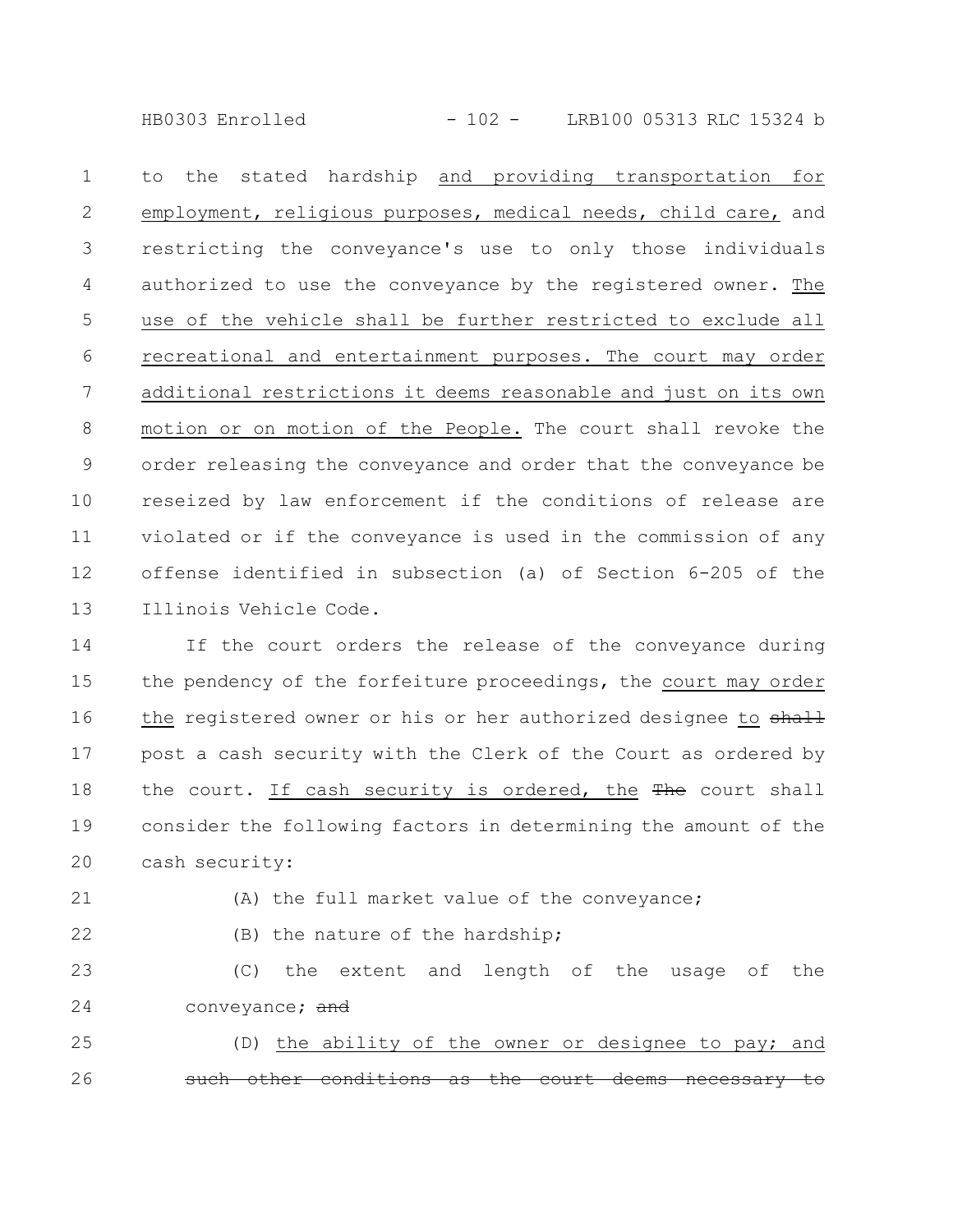HB0303 Enrolled - 103 - LRB100 05313 RLC 15324 b

1

safeguard the conveyance.

(E) other conditions as the court deems necessary to safeguard the conveyance. 2 3

If the conveyance is released, the court shall order that the registered owner or his or her designee safeguard the conveyance, not remove the conveyance from the jurisdiction, not conceal, destroy, or otherwise dispose of the conveyance, not encumber the conveyance, and not diminish the value of the conveyance in any way. The court shall also make a determination of the full market value of the conveyance prior to it being released based on a source or sources defined in 50 Ill. Adm. Code 919.80(c)(2)(A) or 919.80(c)(2)(B). 4 5 6 7 8 9 10 11 12

If the conveyance subject to forfeiture is released under this Section and is subsequently forfeited, the person to whom the conveyance was released shall return the conveyance to the law enforcement agency that seized the conveyance within 7 days from the date of the declaration of forfeiture or order of forfeiture. If the conveyance is not returned within 7 days, the cash security shall be forfeited in the same manner as the conveyance subject to forfeiture. If the cash security was less than the full market value, a judgment shall be entered against the parties to whom the conveyance was released and the registered owner, jointly and severally, for the difference between the full market value and the amount of the cash security. If the conveyance is returned in a condition other than the condition in which it was released, the cash security 13 14 15 16 17 18 19 20 21 22 23 24 25 26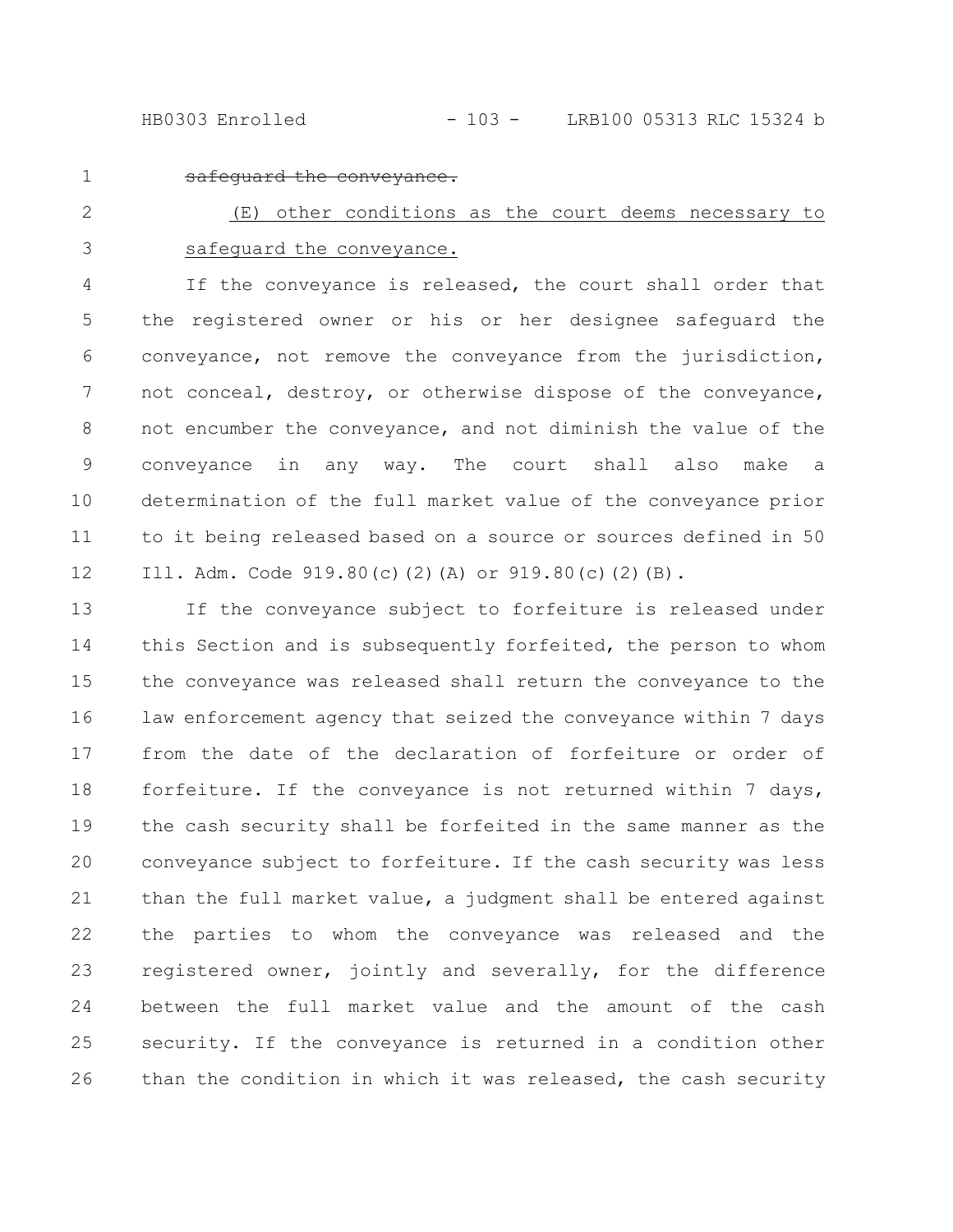HB0303 Enrolled - 104 - LRB100 05313 RLC 15324 b

shall be returned to the surety who posted the security minus the amount of the diminished value, and that amount shall be forfeited in the same manner as the conveyance subject to forfeiture. Additionally, the court may enter an order allowing any law enforcement agency in the State of Illinois to seize the conveyance wherever it may be found in the State to satisfy the judgment if the cash security was less than the full market value of the conveyance. 1 2 3 4 5 6 7 8

(Source: P.A. 97-544, eff. 1-1-12; 97-680, eff. 3-16-12; 98-1020, eff. 8-22-14.) 9 10

(720 ILCS 5/36-2) (from Ch. 38, par. 36-2) 11

12

Sec. 36-2. Complaint Action for forfeiture.

(a) If the The State's Attorney in the county in which such seizure occurs if he or she finds that the alleged violation of law giving rise to the seizure forfeiture was incurred without willful negligence or without any intention on the part of the owner of the vessel or watercraft, vehicle or aircraft or any person whose right, title or interest is of record as described in Section 36-1 of this Article, to violate the law, or finds the existence of such mitigating circumstances as to justify remission of the forfeiture, he or she may cause the law enforcement agency having custody of the property to return the property to the owner within a reasonable time not to exceed 7 days to remit the same upon such terms and conditions as the State's Attorney deems reasonable and just. The State's 13 14 15 16 17 18 19 20 21 22 23 24 25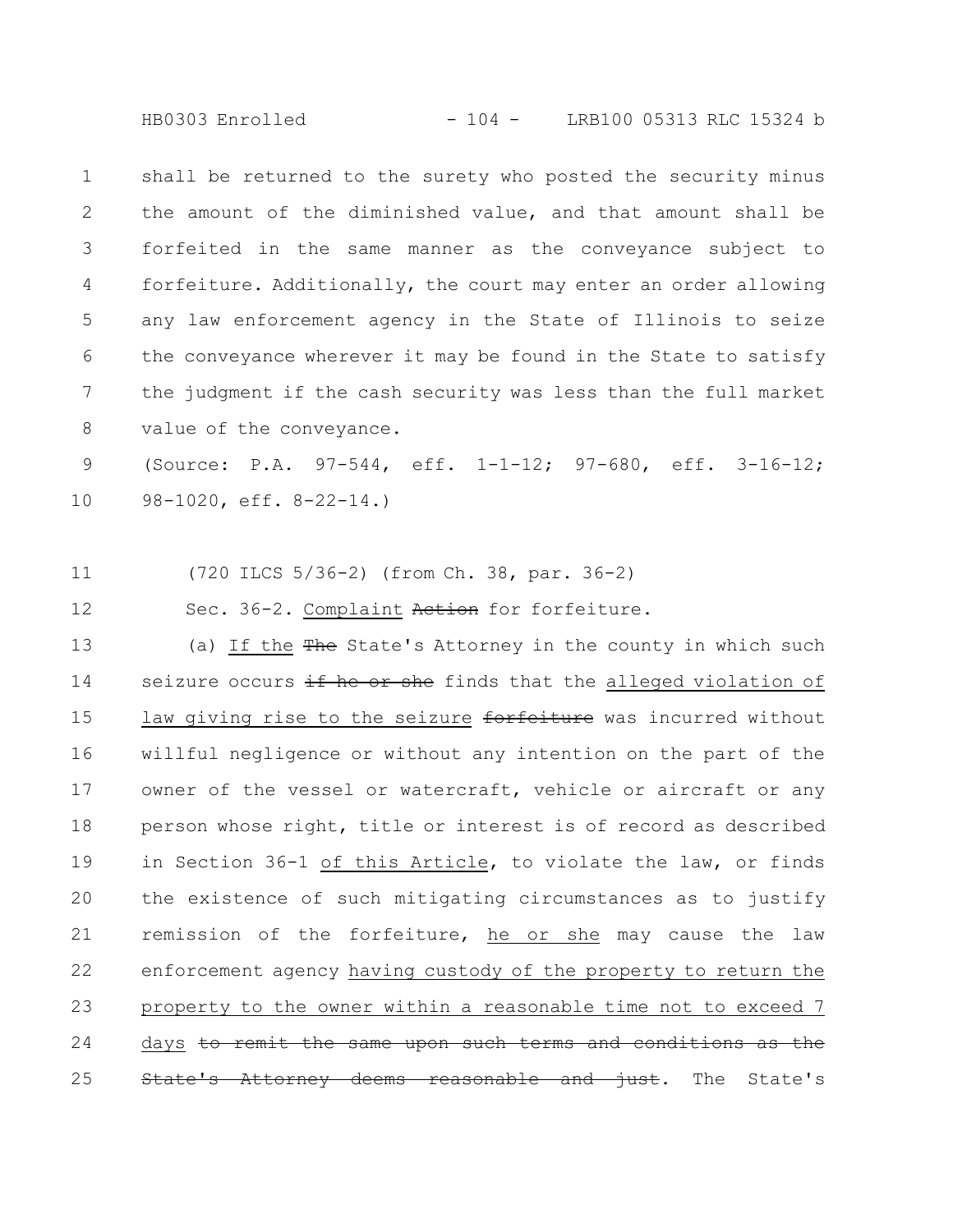HB0303 Enrolled - 105 - LRB100 05313 RLC 15324 b

Attorney shall exercise his or her discretion under this subsection (a) the foregoing provision of this Section 36-2(a) prior to or promptly after the preliminary review under Section 36-1.5. 1 2 3 4

(b) If, after review of the facts surrounding the seizure, the State's Attorney is of the opinion that the seized property is subject to forfeiture and the State's Attorney does not cause the forfeiture to be remitted under subsection (a) of this Section, he or she shall forthwith bring an action for forfeiture in the Circuit Court within whose jurisdiction the seizure and confiscation has taken place by filing a verified complaint of forfeiture in the circuit court within whose jurisdiction the seizure occurred, or within whose jurisdiction an act or omission giving rise to the seizure occurred, subject to Supreme Court Rule 187. The complaint shall be filed as soon as practicable but not less than 28 days after a finding of probable cause at a preliminary review under Section 36-1.5 of this Article. A complaint of forfeiture shall include: (1) a description of the property seized; 5 6 7 8 9 10 11 12 13 14 15 16 17 18 19 20

(2) the date and place of seizure of the property; 21

(3) the name and address of the law enforcement agency making the seizure; and 22 23

(4) the specific statutory and factual grounds for the seizure. The complaint shall be served upon each person whose right, 24 25 26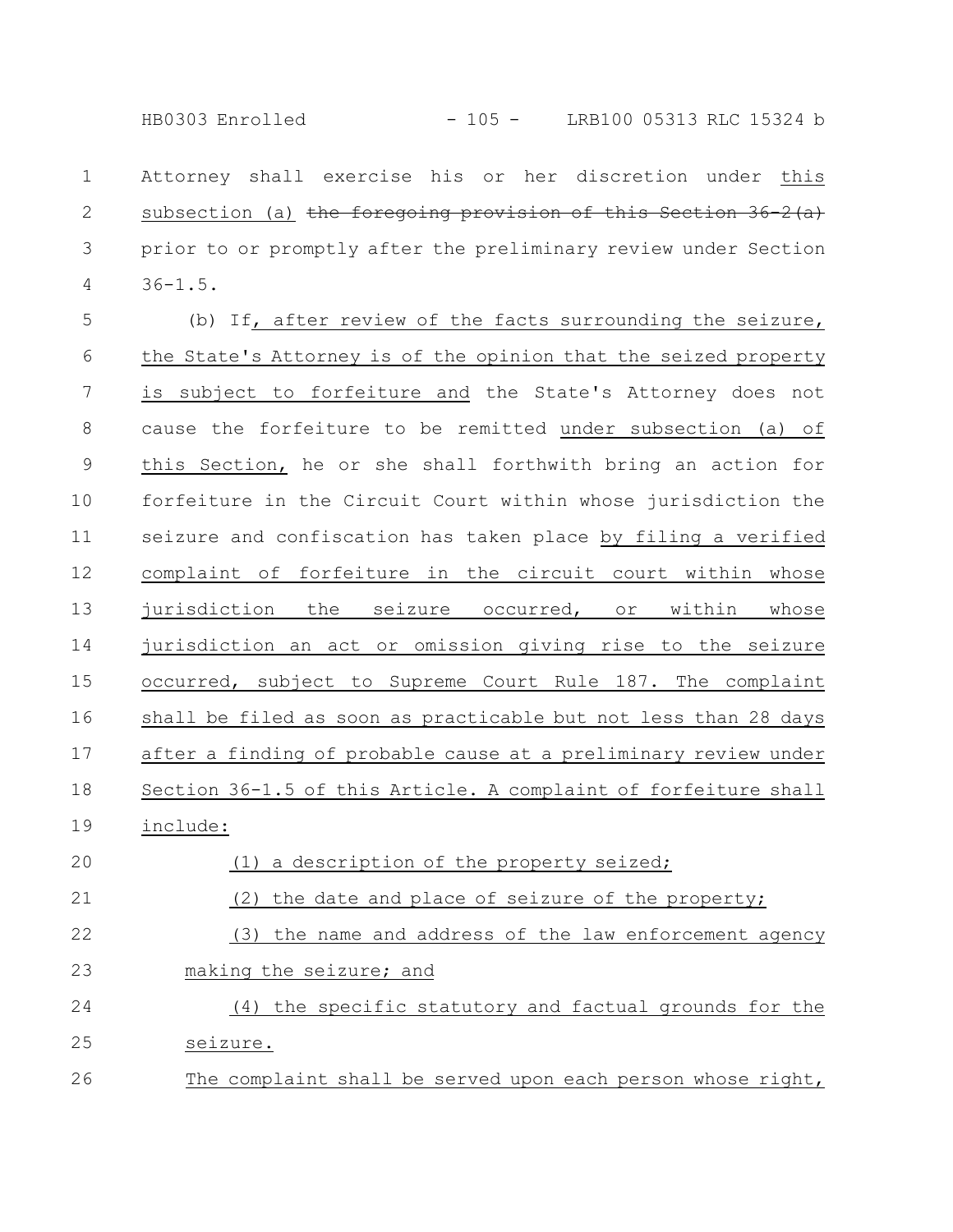HB0303 Enrolled - 106 - LRB100 05313 RLC 15324 b

| $\mathbf 1$    | title, or interest is of record in the office of the Secretary  |
|----------------|-----------------------------------------------------------------|
| 2              | of State, the Secretary of Transportation, the Administrator of |
| $\mathfrak{Z}$ | the Federal Aviation Agency, or any other department of this    |
| 4              | State, or any other state of the United States if the vessel or |
| 5              | watercraft, vehicle, or aircraft is required to<br>be so        |
| 6              | registered, as the case may be, the person from whom the        |
| 7              | property was seized, and all persons known or reasonably        |
| 8              | believed by the State to claim an interest in the property, as  |
| $\mathsf 9$    | provided in this Article. The complaint shall be accompanied by |
| 10             | the following written notice:                                   |
| 11             | "This is a civil court proceeding subject to the Code of        |
| 12             | Civil Procedure. You received this Complaint of Forfeiture      |
| 13             | because the State's Attorney's office has brought a legal       |
| 14             | action seeking forfeiture of your seized property. This         |
| 15             | complaint starts the court process where the State seeks to     |
| 16             | prove that your property should be forfeited and not returned   |
| 17             | to you. This process is also your opportunity to try to prove   |
| 18             | to a judge that you should get your property back. The          |
| 19             | complaint lists the date, time, and location of your first      |
| 20             | court date. You must appear in court on that day, or you may    |
| 21             | lose the case automatically. You must also file an appearance   |
| 22             | and answer. If you are unable to pay the appearance fee, you    |
| 23             | may qualify to have the fee waived. If there is a criminal case |
| 24             | related to the seizure of your property, your case may be set   |
|                |                                                                 |

trial, the judge may allow discovery, where the State can ask 26

25 for trial after the criminal case has been resolved. Before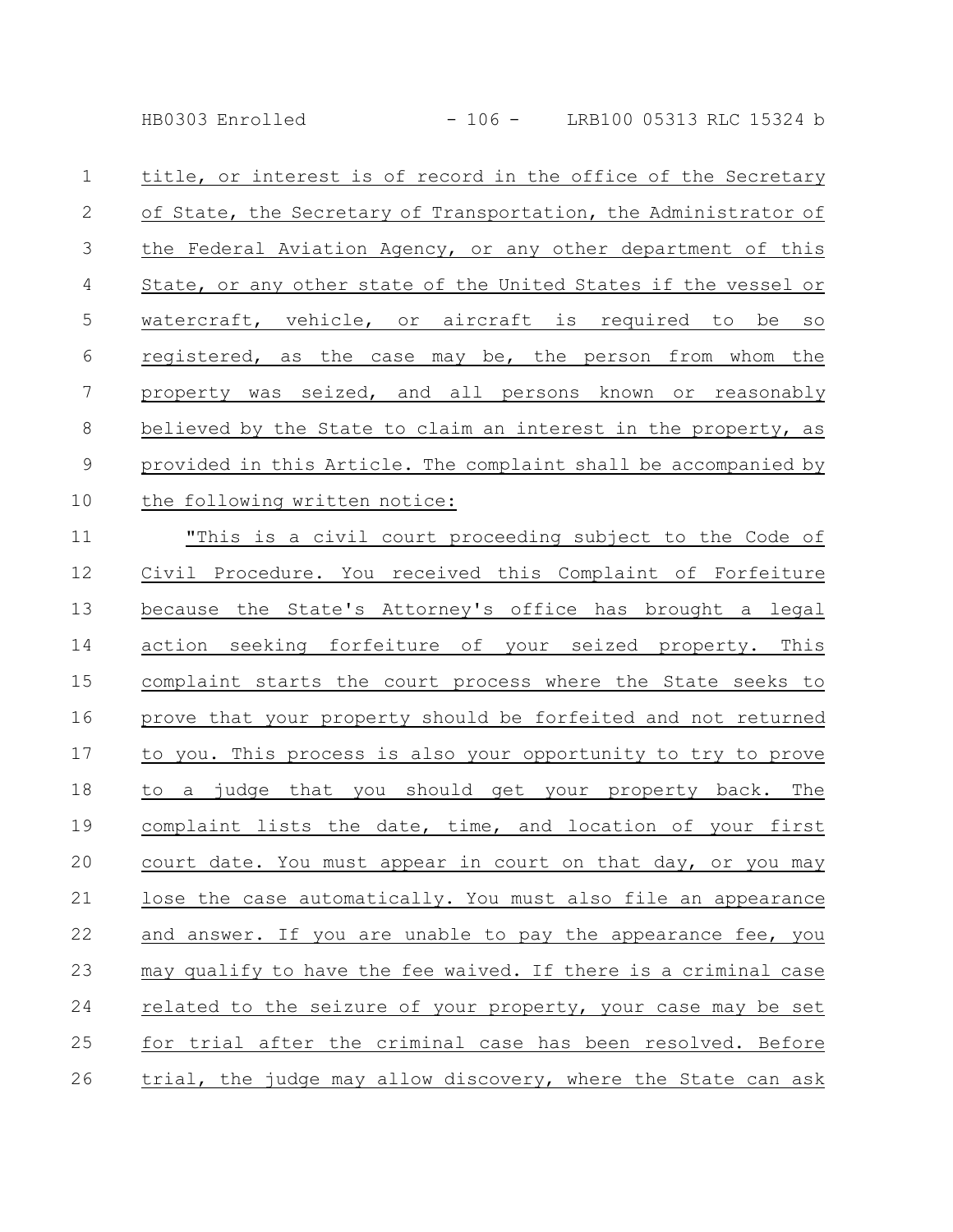you to respond in writing to questions and give them certain documents, and you can make similar requests of the State. The trial is your opportunity to explain what happened when your property was seized and why you should get the property back." $\div$ The State's Attorney shall give notice of seizure and the forfeiture proceeding to each person according to the following method: upon each person whose right, title, or interest is of record in the office of the Secretary of State, the Secretary of Transportation, the Administrator of the Federal Aviation Agency, or any other department of this State, or any other state of the United States if the vessel or watercraft, vehicle, or aircraft is required to be so registered, as the ease may be, by delivering the notice and complaint court or by certified mail to the address as given upon the records of the Secretary of State, the Division of Aeronautics of the Department of Transportation, the Capital Development Board, or any other department of this State or the United States if the vessel or watercraft, vehicle, required to be so registered. 1 2 3 4 5 6 7 8 9 10 11 12 13 14 15 16 17 18 19

(c) (Blank). The owner of the seized vessel or watercraft, vehicle, or aircraft or any person whose right, interest is of record as described in Section 36-1, may within 20 days after delivery in open court or the mailing notice file a verified answer to the Complaint and may appear at the hearing on the action for forfeiture. 20 21 22 23 24 25

(d) (Blank). The State shall show at such hearing 26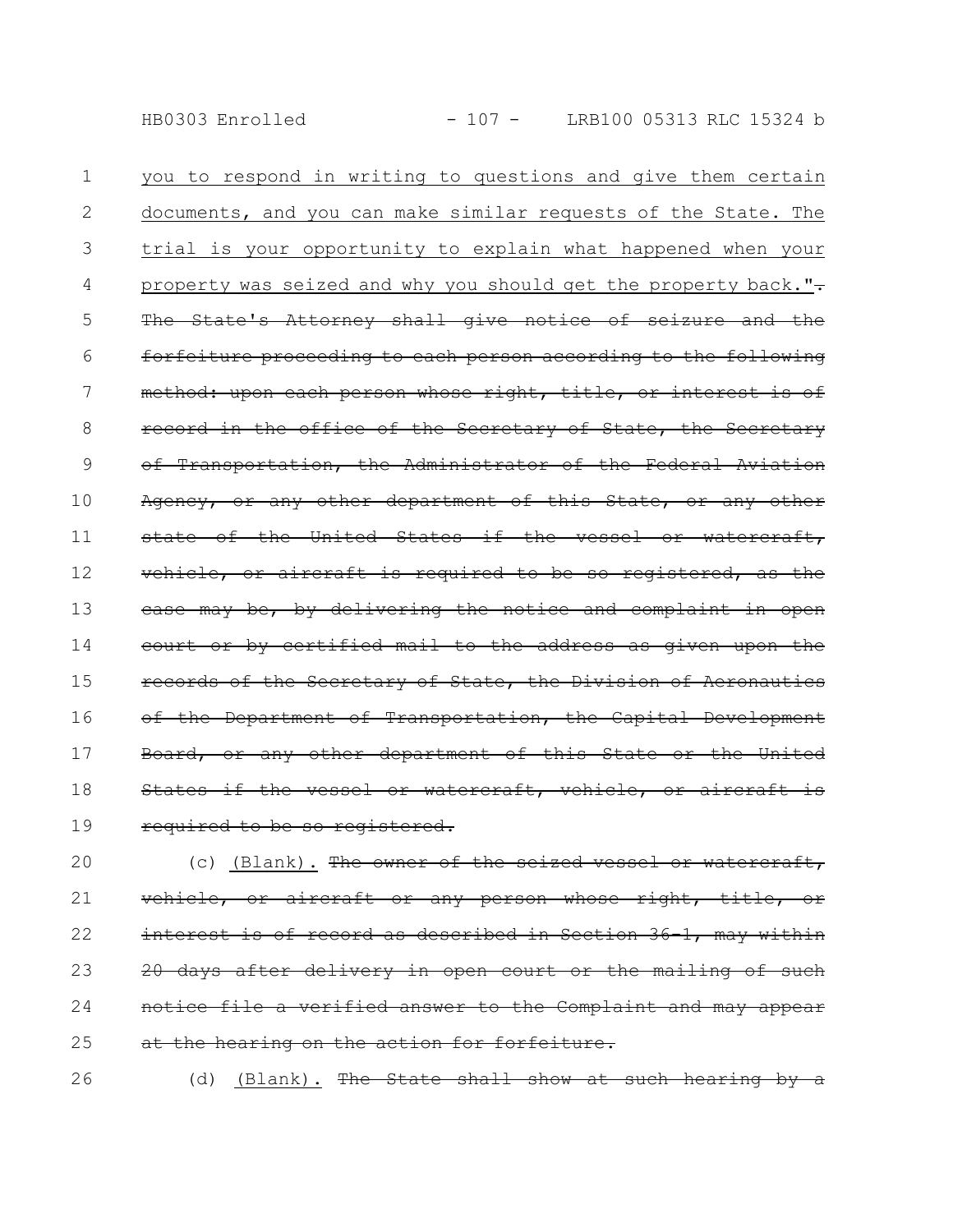preponderance of the evidence, that such vessel or watercraft, vehicle, or aircraft was used in the commission of an offense described in Section 36-1. 1 2 3

(e) (Blank). The owner of such vessel or watercraft, vehicle, or aircraft or any person whose right, title, or interest is of record as described in Section 36 1, may show by a preponderance of the evidence that he did not know, and did not have reason to know, that the vessel or watercraft, vehicle, or aircraft was to be used in the commission of such an offense or that any of the exceptions set forth in Section 36-3 are applicable. 4 5 6 7 8 9 10 11

(f) (Blank). Unless the State shall make such showing, the Court shall order such vessel or watercraft, vehicle, aircraft released to the owner. Where the State has made such showing, the Court may order the vessel or watercraft, vehicle, or aircraft destroyed or may order it forfeited to any local, municipal or county law enforcement agency, or the Department of State Police or the Department of Revenue of the State of Illinois. 12 13 14 15 16 17 18 19

(g) (Blank). A copy of the order shall be filed with the law enforcement agency, and with each Federal or State office or agency with which such vessel or watercraft, vehicle, or aircraft is required to be registered. Such order, when filed, constitutes authority for the issuance of clear title to such vessel or watercraft, vehicle, or aircraft, to the department or agency to whom it is delivered or any purchaser thereof. The 20 21 22 23 24 25 26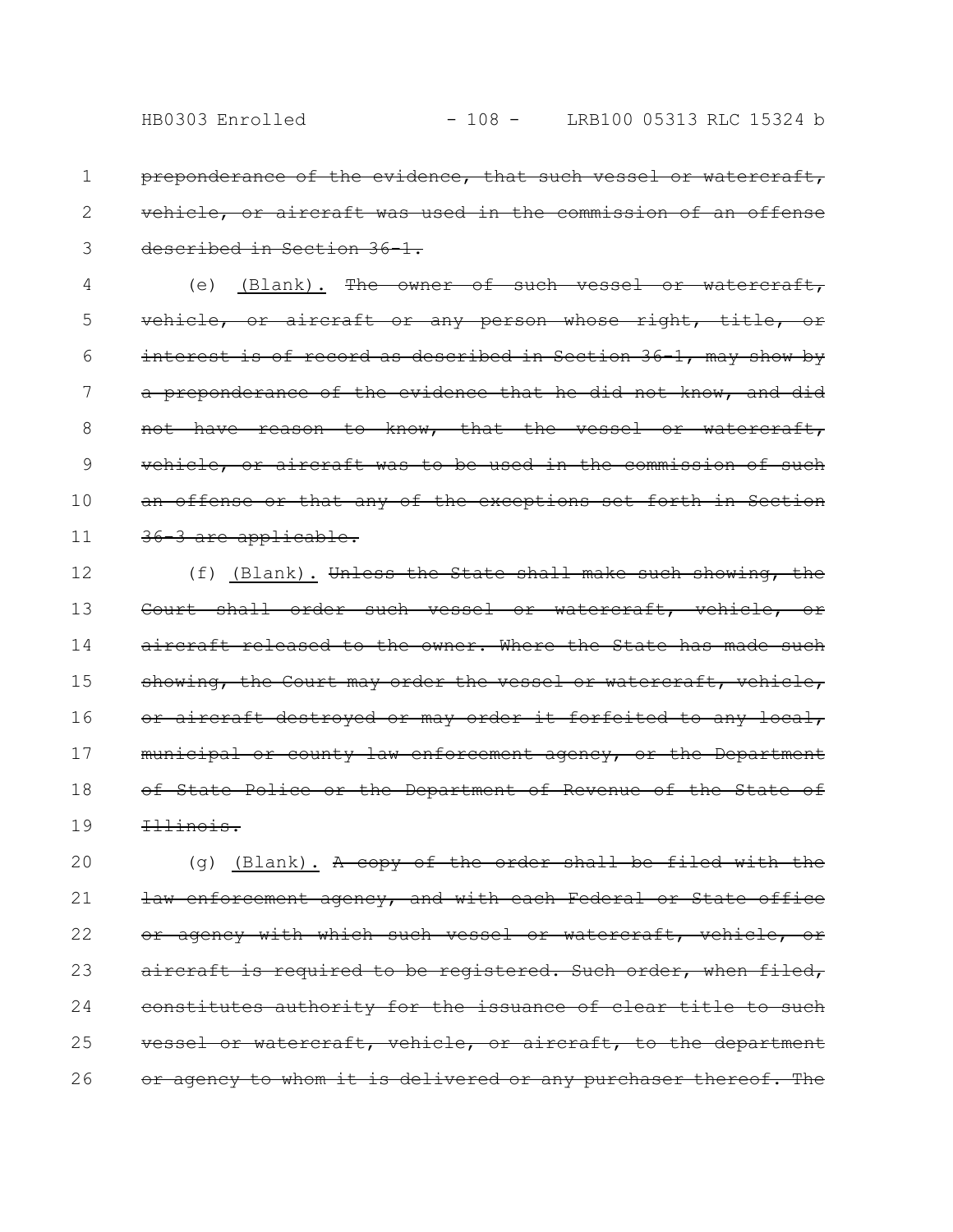- law enforcement agency shall comply promptly with instructions to remit received from the State's Attorney or Attorney General in accordance with Sections 36-2 (a) or 36-3. 1 2 3
- (h) (Blank). The proceeds of any sale at public auction pursuant to Section 36-2 of this Act, after payment of all liens and deduction of the reasonable charges and expenses incurred by the State's Attorney's Office shall be paid to the law enforcement agency having seized the vehicle for forfeiture. 4 5 6 7 8 9
- (Source: P.A. 98-699, eff. 1-1-15; 98-1020, eff. 8-22-14; 99-78, eff. 7-20-15.) 10 11
- (720 ILCS 5/36-2.1 new) 12

| 13 | Sec. 36-2.1. Notice to Owner or Interest Holder. The first      |
|----|-----------------------------------------------------------------|
| 14 | attempted service shall be commenced within 28 days of the      |
| 15 | receipt of the notice from the seizing agency by the form 4-64. |
| 16 | If the property seized is a conveyance, notice shall also be    |
| 17 | directed to the address reflected in the office of the agency   |
| 18 | or official in which title or interest to the conveyance is     |
| 19 | required by law to be recorded. A complaint for forfeiture      |
| 20 | shall be served upon the property owner or interest holder in   |
| 21 | the following manner:                                           |
| 22 | If the owner's or interest holder's name<br>(1)<br>and          |
| 23 | current address are known, then by either:                      |
| 24 | (A) personal service; or                                        |
| 25 | (B) mailing a copy of the notice by certified mail,             |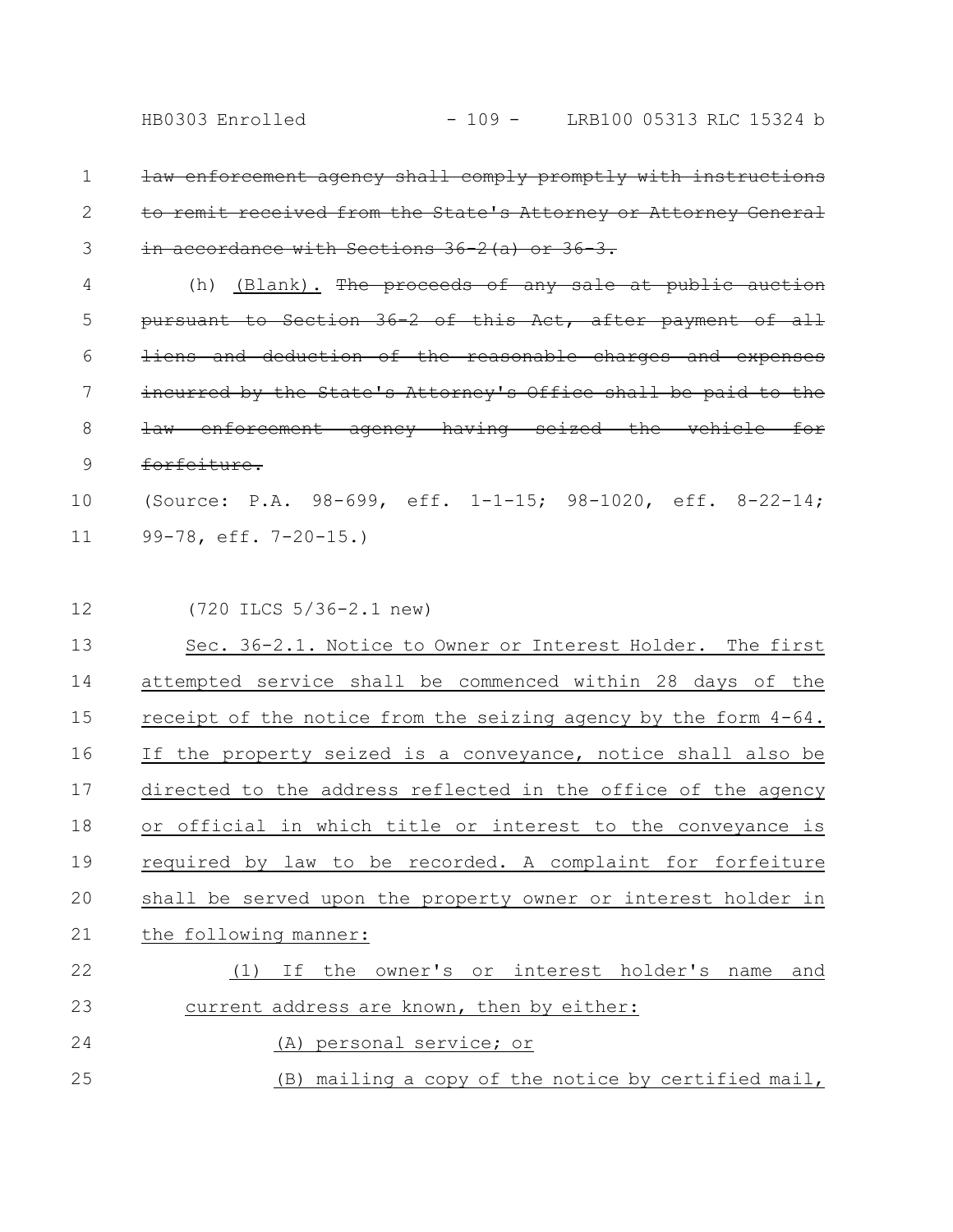## return receipt requested and first class mail, to that address. 1 2

(i) If notice is sent by certified mail and no signed return receipt is received by the State's Attorney within 28 days of mailing, and no communication from the owner or interest holder is received by the State's Attorney documenting actual notice by said parties, the State's Attorney shall, within a reasonable period of time, mail a second copy of the notice by certified mail, return receipt requested and first class mail, to that address. 3 4 5 6 7 8 9 10 11 12

(ii) If no signed return receipt is received by the State's Attorney within 28 days of the second attempt at service by certified mail, and no communication from the owner or interest holder is received by the State's Attorney documenting actual notice by said parties, the State's Attorney shall have 60 days to attempt to serve the notice by personal service, which also includes substitute service by leaving a copy at the usual place of abode, with some person of the family or a person residing there, of the age of 13 years or upwards. If after 3 attempts at service in this manner, no service of the notice is accomplished, then the notice shall be posted in a conspicuous 13 14 15 16 17 18 19 20 21 22 23 24 25 26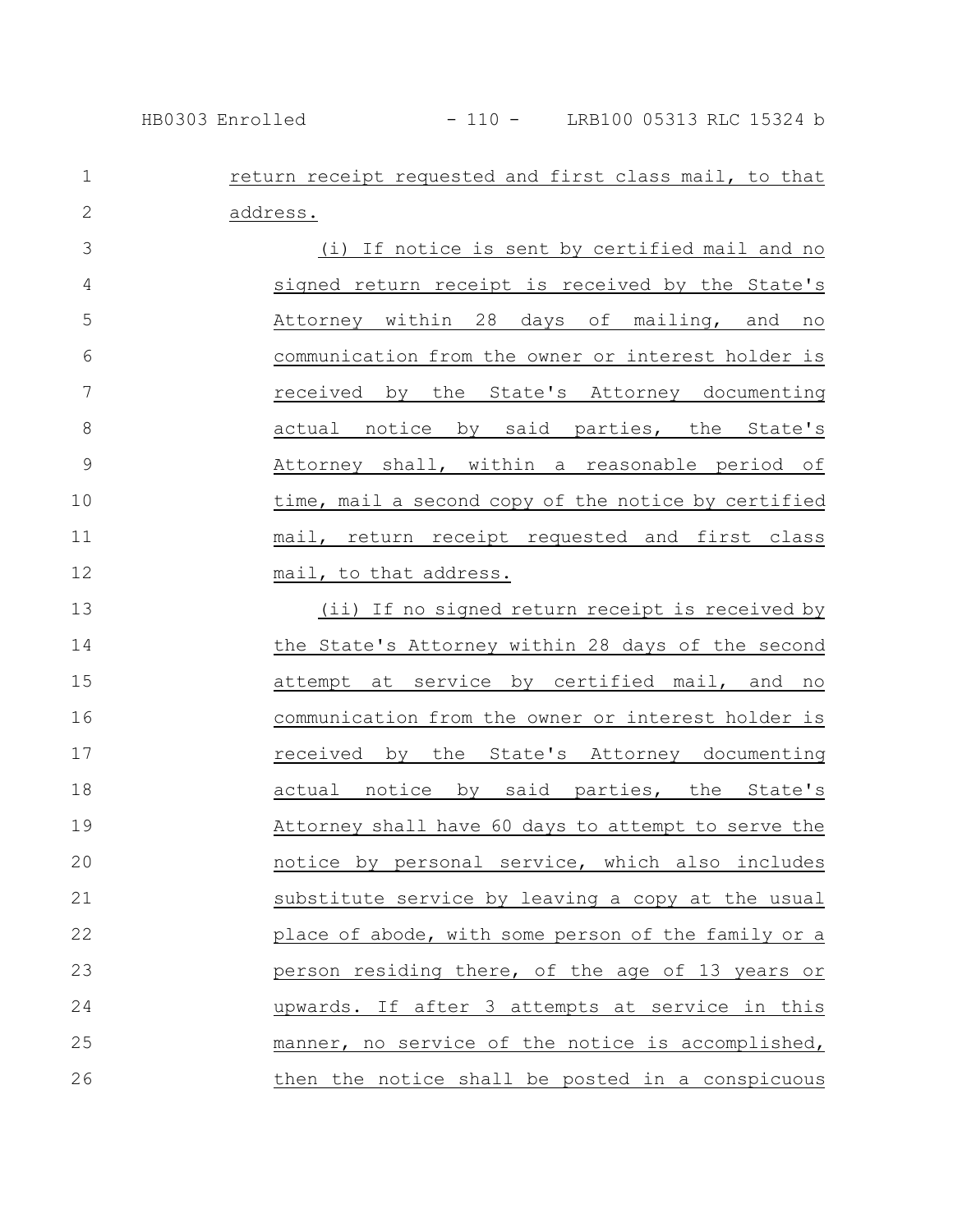| $\mathbf 1$  | manner at this address and service shall be made by     |
|--------------|---------------------------------------------------------|
| $\mathbf{2}$ | the posting.                                            |
| 3            | at service and the posting if<br>The<br>attempts        |
| 4            | required, shall be documented by the person attempting  |
| 5            | service and said documentation shall be made part of a  |
| 6            | return of service returned to the State's Attorney.     |
| 7            | The State's Attorney may utilize a Sheriff or           |
| 8            | Deputy Sheriff, any peace officer, a private process    |
| $\mathsf 9$  | server or investigator, or any employee, agent, or      |
| 10           | investigator of the State's Attorney's office to        |
| 11           | attempt service without seeking leave of court.         |
| 12           | After the procedures are followed, service shall        |
| 13           | be effective on an owner or interest holder on the date |
| 14           | of receipt by the State's Attorney of a returned return |
| 15           | receipt requested, or on the date of receipt of a       |
| 16           | communication from an owner or interest holder          |
| 17           | documenting actual notice, whichever is first in time,  |
| 18           | or on the date of the last act performed by the State's |
| 19           | Attorney in attempting personal service under item      |
| 20           | (ii) of this paragraph (1). If notice is to be shown by |
| 21           | actual notice from communication with a claimant, then  |
| 22           | the State's Attorney shall file an affidavit providing  |
| 23           | details of the communication, which shall be accepted   |
| 24           | as sufficient proof of service by the court.            |
| 25           | For purposes of notice under this Section, if a         |
| 26           | person has been arrested for the conduct giving rise to |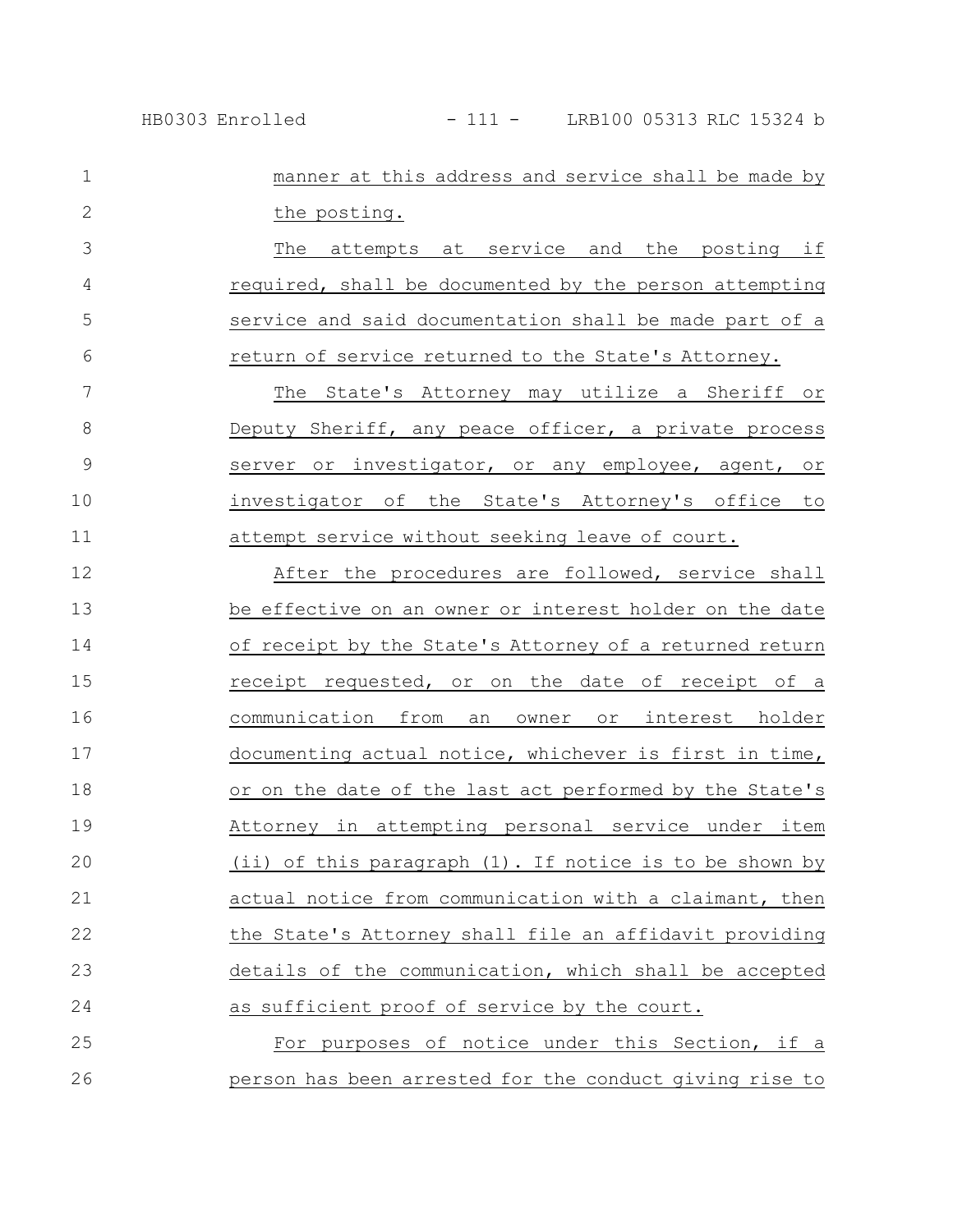| $\mathbf 1$   | the forfeiture, the address provided to the arresting       |
|---------------|-------------------------------------------------------------|
| $\mathbf{2}$  | agency at the time of arrest shall be deemed to be that     |
| 3             | person's known address. Provided, however, if an owner      |
| 4             | interest holder's address changes prior to the<br>Оr        |
| 5             | effective date of the complaint for forfeiture, the         |
| 6             | owner or interest holder shall promptly notify the          |
| 7             | seizing agency of the change in address or, if the          |
| 8             | owner or interest holder's address changes subsequent       |
| $\mathcal{G}$ | the effective date of the notice of pending<br>to           |
| 10            | forfeiture, the owner or interest holder shall              |
| 11            | promptly notify the State's Attorney of the change in       |
| 12            | address; or if the property seized is a conveyance, to      |
| 13            | the address reflected in the office of the agency or        |
| 14            | official in which title or interest to the conveyance       |
| 15            | is required by law to be recorded.                          |
| 16            | (2) If the owner's or interest holder's address is not      |
| 17            | known, and is not on record, then notice shall be served by |
| 18            | publication for 3 successive weeks in a newspaper of        |
| 19            | general circulation in the county in which the seizure      |
| 20            | occurred.                                                   |
| 21            | (3) Notice to any business entity, corporation, LLC,        |
| 22            | LLP, or partnership shall be complete by a single mailing   |
| 23            | of a copy of the notice by certified mail, return receipt   |
| 24            | requested and first class mail, to that address. This       |
| 25            | notice is complete regardless of the return of a signed     |
| 26            | <u>"return receipt requested".</u>                          |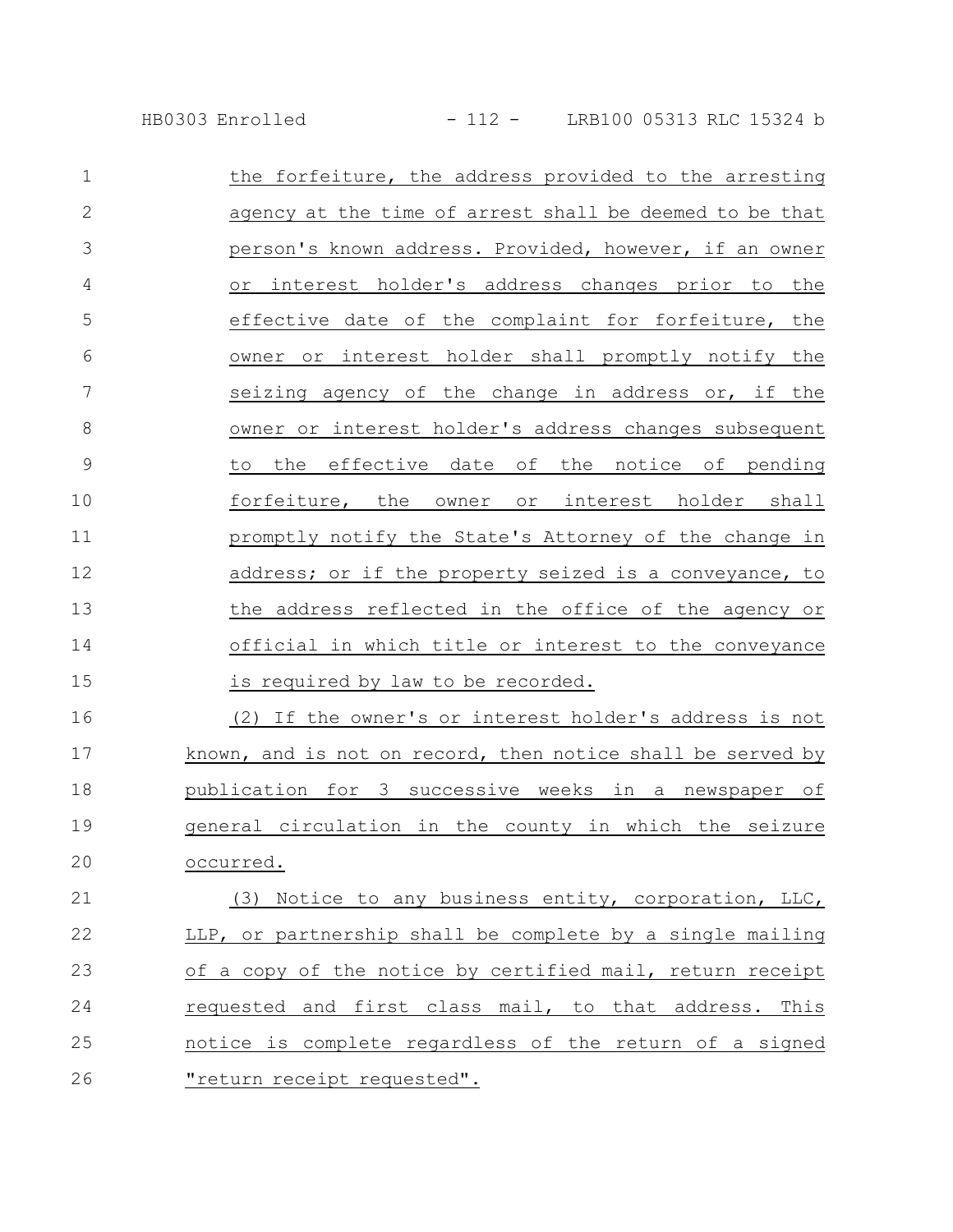| $\mathbf{1}$   | (4) Notice to a person whose address is not within the     |
|----------------|------------------------------------------------------------|
| 2              | State shall be complete by a single mailing of a copy of   |
| 3              | the notice by certified mail, return receipt requested and |
| $\overline{4}$ | first class mail, to that address. This notice is complete |
| 5              | regardless of the return of a signed "return receipt       |
| 6              | requested".                                                |

(5) Notice to a person whose address is not within the United States shall be complete by a single mailing of a copy of the notice by certified mail, return receipt requested and first class mail, to that address. This notice shall be complete regardless of the return of a signed "return receipt requested". If certified mail is not available in the foreign country where the person has an address, then notice shall proceed by publication under paragraph (2) of this Section. 7 8 9 10 11 12 13 14 15

(6) Notice to any person whom the State's Attorney reasonably should know is incarcerated within the State shall also include the mailing a copy of the notice by certified mail, return receipt requested and first class mail, to the address of the detention facility with the inmate's name clearly marked on the envelope. 16 17 18 19 20 21

| 22 | $(720$ ILCS $5/36 - 2.2$ new)                               |
|----|-------------------------------------------------------------|
| 23 | Sec. 36-2.2. Replevin prohibited; return of personal        |
| 24 | property inside seized conveyance.                          |
| 25 | (a) Property seized under this Article shall not be subject |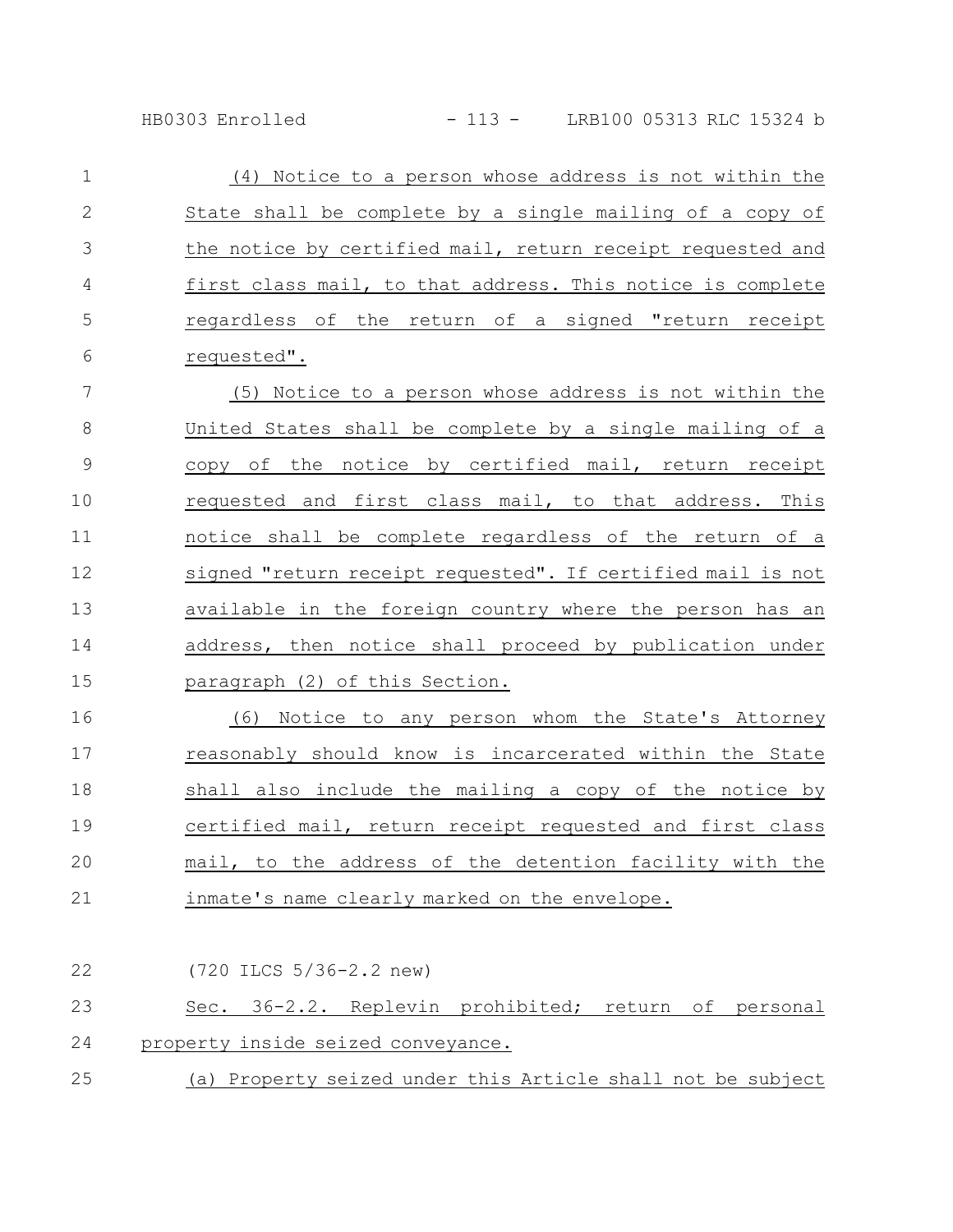HB0303 Enrolled - 114 - LRB100 05313 RLC 15324 b

to replevin, but is deemed to be in the custody of the Director of State Police subject only to the order and judgments of the circuit court having jurisdiction over the forfeiture proceedings and the decisions of the State's Attorney. 1 2 3 4

(b) A claimant or a party interested in personal property contained within a seized conveyance may file a motion with the court in a judicial forfeiture action for the return of any personal property contained within a conveyance seized under this Article. The return of personal property shall not be unreasonably withheld if the personal property is not mechanically or electrically coupled to the conveyance, needed for evidentiary purposes, or otherwise contraband. A law enforcement agency that returns property under a court order under this Section shall not be liable to any person who claims ownership to the property if the property is returned to an improper party. 5 6 7 8 9 10 11 12 13 14 15 16

17

(720 ILCS 5/36-2.5 new)

## Sec. 36-2.5. Judicial in rem procedures. (a) The laws of evidence relating to civil actions shall apply to judicial in rem proceedings under this Article. 18 19 20

(b) Only an owner of or interest holder in the property may file an answer asserting a claim against the property in the action in rem. For purposes of this Section, the owner or interest holder shall be referred to as claimant. A person not named in the forfeiture complaint who claims to have an 21 22 23 24 25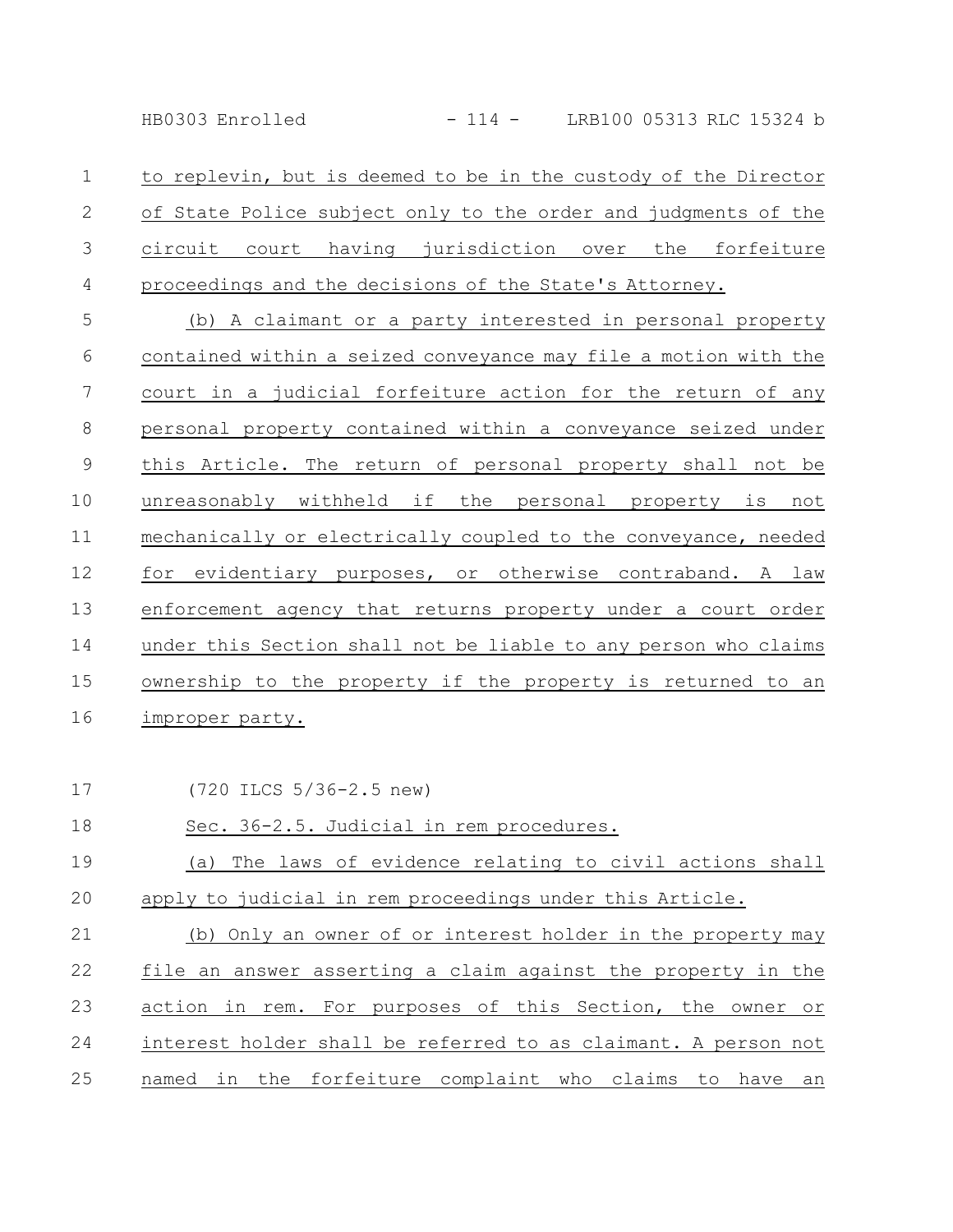HB0303 Enrolled - 115 - LRB100 05313 RLC 15324 b

| $\mathbf 1$   | interest in the property may petition to intervene as a      |
|---------------|--------------------------------------------------------------|
| $\mathbf{2}$  | claimant under Section 2-408 of the Code of Civil Procedure. |
| 3             | (c) The answer shall be filed with the court within 45 days  |
| 4             | after service of the civil in rem complaint.                 |
| 5             | (d) The trial shall be held within 60 days after filing of   |
| 6             | the answer unless continued for good cause.                  |
| 7             | (e) In its case in chief, the State shall show by a          |
| 8             | preponderance of the evidence that:                          |
| $\mathcal{G}$ | (1) the property is subject to forfeiture; and               |
| 10            | (2) at least one of the following:                           |
| 11            | (i) the claimant knew or should have known that the          |
| 12            | conduct was likely to occur; or                              |
| 13            | (ii) the claimant is not the true owner of the               |
| 14            | property that is subject to forfeiture.                      |
| 15            | In any forfeiture case under this Article, a claimant may    |
| 16            | present evidence to overcome evidence presented by the State |
| 17            | that the property is subject to forfeiture.                  |
| 18            | (f) Notwithstanding any other provision of this Section,     |
| 19            | the State's burden of proof at the trial of the forfeiture   |
| 20            | action shall be by clear and convincing evidence if:         |
| 21            | (1) a finding of not guilty is entered as to all counts      |
| 22            | and all defendants in a criminal proceeding relating to the  |
| 23            | conduct giving rise to the forfeiture action; or             |
| 24            | (2)<br>the<br>State receives<br>an adverse finding at<br>a a |
| 25            | preliminary hearing and fails to secure an indictment in a   |
| 26            | criminal proceeding related to the factual allegations of    |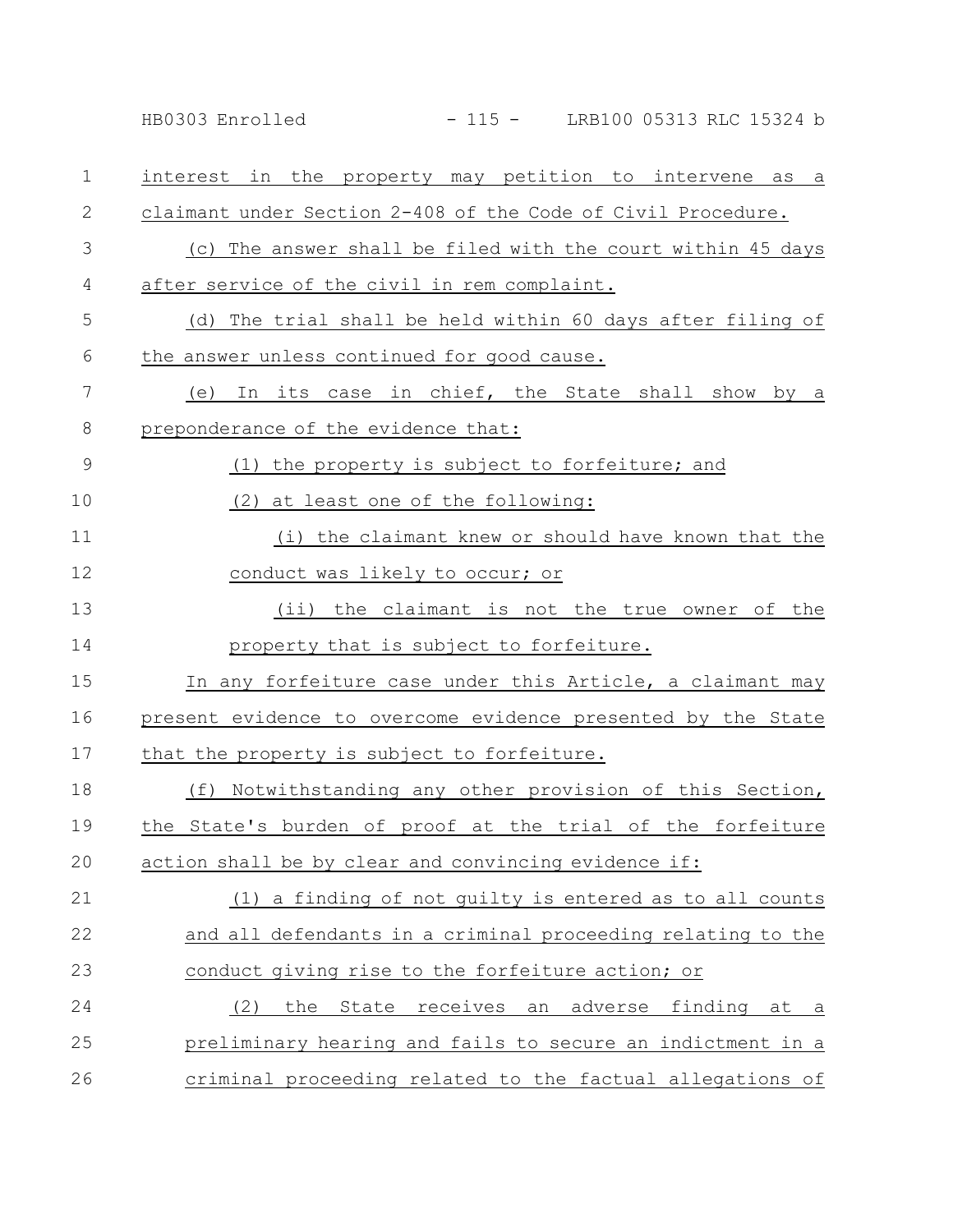HB0303 Enrolled - 116 - LRB100 05313 RLC 15324 b

| $\mathbf 1$   | the forfeiture action.                                          |
|---------------|-----------------------------------------------------------------|
| $\mathbf{2}$  | (g) If the State does not meet its burden of proof, the         |
| 3             | court shall order the interest in the property returned or      |
| 4             | conveyed to the claimant and shall order all other property in  |
| 5             | which the State does meet its burden of proof forfeited to the  |
| 6             | State. If the State does meet its burden of proof, the court    |
| 7             | shall order all property forfeited to the State.                |
| $8\,$         | (h) A defendant convicted in any criminal proceeding is         |
| $\mathcal{G}$ | precluded from later denying the essential allegations of the   |
| 10            | criminal offense of which the defendant was convicted in any    |
| 11            | proceeding under this Article regardless of the pendency of an  |
| 12            | appeal from that conviction. However, evidence of the pendency  |
| 13            | of an appeal is admissible.                                     |
| 14            | (i) An acquittal or dismissal in a criminal proceeding          |
| 15            | shall not preclude civil proceedings under this Act; however,   |
| 16            | for good cause shown, on a motion by either party, the court    |
| 17            | may stay civil forfeiture proceedings during the criminal trial |
| 18            | for a related criminal indictment or information alleging a     |
| 19            | violation of law authorizing forfeiture under Section 36-1 of   |
| 20            | this Article.                                                   |
| 21            | (j) Title to all property declared forfeited under this Act     |
| 22            | vests in this State on the commission of the conduct giving     |
| 23            | rise to forfeiture together with the proceeds of the property   |
| 24            | after that time. Except as otherwise provided in this Article,  |
| 25            | any property or proceeds subsequently transferred to any person |
| 26            | remain subject to forfeiture unless a person<br>to whom<br>the  |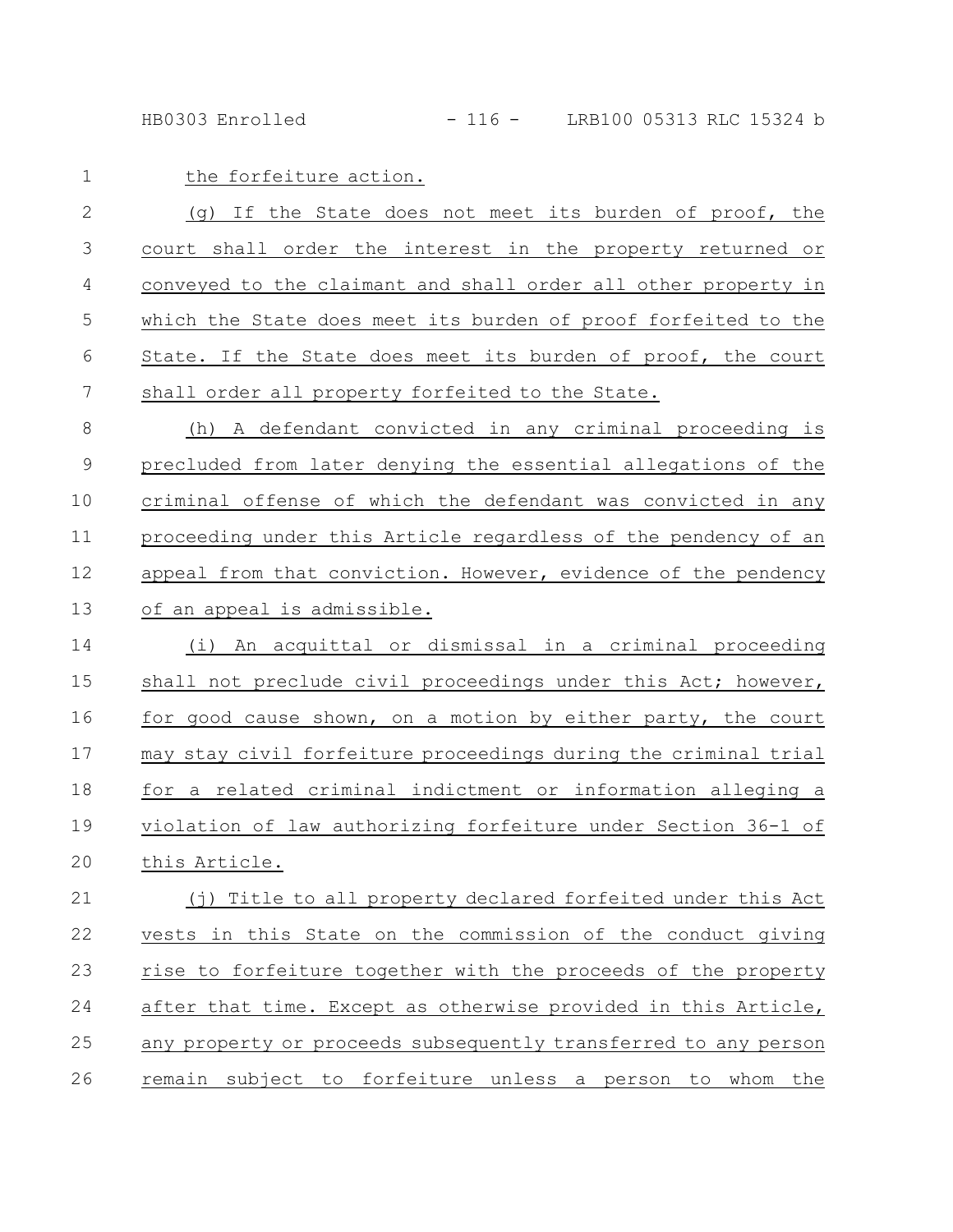## property was transferred makes an appropriate claim under or has their claim adjudicated at the judicial in rem hearing. (k) No property shall be forfeited under this Article from a person who, without actual or constructive notice that the property was the subject of forfeiture proceedings, obtained possession of the property as a bona fide purchaser for value. A person who purports to transfer property after receiving actual or constructive notice that the property is subject to seizure or forfeiture is guilty of contempt of court, and shall be liable to the State for a penalty in the amount of the fair market value of the property. 1 2 3 4 5 6 7 8 9 10 11

(l) A civil action under this Article shall be commenced within 5 years after the last conduct giving rise to forfeiture became known or should have become known or 5 years after the forfeitable property is discovered, whichever is later, excluding any time during which either the property or claimant is out of the State or in confinement or during which criminal proceedings relating to the same conduct are in progress. (m) If property is ordered forfeited under this Article 12 13 14 15 16 17 18 19

from a claimant who held title to the property in joint tenancy or tenancy in common with another claimant, the court shall determine the amount of each owner's interest in the property according to principles of property law. 20 21 22 23

(720 ILCS 5/36-2.7 new) 24

Sec. 36-2.7. Innocent owner hearing. 25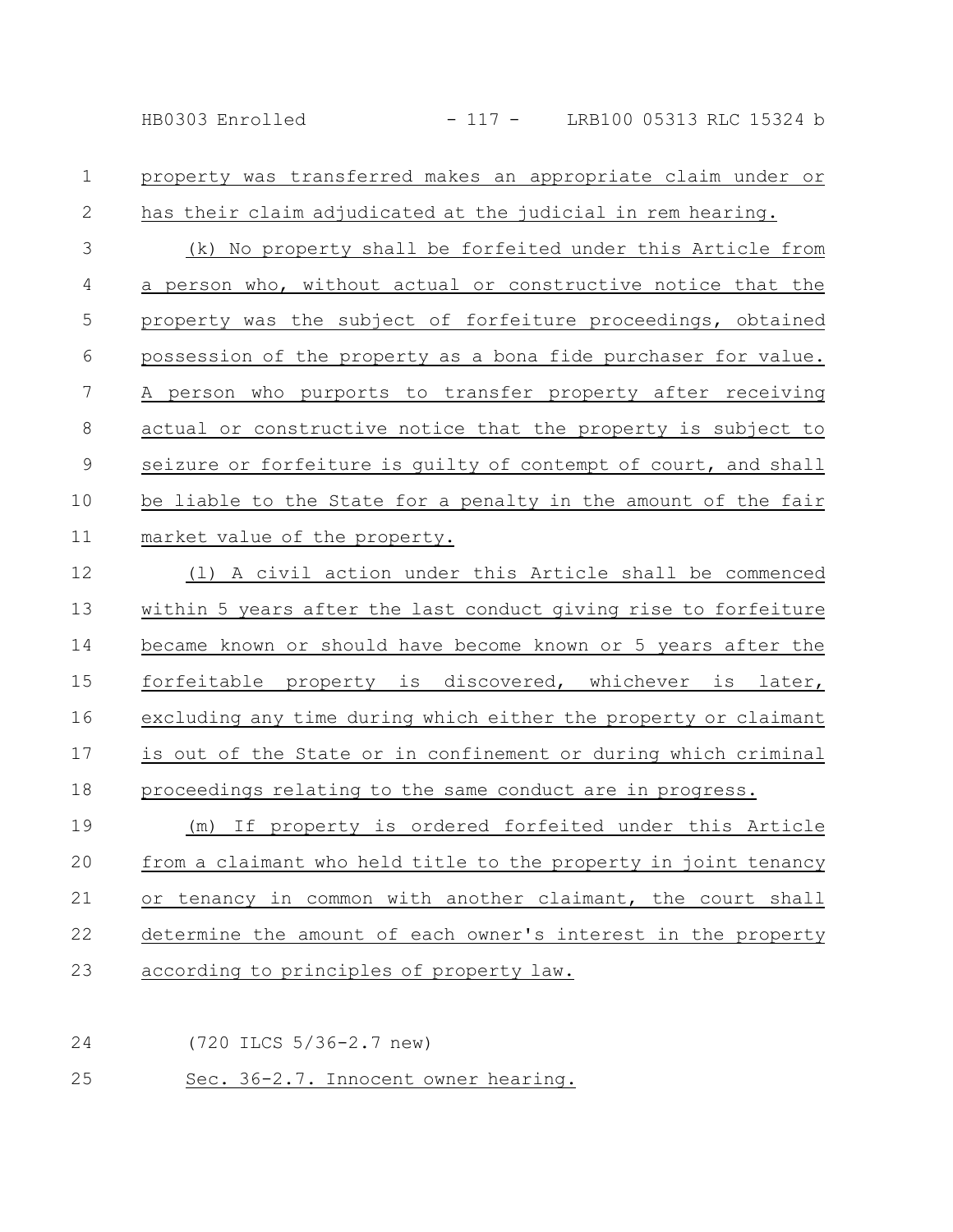HB0303 Enrolled - 118 - LRB100 05313 RLC 15324 b

| $\mathbf 1$   | (a) After a complaint for forfeiture has been filed and all     |
|---------------|-----------------------------------------------------------------|
| $\mathbf{2}$  | claimants have appeared and answered, a claimant may file a     |
| 3             | motion with the court for an innocent owner hearing prior to    |
| 4             | trial. This motion shall be made and supported by sworn         |
| 5             | affidavit and shall assert the following along with specific    |
| 6             | facts which support each assertion:                             |
| 7             | (1) that the claimant filing the motion is the true             |
| 8             | owner of the conveyance as interpreted by case law; and         |
| $\mathcal{G}$ | (2)<br>that the claimant did not know or did not have           |
| 10            | reason to know the conduct giving rise to the forfeiture        |
| 11            | was likely to occur.                                            |
| 12            | (b) The claimant shall include specific facts which support     |
| 13            | these assertions in their motion.                               |
| 14            | (c) Upon the filing, a hearing may only be conducted after      |
| 15            | the parties have been given the opportunity to conduct limited  |
| 16            | discovery as to the ownership and control of the property, the  |
| 17            | claimant's knowledge, or any matter relevant to the issues      |
| 18            | raised or facts alleged in the claimant's motion. Discovery     |
| 19            | shall be limited to the People's requests in these areas but    |
| 20            | may proceed by any means allowed in the Code of Civil           |
| 21            | Procedure.                                                      |
| 22            | (d) After discovery is complete and the court has allowed       |
| 23            | for sufficient time to review and investigate the discovery     |
| 24            | responses, the court shall conduct a hearing. At the hearing,   |
| 25            | the fact that the conveyance is subject to forfeiture shall not |
| 26            | be at issue. The court shall only hear evidence relating to the |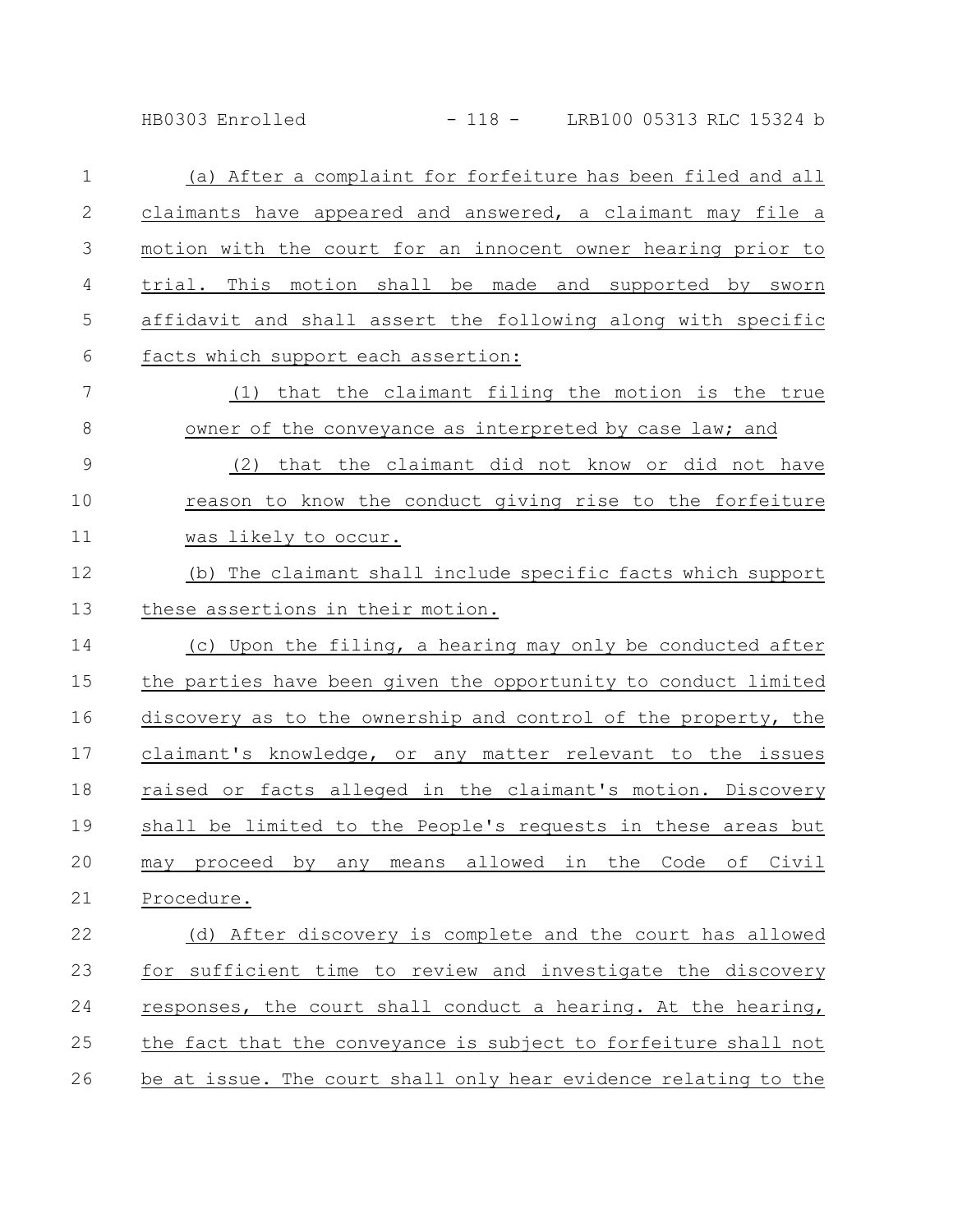HB0303 Enrolled - 119 - LRB100 05313 RLC 15324 b

issue of innocent ownership. 1

|             |  |  |  |  |  | (e) At the hearing on the motion, the claimant shall bear  |  |  |
|-------------|--|--|--|--|--|------------------------------------------------------------|--|--|
|             |  |  |  |  |  | 3 the burden of proving each of the assertions listed in   |  |  |
|             |  |  |  |  |  | 4 subsection (a) of this Section by a preponderance of the |  |  |
| 5 evidence. |  |  |  |  |  |                                                            |  |  |

(f) If a claimant meets their burden of proof, the court shall grant the motion and order the conveyance returned to the claimant. If the claimant fails to meet their burden of proof, the court shall deny the motion and the forfeiture case shall proceed according to the Rules of Civil Procedure. 6 7 8 9 10

(720 ILCS 5/36-3) (from Ch. 38, par. 36-3) 11

Sec. 36-3. Exemptions from Exceptions to forfeiture. 12

(a) No vessel or watercraft, vehicle, or aircraft used by any person as a common carrier in the transaction of business as such common carrier may be forfeited under the provisions of Section 36-2 unless the State proves by a preponderance of the evidence it appears that (1) in the case of a railway car or engine, the owner, or (2) in the case of any other such vessel or watercraft, vehicle or aircraft, the owner or the master of such vessel or watercraft or the owner or conductor, driver, pilot, or other person in charge of such vehicle or aircraft was at the time of the alleged illegal act a consenting party or privy thereto. 13 14 15 16 17 18 19 20 21 22 23

(b) No vessel or watercraft, vehicle, or aircraft shall be forfeited under the provisions of Section 36-2 of this Article 24 25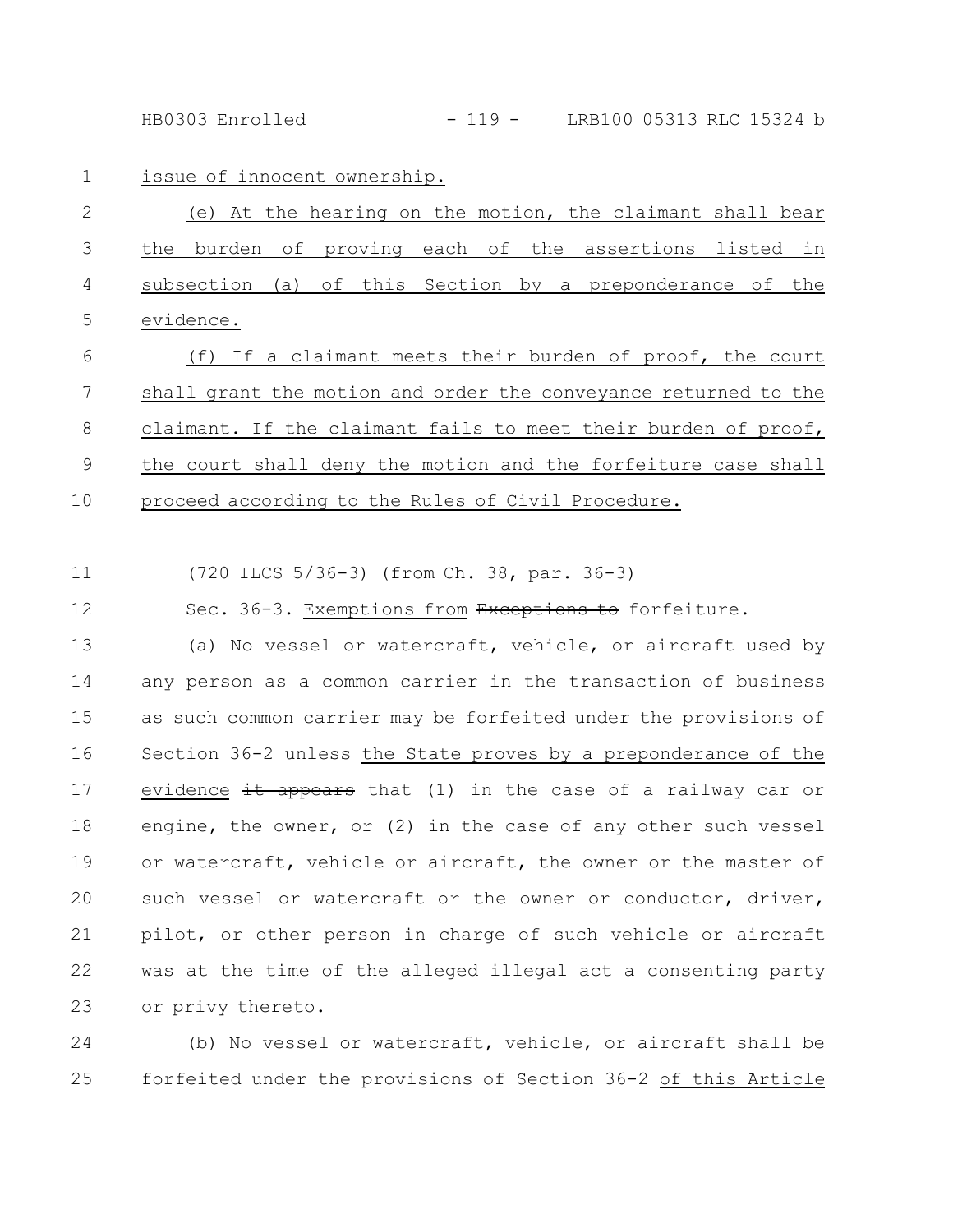HB0303 Enrolled - 120 - LRB100 05313 RLC 15324 b

by reason of any act or omission established by the owner thereof to have been committed or omitted by any person other than such owner while such vessel or watercraft, vehicle, or aircraft was unlawfully in the possession of a person who acquired possession thereof in violation of the criminal laws of the United States, or of any state. 1 2 3 4 5 6

(Source: P.A. 98-699, eff. 1-1-15.) 7

8

(720 ILCS 5/36-3.1 new)

Sec. 36-3.1. Proportionality. Property forfeited under this Article shall be subject to an 8th Amendment to the United States Constitution disproportionate penalties analysis, and the property forfeiture may be denied in whole or in part if the court finds that the forfeiture would constitute an excessive fine in violation of the 8th Amendment to the United States Constitution, as interpreted by case law. 9 10 11 12 13 14 15

(720 ILCS 5/36-6 new) 16

Sec. 36-6. Return of property, damages and costs. 17

(a) The law enforcement agency that holds custody of property seized for forfeiture shall return to the claimant, within a reasonable period of time not to exceed 7 days unless the order is stayed by the trial court or a reviewing court pending an appeal, motion to reconsider, or other reason after the court orders the property to be returned or conveyed to the claimant: 18 19 20 21 22 23 24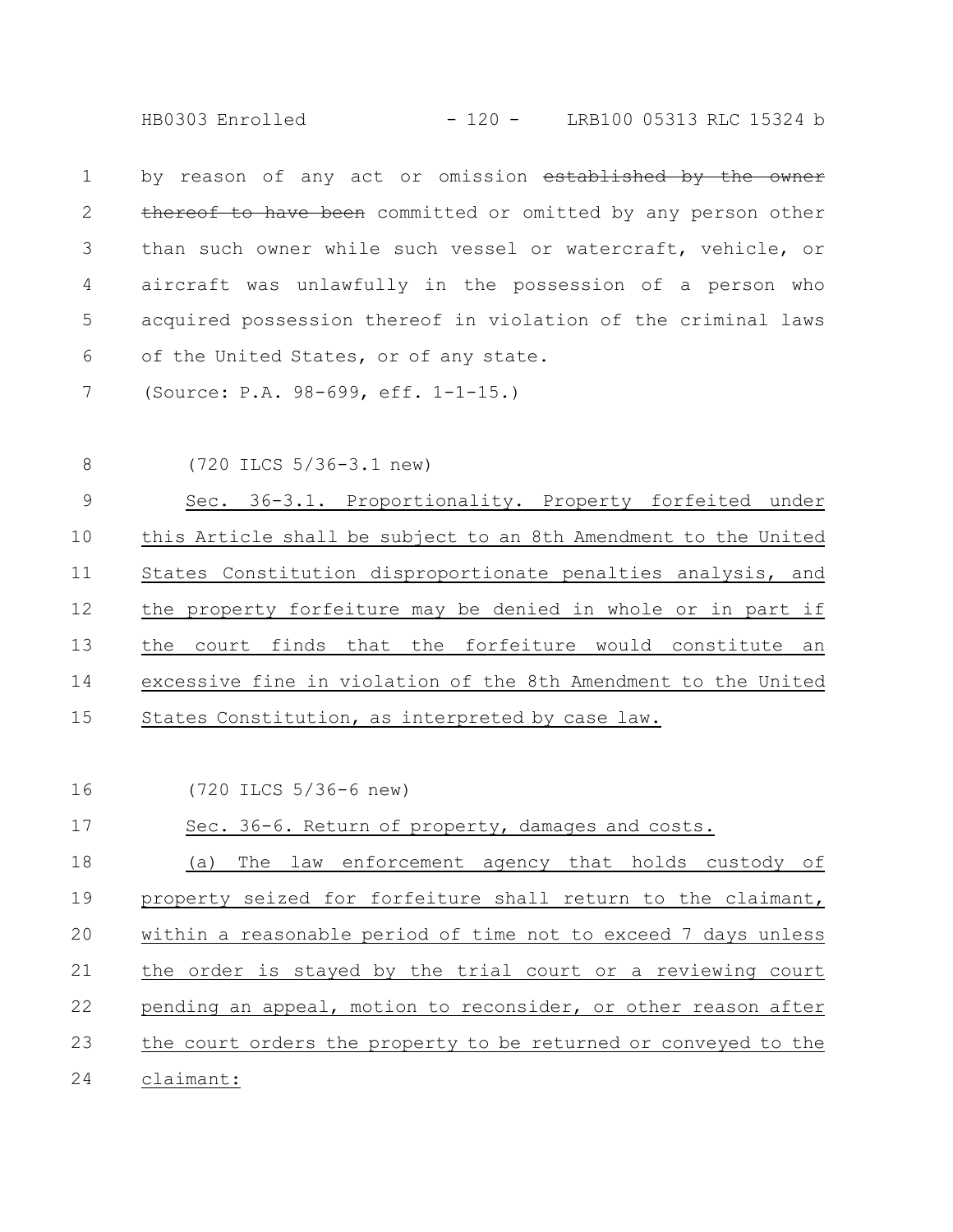HB0303 Enrolled - 121 - LRB100 05313 RLC 15324 b

| $\mathbf 1$    | property ordered by the court to be conveyed or<br>(1)          |
|----------------|-----------------------------------------------------------------|
| $\overline{2}$ | returned to the claimant; and                                   |
| 3              | (2) property ordered by the court to be conveyed or             |
| $\overline{4}$ | returned to the claimant under subsection (d) of Section        |
| 5              | 36-3.1 of this Article.                                         |
| 6              | The law enforcement agency that holds custody of<br>(b)         |
| 7              | property seized under this Article is responsible for any       |
| $\,8\,$        | damages, storage fees, and related costs applicable to property |
| $\mathcal{G}$  | returned to a claimant under this Article. The claimant shall   |
| 10             | not be subject to any charges by the State for storage of the   |
| 11             | property or expenses incurred in the preservation of the        |
| 12             | property. Charges for the towing of a conveyance shall be borne |
| 13             | by the claimant unless the conveyance was towed for the sole    |
| 14             | reason of seizure for forfeiture. This subsection does not      |
| 15             | prohibit the imposition of any fees or costs by a home rule     |
| 16             | unit of local government related to the impoundment of a        |
| 17             | conveyance under an ordinance enacted by the unit of            |
| 18             | government.                                                     |

(720 ILCS 5/36-7 new) 19

Sec. 36-7. Distribution of proceeds; selling or retaining seized property prohibited. (a) Except as otherwise provided in this Section, the court shall order that property forfeited under this Article be delivered to the Department of State Police within 60 days. (b) The Department of State Police or its designee shall 20 21 22 23 24 25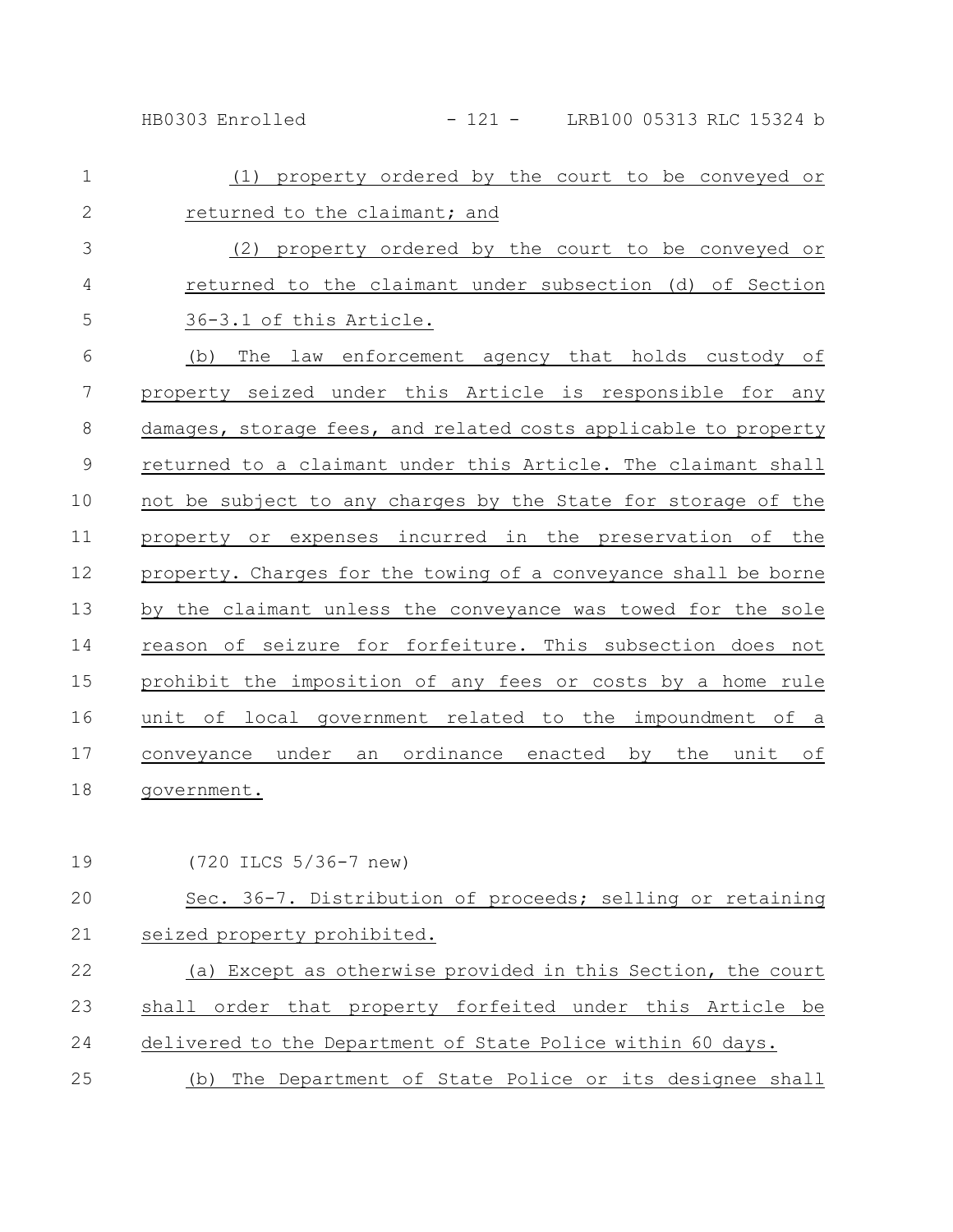dispose of all property at public auction and shall distribute the proceeds of the sale, together with any moneys forfeited or seized, under subsection (c) of this Section. 1 2 3

(c) All monies and the sale proceeds of all other property forfeited and seized under this Act shall be distributed as follows: 4 5 6

(1) 65% shall be distributed to the drug task force, metropolitan enforcement group, local, municipal, county, or state law enforcement agency or agencies which conducted or participated in the investigation resulting in the forfeiture. The distribution shall bear a reasonable relationship to the degree of direct participation of the law enforcement agency in the effort resulting in the forfeiture, taking into account the total value of the property forfeited and the total law enforcement effort with respect to the violation of the law upon which the forfeiture is based. Amounts distributed to the agency or agencies shall be used, at the discretion of the agency, for the enforcement of criminal laws; or for public education in the community or schools in the prevention or detection of the abuse of drugs or alcohol; or for security cameras used for the prevention or detection of violence, except that amounts distributed to the Secretary of State shall be deposited into the Secretary of State Evidence Fund to be used as provided in Section 2-115 of the Illinois Vehicle Code. 7 8 9 10 11 12 13 14 15 16 17 18 19 20 21 22 23 24 25 26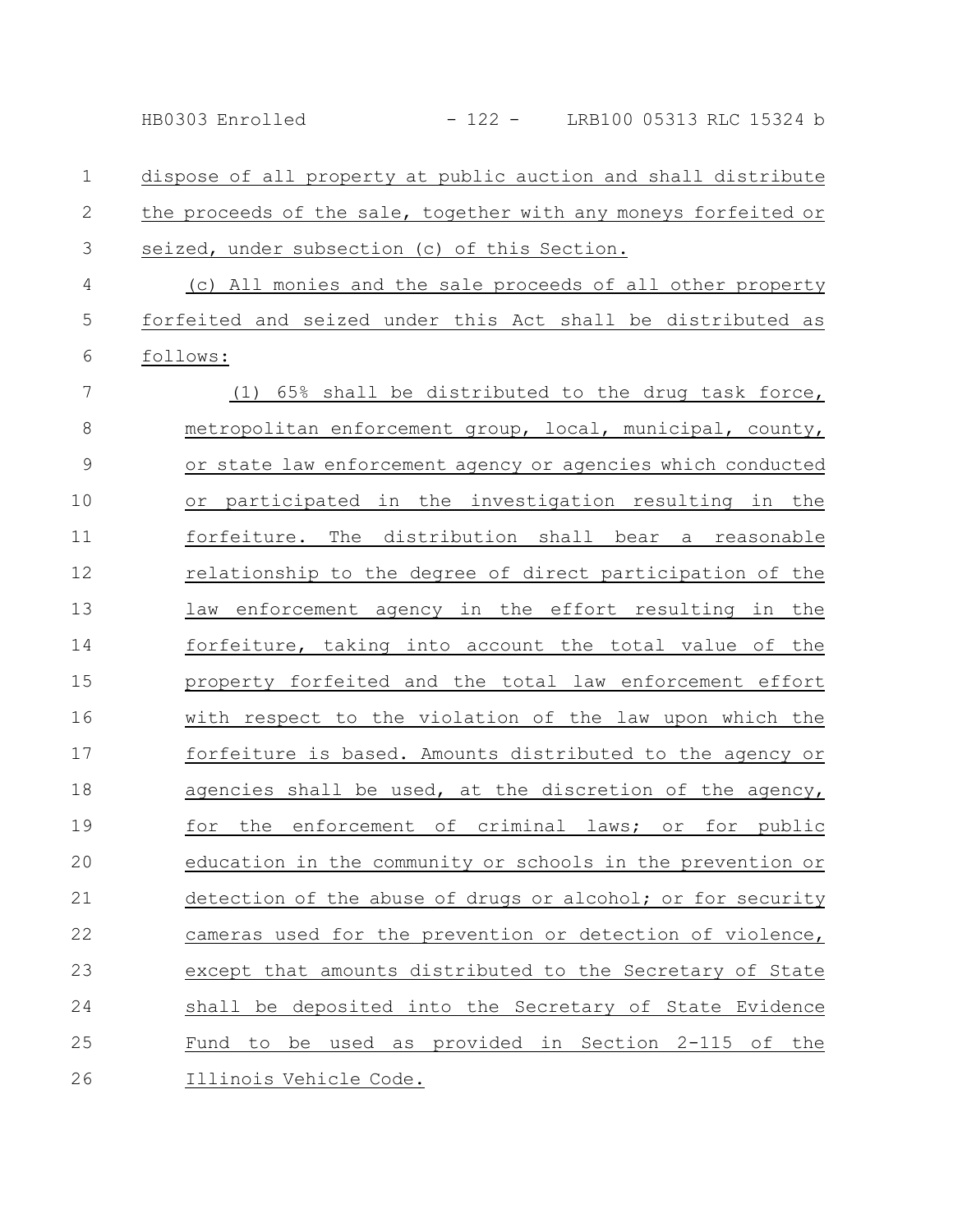| $\mathbf 1$   | Any local, municipal, or county law enforcement agency      |
|---------------|-------------------------------------------------------------|
| $\mathbf{2}$  | entitled to receive a monetary distribution of forfeiture   |
| 3             | proceeds may share those forfeiture proceeds pursuant to    |
| 4             | the<br>terms<br>of an intergovernmental agreement with a    |
| 5             | municipality that has a population in excess of 20,000 if:  |
| 6             | (A) the receiving agency has entered into an                |
| 7             | intergovernmental agreement with the municipality to        |
| 8             | provide police services;                                    |
| $\mathcal{G}$ | the intergovernmental agreement for police<br>(B)           |
| 10            | services provides for consideration in an amount of not     |
| 11            | less than $$1,000,000$ per year;                            |
| 12            | (C) the seizure took place within the geographical          |
| 13            | limits of the municipality; and                             |
| 14            | (D) the funds are used only for the enforcement of          |
| 15            | criminal laws; for public education in the community or     |
| 16            | schools in the prevention or detection of the abuse of      |
| 17            | drugs or alcohol; or for security cameras used for the      |
| 18            | prevention or detection of violence<br>or the               |
| 19            | establishment of a municipal police force, including        |
| 20            | the training of officers, construction of a police          |
| 21            | station, the purchase of law enforcement equipment, or      |
| 22            | vehicles.                                                   |
| 23            | (2) 12.5% shall be distributed to the Office of the         |
| 24            | State's Attorney of the county in which the prosecution     |
| 25            | resulting in the forfeiture was instituted, deposited in a  |
| 26            | special fund in the county treasury and appropriated to the |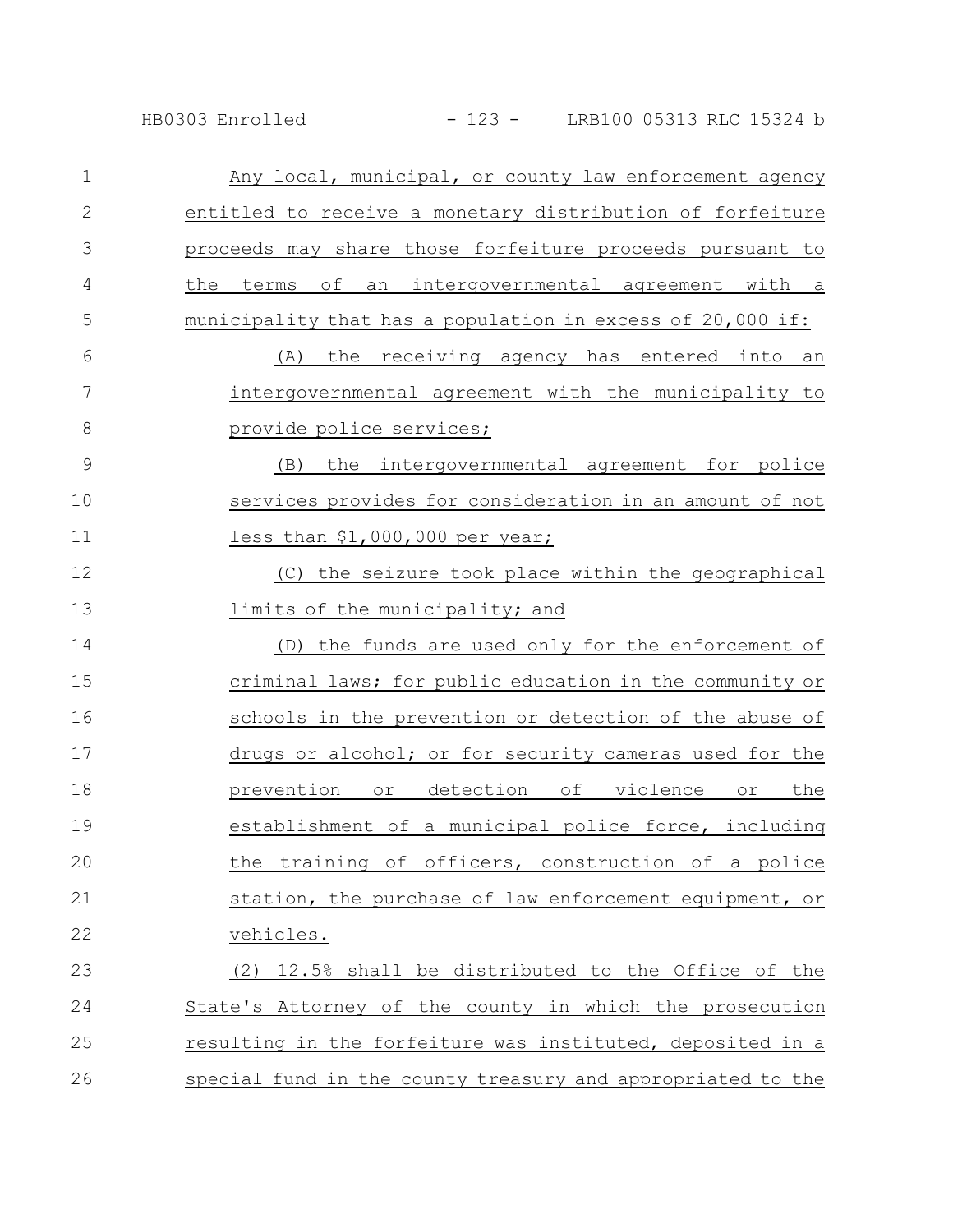HB0303 Enrolled - 124 - LRB100 05313 RLC 15324 b

| $\mathbf 1$   | State's Attorney for use, at the discretion of the State's  |
|---------------|-------------------------------------------------------------|
| $\mathbf{2}$  | Attorney, in the enforcement of criminal laws; or for       |
| 3             | public education in the community or schools in the         |
| 4             | prevention or detection of the abuse of drugs or alcohol;   |
| 5             | or at the discretion of the State's Attorney, in addition   |
| 6             | other authorized purposes, to make grants to local<br>to    |
| 7             | substance abuse treatment facilities and half-way houses.   |
| 8             | counties over 3,000,000 population, 25% will be<br>In       |
| $\mathcal{G}$ | distributed to the Office of the State's Attorney for use,  |
| 10            | at the discretion of the State's Attorney, in the           |
| 11            | enforcement of criminal laws; or for public education in    |
| 12            | the community or schools in the prevention or detection of  |
| 13            | the abuse of drugs or alcohol; or at the discretion of the  |
| 14            | State's Attorney, in addition to other authorized           |
| 15            | purposes, to make grants to local substance abuse treatment |
| 16            | facilities and half-way houses. If the prosecution is       |
| 17            | undertaken solely by the Attorney General, the portion      |
| 18            | provided shall be distributed to the Attorney General for   |
| 19            | use in the enforcement of criminal laws governing cannabis  |
| 20            | and controlled substances or for public education in the    |
| 21            | community or schools in the prevention or detection of the  |
| 22            | abuse of drugs or alcohol.                                  |
| 23            | 12.5% shall be distributed to the Office of the State's     |
| 24            | Attorneys Appellate Prosecutor and shall be used at the     |

25 discretion of the State's Attorneys Appellate Prosecutor for additional expenses incurred in the investigation, 26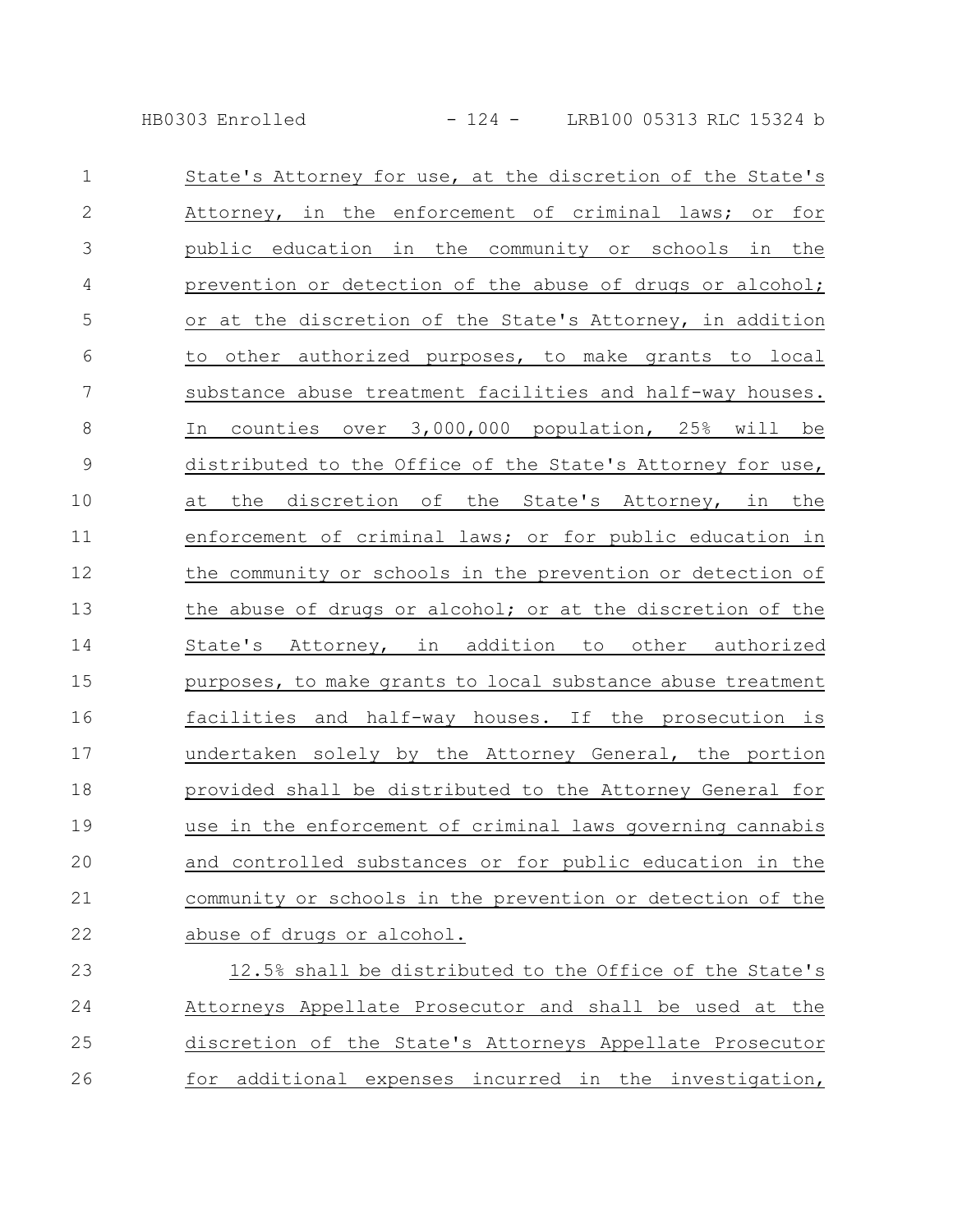prosecution and appeal of cases arising in the enforcement of criminal laws; or for public education in the community or schools in the prevention or detection of the abuse of drugs or alcohol. The Office of the State's Attorneys Appellate Prosecutor shall not receive distribution from cases brought in counties with over 3,000,000 population. 1 2 3 4 5 6

(3) 10% shall be retained by the Department of State Police for expenses related to the administration and sale of seized and forfeited property. 7 8 9

(d) A law enforcement agency shall not retain forfeited property for its own use or transfer the property to any person or entity, except as provided under this Section. A law enforcement agency may apply in writing to the Director of State Police to request that a forfeited property be awarded to the agency for a specifically articulated official law enforcement use in an investigation. The Director of State Police shall provide a written justification in each instance detailing the reasons why the forfeited property was placed into official use, and the justification shall be retained for a period of not less than 3 years. 10 11 12 13 14 15 16 17 18 19 20

| 21 | (720 ILCS 5/36-9 new)                                         |
|----|---------------------------------------------------------------|
| 22 | Sec. 36-9. Reporting. Property seized or forfeited under      |
|    | 23 this Article is subject to reporting under the Seizure and |
|    | 24 Forfeiture Reporting Act.                                  |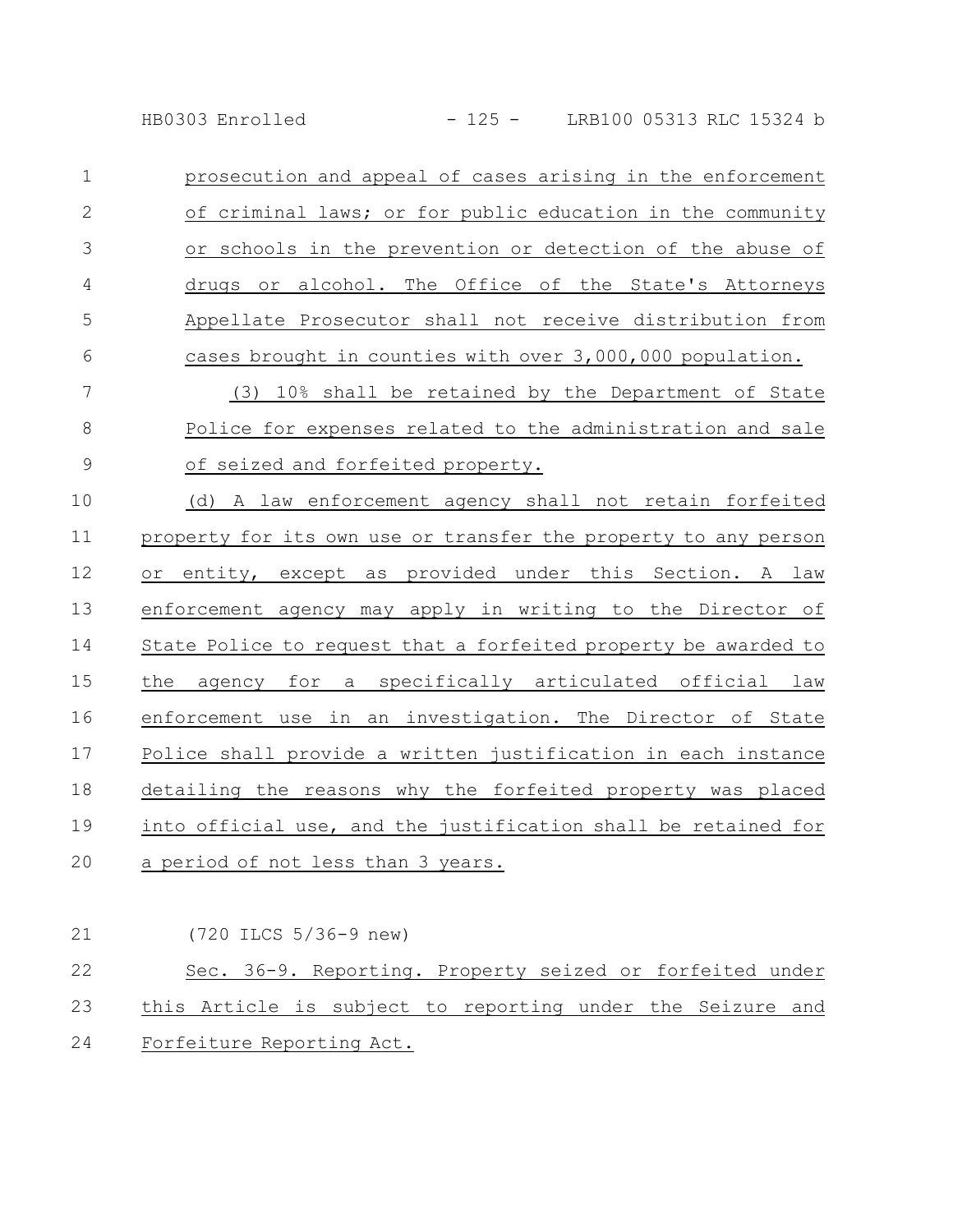(720 ILCS 5/47-15) 1

2

Sec. 47-15. Dumping garbage upon real property.

(a) It is unlawful for a person to dump, deposit, or place garbage, rubbish, trash, or refuse upon real property not owned by that person without the consent of the owner or person in possession of the real property. 3 4 5 6

(b) A person who violates this Section is liable to the owner or person in possession of the real property on which the garbage, rubbish, trash, or refuse is dumped, deposited, or placed for the reasonable costs incurred by the owner or person in possession for cleaning up and properly disposing of the garbage, rubbish, trash, or refuse, and for reasonable attorneys' fees. 7 8 9 10 11 12 13

(c) A person violating this Section is guilty of a Class B misdemeanor for which the court must impose a minimum fine of \$500. A second conviction for an offense committed after the first conviction is a Class A misdemeanor for which the court must impose a minimum fine of \$500. A third or subsequent violation, committed after a second conviction, is a Class 4 felony for which the court must impose a minimum fine of \$500. A person who violates this Section and who has an equity interest in a motor vehicle used in violation of this Section is presumed to have the financial resources to pay the minimum fine not exceeding his or her equity interest in the vehicle. Personal property used by a person in violation of this Section shall on the third or subsequent conviction of the person be 14 15 16 17 18 19 20 21 22 23 24 25 26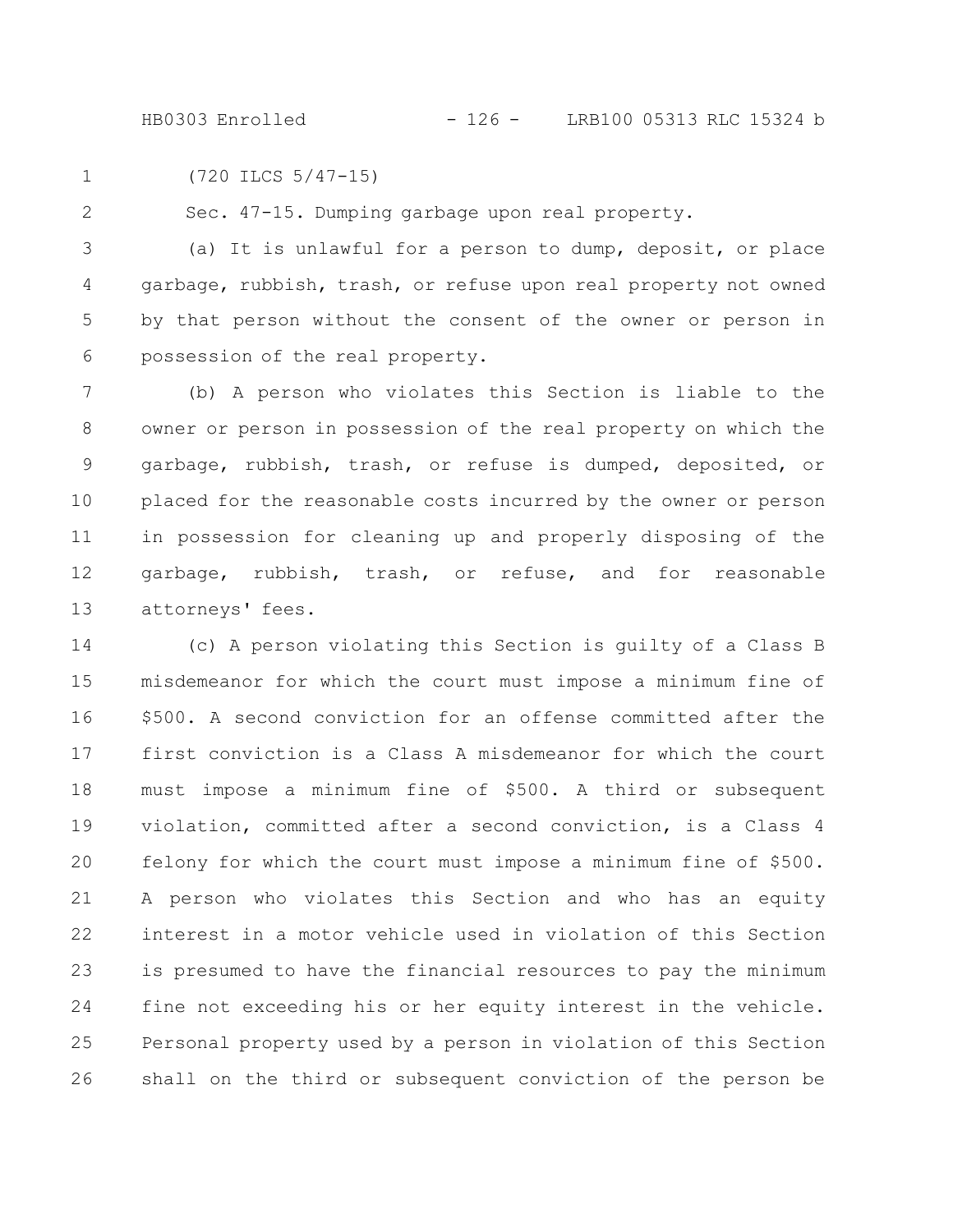HB0303 Enrolled - 127 - LRB100 05313 RLC 15324 b

forfeited to the county where the violation occurred and disposed of at a public sale. Before the forfeiture, the court shall conduct a hearing to determine whether property is subject to forfeiture under this Section. At the forfeiture hearing the State has the burden of establishing by a preponderance of the evidence that property is subject to forfeiture under this Section. Property seized or forfeited under this Section is subject to reporting under the Seizure and Forfeiture Reporting Act. 1 2 3 4 5 6 7 8 9

(d) The statutory minimum fine required by subsection (c) is not subject to reduction or suspension unless the defendant is indigent. If the defendant files a motion with the court asserting his or her inability to pay the mandatory fine required by this Section, the court must set a hearing on the motion before sentencing. The court must require an affidavit signed by the defendant containing sufficient information to ascertain the assets and liabilities of the defendant. If the court determines that the defendant is indigent, the court must require that the defendant choose either to pay the minimum fine of \$500 or to perform 100 hours of community service. 10 11 12 13 14 15 16 17 18 19 20

(Source: P.A. 90-655, eff. 7-30-98; 91-409, eff. 1-1-00.) 21

(720 ILCS 5/36-1a rep.) 22

(720 ILCS 5/36-5 rep.) 23

Section 140. The Criminal Code of 2012 is amended by repealing Sections 36-1a and 36-5. 24 25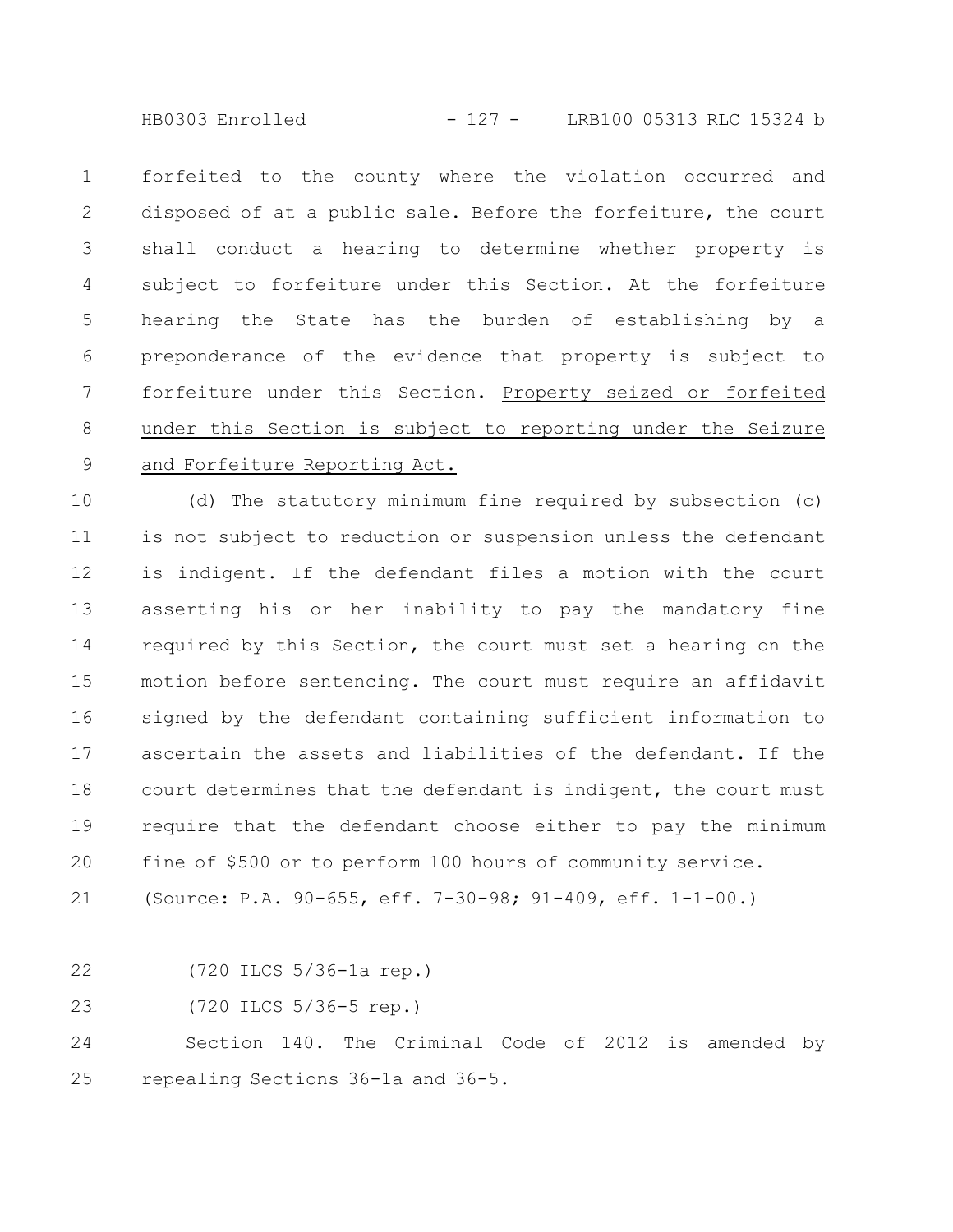| $\mathbf 1$   | Section 145. The Cannabis Control Act is amended by          |
|---------------|--------------------------------------------------------------|
| 2             | changing Section 12 as follows:                              |
|               |                                                              |
| 3             | (720 ILCS 550/12) (from Ch. 56 1/2, par. 712)                |
| 4             | Sec. 12. (a) The following are subject to forfeiture:        |
| 5             | $(1)$ (blank); all substances containing cannabis            |
| 6             | have been produced, manufactured, delivered, or possessed    |
| 7             | in violation of this Act,                                    |
| 8             | (2) all raw materials, products and equipment of any         |
| $\mathcal{G}$ | kind which are produced, delivered, or possessed in          |
| 10            | connection with any substance containing cannabis in a       |
| 11            | felony violation of this Act;                                |
| 12            | (3) all conveyances, including aircraft, vehicles or         |
| 13            | vessels, which are used, or intended for use, to transport,  |
| 14            | or in any manner to facilitate the transportation, sale,     |
| 15            | receipt, possession, or concealment of any substance         |
| 16            | containing cannabis or property described in paragraph $(1)$ |
| 17            | or (2) of this subsection (a) that constitutes a felony      |
| 18            | violation of the Act, but:                                   |
| 19            | (i) no conveyance used by any person as a common             |
| 20            | carrier in the transaction of business as a common           |
| 21            | carrier is subject to forfeiture under this Section          |
| 22            | unless it appears that the owner or other person in          |
| 23            | charge of the conveyance is a consenting party or privy      |
| 24            | to the a violation of this Act;                              |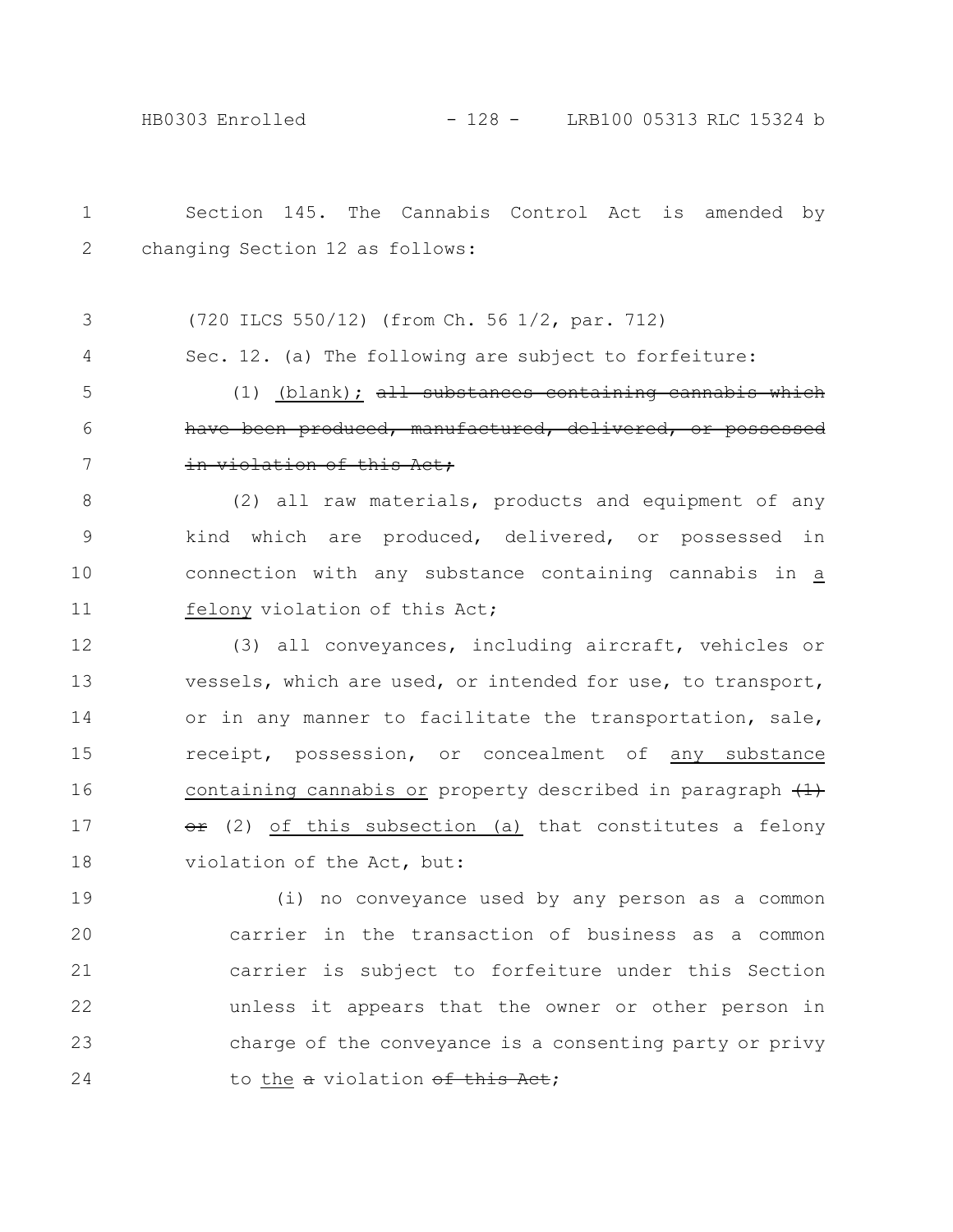(ii) no conveyance is subject to forfeiture under this Section by reason of any act or omission which the owner proves to have been committed or omitted without his knowledge or consent; 1 2 3 4

(iii) a forfeiture of a conveyance encumbered by a bona fide security interest is subject to the interest of the secured party if he neither had knowledge of nor consented to the act or omission; 5 6 7 8

(4) all money, things of value, books, records, and research products and materials including formulas, microfilm, tapes, and data which are used, or intended for use in a felony violation of this Act; 9 10 11 12

(5) everything of value furnished or intended to be furnished by any person in exchange for a substance in violation of this Act, all proceeds traceable to such an exchange, and all moneys, negotiable instruments, and securities used, or intended to be used, to commit or in any manner to facilitate any felony violation of this Act; 13 14 15 16 17 18

(6) all real property, including any right, title, and interest including, but not limited to, any leasehold interest or the beneficial interest to a land trust, in the whole of any lot or tract of land and any appurtenances or improvements, that is used or intended to be used to facilitate the manufacture, distribution, sale, receipt, or concealment of a substance containing cannabis or property described in paragraph  $\left(\frac{1}{1}\right)$  or  $\left(\frac{2}{1}\right)$  of this 19 20 21 22 23 24 25 26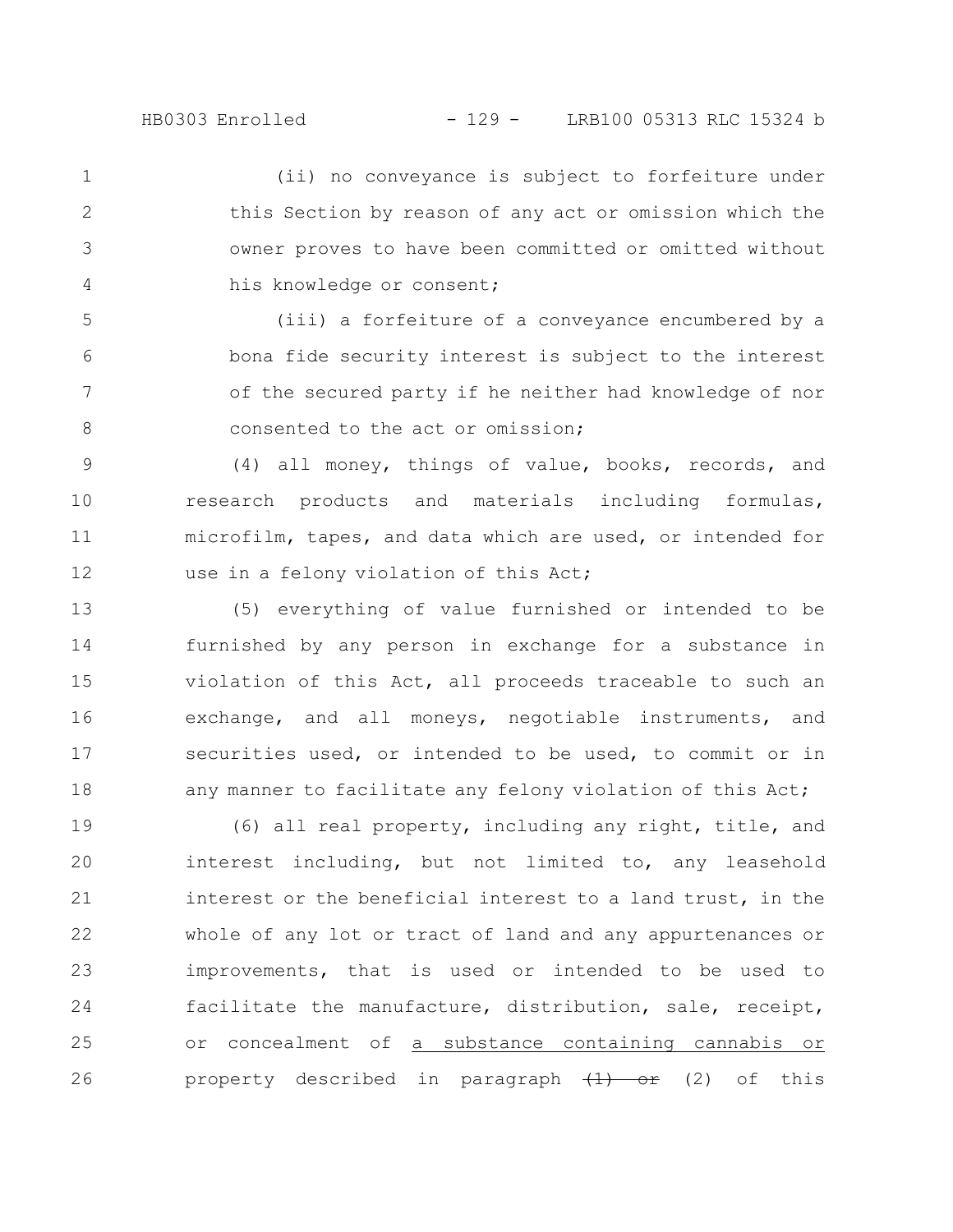HB0303 Enrolled - 130 - LRB100 05313 RLC 15324 b

subsection (a) that constitutes a felony violation of this Act involving more than 2,000 grams of a substance containing cannabis or that is the proceeds of any felony violation of this Act. 1 2 3 4

(b) Property subject to forfeiture under this Act may be seized under the Drug Asset Forfeiture Procedure Act. In the event of seizure, forfeiture proceedings shall be instituted under the Drug Asset Forfeiture Procedure Act. by the Director or any peace officer upon process or seizure warrant issued by any court having jurisdiction over the property. Seizure by the Director or any peace officer without process may be made: 5 6 7 8 9 10 11

(1) if the property subject to seizure has been the subject of a prior judgment in favor of the State criminal proceeding or in an injunction or proceeding based upon this Act or the Drug Asset Forfeiture Procedure Act; 12 13 14 15 16

(2) if there is probable cause to believe that the property is directly or indirectly dange safety; 17 18 19

 $(3)$  if there is probable cause to property is subject to forfeiture under this Act and the property is seized under circumstances in which warrantless seizure or arrest would be reasonable: 20 21 22 23

(4) in accordance with the Code of Criminal Procedure  $-1963.$ 24 25

26

(c) Forfeiture under this Act is subject to subject to an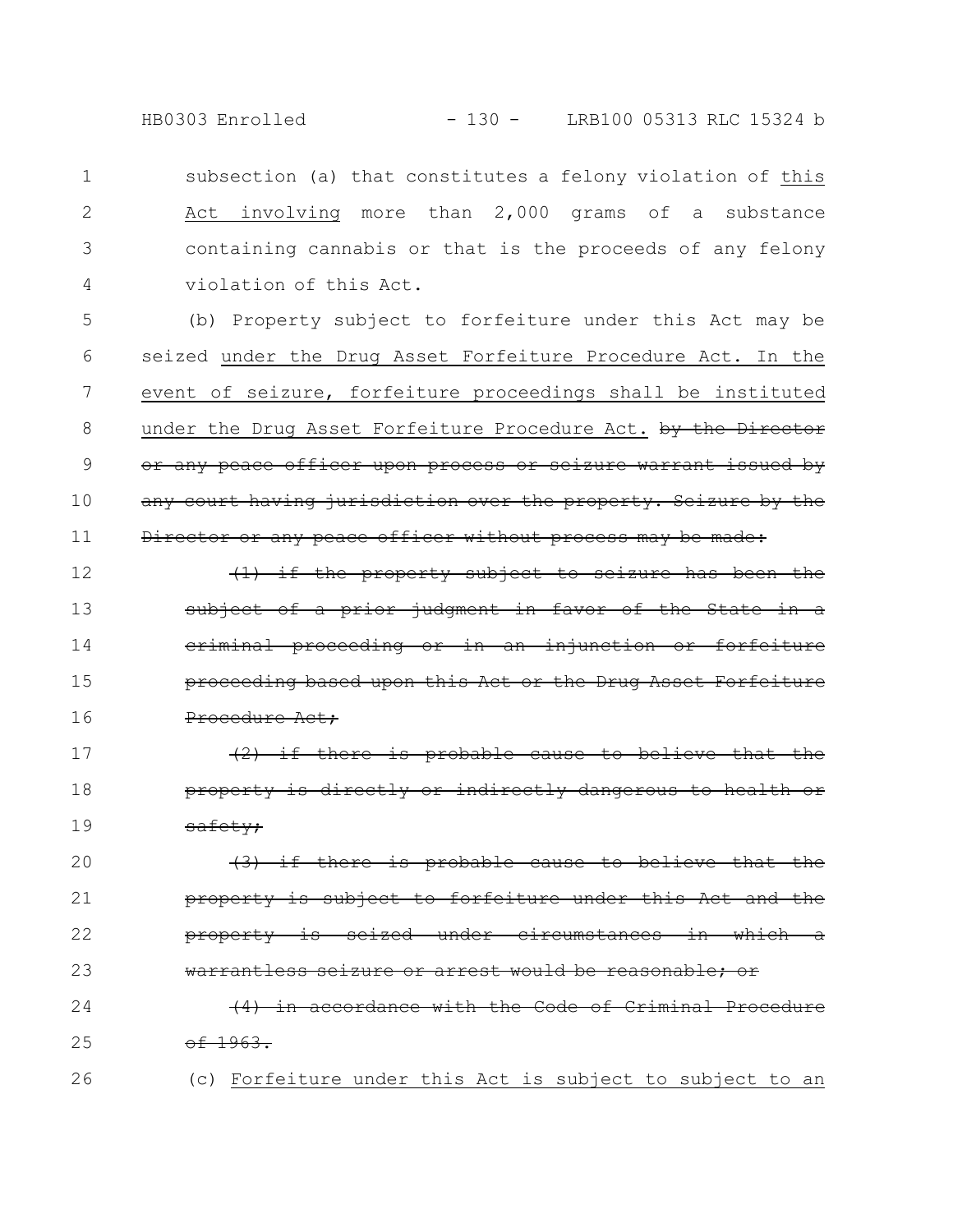HB0303 Enrolled - 131 - LRB100 05313 RLC 15324 b

8th amendment to the United States Constitution disproportionate penalties analysis as provided under Section 9.5 of the Drug Asset Forfeiture Procedure Act. In the event of seizure pursuant to subsection  $(b)$ , notice shall be forthwith to all known interest holders that forfeiture proceedings, including a preliminary review, shall be instituted in accordance with the Drug Asset Forfeiture Procedure Act and such proceedings shall thereafter be instituted in accordance with that Act. Upon a showing of good cause, the notice required for a preliminary review under this Section may be postponed. 1 2 3 4 5 6 7 8 9 10 11

(c-1) With regard to possession of cannabis offenses only, a sum of currency with a value of less than \$500 shall not be subject to forfeiture under this Act. For all other offenses under this Act, a sum of currency with a value of less than \$100 shall not be subject to forfeiture under this Act. In seizures of currency in excess of these amounts, this Section shall not create an exemption for these amounts. In the event the State's Attorney is of the opinion that real property is subject to forfeiture under this Act, forfeiture proceedings shall be instituted in accordance with the Drug Asset Forfeiture Procedure Act. The exemptions from forfeiture provisions of Section 8 of the Drug Asset Forfeiture Procedure Act are applicable. 12 13 14 15 16 17 18 19 20 21 22 23 24

(d) (Blank). Property taken or detained under this Section shall not be subject to replevin, but is deemed 25 26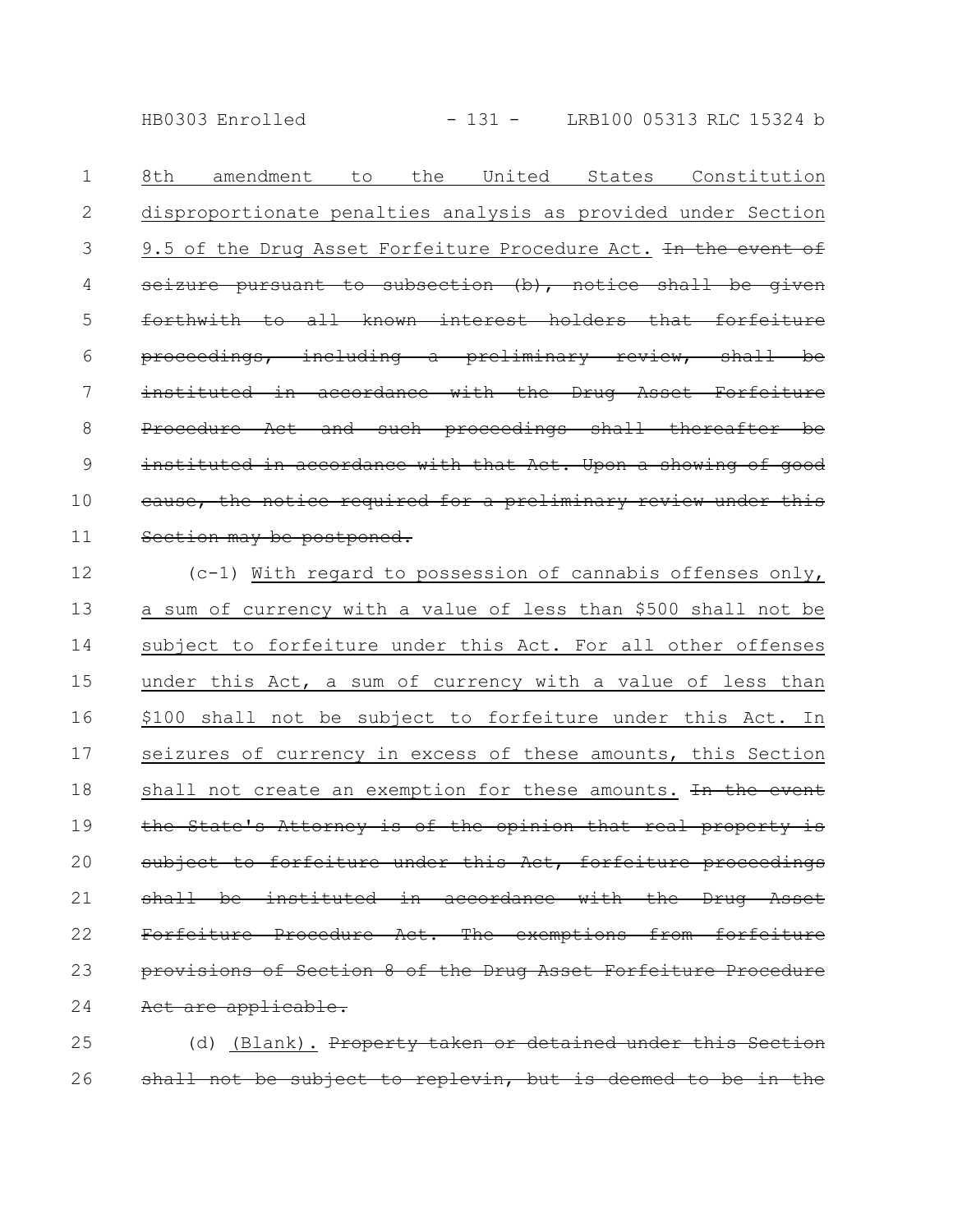eustody of the Director subject only to the order and judgments of the circuit court having jurisdiction over the forfeiture proceedings and the decisions of the State's Attorney under the Drug Asset Forfeiture Procedure Act. When property is under this Act, the seizing agency shall promptly conduct an inventory of the seized property, estimate the property's value, and shall forward a copy of the inventory of seized property and the estimate of the property's value to the Director. Upon receiving notice of seizure, the Director may:  $(1)$  place the property under seal;  $(2)$  remove the property to a place designated by him; (3) keep the property in the possession of the seizing agency; (4) remove the property to a storage area for safekeeping or, if the property is a negotiable instrument money and is not needed for evidentiary purposes, deposit it in an interest bearing account; (5) place the property under constructive seizure by posting notice of pending forfeiture on it, by giving notice of pending forfeiture to its owners and interest holders, or by filing notice of pending forfeiture in any appropriate public record relating to the property; or (6) provide for another agency or custodian, including an owner, secured party, or lienholder, to take custody of the property upon the terms and conditions set by the Director. 1 2 3 4 5 6 7 8 9 10 11 12 13 14 15 16 17 18 19 20 21 22 23 24 25 26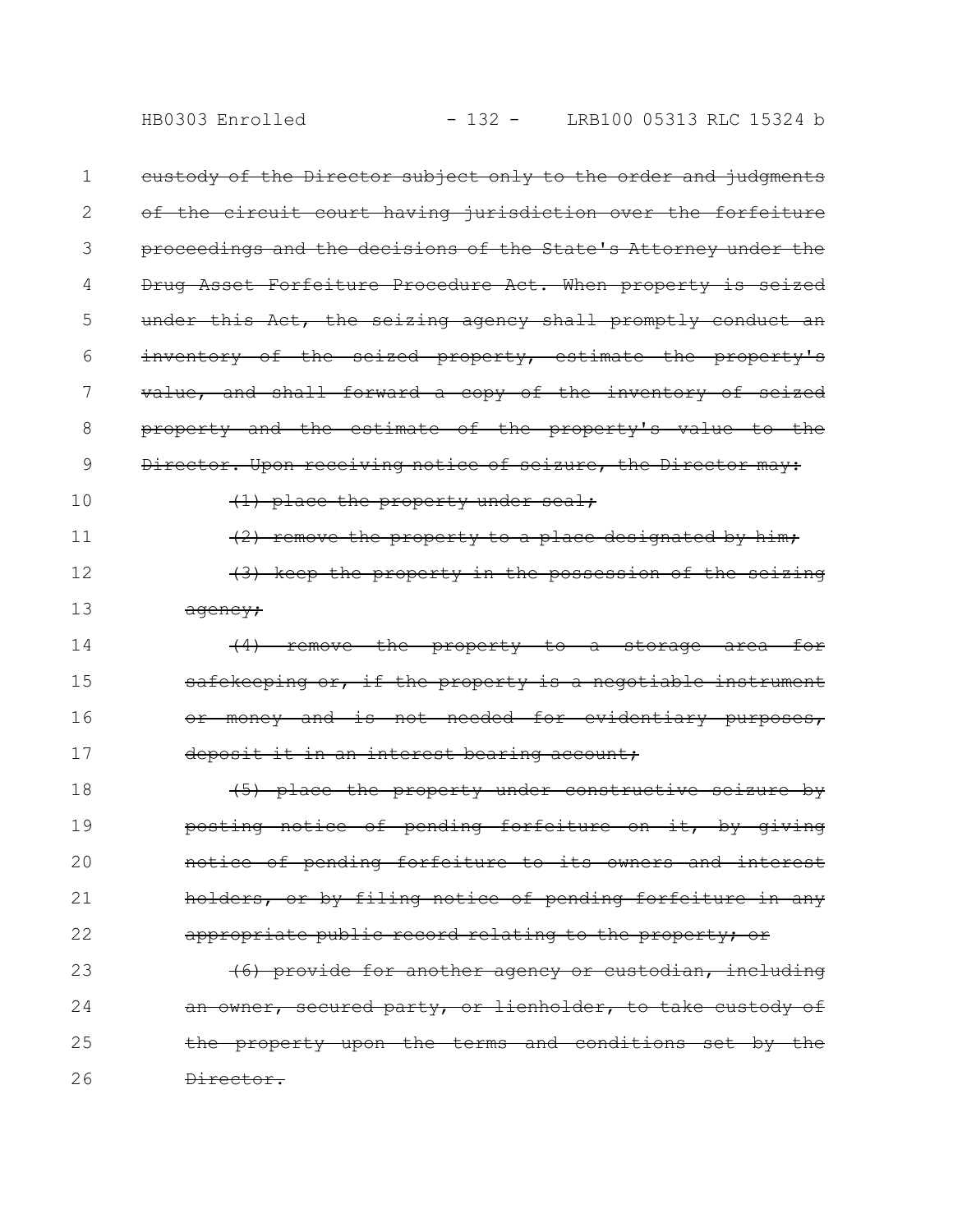(e) (Blank). No disposition may be made of property under seal until the time for taking an appeal has elapsed or until all appeals have been concluded unless a court, upon application therefor, orders the sale of perishable substances and the deposit of the proceeds of the sale with the court. 1 2 3 4 5

(f) (Blank). When property is forfeited under this Act the Director shall sell all such property unless such property is required by law to be destroyed or is harmful to the public, and shall distribute the proceeds of the sale, together with any moneys forfeited or seized, in accordance with subsection (g). However, upon the application of the seizing agency or prosecutor who was responsible for the investigation, arrest or arrests and prosecution which lead to the forfeiture, the Director may return any item of forfeited property to the seizing agency or prosecutor for official use in the enforcement of laws relating to cannabis or controlled substances, if the agency or prosecutor can demonstrate that the item requested would be useful to the agency or prosecutor in their enforcement efforts. When any forfeited conveyance, including an aircraft, vehicle, or vessel, is returned to the seizing agency or prosecutor, the conveyance may be used immediately in the enforcement of the criminal laws of this State. Upon disposal, all proceeds from the sale of the conveyance must be used for drug enforcement purposes. When any real property returned to the seizing agency is sold by the agency or its unit of government, the proceeds of the sale 6 7 8 9 10 11 12 13 14 15 16 17 18 19 20 21 22 23 24 25 26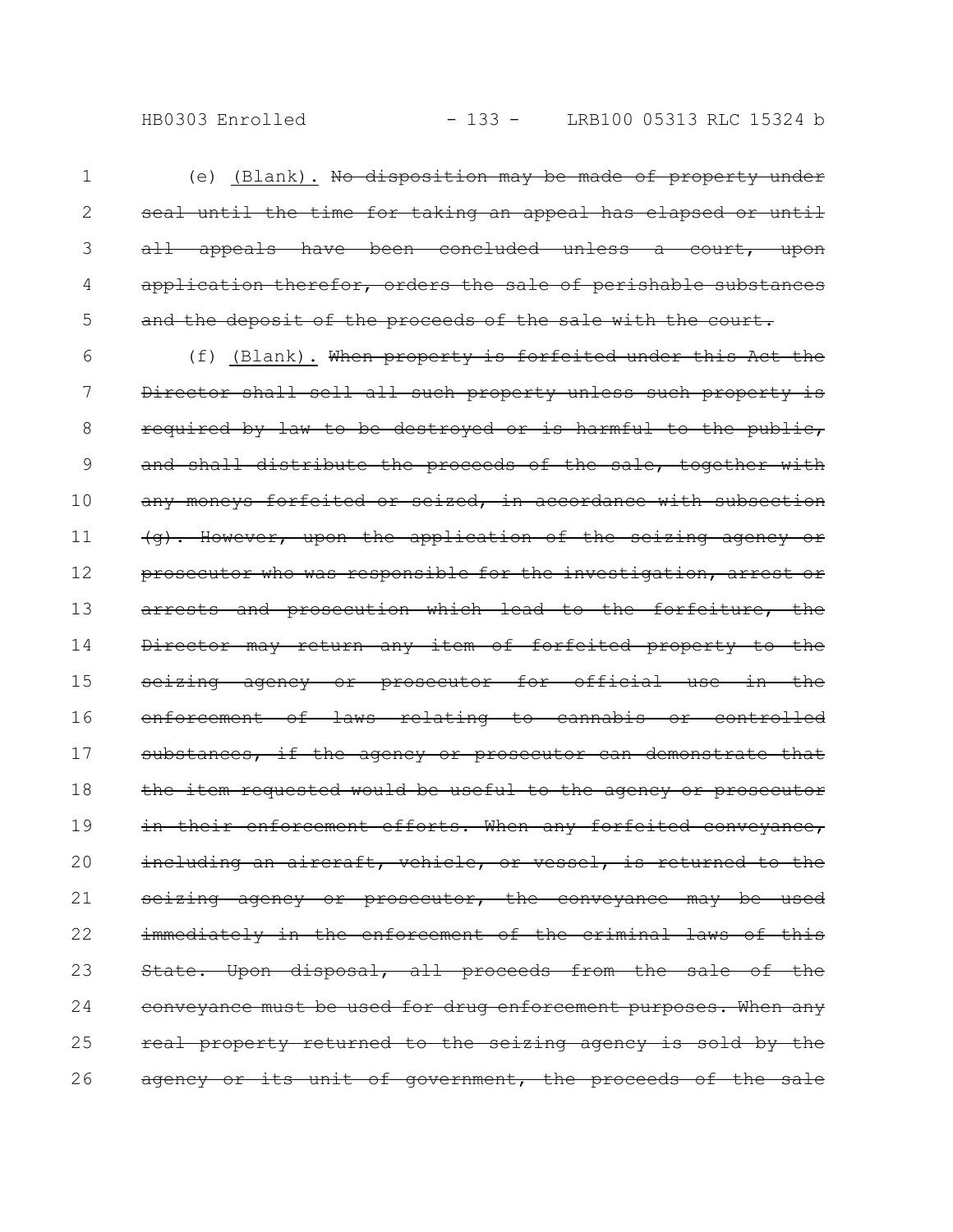- shall be delivered to the Director and distributed in accordance with subsection (q). 1 2
- (g) (Blank). All monies and the sale proceeds of all other property forfeited and seized under this Act shall distributed as follows: 3 4 5
- (1)(i) 65% shall be distributed to the metropolitan enforcement group, local, municipal, county, or state law enforcement agency or agencies which conducted or participated in the investigation resulting in the forfeiture. The distribution shall bear a reasonable relationship to the degree of direct participation of the law enforcement agency in the effort resulting in the forfeiture, taking into account the total value of property forfeited and the total law enforcement effort with respect to the violation of the law upon which the forfeiture is based. Amounts distributed to the agency or agencies shall be used for the enforcement of laws governing cannabis and controlled substances; for public education in the community or schools in the prevention or detection of the abuse of drugs or alcohol; or for security cameras used for the prevention or detection of violence, except that amounts distributed to the Secretary of State shall be deposited into the Secretary of State Evidence Fund to be used as provided in Section 2-115 of the Illinois Vehicle Code. 6 7 8 9 10 11 12 13 14 15 16 17 18 19 20 21 22 23 24 25
	- (ii) Any local, municipal, or county law enforcement

26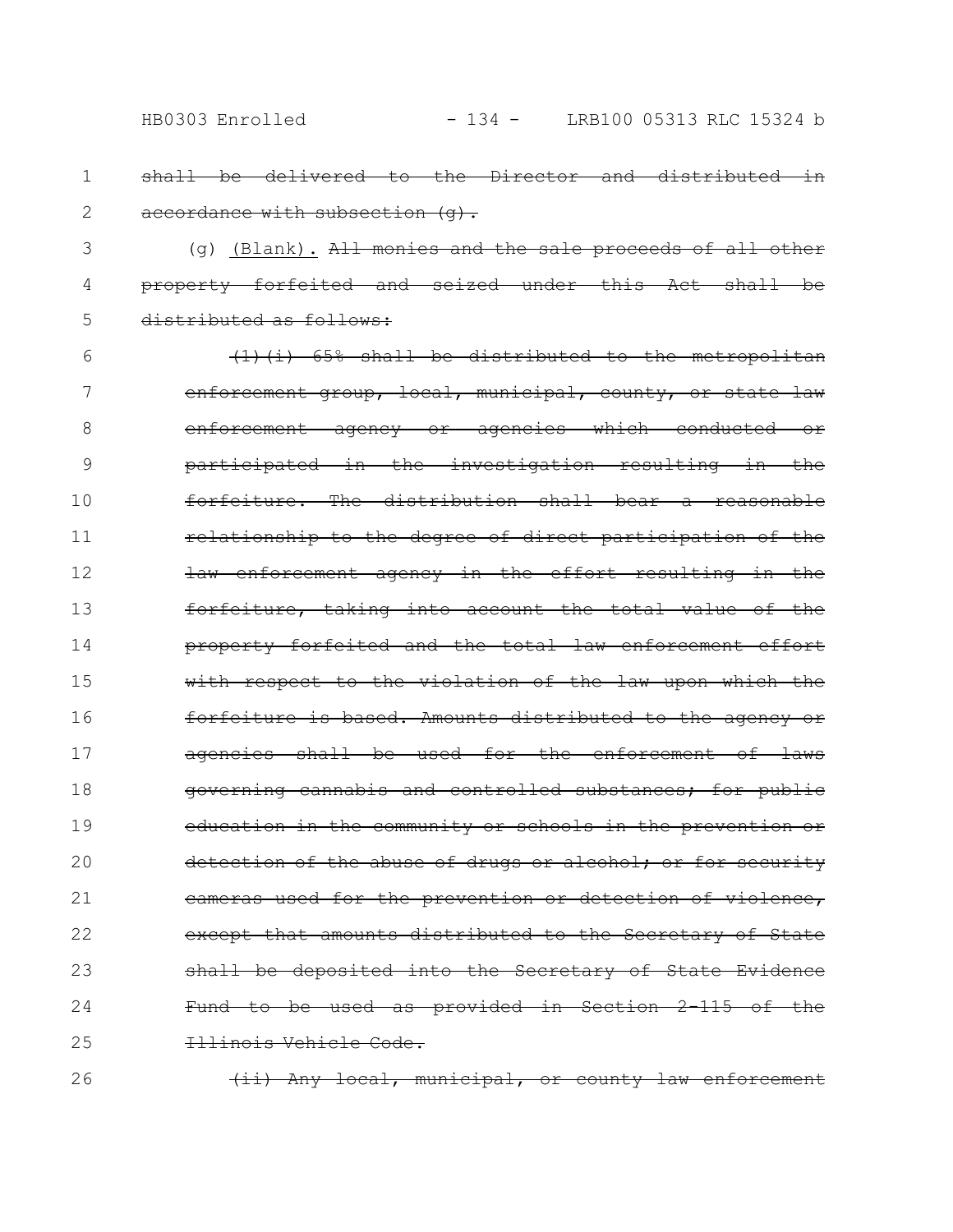| 1  | ageney entitled to receive a monetary distribution of      |
|----|------------------------------------------------------------|
| 2  | forfeiture proceeds may share those forfeiture proceeds    |
| 3  | pursuant to the terms of an intergovernmental agreement    |
| 4  | with a municipality that has a population in excess of     |
| 5  | $20,000 \text{ if:}$                                       |
| 6  | (I) the receiving agency has entered into an               |
| 7  | intergovernmental agreement with the municipality to       |
| 8  | provide police services;                                   |
| 9  | (II) the intergovernmental agreement for police            |
| 10 | services provides for consideration in an amount of not    |
| 11 | less than \$1,000,000 per year;                            |
| 12 | (III) the seizure took place within the                    |
| 13 | geographical limits of the municipality; and               |
| 14 | (IV) the funds are used only for the enforcement of        |
| 15 | laws governing cannabis and controlled substances; for     |
| 16 | public education in the community or schools in the        |
| 17 | prevention or detection of the abuse of drugs or           |
| 18 | alcohol; or for security cameras used for the              |
| 19 | <u>or detection of violence or the </u><br>prevention      |
| 20 | establishment of a municipal police force, including       |
| 21 | the training of officers, construction of a police         |
| 22 | station, the purchase of law enforcement equipment, or     |
| 23 | vehicles.                                                  |
| 24 | $(2)$ (i) 12.5% shall be distributed to the Office of the  |
| 25 | State's Attorney of the county in which the prosecution    |
| 26 | resulting in the forfeiture was instituted, deposited in a |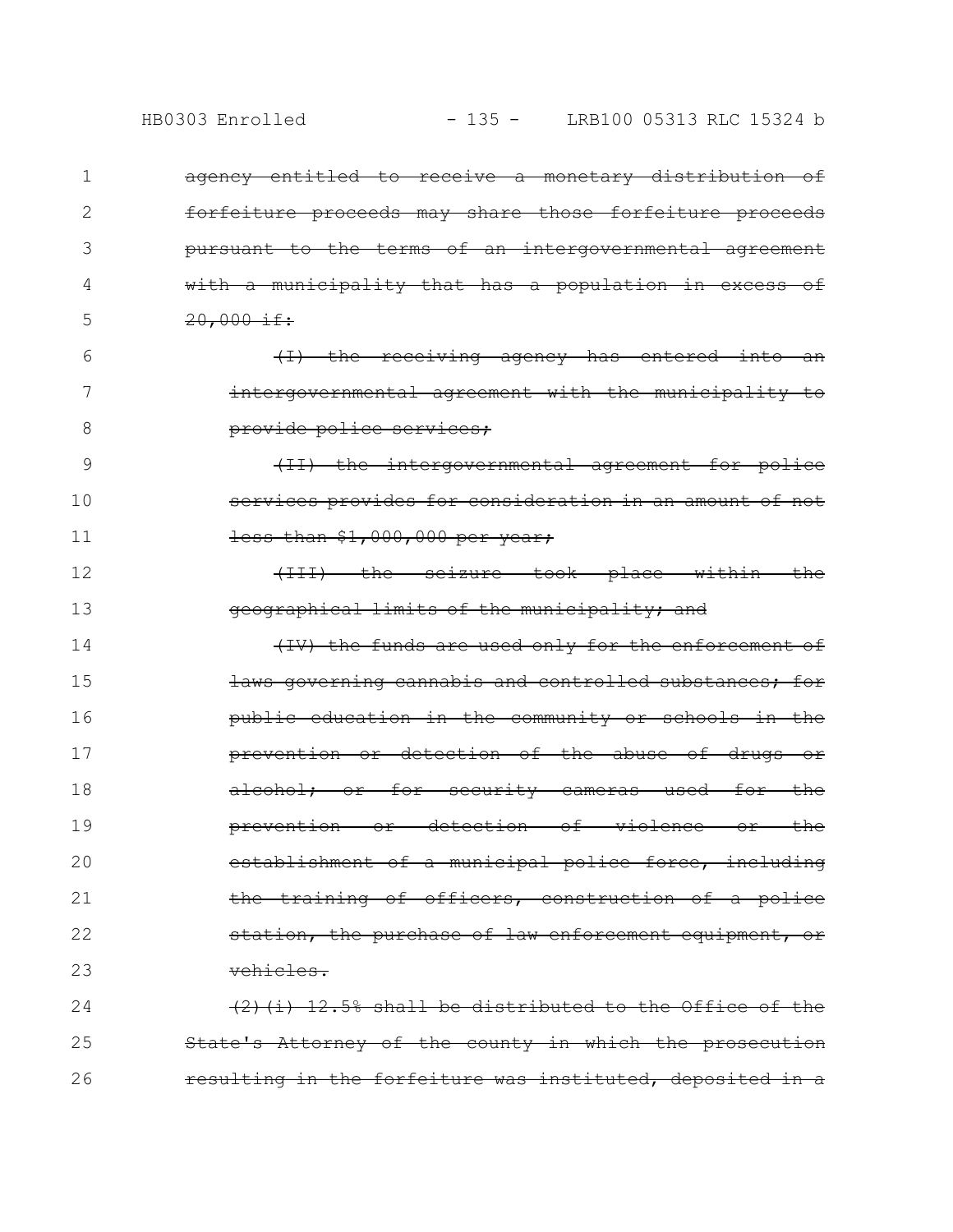| 1              | special fund in the county treasury and appropriated to the |
|----------------|-------------------------------------------------------------|
| 2              | State's Attorney for use in the enforcement of laws         |
| 3              | governing cannabis and controlled substances; for public    |
| 4              | education in the community or schools in the prevention or  |
| 5              | detection of the abuse of drugs or alcohol; or at the       |
| 6              | discretion of the State's Attorney, in addition to other    |
| 7              | authorized purposes, to make grants to local substance      |
| 8              | abuse treatment facilities and half way houses. In          |
| 9              | counties over 3,000,000 population, 25% will be             |
| 1 <sub>0</sub> | distributed to the Office of the State's Attorney for use   |
| 11             | in the enforcement of laws governing cannabis and           |
| 12             | controlled substances; for public education in the          |
| 13             | community or schools in the prevention or detection of the  |
| 14             | abuse of drugs or alcohol; or at the discretion of the      |
| 15             | State's Attorney, in addition to other authorized           |
| 16             | purposes, to make grants to local substance abuse treatment |
| 17             | facilities and half way houses. If the prosecution is       |
| 18             | undertaken solely by the Attorney General, the portion      |
| 19             | provided hereunder shall be distributed to the Attorney     |
| 20             | General for use in the enforcement of laws governing        |
| 21             | cannabis and controlled substances.                         |

(ii) 12.5% shall be distributed to the Office of the State's Attorneys Appellate Prosecutor and deposited in the Narcotics Profit Forfeiture Fund of that Office to be used for additional expenses incurred in the investigation, prosecution and appeal of cases arising 22 23 24 25 26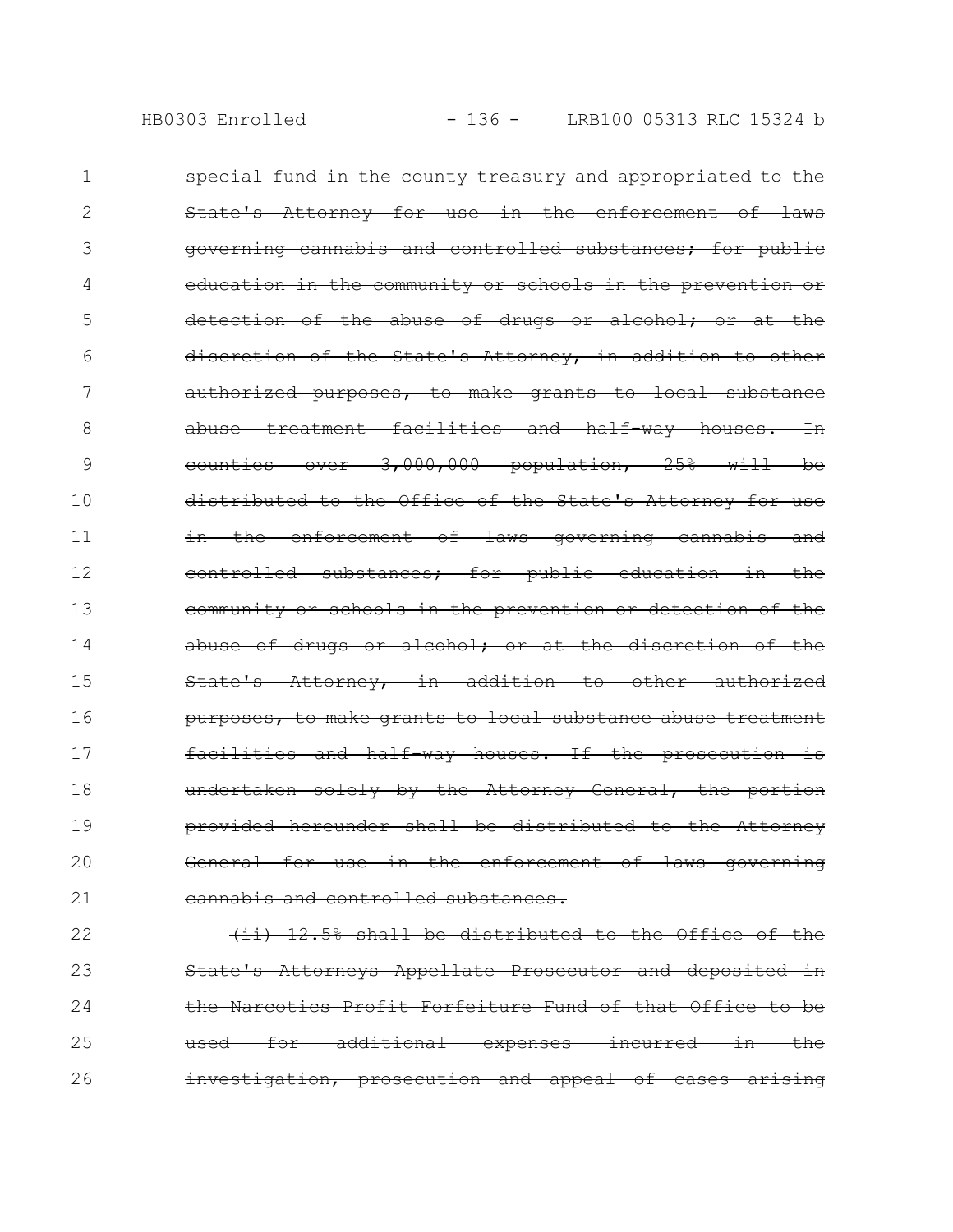under laws governing cannabis and controlled substances or for public education in the community or schools prevention or detection of the abuse of drugs or The Office of the State's Attorneys Appell shall not receive distribution counties with over 3,000,000 population. 1 2 3 4 5 6

10% shall be retained by the Department Police for expenses related to the administrati of seized and forfeited property. 7 8 9

(h) Contraband, including cannabis possessed without authorization under State or federal law, is not subject to forfeiture. No property right exists in contraband. Contraband is subject to seizure and shall be disposed of according to State law. 10 11 12 13 14

(Source: P.A. 99-686, eff. 7-29-16.) 15

Section 150. The Illinois Controlled Substances Act is amended by changing Section 505 as follows: 16 17

(720 ILCS 570/505) (from Ch. 56 1/2, par. 1505) 18

Sec. 505. (a) The following are subject to forfeiture: 19

 $(1)$  (blank);  $\frac{1}{t}$  substances which have manufactured, distributed, dispensed, or possess violation of this Act; 20 21 22

(2) all raw materials, products and equipment of any kind which are used, or intended for use in manufacturing, 23 24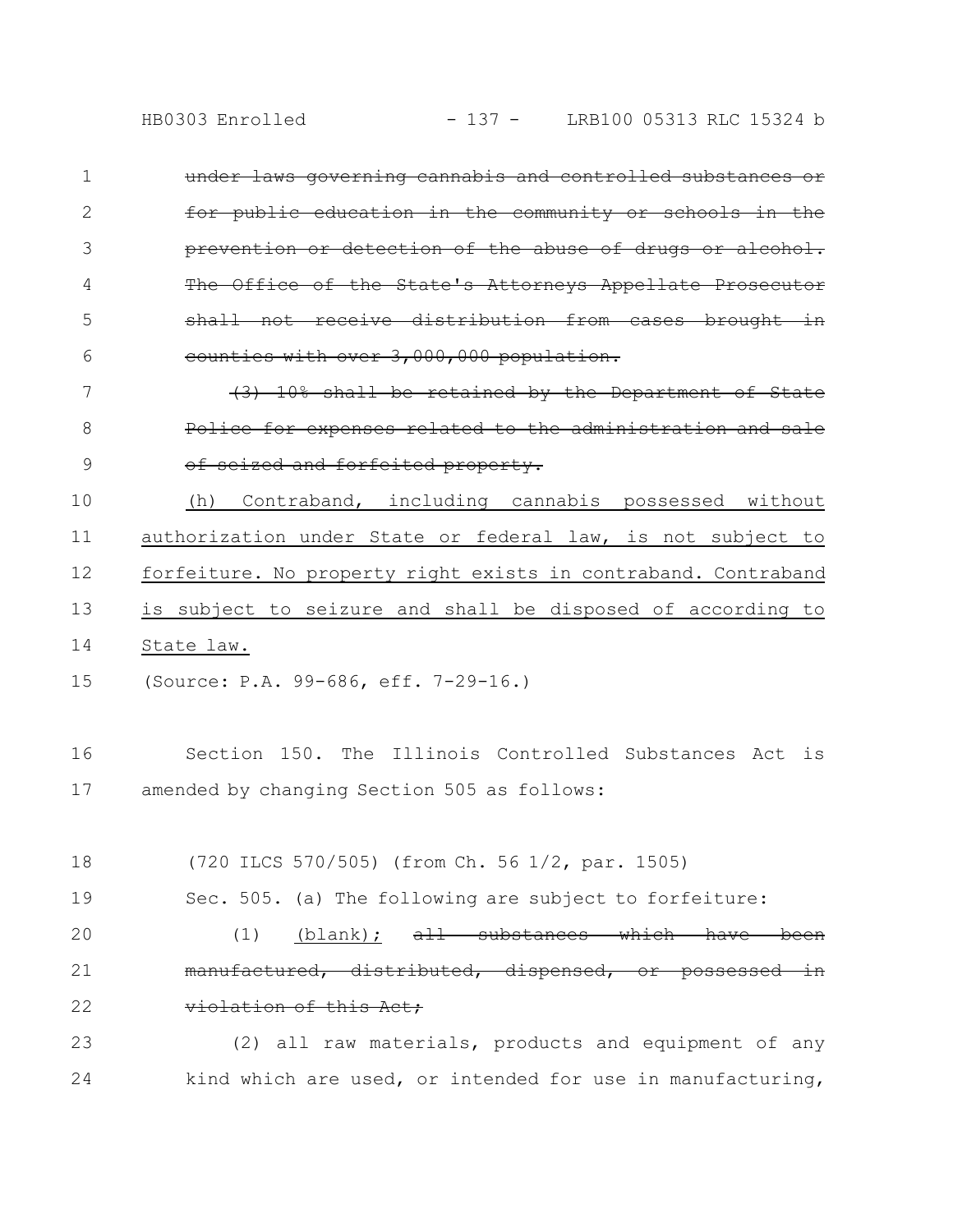HB0303 Enrolled - 138 - LRB100 05313 RLC 15324 b

distributing, dispensing, administering or possessing any substance in violation of this Act; 1 2

(3) all conveyances, including aircraft, vehicles or vessels, which are used, or intended for use, to transport, or in any manner to facilitate the transportation, sale, receipt, possession, or concealment of substances manufactured, distributed, dispensed, or possessed in violation of this Act, or property described in paragraphs  $(1)$  and (2) of this subsection (a), but: 3 4 5 6 7 8 9

(i) no conveyance used by any person as a common carrier in the transaction of business as a common carrier is subject to forfeiture under this Section unless it appears that the owner or other person in charge of the conveyance is a consenting party or privy to a violation of this Act; 10 11 12 13 14 15

(ii) no conveyance is subject to forfeiture under this Section by reason of any act or omission which the owner proves to have been committed or omitted without his or her knowledge or consent; 16 17 18 19

(iii) a forfeiture of a conveyance encumbered by a bona fide security interest is subject to the interest of the secured party if he or she neither had knowledge of nor consented to the act or omission; 20 21 22 23

(4) all money, things of value, books, records, and research products and materials including formulas, microfilm, tapes, and data which are used, or intended to 24 25 26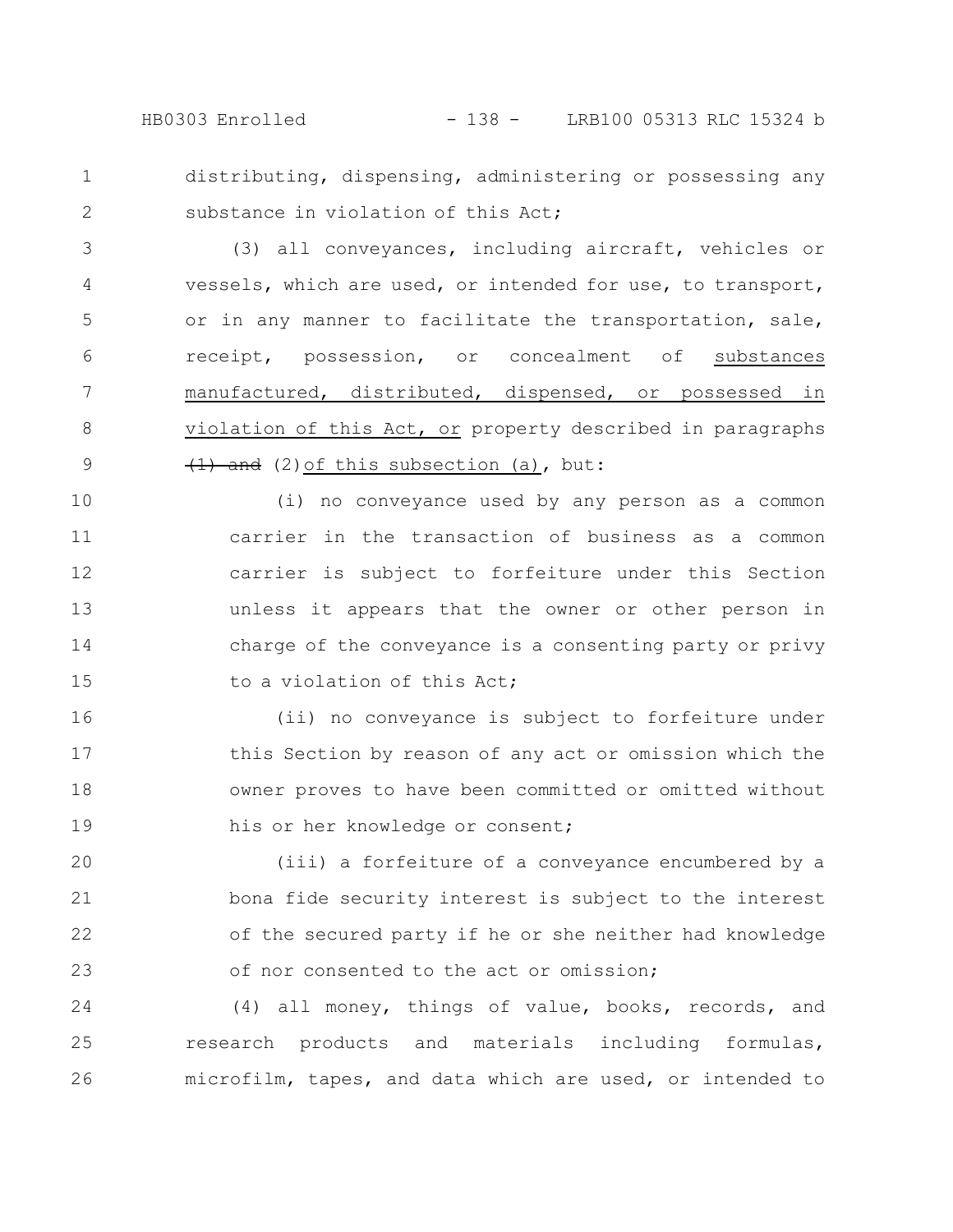HB0303 Enrolled - 139 - LRB100 05313 RLC 15324 b

1

be used in violation of this Act;

(5) everything of value furnished, or intended to be furnished, in exchange for a substance in violation of this Act, all proceeds traceable to such an exchange, and all moneys, negotiable instruments, and securities used, or intended to be used, to commit or in any manner to facilitate any violation of this Act; 2 3 4 5 6 7

(6) all real property, including any right, title, and interest (including, but not limited to, any leasehold interest or the beneficial interest in a land trust) in the whole of any lot or tract of land and any appurtenances or improvements, which is used or intended to be used, in any manner or part, to commit, or in any manner to facilitate the commission of, any violation or act that constitutes a violation of Section 401 or 405 of this Act or that is the proceeds of any violation or act that constitutes a violation of Section 401 or 405 of this Act. 8 9 10 11 12 13 14 15 16 17

(b) Property subject to forfeiture under this Act may be seized under the Drug Asset Forfeiture Procedure Act. In the event of seizure, forfeiture proceedings shall be instituted under the Drug Asset Forfeiture Procedure Act. seized by the Director or any peace officer upon process or seizure warrant issued by any court having jurisdiction over Seizure by the Director or any peace officer without process may be made: 18 19 20 21 22 23 24 25

26

(1) if the seizure is incident to inspection under an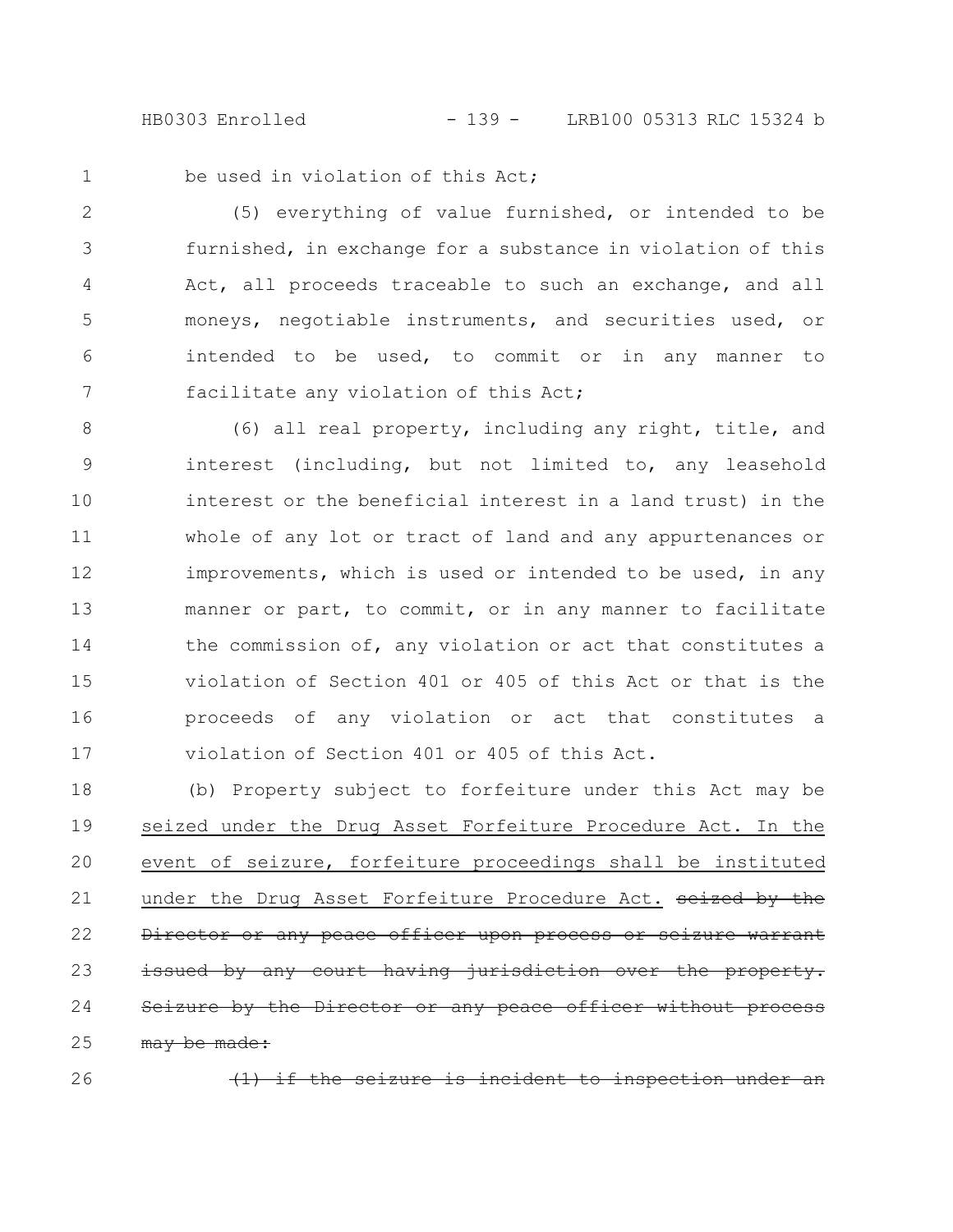| 1  | administrative inspection warrant;                                |
|----|-------------------------------------------------------------------|
| 2  | $(2)$ if the property subject to seizure has been the             |
| 3  | subject of a prior judgment in favor of the State in a            |
| 4  | eriminal proceeding, or in an injunction or forfeiture            |
| 5  | proceeding based upon this Act or the Drug Asset Forfeiture       |
| 6  | Procedure Act:                                                    |
| 7  | (3) if there is probable cause to believe that the                |
| 8  | property is directly or indirectly dangerous to health or         |
| 9  | safety;                                                           |
| 10 | (4) if there is probable cause to believe that the                |
| 11 | property is subject to forfeiture under this Act and the          |
| 12 | property is seized under circumstances in which a                 |
| 13 | warrantless seizure or arrest would be reasonable; or             |
| 14 | (5) in accordance with the Code of Criminal Procedure             |
| 15 | $-6.1963.$                                                        |
| 16 | (c) Forfeiture under this Act is subject to subject to an         |
| 17 | 8th<br>the<br>United<br>amendment<br>States<br>Constitution<br>to |
| 18 | disproportionate penalties analysis as provided under Section     |
| 19 | 9.5 of the Drug Asset Forfeiture Procedure Act. In the event of   |
| 20 | seizure pursuant to subsection (b), notice shall be given         |
| 21 | forthwith to all known interest holders that forfeiture           |
| 22 | proceedings, including a preliminary review, shall be             |
| 23 | instituted in accordance with the Drug Asset Forfeiture           |
| 24 | Procedure Act and such proceedings shall thereafter be            |
| 25 | instituted in accordance with that Act. Upon a showing of good    |
| 26 | cause, the notice required for a preliminary review under this    |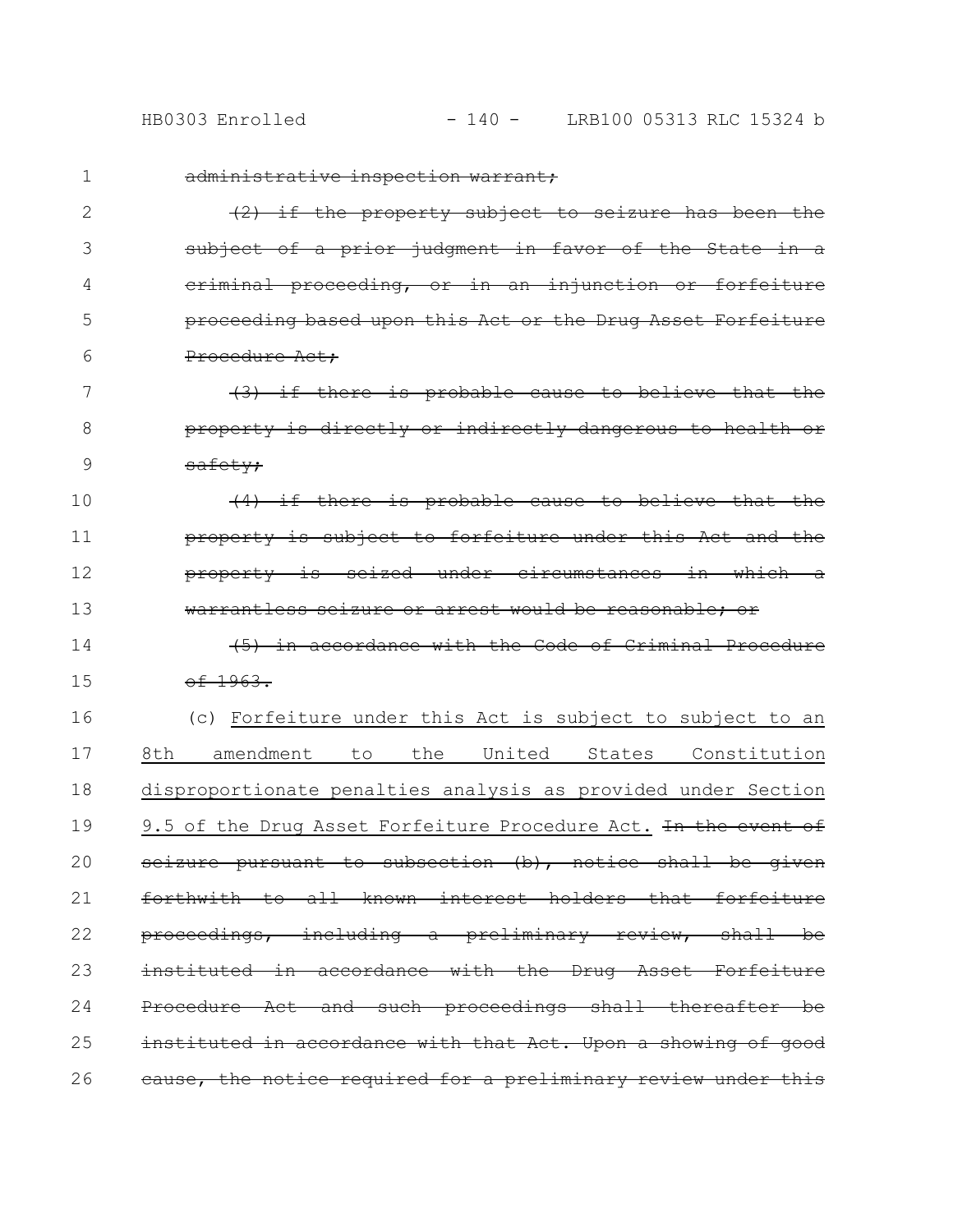HB0303 Enrolled - 141 - LRB100 05313 RLC 15324 b

Section may be postponed. (d) With regard to possession of controlled substances offenses only, a sum of currency with a value of less than \$500 shall not be subject to forfeiture under this Act. For all other offenses under this Act, currency with a value of under \$100 shall not be subject to forfeiture under this Act. Property taken or detained under this Section shall not be subject to replevin, but is deemed to be in the custody of the Director subject only to the order and judgments of the circuit court having jurisdiction over the forfeiture proceedings and the decisions of the State's Attorney under the Drug Asset Forfeiture Procedure Act. When property is seized under this Act, the seizing agency shall promptly conduct an inventory of the seized property and estimate the property's value, and shall forward a copy of the inventory of seized property and the estimate of the property's value to the Director. Upon receiving notice of seizure, the Director may: (1) place the property under seal; (2) remove the property to a place designated by the Director; 1 2 3 4 5 6 7 8 9 10 11 12 13 14 15 16 17 18 19 20

(3) keep the property in the possession of the agency; 21 22

 $(4)$  remove the property to a storage area safekeeping or, if the property is a negotiable instrument or money and is not needed for evidentiary purposes, deposit it in an interest bearing account; 23 24 25 26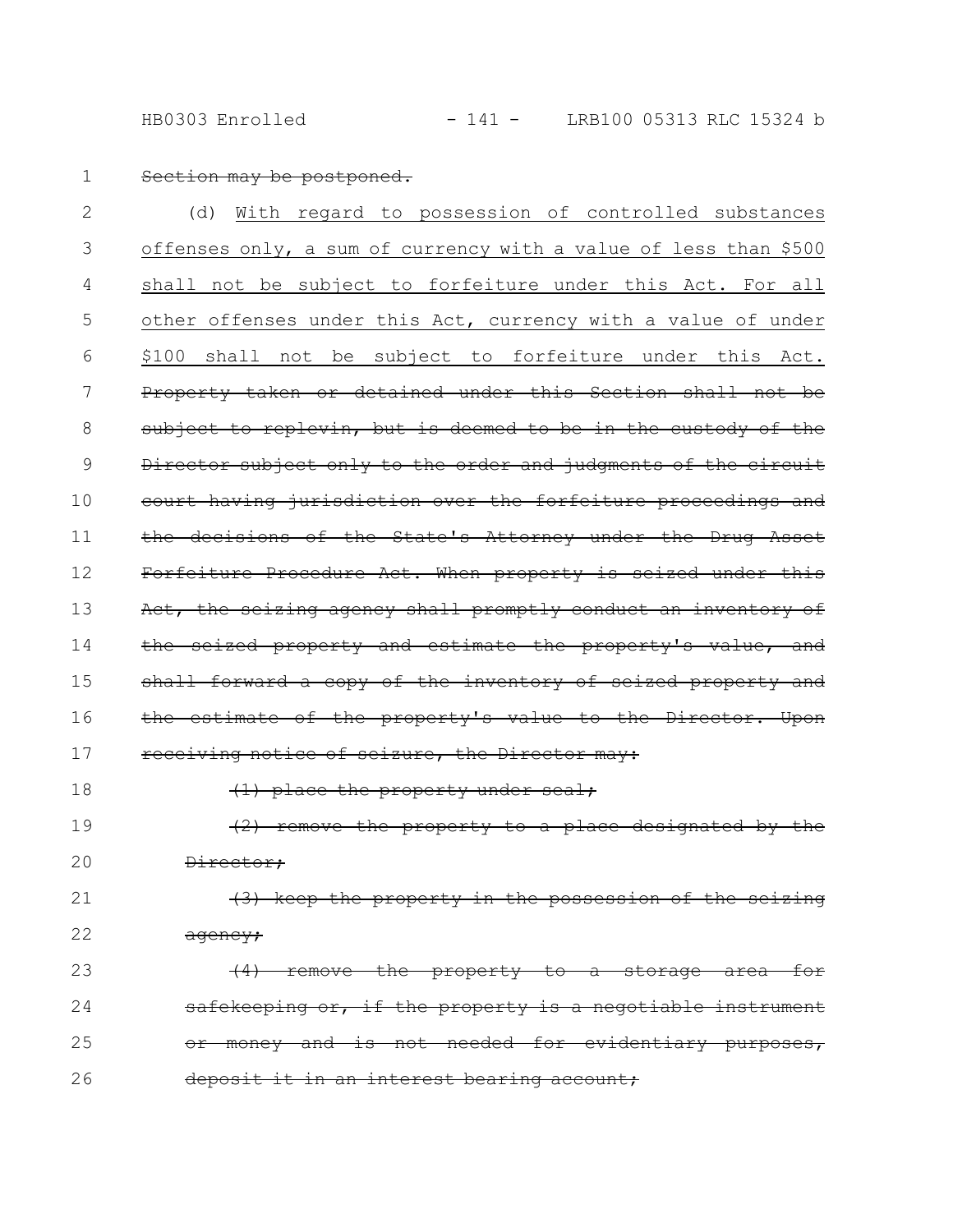| $\mathbf 1$    | (5) place the property under constructive seizure by          |
|----------------|---------------------------------------------------------------|
| $\overline{2}$ | posting notice of pending forfeiture on it, by giving         |
| 3              | notice of pending forfeiture to its owners and interest       |
| 4              | holders, or by filing notice of pending forfeiture in any     |
| 5              | appropriate public record relating to the property; or        |
| 6              | (6) provide for another agency or custodian, including        |
| 7              | an owner, secured party, or lienholder, to take custody of    |
| 8              | the property upon the terms and conditions set by the         |
| 9              | <del>Director.</del>                                          |
| 10             | (d-5) For felony offenses involving possession of             |
| 11             | controlled substances only, no property shall be subject to   |
| 12             | forfeiture under this Act because of the possession of less   |
| 13             | than 2 single unit doses of a controlled substance. This      |
| 14             | exemption shall not apply in instances when the possessor, or |
| 15             | another person at the direction of the possessor, engaged in  |
| 16             | the destruction of any amount of a controlled substance. The  |
| 17             | amount of a single unit dose shall be the State's burden to   |
| 18             | prove in their case in chief.                                 |

(e) If the Department of Financial and Professional Regulation suspends or revokes a registration, all controlled substances owned or possessed by the registrant at the time of suspension or the effective date of the revocation order may be placed under seal by the Director. No disposition may be made of substances under seal until the time for taking an appeal has elapsed or until all appeals have been concluded unless a court, upon application therefor, orders the sale of perishable 19 20 21 22 23 24 25 26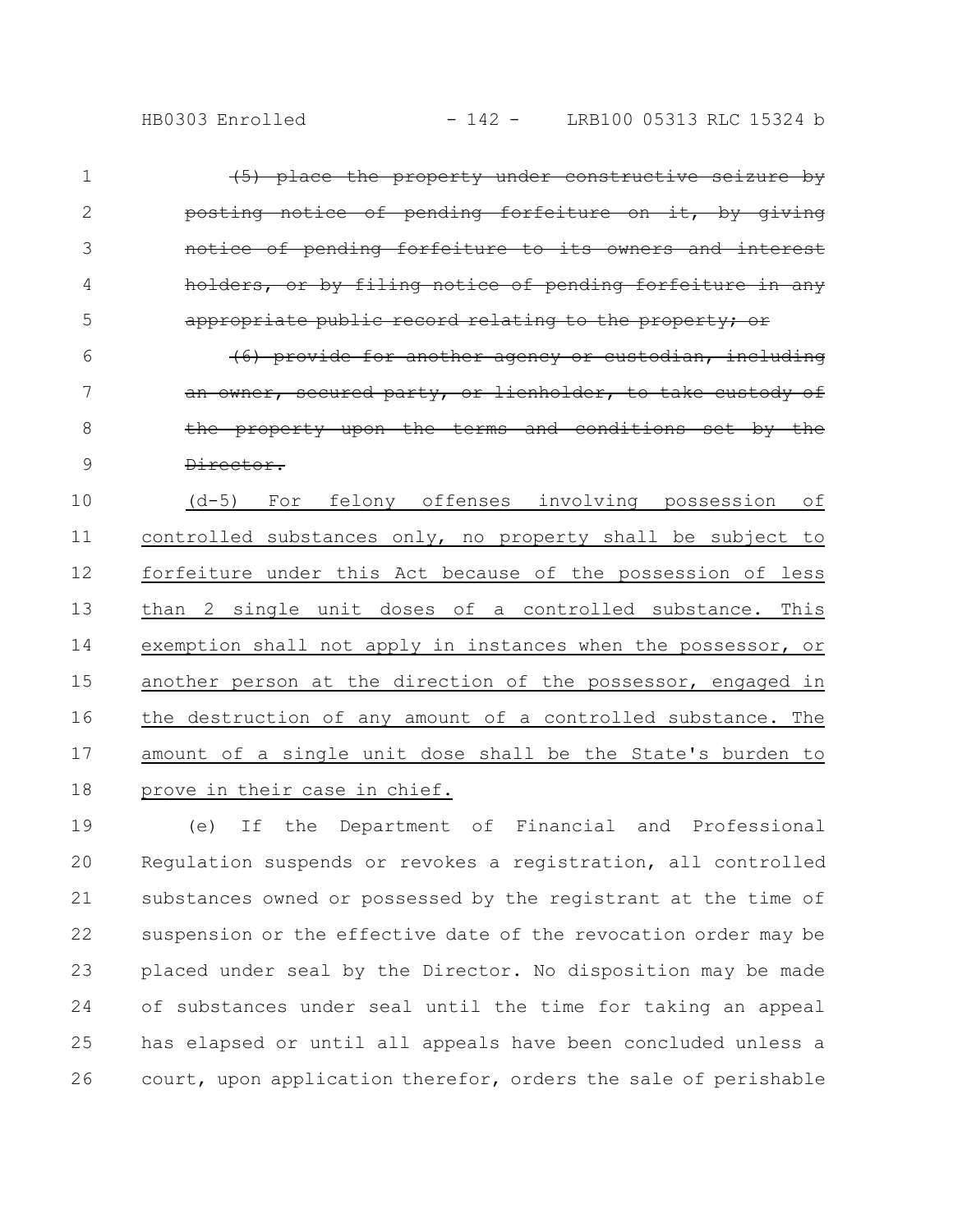substances and the deposit of the proceeds of the sale with the court. Upon a suspension or revocation order becoming final, all substances are subject to seizure and forfeiture under the Drug Asset Forfeiture Procedure Act may be forfeited to the Illinois State Police. 1 2 3 4 5

(f) (Blank). When property is forfeited under this Act the Director shall sell all such property unless such property is required by law to be destroyed or is harmful to the public, and shall distribute the proceeds of the sale, together with any moneys forfeited or seized, in accordance with subsection (g). However, upon the application of the seizing agency or prosecutor who was responsible for the investigation, arrest or arrests and prosecution which lead to the forfeiture, the Director may return any item of forfeited property to the seizing agency or prosecutor for official use in the enforcement of laws relating to cannabis or controlled substances, if the agency or prosecutor can demonstrate that the item requested would be useful to the agency or prosecutor in their enforcement efforts. When any forfeited conveyance, including an aircraft, vehicle, or vessel, is returned to the seizing agency or prosecutor, the conveyance may be used immediately in the enforcement of the criminal laws of this State. Upon disposal, all proceeds from the sale of the conveyance must be used for drug enforcement purposes. When any real property returned to the seizing agency is sold by the agency or its unit of government, the proceeds of the sale 6 7 8 9 10 11 12 13 14 15 16 17 18 19 20 21 22 23 24 25 26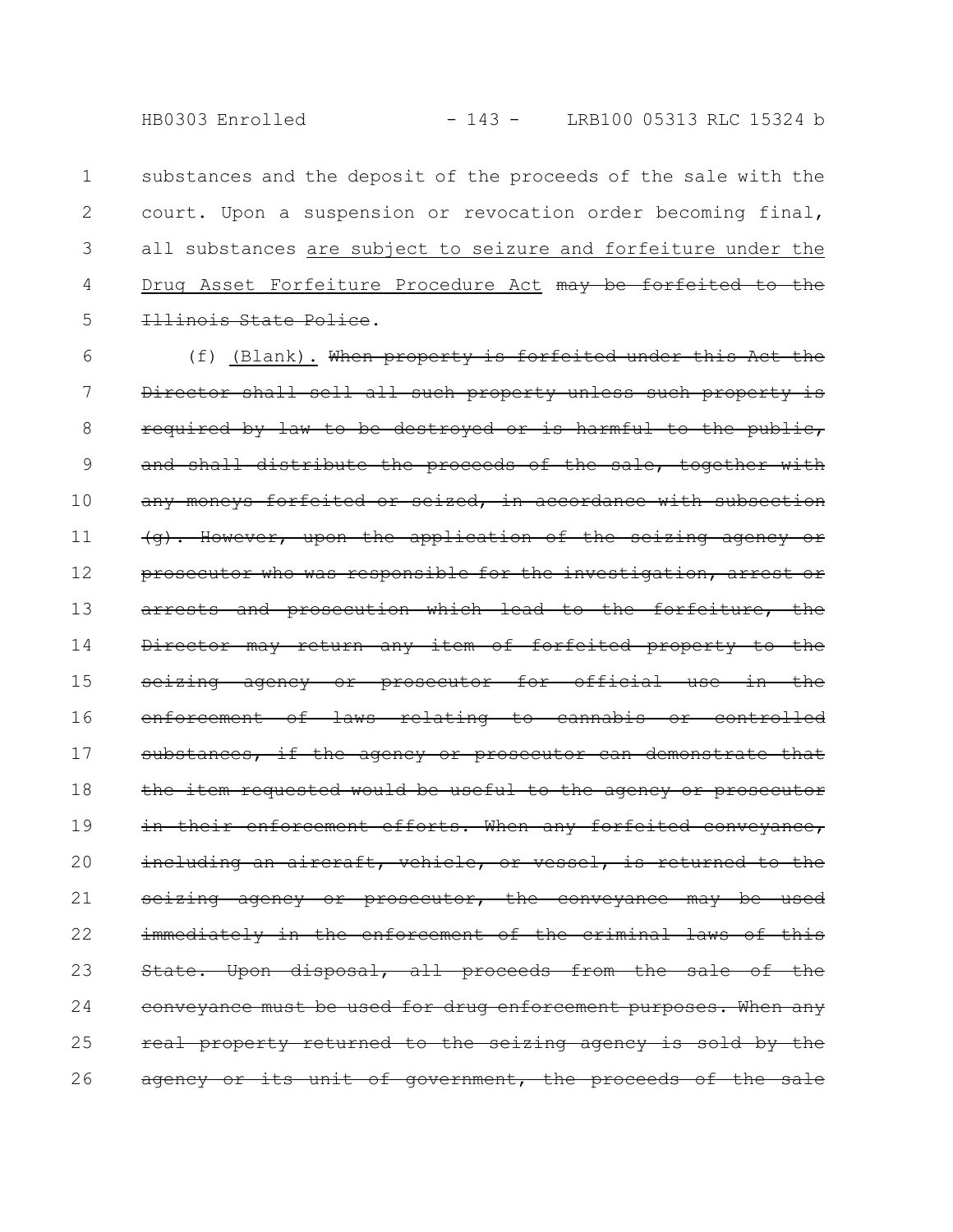- shall be delivered to the Director and distributed in accordance with subsection (q). 1 2
- (g) (Blank). All monies and the sale proceeds of all other property forfeited and seized under this Act shall distributed as follows: 3 4 5
- (1)(i) 65% shall be distributed to the metropolitan enforcement group, local, municipal, county, or state law enforcement agency or agencies which conducted or participated in the investigation resulting in the forfeiture. The distribution shall bear a reasonable relationship to the degree of direct participation of the law enforcement agency in the effort resulting in the forfeiture, taking into account the total value of property forfeited and the total law enforcement effort with respect to the violation of the law upon which the forfeiture is based. Amounts distributed to the agency or agencies shall be used for the enforcement of laws governing cannabis and controlled substances; for public education in the community or schools in the prevention or detection of the abuse of drugs or alcohol; or for security cameras used for the prevention or detection of violence, except that amounts distributed to the Secretary of State shall be deposited into the Secretary of State Evidence Fund to be used as provided in Section 2-115 of the Illinois Vehicle Code. 6 7 8 9 10 11 12 13 14 15 16 17 18 19 20 21 22 23 24 25
- (ii) Any local, municipal, or county law enforcement 26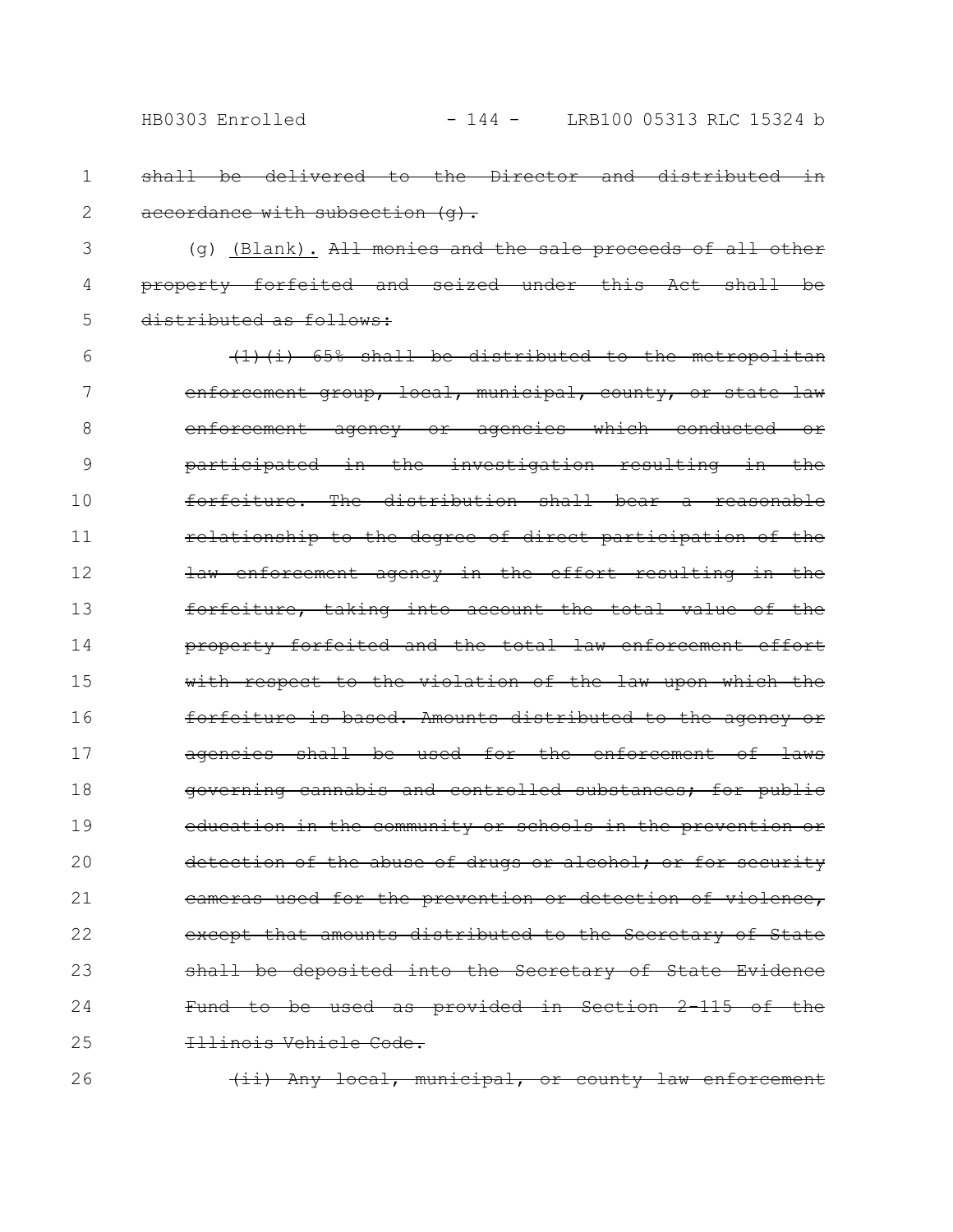| 1  | ageney entitled to receive a monetary distribution of     |
|----|-----------------------------------------------------------|
| 2  | forfeiture proceeds may share those forfeiture proceeds   |
| 3  | pursuant to the terms of an intergovernmental agreement   |
| 4  | with a municipality that has a population in excess of    |
| 5  | $20,000$ if:                                              |
| 6  | (I) the receiving agency has entered into an              |
| 7  | intergovernmental agreement with the municipality to      |
| 8  | provide police services:                                  |
| 9  | (II) the intergovernmental agreement for police           |
| 10 | services provides for consideration in an amount of not   |
| 11 | $\frac{1}{1}$ than $$1,000,000$ per year;                 |
| 12 | (III) the seizure took place within the                   |
| 13 | geographical limits of the municipality; and              |
| 14 | (IV) the funds are used only for the enforcement of       |
| 15 | laws governing cannabis and controlled substances; for    |
| 16 | public education in the community or schools in the       |
| 17 | prevention or detection of the abuse of drugs or          |
| 18 | alcohol; or for security cameras used for the             |
| 19 | prevention or detection of violence or the                |
| 20 | establishment of a municipal police force, including      |
| 21 | the training of officers, construction of a police        |
| 22 | station, the purchase of law enforcement equipment, or    |
| 23 | vehicles.                                                 |
| 24 | $(2)$ (i) 12.5% shall be distributed to the Office of the |
| 25 | State's Attorney of the county in which the prosecution   |

resulting in the forfeiture was instituted, deposited in a 26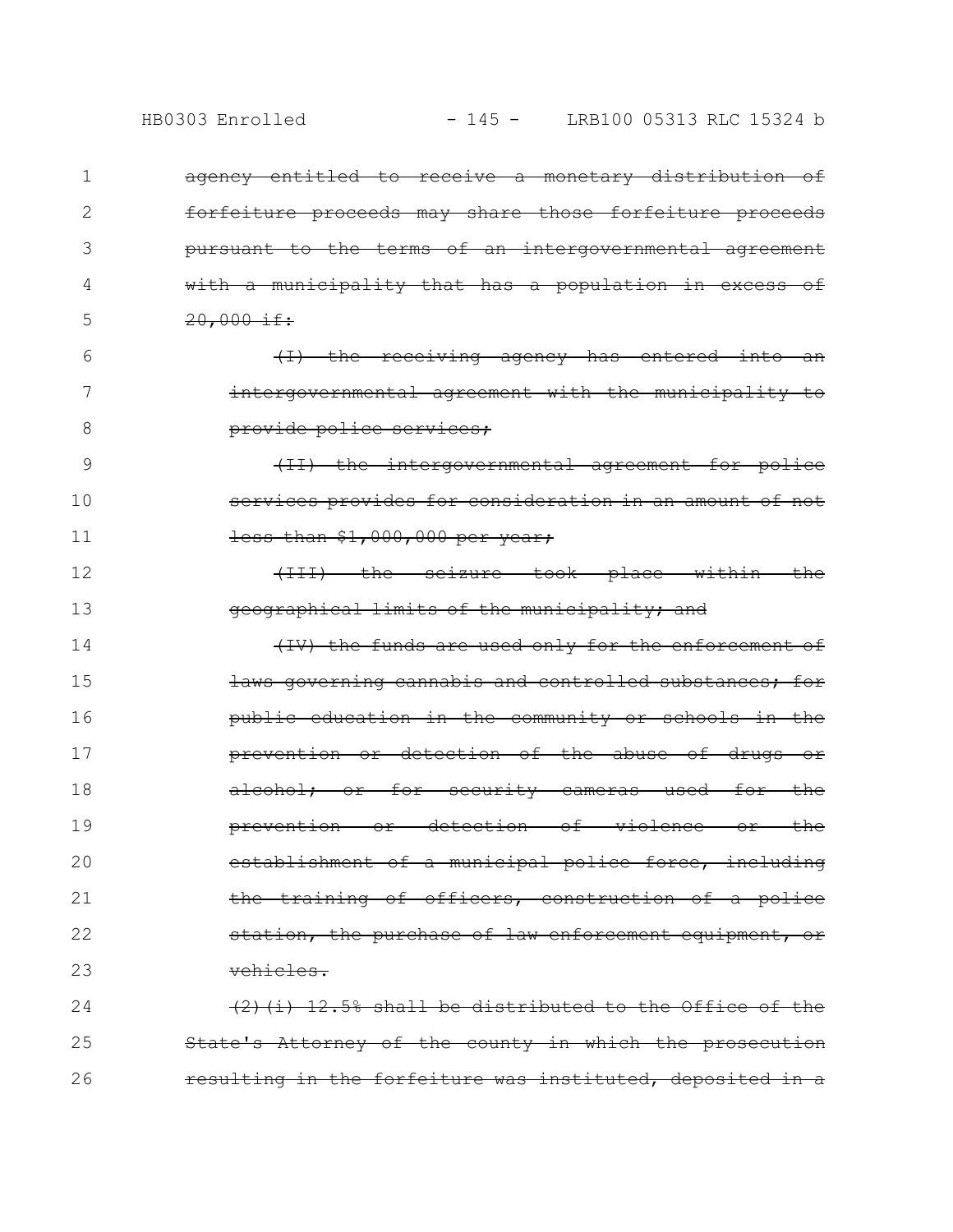| 1  | special fund in the county treasury and appropriated to the   |
|----|---------------------------------------------------------------|
| 2  | State's Attorney for use in the enforcement of laws           |
| 3  | governing cannabis and controlled substances, for public      |
| 4  | education in the community or schools in the prevention or    |
| 5  | detection of the abuse of drugs or alcohol; or at the         |
| 6  | discretion of the State's Attorney, in addition to other      |
| 7  | authorized purposes, to make grants to local substance        |
| 8  | abuse treatment facilities and half way houses. In            |
| 9  | counties over 3,000,000 population, 25% will<br><del>bе</del> |
| 10 | distributed to the Office of the State's Attorney for use     |
| 11 | in the enforcement of laws governing cannabis and             |
| 12 | controlled substances; for public education in the            |
| 13 | community or schools in the prevention or detection of the    |
| 14 | abuse of drugs or alcohol; or at the discretion of the        |
| 15 | State's Attorney, in addition to other authorized             |
| 16 | purposes, to make grants to local substance abuse treatment   |
| 17 | $\pm$ s<br>facilities and half way houses. If the prosecution |
| 18 | undertaken solely by the Attorney General, the portion        |
| 19 | shall be distributed to the Attorney<br>provided hereunder    |
| 20 | General for use in the enforcement of laws governing          |
| 21 | eannabis and controlled substances or for public education    |
| 22 | in the community or schools in the prevention or detection    |
| 23 | of the abuse of drugs or alcohol.                             |

(ii) 12.5% shall be distributed to the Office of the 25 State's Attorneys Appellate Prosecutor and deposited in the Narcotics Profit Forfeiture Fund of that office to be 24 26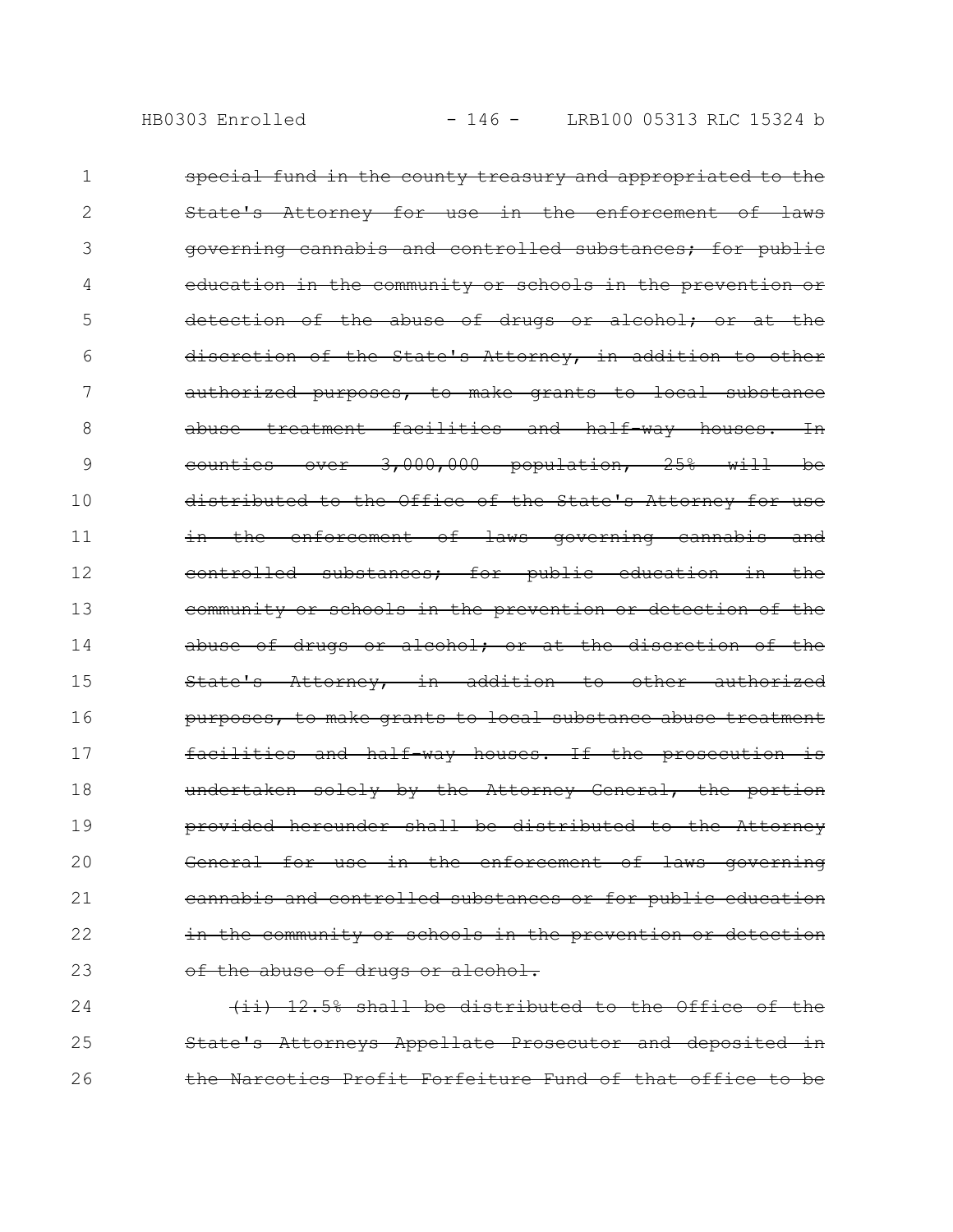- used for additional expenses incurred in the investigation, prosecution and appeal of cases under laws governing cannabis and controlled substances for public education in the community or schools prevention or detection of the abuse of drugs or alcohol. The Office of the State's Attorneys Appellate Prosecutor shall not receive distribution from cases brought counties with over 3,000,000 population. 1 2 3 4 5 6 7 8
- (3) 10% shall be retained by the Department of State Police for expenses related to the administration and sale of seized and forfeited property. 9 10 11
- (h) (Blank). Species of plants from which controlled substances in Schedules I and II may be derived which have been planted or cultivated in violation of this Act, or of which owners or cultivators are unknown, or which are wild growths, may be seized and summarily forfeited to the State. The failure, upon demand by the Director or any peace officer, of the person in occupancy or in control of land or premises upon which the species of plants are growing or being stored, to produce registration, or proof that he or she is the holder thereof, constitutes authority for the seizure and forfeiture of the plants. 12 13 14 15 16 17 18 19 20 21 22
- (i) Contraband, including controlled substances possessed without authorization under State or federal law, is not subject to forfeiture. No property right exists in contraband. Contraband is subject to seizure and shall be disposed of 23 24 25 26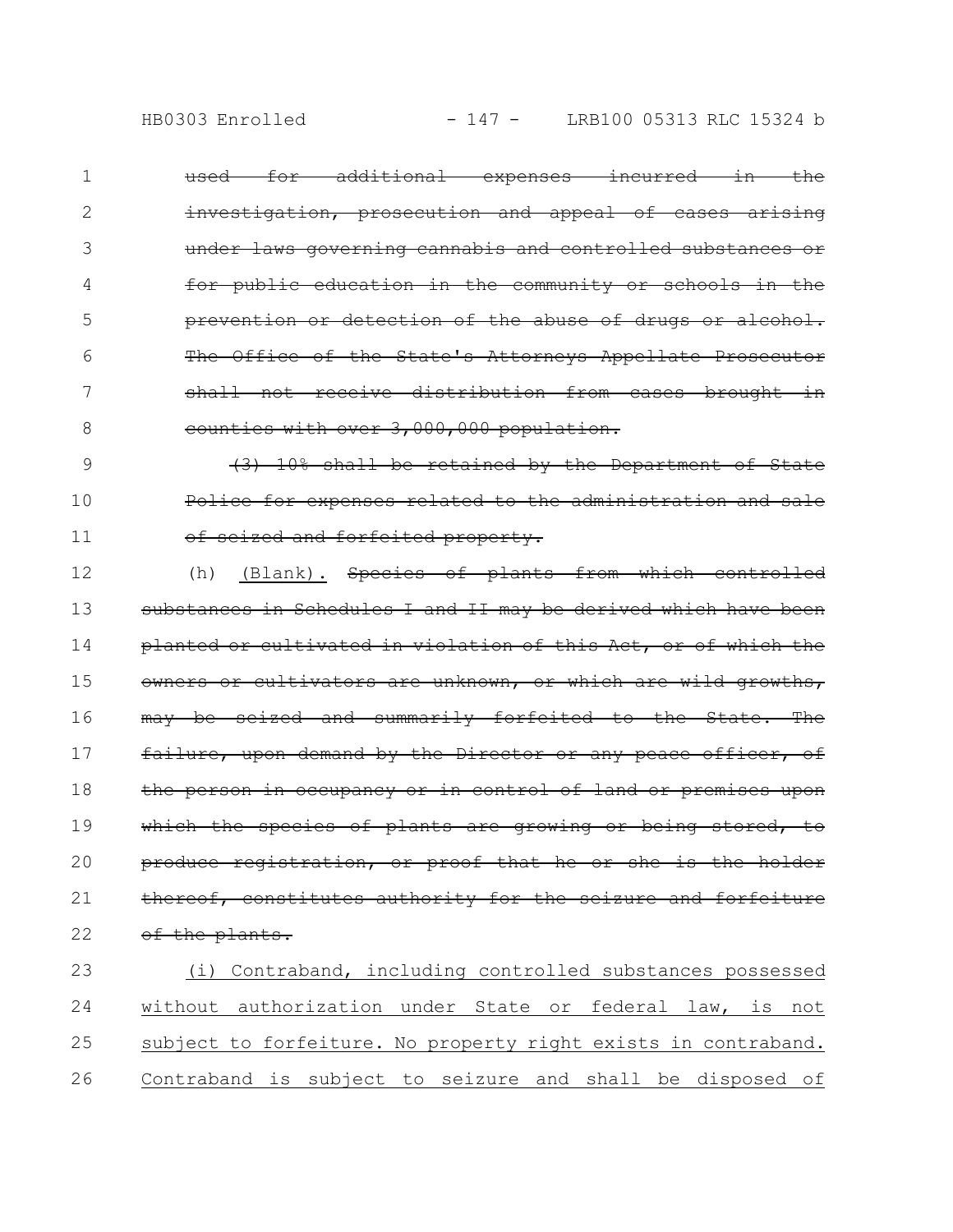HB0303 Enrolled - 148 - LRB100 05313 RLC 15324 b

- according to State law. 1
- (Source: P.A. 99-686, eff. 7-29-16.) 2

Section 155. The Methamphetamine Control and Community Protection Act is amended by changing Section 85 as follows: 3 4

(720 ILCS 646/85) 5

Sec. 85. Forfeiture. 6

(a) The following are subject to forfeiture: 7

 $(1)$  (blank); all substances containing methamphetamine which have been produced, manufactured, delivered, or possessed in violation of this Act; 8 9 10

(2) all methamphetamine manufacturing materials which have been produced, delivered, or possessed in connection with any substance containing methamphetamine in violation of this Act; 11 12 13 14

(3) all conveyances, including aircraft, vehicles or vessels, which are used, or intended for use, to transport, or in any manner to facilitate the transportation, sale, receipt, possession, or concealment of any substance containing methamphetamine or property described in paragraph  $(1)$  or (2) of this subsection (a) that constitutes a felony violation of the Act, but: 15 16 17 18 19 20 21

(i) no conveyance used by any person as a common carrier in the transaction of business as a common carrier is subject to forfeiture under this Section 22 23 24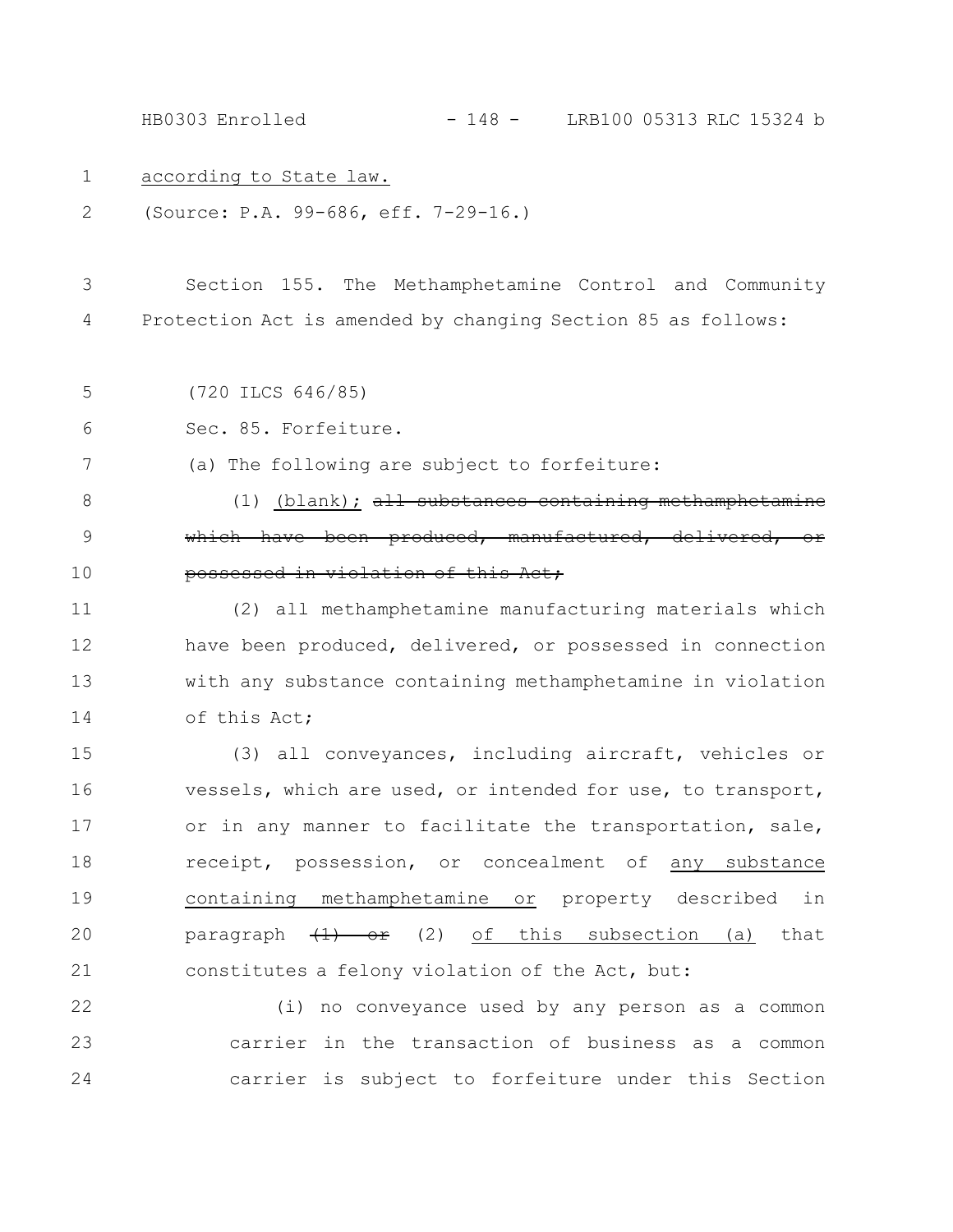unless it appears that the owner or other person in charge of the conveyance is a consenting party or privy to the a violation of this Act; 1 2 3

(ii) no conveyance is subject to forfeiture under this Section by reason of any act or omission which the owner proves to have been committed or omitted without his or her knowledge or consent; 4 5 6 7

(iii) a forfeiture of a conveyance encumbered by a bona fide security interest is subject to the interest of the secured party if he or she neither had knowledge of nor consented to the act or omission; 8 9 10 11

(4) all money, things of value, books, records, and research products and materials including formulas, microfilm, tapes, and data which are used, or intended for use in a felony violation of this Act; 12 13 14 15

(5) everything of value furnished or intended to be furnished by any person in exchange for a substance in violation of this Act, all proceeds traceable to such an exchange, and all moneys, negotiable instruments, and securities used, or intended to be used, to commit or in any manner to facilitate any felony violation of this Act. 16 17 18 19 20 21

(6) all real property, including any right, title, and interest (including, but not limited to, any leasehold interest or the beneficial interest in a land trust) in the whole of any lot or tract of land and any appurtenances or improvements, which is used, or intended to be used, in any 22 23 24 25 26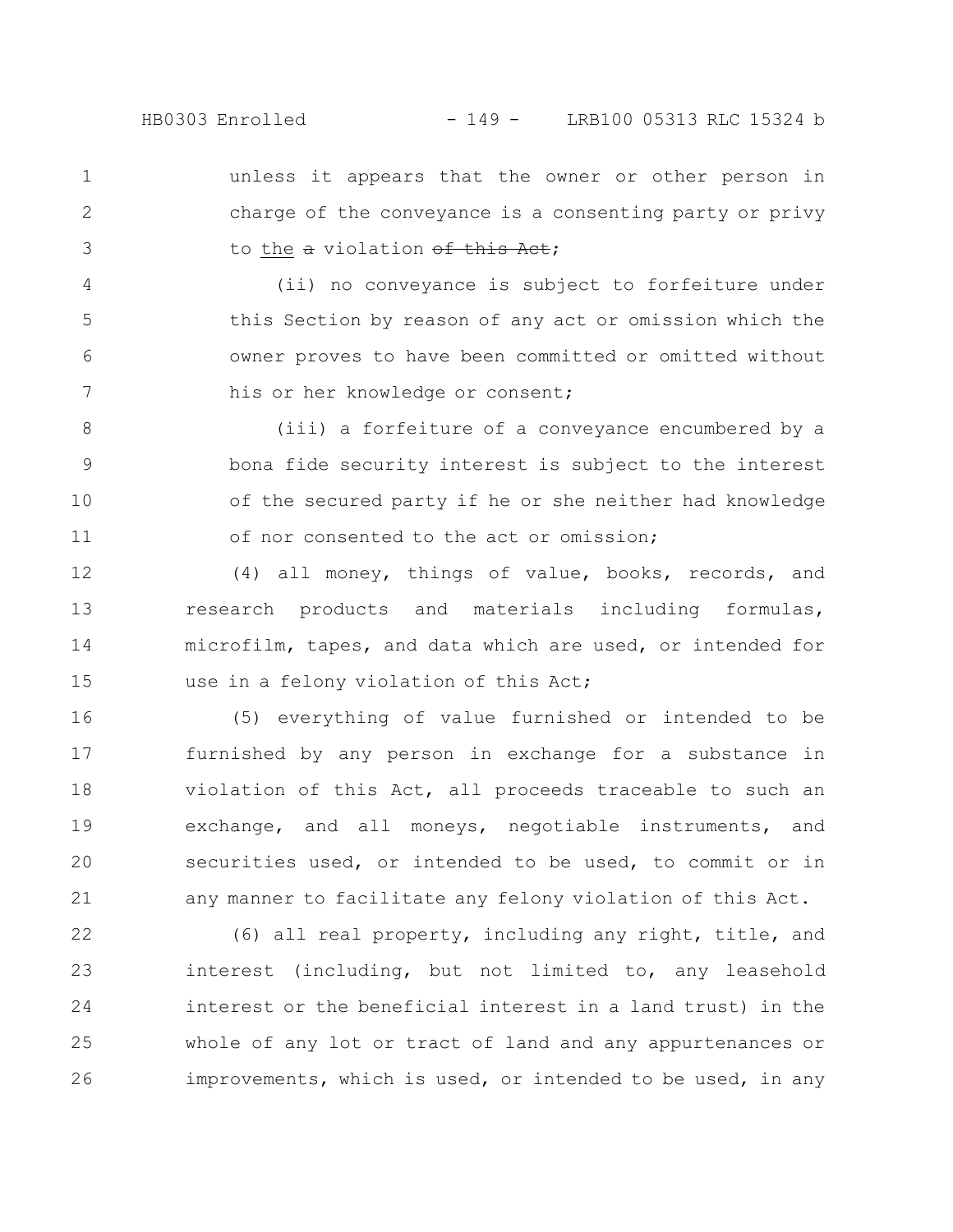manner or part, to commit, or in any manner to facilitate the commission of, any violation or act that constitutes a violation of this Act or that is the proceeds of any violation or act that constitutes a violation of this Act. 1 2 3 4

(b) Property subject to forfeiture under this Act may be seized under the Drug Asset Forfeiture Procedure Act. In the event of seizure, forfeiture proceedings shall be instituted under the Drug Asset Forfeiture Procedure Act. by the Director or any peace officer upon process or seizure warrant issued by any court having jurisdiction over the property. Seizure by the Director or any peace officer without process may be made: 5 6 7 8 9 10 11

if the property subject to seizure has been the of a prior judgment in favor of the State criminal proceeding or in an injunction proceeding based upon this Act or the Drug Asset Forfeiture Procedure Act; 12 13 14 15 16

(2) if there is probable cause to believe that the property is directly or indirectly dange safety; 17 18 19

 $(3)$  if there is probable cause property is subject to forfeiture under property is seized under circumstances in which warrantless seizure or arrest would be reasonable: 20 21 22 23

(4) in accordance with the Code of Criminal Procedure  $-1963.$ 24 25

26

(c) Forfeiture under this Act is subject to subject to an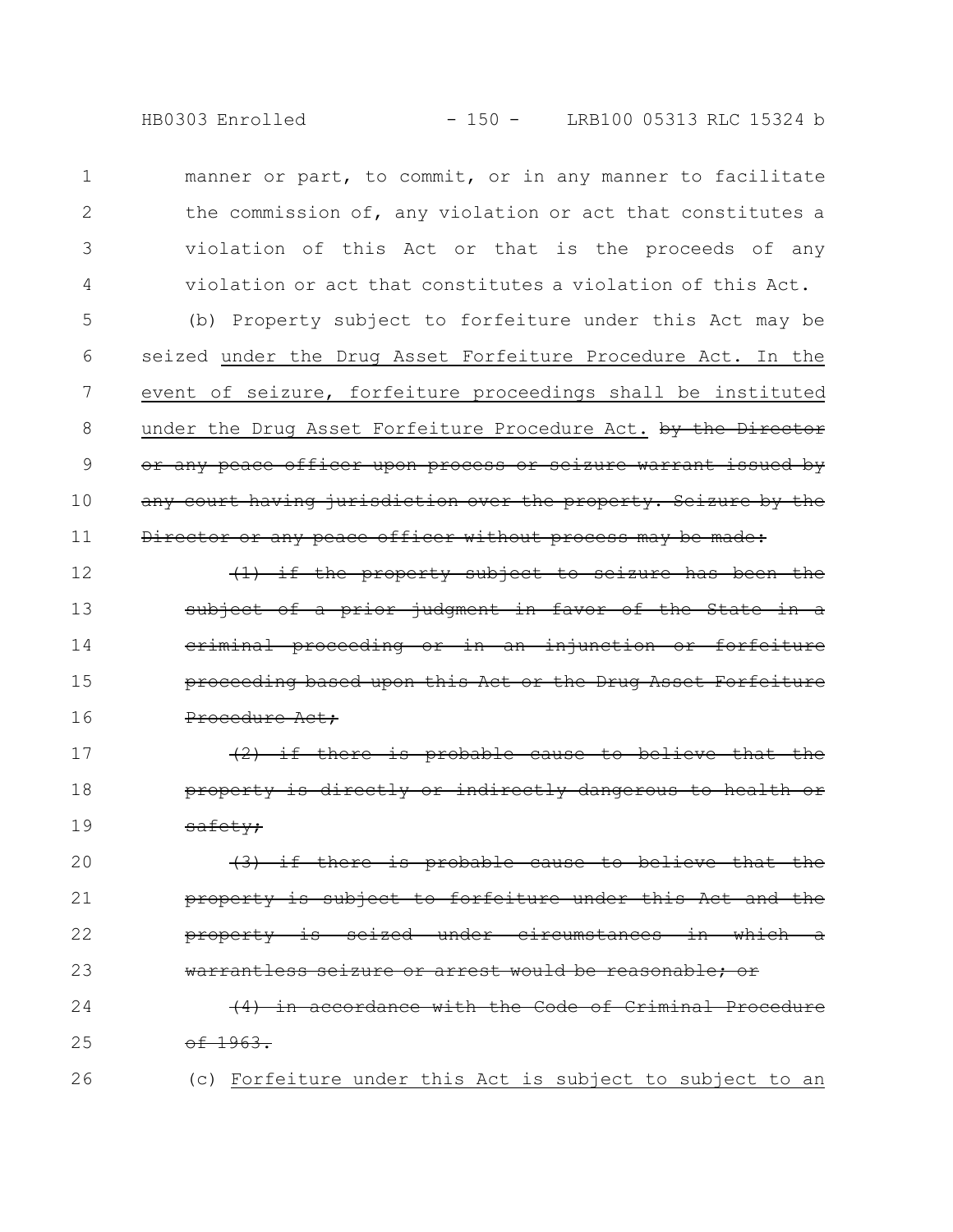HB0303 Enrolled - 151 - LRB100 05313 RLC 15324 b

8th amendment to the United States Constitution disproportionate penalties analysis as provided under Section 9.5 of the Drug Asset Forfeiture Procedure Act. In the event of seizure pursuant to subsection  $(b)$ , notice shall be forthwith to all known interest holders that forfeiture proceedings, including a preliminary review, shall be instituted in accordance with the Drug Asset Forfeiture Procedure Act and such proceedings shall thereafter be instituted in accordance with that Act. Upon a showing of good cause, the notice required for a preliminary review under this Section may be postponed. 1 2 3 4 5 6 7 8 9 10 11

(d) With regard to possession of methamphetamine offenses only, a sum of currency with a value of less than \$500 shall not be subject to forfeiture under this Act. For all other offenses under this Act, currency with a value of under \$100 shall not be subject to forfeiture under this Act. Property taken or detained under this Section is not subject to replevin, but is deemed to be in the custody of the Director subject only to the order and judgments of the circuit court having jurisdiction over the forfeiture proceedings and the decisions of the State's Attorney under the Drug Asset Forfeiture Procedure Act. When property is seized under this Act, the seizing agency shall promptly conduct an inventory of the seized property, estimate the property's value, and forward a copy of the inventory of seized property and the estimate of the property's value to the Director. Upon receiving notice of 12 13 14 15 16 17 18 19 20 21 22 23 24 25 26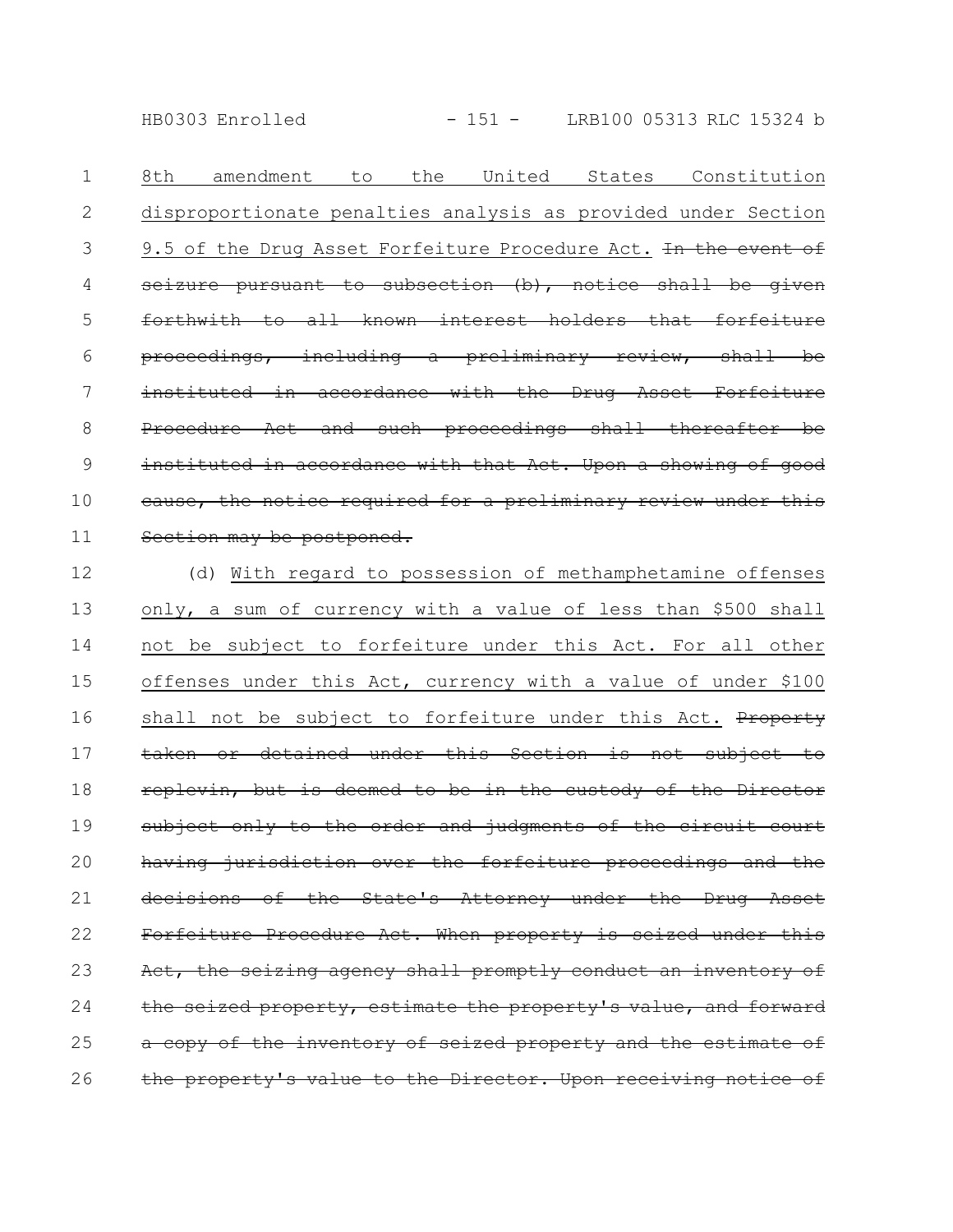1 seizure, the Director may:

| 2  | $\{1\}$ place the property under seal;                            |
|----|-------------------------------------------------------------------|
| 3  | property to a place designated by him or<br>remove                |
| 4  | her;                                                              |
| 5  | $(3)$ keep the property in the possession of the seizing          |
| 6  | <del>aqency;</del>                                                |
| 7  | for<br>remove the property to a storage area                      |
| 8  | safekeeping or, if the property is a negotiable instrument        |
| 9  | money and is not needed for evidentiary purposes,<br>Θř           |
| 10 | deposit it in an interest bearing account;                        |
| 11 | (5) place the property under constructive seizure by              |
| 12 | posting notice of pending forfeiture on it, by giving             |
| 13 | notice of pending forfeiture to its owners and interest           |
| 14 | holders, or by filing notice of pending forfeiture in any         |
| 15 | appropriate public record relating to the property; or            |
| 16 | <del>(6) provide for another agency or custodian, including</del> |
| 17 | an owner, secured party, or lienholder, to take custody of        |
| 18 | the property upon the terms and conditions set by the             |
| 19 | <del>Director.</del>                                              |
| 20 | (e) For felony offenses involving possession of a substance       |
| 21 | containing methamphetamine only, no property shall be subject     |
| 22 | to forfeiture under this Act because of the possession of less    |
| 23 | than 2 single unit doses of a substance. This exemption shall     |
| 24 | not apply in instances when the possessor, or another person at   |
| 25 | the direction of the possessor, is engaged in the destruction     |
| 26 | of any amount of a substance containing methamphetamine. The      |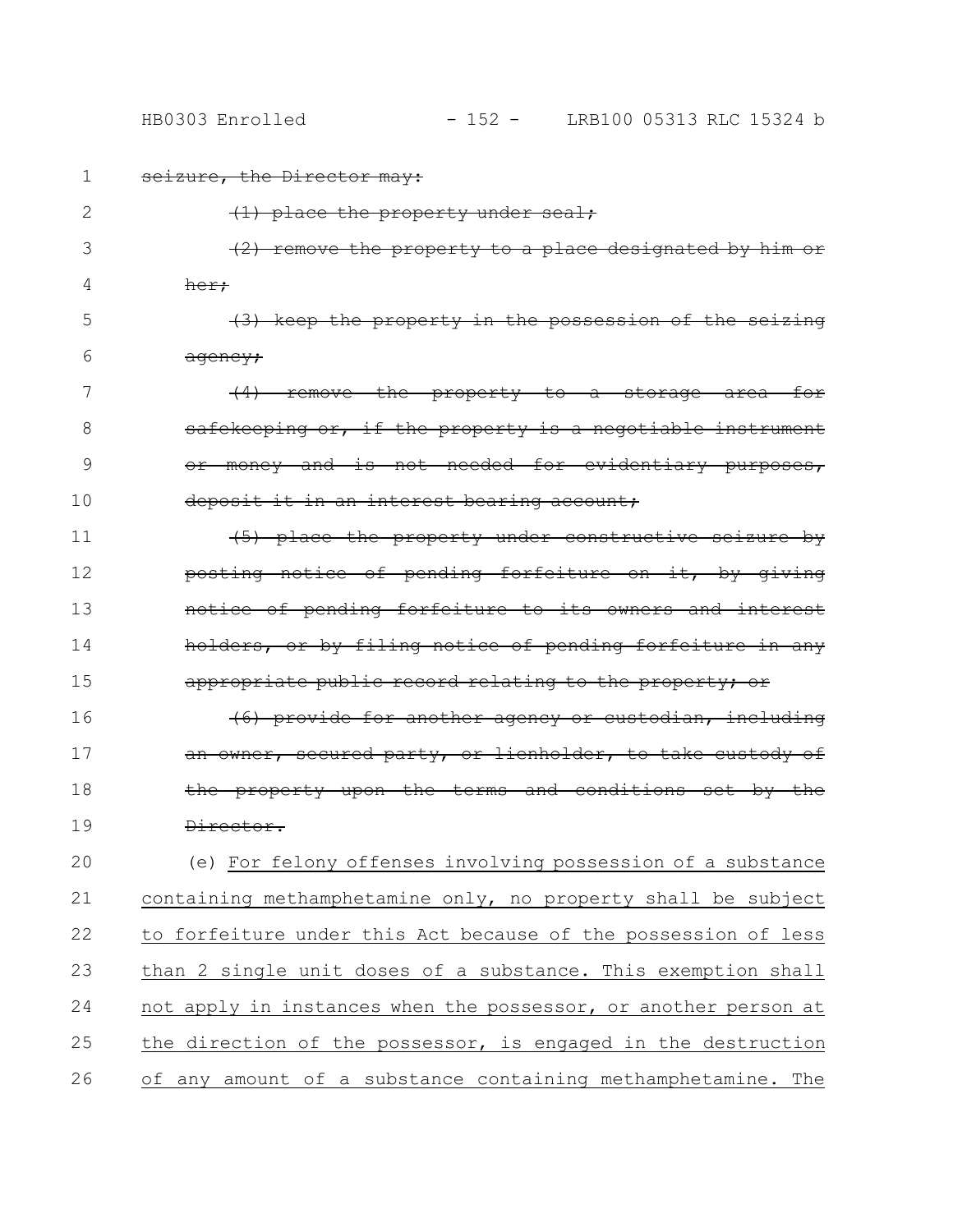amount of a single unit dose shall be the State's burden to prove in their case in chief. No disposition may be made of property under seal until the time for taking an appeal has elapsed or until all appeals have been concluded unless court, upon application therefor, orders the sale of perishable substances and the deposit of the proceeds of the sale with the court. 1 2 3 4 5 6 7

(f) (Blank). When property is forfeited under this Act, the Director shall sell the property unless the property is required by law to be destroyed or is harmful to the public, and shall distribute the proceeds of the sale, together with any moneys forfeited or seized, in accordance with subsection (g). However, upon the application of the seizing agency or prosecutor who was responsible for the investigation, arrest or arrests and prosecution which lead to the forfeiture, the Director may return any item of forfeited property to the seizing agency or prosecutor for official use in the enforcement of laws relating to methamphetamine, cannabis, or controlled substances, if the agency or prosecutor demonstrates that the item requested would be useful to the agency or prosecutor in their enforcement efforts. When any forfeited conveyance, including an aircraft, vehicle, or vessel, is returned to the seizing agency or prosecutor, the  $convergence$  may be used immediately in the enforcement of criminal laws of this State. Upon disposal, all proceeds from the sale of the conveyance must be used for drug enforcement 8 9 10 11 12 13 14 15 16 17 18 19 20 21 22 23 24 25 26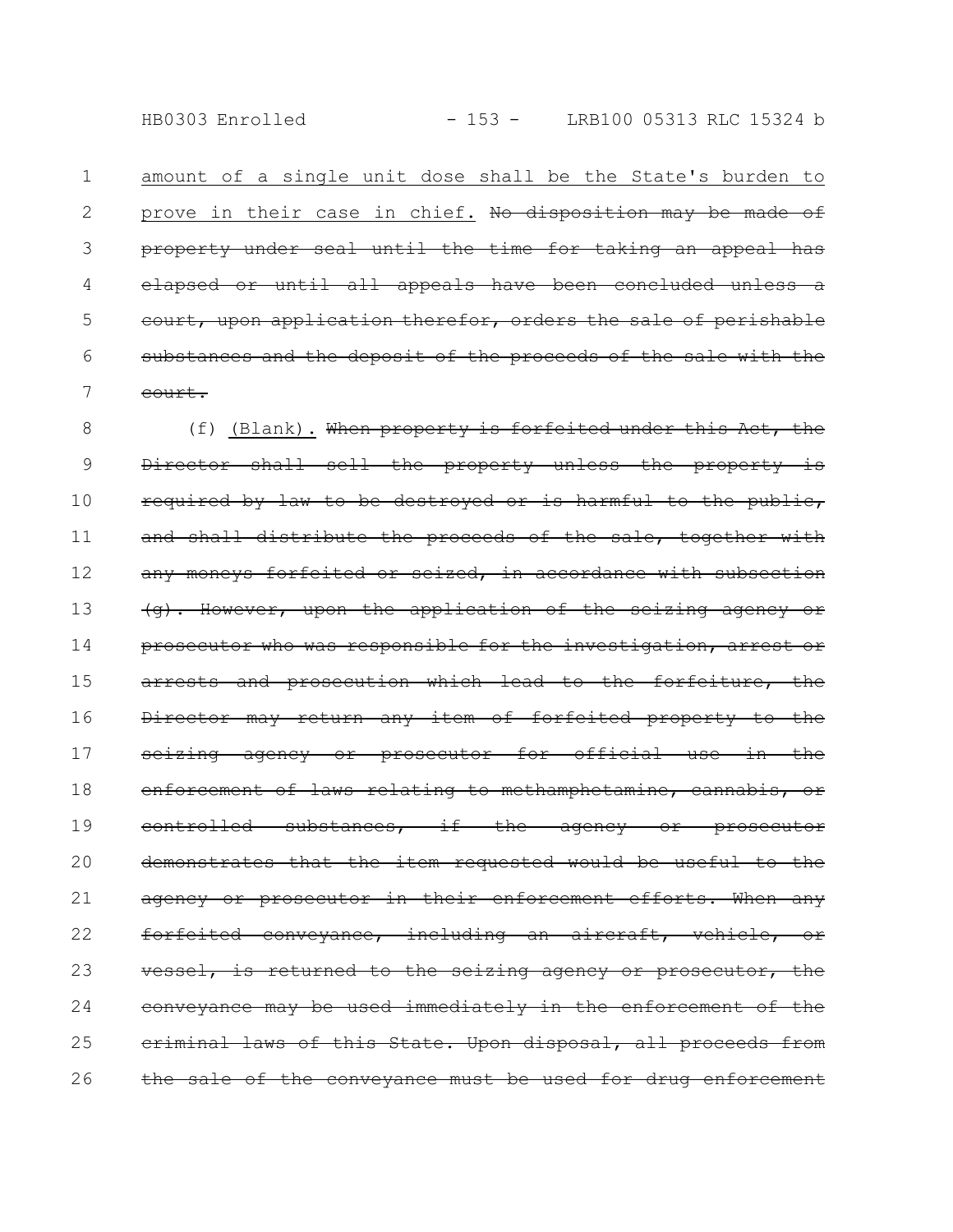- purposes. When any real property returned to the seizing agency is sold by the agency or its unit of government, the proceeds of the sale shall be delivered to the Director and distributed in accordance with subsection (q). 1 2 3 4
- (g) (Blank). All moneys and the sale proceeds of all other property forfeited and seized under this Act shall be distributed as follows: 5 6 7
- (1)(i) 65% shall be distributed to the metropolitan enforcement group, local, municipal, county, or State law enforcement agency or agencies which conducted or participated in the investigation resulting in the forfeiture. The distribution shall bear a reasonable relationship to the degree of direct participation of the law enforcement agency in the effort resulting in the forfeiture, taking into account the total value of the property forfeited and the total law enforcement effort with respect to the violation of the law upon which the forfeiture is based. Amounts distributed to the agency or agencies shall be used for the enforcement of laws governing methamphetamine, cannabis, and controlled substances; for public education in the community schools in the prevention or detection of the abuse of drugs or alcohol; or for security cameras used for the prevention or detection of violence, except that amounts distributed to the Secretary of State shall be deposited into the Secretary of State Evidence Fund to be used 8 9 10 11 12 13 14 15 16 17 18 19 20 21 22 23 24 25 26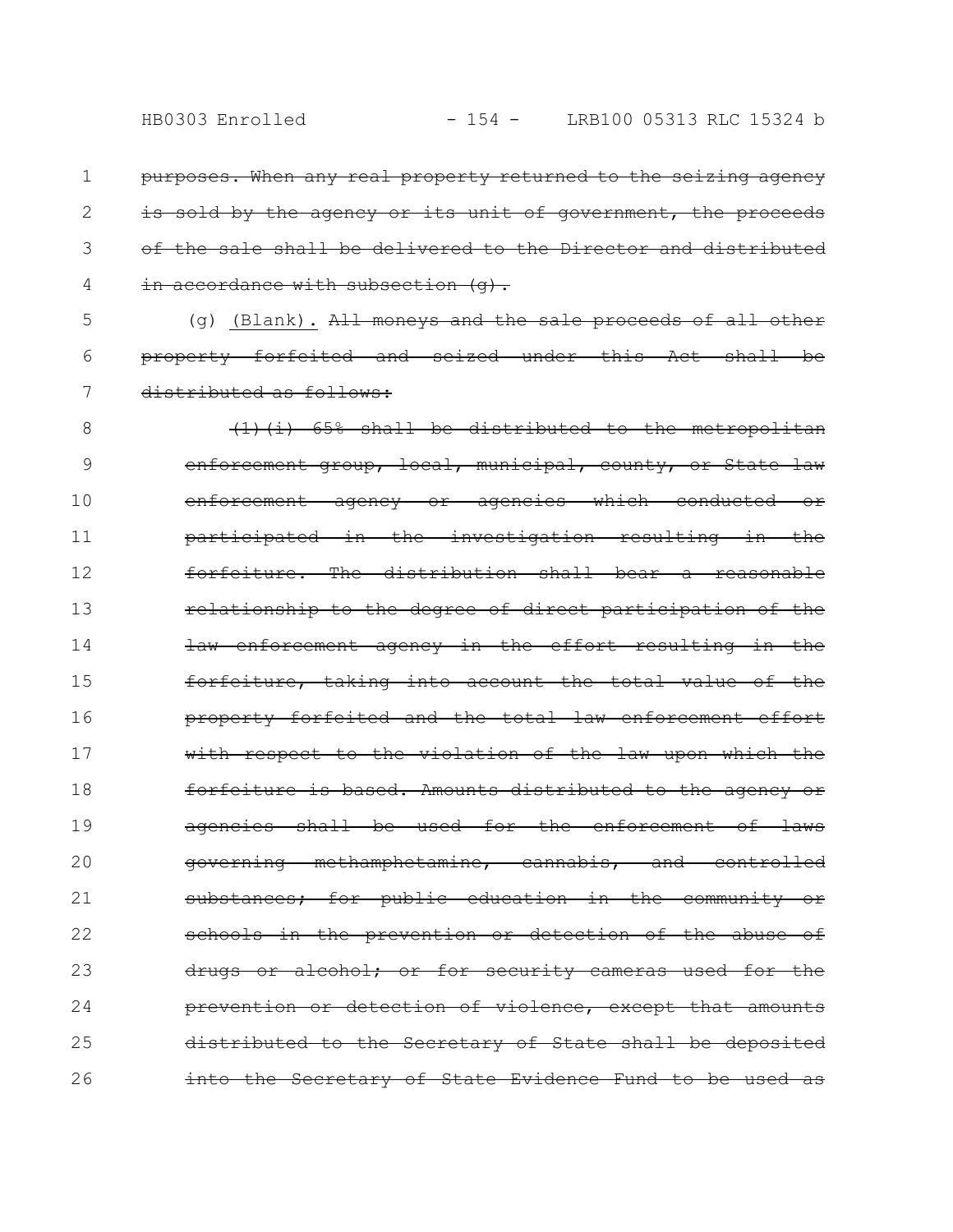provided in Section 2-115 of the Illinois Vehicle Code. (ii) Any local, municipal, or county law enforcement agency entitled to receive a monetary distribution of forfeiture proceeds may share those forfeiture proceeds pursuant to the terms of an intergovernmental agreement with a municipality that has a population in excess of 20,000 if:  $(1)$  the receiving agency has entered into intergovernmental agreement with the municipality to provide police services; (II) the intergovernmental agreement for police services provides for consideration in an amount of not less than \$1,000,000 per year; (III) the seizure took place within the geographical limits of the municipality; and (IV) the funds are used only for the enforcement of laws governing cannabis and controlled substances; for public education in the community or schools in the prevention or detection of the abuse of drugs or alcohol; or for security cameras used for the prevention or detection of violence or the establishment of a municipal police force, including the training of officers, construction of a police station, the purchase of law enforcement equipment, or vehicles.  $(2)$ (i) 12.5% shall be distributed to the Office of the 1 2 3 4 5 6 7 8 9 10 11 12 13 14 15 16 17 18 19 20 21 22 23 24 25 26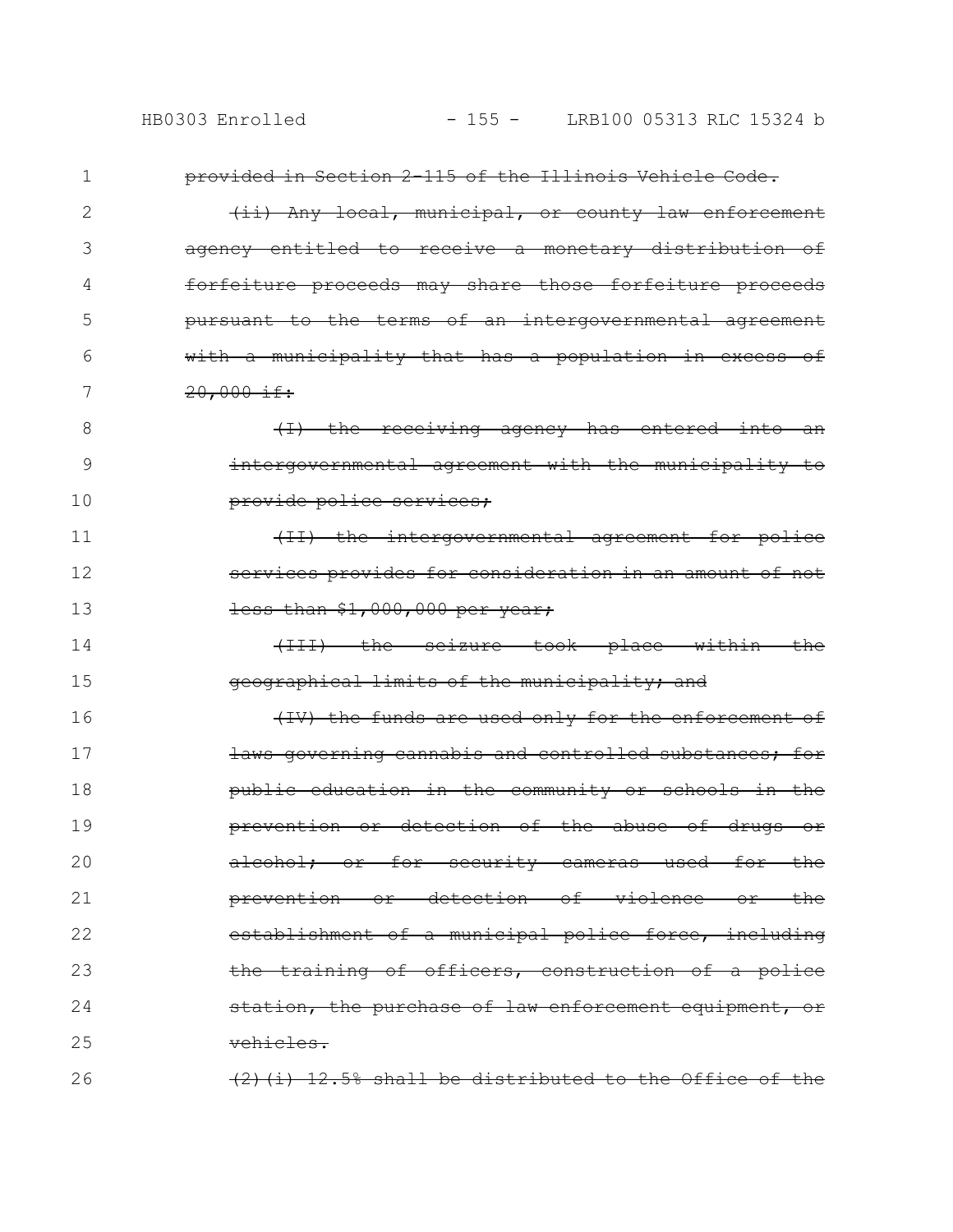| 1  | State's Attorney of the county in which the prosecution                           |
|----|-----------------------------------------------------------------------------------|
| 2  | resulting in the forfeiture was instituted, deposited in a                        |
| 3  | special fund in the county treasury and appropriated to the                       |
| 4  | State's Attorney for use in the enforcement of laws                               |
| 5  | governing methamphetamine, cannabis, and controlled                               |
| 6  | for public education in the community<br>⊖r<br>substances;                        |
| 7  | schools in the prevention or detection of the abuse of                            |
| 8  | alcohol; or at the discretion of the State's<br><del>drugs or</del>               |
| 9  | Attorney, in addition to other authorized purposes, to make                       |
| 10 | grants to local substance abuse treatment facilities and                          |
| 11 | half-way houses. In counties with a population over                               |
| 12 | 3,000,000, 25% shall be distributed to the Office of the                          |
| 13 | State's Attorney for use in the enforcement of laws                               |
| 14 | methamphetamine, cannabis, and<br><del>controlled</del><br><del>governing -</del> |
| 15 | substances; for public education in the community or                              |
| 16 | schools in the prevention or detection of the abuse of                            |
| 17 | drugs or alcohol; or at the discretion of the State's                             |
| 18 | Attorney, in addition to other authorized purposes, to make                       |
| 19 | grants to local substance abuse treatment facilities and                          |
| 20 | half-way houses. If the prosecution is undertaken solely by                       |
| 21 | the Attorney General, the portion provided hereunder shall                        |
| 22 | be distributed to the Attorney General for use in the                             |
| 23 | enforcement of laws governing methamphetamine, cannabis,                          |
| 24 | and controlled substances or for public education in the                          |
| 25 | community or schools in the prevention or detection of the                        |
| 26 | abuse of drugs or alcohol.                                                        |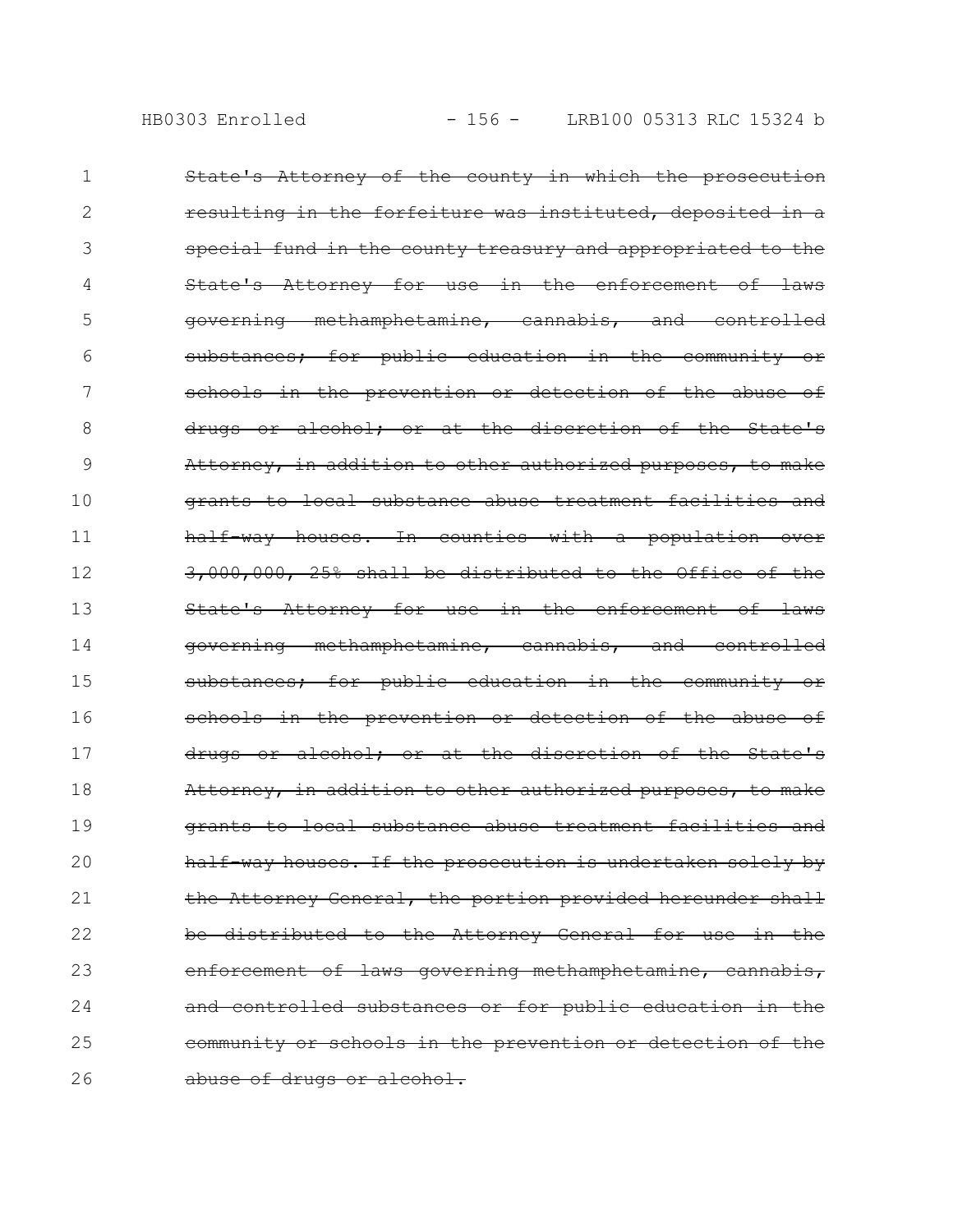| HB0303 Enrolled |
|-----------------|
|                 |

| $\mathbf{1}$ | (ii) 12.5% shall be distributed to the Office of the             |
|--------------|------------------------------------------------------------------|
| 2            | State's Attorneys Appellate Prosecutor and deposited in          |
| 3            | the Narcotics Profit Forfeiture Fund of that Office to be        |
| 4            | used for additional expenses incurred in the                     |
| 5            | investigation, prosecution and appeal of cases arising           |
| 6            | under laws governing methamphetamine, cannabis, and              |
| 7            | controlled substances or for public education in the             |
| 8            | community or schools in the prevention or detection of the       |
| 9            | abuse of drugs or alcohol. The Office of the State's             |
| 10           | Attorneys Appellate Prosecutor shall not receive                 |
| 11           | distribution from cases brought in counties with a               |
| 12           | population over 3,000,000.                                       |
| 13           | (3) 10% shall be retained by the Department of State             |
| 14           | Police for expenses related to the administration and sale       |
| 15           | of seized and forfeited property.                                |
| 16           | Contraband, including methamphetamine<br>(h)<br>$\circ$ r<br>any |
| 17           | controlled substance possessed without authorization under       |
| 18           | State or federal law, is not subject to forfeiture. No property  |
| 19           | right exists in contraband. Contraband is subject to seizure     |
| 20           | and shall be disposed of according to State law.                 |

(Source: P.A. 99-686, eff. 7-29-16.) 21

Section 160. The Code of Criminal Procedure of 1963 is amended by changing Sections 124B-710 and 124B-715 and by adding Section 124B-195 as follows: 22 23 24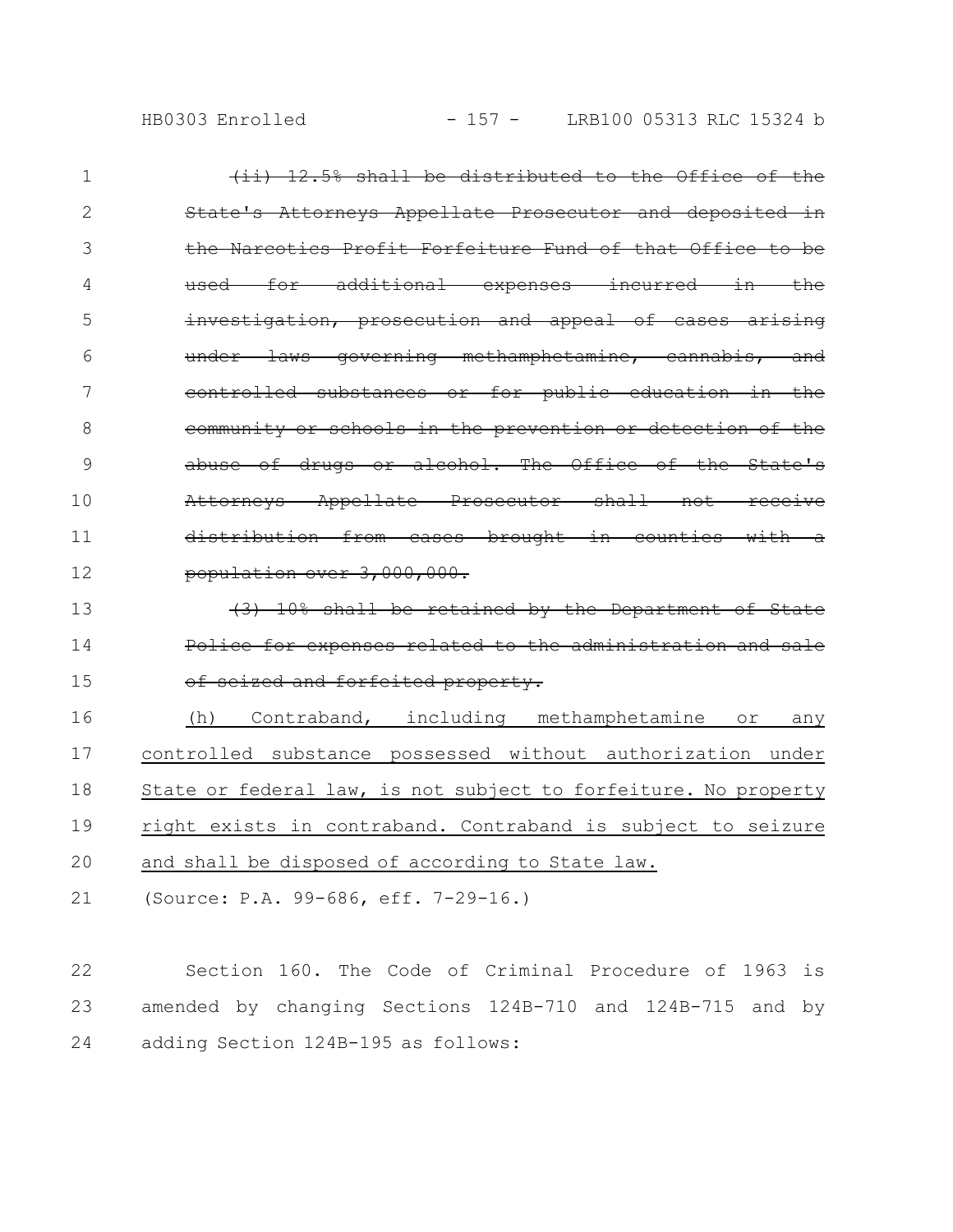HB0303 Enrolled - 158 - LRB100 05313 RLC 15324 b

|     | (725 ILCS 5/124B-195 new)<br>$1 \qquad \qquad$                 |
|-----|----------------------------------------------------------------|
| 2 — | Sec. 124B-195. Reporting. Property seized or forfeited         |
|     | 3 under this Article is subject to reporting under the Seizure |
|     | 4 and Forfeiture Reporting Act.                                |

(725 ILCS 5/124B-710) 5

Sec. 124B-710. Sale of forfeited property by Director of State Police<del>; return to seizing agency or prosecutor</del>. 6 7

(a) The court shall authorize the Director of State Police to seize any property declared forfeited under this Article on terms and conditions the court deems proper. 8 9 10

(b) When property is forfeited under this Part 700, the Director of State Police shall sell the property unless the property is required by law to be destroyed or is harmful to the public. The Director shall distribute the proceeds of the sale, together with any moneys forfeited or seized, in accordance with Section 124B-715. 11 12 13 14 15 16

(c) (Blank). On the application of the seizing agency or prosecutor who was responsible for the investigation, arrest, and prosecution that lead to the forfeiture, however, the Director may return any item of forfeited property to the seizing agency or prosecutor for official use in the enforcement of laws relating to Article 17B or Section of the Criminal Code of 1961 or the Criminal Code of 2012 if the agency or prosecutor can demonstrate that the item requested would be useful to the agency or prosecutor in their 17 18 19 20 21 22 23 24 25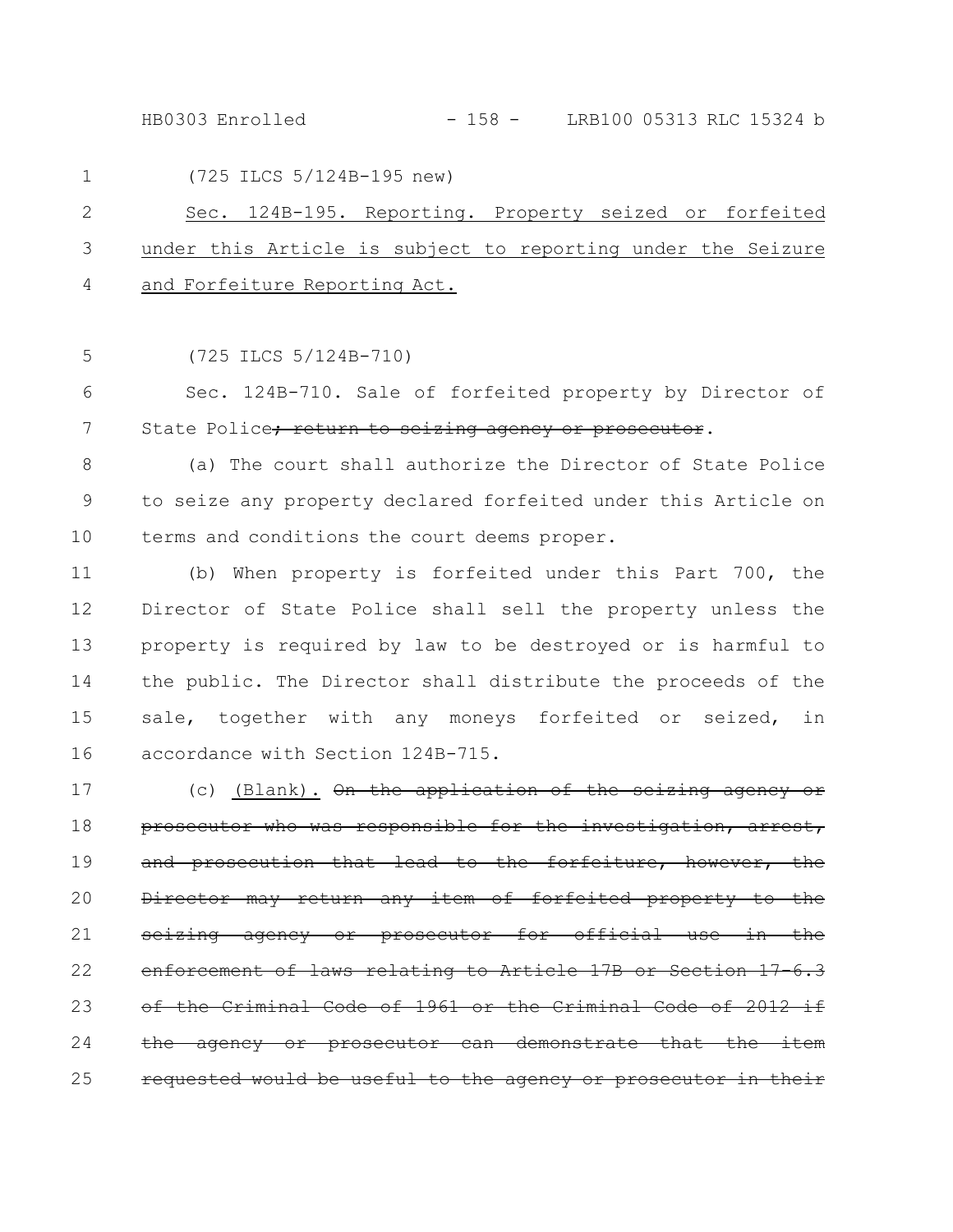enforcement efforts. When any real property returned seizing agency is sold by the agency or its unit the proceeds of the sale shall be delivered distributed in accordance with Section 124B-715. 1 2 3 4

(Source: P.A. 96-712, eff. 1-1-10; 97-1108, eff. 1-1-13; 97-1150, eff. 1-25-13.) 5 6

7

(725 ILCS 5/124B-715)

Sec. 124B-715. Distribution of all other property and sale proceeds. All moneys and the sale proceeds of all property forfeited and seized under this Part 700 and not returned to a seizing agency or prosecutor under subsection (c) of Section 124B-705 shall be distributed to the Special Supplemental Food Program for Women, Infants and Children (WIC) program administered by the Illinois Department of Human Services. 8 9 10 11 12 13 14

(Source: P.A. 96-712, eff. 1-1-10.) 15

(725 ILCS 5/124B-1030 rep.) 16

Section 165. The Code of Criminal Procedure of 1963 is amended by repealing Section 124B-1030. 17 18

Section 170. The Drug Asset Forfeiture Procedure Act is amended by changing Sections 3.5, 4, 5, 6, 7, 8, 9, 11, and 14 and by adding Sections 3.1, 3.2, 3.3, 5.1, 9.1, 9.5, 15, 17, and 20 as follows: 19 20 21 22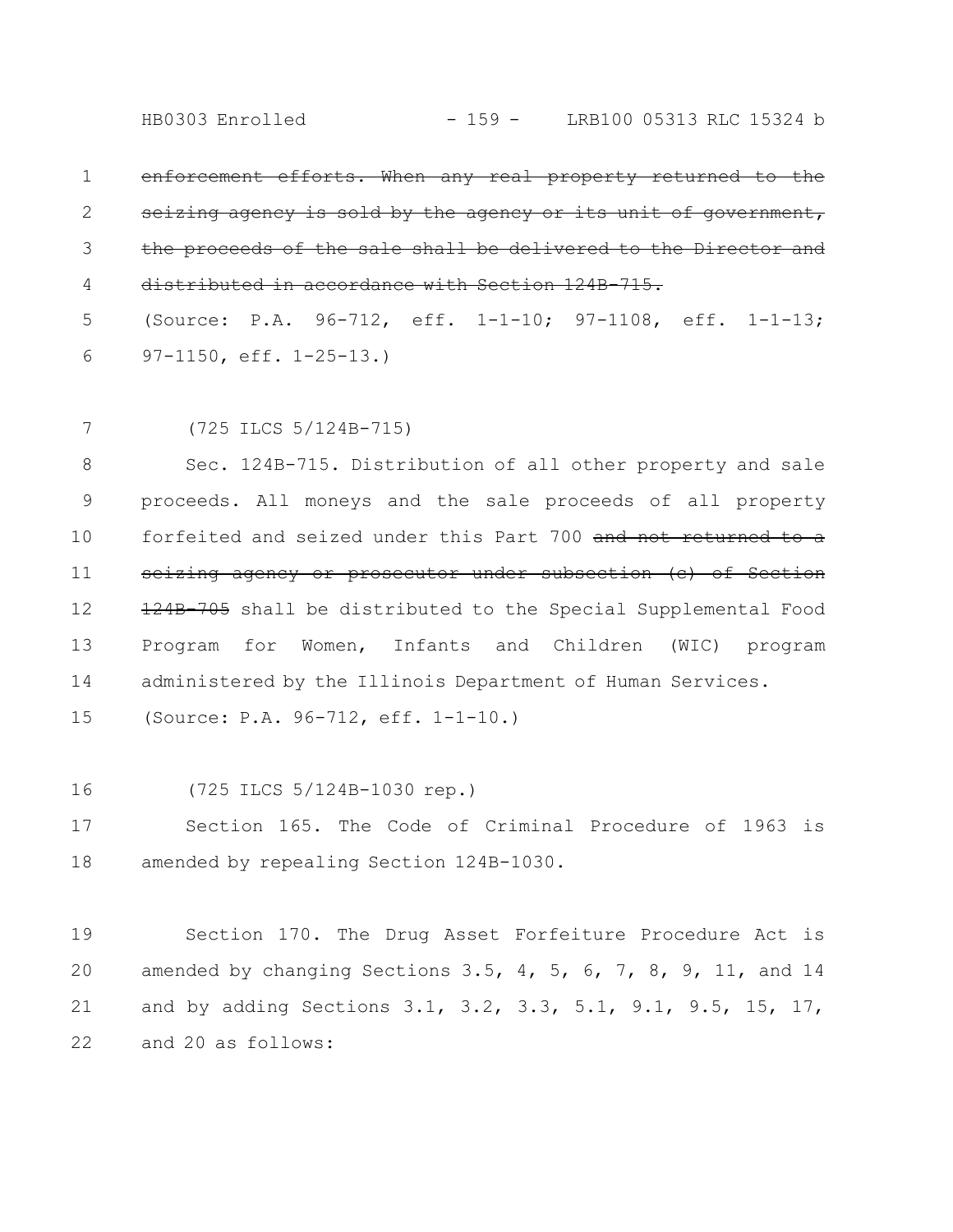HB0303 Enrolled - 160 - LRB100 05313 RLC 15324 b

| $\mathbf 1$    | (725 ILCS 150/3.1 new)                                              |
|----------------|---------------------------------------------------------------------|
| $\overline{2}$ | Sec. 3.1. Seizure.                                                  |
| 3              | (a) Actual physical seizure of real property subject to             |
| 4              | forfeiture under this Act requires the issuance of a seizure        |
| 5              | warrant. Nothing in this Section prohibits the constructive         |
| 6              | seizure of real property through the filing of a complaint for      |
| 7              | forfeiture in circuit court and the recording of a lis pendens      |
| 8              | against the real property without a hearing, warrant                |
| $\mathsf 9$    | application, or judicial approval.                                  |
| 10             | Personal property subject to forfeiture under the<br>(b)            |
| 11             | Illinois Controlled Substances Act, the Cannabis Control Act,       |
| 12             | Illinois Food, Drug and Cosmetic Act, or<br>the<br>the              |
| 13             | Methamphetamine Control and Community Protection Act may be         |
| 14             | seized by the Director of State Police or any peace officer         |
| 15             | upon process or seizure warrant issued by any court having          |
| 16             | jurisdiction over the property.                                     |
| 17             | Personal property subject to forfeiture under the<br>(C)            |
| 18             | Illinois Controlled Substances Act, the Cannabis Control Act,       |
| 19             | Illinois<br>the<br>Food, Drug and Cosmetic Act,<br>the<br>$\circ$ r |
| 20             | Methamphetamine Control and Community Protection Act may be         |
| 21             | seized by the Director of State Police or any peace officer         |
| 22             | without process:                                                    |
| 23             | (1) if the seizure is incident to inspection under an               |
| 24             | administrative inspection warrant;                                  |
| 25             | (2) if the property subject to seizure has been the                 |
| 26             | subject of a prior judgment in favor of the State in a              |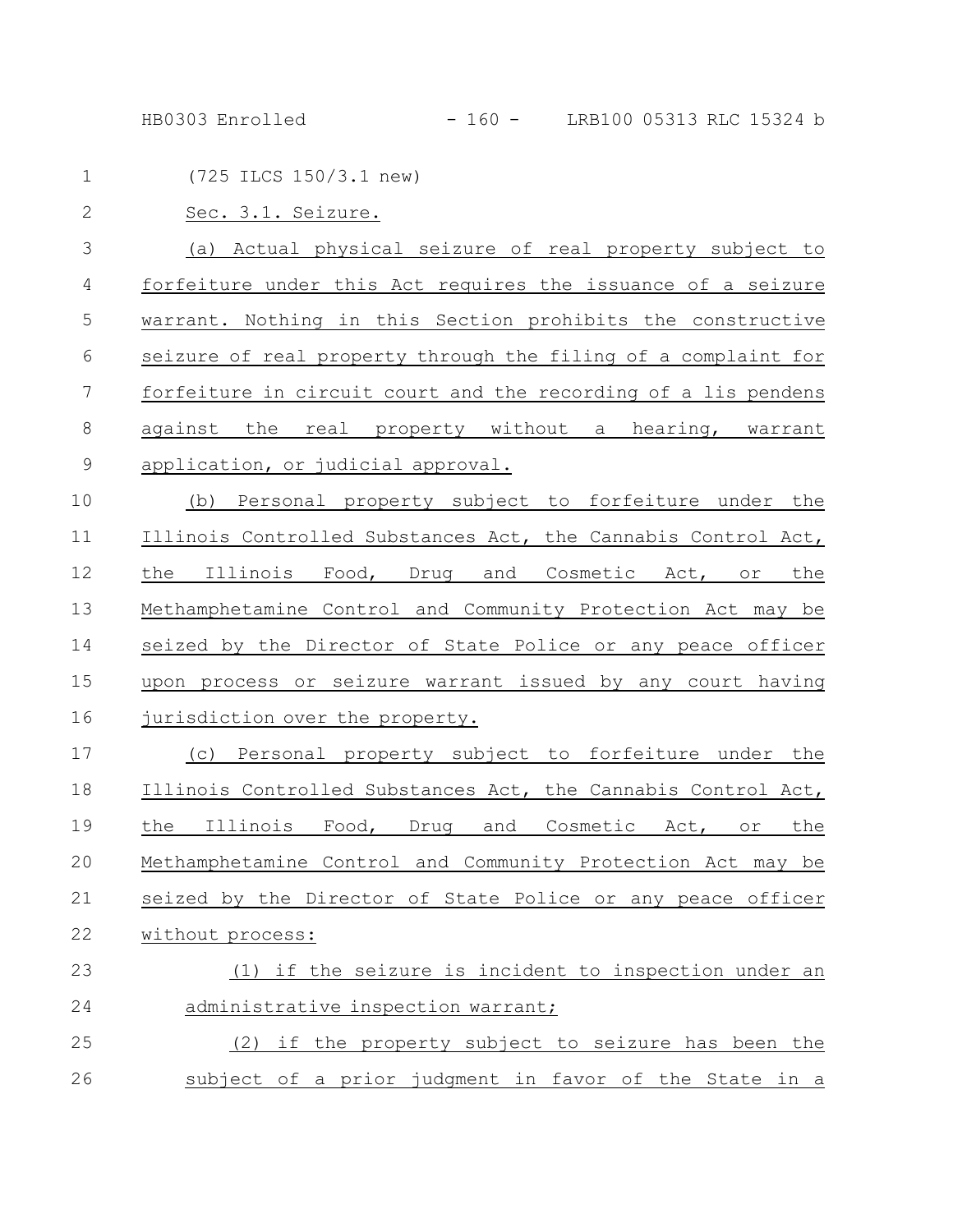HB0303 Enrolled - 161 - LRB100 05313 RLC 15324 b

criminal proceeding or in an injunction or forfeiture proceeding based upon this Act; (3) if there is probable cause to believe that the property is directly or indirectly dangerous to health or safety; (4) if there is probable cause to believe that the property is subject to forfeiture under the Illinois Controlled Substances Act, the Cannabis Control Act, the Illinois Food, Drug and Cosmetic Act, or the Methamphetamine Control and Community Protection Act, and the property is seized under circumstances in which a warrantless seizure or arrest would be reasonable; or (5) under the Code of Criminal Procedure of 1963. (d) If a conveyance is seized under this Act, an investigation shall be made by the law enforcement agency as to any person whose right, title, interest, or lien is of record in the office of the agency or official in which title or interest to the conveyance is required by law to be recorded. (e) After seizure under this Section, notice shall be given to all known interest holders that forfeiture proceedings, including a preliminary review, may be instituted and the proceedings may be instituted under this Act. Upon a showing of good cause related to an ongoing investigation, the notice required for a preliminary review under this Section may be postponed. 1 2 3 4 5 6 7 8 9 10 11 12 13 14 15 16 17 18 19 20 21 22 23 24 25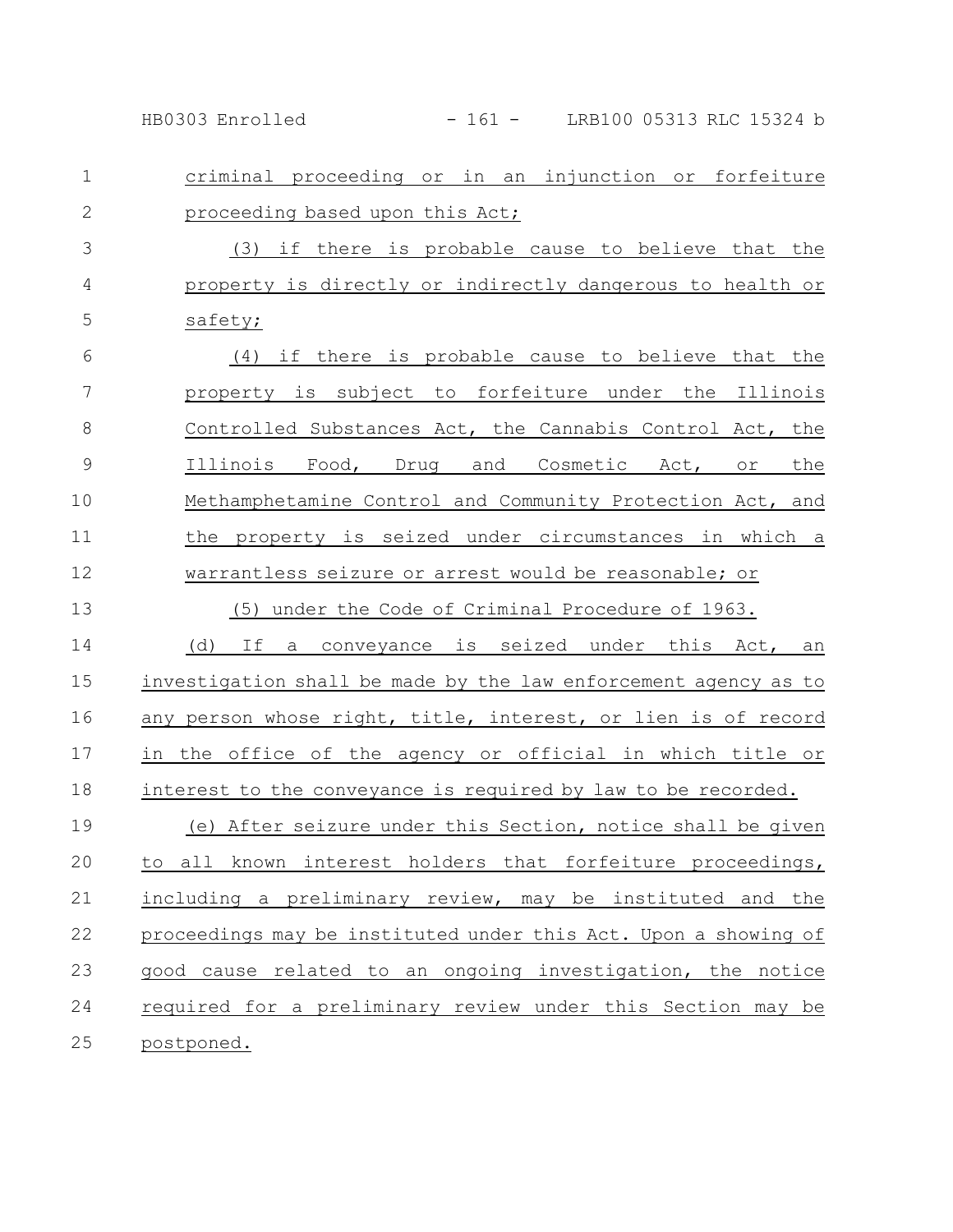HB0303 Enrolled - 162 - LRB100 05313 RLC 15324 b

| $\mathbf 1$   | (725 ILCS 150/3.2 new)                                          |
|---------------|-----------------------------------------------------------------|
| $\mathbf{2}$  | Sec. 3.2. Receipt for seized property. If a law enforcement     |
| 3             | officer seizes property that is subject to forfeiture, the      |
| 4             | officer shall provide an itemized receipt to the person         |
| 5             | possessing the property or, in the absence of a person to whom  |
| $6\,$         | the receipt could be given, shall leave the receipt in the      |
| 7             | place where the property was found, if possible.                |
| $8\,$         | (725 ILCS 150/3.3 new)                                          |
| $\mathcal{G}$ | Sec. 3.3. Safekeeping of<br>seized property pending             |
| 10            | disposition.                                                    |
| 11            | (a) Property seized under this Act is deemed to be in the       |
| 12            | custody of the Director of State Police subject only to the     |
| 13            | order and judgments of the circuit court having jurisdiction    |
| 14            | over the forfeiture proceedings and the decisions of the        |
| 15            | State's Attorney under this Act.                                |
| 16            | If property is seized under this Act, the seizing<br>(b)        |
| 17            | agency shall promptly conduct an inventory of the seized        |
| 18            | property and estimate the property's value, and shall forward a |
| 19            | copy of the inventory of seized property and the estimate of    |
| 20            | the property's value to the Director of State Police. Upon      |
| 21            | receiving notice of seizure, the Director of State Police may:  |
| 22            | (1) place the property under seal;                              |
| 23            | remove the property to a place designated by the<br>(2)         |
| 24            | seizing agency;                                                 |
| 25            | (3) keep the property in the possession of the Director         |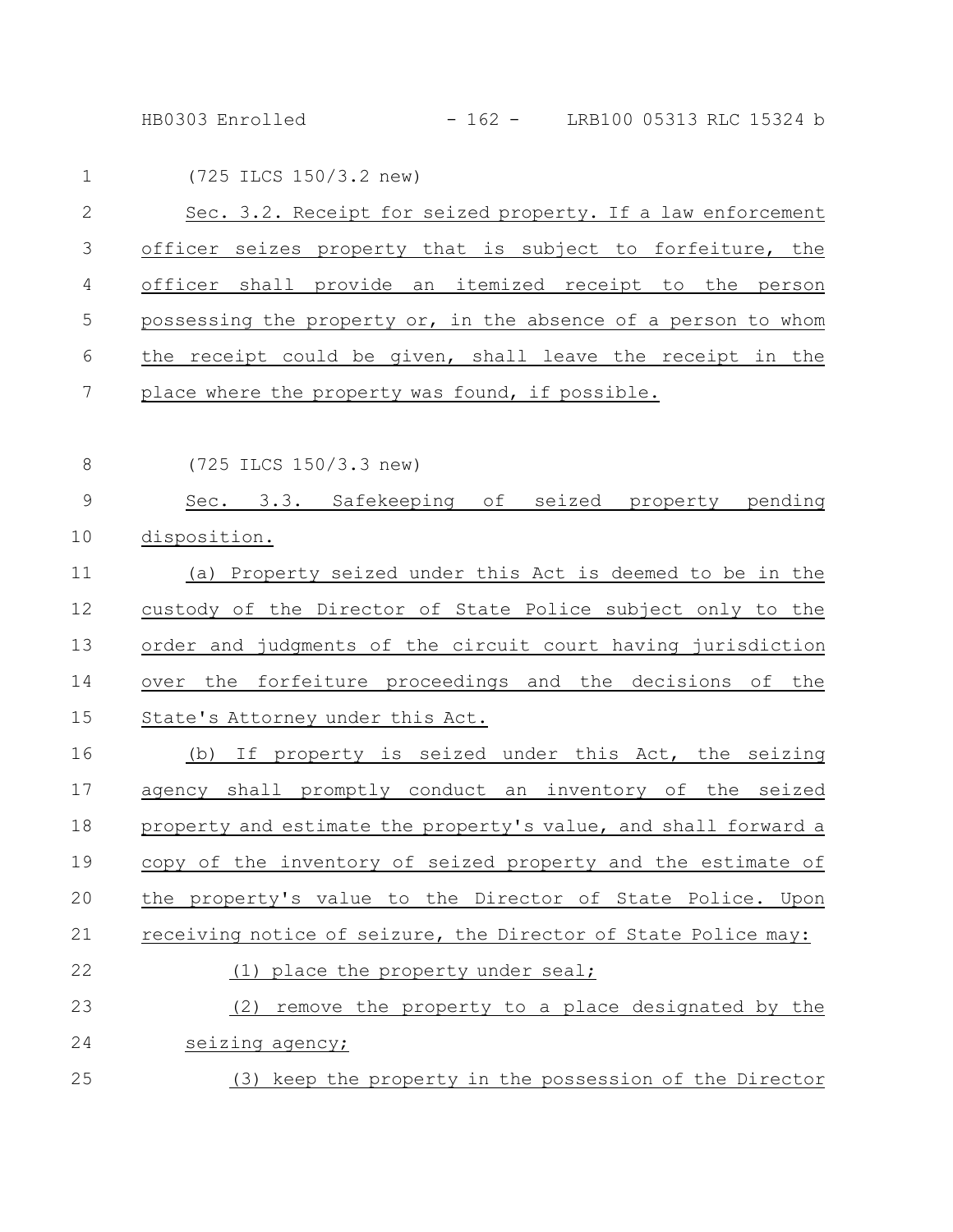HB0303 Enrolled - 163 - LRB100 05313 RLC 15324 b

of State Police; (4) remove the property to a storage area for safekeeping; or (5) place the property under constructive seizure by posting notice of pending forfeiture on it, by giving notice of pending forfeiture to its owners and interest holders, or by filing notice of pending forfeiture in any appropriate public record relating to the property; or (6) provide for another agency or custodian, including an owner, secured party, or lienholder, to take custody of the property upon the terms and conditions set by the seizing agency. (c) The seizing agency is required to exercise ordinary care to protect the seized property from negligent loss, damage, or destruction. 1 2 3 4 5 6 7 8 9 10 11 12 13 14 15

(725 ILCS 150/3.5) 16

Sec. 3.5. Preliminary Review. 17

(a) Within 14 days of the seizure, the State shall seek a preliminary determination from the circuit court as to whether there is probable cause that the property may be subject to forfeiture. 18 19 20 21

(b) The rules of evidence shall not apply to any proceeding conducted under this Section. 22 23

(c) The court may conduct the review under subsection (a) simultaneously with a proceeding pursuant to Section 109-1 of 24 25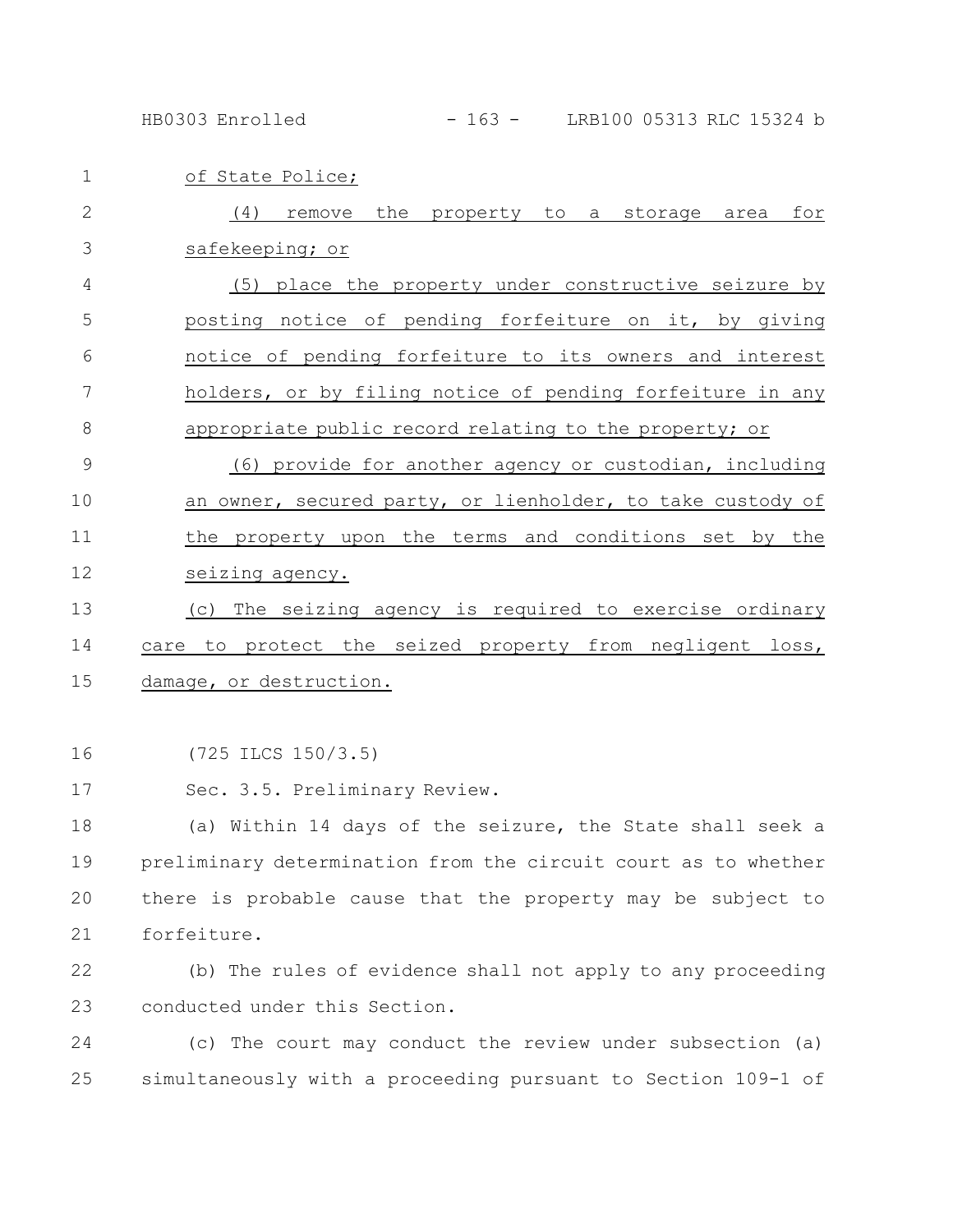HB0303 Enrolled - 164 - LRB100 05313 RLC 15324 b

the Code of Criminal Procedure of 1963 for a related criminal offense if a prosecution is commenced by information or complaint. 1 2 3

(d) The court may accept a finding of probable cause at a preliminary hearing following the filing of an information or complaint charging a related criminal offense or following the return of indictment by a grand jury charging the related offense as sufficient evidence of probable cause as required under subsection (a). 4 5 6 7 8 9

(e) Upon making a finding of probable cause as required under this Section, the circuit court shall order the property subject to the provisions of the applicable forfeiture Act held until the conclusion of any forfeiture proceeding. 10 11 12 13

For seizures of conveyances, within 28 days after within 7  $\frac{days}{dt}$  of finding of probable cause under subsection (a), the registered owner or other claimant may file a motion in writing supported by sworn affidavits claiming that denial of the use of the conveyance during the pendency of the forfeiture proceedings creates a substantial hardship and alleges facts showing that the delay was not due to his or her culpable negligence. The court shall consider the following factors in determining whether a substantial hardship has been proven: 14 15 16 17 18 19 20 21 22

23

(1) the nature of the claimed hardship;

(2) the availability of public transportation or other available means of transportation; and 24 25

26

(3) any available alternatives to alleviate the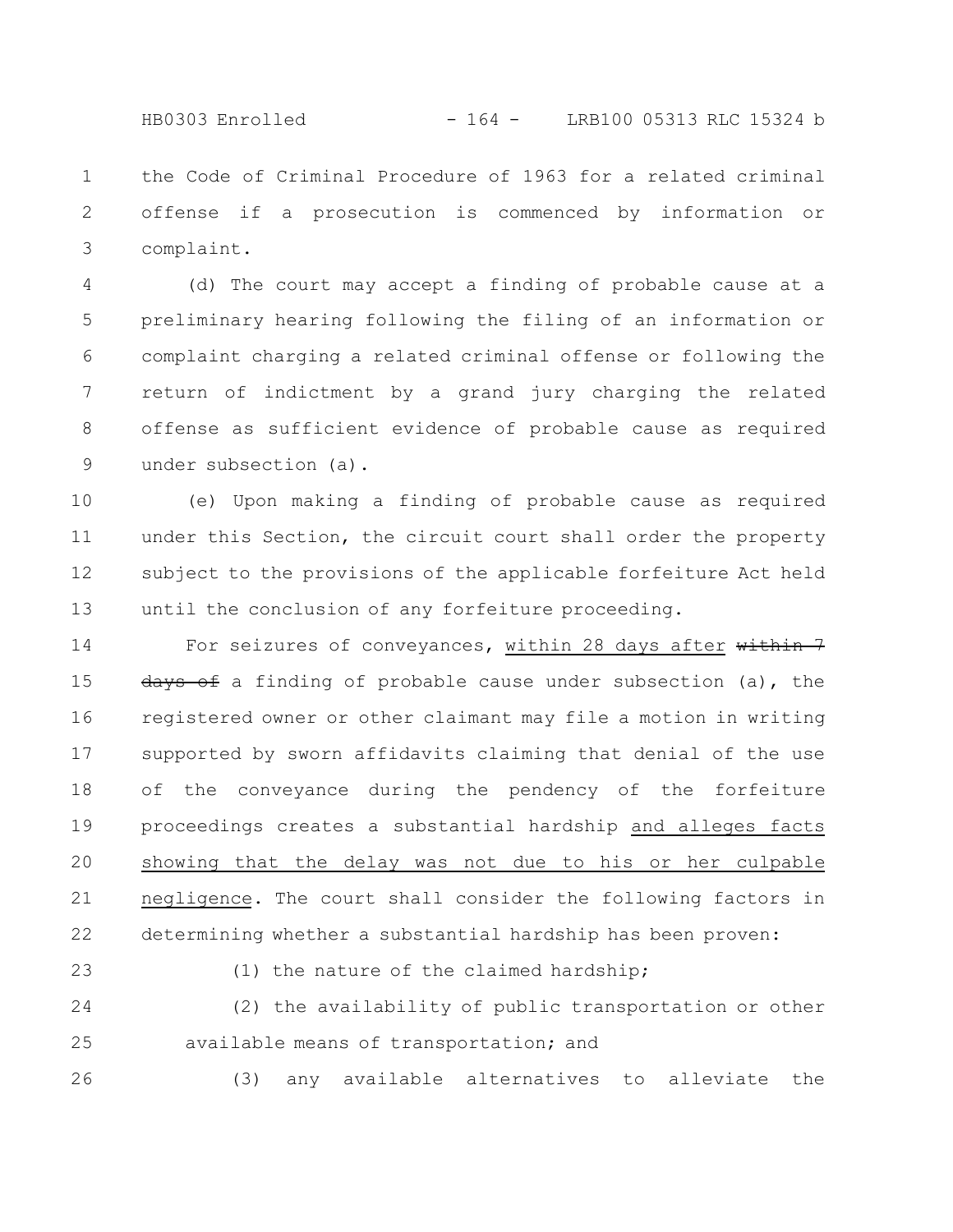HB0303 Enrolled - 165 - LRB100 05313 RLC 15324 b

1

hardship other than the return of the seized conveyance.

If the court determines that a substantial hardship has been proven, the court shall then balance the nature of the hardship against the State's interest in safeguarding the conveyance. If the court determines that the hardship outweighs the State's interest in safeguarding the conveyance, the court may temporarily release the conveyance to the registered owner or the registered owner's authorized designee, or both, until the conclusion of the forfeiture proceedings or for such shorter period as ordered by the court provided that the person to whom the conveyance is released provides proof of insurance and a valid driver's license and all State and local registrations for operation of the conveyance are current. The court shall place conditions on the conveyance limiting its use to the stated hardship and providing transportation for employment, religious purposes, medical needs, child care, and obtaining food, and restricting the conveyance's use to only those individuals authorized to use the conveyance by the registered owner. The use of the vehicle shall be further restricted to exclude all recreational and entertainment purposes. The court may order any additional restrictions it deems reasonable and just on its own motion or on motion of the People. The court shall revoke the order releasing the conveyance and order that the conveyance be reseized by law enforcement if the conditions of release are violated or if the conveyance is used in the commission of any offense identified 2 3 4 5 6 7 8 9 10 11 12 13 14 15 16 17 18 19 20 21 22 23 24 25 26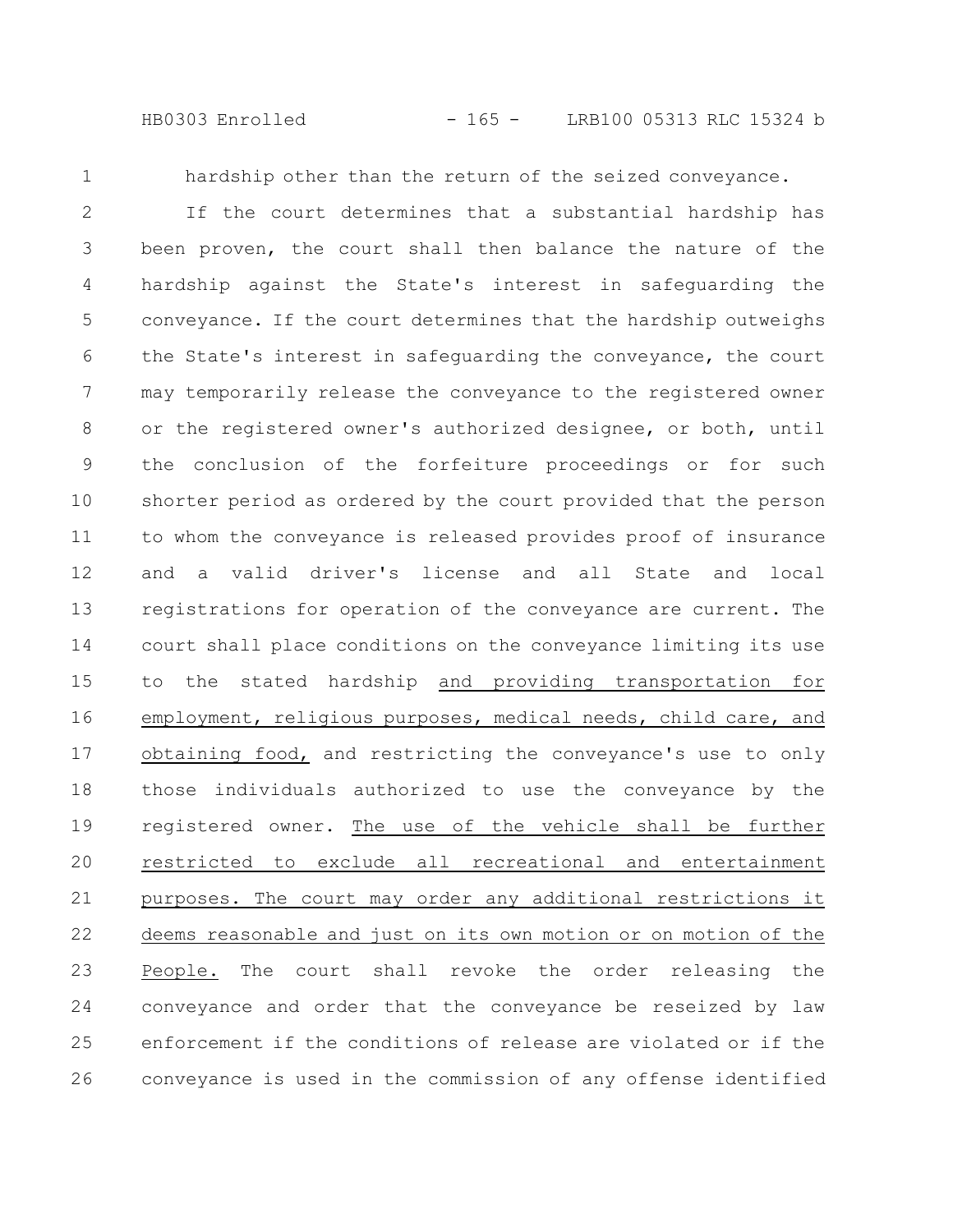HB0303 Enrolled - 166 - LRB100 05313 RLC 15324 b

in subsection (a) of Section 6-205 of the Illinois Vehicle Code. 1 2

If the court orders the release of the conveyance during the pendency of the forfeiture proceedings, the court may order the registered owner or his or her authorized designee to shall post a cash security with the Clerk of the Court as ordered by the court. If cash security is ordered, the The court shall consider the following factors in determining the amount of the cash security: 3 4 5 6 7 8 9

10

(A) the full market value of the conveyance;

11

(B) the nature of the hardship;

(C) the extent and length of the usage of the conveyance; and 12 13

14

15

16

(D) the ability of the owner or designee to pay; and such other conditions as the court deems necessary to safequard the conveyance.

(E) other conditions as the court deems necessary to safeguard the conveyance. 17 18

If the conveyance is released, the court shall order that the registered owner or his or her designee safeguard the conveyance, not remove the conveyance from the jurisdiction, not conceal, destroy, or otherwise dispose of the conveyance, not encumber the conveyance, and not diminish the value of the conveyance in any way. The court shall also make a determination of the full market value of the conveyance prior to it being released based on a source or sources defined in 50 19 20 21 22 23 24 25 26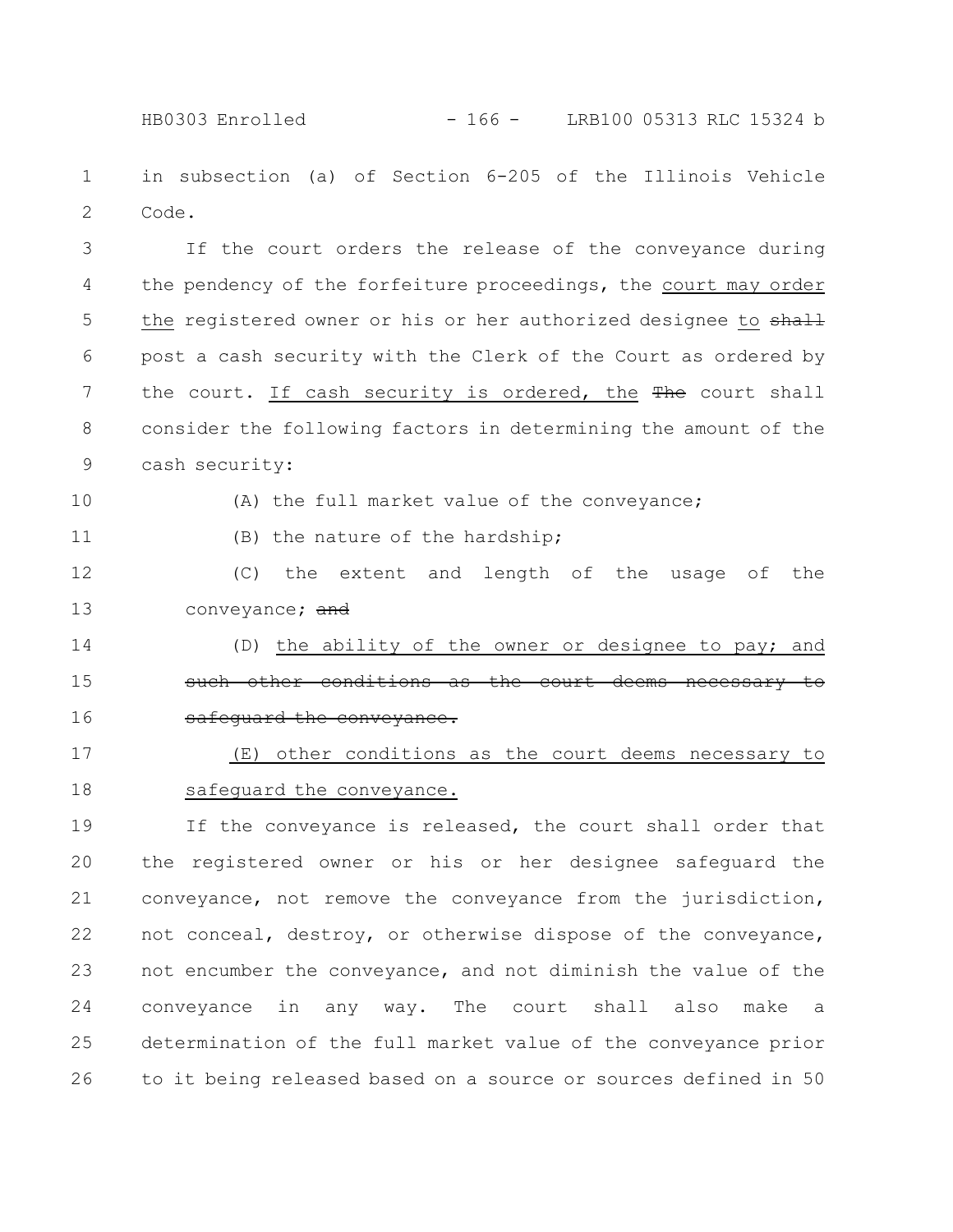HB0303 Enrolled - 167 - LRB100 05313 RLC 15324 b

Ill. Adm. Code 919.80(c)(2)(A) or 919.80(c)(2)(B). 1

If the conveyance subject to forfeiture is released under this Section and is subsequently forfeited, the person to whom the conveyance was released shall return the conveyance to the law enforcement agency that seized the conveyance within 7 days from the date of the declaration of forfeiture or order of forfeiture. If the conveyance is not returned within 7 days, the cash security shall be forfeited in the same manner as the conveyance subject to forfeiture. If the cash security was less than the full market value, a judgment shall be entered against the parties to whom the conveyance was released and the registered owner, jointly and severally, for the difference between the full market value and the amount of the cash security. If the conveyance is returned in a condition other than the condition in which it was released, the cash security shall be returned to the surety who posted the security minus the amount of the diminished value, and that amount shall be forfeited in the same manner as the conveyance subject to forfeiture. Additionally, the court may enter an order allowing any law enforcement agency in the State of Illinois to seize the conveyance wherever it may be found in the State to satisfy the judgment if the cash security was less than the full market value of the conveyance. 2 3 4 5 6 7 8 9 10 11 12 13 14 15 16 17 18 19 20 21 22 23

(Source: P.A. 97-544, eff. 1-1-12; 97-680, eff. 3-16-12.) 24

25

(725 ILCS 150/4) (from Ch. 56 1/2, par. 1674)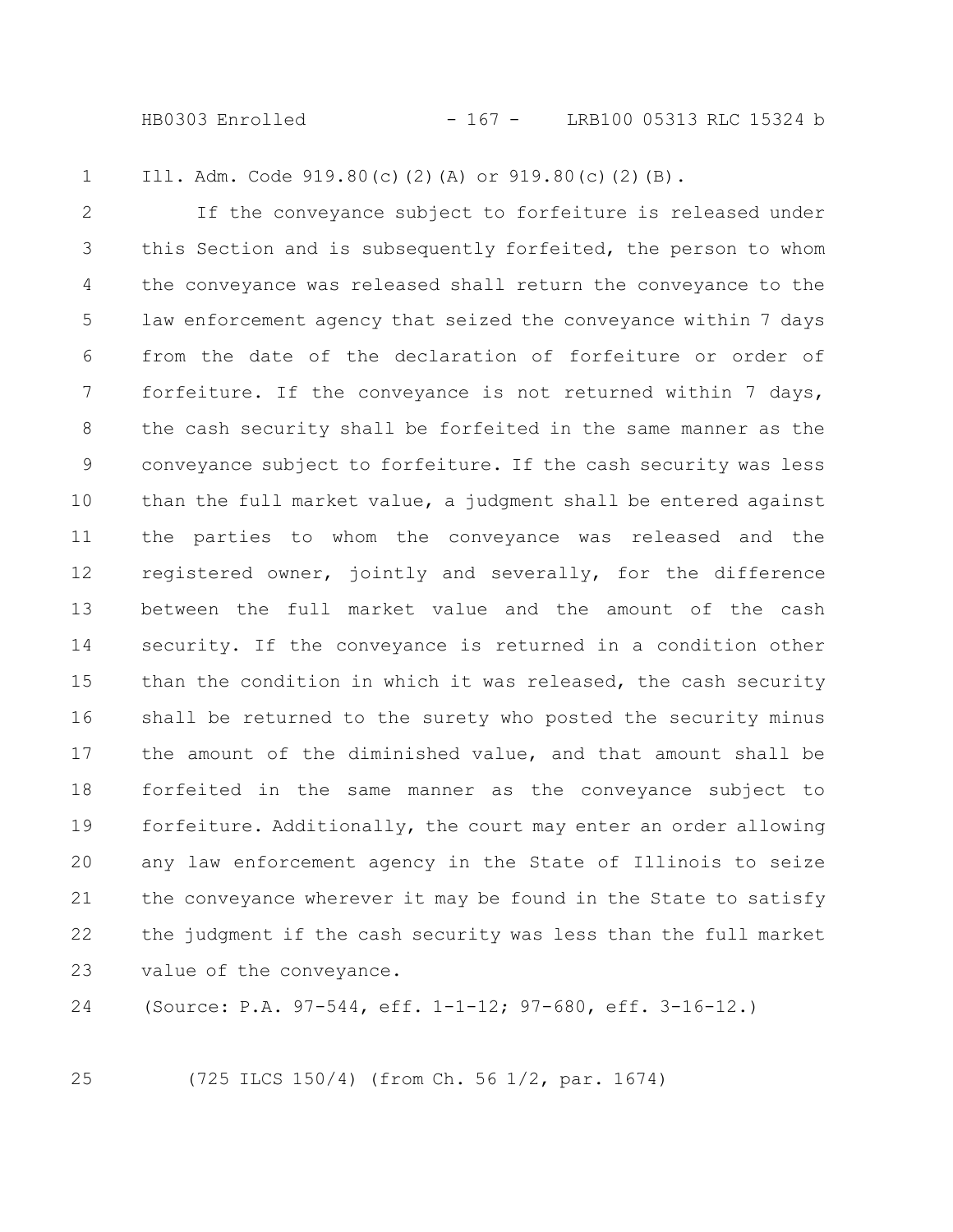HB0303 Enrolled - 168 - LRB100 05313 RLC 15324 b

| $\mathbf 1$  | Sec. 4. Notice to Owner or Interest Holder. The first          |
|--------------|----------------------------------------------------------------|
| $\mathbf{2}$ | attempted service shall be commenced within 28 days of the     |
| 3            | filing of the verified claim or the receipt of the notice from |
| 4            | seizing agency by the form 4-64, whichever occurs sooner. A    |
| 5            | complaint for forfeiture or a notice of pending forfeiture     |
| 6            | shall be served upon the property owner or interest holder in  |
| 7            | the following manner:                                          |
| $8\,$        | (1) If the owner's or interest holder's name and               |
| 9            | current address are known, then by either:                     |
| 10           | (A) personal service; or                                       |
| 11           | (B) mailing a copy of the notice by certified mail,            |
| 12           | return receipt requested and first class mail, to that         |
| 13           | address.                                                       |
| 14           | (i) If notice is sent by certified mail and no                 |
| 15           | signed return receipt is received by the State's               |
| 16           | Attorney within 28 days of mailing, and no                     |
| 17           | communication from the owner or interest holder is             |
| 18           | received by the State's Attorney documenting                   |
| 19           | actual notice by said parties, then the State's                |
| 20           | Attorney shall, within a<br>reasonable period of               |
| 21           | time, mail a second copy of the notice by certified            |
| 22           | mail, return receipt requested and first class                 |
| 23           | mail, to that address.                                         |
| 24           | (ii) If no signed return receipt is received by                |
| 25           | the State's Attorney within 28 days of the second              |
| 26           | attempt at service by certified mail, and no                   |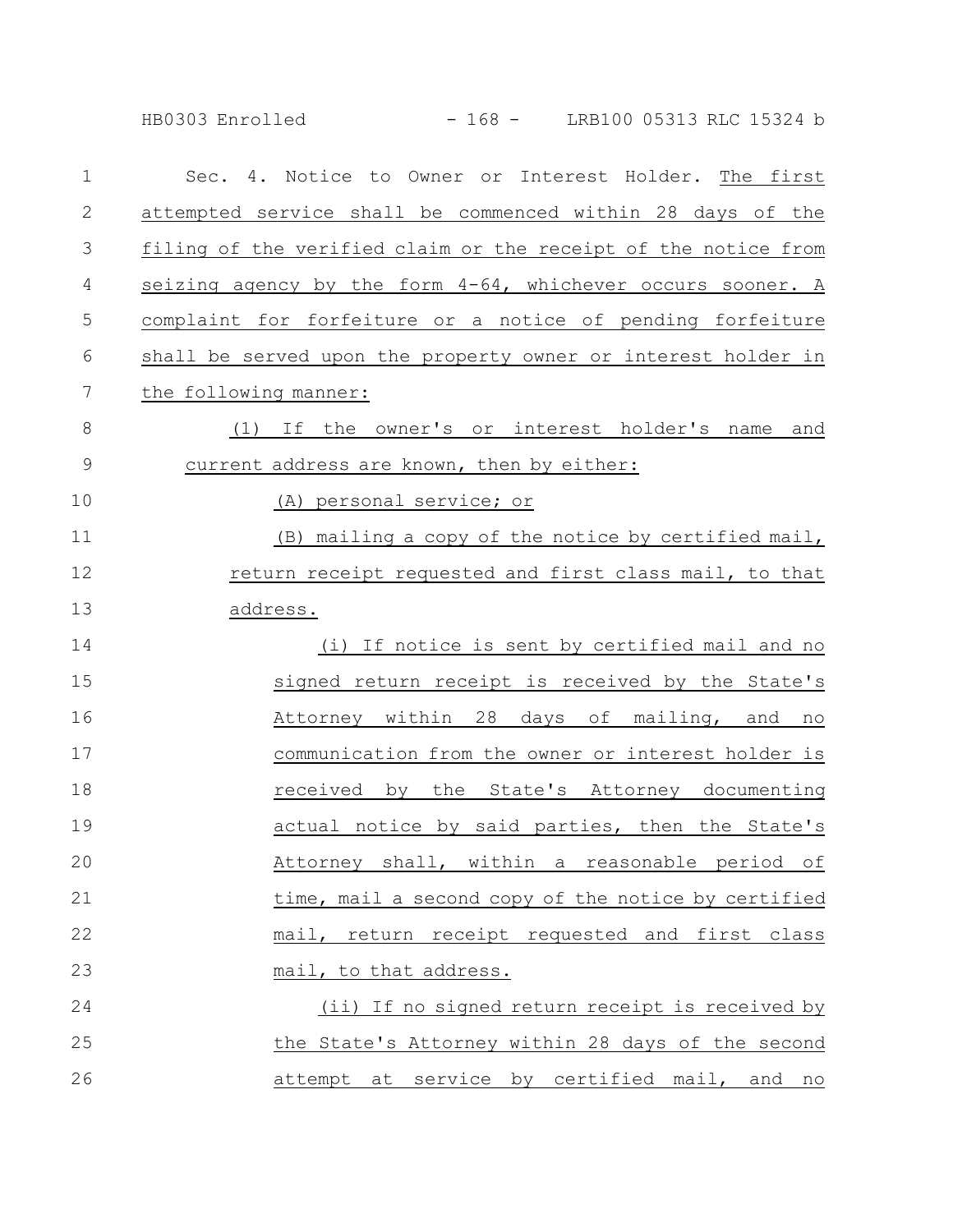| $\mathbf{1}$   | communication from the owner or interest holder is  |
|----------------|-----------------------------------------------------|
| $\overline{2}$ | received by the State's Attorney documenting        |
| 3              | actual notice by said parties, then the State's     |
| 4              | Attorney shall have 60 days to attempt to serve the |
| 5              | notice by personal service, which also includes     |
| 6              | substitute service by leaving a copy at the usual   |
| 7              | place of abode, with some person of the family or a |
| 8              | person residing there, of the age of 13 years or    |
| 9              | upwards. If after 3 attempts at service in this     |
| 10             | manner, no service of the notice is accomplished,   |
| 11             | then the notice shall be posted in a conspicuous    |
| 12             | manner at this address and service shall be made by |
| 13             | posting.                                            |
| $\sim$ $\sim$  |                                                     |

The attempts at service and the posting if required, shall be documented by the person attempting service and said documentation shall be made part of a return of service returned to the State's Attorney. 14 15 16 17 18

The State's Attorney may utilize any Sheriff or Deputy Sheriff any peace officer, a private process server or investigator, or any employee, agent, or investigator of the State's Attorney's Office to attempt service without seeking leave of court. 19 20 21 22 23 24

After the procedures set forth are followed, service shall be effective on an owner or interest 25 26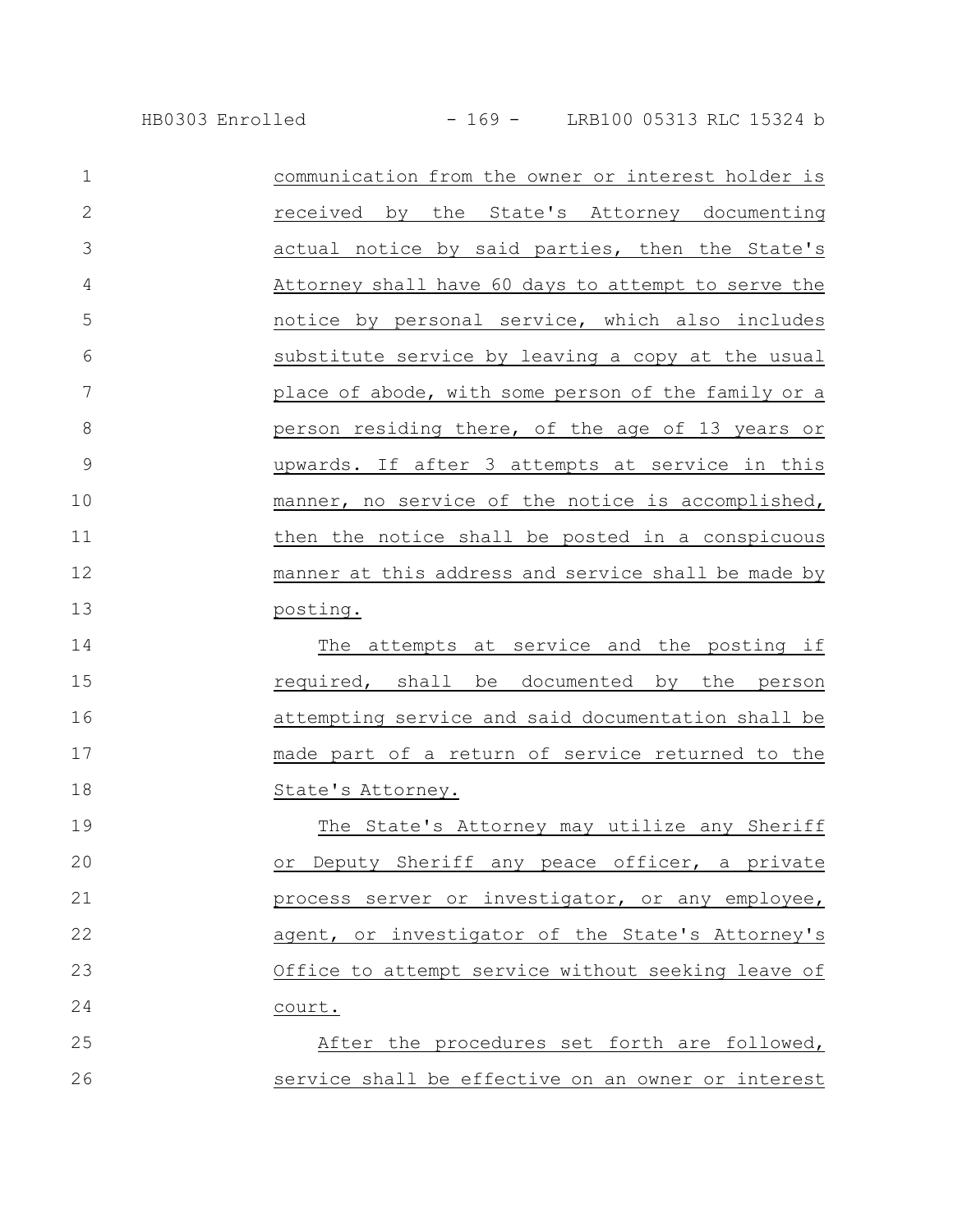HB0303 Enrolled - 170 - LRB100 05313 RLC 15324 b

| $\mathbf 1$    | on the date of receipt by the State's<br>holder    |
|----------------|----------------------------------------------------|
| $\overline{2}$ | Attorney of a returned return receipt requested,   |
| 3              | or on the date of receipt of a communication from  |
| 4              | an owner or interest holder documenting actual     |
| 5              | notice, whichever is first in time, or on the date |
| 6              | of the last act performed by the State's Attorney  |
| 7              | in attempting personal service under subparagraph  |
| 8              | (ii) above. If notice is to be shown by actual     |
| 9              | notice from communication with a claimant, then    |
| 10             | the State's Attorney shall file an affidavit       |
| 11             | providing details of the communication, which may  |
| 12             | be accepted as sufficient proof of service by the  |
| 13             | court.                                             |
| 14             | After a claimant files a verified claim with       |
| 15             | the State's Attorney and provide an address at     |
|                |                                                    |

which they will accept service, the complaint shall be served and notice shall be perfected upon mailing of the complaint to the claimant at the address the claimant provided via certified mail, return receipt requested and first class mail. No return receipt card need be received, or any other attempts at service need be made to comply with service and notice requirements under this Act. This certified mailing, return receipt requested shall be proof of service of the complaint on the 16 17 18 19 20 21 22 23 24 25 26

claimant.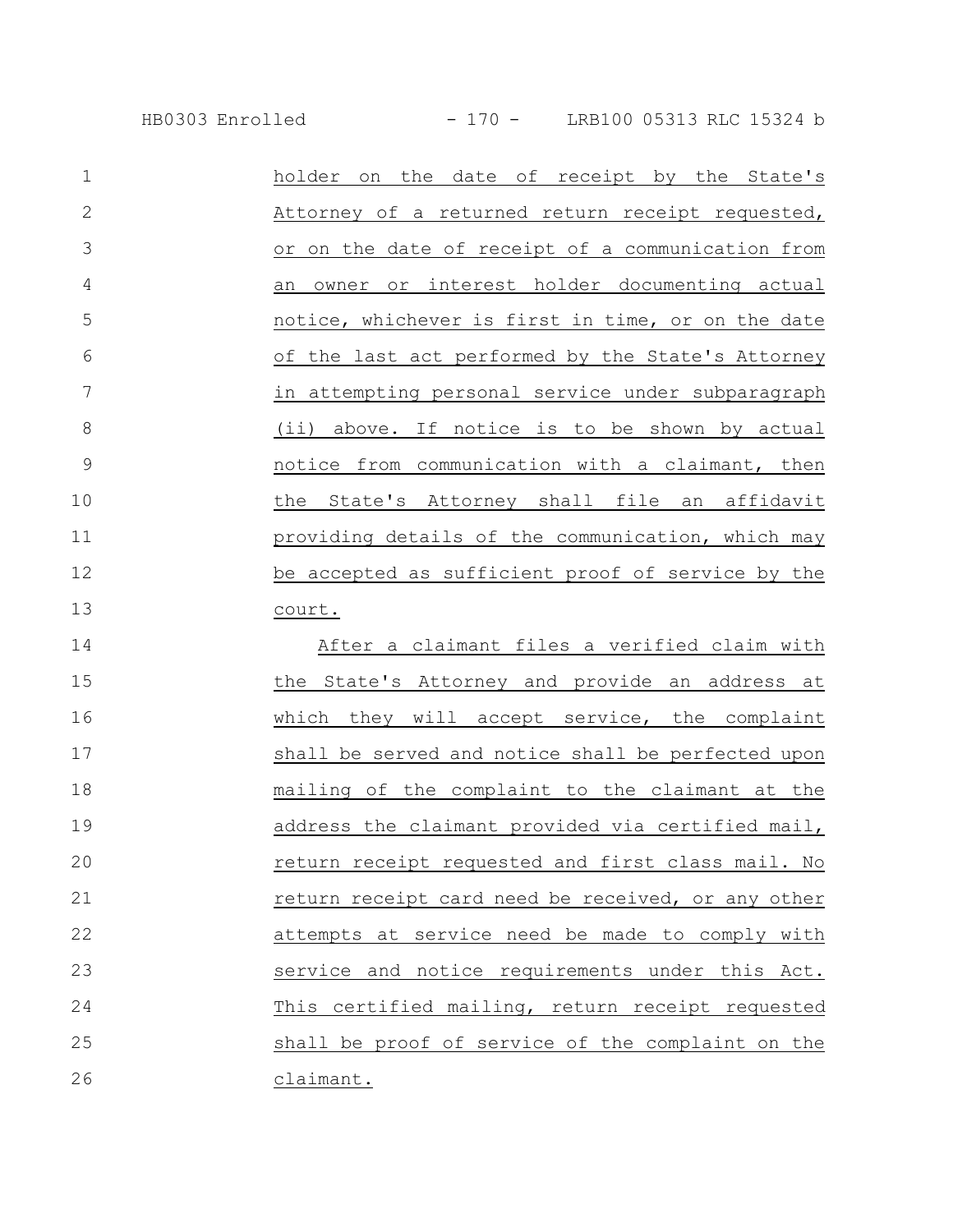| $\mathbf 1$    | For purposes of notice under this Section, if a             |
|----------------|-------------------------------------------------------------|
| $\mathbf{2}$   | person has been arrested for the conduct giving             |
| 3              | rise to the forfeiture, then the address provided           |
| $\overline{4}$ | to the arresting agency at the time of arrest shall         |
| 5              | deemed to be that person's known address.<br>be             |
| 6              | Provided, however, if an owner or interest                  |
| $\overline{7}$ | holder's address changes prior to the effective             |
| 8              | date of the notice of pending forfeiture, the owner         |
| $\mathcal{G}$  | or interest holder shall promptly notify the                |
| 10             | seizing agency of the change in address or, if the          |
| 11             | interest holder's address changes<br>owner<br>Or            |
| 12             | subsequent to the effective date of the notice of           |
| 13             | pending forfeiture, the owner or interest holder            |
| 14             | shall promptly notify the State's Attorney of the           |
| 15             | change in address; or if the property seized is a           |
| 16             | conveyance, to the address reflected in the office          |
| 17             | of the agency or official in which title or                 |
| 18             | interest to the conveyance is required by law to be         |
| 19             | recorded.                                                   |
| 20             | (2) If the owner's or interest holder's address is not      |
| 21             | known, and is not on record, then notice shall be served by |
| 22             | publication for 3 successive weeks in a newspaper of        |
| 23             | general circulation in the county in which the seizure      |
| 24             | occurred.                                                   |
| 25             | (3) After a claimant files a verified claim with the        |
| 26             | State's Attorney and provides an address at which they will |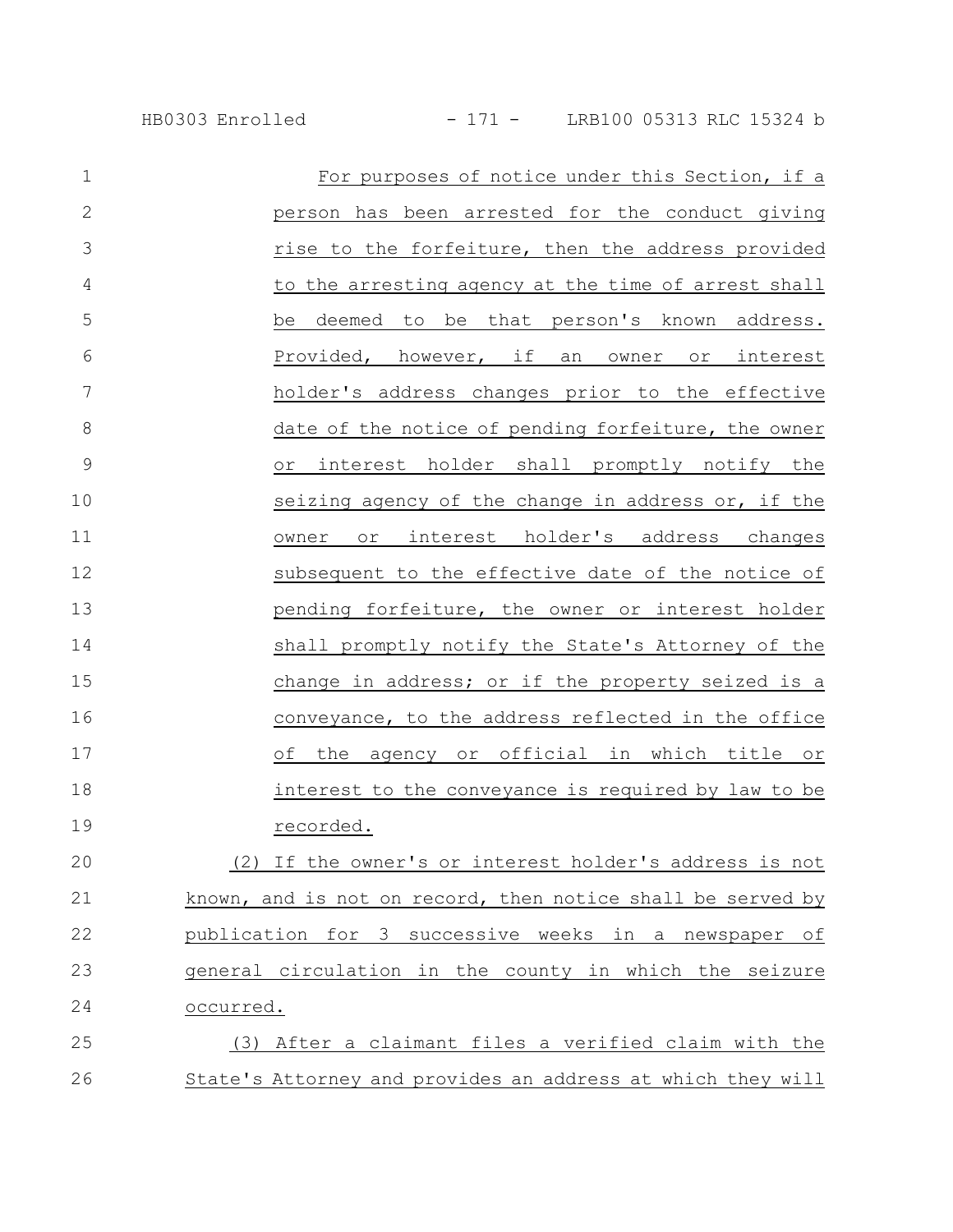HB0303 Enrolled - 172 - LRB100 05313 RLC 15324 b

accept service, the complaint shall be served and notice shall be perfected upon mailing of the complaint to the claimant at the address the claimant provided via certified mail, return receipt requested and first class mail. No return receipt card need be received or any other attempts at service need be made to comply with service and notice requirements under this Act. This certified mailing, return receipt requested shall be proof of service of the complaint on the claimant. (4) Notice to any business entity, corporation, LLC, 1 2 3 4 5 6 7 8 9 10

LLP, or partnership shall be complete by a single mailing of a copy of the notice by certified mail, return receipt requested and first class mail, to that address. This notice is complete regardless of the return of a signed "return receipt requested". 11 12 13 14 15

(5) Notice to a person whose address is not within the State shall be complete by a single mailing of a copy of the notice by certified mail, return receipt requested and first class mail, to that address. This notice is complete regardless of the return of a signed "return receipt requested". 16 17 18 19 20 21

(6) Notice to a person whose address is not within the United States shall be complete by a single mailing of a copy of the notice by certified mail, return receipt requested and first class mail, to that address. This notice shall be complete regardless of the return of a 22 23 24 25 26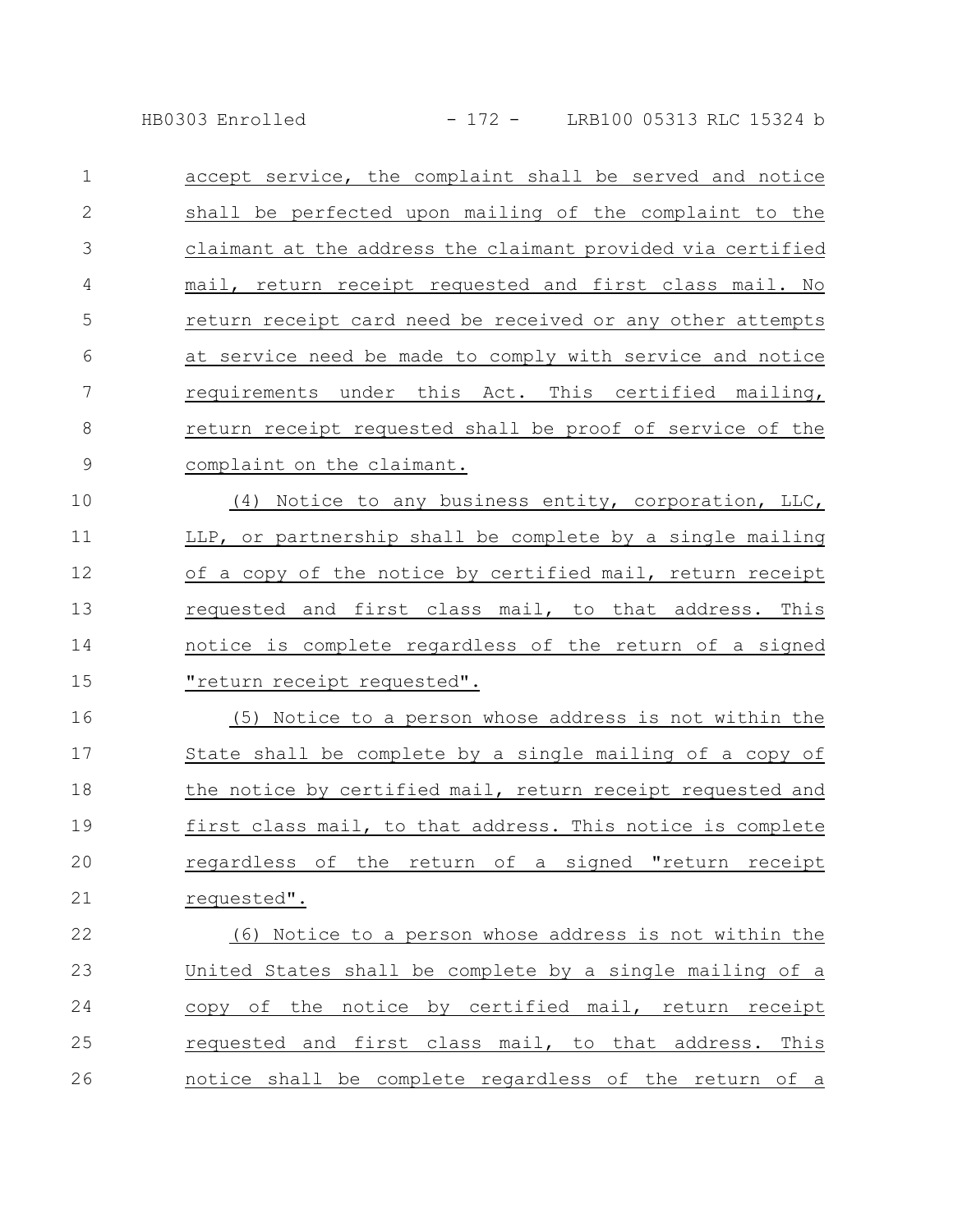HB0303 Enrolled - 173 - LRB100 05313 RLC 15324 b

signed "return receipt requested". If certified mail is not available in the foreign country where the person has an address, then notice shall proceed by publication under paragraph (2) of this Section. 1 2 3 4

(7) Notice to any person whom the State's Attorney reasonably should know is incarcerated within the State shall also include the mailing a copy of the notice by certified mail, return receipt requested and first class mail, to the address of the detention facility with the inmate's name clearly marked on the envelope. 5 6 7 8 9 10

(A) (Blank). Whenever notice of pending forfeiture or vice of an in rem complaint is required under the provisions this Act, such notice or service shall be given as 11 12 13

 $(1)$  If the owner's or interest holder's name current address are known, then by either personal mailing a copy of the notice by certified mail, receipt requested, to that address. For purposes of notice this Section, if a person has been arrested conduct giving rise to the forfeiture, then the address provided to the arresting agency at the time shall be deemed to be that person's Provided, however, if an owner or interest holder's address changes prior to the effective date of the pending forfeiture, the owner or interest promptly notify the seizing agency of the change in address the owner or interest holder's address changes 14 15 16 17 18 19 20 21 22 23 24 25 26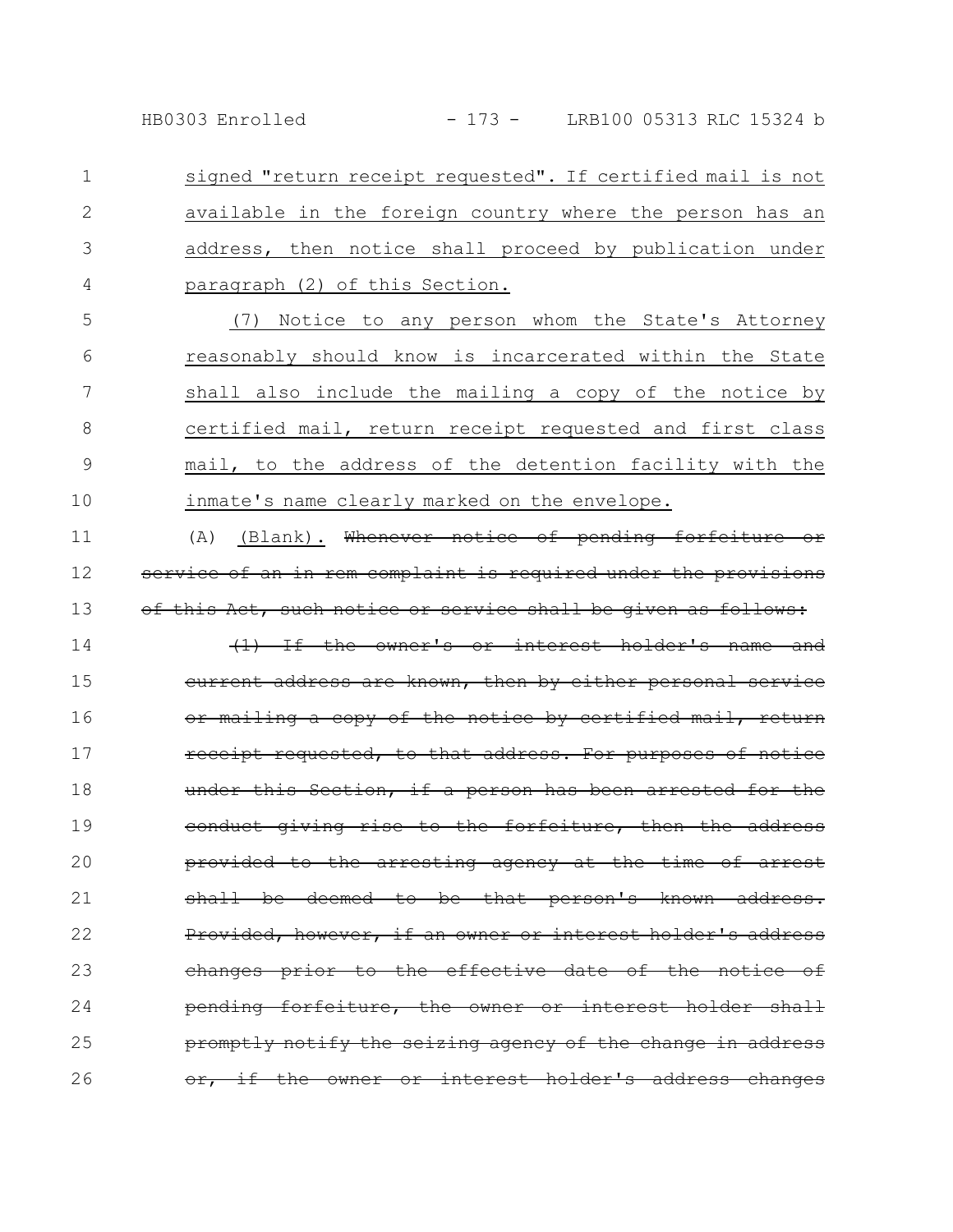1

2

3

subsequent to the effective date of the notice of pending forfeiture, the owner or interest holder shall promptly notify the State's Attorney of the change in address;

property seized is a conveyance, address reflected in the office of the agency in which title or interest to the conveyance is required by law to be recorded, then by mailing a copy of the notice by certified mail, return receipt requested, or 4 5 6 7 8 9

(3) If the owner's or interest holder's address is not known, and is not on record as provided in paragraph  $(2)$ , then by publication for 3 successive weeks in general circulation in the county in which occurred. 10 11 12 13 14

(B) (Blank). Notice served under this Act is effecti personal service, the last date of publication, or the of written notice, whichever is earlier. 15 16 17

```
(Source: P.A. 86-1382; 87-614.)
18
```
(725 ILCS 150/5) (from Ch. 56 1/2, par. 1675) 19

Sec. 5. Notice to State's Attorney. The law enforcement agency seizing property for forfeiture under the Illinois Controlled Substances Act, the Cannabis Control Act, or the Methamphetamine Control and Community Protection Act, or the Illinois Food, Drug, and Cosmetic Act shall, as soon as practicable but not later than 28 days after the shall, within 20 21 22 23 24 25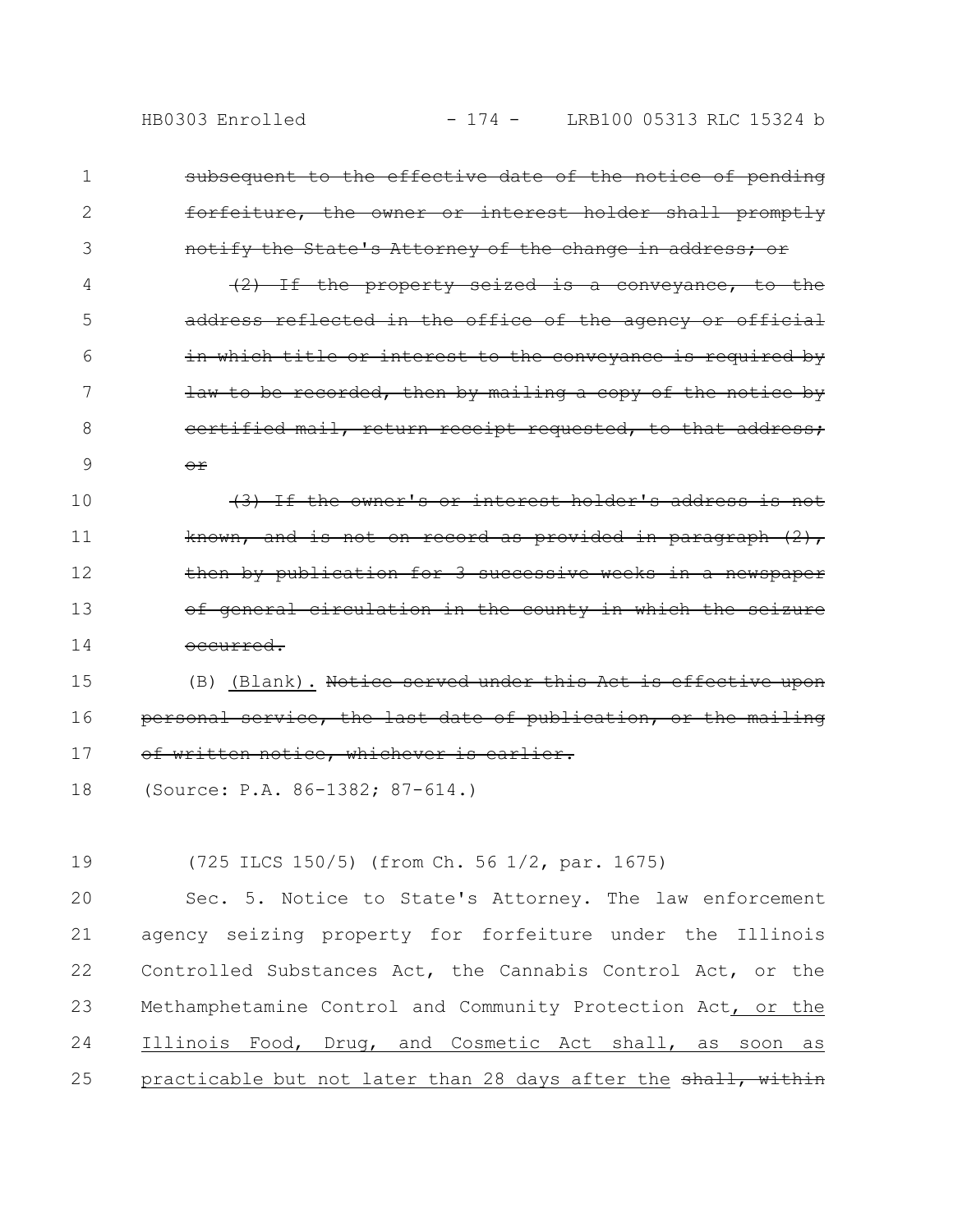HB0303 Enrolled - 175 - LRB100 05313 RLC 15324 b

52 days of seizure, notify the State's Attorney for the county in which an act or omission giving rise to the seizure forfeiture occurred or in which the property was seized of the seizure of the property and the facts and circumstances giving rise to the seizure and shall provide the State's Attorney with the inventory of the property and its estimated value. Said notice shall be by the delivery of the form 4-64. When the property seized for forfeiture is a vehicle, the law enforcement agency seizing the property shall immediately notify the Secretary of State that forfeiture proceedings are pending regarding such vehicle. 1 2 3 4 5 6 7 8 9 10 11

(Source: P.A. 94-556, eff. 9-11-05.) 12

13

(725 ILCS 150/5.1 new)

Sec. 5.1. Replevin prohibited; return of personal property inside seized conveyance. 14 15

(a) Property seized under this Act shall not be subject to replevin, but is deemed to be in the custody of the Director of State Police subject only to the order and judgments of the circuit court having jurisdiction over the forfeiture proceedings and the decisions of the State's Attorney. 16 17 18 19 20

(b) A claimant or a party interested in personal property contained within a seized conveyance may file a request with the State's Attorney in an administrative forfeiture action, or a motion with the court in a judicial forfeiture action, for the return of any personal property contained within a 21 22 23 24 25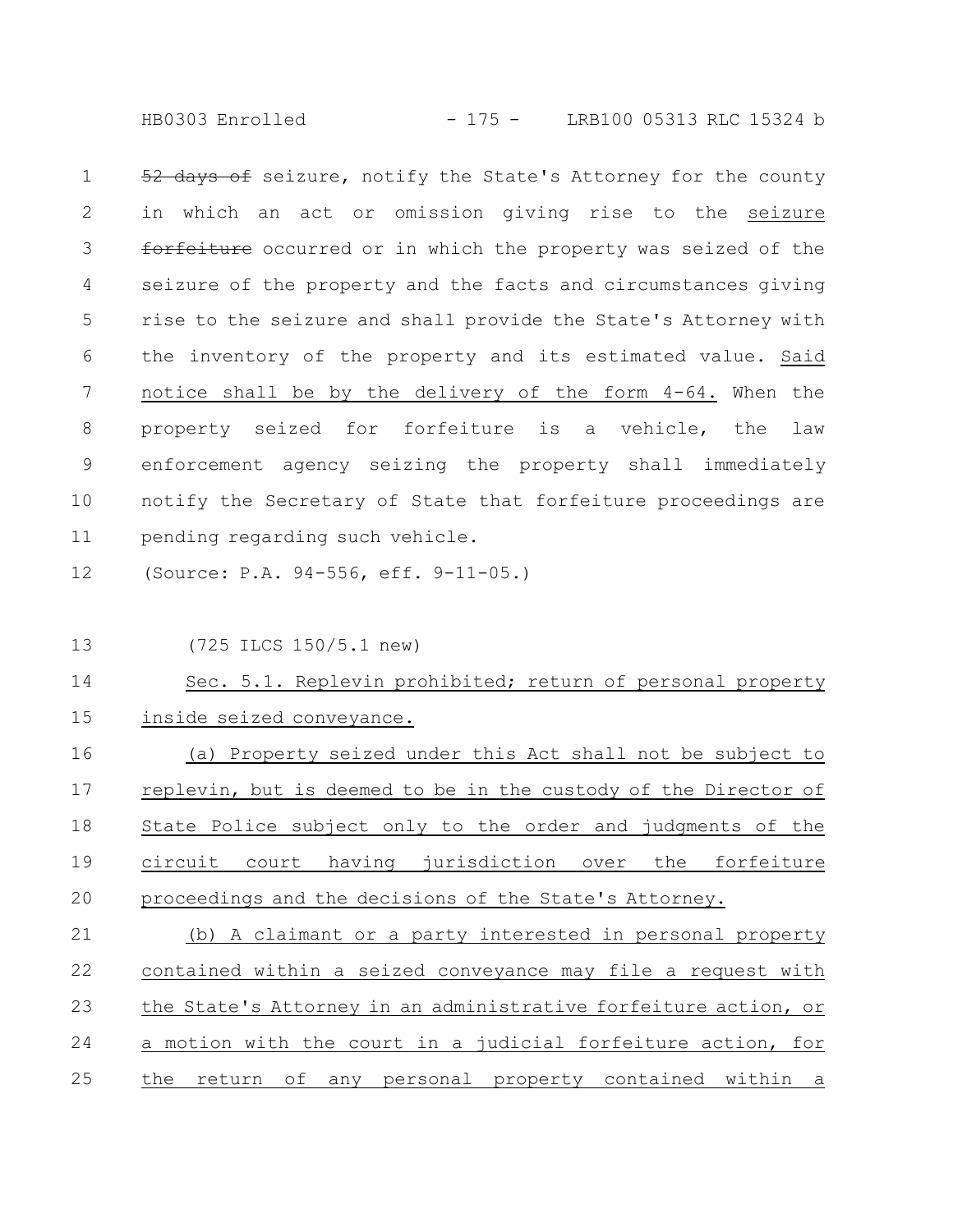HB0303 Enrolled - 176 - LRB100 05313 RLC 15324 b

conveyance seized under this Act. The return of personal property shall not be unreasonably withheld if the personal property is not mechanically or electrically coupled to the conveyance, needed for evidentiary purposes, or otherwise contraband. A law enforcement agency that returns property under a court order under this Section shall not be liable to any person who claims ownership to the property if the property is returned to an improper party. 1 2 3 4 5 6 7 8

(725 ILCS 150/6) (from Ch. 56 1/2, par. 1676) 9

Sec. 6. Non-Judicial Forfeiture. If non-real property that exceeds \$150,000 in value excluding the value of any conveyance, or if real property is seized under the provisions of the Illinois Controlled Substances Act, the Cannabis Control Act, or the Methamphetamine Control and Community Protection Act, the State's Attorney shall institute judicial in rem forfeiture proceedings as described in Section 9 of this Act within 45 days from receipt of notice of seizure from the seizing agency under Section 5 of this Act. However, if non-real property that does not exceed \$150,000 in value excluding the value of any conveyance is seized, the following procedure shall be used: 10 11 12 13 14 15 16 17 18 19 20 21

(A) If, after review of the facts surrounding the seizure, the State's Attorney is of the opinion that the seized property is subject to forfeiture, then within 45 days of the receipt of notice of seizure from the seizing agency, the State's Attorney 22 23 24 25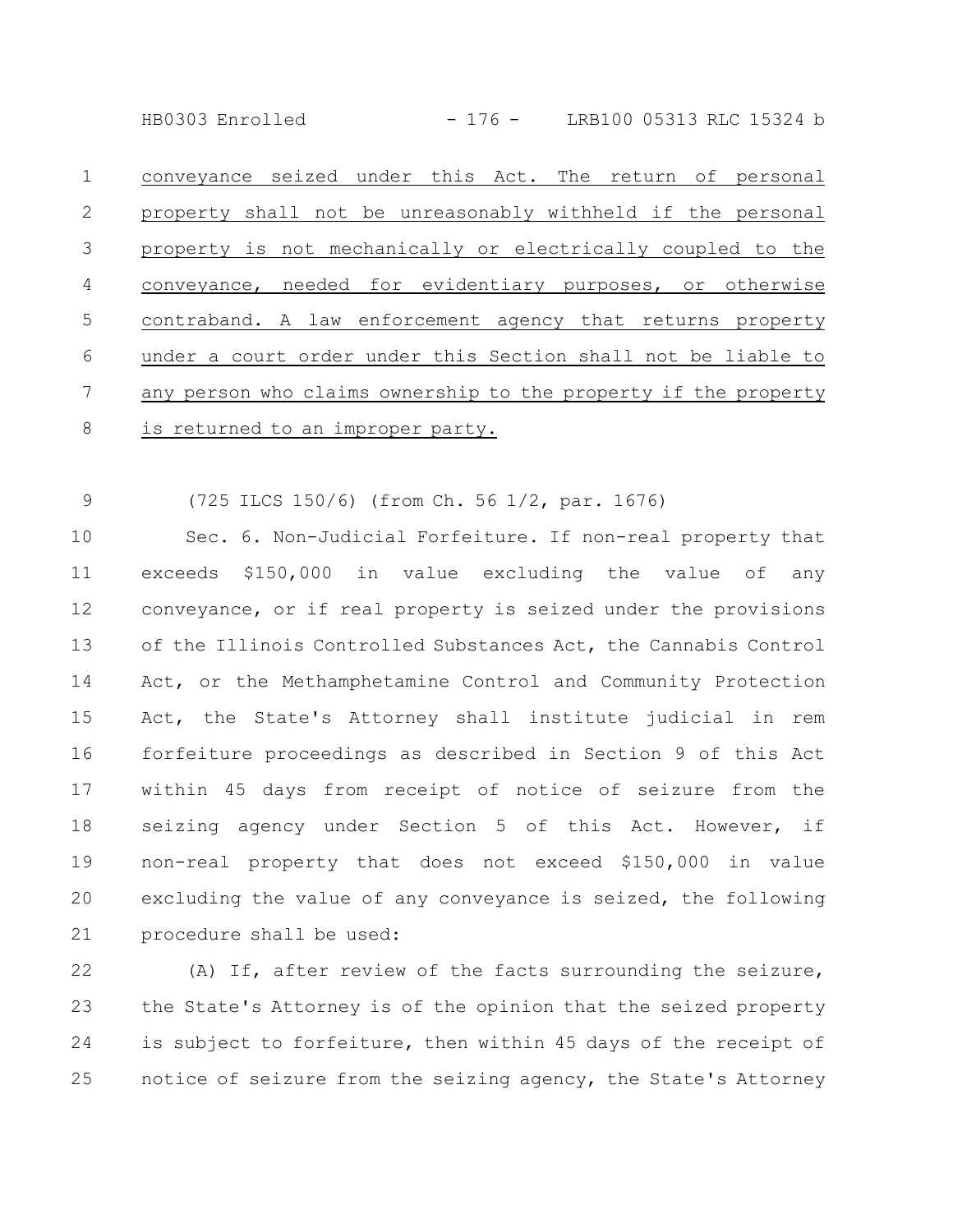HB0303 Enrolled - 177 - LRB100 05313 RLC 15324 b

shall cause notice of pending forfeiture to be given to the owner of the property and all known interest holders of the property in accordance with Section 4 of this Act. 1 2 3

(B) The notice of pending forfeiture must include a description of the property, the estimated value of the property, the date and place of seizure, the conduct giving rise to forfeiture or the violation of law alleged, and a summary of procedures and procedural rights applicable to the forfeiture action. 4 5 6 7 8 9

(C) (1) Any person claiming an interest in property which is the subject of notice under subsection (A) of Section 6 of this Act, may, within 45 days after the effective date of notice as described in Section 4 of this Act, file a verified claim with the State's Attorney expressing his or her interest in the property. The claim must set forth: 10 11 12 13 14 15

(i) the caption of the proceedings as set forth on the notice of pending forfeiture and the name of the claimant; 16 17 18

(ii) the address at which the claimant will accept mail; 19 20

(iii) the nature and extent of the claimant's interest in the property; 21 22

(iv) the date, identity of the transferor, and circumstances of the claimant's acquisition of the interest in the property; 23 24 25

(v) the name and address of all other persons known 26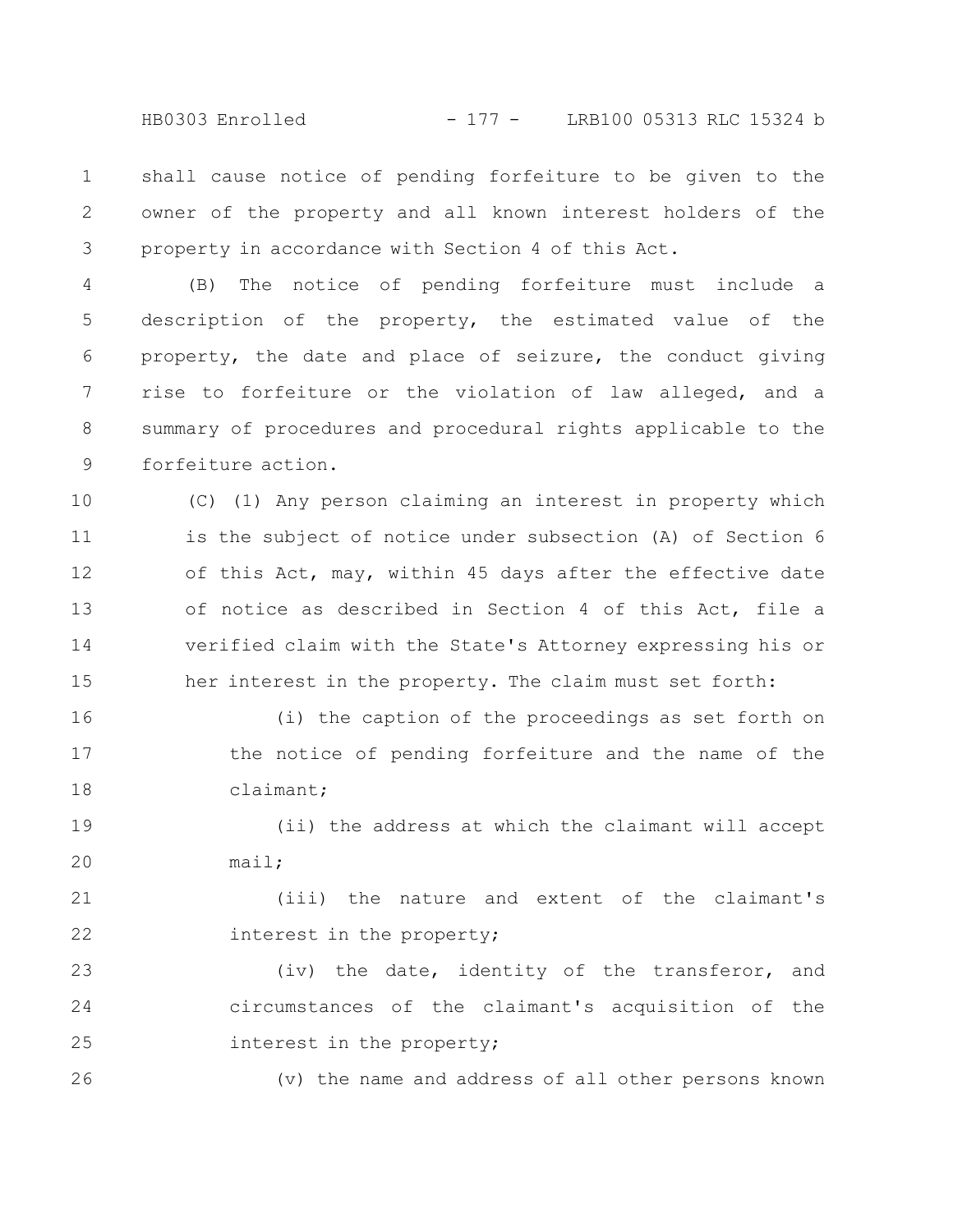## HB0303 Enrolled - 178 - LRB100 05313 RLC 15324 b

1 2

4

5

to have an interest in the property;

(vi) the specific provision of law relied on in asserting the property is not subject to forfeiture; 3

(vii) all essential facts supporting each assertion; and

6

(viii) the relief sought.

(2) If a claimant files the claim and deposits with the State's Attorney a cost bond, in the form of a cashier's check payable to the clerk of the court, in the sum of 10 percent of the reasonable value of the property as alleged by the State's Attorney or the sum of \$100, whichever is greater, upon condition that, in the case of forfeiture, the claimant must pay all costs and expenses of forfeiture proceedings, then the State's Attorney shall institute judicial in rem forfeiture proceedings and deposit the cost bond with the clerk of the court as described in Section 9 of this Act within 30 45 days after receipt of the claim and cost bond. In lieu of a cost bond, a person claiming interest in the seized property may file, under penalty of perjury, an indigency affidavit. 7 8 9 10 11 12 13 14 15 16 17 18 19 20

(3) If none of the seized property is forfeited in the judicial in rem proceeding, the clerk of the court shall return to the claimant, unless the court orders otherwise, 90% of the sum which has been deposited and shall retain costs 10% of the money deposited. If any of the seized property is forfeited under the judicial forfeiture 21 22 23 24 25 26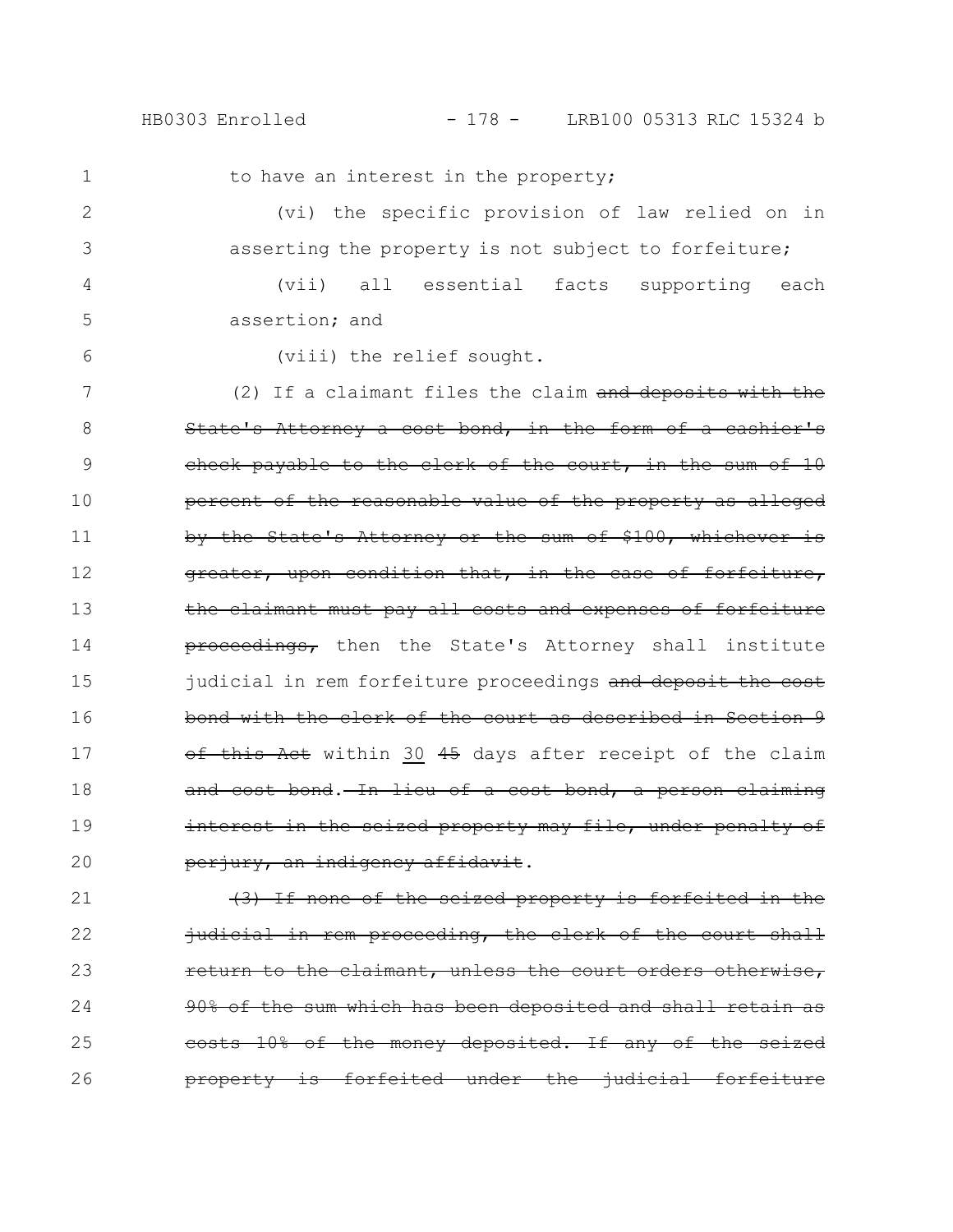proceeding, the clerk of the court shall transfer 90% of the sum which has been deposited to the State's prosecuting the civil forfeiture to be app of prosecution and the clerk shall retain as costs 10% of the sum deposited. 1 2 3 4 5

(D) If no claim is filed  $or$  bond given within the 45 day period as described in subsection (C) of Section 6 of this Act, the State's Attorney shall declare the property forfeited and shall promptly notify the owner and all known interest holders of the property and the Director of the Illinois Department of State Police of the declaration of forfeiture and the Director shall dispose of the property in accordance with law. 6 7 8 9 10 11 12

(Source: P.A. 97-544, eff. 1-1-12.) 13

(725 ILCS 150/7) (from Ch. 56 1/2, par. 1677) 14

15

Sec. 7. Presumptions and inferences.

(1) The following situation  $s$ ituations shall give rise to a presumption that the property described therein was furnished or intended to be furnished in exchange for a substance in violation of the Illinois Controlled Substances Act, the Cannabis Control Act, or the Methamphetamine Control and Community Protection Act, or is the proceeds of such an exchange, and therefore forfeitable under this Act, such presumptions being rebuttable by a preponderance of the evidence: 16 17 18 19 20 21 22 23 24

25

 $(1)$  All moneys, coin, or currency found in close proximity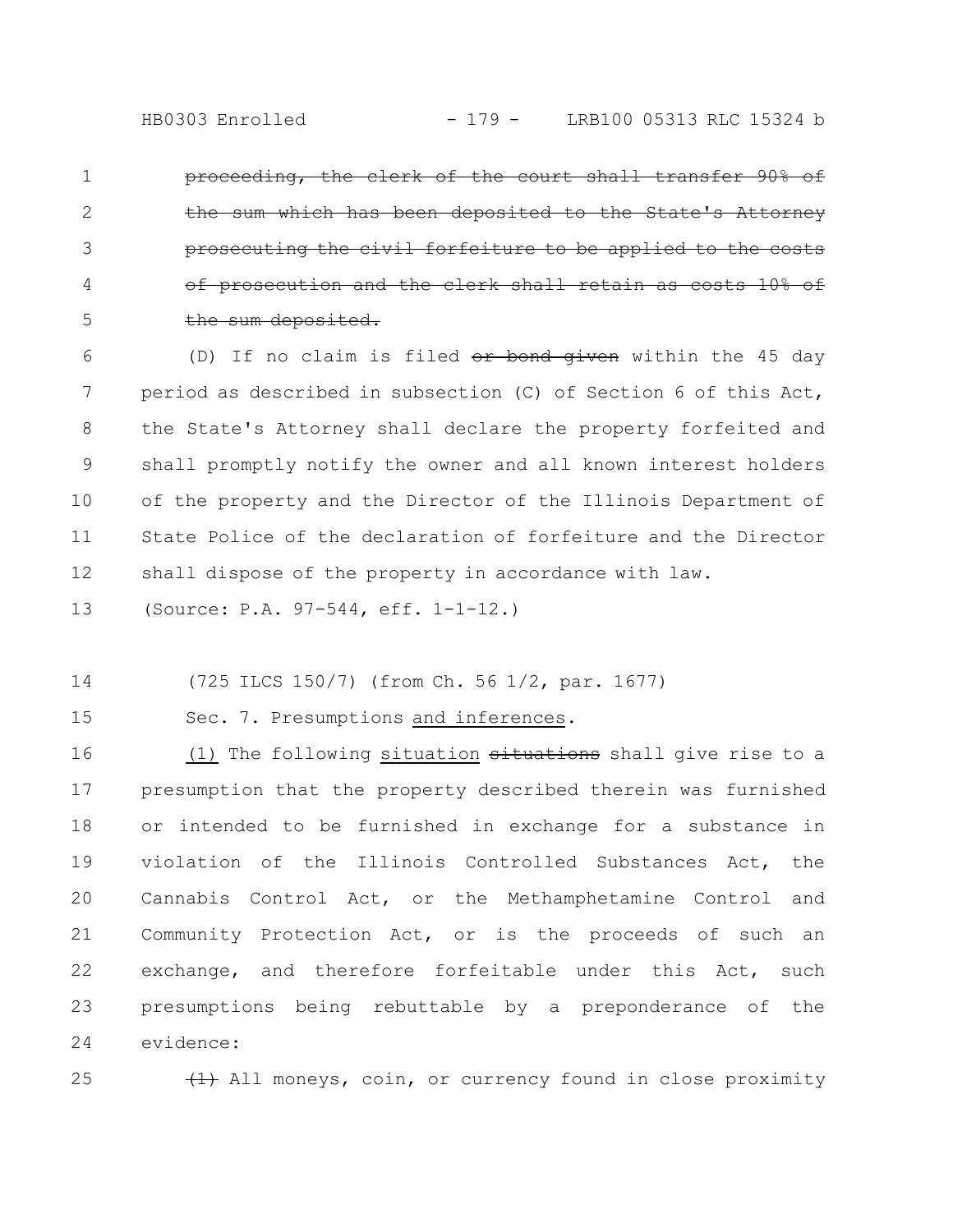HB0303 Enrolled - 180 - LRB100 05313 RLC 15324 b

to forfeitable substances, to forfeitable drug manufacturing or distributing paraphernalia, or to forfeitable records of the importation, manufacture or distribution of substances.+ 1 2 3

(2) In the following situation, the trier of fact may infer that the property described therein was furnished or intended to be furnished in exchange for a substance in violation of the Illinois Controlled Substances Act, the Cannabis Control Act, or the Methamphetamine Control and Community Protection Act, or is the proceeds of such an exchange, and therefore forfeitable under this Act: 4 5 6 7 8 9 10

 $(2)$  All property acquired or caused to be acquired by a person either between the dates of occurrence of two or more acts in felony violation of the Illinois Controlled Substances Act, the Cannabis Control Act, or the Methamphetamine Control and Community Protection Act, or an act committed in another state, territory or country which would be punishable as a felony under the Illinois Controlled Substances Act, the Cannabis Control Act, or the Methamphetamine Control and Community Protection Act, committed by that person within 5 years of each other, or all property acquired by such person within a reasonable amount of time after the commission of such acts if: 11 12 13 14 15 16 17 18 19 20 21 22

(a) At least one of the above acts was committed after the effective date of this Act; and 23 24

(b) Both At least one of the acts are or were is or was punishable as a Class X, Class 1, or Class 2 felony; and 25 26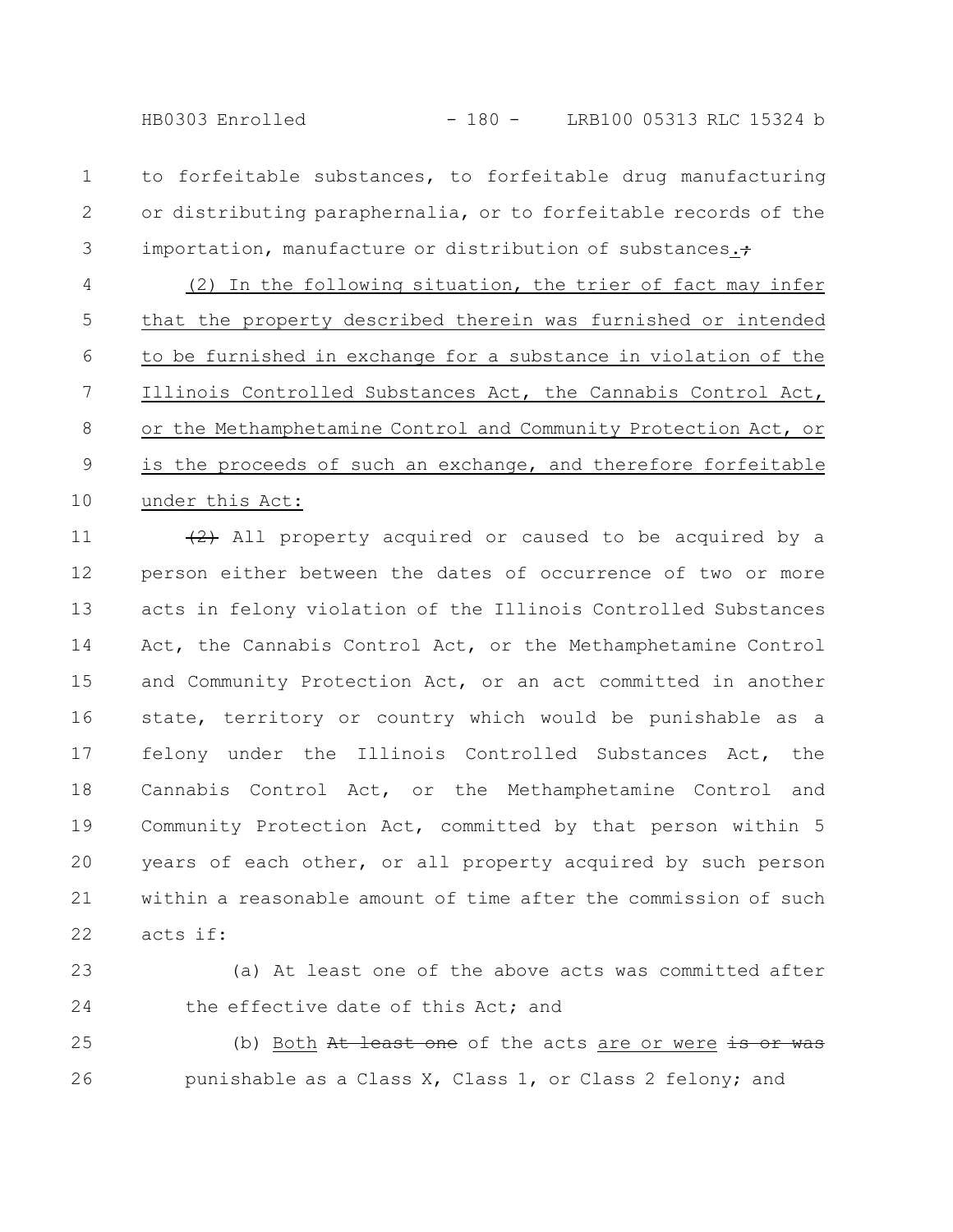| $\mathbf{1}$ | (c) There was no likely source for such property other          |
|--------------|-----------------------------------------------------------------|
| $\mathbf{2}$ | than a violation of the above Acts.                             |
| 3            | (3) Presumptions and permissive inferences set forth in         |
| 4            | this Section shall apply to all portions of all phases of the   |
| 5            | judicial in rem forfeiture proceedings under this Act.          |
| 6            | (Source: P.A. 94-556, eff. 9-11-05.)                            |
| 7            | (725 ILCS 150/8) (from Ch. 56 1/2, par. 1678)                   |
| 8            | Sec. 8. Exemptions from forfeiture.                             |
| $\mathsf 9$  | (a) No vessel or watercraft, vehicle, or aircraft used by       |
| 10           | any person as a common carrier in the transaction of business   |
| 11           | as a common carrier may be forfeited under this Act unless the  |
| 12           | State proves by a preponderance of the evidence that:           |
| 13           | (1) in the case of a railway car or engine, the owner,          |
| 14           | or                                                              |
| 15           | (2) in the case of any other such vessel or watercraft,         |
| 16           | vehicle or aircraft, the owner or the master of such vessel     |
| 17           | or watercraft or the owner or conductor, driver, pilot, or      |
| 18           | other person in charge of that vehicle or aircraft was at       |
| 19           | the time of the alleged illegal act a consenting party or       |
| 20           | privy to that knowledge.                                        |
| 21           | (b) No vessel or watercraft, vehicle, or aircraft shall be      |
| 22           | forfeited under this Act by reason of any act or omission       |
| 23           | committed or omitted by any person other than such owner while  |
| 24           | a vessel or watercraft, vehicle, or aircraft was unlawfully in  |
| 25           | the possession of a person who acquired possession in violation |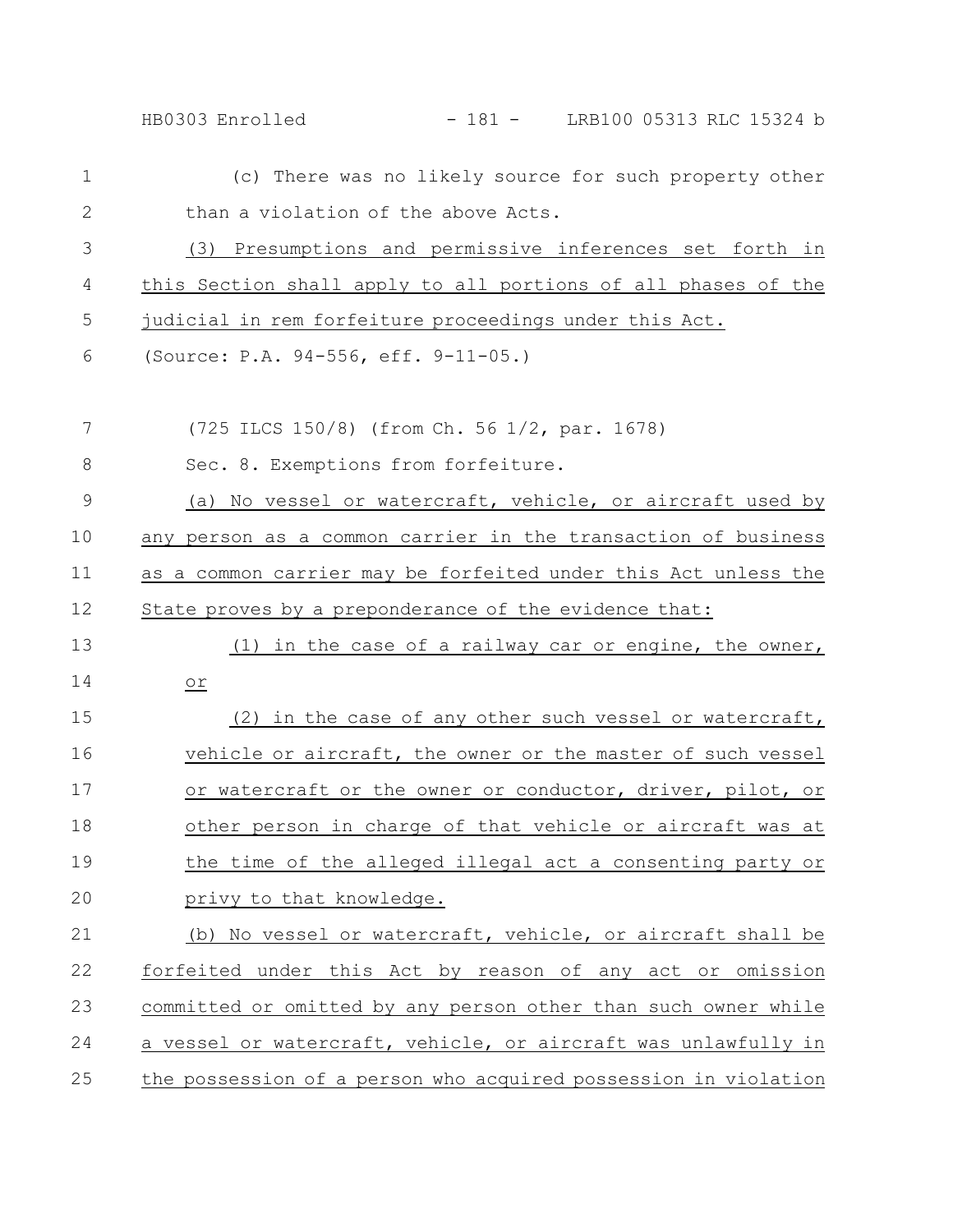of the criminal laws of the United States, or of any state. A property interest is exempt from forfeiture under this Section if its owner or interest holder establishes by a preponderance of evidence that the owner or interest holder: 1 2 3 4

(A) (blank); and  $(i)$  in the case of personal property, is not legally accountable for the conduct giving rise to the forfeiture, did not acquiesce in it, and did not know and could not reasonably have known of the conduct or that was likely to occur, or 5 6 7 8 9

(ii) in the case of real property, is not legally accountable for the conduct giving rise to the forfeiture, or did not solicit, conspire, or attempt to commit the conduct giving rise to the forfeiture; and 10 11 12 13

(B) (blank); and had not acquired and did not stand to acquire substantial proceeds from the conduct giving rise to its forfeiture other than as an interest holder in an length commercial transaction; and 14 15 16 17

(C) (blank); and with respect to conveyances, did not hold the property jointly or in common with a person whose conduct gave rise to the forfeiture; and 18 19 20

(D) (blank); and does not hold the property for the benefit of or as nominee for any person whose conduct gave rise to its forfeiture, and, if the owner or interest holder acquired interest through any such person, the owner or interest holder acquired it as a bona fide purchaser for value without knowingly taking part in the conduct giving rise to 21 22 23 24 25 26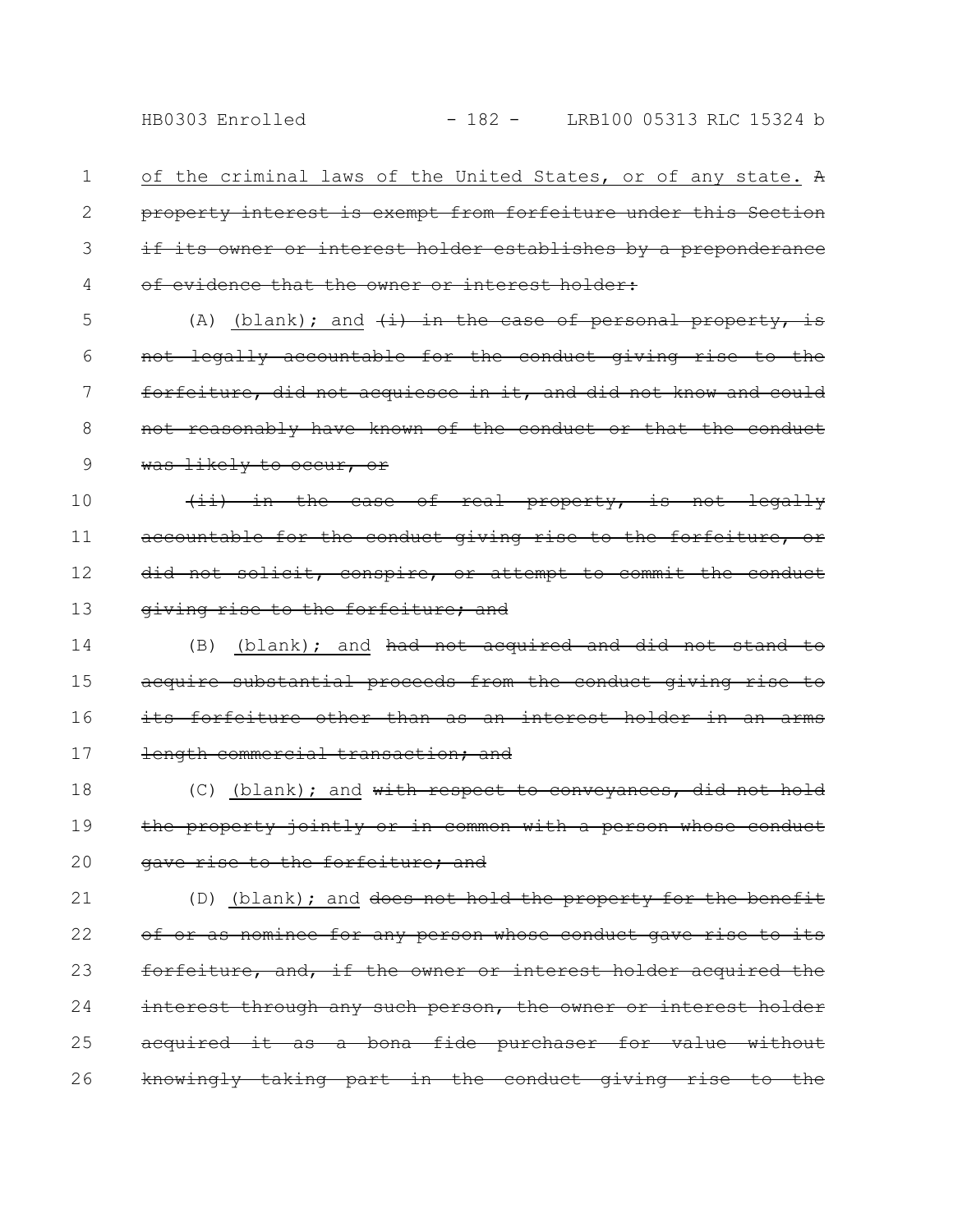HB0303 Enrolled - 183 - LRB100 05313 RLC 15324 b

- forfeiture; and 1
- $(E)$  (blank); and that the owner or interest holder acquired the interest: 2 3

 $(i)$  before the commencement of the conduct giving its forfeiture and the person whose conduct gave rise forfeiture did not have the authority to convey the interest to a bona fide purchaser for value at the time of the conduct; or (ii) after the commencement of the conduct giving rise to 4 5 6 7 8

its forfeiture, and the owner or interest holder acquired the interest as a mortgagee, secured creditor, lienholder, or bona fide purchaser for value without knowledge of the conduct which gave rise to the forfeiture; and 9 10 11 12

(a) in the case of personal property, without knowledge of the seizure of the property for forfeiture; or 13 14

(b) in the case of real estate, before the filing in the office of the Recorder of Deeds of the county in which the real estate is located of a notice of seizure for forfeiture lis pendens notice. 15 16 17 18

- (Source: P.A. 86-1382.) 19
- (725 ILCS 150/9) (from Ch. 56 1/2, par. 1679) 20

Sec. 9. Judicial in rem procedures. If property seized under the provisions of the Illinois Controlled Substances Act, the Cannabis Control Act, or the Methamphetamine Control and Community Protection Act is non-real property that exceeds  $$150,000$   $$20,000$  in value excluding the value of any 21 22 23 24 25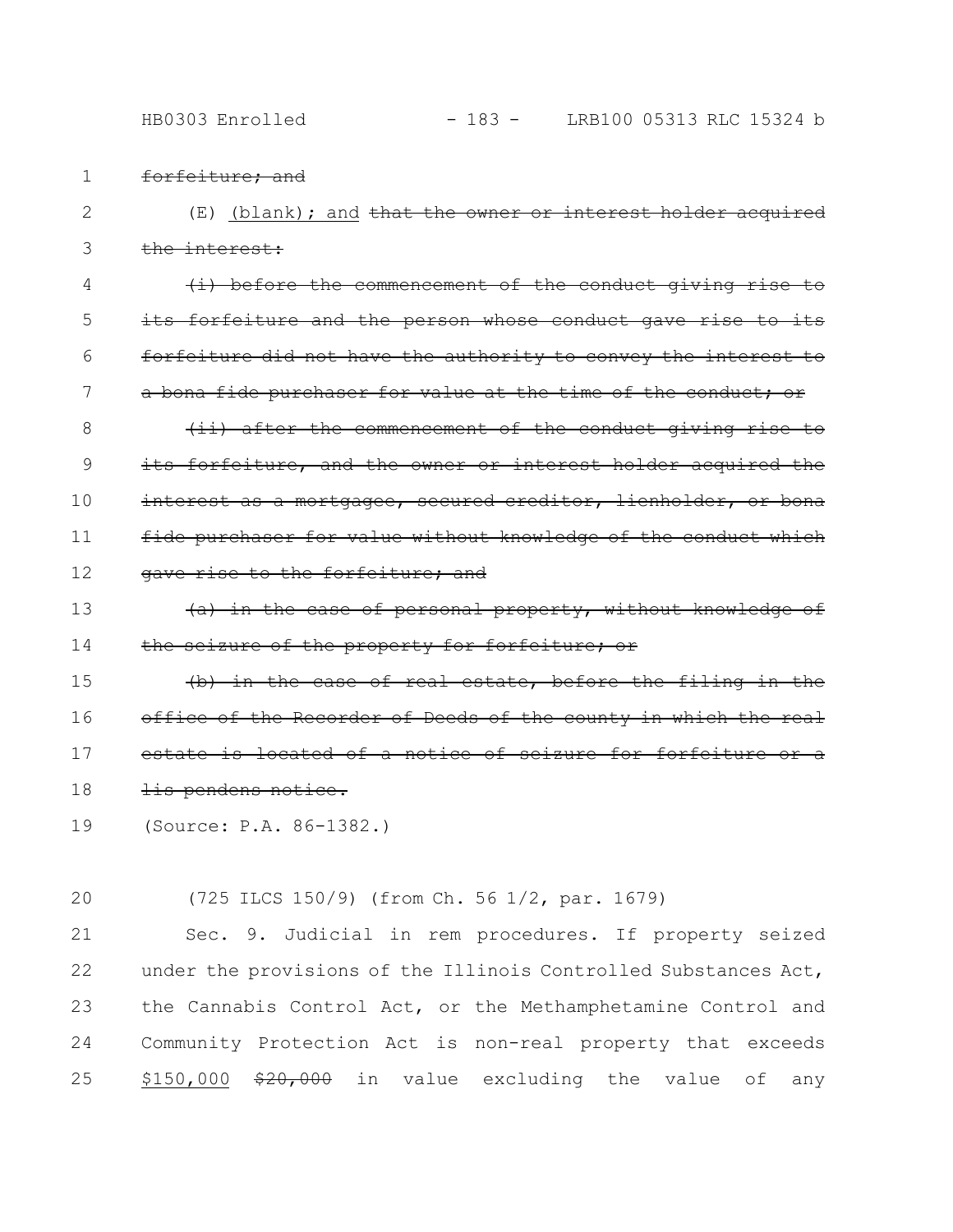conveyance, or is real property, or a claimant has filed a claim and a cost bond under subsection (C) of Section 6 of this Act, the following judicial in rem procedures shall apply: 1 2 3

(A) If, after a review of the facts surrounding the seizure, the State's Attorney is of the opinion that the seized property is subject to forfeiture, then within 45 days of the receipt of notice of seizure by the seizing agency or the filing of the claim and cost bond, whichever is later, the State's Attorney shall institute judicial forfeiture proceedings by filing a verified complaint for forfeiture in the circuit court within whose jurisdiction the seizure occurred, or within whose jurisdiction an act or omission giving rise to the seizure occurred, subject to Supreme Court Rule 187 and, if the claimant has filed a claim and cost bond, by depositing the cost bond with the clerk of the court. The complaint of forfeiture shall be filed as soon as practicable, but not later than 28 days after the filing of a verified claim by a claimant if the property was acted upon under a non-judicial forfeiture action, or 28 days after the State's Attorney receives notice from the seizing agency as provided under Section 5 of this Act, whichever occurs later. When authorized by law, a forfeiture must be ordered by a court on an action in rem brought by a State's Attorney under a verified complaint for forfeiture. 4 5 6 7 8 9 10 11 12 13 14 15 16 17 18 19 20 21 22 23 24

(A-5) If the State's Attorney finds that the alleged violation of law giving rise to the seizure was incurred 25 26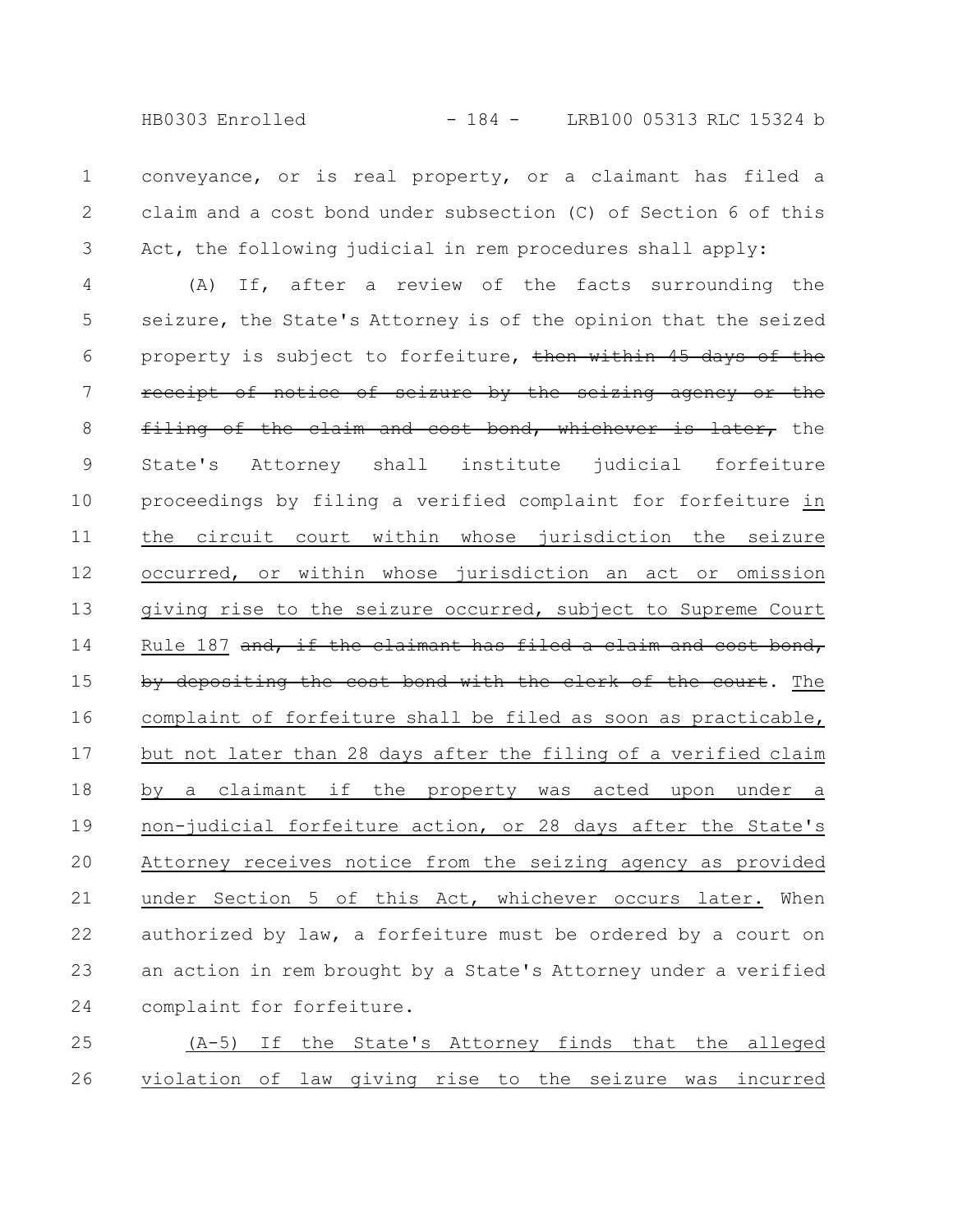HB0303 Enrolled - 185 - LRB100 05313 RLC 15324 b

| $\mathbf 1$ | without willful negligence or without any intention on the part |
|-------------|-----------------------------------------------------------------|
| 2           | of the owner of the property to violate the law or finds the    |
| 3           | those mitigating circumstances to<br>existence<br>оf<br>justify |
| 4           | remission of the forfeiture, may cause the law enforcement      |
| 5           | agency having custody of the property to return the property to |
| 6           | the owner within a reasonable time not to exceed 7 days. The    |
| 7           | State's Attorney shall exercise his or her discretion prior to  |
| 8           | or promptly after the preliminary review under Section 3.5 of   |
| $\mathsf 9$ | this Act. Judicial in rem forfeiture proceedings under this Act |
| 10          | shall be subject to the Code of Civil Procedure and the rules   |
| 11          | of evidence relating to civil actions.                          |
| 12          | (A-10) A complaint of forfeiture shall include:                 |
| 13          | a description of the property seized;<br>(1)                    |
| 14          | the date and place of seizure of the property;<br>(2)           |
| 15          | the name and address of the law enforcement agency<br>(3)       |
| 16          | making the seizure; and                                         |
| 17          | (4) the specific statutory and factual grounds for the          |
| 18          | seizure.                                                        |
| 19          | The complaint shall be served upon the person from whom the     |
| 20          | property was seized and all persons known or reasonably         |
| 21          | believed by the State to claim an interest in the property, as  |
|             |                                                                 |

provided in Section 4 of this Act. The complaint shall be accompanied by the following written notice: 22 23

## "This is a civil court proceeding subject to the Code of Civil Procedure. You received this Complaint of Forfeiture because the State's Attorney's office has brought a legal 24 25 26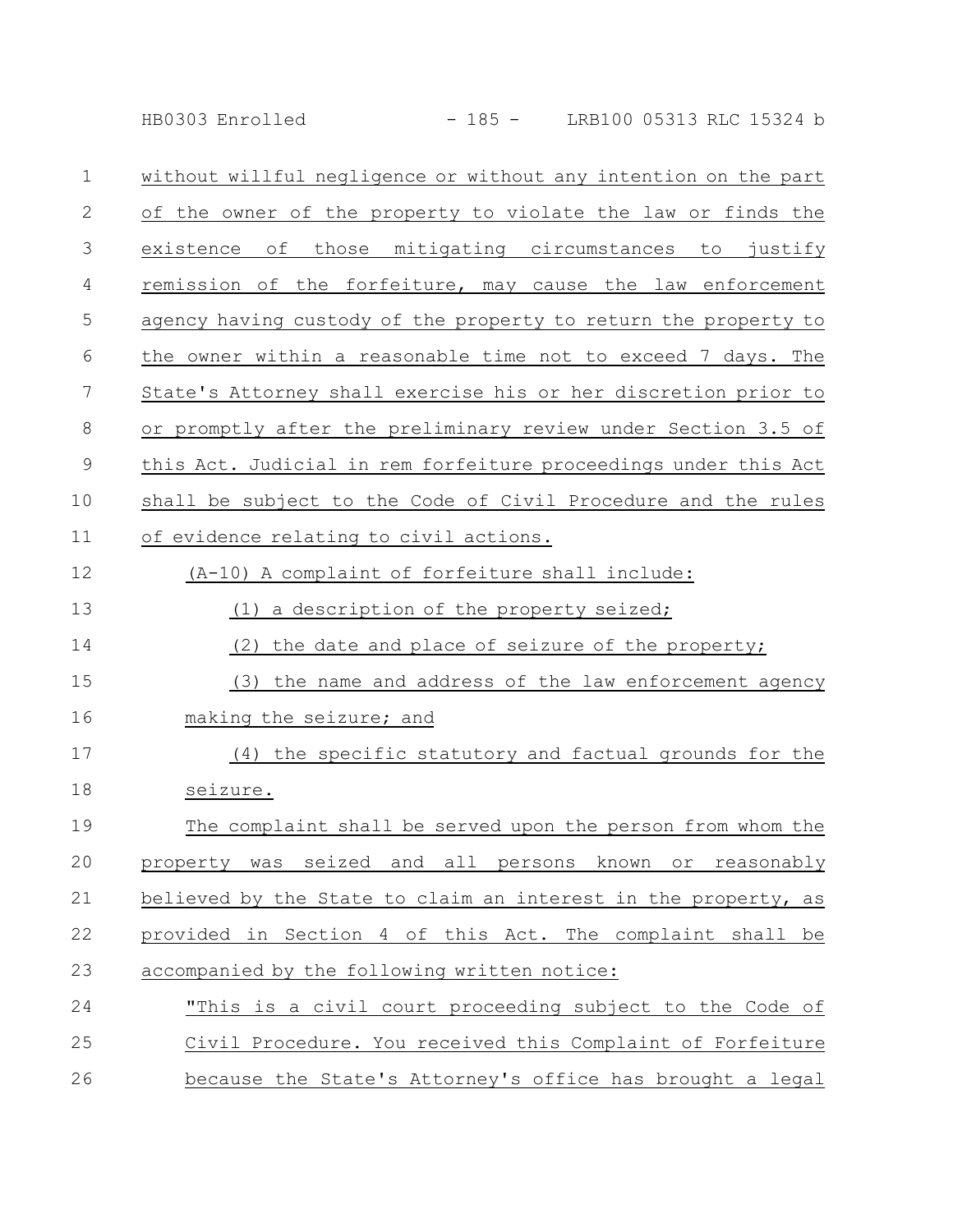HB0303 Enrolled - 186 - LRB100 05313 RLC 15324 b

| $\mathbf 1$    | action seeking forfeiture of your seized property. This     |
|----------------|-------------------------------------------------------------|
| $\mathbf{2}$   | complaint starts the court process where the state seeks to |
| 3              | prove that your property should be forfeited and not        |
| $\overline{4}$ | returned to you. This process is also your opportunity to   |
| 5              | try to prove to a judge that you should get your property   |
| 6              | back. The complaint lists the date, time, and location of   |
| 7              | your first court date. You must appear in court on that     |
| 8              | day, or you may lose the case automatically. You must also  |
| $\mathcal{G}$  | file an appearance and answer. If you are unable to pay the |
| 10             | appearance fee, you may qualify to have the fee waived. If  |
| 11             | there is a criminal case related to the seizure of your     |
| 12             | property, your case may be set for trial after the criminal |
| 13             | case has been resolved. Before trial, the judge may allow   |
| 14             | discovery, where the State can ask you to respond in        |
| 15             | writing to questions and give them certain documents, and   |
| 16             | you can make similar requests of the State. The trial is    |
| 17             | your opportunity to explain what happened when your         |
| 18             | property was seized and why you should get the property     |
| 19             | back."                                                      |

(B) During the probable cause portion of the judicial in rem proceeding wherein the State presents its case-in-chief, the court must receive and consider, among other things, all relevant hearsay evidence and information. The laws of evidence relating to civil actions shall apply to all other proceedings under this Act except that the parties shall be allowed to use, and the court must receive and consider, all relevant hearsay 20 21 22 23 24 25 26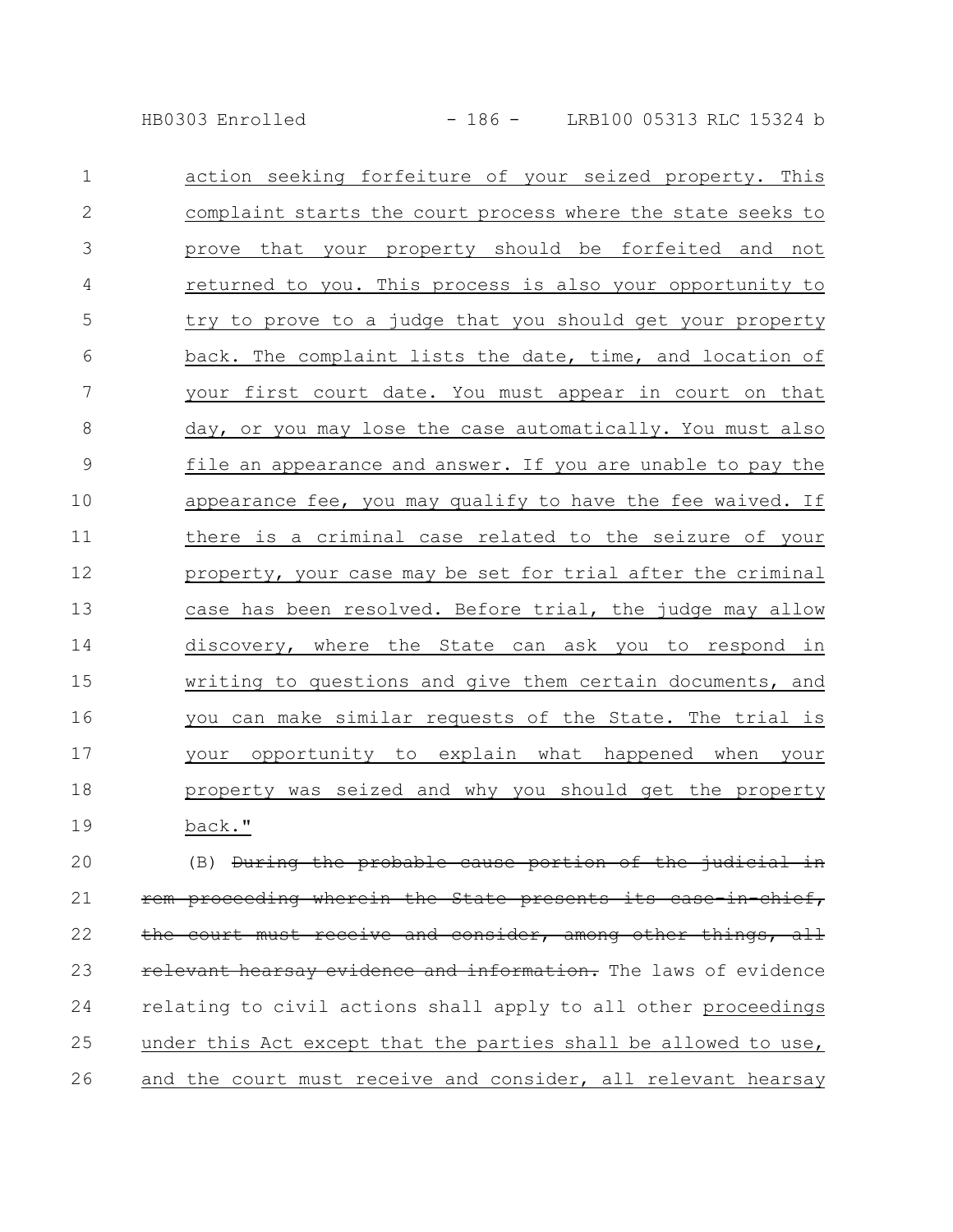HB0303 Enrolled - 187 - LRB100 05313 RLC 15324 b

evidence which relates to evidentiary foundation, chain of custody, business records, recordings, laboratory analysis, laboratory reports, and the use of technology in the investigation that resulted in the seizure of the property which is subject to this forfeiture action portions of the judicial in rem proceeding. 1 2 3 4 5 6

(C) Only an owner of or interest holder in the property may file an answer asserting a claim against the property in the action in rem. For purposes of this Section, the owner or interest holder shall be referred to as claimant. A person not named in the forfeiture complaint who claims to have an interest in the property may petition to intervene as a claimant under Section 2-408 of the Code of Civil Procedure. 7 8 9 10 11 12 13

(D) The answer must be signed by the owner or interest holder under penalty of perjury and must set forth: 14 15

(i) the caption of the proceedings as set forth on the notice of pending forfeiture and the name of the claimant; 16 17

(ii) the address at which the claimant will accept mail; 18 19

(iii) the nature and extent of the claimant's interest in the property; 20 21

(iv) the date, identity of transferor, and circumstances of the claimant's acquisition of the interest in the property; 22 23 24

(v) the name and address of all other persons known to have an interest in the property; 25 26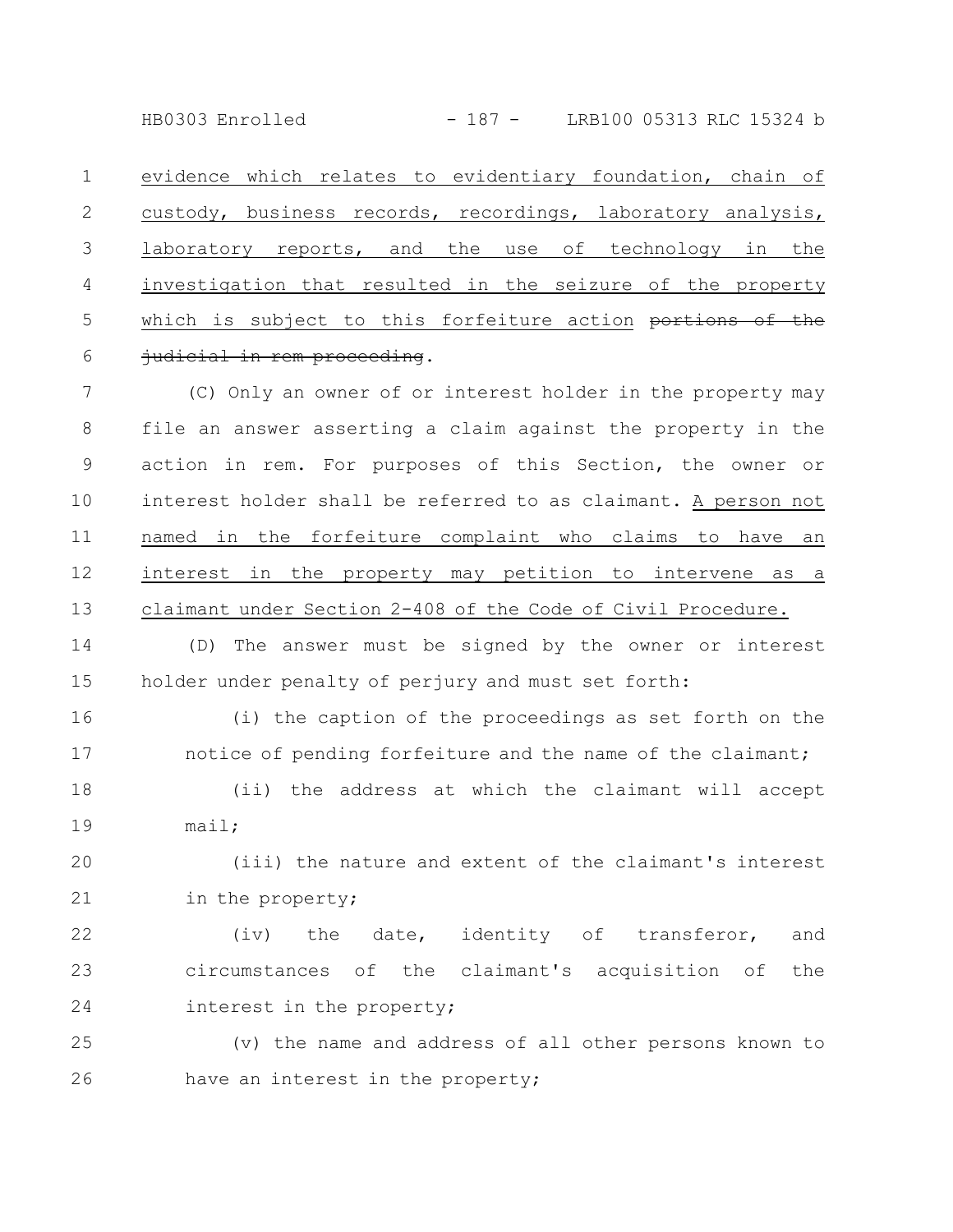HB0303 Enrolled - 188 - LRB100 05313 RLC 15324 b

(vi) the specific provisions of Section 8 of this Act relied on in asserting it is exempt from not subject to forfeiture, if applicable; (vii) all essential facts supporting each assertion; and (viii) the precise relief sought; and-(ix) in a forfeiture action involving currency or its equivalent, a claimant shall provide the State with notice of their intent to allege that the currency or its equivalent is not related to the alleged factual basis for the forfeiture, and why. (E) The answer must be filed with the court within 45 days after service of the civil in rem complaint. (F) The trial shall hearing must be held within 60 days after filing of the answer unless continued for good cause. (G) The State, in its case in chief shall show  $the$ existence of probable cause for forfeiture of the property. If the State shows probable cause, the claimant has the burden of showing by a preponderance of the evidence the property is subject to forfeiture; and at least one of the following: that the claimant's interest in the property is not subject to forfeiture. (i) In the case of personal property, including conveyances: (a) that the claimant was legally accountable for the conduct giving rise to the forfeiture; 1 2 3 4 5 6 7 8 9 10 11 12 13 14 15 16 17 18 19 20 21 22 23 24 25 26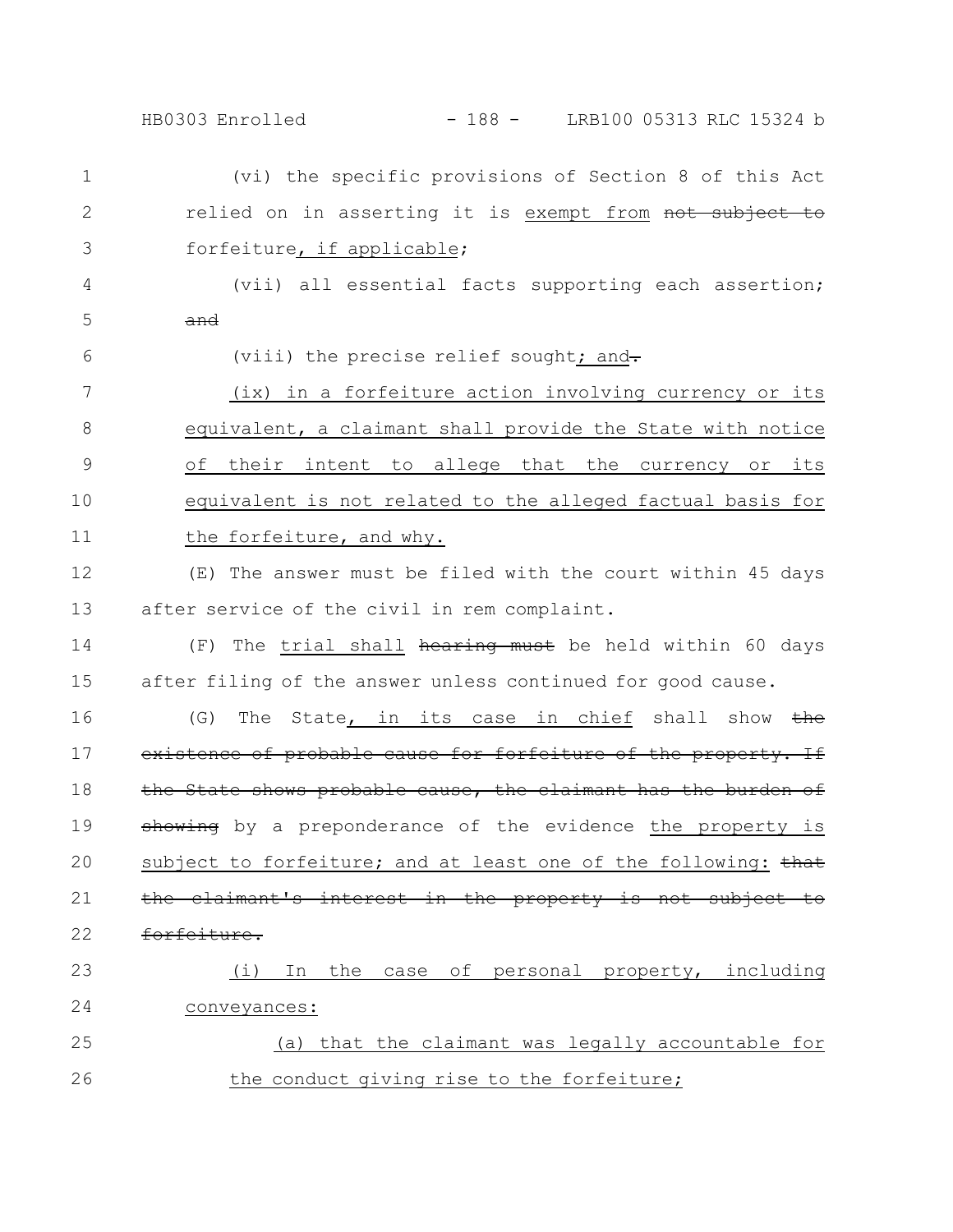| $\mathbf 1$  | (b) that the claimant knew or reasonably should         |
|--------------|---------------------------------------------------------|
| $\mathbf{2}$ | of the conduct giving rise to<br>the<br>have known      |
| 3            | forfeiture;                                             |
| 4            | (c) that the claimant knew or reasonably should         |
| 5            | have known that the conduct giving rise to<br>the       |
| 6            | forfeiture was likely to occur;                         |
| 7            | (d) that the claimant held the property for the         |
| 8            | benefit of, or as nominee for, any person whose conduct |
| $\mathsf 9$  | gave rise to its forfeiture;                            |
| 10           | (e) that if the claimant acquired their interest        |
| 11           | through any person engaging in any of the conduct       |
| 12           | described above or conduct giving rise<br>the<br>to     |
| 13           | forfeiture:                                             |
| 14           | (1) the claimant did not acquire it as a bona           |
| 15           | fide purchaser for value, or                            |
| 16           | (2) the claimant acquired the interest under            |
| 17           | such circumstances that they reasonably should          |
| 18           | have known the property was derived from, or used       |
| 19           | in, the conduct giving rise to the forfeiture; or       |
| 20           | (f) that the claimant is not the true owner of the      |
| 21           | property;                                               |
| 22           | (g) that the claimant acquired the interest:            |
| 23           | before the commencement of the conduct<br>(1)           |
| 24           | giving rise to the forfeiture and the person whose      |
| 25           | conduct gave rise to the forfeiture did not have        |
| 26           | authority to convey the interest to a bona fide         |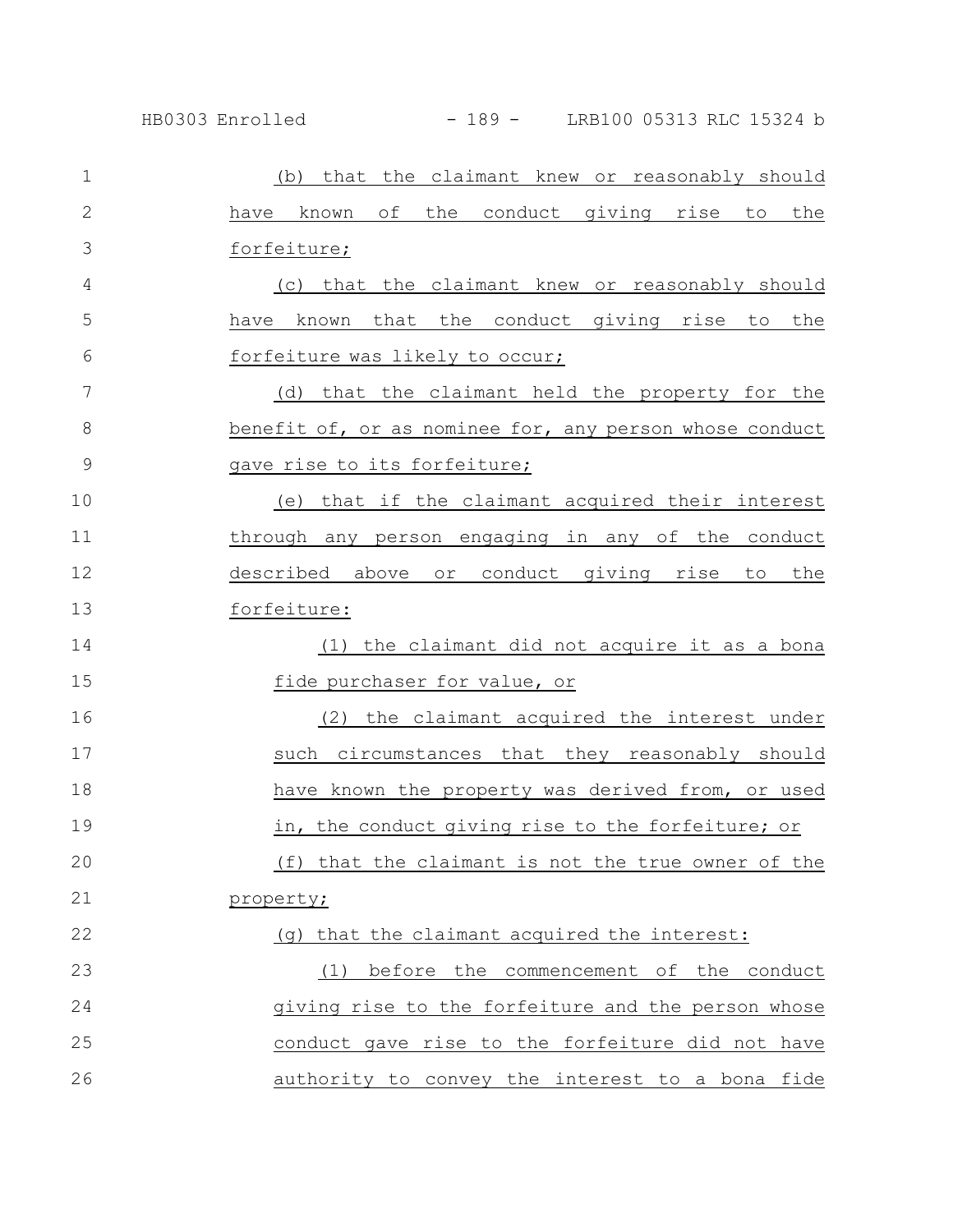| $\mathbf 1$   | purchaser for value at the time of the conduct; or      |
|---------------|---------------------------------------------------------|
| $\mathbf{2}$  | (2)<br>after the commencement of the conduct            |
| 3             | giving rise to the forfeiture and the owner or          |
| 4             | interest holder acquired the interest as a              |
| 5             | mortgagee, secured creditor, lienholder, or bona        |
| 6             | fide purchaser for value without knowledge of the       |
| 7             | conduct which gave rise to the forfeiture, and          |
| 8             | without the knowledge of the seizure of the             |
| $\mathcal{G}$ | property for forfeiture.                                |
| 10            | (ii) In the case of real property:                      |
| 11            | (a) that the claimant was legally accountable for       |
| 12            | the conduct giving rise to the forfeiture;              |
| 13            | that the claimant solicited, conspired, or<br>(b)       |
| 14            | attempted to commit the conduct giving rise to the      |
| 15            | forfeiture; or                                          |
| 16            | (c) that the claimant had acquired or stood to          |
| 17            | acquire substantial proceeds from the conduct giving    |
| 18            | rise to its forfeiture other than as an interest holder |
| 19            | in an arm's length transaction;                         |
| 20            | (d) that the claimant is not the true owner of the      |
| 21            | property;                                               |
| 22            | (e) that the claimant acquired the interest:            |
| 23            | (1) before the commencement of the conduct              |
| 24            | giving rise to the forfeiture and the person whose      |
| 25            | conduct gave rise to the forfeiture did not have        |
| 26            | authority to convey the interest to a bona fide         |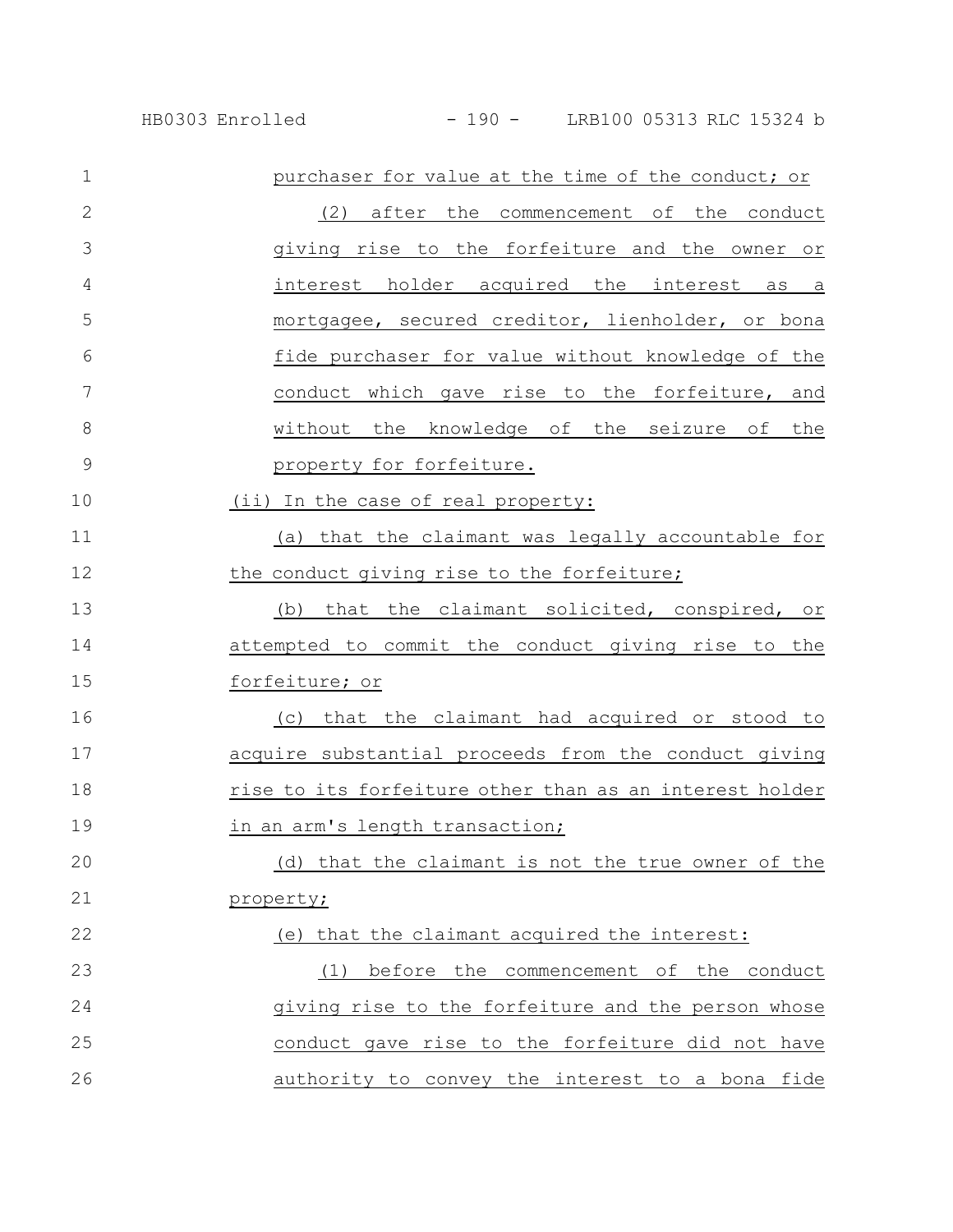| HB0303 Enrolled |
|-----------------|
|                 |

| $\mathbf 1$    | purchaser for value at the time of the conduct; or                 |
|----------------|--------------------------------------------------------------------|
| $\overline{2}$ | (2) after the commencement of the conduct                          |
| 3              | giving rise to the forfeiture and the owner or                     |
| 4              | interest holder acquired the interest<br>as a                      |
| 5              | mortgagee, secured creditor, lienholder, or bona                   |
| 6              | fide purchaser for value without knowledge of the                  |
| 7              | conduct which gave rise to the forfeiture, and                     |
| 8              | before the filing in the office of the recorder of                 |
| $\overline{9}$ | deeds of the county in which the real estate is                    |
| 10             | located a notice of seizure for forfeiture or a lis                |
| 11             | pendens notice.                                                    |
| 12             | (G-5) If the property that is the subject of the forfeiture        |
| 13             | proceeding is currency or its equivalent, the State, in its        |
| 14             | case in chief, shall show by a preponderance of the evidence       |
| 15             | that the property is subject to forfeiture. If the State makes     |
| 16             | that showing, the claimant shall have the burden of production     |
| 17             | to set forth evidence that the currency or its equivalent is       |
| 18             | not related to the alleged factual basis of the forfeiture.        |
| $\sim$         | المواد والمستحدث والمستحدث والمستحدث والمستحدث والمستحدث والمستحدث |

After the production of evidence, the State shall maintain the burden of proof to overcome this assertion. 19 20

(G-10) Notwithstanding any other provision of this Section, the State's burden of proof at the trial of the forfeiture action shall be by clear and convincing evidence if: (1) a finding of not guilty is entered as to all counts and all defendants in a criminal proceeding relating to the conduct giving rise to the forfeiture action; or 21 22 23 24 25 26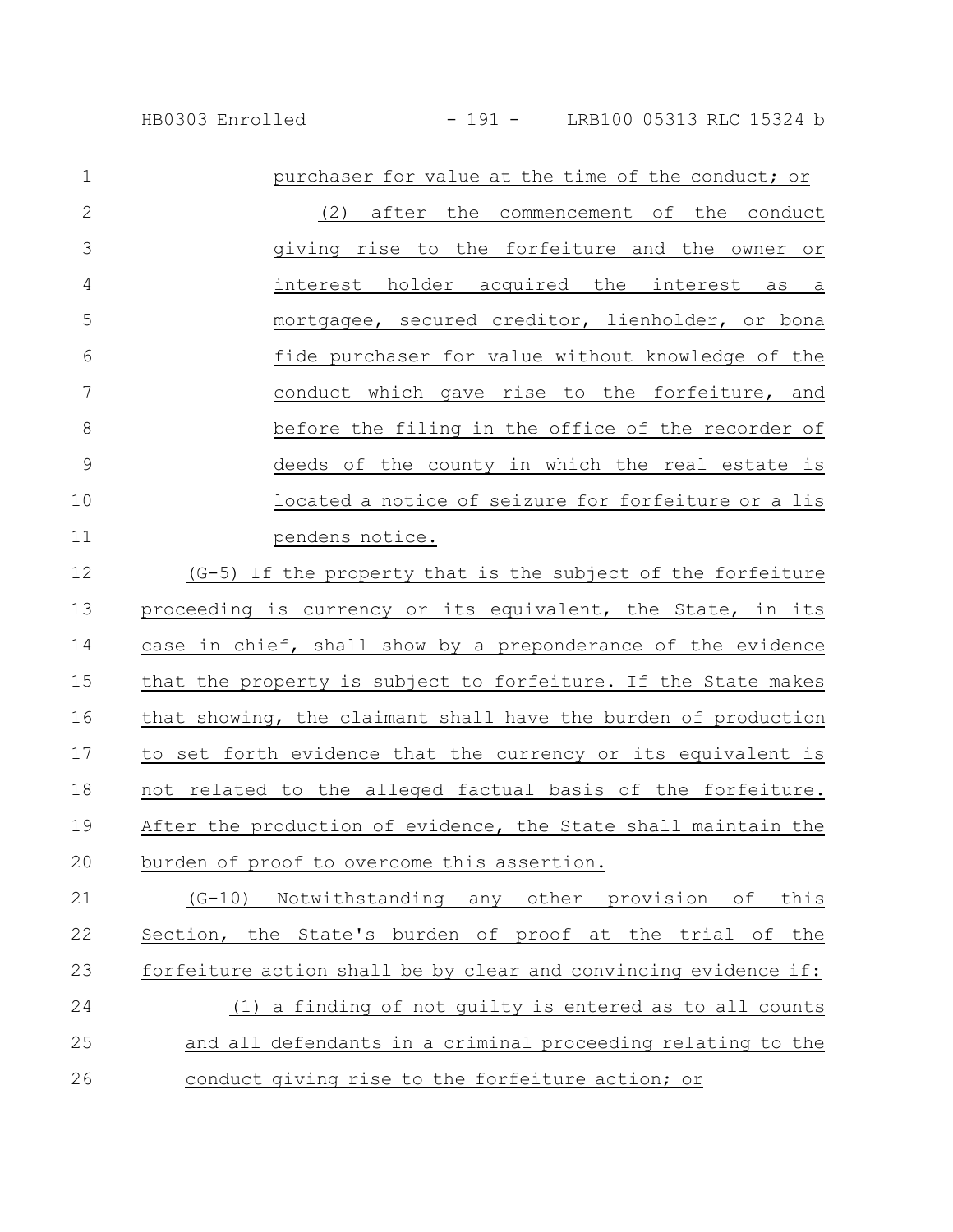HB0303 Enrolled - 192 - LRB100 05313 RLC 15324 b

(2) the State receives an adverse finding at a preliminary hearing and fails to secure an indictment in a criminal proceeding related to the factual allegations of the forfeiture action. 1 2 3 4

(H) If the State does not meet its burden of proof show existence of probable cause or a claimant has established by a preponderance of evidence that the claimant has an interest that is exempt under Section 8 of this Act, the court shall order the interest in the property returned or conveyed to the claimant and shall order all other property as to which the State does meet its burden of proof forfeited to the State. If the State does meet its burden of proof show existence of probable cause and the claimant does not establ: preponderance of evidence that the claimant has an interest that is exempt under Section 8 of this Act, the court shall order all property forfeited to the State. 5 6 7 8 9 10 11 12 13 14 15 16

(I) A defendant convicted in any criminal proceeding is precluded from later denying the essential allegations of the criminal offense of which the defendant was convicted in any proceeding under this Act regardless of the pendency of an appeal from that conviction. However, evidence of the pendency of an appeal is admissible. 17 18 19 20 21 22

(J) An acquittal or dismissal in a criminal proceeding shall not preclude civil proceedings under this Act; however, for good cause shown, on a motion by the State's Attorney, the court may stay civil forfeiture proceedings during the criminal 23 24 25 26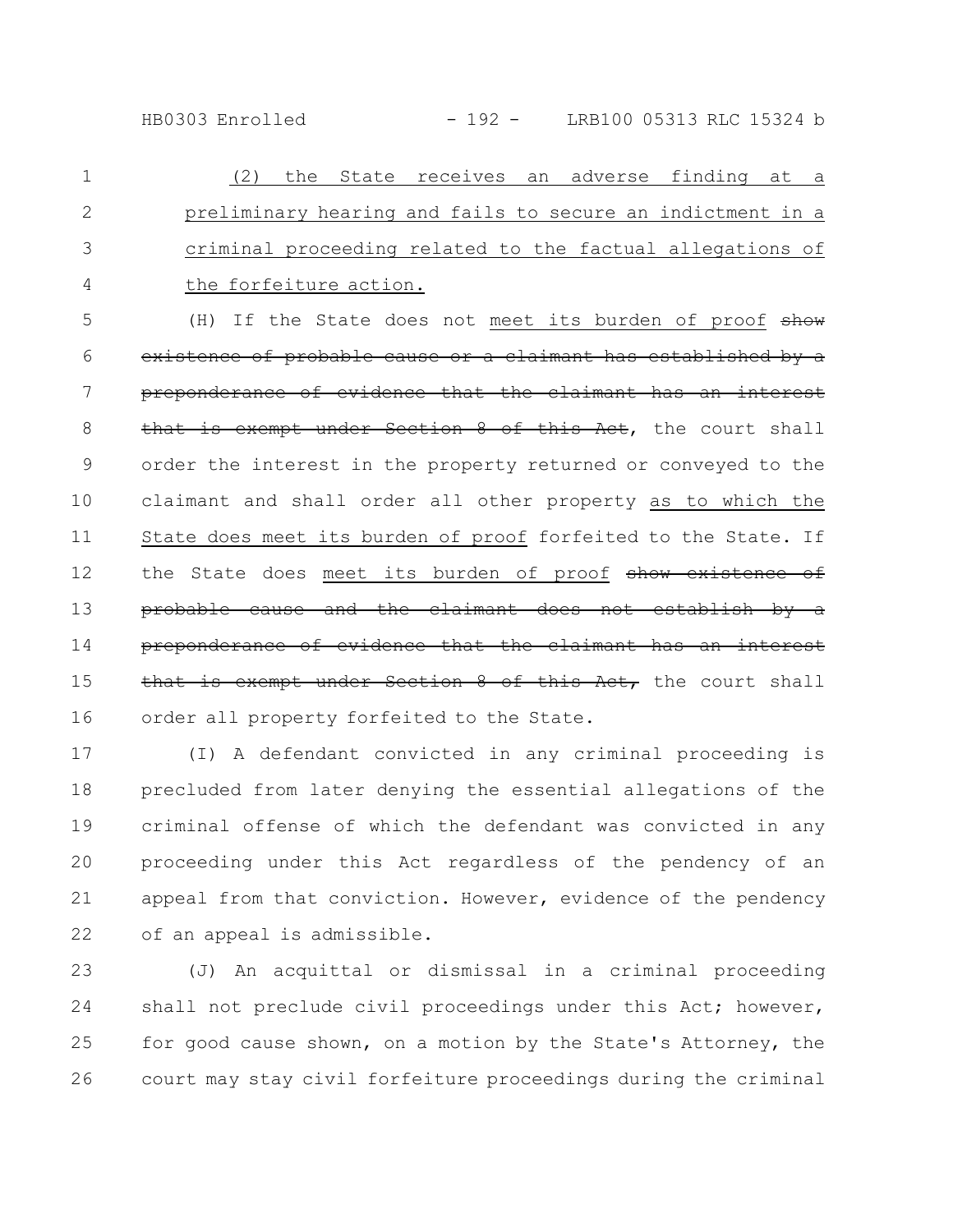HB0303 Enrolled - 193 - LRB100 05313 RLC 15324 b

trial for a related criminal indictment or information alleging a violation of the Illinois Controlled Substances Act, the Cannabis Control Act, or the Methamphetamine Control and Community Protection Act. Such a stay shall not be available pending an appeal. Property subject to forfeiture under the Illinois Controlled Substances Act, the Cannabis Control Act, or the Methamphetamine Control and Community Protection Act shall not be subject to return or release by a court exercising jurisdiction over a criminal case involving the seizure of such property unless such return or release is consented to by the State's Attorney. 1 2 3 4 5 6 7 8 9 10 11

(K) Title to all All property declared forfeited under this Act vests in this State on the commission of the conduct giving rise to forfeiture together with the proceeds of the property after that time. Except as otherwise provided in this Act, any Any such property or proceeds subsequently transferred to any person remain subject to forfeiture unless a person to whom the property was transferred makes an appropriate claim under this Act and has their claim adjudicated in the judicial in rem proceeding and thereafter shall be ordered forfeited unless the transferee claims and establishes in a hearing under provisions of this Act that the transferee's interest is exempt under Section 8 of this Act. 12 13 14 15 16 17 18 19 20 21 22 23

(L) A civil action under this Act must be commenced within 5 years after the last conduct giving rise to forfeiture became known or should have become known or 5 years after the 24 25 26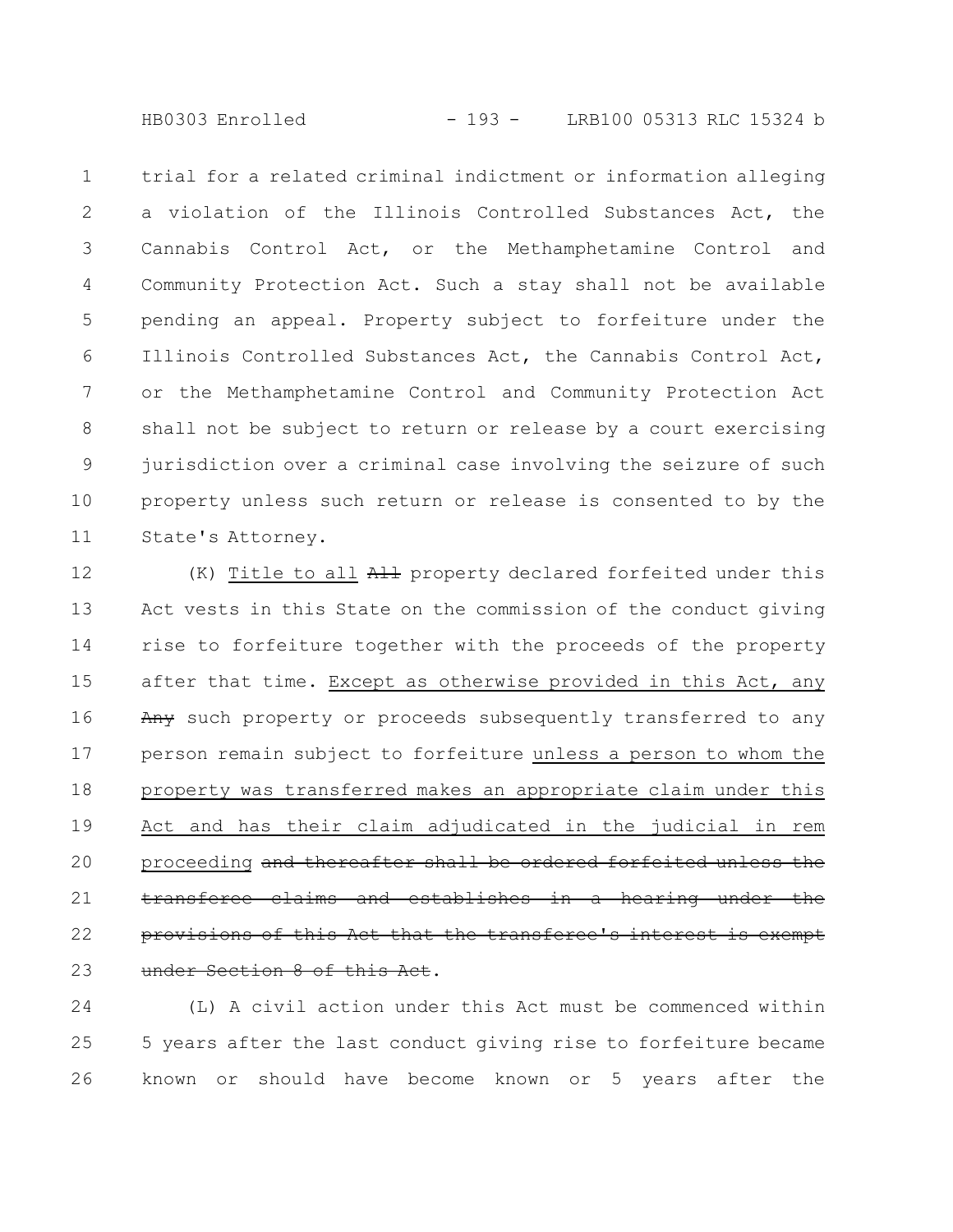HB0303 Enrolled - 194 - LRB100 05313 RLC 15324 b

forfeitable property is discovered, whichever is later, excluding any time during which either the property or claimant is out of the State or in confinement or during which criminal proceedings relating to the same conduct are in progress. 1 2 3 4

(M) No property shall be forfeited under this Act from a person who, without actual or constructive notice that the property was the subject of forfeiture proceedings, obtained possession of the property as a bona fide purchaser for value. A person who purports to transfer property after receiving actual or constructive notice that the property is subject to seizure or forfeiture is guilty of contempt of court and shall be liable to the State for a penalty in the amount of the fair market value of the property. 5 6 7 8 9 10 11 12 13

(N) If property is ordered forfeited under this Act from a claimant who held title to the property in joint tenancy or tenancy in common with another claimant, the court shall determine the amount of each owner's interest in the property according to principles of property law. 14 15 16 17 18

(Source: P.A. 94-556, eff. 9-11-05.) 19

(725 ILCS 150/9.1 new) 20

Sec. 9.1. Innocent owner hearing. 21

(a) After a complaint for forfeiture is filed and all claimants have appeared and answered, a claimant may file a motion with the court for an innocent owner hearing prior to trial. This motion shall be made and supported by sworn 22 23 24 25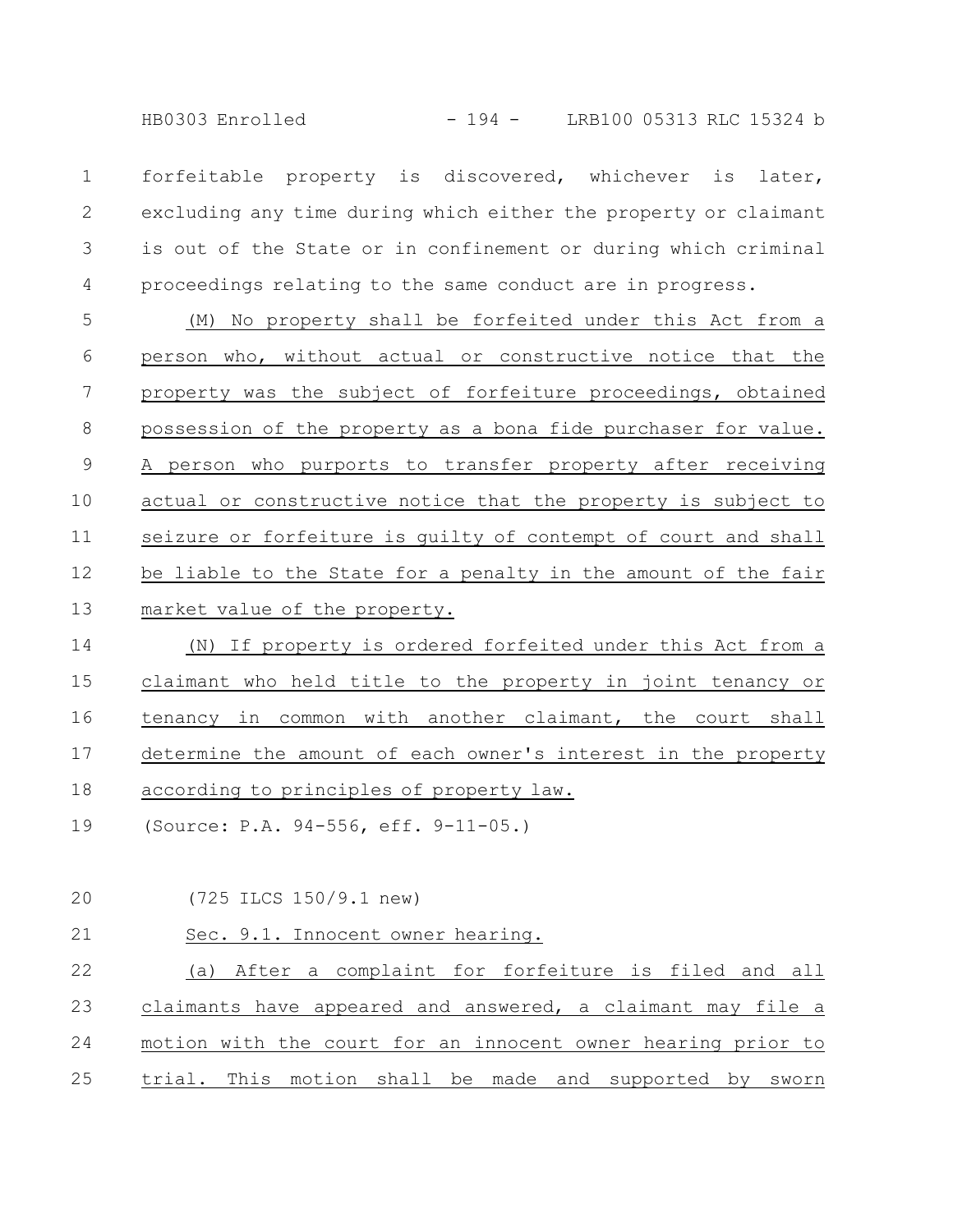affidavit and shall assert the following along with specific facts which support each assertion: (1) that the claimant filing the motion is the true owner of the conveyance as interpreted by case law; (2) that the claimant was not legally accountable for the conduct giving rise to the forfeiture or acquiesced in the conduct; (3) that the claimant did not solicit, conspire, or attempt to commit the conduct giving rise to the forfeiture; (4) that the claimant did not know or did they have reason to know that the conduct giving rise to the forfeiture was likely to occur; and (5) that the claimant did not hold the property for the benefit of, or as nominee for any person whose conduct gave rise to its forfeiture, or if the owner or interest holder acquired the interest through any such person, the owner or interest holder did not acquire it as a bona fide purchaser for value, or acquired the interest without knowledge of the seizure of the property for forfeiture. (b) The claimant's motion shall include specific facts supporting these assertions. (c) Upon this filing, a hearing may only be held after the parties have been given the opportunity to conduct limited discovery as to the ownership and control of the property, the claimant's knowledge, or any matter relevant to the issues 1 2 3 4 5 6 7 8 9 10 11 12 13 14 15 16 17 18 19 20 21 22 23 24 25 26 HB0303 Enrolled - 195 - LRB100 05313 RLC 15324 b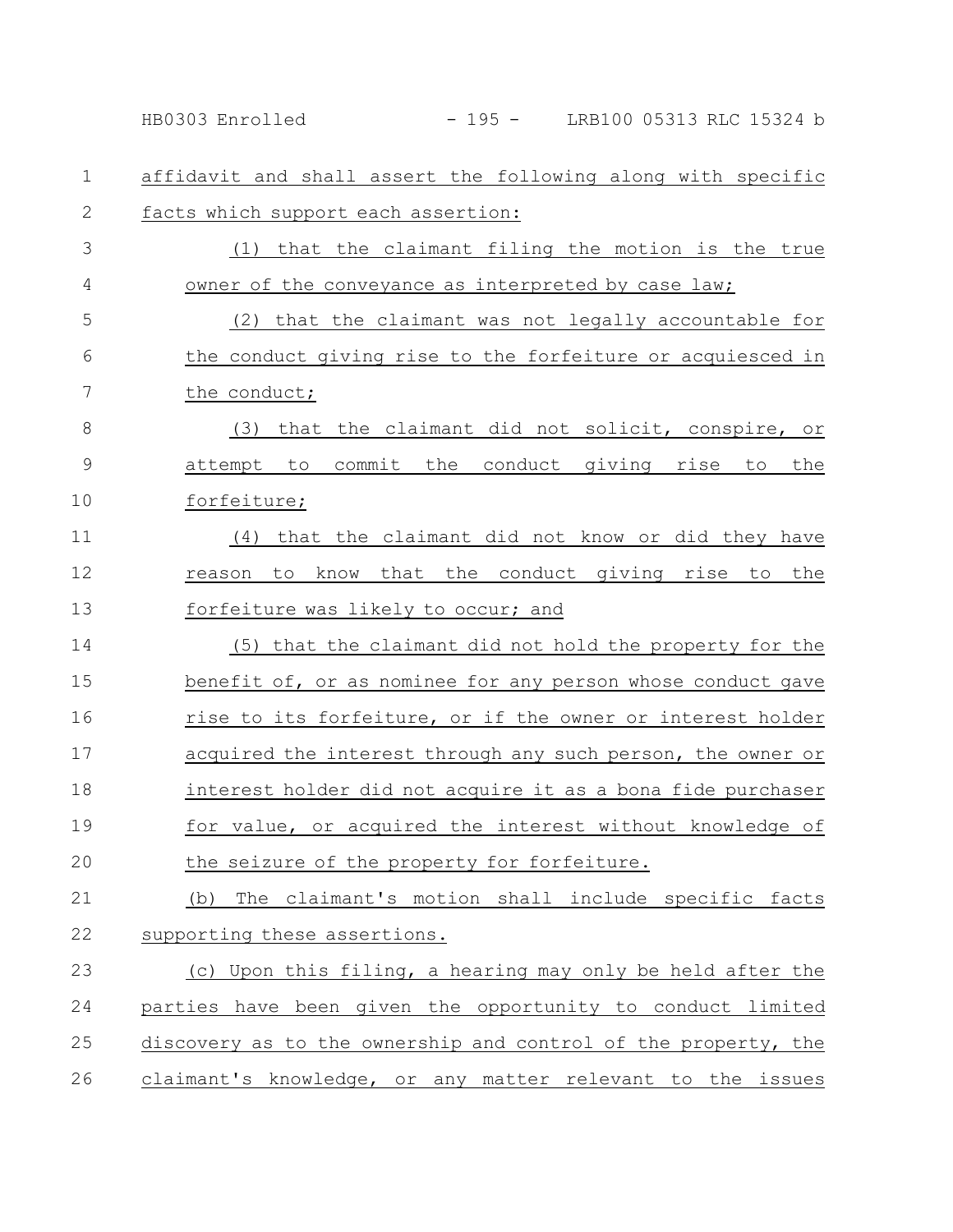HB0303 Enrolled - 196 - LRB100 05313 RLC 15324 b

raised or facts alleged in the claimant's motion. Discovery shall be limited to the People's requests in these areas but may proceed by any means allowed in the Code of Civil Procedure. 1 2 3 4

(d) After discovery is complete and the court has allowed for sufficient time to review and investigate the discovery responses, the court shall conduct a hearing. At the hearing, the fact that the property is subject to forfeiture shall not be at issue. The court shall only hear evidence relating to the issue of innocent ownership. 5 6 7 8 9 10

(e) At the hearing on the motion, the claimant shall bear the burden of proving by a preponderance of the evidence each of the assertions set forth in subsection (a) of this Section. 11 12 13

(f) If a claimant meets their burden of proof, the court shall grant the motion and order the property returned to the claimant. If the claimant fails to meet their burden of proof, then the court shall deny the motion and the forfeiture case shall proceed according to the Rules of Civil Procedure. 14 15 16 17 18

(725 ILCS 150/9.5 new) 19

Sec. 9.5. Proportionality. Property forfeited under this Act shall be subject to an 8th Amendment to the United States Constitution disproportionate penalties analysis and the property forfeiture may be denied in whole or in part if the court finds that the forfeiture would constitute an excessive fine in violation of the 8th Amendment to the United States 20 21 22 23 24 25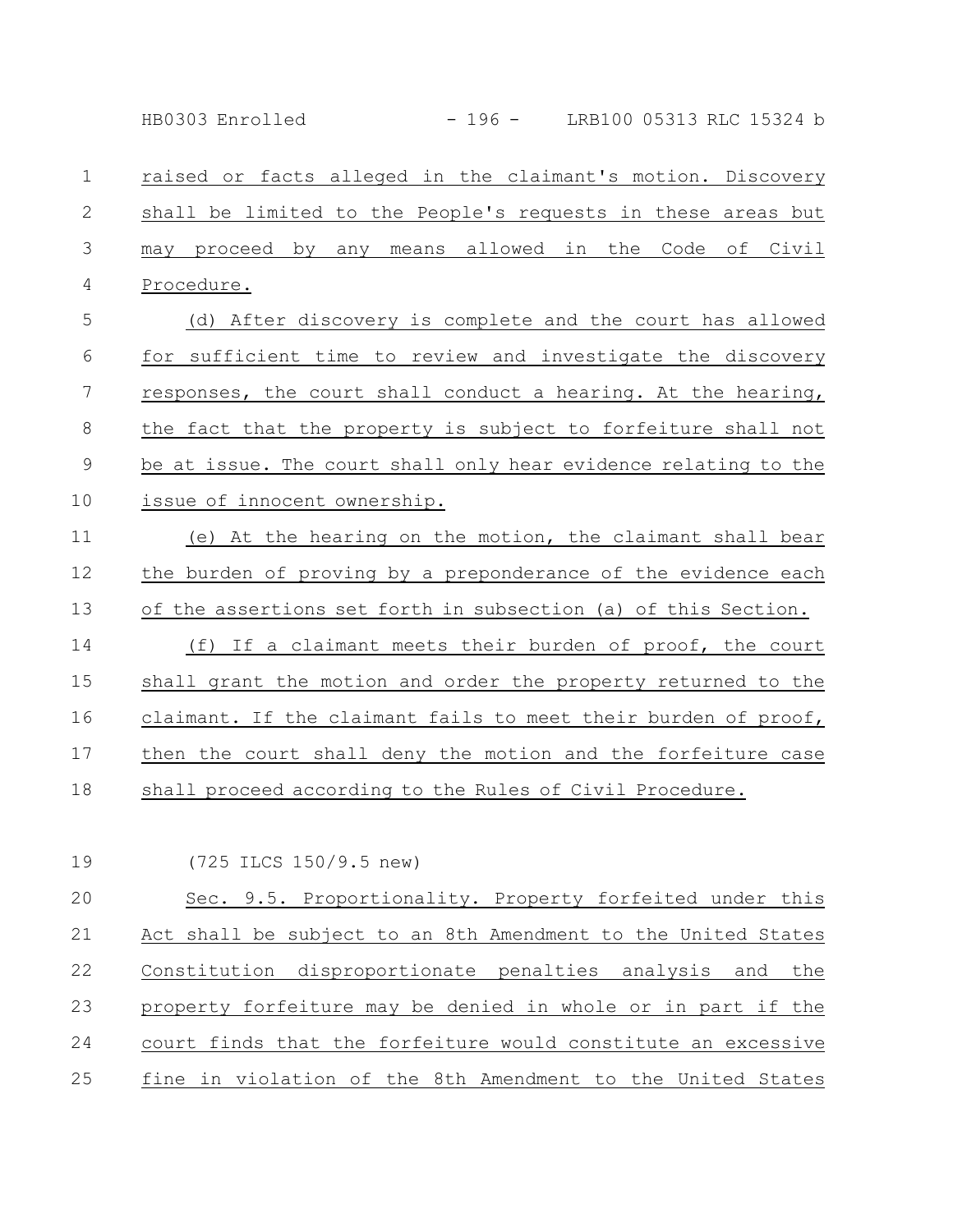HB0303 Enrolled - 197 - LRB100 05313 RLC 15324 b

1

Constitution, as interpreted by case law.

(725 ILCS 150/11) (from Ch. 56 1/2, par. 1681) Sec. 11. Settlement of Claims. Notwithstanding other provisions of this Act, the State's Attorney and a claimant of seized property may enter into an agreed-upon settlement concerning the seized property in such an amount and upon such terms as are set out in writing in a settlement agreement. All proceeds from a settlement agreement shall be tendered to the Department of State Police and distributed in accordance with the provisions of Section 17 of this Act. 2 3 4 5 6 7 8 9 10

(Source: P.A. 86-1382.) 11

(725 ILCS 150/14) (from Ch. 56 1/2, par. 1684) 12

Sec. 14. Judicial Review. If property has been declared forfeited under Section 6 of this Act, any person who has an interest in the property declared forfeited may, within 30 days of the effective date of the notice of the declaration of forfeiture, file a claim and cost bond as described in subsection (C) of Section 6 of this Act. If a claim and cost bond is filed under this Section, then the procedures described in Section 9 of this Act shall apply. 13 14 15 16 17 18 19 20

(Source: P.A. 87-614.) 21

22

(725 ILCS 150/15 new)

Sec. 15. Return of property, damages, and costs. 23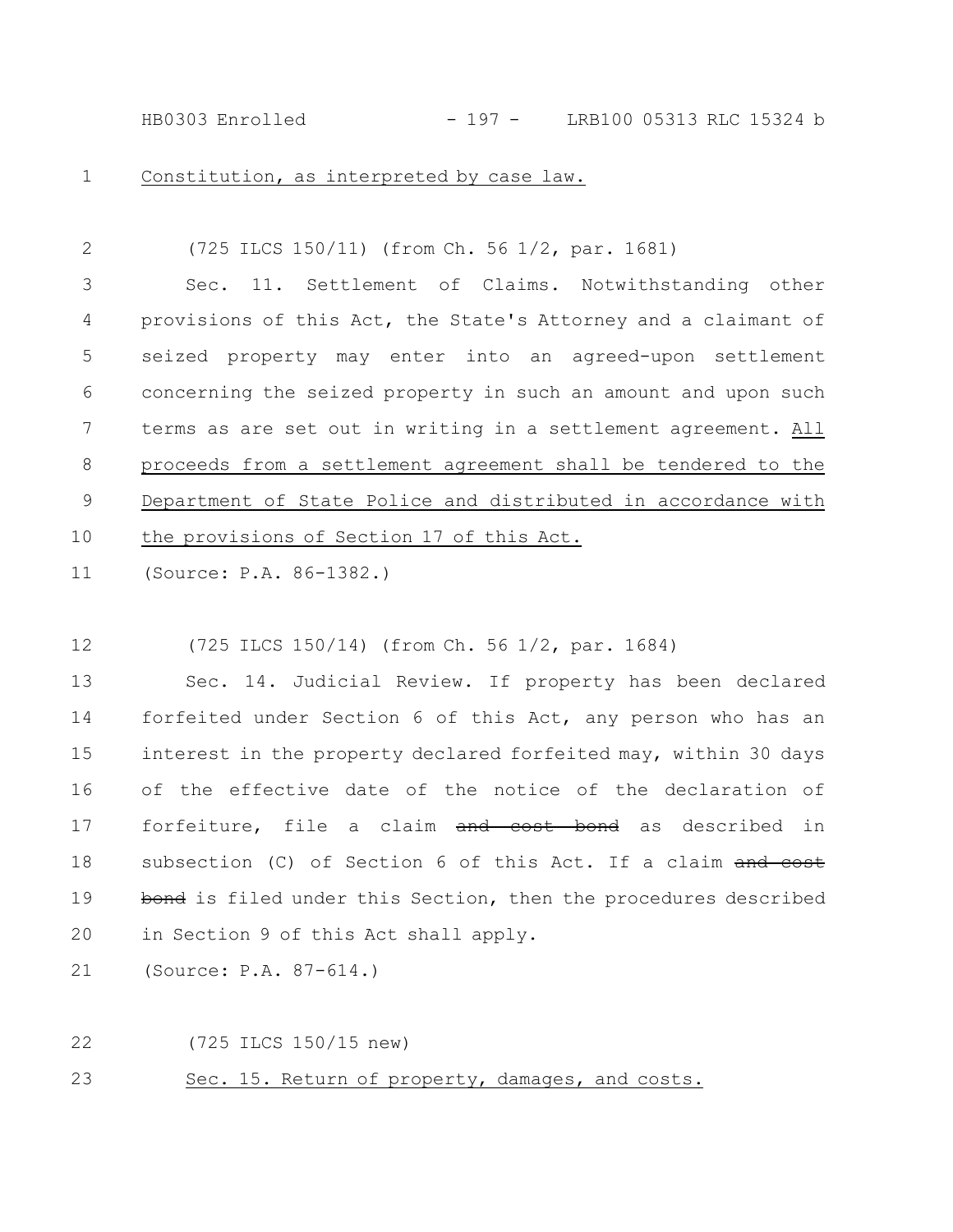HB0303 Enrolled - 198 - LRB100 05313 RLC 15324 b

(a) The law enforcement agency that holds custody of property seized for forfeiture shall deliver property ordered by the court to be returned or conveyed to the claimant within a reasonable time not to exceed 7 days, unless the order is stayed by the trial court or a reviewing court pending an appeal, motion to reconsider, or other reason. 1 2 3 4 5 6

(b) The law enforcement agency that holds custody of property described in subsection (a) of this Section is responsible for any damages, storage fees, and related costs applicable to property returned. The claimant shall not be subject to any charges by the State for storage of the property or expenses incurred in the preservation of the property. Charges for the towing of a conveyance shall be borne by the claimant unless the conveyance was towed for the sole reason of seizure for forfeiture. This Section does not prohibit the imposition of any fees or costs by a home rule unit of local government related to the impoundment of a conveyance pursuant to an ordinance enacted by the unit of government. 7 8 9 10 11 12 13 14 15 16 17 18

(c) A law enforcement agency shall not retain forfeited property for its own use or transfer the property to any person or entity, except as provided under this Section. A law enforcement agency may apply in writing to the Director of State Police to request that a forfeited property be awarded to the agency for a specifically articulated official law enforcement use in an investigation. The Director of State Police shall provide a written justification in each instance 19 20 21 22 23 24 25 26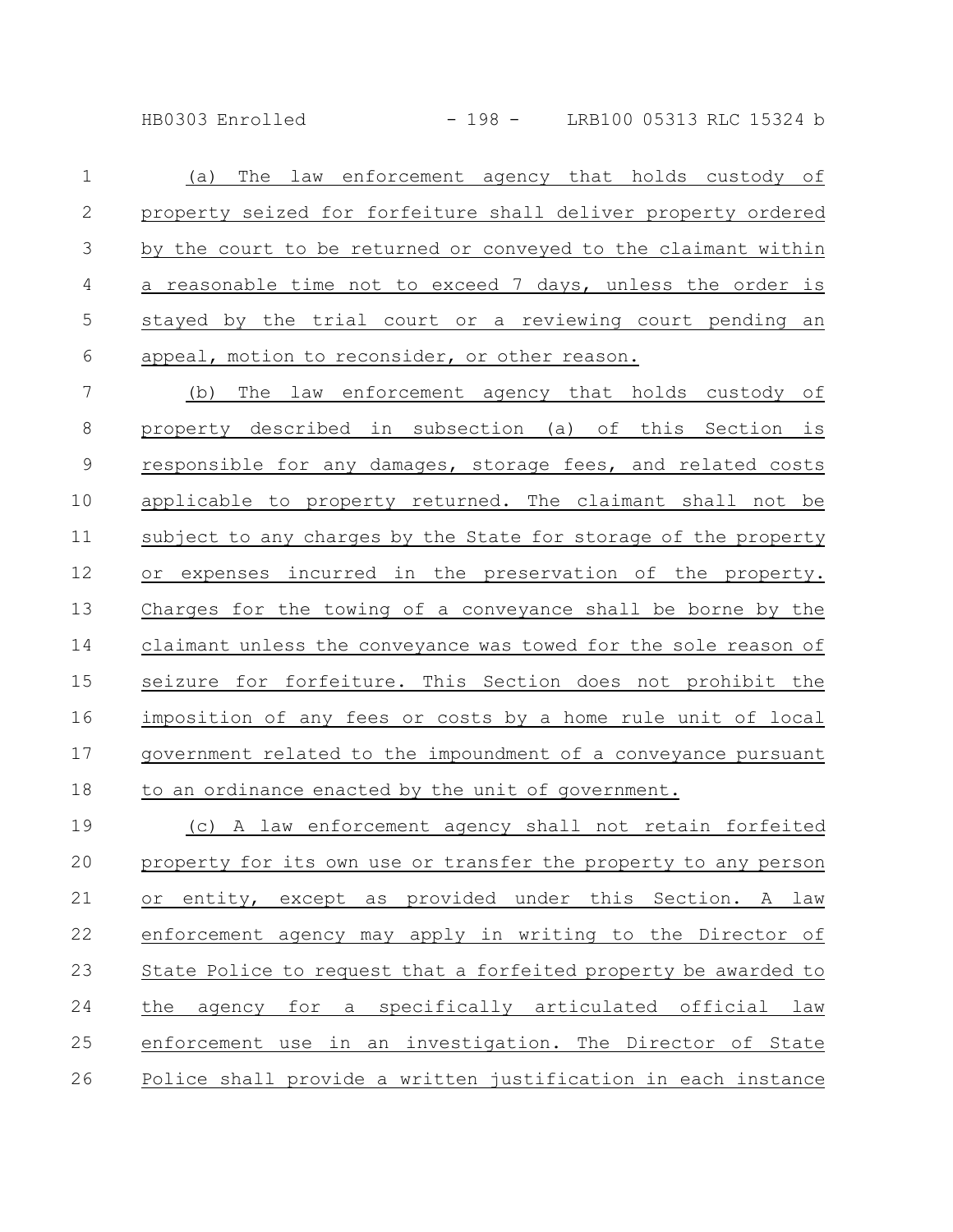HB0303 Enrolled - 199 - LRB100 05313 RLC 15324 b

## detailing the reasons why the forfeited property was placed into official use and the justification shall be retained for a period of not less than 3 years. (725 ILCS 150/17 new) Sec. 17. Distribution of proceeds; selling or retaining seized property prohibited. (a) Except as otherwise provided in this Section, the court shall order that property forfeited under this Act be delivered to the Department of State Police within 60 days. (b) All monies and the sale proceeds of all other property forfeited and seized under this Act shall be distributed as follows: (1)(i) 65% shall be distributed to the metropolitan enforcement group, local, municipal, county, or state law enforcement agency or agencies which conducted or participated in the investigation resulting in the forfeiture. The distribution shall bear a reasonable relationship to the degree of direct participation of the law enforcement agency in the effort resulting in the forfeiture, taking into account the total value of the property forfeited and the total law enforcement effort with respect to the violation of the law upon which the forfeiture is based. Amounts distributed to the agency or agencies shall be used for the enforcement of laws governing cannabis and controlled substances; for public education in the community or schools in the prevention or 1 2 3 4 5 6 7 8 9 10 11 12 13 14 15 16 17 18 19 20 21 22 23 24 25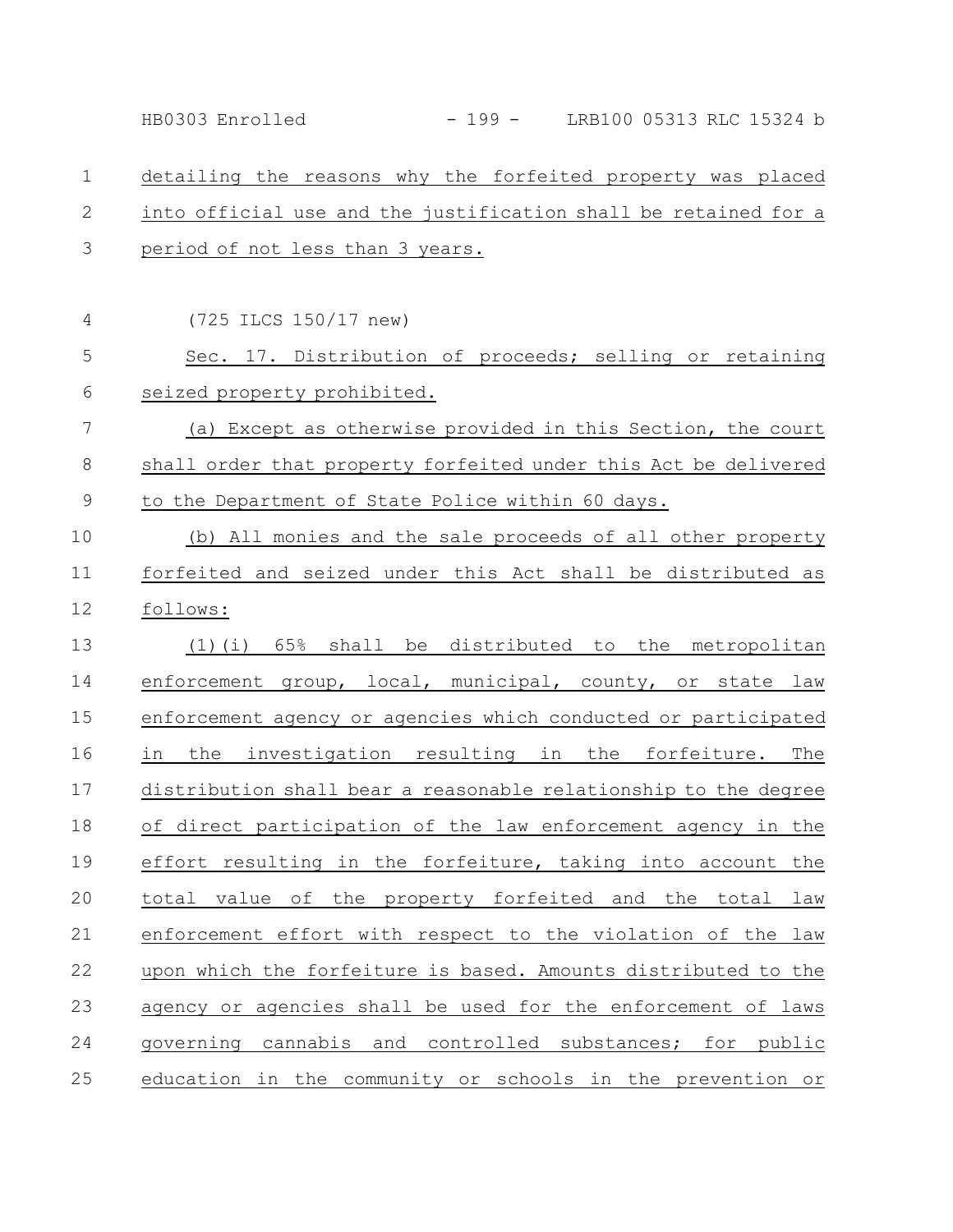HB0303 Enrolled - 200 - LRB100 05313 RLC 15324 b

detection of the abuse of drugs or alcohol; or for security cameras used for the prevention or detection of violence, except that amounts distributed to the Secretary of State shall be deposited into the Secretary of State Evidence Fund to be used as provided in Section 2-115 of the Illinois Vehicle Code. (ii) Any local, municipal, or county law enforcement agency entitled to receive a monetary distribution of forfeiture proceeds may share those forfeiture proceeds pursuant to the terms of an intergovernmental agreement with a municipality that has a population in excess of 20,000 if: (A) the receiving agency has entered into an intergovernmental agreement with the municipality to provide police services; (B) the intergovernmental agreement for police services provides for consideration in an amount of not less than \$1,000,000 per year; (C) the seizure took place within the geographical limits of the municipality; and (D) the funds are used only for the enforcement of laws governing cannabis and controlled substances; for public education in the community or schools in the prevention or detection of the abuse of drugs or alcohol; or for security cameras used for the prevention or detection of violence or the establishment of a municipal police force, including the training of officers, construction of a police station, or the purchase of law enforcement equipment or vehicles. 1 2 3 4 5 6 7 8 9 10 11 12 13 14 15 16 17 18 19 20 21 22 23 24 25 26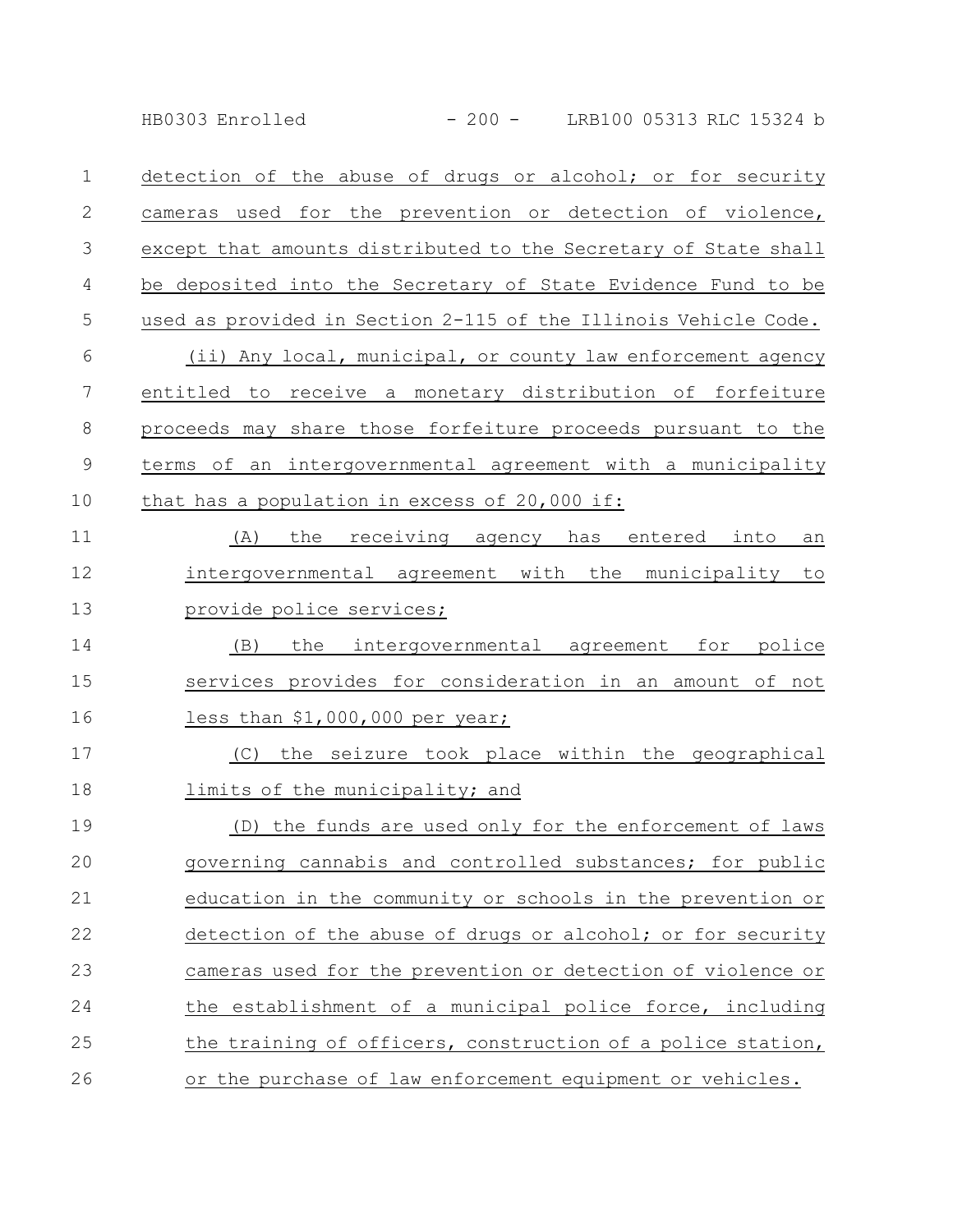HB0303 Enrolled - 201 - LRB100 05313 RLC 15324 b

| $\mathbf 1$   | $(2)$ (i) 12.5% shall be distributed to the Office of the       |
|---------------|-----------------------------------------------------------------|
| $\mathbf{2}$  | State's Attorney of the county in which the prosecution         |
| $\mathcal{S}$ | resulting in the forfeiture was instituted, deposited in a      |
| 4             | special fund in the county treasury and appropriated to the     |
| 5             | State's Attorney for use in the enforcement of laws governing   |
| 6             | cannabis and controlled substances; for public education in the |
| 7             | community or schools in the prevention or detection of the      |
| 8             | abuse of drugs or alcohol; or at the discretion of the State's  |
| $\mathsf 9$   | Attorney, in addition to other authorized purposes, to make     |
| 10            | grants to local substance abuse treatment facilities<br>and     |
| 11            | half-way houses. In counties over 3,000,000 population, 25%     |
| 12            | shall be distributed to the Office of the State's Attorney for  |
| 13            | in the enforcement of laws governing cannabis and<br>use        |
| 14            | controlled substances; for public education in the community or |
| 15            | schools in the prevention or detection of the abuse of drugs or |
| 16            | alcohol; or at the discretion of the State's Attorney, in       |
| 17            | addition to other authorized purposes, to make grants to local  |
| 18            | substance abuse treatment facilities and half-way houses. If    |
| 19            | the prosecution is undertaken solely by the Attorney General,   |
| 20            | the portion provided shall be distributed to the Attorney       |
| 21            | General for use in the enforcement of laws governing cannabis   |
| 22            | and controlled substances or for public education in<br>the     |
| 23            | community or schools in the prevention or detection of the      |
| 24            | abuse of drugs or alcohol.                                      |
| 25            | (ii) 12.5% shall be distributed to the Office of the            |
|               |                                                                 |

26 State's Attorneys Appellate Prosecutor and deposited in the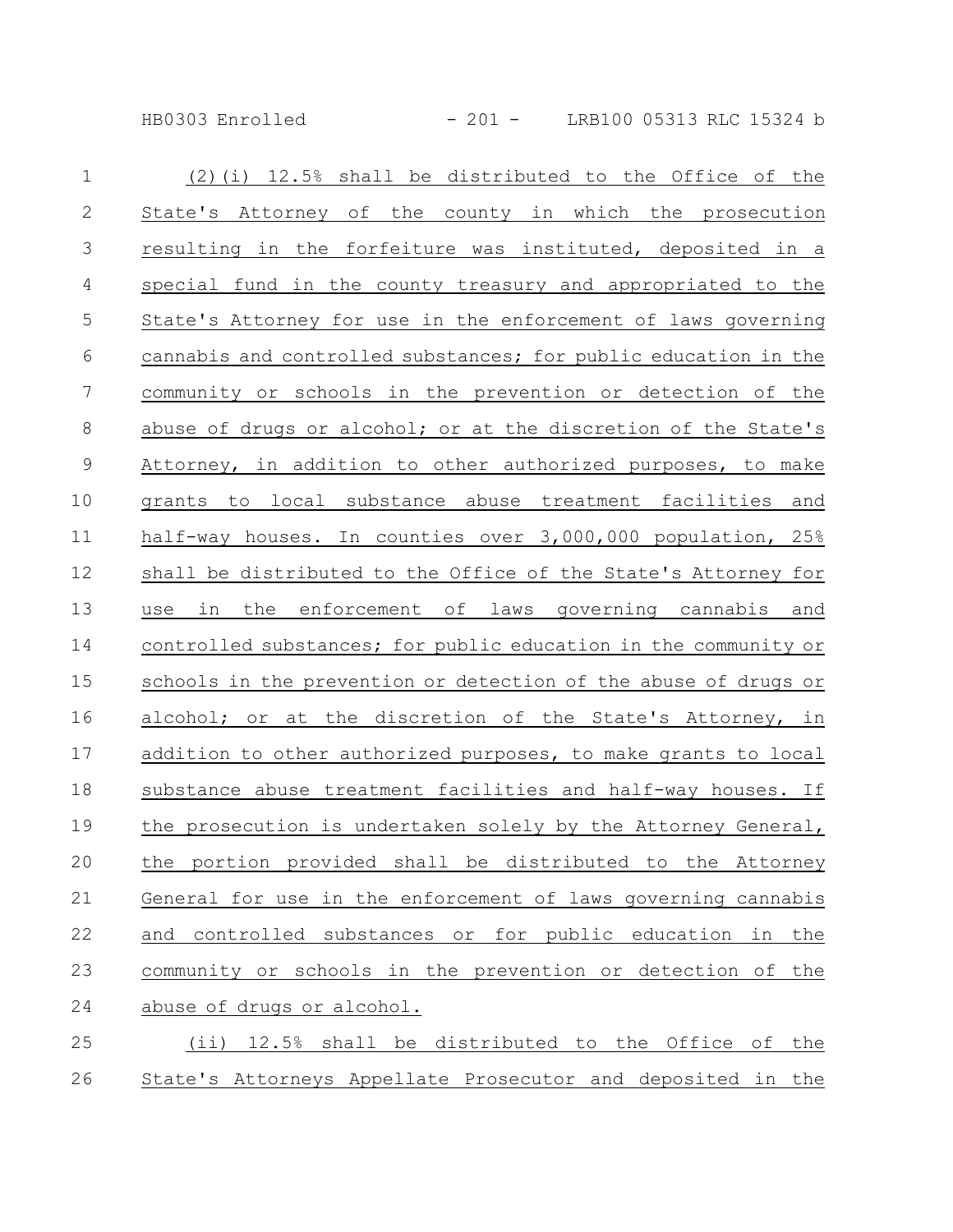HB0303 Enrolled - 202 - LRB100 05313 RLC 15324 b

Narcotics Profit Forfeiture Fund of that office to be used for additional expenses incurred in the investigation, prosecution and appeal of cases arising under laws governing cannabis and controlled substances or for public education in the community or schools in the prevention or detection of the abuse of drugs or alcohol. The Office of the State's Attorneys Appellate Prosecutor shall not receive distribution from cases brought in counties with over 3,000,000 population. 1 2 3 4 5 6 7 8

(3) 10% shall be retained by the Department of State Police for expenses related to the administration and sale of seized and forfeited property. 9 10 11

(725 ILCS 150/20 new) 12

Sec. 20. Reporting. Property seized or forfeited under this Act is subject to reporting under the Seizure and Forfeiture Reporting Act. 13 14 15

Section 175. The Narcotics Profit Forfeiture Act is amended by adding Section 6.5 as follows: 16 17

- (725 ILCS 175/6.5 new) Sec. 6.5. Reporting. Property seized or forfeited under this Act is subject to reporting under the Seizure and Forfeiture Reporting Act. 18 19 20 21
- 22

Section 180. The Illinois Streetgang Terrorism Omnibus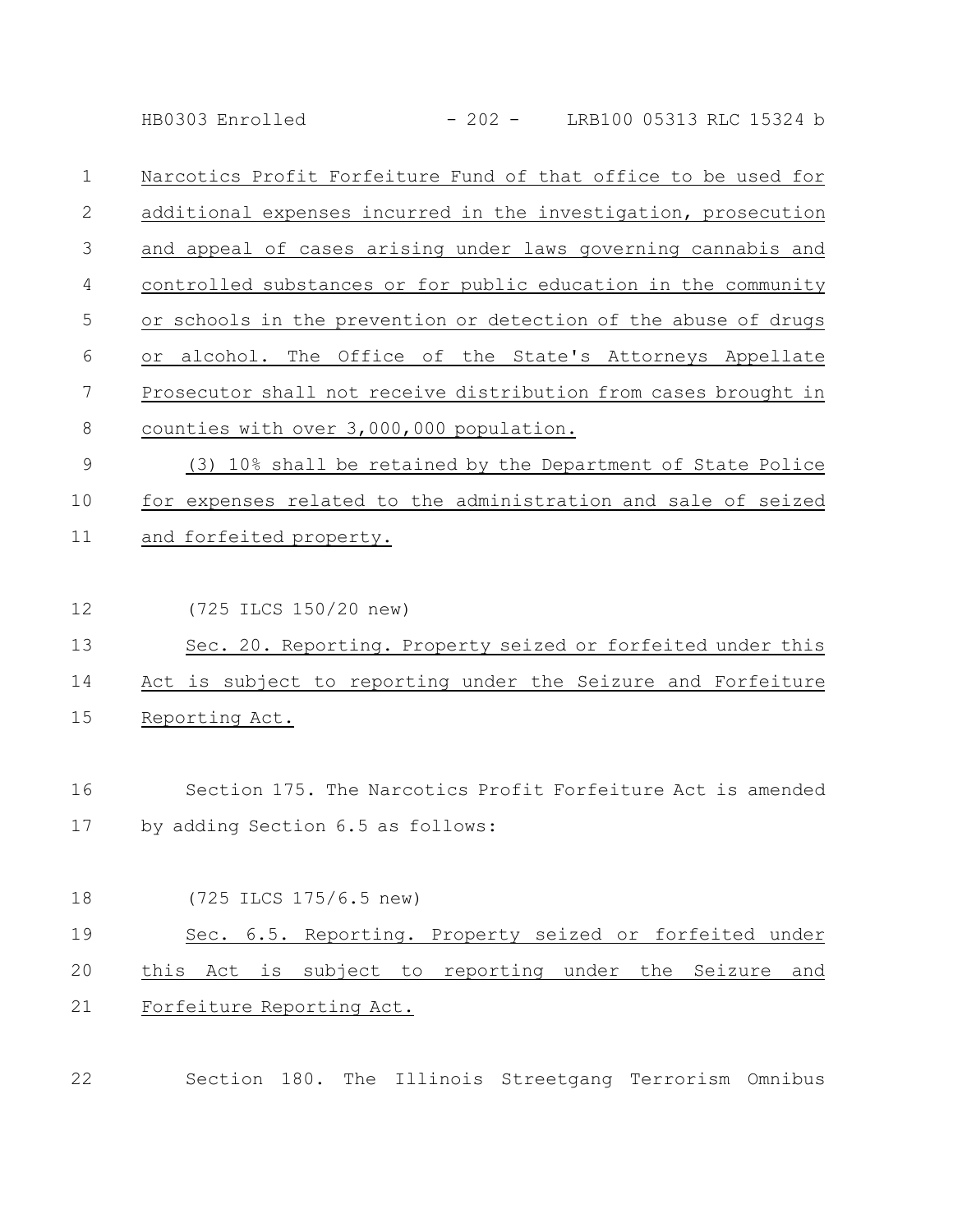HB0303 Enrolled - 203 - LRB100 05313 RLC 15324 b

Prevention Act is amended by changing Section 40 as follows: 1

(740 ILCS 147/40) Sec. 40. Forfeiture Contraband. (a) The following are subject to seizure and forfeiture declared to be contraband and no person shall have a property interest in them: (1) any property that is directly or indirectly used or intended for use in any manner to facilitate streetgang related activity; and (2) any property constituting or derived from gross profits or other proceeds obtained from streetgang related activity. (b) Property subject to forfeiture under this Section may be seized under the procedures set forth under Section 36-2.1 of the Criminal Code of 2012, except that actual physical seizure of real property subject to forfeiture under this Act requires the issuance of a seizure warrant. Nothing in this Section prohibits the constructive seizure of real property through the filing of a complaint for forfeiture in circuit court and the recording of a lis pendens against the real property without a hearing, warrant application, or judicial approval. (c) The State's Attorney may initiate forfeiture 2 3 4 5 6 7 8 9 10 11 12 13 14 15 16 17 18 19 20 21 22 23

proceedings under the procedures in Article 36 of the Criminal Code of 2012. The State shall bear the burden of proving by a 24 25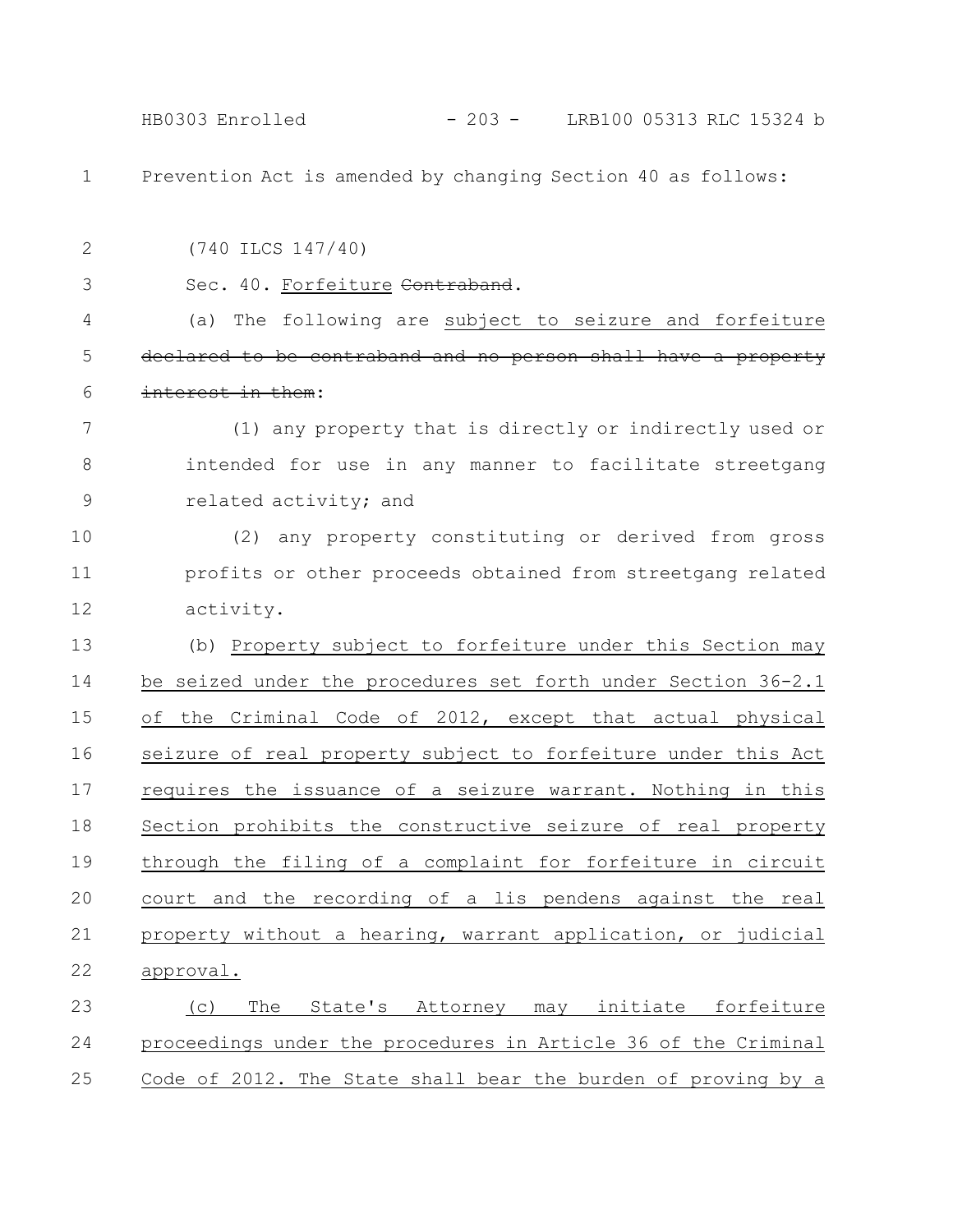HB0303 Enrolled - 204 - LRB100 05313 RLC 15324 b

preponderance of the evidence that the property was acquired through a pattern of streetgang related activity. 1 2

(d) Property forfeited under this Section shall be disposed of in accordance with Section 36-7 of Article 36 of the Criminal Code of 2012 for the forfeiture of vehicles, vessels, and aircraft. 3 4 5 6

(e) Within 60 days of the date of the seizure of contraband under this Section, the State's Attorney shall initiate forfeiture proceedings as provided in Article 36 of the Criminal Code of 2012. An owner or person who has a lien on the property may establish as a defense to the forfeiture of property that is subject to forfeiture under this Section that the owner or lienholder had no knowledge that the property was acquired through a pattern of streetgang related activity. Property that is forfeited under this Section shall be disposed of as provided in Article 36 of the Criminal Code of 2012 for the forfeiture of vehicles, vessels, and aircraft. The proceeds of the disposition shall be paid to the Gang Violence Victims and Witnesses Fund to be used to assist in the prosecution of gang crimes. 7 8 9 10 11 12 13 14 15 16 17 18 19 20

(f) Property seized or forfeited under this Section is subject to reporting under the Seizure and Forfeiture Reporting Act. 21 22 23

(Source: P.A. 97-1150, eff. 1-25-13.) 24

25

Section 185. The Illinois Securities Law of 1953 is amended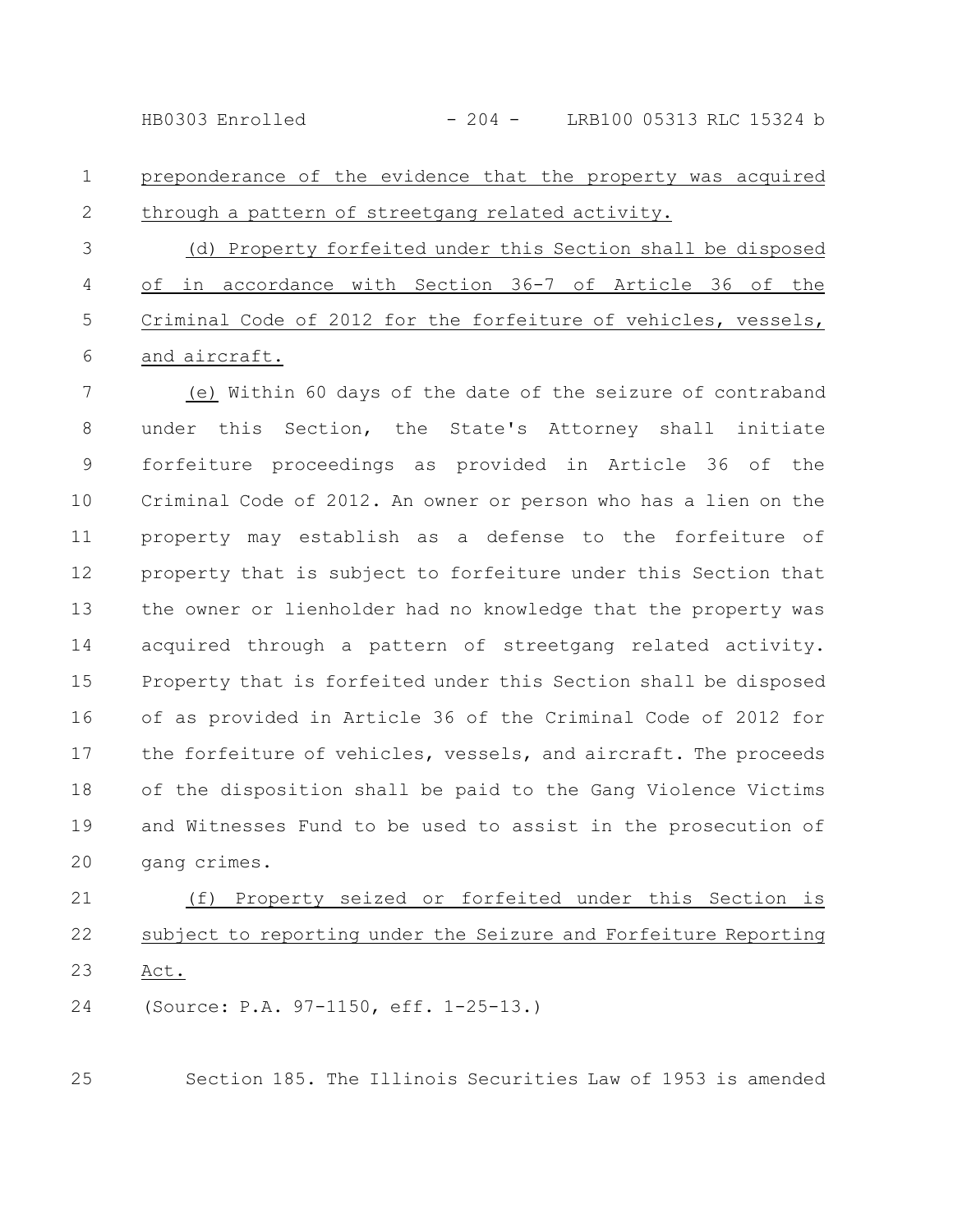HB0303 Enrolled - 205 - LRB100 05313 RLC 15324 b

by changing Section 11 as follows: 1

(815 ILCS 5/11) (from Ch. 121 1/2, par. 137.11) Sec. 11. Duties and powers of the Secretary of State. A. (1) The administration of this Act is vested in the Secretary of State, who may from time to time make, amend and rescind such rules and regulations as may be necessary to carry out this Act, including rules and regulations governing procedures of registration, statements, applications and reports for various classes of securities, persons and matters within his or her jurisdiction and defining any terms, whether or not used in this Act, insofar as the definitions are not inconsistent with this Act. The rules and regulations adopted by the Secretary of State under this Act shall be effective in the manner provided for in the Illinois Administrative Procedure Act. 2 3 4 5 6 7 8 9 10 11 12 13 14 15

(2) Among other things, the Secretary of State shall have authority, for the purposes of this Act, to prescribe the form or forms in which required information shall be set forth, accounting practices, the items or details to be shown in balance sheets and earning statements, and the methods to be followed in the preparation of accounts, in the appraisal or valuation of assets and liabilities, in the determination of depreciation and depletion, in the differentiation of recurring and non-recurring income, in the differentiation of investment and operating income, and in the preparation of 16 17 18 19 20 21 22 23 24 25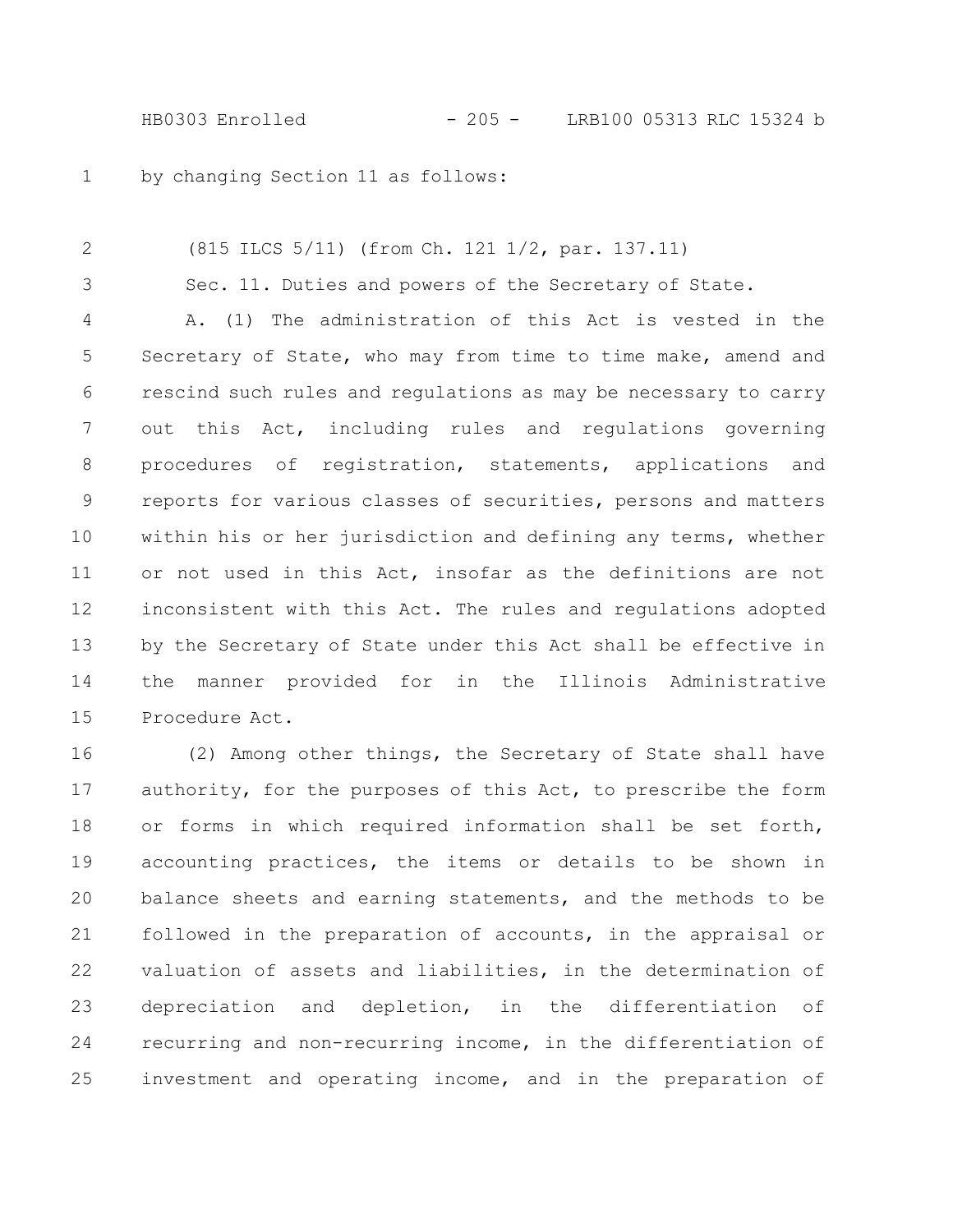HB0303 Enrolled - 206 - LRB100 05313 RLC 15324 b

consolidated balance sheets or income accounts of any person, directly or indirectly, controlling or controlled by the issuer, or any person under direct or indirect common control with the issuer. 1 2 3 4

(3) No provision of this Act imposing any liability shall apply to any act done or omitted in good faith in conformity with any rule or regulation of the Secretary of State under this Act, notwithstanding that the rule or regulation may, after the act or omission, be amended or rescinded or be determined by judicial or other authority to be invalid for any reason. 5 6 7 8 9 10 11

(4) The Securities Department of the Office of the Secretary of State shall be deemed a criminal justice agency for purposes of all federal and state laws and regulations and, in that capacity, shall be entitled to access to any information available to criminal justice agencies and has the power to appoint special agents to conduct all investigations, searches, seizures, arrests, and other duties imposed under the provisions of any law administered by the Department. The special agents have and may exercise all the powers of peace officers solely for the purpose of enforcing provisions of this Act. 12 13 14 15 16 17 18 19 20 21 22

The Director must authorize to each special agent employed under this Section a distinct badge that, on its face, (i) clearly states that the badge is authorized by the Department and (ii) contains a unique and identifying number. 23 24 25 26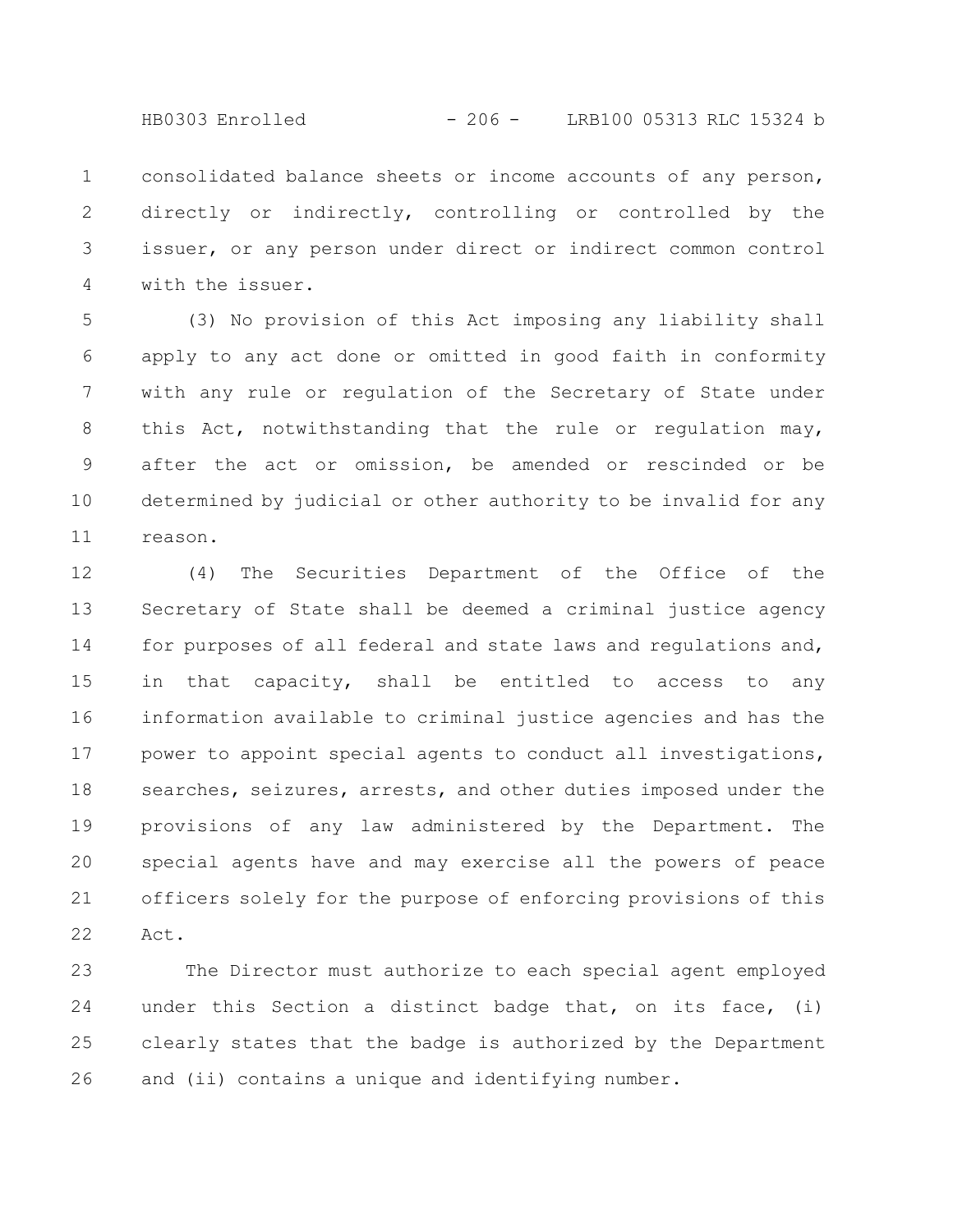HB0303 Enrolled - 207 - LRB100 05313 RLC 15324 b

Special agents shall comply with all training requirements established for law enforcement officers by provisions of the Illinois Police Training Act. 1 2 3

(5) The Secretary of State, by rule, may conditionally or unconditionally exempt any person, security, or transaction, or any class or classes of persons, securities, or transactions from any provision of Section 5, 6, 7, 8, 8a, or 9 of this Act or of any rule promulgated under these Sections, to the extent that such exemption is necessary or appropriate in the public interest, and is consistent with the protection of investors. 4 5 6 7 8 9 10

B. The Secretary of State may, anything in this Act to the contrary notwithstanding, require financial statements and reports of the issuer, dealer, Internet portal, salesperson, investment adviser, or investment adviser representative as often as circumstances may warrant. In addition, the Secretary of State may secure information or books and records from or through others and may make or cause to be made investigations respecting the business, affairs, and property of the issuer of securities, any person involved in the sale or offer for sale, purchase or offer to purchase of any mineral investment contract, mineral deferred delivery contract, or security and of dealers, Internet portals, salespersons, investment advisers, and investment adviser representatives that are registered or are the subject of an application for registration under this Act. The costs of an investigation shall be borne by the registrant or the applicant, provided 11 12 13 14 15 16 17 18 19 20 21 22 23 24 25 26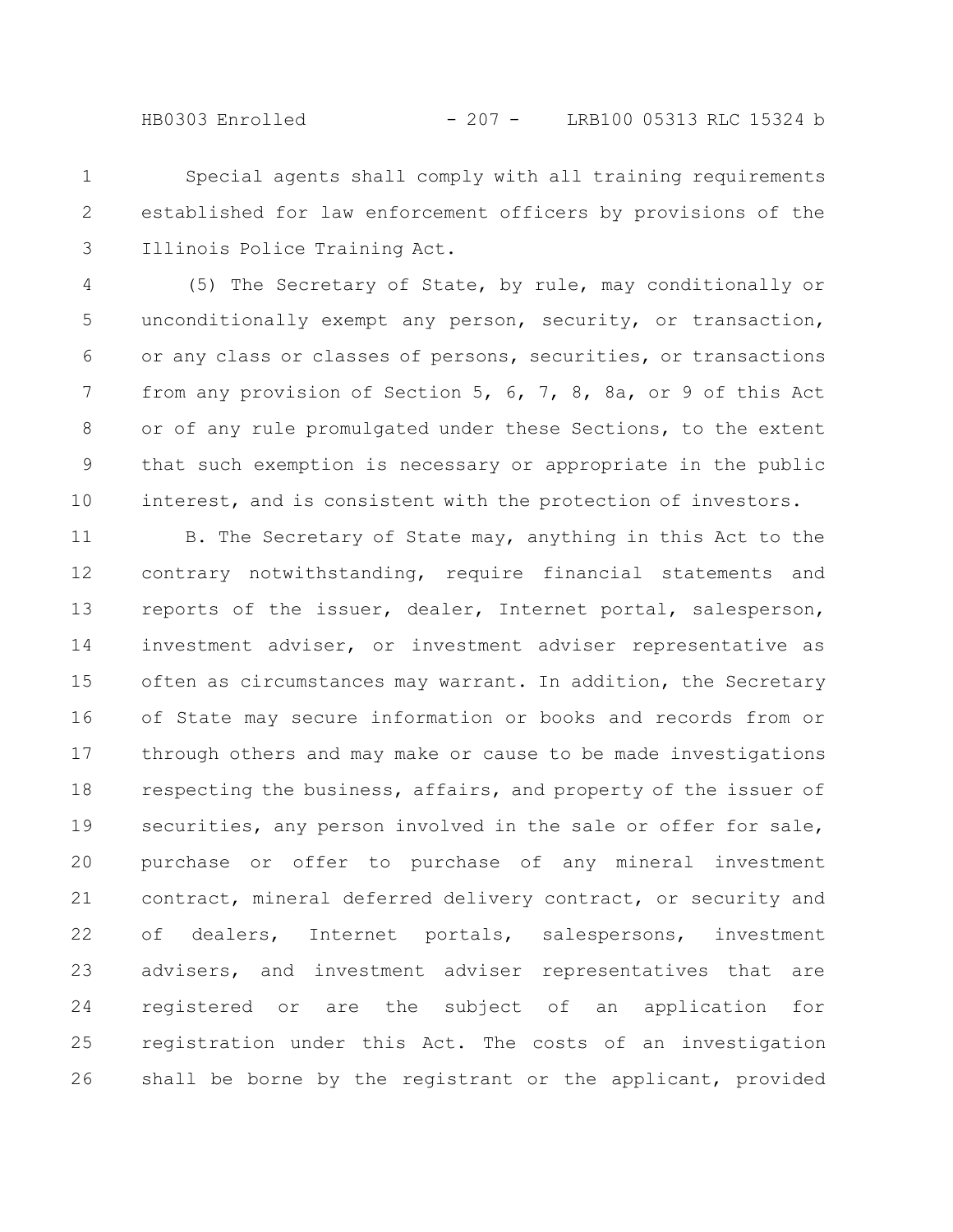HB0303 Enrolled - 208 - LRB100 05313 RLC 15324 b

that the registrant or applicant shall not be obligated to pay the costs without his, her or its consent in advance. 1 2

C. Whenever it shall appear to the Secretary of State, either upon complaint or otherwise, that this Act, or any rule or regulation prescribed under authority thereof, has been or is about to be violated, he or she may, in his or her discretion, do one or more of the following: 3 4 5 6 7

(1) require or permit the person to file with the Secretary of State a statement in writing under oath, or otherwise, as to all the facts and circumstances concerning the subject matter which the Secretary of State believes to be in the public interest to investigate, audit, examine, or inspect; 8 9 10 11 12 13

(2) conduct an investigation, audit, examination, or inspection as necessary or advisable for the protection of the interests of the public; and 14 15 16

(3) appoint investigators to conduct all investigations, searches, seizures, arrests, and other duties imposed under the provisions of any law administered by the Department. The Director must authorize to each investigator employed under this Section a distinct badge that, on its face, (i) clearly states that the badge is authorized by the Department and (ii) contains a unique and identifying number. 17 18 19 20 21 22 23 24

D. (1) For the purpose of all investigations, audits, examinations, or inspections which in the opinion of the 25 26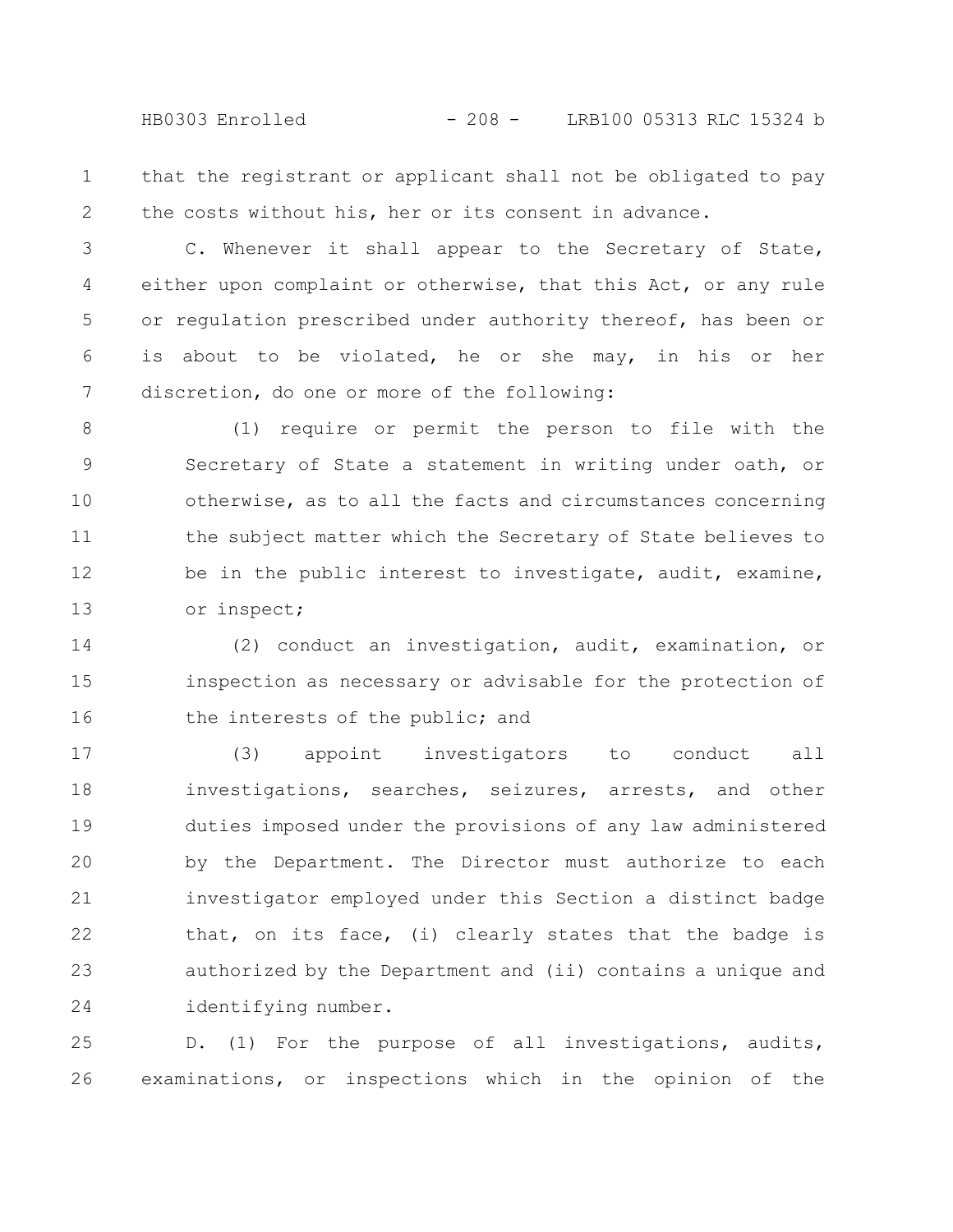HB0303 Enrolled - 209 - LRB100 05313 RLC 15324 b

Secretary of State are necessary and proper for the enforcement of this Act, the Secretary of State or a person designated by him or her is empowered to administer oaths and affirmations, subpoena witnesses, take evidence, and require, by subpoena or other lawful means provided by this Act or the rules adopted by the Secretary of State, the production of any books and records, papers, or other documents which the Secretary of State or a person designated by him or her deems relevant or material to the inquiry. 1 2 3 4 5 6 7 8 9

(2) The Secretary of State or a person designated by him or her is further empowered to administer oaths and affirmations, subpoena witnesses, take evidence, and require the production of any books and records, papers, or other documents in this State at the request of a securities agency of another state, if the activities constituting the alleged violation for which the information is sought would be in violation of Section 12 of this Act if the activities had occurred in this State. 10 11 12 13 14 15 16 17

(3) The Circuit Court of any County of this State, upon application of the Secretary of State or a person designated by him or her may order the attendance of witnesses, the production of books and records, papers, accounts and documents and the giving of testimony before the Secretary of State or a person designated by him or her; and any failure to obey the order may be punished by the Circuit Court as a contempt thereof. 18 19 20 21 22 23 24 25

26

(4) The fees of subpoenaed witnesses under this Act for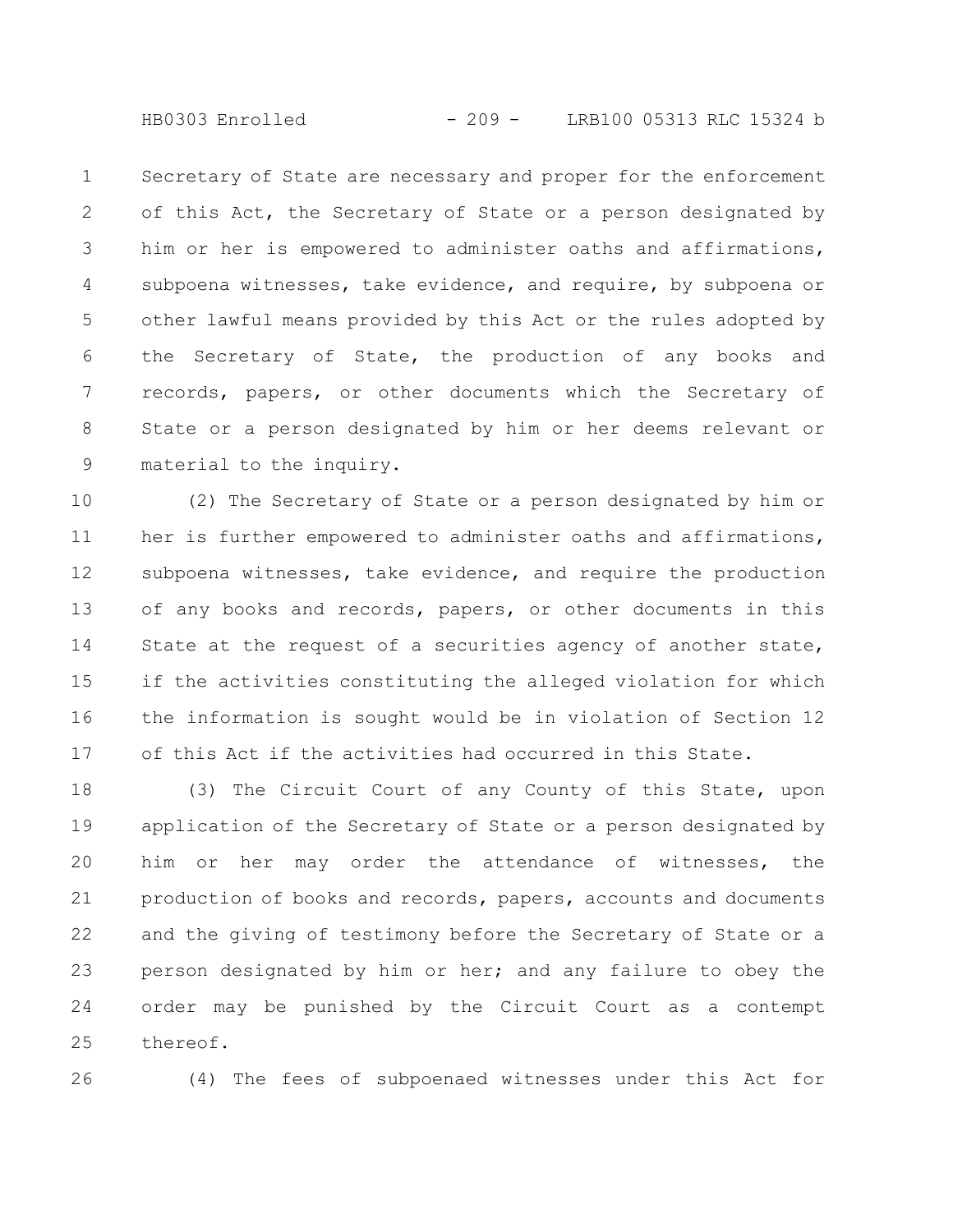HB0303 Enrolled - 210 - LRB100 05313 RLC 15324 b

attendance and travel shall be the same as fees of witnesses before the Circuit Courts of this State, to be paid when the witness is excused from further attendance, provided, the witness is subpoenaed at the instance of the Secretary of State; and payment of the fees shall be made and audited in the same manner as other expenses of the Secretary of State. 1 2 3 4 5 6

(5) Whenever a subpoena is issued at the request of a complainant or respondent as the case may be, the Secretary of State may require that the cost of service and the fee of the witness shall be borne by the party at whose instance the witness is summoned. 7 8 9 10 11

(6) The Secretary of State shall have power at his or her discretion, to require a deposit to cover the cost of the service and witness fees and the payment of the legal witness fee and mileage to the witness served with subpoena. 12 13 14 15

(7) A subpoena issued under this Act shall be served in the same manner as a subpoena issued out of a circuit court. 16 17

(8) The Secretary of State may in any investigation, audits, examinations, or inspections cause the taking of depositions of persons residing within or without this State in the manner provided in civil actions under the laws of this State. 18 19 20 21 22

23

E. Anything in this Act to the contrary notwithstanding:

(1) If the Secretary of State shall find that the offer or sale or proposed offer or sale or method of offer or sale of any securities by any person, whether exempt or 24 25 26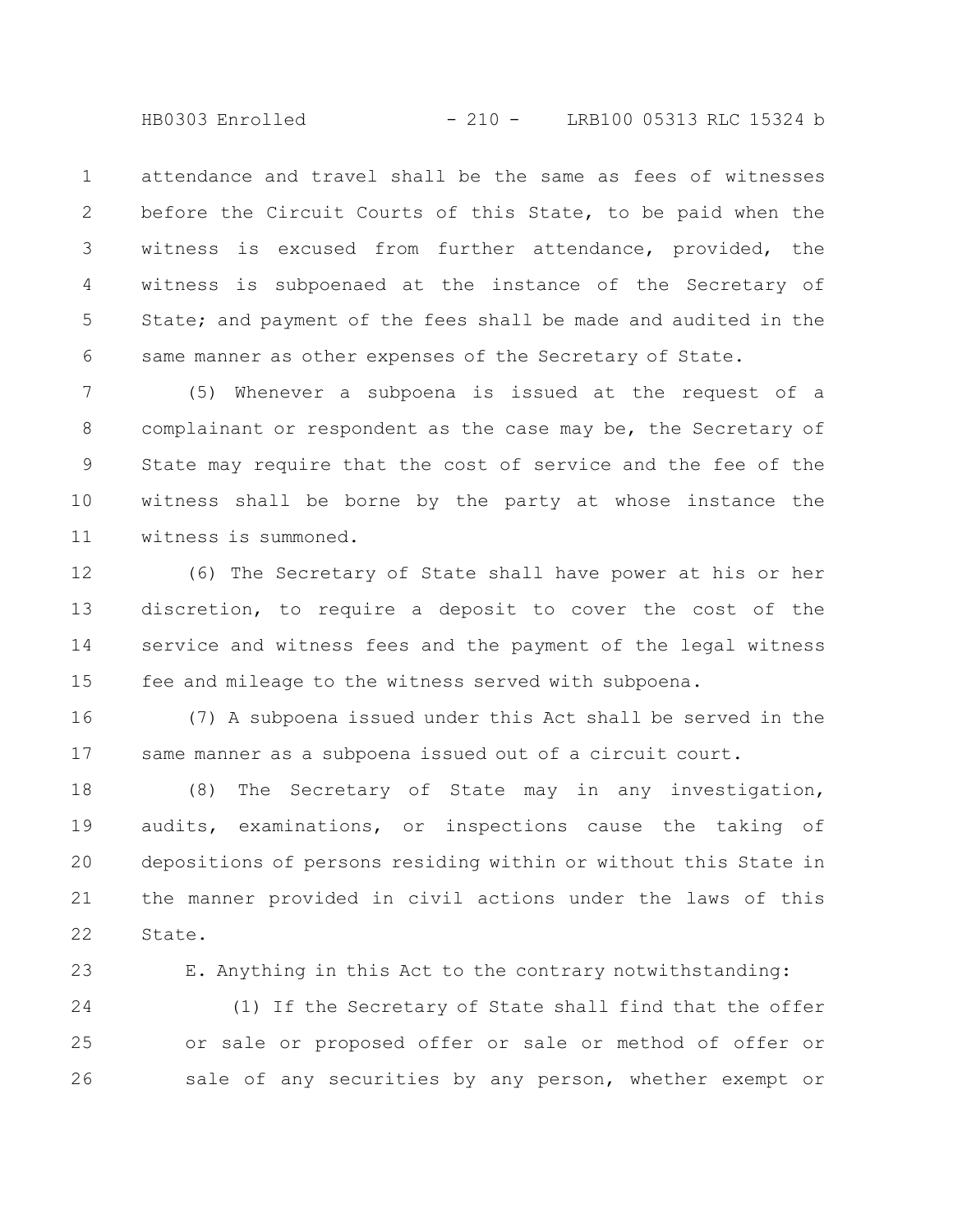HB0303 Enrolled - 211 - LRB100 05313 RLC 15324 b

not, in this State, is fraudulent, or would work or tend to work a fraud or deceit, or is being offered or sold in violation of Section 12, or there has been a failure or refusal to submit any notification filing or fee required under this Act, the Secretary of State may by written order prohibit or suspend the offer or sale of securities by that person or deny or revoke the registration of the securities or the exemption from registration for the securities. 1 2 3 4 5 6 7 8

(2) If the Secretary of State shall find that any person has violated subsection C, D, E, F, G, H, I, J, or K of Section 12 of this Act, the Secretary of State may by written order temporarily or permanently prohibit or suspend the person from offering or selling any securities, any mineral investment contract, or any mineral deferred delivery contract in this State, provided that any person who is the subject of an order of permanent prohibition may petition the Secretary of State for a hearing to present evidence of rehabilitation or change in circumstances justifying the amendment or termination of the order of permanent prohibition. 9 10 11 12 13 14 15 16 17 18 19 20

(3) If the Secretary of State shall find that any person is engaging or has engaged in the business of selling or offering for sale securities as a dealer, Internet portal, or salesperson or is acting or has acted as an investment adviser, investment adviser representative, or federal covered investment adviser, 21 22 23 24 25 26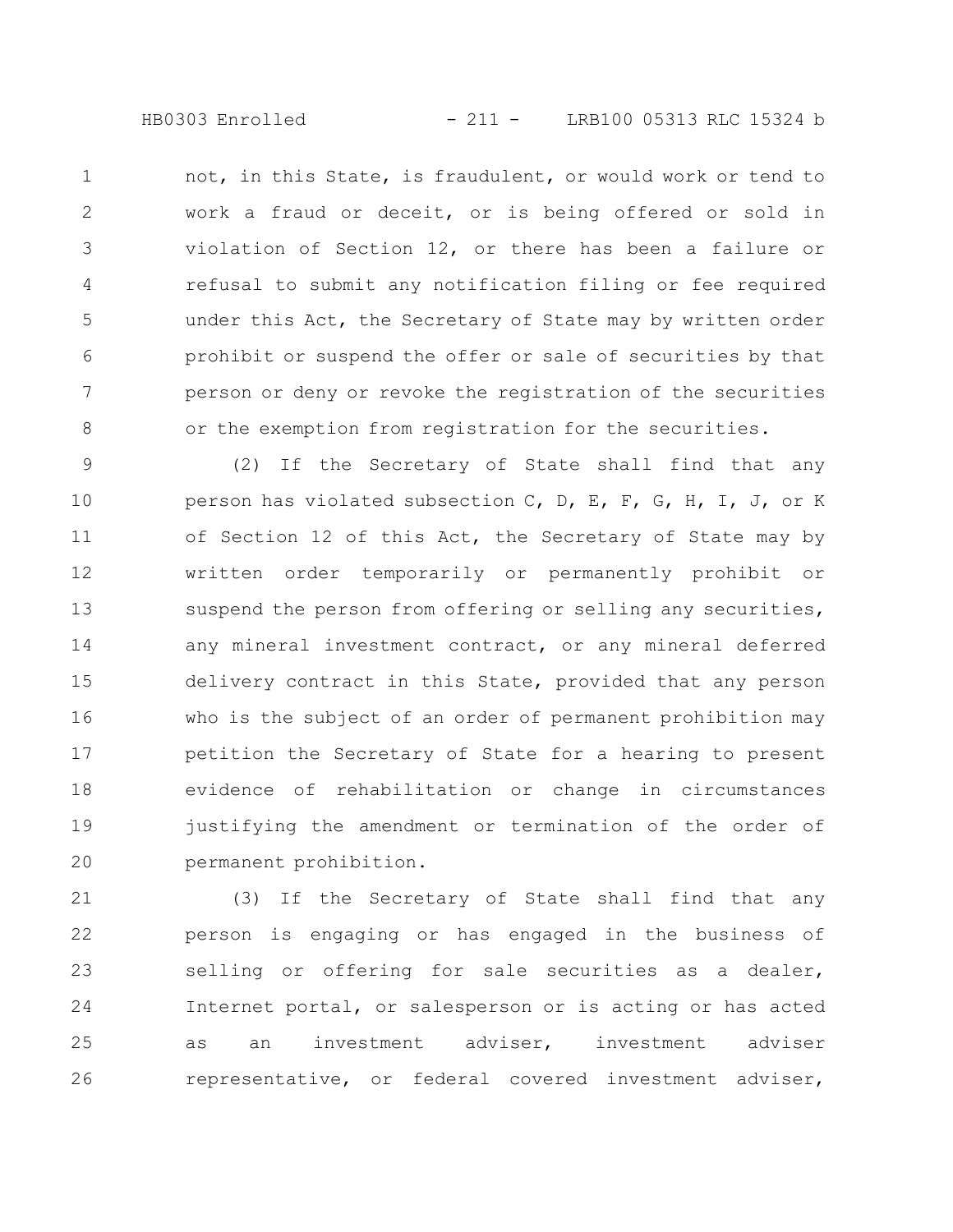HB0303 Enrolled - 212 - LRB100 05313 RLC 15324 b

without prior thereto and at the time thereof having complied with the registration or notice filing requirements of this Act, the Secretary of State may by written order prohibit or suspend the person from engaging in the business of selling or offering for sale securities, or acting as an investment adviser, investment adviser representative, or federal covered investment adviser, in this State. 1 2 3 4 5 6 7 8

(4) In addition to any other sanction or remedy contained in this subsection E, the Secretary of State, after finding that any provision of this Act has been violated, may impose a fine as provided by rule, regulation or order not to exceed \$10,000 for each violation of this Act, may issue an order of public censure against the violator, and may charge as costs of investigation all reasonable expenses, including attorney's fees and witness fees. 9 10 11 12 13 14 15 16 17

F. (1) The Secretary of State shall not deny, suspend or revoke the registration of securities, suspend or revoke the registration of a dealer, Internet portal, salesperson, investment adviser, or investment adviser representative, prohibit or suspend the offer or sale of any securities, prohibit or suspend any person from offering or selling any securities in this State, prohibit or suspend a dealer or salesperson from engaging in the business of selling or offering for sale securities, prohibit or suspend a person from 18 19 20 21 22 23 24 25 26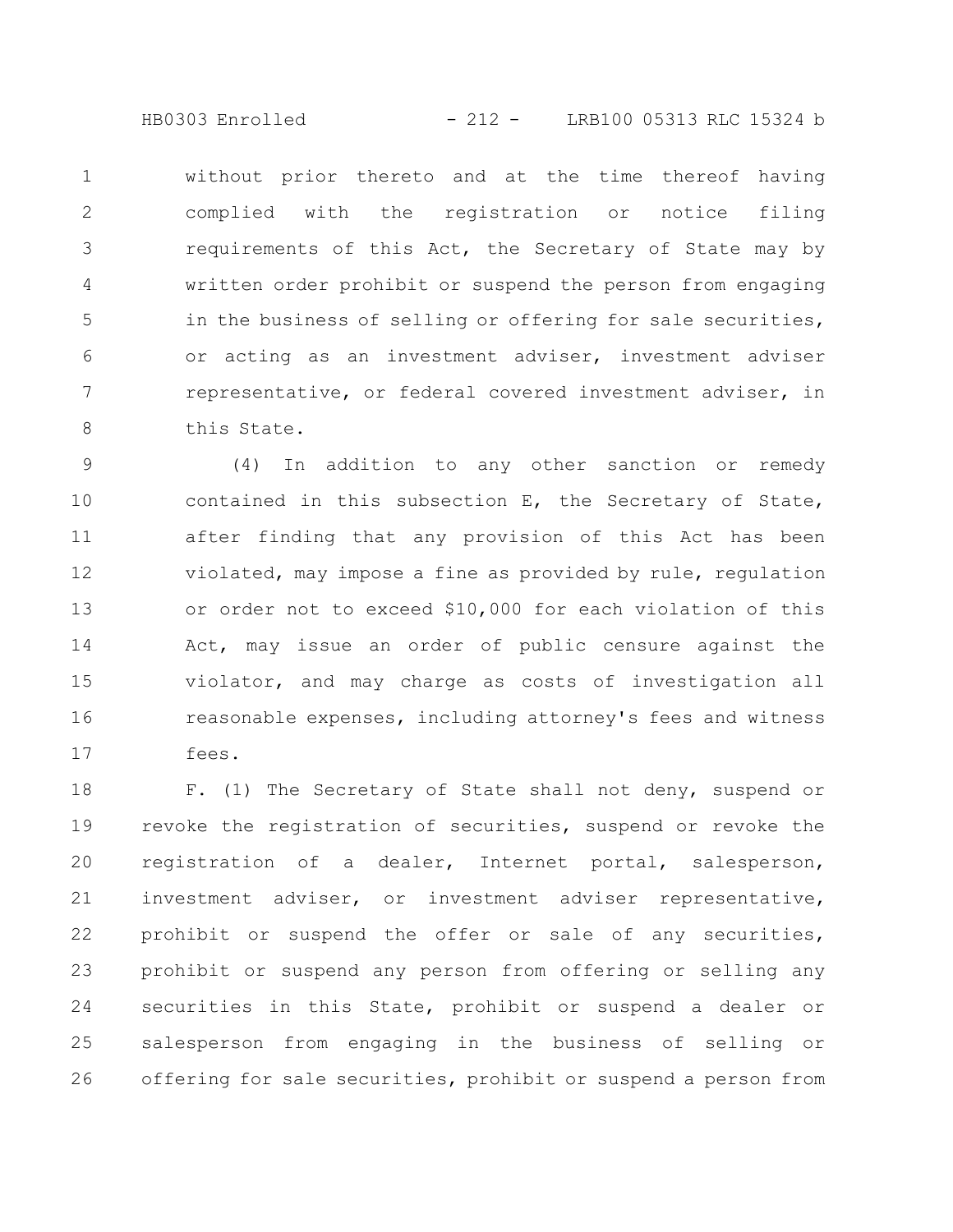HB0303 Enrolled - 213 - LRB100 05313 RLC 15324 b

acting as an investment adviser or federal covered investment adviser, or investment adviser representative, impose any fine for violation of this Act, issue an order of public censure, or enter into an agreed settlement except after an opportunity for hearing upon not less than 10 days notice given by personal service or registered mail or certified mail, return receipt requested, to the person or persons concerned. Such notice shall state the date and time and place of the hearing and shall contain a brief statement of the proposed action of the Secretary of State and the grounds for the proposed action. A failure to appear at the hearing or otherwise respond to the allegations set forth in the notice of hearing shall constitute an admission of any facts alleged therein and shall constitute sufficient basis to enter an order. 1 2 3 4 5 6 7 8 9 10 11 12 13 14

(2) Anything herein contained to the contrary notwithstanding, the Secretary of State may temporarily prohibit or suspend, for a maximum period of 90 days, by an order effective immediately, the offer or sale or registration of securities, the registration of a dealer, Internet portal, salesperson, investment adviser, or investment adviser representative, or the offer or sale of securities by any person, or the business of rendering investment advice, without the notice and prior hearing in this subsection prescribed, if the Secretary of State shall in his or her opinion, based on credible evidence, deem it necessary to prevent an imminent violation of this Act or to prevent losses to investors which 15 16 17 18 19 20 21 22 23 24 25 26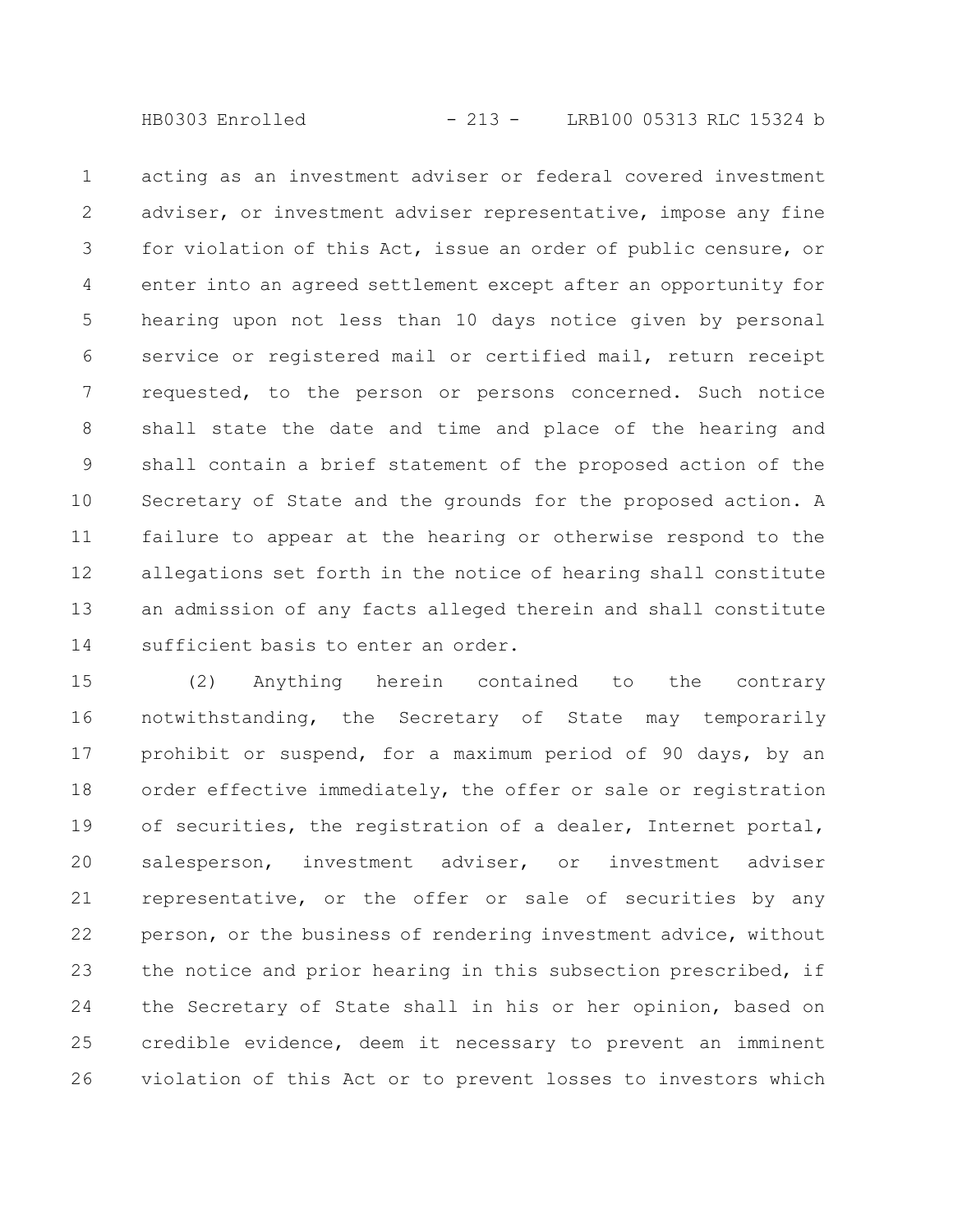the Secretary of State reasonably believes will occur as a result of a prior violation of this Act. Immediately after taking action without such notice and hearing, the Secretary of State shall deliver a copy of the temporary order to the respondent named therein by personal service or registered mail or certified mail, return receipt requested. The temporary order shall set forth the grounds for the action and shall advise that the respondent may request a hearing, that the request for a hearing will not stop the effectiveness of the temporary order and that respondent's failure to request a hearing within 30 days after the date of the entry of the temporary order shall constitute an admission of any facts alleged therein and shall constitute sufficient basis to make the temporary order final. Any provision of this paragraph (2) to the contrary notwithstanding, the Secretary of State may not pursuant to the provisions of this paragraph (2) suspend the registration of a dealer, limited Canadian dealer, salesperson, investment adviser, or investment adviser representative based upon sub-paragraph (n) of paragraph (l) of subsection E of Section 8 of this Act or revoke the registration of securities or revoke the registration of any dealer, salesperson, investment adviser representative, or investment adviser. 1 2 3 4 5 6 7 8 9 10 11 12 13 14 15 16 17 18 19 20 21 22 23

(3) The Secretary of State may issue a temporary order suspending or delaying the effectiveness of any registration of securities under subsection A or B of Section 5, 6 or 7 of this 24 25 26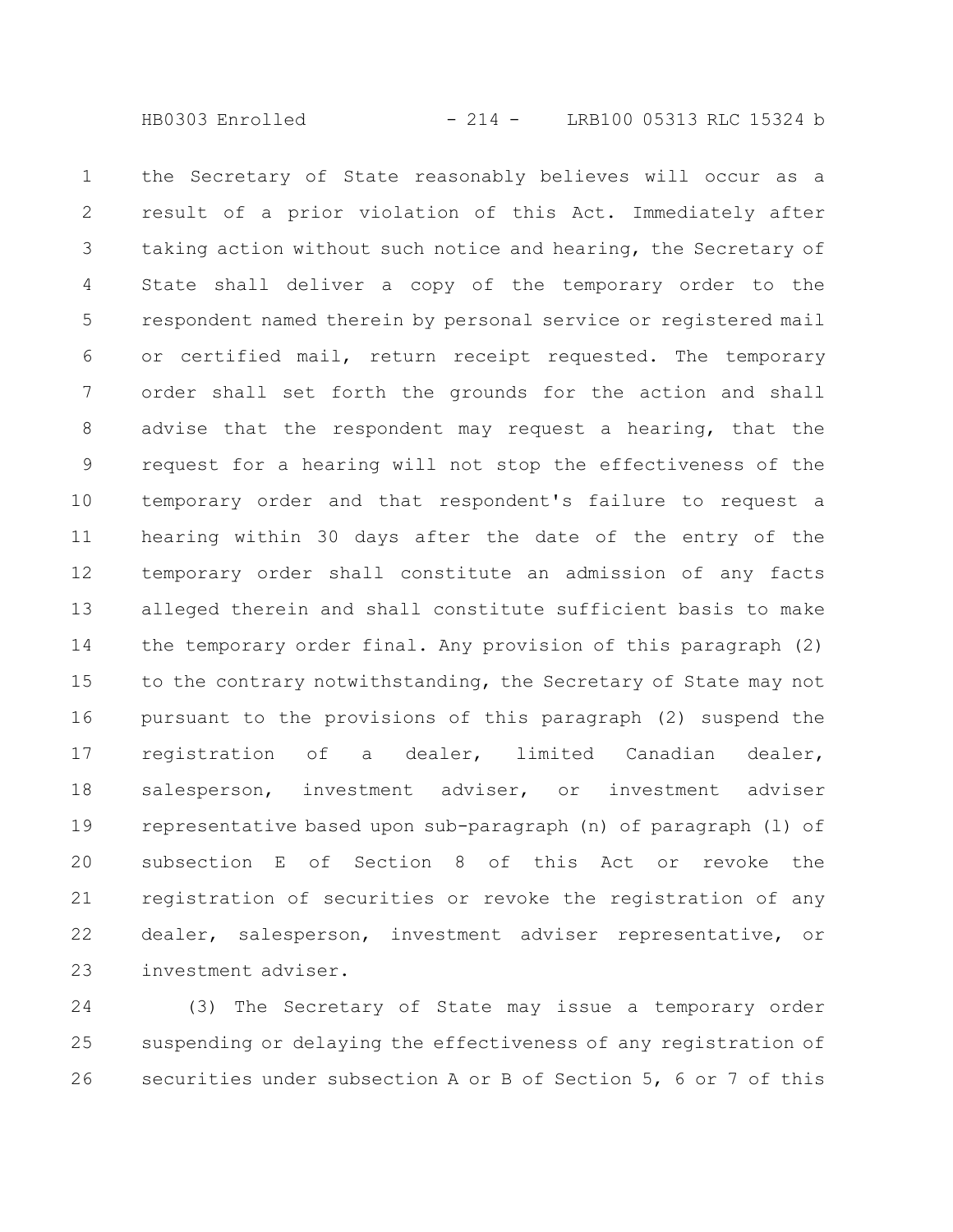Act subsequent to and upon the basis of the issuance of any stop, suspension or similar order by the Securities and Exchange Commission with respect to the securities which are the subject of the registration under subsection A or B of Section 5, 6 or 7 of this Act, and the order shall become effective as of the date and time of effectiveness of the Securities and Exchange Commission order and shall be vacated automatically at such time as the order of the Securities and Exchange Commission is no longer in effect. 1 2 3 4 5 6 7 8 9

(4) When the Secretary of State finds that an application for registration as a dealer, Internet portal, salesperson, investment adviser, or investment adviser representative should be denied, the Secretary of State may enter an order denying the registration. Immediately after taking such action, the Secretary of State shall deliver a copy of the order to the respondent named therein by personal service or registered mail or certified mail, return receipt requested. The order shall state the grounds for the action and that the matter will be set for hearing upon written request filed with the Secretary of State within 30 days after the receipt of the request by the respondent. The respondent's failure to request a hearing within 30 days after receipt of the order shall constitute an admission of any facts alleged therein and shall make the order final. If a hearing is held, the Secretary of State shall affirm, vacate, or modify the order. 10 11 12 13 14 15 16 17 18 19 20 21 22 23 24 25

26

(5) The findings and decision of the Secretary of State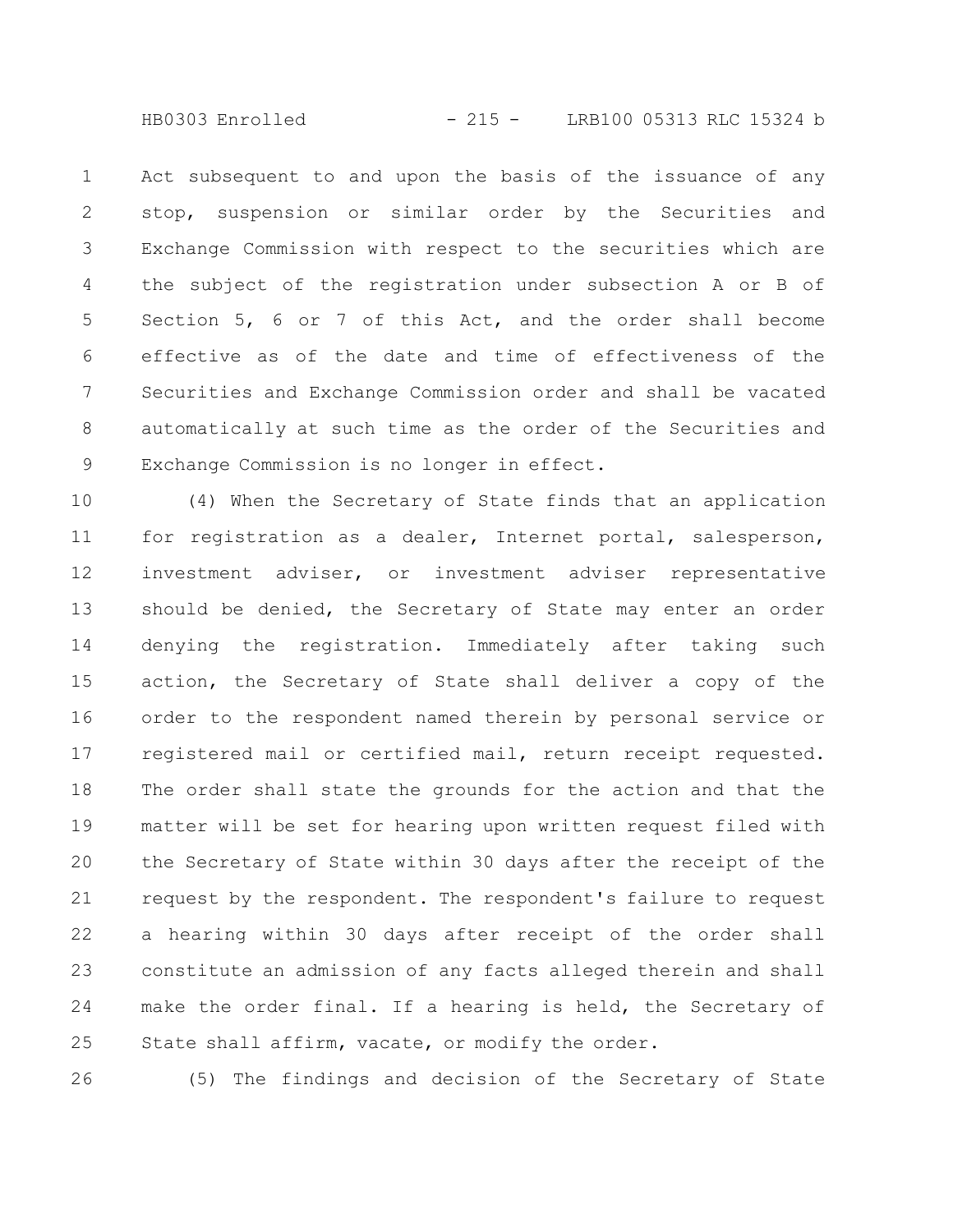HB0303 Enrolled - 216 - LRB100 05313 RLC 15324 b

upon the conclusion of each final hearing held pursuant to this subsection shall be set forth in a written order signed on behalf of the Secretary of State by his or her designee and shall be filed as a public record. All hearings shall be held before a person designated by the Secretary of State, and appropriate records thereof shall be kept. 1 2 3 4 5 6

(6) Notwithstanding the foregoing, the Secretary of State, after notice and opportunity for hearing, may at his or her discretion enter into an agreed settlement, stipulation or consent order with a respondent in accordance with the provisions of the Illinois Administrative Procedure Act. The provisions of the agreed settlement, stipulation or consent order shall have the full force and effect of an order issued by the Secretary of State. 7 8 9 10 11 12 13 14

(7) Anything in this Act to the contrary notwithstanding, whenever the Secretary of State finds that a person is currently expelled from, refused membership in or association with, or limited in any material capacity by a self-regulatory organization registered under the Federal 1934 Act or the Federal 1974 Act because of a fraudulent or deceptive act or a practice in violation of a rule, regulation, or standard duly promulgated by the self-regulatory organization, the Secretary of State may, at his or her discretion, enter a Summary Order of Prohibition, which shall prohibit the offer or sale of any securities, mineral investment contract, or mineral deferred delivery contract by the person in this State. The order shall 15 16 17 18 19 20 21 22 23 24 25 26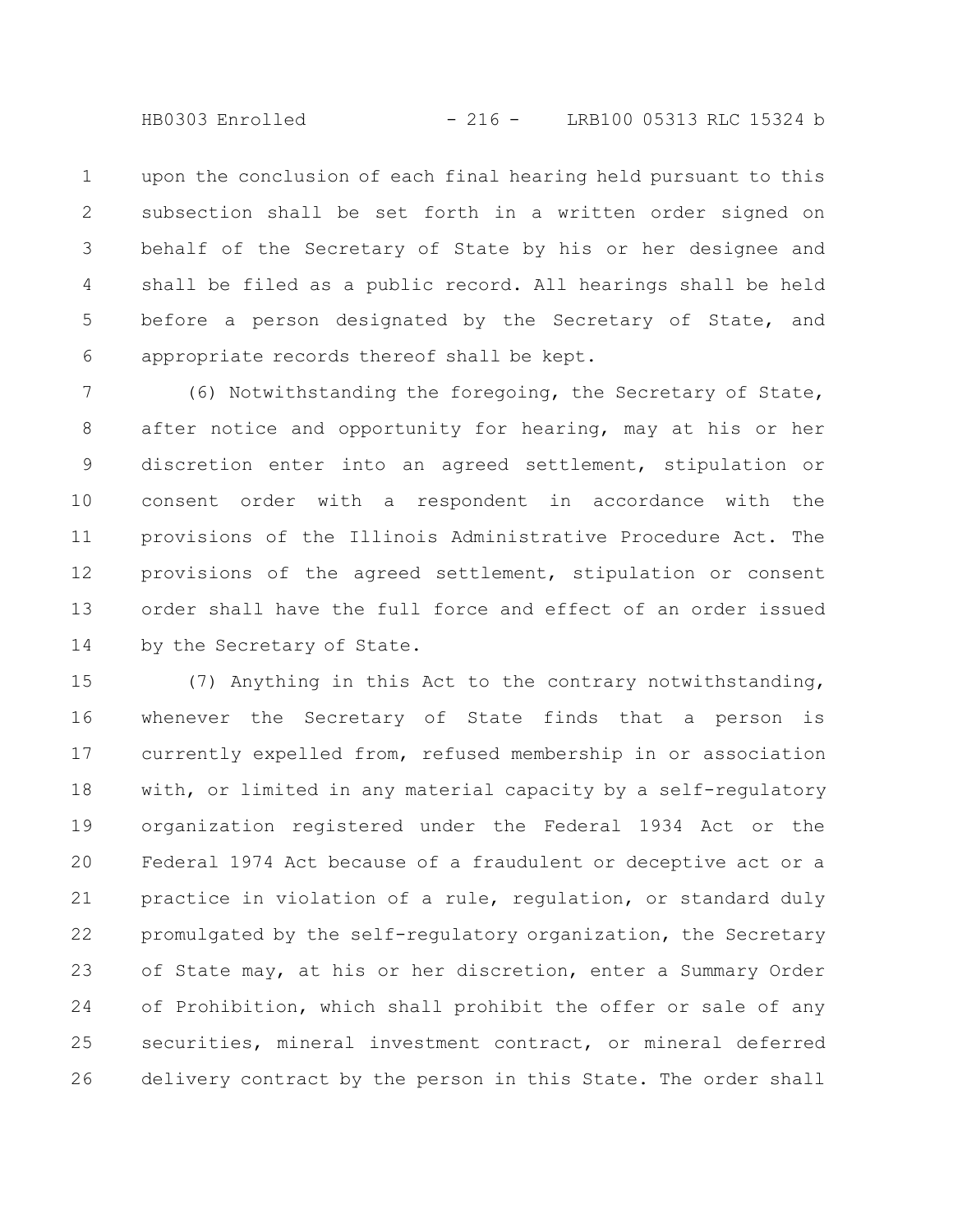take effect immediately upon its entry. Immediately after taking the action the Secretary of State shall deliver a copy of the order to the named Respondent by personal service or registered mail or certified mail, return receipt requested. A person who is the subject of an Order of Prohibition may petition the Secretary of State for a hearing to present evidence of rehabilitation or change in circumstances justifying the amendment or termination of the Order of Prohibition. 1 2 3 4 5 6 7 8 9

G. No administrative action shall be brought by the Secretary of State for relief under this Act or upon or because of any of the matters for which relief is granted by this Act after the earlier to occur of (i) 3 years from the date upon which the Secretary of State had notice of facts which in the exercise of reasonable diligence would lead to actual knowledge of the alleged violation of the Act, or (ii) 5 years from the date on which the alleged violation occurred. 10 11 12 13 14 15 16 17

H. The action of the Secretary of State in denying, suspending, or revoking the registration of a dealer, Internet portal, limited Canadian dealer, salesperson, investment adviser, or investment adviser representative, in prohibiting any person from engaging in the business of offering or selling securities as a dealer, limited Canadian dealer, or salesperson, in prohibiting or suspending the offer or sale of securities by any person, in prohibiting a person from acting as an investment adviser, federal covered investment adviser, 18 19 20 21 22 23 24 25 26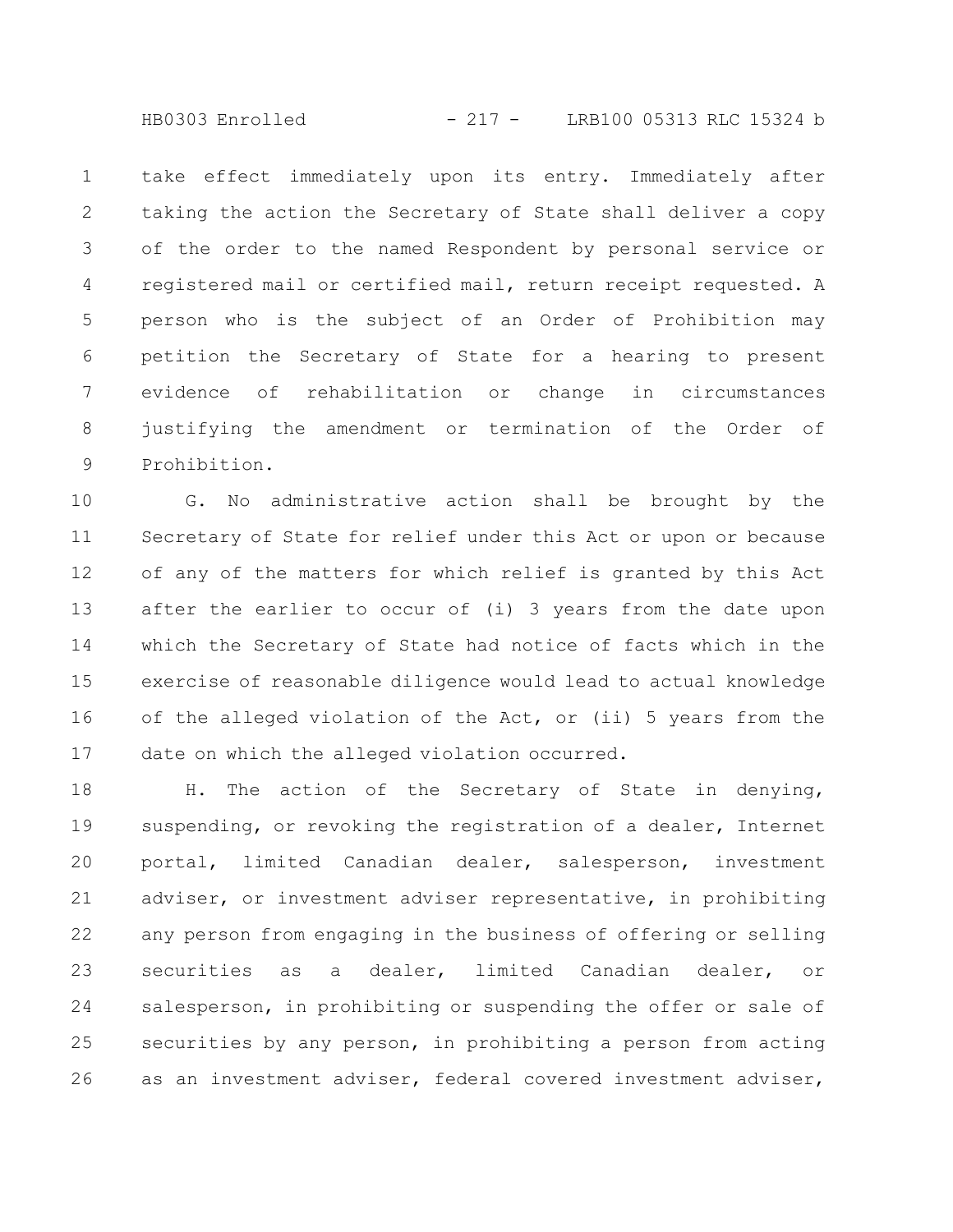or investment adviser representative, in denying, suspending, or revoking the registration of securities, in prohibiting or suspending the offer or sale or proposed offer or sale of securities, in imposing any fine for violation of this Act, or in issuing any order shall be subject to judicial review in the Circuit Courts of Cook or Sangamon Counties in this State. The Administrative Review Law shall apply to and govern every action for the judicial review of final actions or decisions of the Secretary of State under this Act. 1 2 3 4 5 6 7 8 9

I. Notwithstanding any other provisions of this Act to the contrary, whenever it shall appear to the Secretary of State that any person is engaged or about to engage in any acts or practices which constitute or will constitute a violation of this Act or of any rule or regulation prescribed under authority of this Act, the Secretary of State may at his or her discretion, through the Attorney General take any of the following actions: 10 11 12 13 14 15 16 17

(1) File a complaint and apply for a temporary restraining order without notice, and upon a proper showing the court may enter a temporary restraining order without bond, to enforce this Act. 18 19 20 21

(2) File a complaint and apply for a preliminary or permanent injunction, and, after notice and a hearing and upon a proper showing, the court may grant a preliminary or permanent injunction and may order the defendant to make an offer of rescission with respect to any sales or purchases 22 23 24 25 26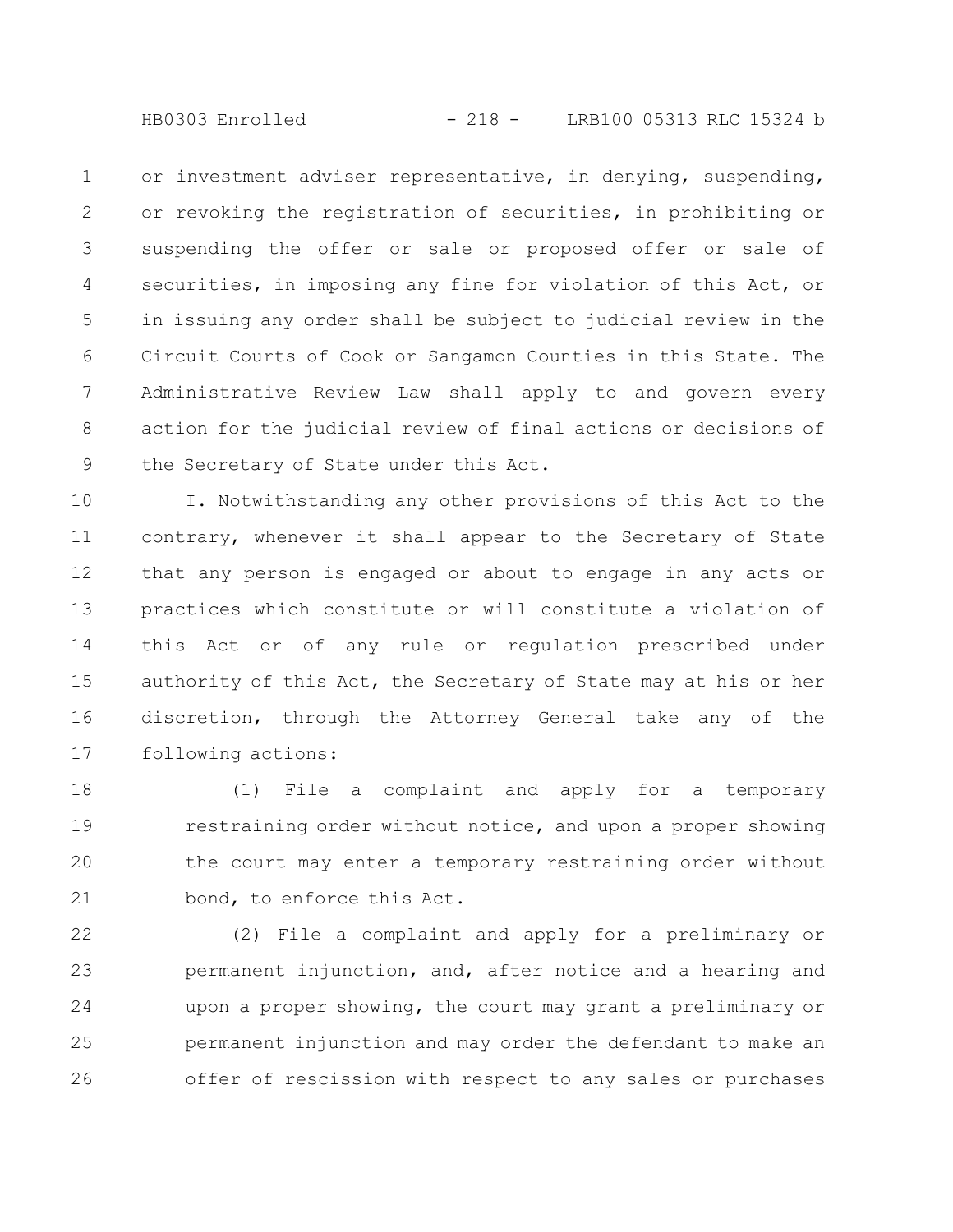of securities, mineral investment contracts, or mineral deferred delivery contracts determined by the court to be unlawful under this Act. 1 2 3

(3) Seek the seizure of assets when probable cause exists that the assets were obtained by a defendant through conduct in violation of Section 12, paragraph F, G, I, J, K, or L of this Act, and thereby subject to a judicial forfeiture hearing as required under this Act. 4 5 6 7 8

(a) In the event that such probable cause exists that the subject of an investigation who is alleged to have committed one of the relevant violations of this Act has in his possession assets obtained as a result of the conduct giving rise to the violation, the Secretary of State may seek a seizure warrant in any circuit court in Illinois. 9 10 11 12 13 14 15

(b) In seeking a seizure warrant, the Secretary of State, or his or her designee, shall submit to the court a sworn affidavit detailing the probable cause evidence for the seizure, the location of the assets to be seized, the relevant violation under Section 12 of this Act, and a statement detailing any known owners or interest holders in the assets. 16 17 18 19 20 21 22

(c) Seizure of the assets shall be made by any peace officer upon process of the seizure warrant issued by the court. Following the seizure of assets under this Act and pursuant to a seizure warrant, 23 24 25 26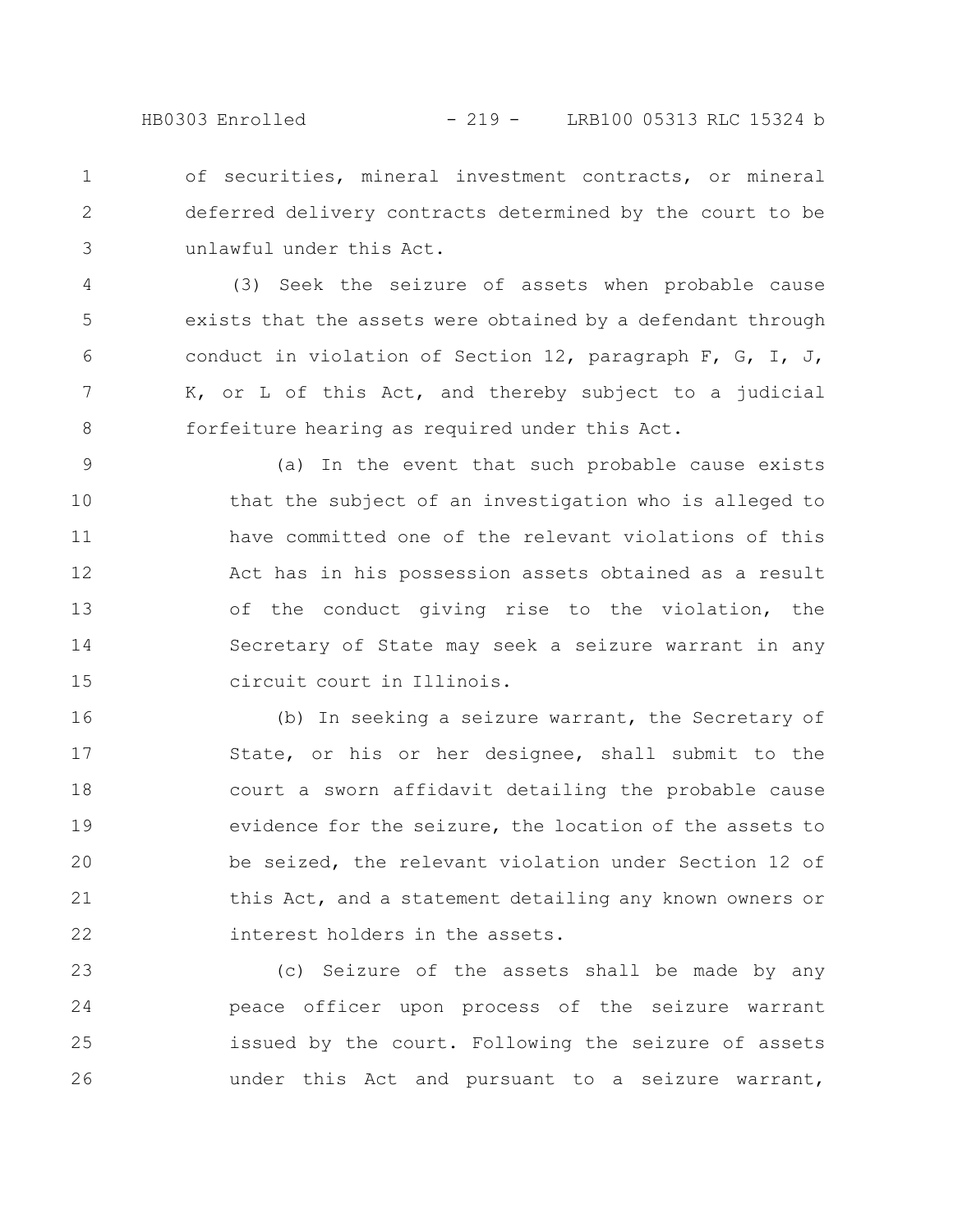HB0303 Enrolled - 220 - LRB100 05313 RLC 15324 b

notice of seizure, including a description of the seized assets, shall immediately be returned to the issuing court. Seized assets shall be maintained pending a judicial forfeiture hearing in accordance with the instructions of the court. 1 2 3 4 5

(d) In the event that management of seized assets becomes necessary to prevent the devaluation, dissipation, or otherwise to preserve the property, the court shall have jurisdiction to appoint a receiver, conservator, ancillary receiver, or ancillary conservator for that purpose, as provided in item (2) of this subsection. 6 7 8 9 10 11 12

(4) Seek the forfeiture of assets obtained through conduct in violation of Section 12, paragraph F, G, H, I, J, K, or L when authorized by law. A forfeiture must be ordered by a circuit court or an action brought by the Secretary of State as provided for in this Act, under a verified complaint for forfeiture. 13 14 15 16 17 18

(a) In the event assets have been seized pursuant to this Act, forfeiture proceedings shall be instituted by the Attorney General within 45 days of seizure. 19 20 21 22

(b) Service of the complaint filed under the provisions of this Act shall be made in the manner as provided in civil actions in this State. 23 24 25

26

(c) Only an owner of or interest holder in the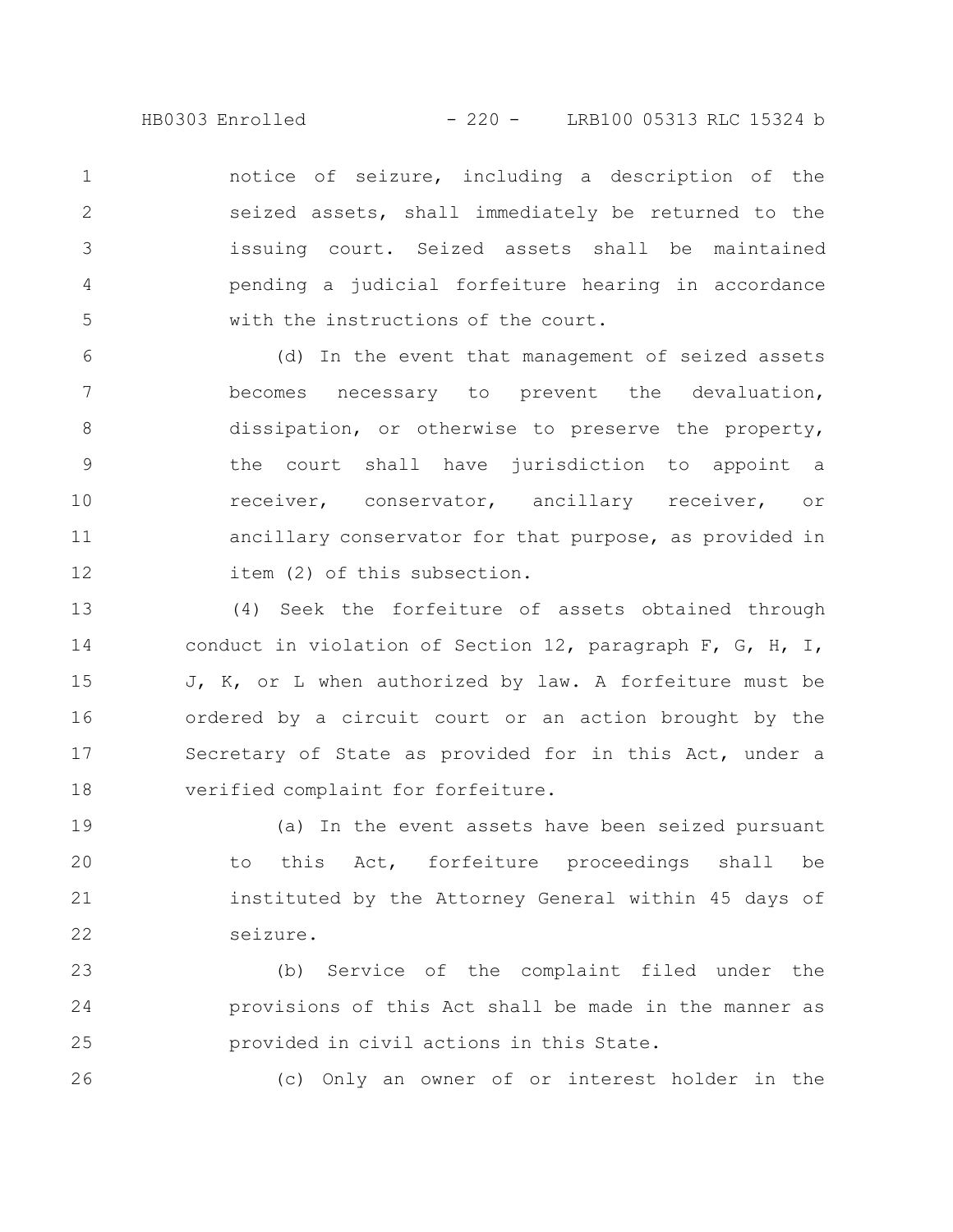HB0303 Enrolled - 221 - LRB100 05313 RLC 15324 b

property may file an answer asserting a claim against the property. For purposes of this Section, the owner or interest holder shall be referred to as claimant. (d) The answer must be signed by the owner or interest holder under penalty of perjury and must set forth: (i) the caption of the proceedings as set forth on the notice of pending forfeiture and the name of the claimant; (ii) the address at which the claimant will accept mail; (iii) the nature and extent of the claimant's interest in the property; (iv) the date, identity of the transferor, and circumstances of the claimant's acquisition of the interest in the property; (v) the name and address of all other persons known to have an interest in the property; (vi) the specific provisions of this Act relied on in asserting that the property is not subject to forfeiture; (vii) all essential facts supporting each assertion; and (viii) the precise relief sought. (e) The answer must be filed with the court within 45 days after service of the complaint. 1 2 3 4 5 6 7 8 9 10 11 12 13 14 15 16 17 18 19 20 21 22 23 24 25 26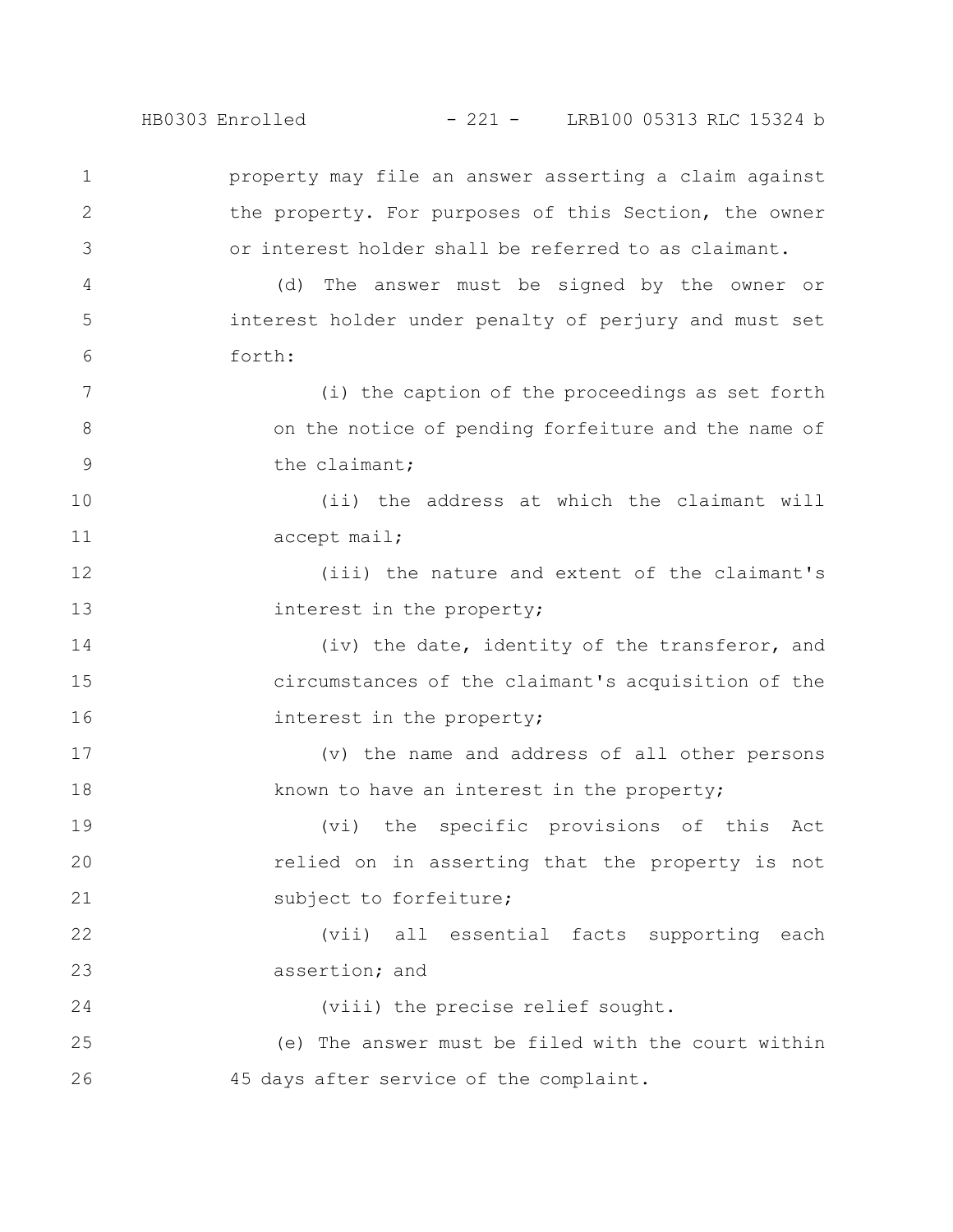1

2

3

4

5

6

7

8

9

(f) A property interest is exempt from forfeiture under this Act if its owner or interest holder establishes by a preponderance of evidence that the owner or interest holder:

(i) is not legally accountable for the conduct giving rise to the forfeiture, did not acquiesce in it, and did not know and could not reasonably have known of the conduct or that the conduct was likely to occur;

(ii) with respect to conveyances, did not hold the property jointly or in common with a person whose conduct gave rise to the forfeiture; 10 11 12

(iii) does not hold the property for the benefit of or as a nominee for any person whose conduct gave rise to its forfeiture and the owner or interest holder acquires it as a bona fide purchaser for value without knowingly taking part in the conduct giving rise to the forfeiture; or 13 14 15 16 17 18

(iv) acquired the interest after the commencement of the conduct giving rise to its forfeiture and the owner or interest holder acquired the interest as a mortgagee, secured creditor, lienholder, or bona fide purchaser for value without knowledge of the conduct that gave rise to the forfeiture. 19 20 21 22 23 24 25

(g) The hearing must be held within 60 days after 26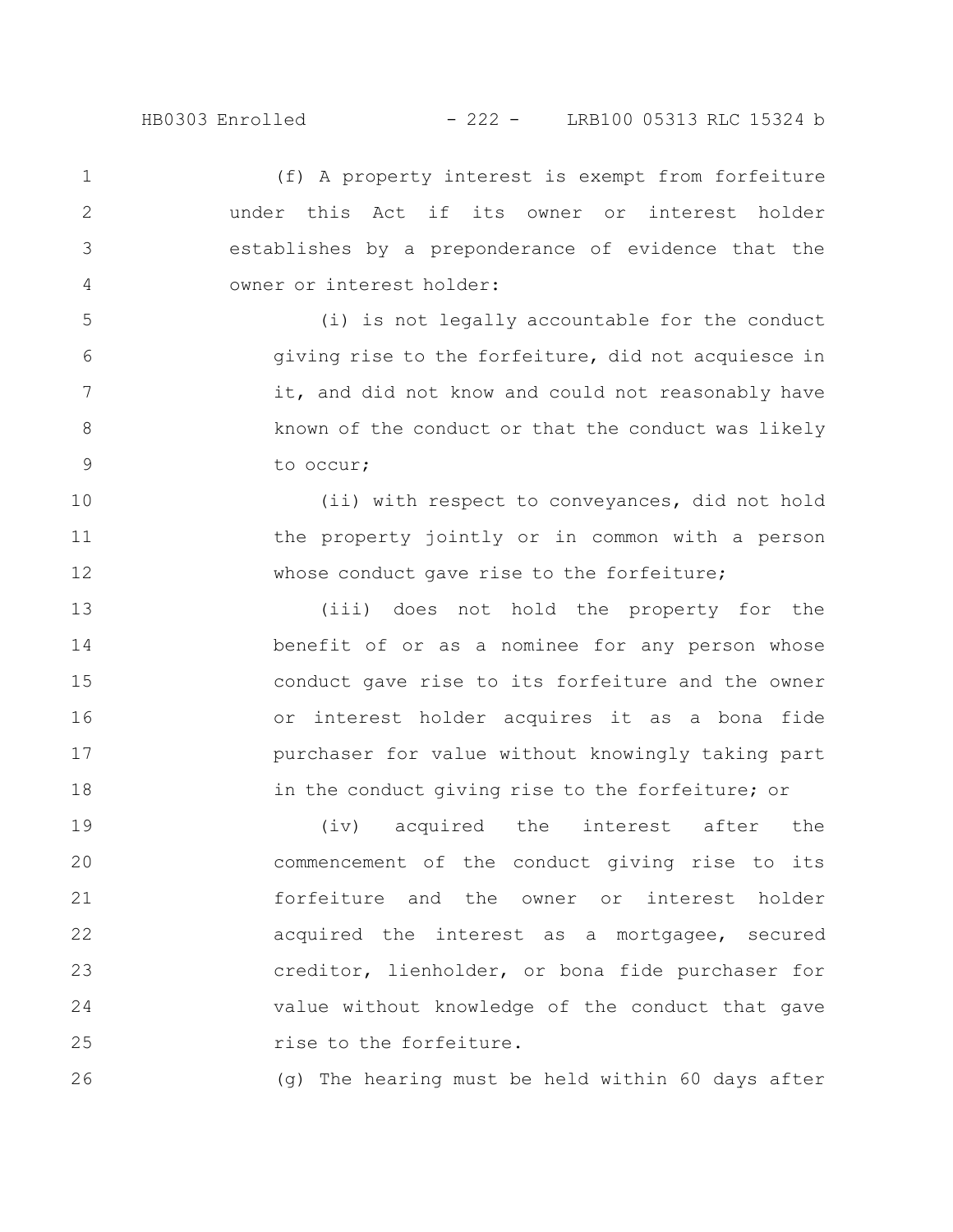1

the answer is filed unless continued for good cause.

(h) During the probable cause portion of the judicial in rem proceeding wherein the Secretary of State presents its case-in-chief, the court must receive and consider, among other things, any relevant hearsay evidence and information. The laws of evidence relating to civil actions shall apply to all other portions of the judicial in rem proceeding. 2 3 4 5 6 7 8

(i) The Secretary of State shall show the existence of probable cause for forfeiture of the property. If the Secretary of State shows probable cause, the claimant has the burden of showing by a preponderance of the evidence that the claimant's interest in the property is not subject to forfeiture. 9 10 11 12 13 14

(j) If the Secretary of State does not show the existence of probable cause or a claimant has an interest that is exempt under subdivision I (4)(d) of this Section, the court shall order the interest in the property returned or conveyed to the claimant and shall order all other property forfeited to the Secretary of State pursuant to all provisions of this Act. If the Secretary of State does show the existence of probable cause and the claimant does not establish by a preponderance of the evidence that the claimant has an interest that is exempt under subsection D herein, the court shall order all the property forfeited to the 15 16 17 18 19 20 21 22 23 24 25 26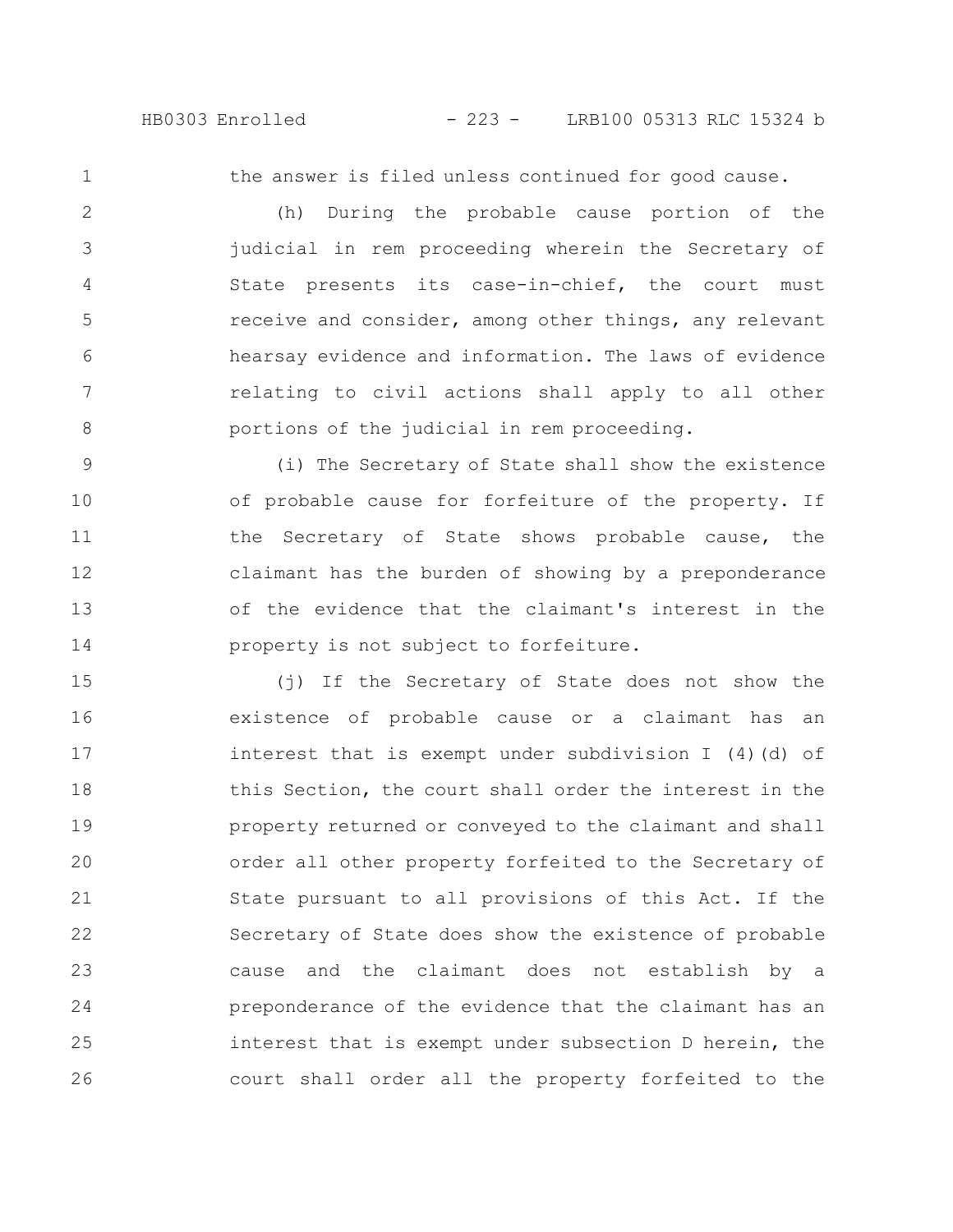Secretary of State pursuant to the provisions of the Section. 1 2

(k) A defendant convicted in any criminal proceeding is precluded from later denying the essential allegations of the criminal offense of which the defendant was convicted in any proceeding for violations of the Act giving rise to forfeiture of property herein regardless of the pendency of an appeal from that conviction. However, evidence of the pendency of an appeal is admissible. 3 4 5 6 7 8 9 10

(l) An acquittal or dismissal in a criminal proceeding for violations of the Act giving rise to the forfeiture of property herein shall not preclude civil proceedings under this provision; however, for good cause shown, on a motion by the Secretary of State, the court may stay civil forfeiture proceedings during the criminal trial for a related criminal indictment or information alleging violation of the provisions of Section 12 of the Illinois Securities Law of 1953. Property subject to forfeiture under this Section shall not be subject to return or release by a court exercising jurisdiction over a criminal case involving the seizure of the property unless the return or release is consented to by the Secretary of State. 11 12 13 14 15 16 17 18 19 20 21 22 23 24

(m) All property declared forfeited under this Act vests in the State on the commission of the conduct 25 26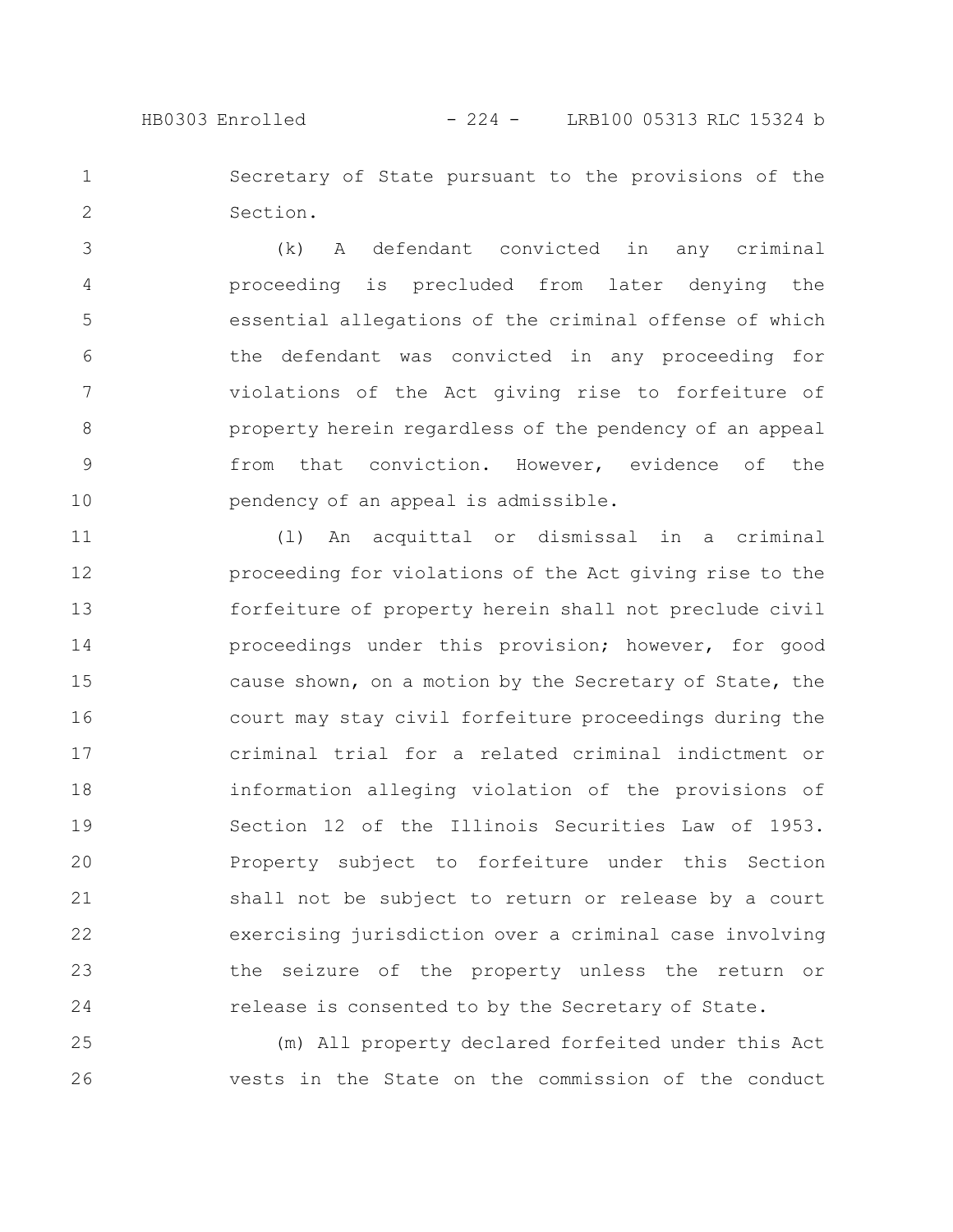giving rise to forfeiture together with the proceeds of the property after that time. Any such property or proceeds subsequently transferred to any person remain subject to forfeiture and thereafter shall be ordered forfeited unless the transferee claims and establishes in a hearing under the provisions of this Act that the transferee's interest is exempt under the Act. Any assets forfeited to the State shall be disposed of in following manner: 1 2 3 4 5 6 7 8 9

(i) all forfeited property and assets shall be liquidated by the Secretary of State in accordance with all laws and rules governing the disposition of such property; 10 11 12 13

(ii) the Secretary of State shall provide the court at the time the property and assets are declared forfeited a verified statement of investors subject to the conduct giving rise to the forfeiture; 14 15 16 17 18

(iii) after payment of any costs of sale, receivership, storage, or expenses for preservation of the property seized, other costs to the State, and payment to claimants for any amount deemed exempt from forfeiture, the proceeds from liquidation shall be distributed pro rata to investors subject to the conduct giving rise to the forfeiture; and 19 20 21 22 23 24 25 26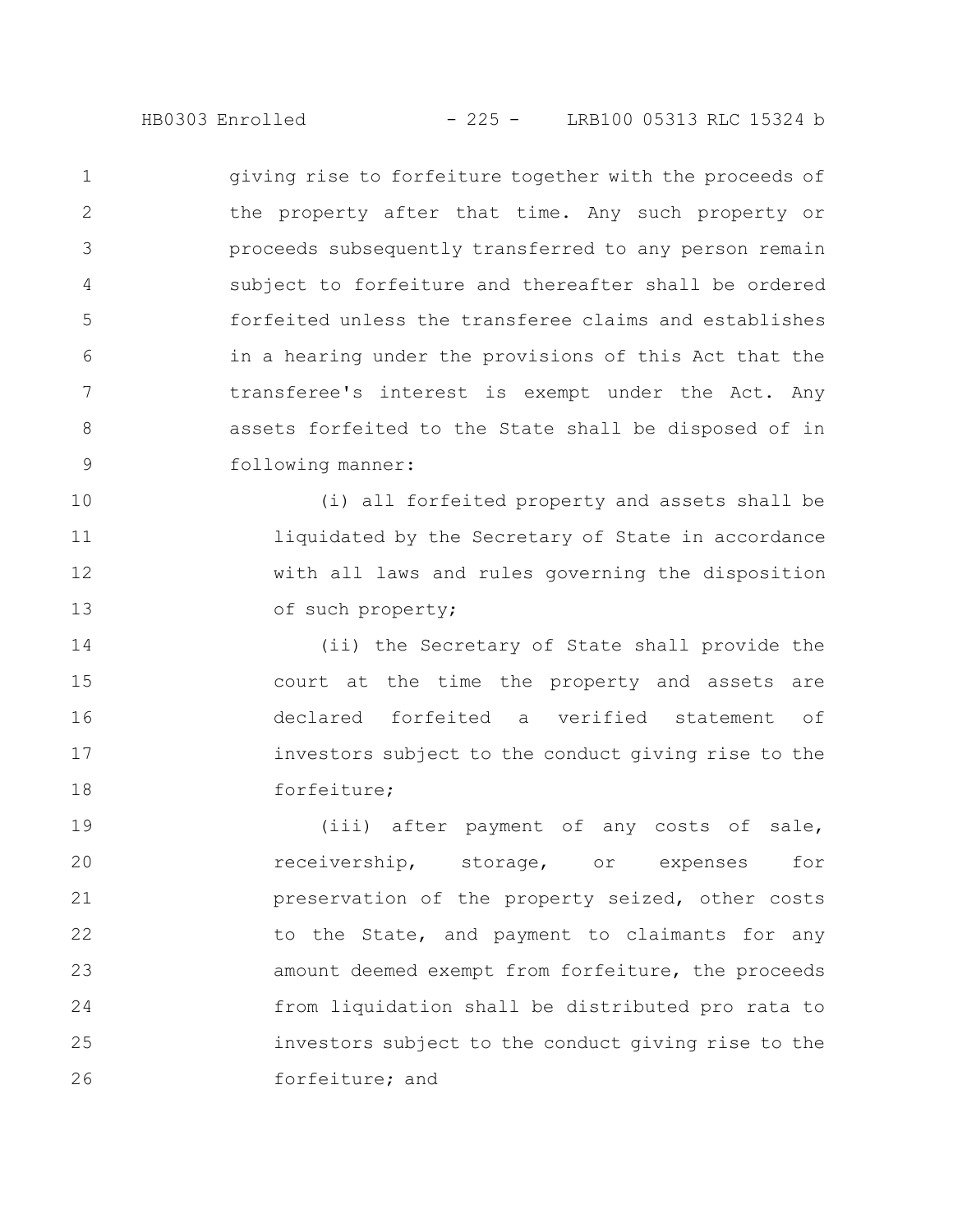(iv) any proceeds remaining after all verified investors have been made whole shall be distributed 25% to the Securities Investors Education Fund, 25% to the Securities Audit and Enforcement Fund, 25% to the Attorney General or any State's Attorney bringing criminal charges for the conduct giving rise to the forfeiture, and 25% to other law enforcement agencies participating in the investigation of the criminal charges for the conduct giving rise to the forfeiture. In the event that no other law enforcement agencies are involved in the investigation of the conduct giving rise to the forfeiture, then the portion to other law enforcement agencies shall be distributed to the Securities Investors Education Fund. 1 2 3 4 5 6 7 8 9 10 11 12 13 14 15 16

(n) The Secretary of State shall notify by certified mail, return receipt requested, all known investors in the matter giving rise to the forfeiture of the forfeiture proceeding and sale of assets forfeited arising from the violations of this Act, and shall further publish notice in a paper of general circulation in the district in which the violations were prosecuted. The notice to investors shall identify the name, address, and other identifying information about any defendant prosecuted for 17 18 19 20 21 22 23 24 25 26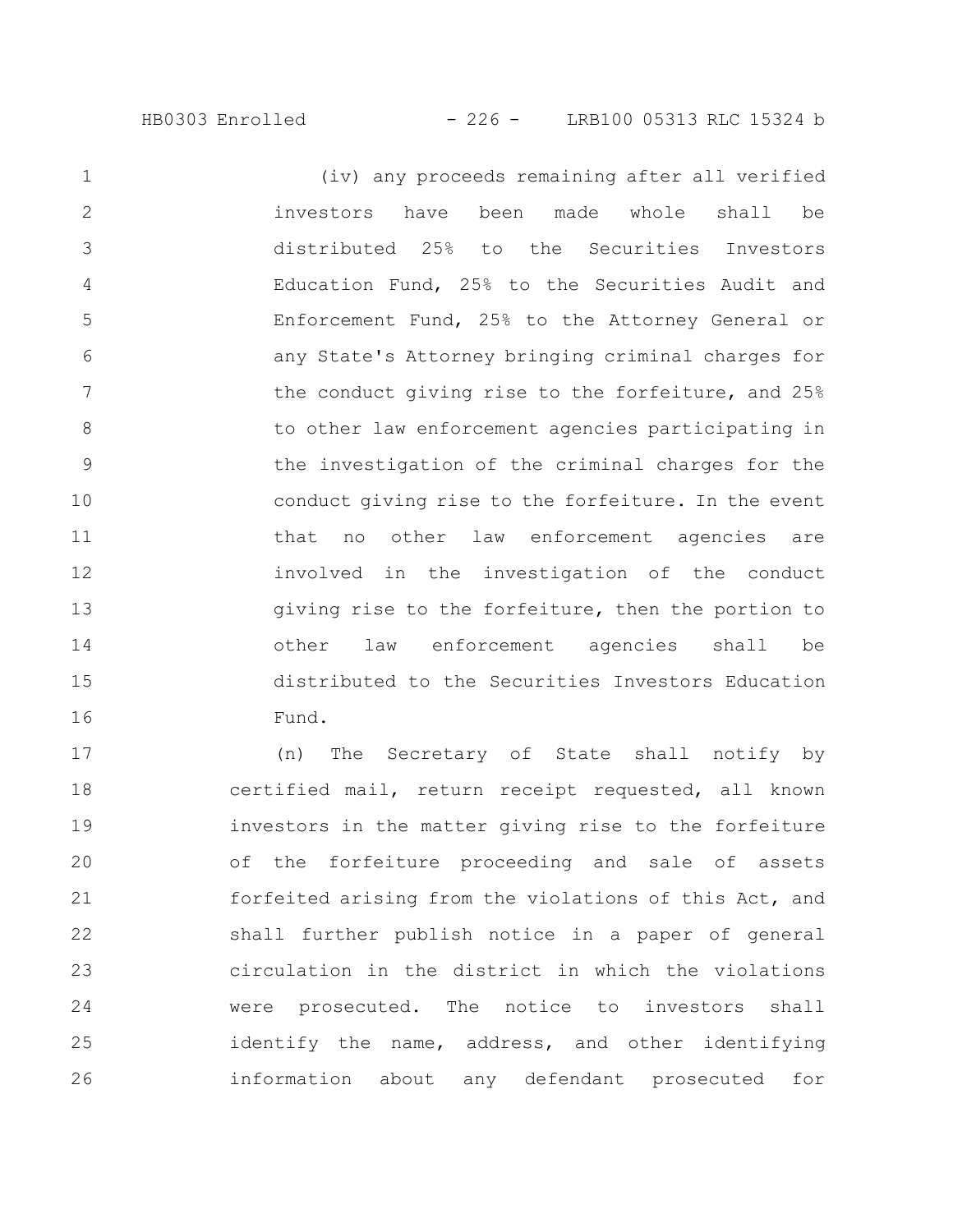violations of this Act that resulted in forfeiture and sale of property, the offense for which the defendant was convicted, and that the court has ordered forfeiture and sale of property for claims of investors who incurred losses or damages as a result of the violations. Investors may then file a claim in a form prescribed by the Secretary of State in order to share in disbursement of the proceeds from sale of the forfeited property. Investor claims must be filed with the Secretary of State within 30 days after receipt of the certified mail return receipt, or within 30 days after the last date of publication of the general notice in a paper of general circulation in the district in which the violations were prosecuted, whichever occurs last. 1 2 3 4 5 6 7 8 9 10 11 12 13 14 15

(o) A civil action under this subsection must be commenced within 5 years after the last conduct giving rise to the forfeiture became known or should have become known or 5 years after the forfeitable property is discovered, whichever is later, excluding time during which either the property or claimant is out of this State or in confinement or during which criminal proceedings relating to the same conduct are in progress. 16 17 18 19 20 21 22 23 24

(p) If property is seized for evidence and for forfeiture, the time periods for instituting judicial 25 26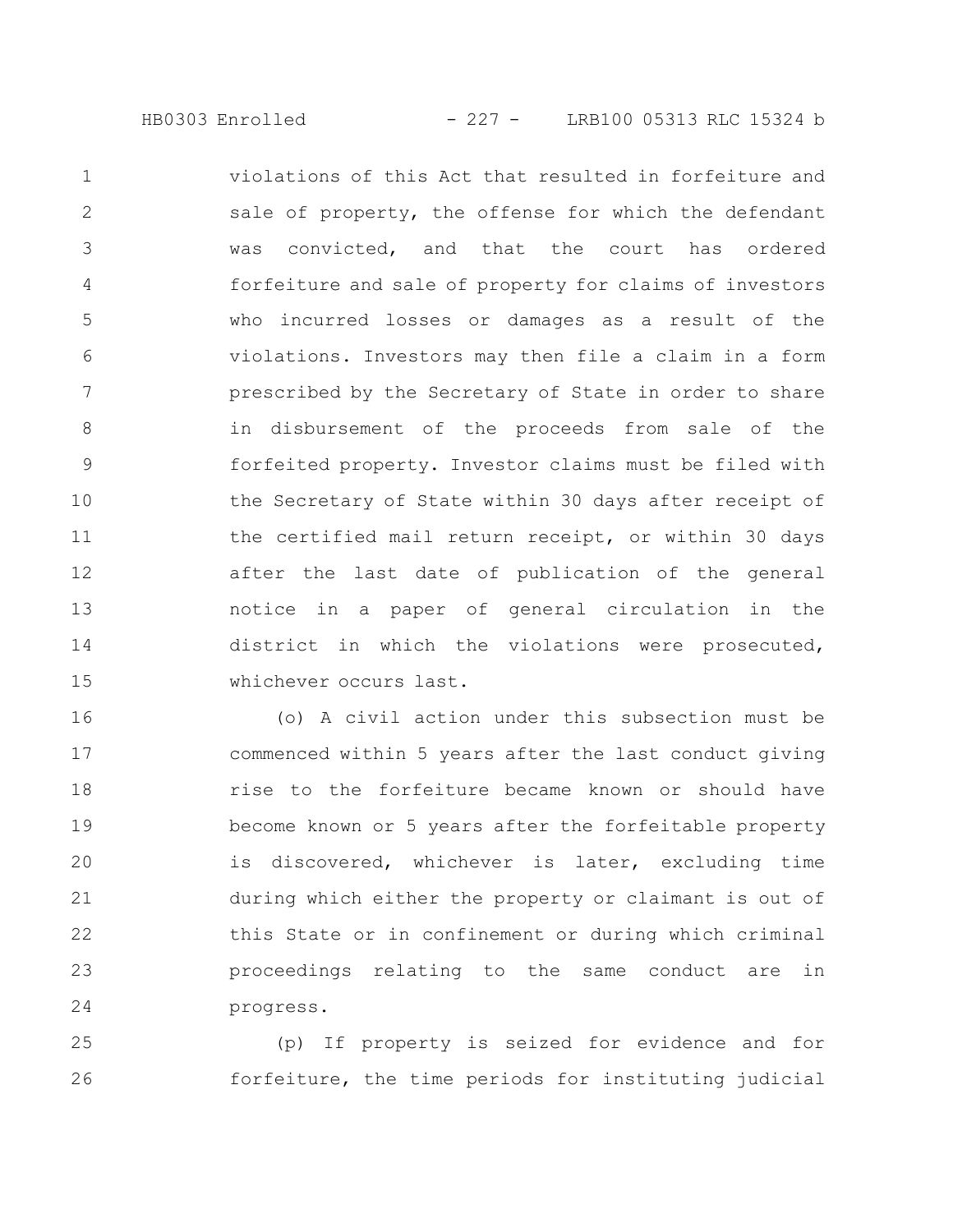1 2

forfeiture proceedings shall not begin until the property is no longer necessary for evidence.

(q) Notwithstanding other provisions of this Act, the Secretary of State and a claimant of forfeitable property may enter into an agreed-upon settlement concerning the forfeitable property in such an amount and upon such terms as are set out in writing in a settlement agreement. 3 4 5 6 7 8

(r) Nothing in this Act shall apply to property that constitutes reasonable bona fide attorney's fees paid to an attorney for services rendered or to be rendered in the forfeiture proceeding or criminal proceeding relating directly thereto when the property was paid before its seizure and before the issuance of any seizure warrant or court order prohibiting transfer of the property and when the attorney, at the time he or she received the property, did not know that it was property subject to forfeiture under this Act. 9 10 11 12 13 14 15 16 17 18

The court shall further have jurisdiction and authority, in addition to the penalties and other remedies in this Act provided, to enter an order for the appointment of the court or a person as a receiver, conservator, ancillary receiver or ancillary conservator for the defendant or the defendant's assets located in this State, or to require restitution, damages or disgorgement of profits on behalf of the person or persons injured by the act or practice constituting the subject 19 20 21 22 23 24 25 26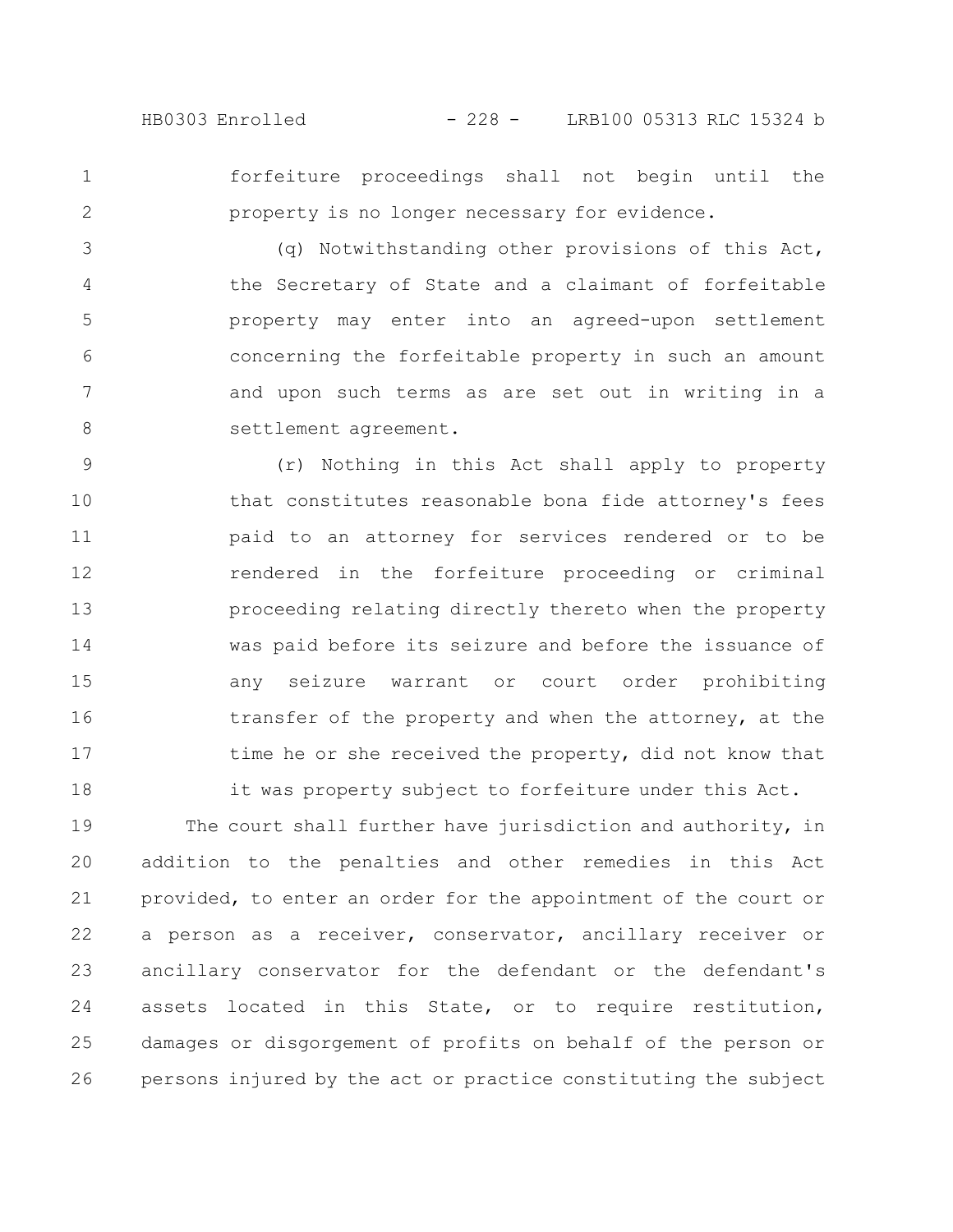HB0303 Enrolled - 229 - LRB100 05313 RLC 15324 b

matter of the action, and may assess costs against the defendant for the use of the State; provided, however, that the civil remedies of rescission and appointment of a receiver, conservator, ancillary receiver or ancillary conservator shall not be available against any person by reason of the failure to file with the Secretary of State, or on account of the contents of, any report of sale provided for in subsection G or P of Section 4, paragraph (2) of subsection D of Sections 5 and 6, or paragraph (2) of subsection F of Section 7 of this Act. Appeals may be taken as in other civil cases. 1 2 3 4 5 6 7 8 9 10

11

12

I-5. Property forfeited under this Section is subject to reporting under the Seizure and Forfeiture Reporting Act.

J. In no case shall the Secretary of State, or any of his or her employees or agents, in the administration of this Act, incur any official or personal liability by instituting an injunction or other proceeding or by denying, suspending or revoking the registration of a dealer or salesperson, or by denying, suspending or revoking the registration of securities or prohibiting the offer or sale of securities, or by suspending or prohibiting any person from acting as a dealer, limited Canadian dealer, salesperson, investment adviser, or investment adviser representative or from offering or selling securities. 13 14 15 16 17 18 19 20 21 22 23

K. No provision of this Act shall be construed to require or to authorize the Secretary of State to require any investment adviser or federal covered investment adviser 24 25 26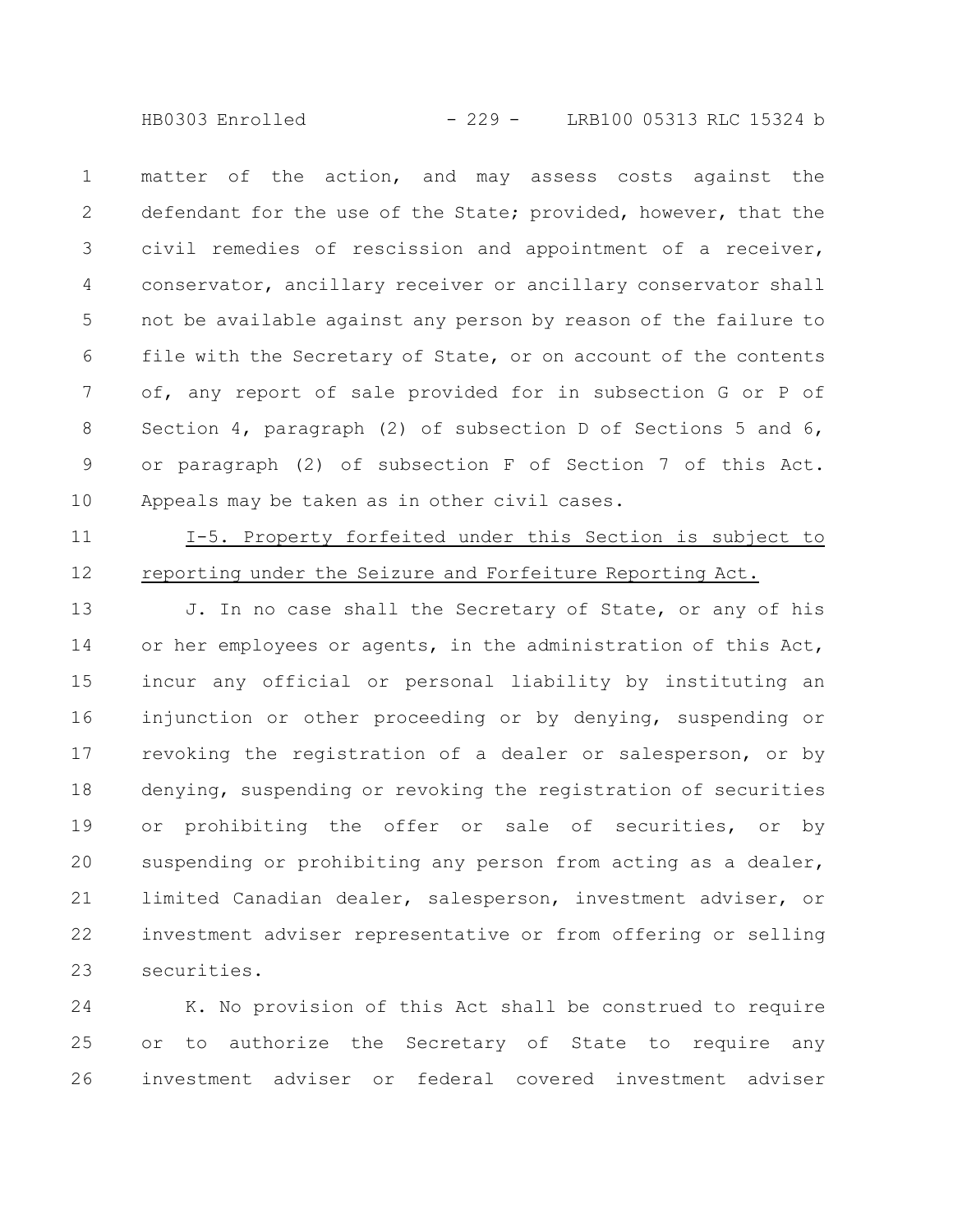HB0303 Enrolled - 230 - LRB100 05313 RLC 15324 b

engaged in rendering investment supervisory services to disclose the identity, investments, or affairs of any client of the investment adviser or federal covered investment adviser, except insofar as the disclosure may be necessary or appropriate in a particular proceeding or investigation having as its object the enforcement of this Act. 1 2 3 4 5 6

L. Whenever, after an examination, investigation or hearing, the Secretary of State deems it of public interest or advantage, he or she may certify a record to the State's Attorney of the county in which the act complained of, examined or investigated occurred. The State's Attorney of that county within 90 days after receipt of the record shall file a written statement at the Office of the Secretary of State, which statement shall set forth the action taken upon the record, or if no action has been taken upon the record that fact, together with the reasons therefor, shall be stated. 7 8 9 10 11 12 13 14 15 16

M. The Secretary of State may initiate, take, pursue, or prosecute any action authorized or permitted under Section 6d of the Federal 1974 Act. 17 18 19

N. (1) Notwithstanding any provision of this Act to the contrary, to encourage uniform interpretation, administration, and enforcement of the provisions of this Act, the Secretary of State may cooperate with the securities agencies or administrators of one or more states, Canadian provinces or territories, or another country, the Securities and Exchange Commission, the Commodity Futures Trading Commission, the 20 21 22 23 24 25 26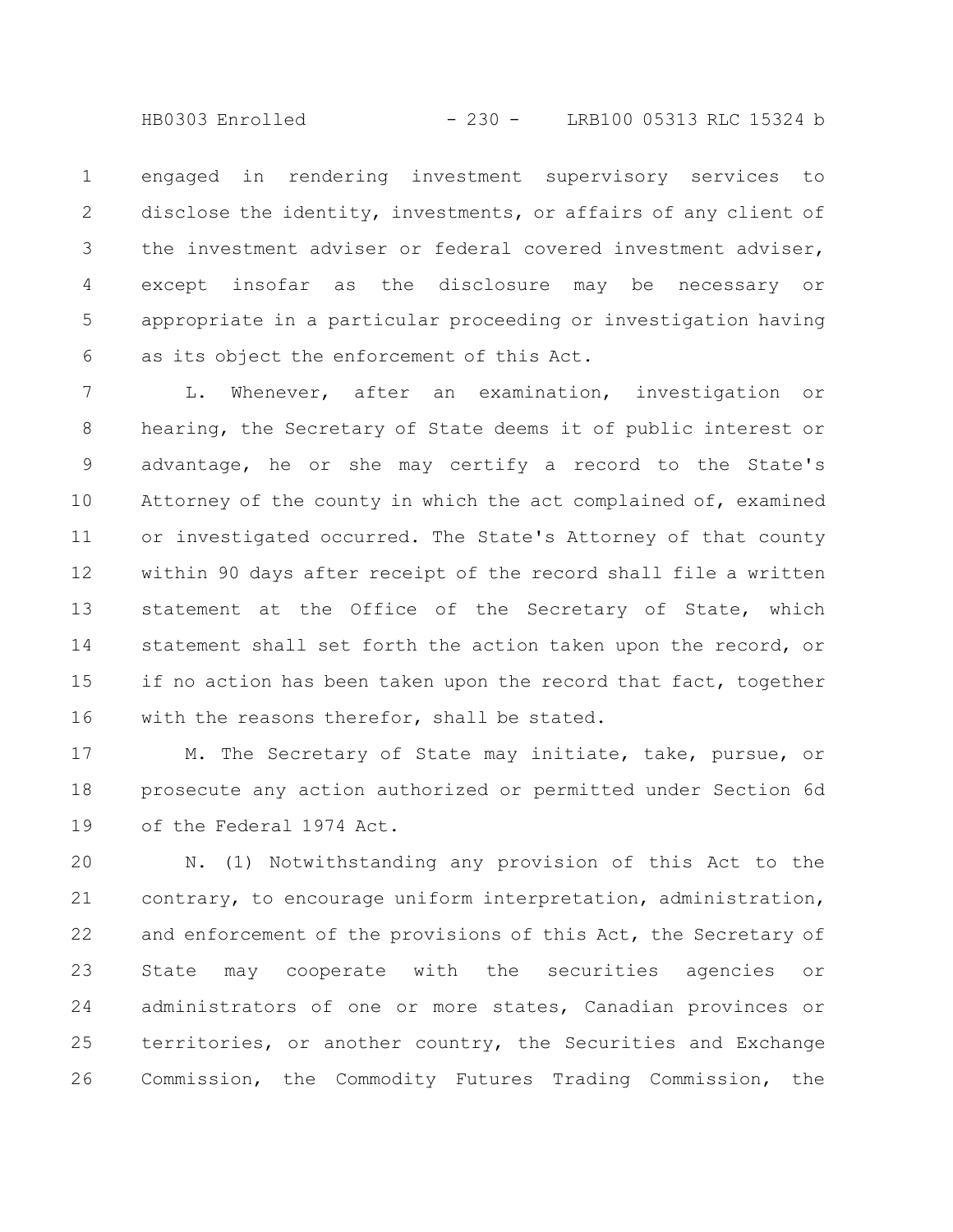HB0303 Enrolled - 231 - LRB100 05313 RLC 15324 b

Securities Investor Protection Corporation, any self-regulatory organization, and any governmental law enforcement or regulatory agency. 1 2 3

(2) The cooperation authorized by paragraph (1) of this subsection includes, but is not limited to, the following: 4 5

(a) establishing or participating in a central depository or depositories for registration under this Act and for documents or records required under this Act; 6 7 8

(b) making a joint audit, inspection, examination, or investigation; 9 10

11

(c) holding a joint administrative hearing;

(d) filing and prosecuting a joint civil or criminal proceeding; 12 13

14

(e) sharing and exchanging personnel;

(f) sharing and exchanging information and documents; or 15 16

(g) issuing any joint statement or policy. (Source: P.A. 99-182, eff. 1-1-16.) 17 18

Section 190. The Consumer Fraud and Deceptive Business Practices Act is amended by changing Section 2L as follows: 19 20

(815 ILCS 505/2L) (from Ch. 121 1/2, par. 262L) (Text of Section before amendment by P.A. 99-768) Sec. 2L. Any retail sale of a motor vehicle made after January 1, 1968 to a consumer by a new motor vehicle dealer or 21 22 23 24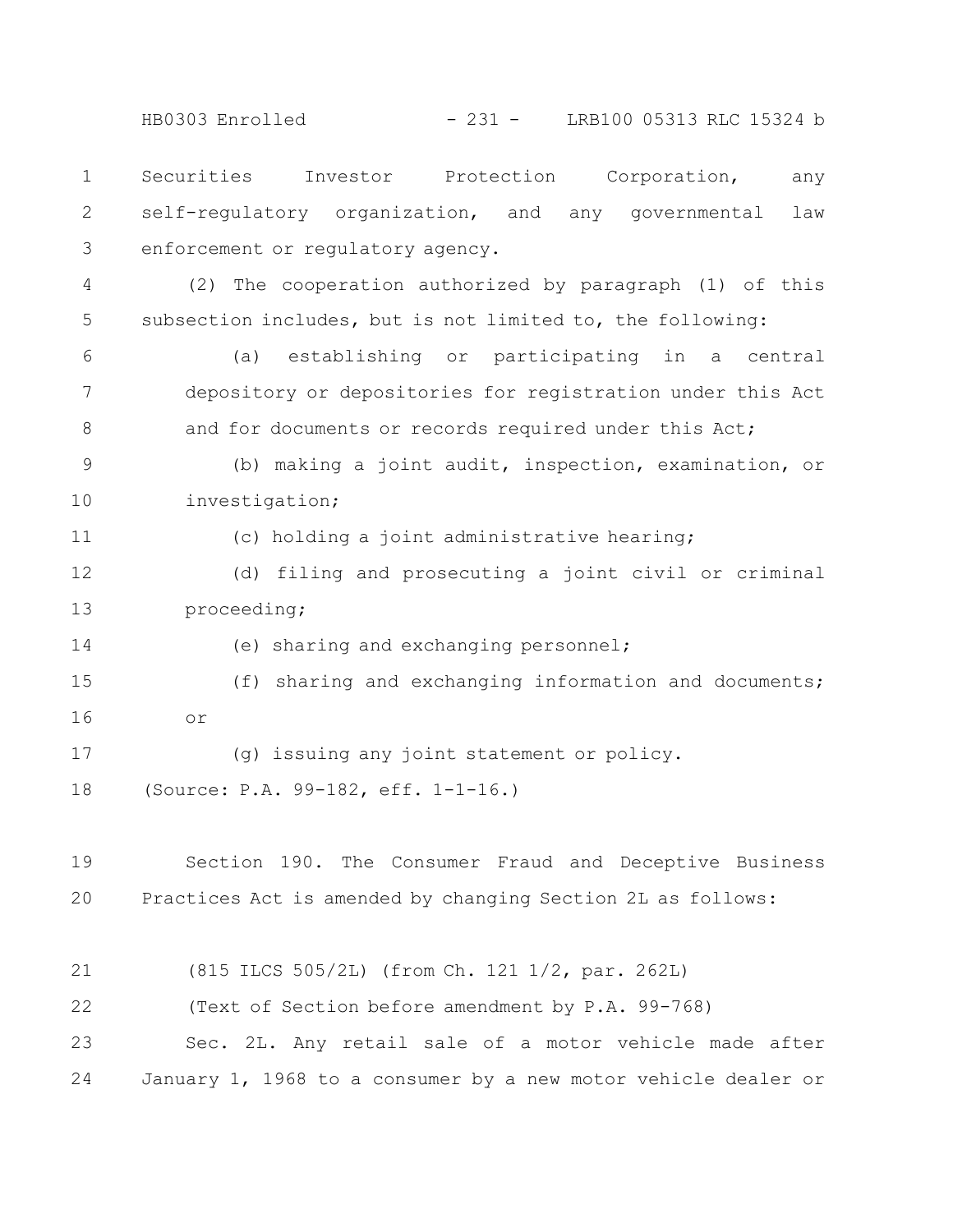used motor vehicle dealer within the meaning of Chapter 5 of the Illinois Vehicle Code is made subject to this Section. 1 2

(a) The dealer is liable to the purchasing consumer for the following share of the cost of the repair of Power Train components for a period of 30 days from date of delivery, unless the repairs have become necessary by abuse, negligence, or collision. The burden of establishing that a claim for repairs is not within this Section shall be on the selling dealer. The dealer's share of such repair costs is: 3 4 5 6 7 8 9

(1) in the case of a motor vehicle which is not more than 2 years old, 50%; 10 11

(2) in the case of a motor vehicle which is 2 or more, but less than 3 years old, 25%; 12 13

(3) in the case of a motor vehicle which is 3 or more, but less than 4 years old, 10%; and 14 15

(4) in the case of a motor vehicle which is 4 or more years old, none. 16 17

(b) Notwithstanding the foregoing, such a dealer and a purchasing consumer may negotiate a sale and purchase that is not subject to this Section if there is stamped on any purchase order, contract, agreement, or other instrument to be signed by the consumer as a part of that transaction, in at least 10-point bold type immediately above the signature line, the following: 18 19 20 21 22 23 24

"THIS VEHICLE IS SOLD AS IS WITH NO WARRANTY AS TO MECHANICAL CONDITION" 25 26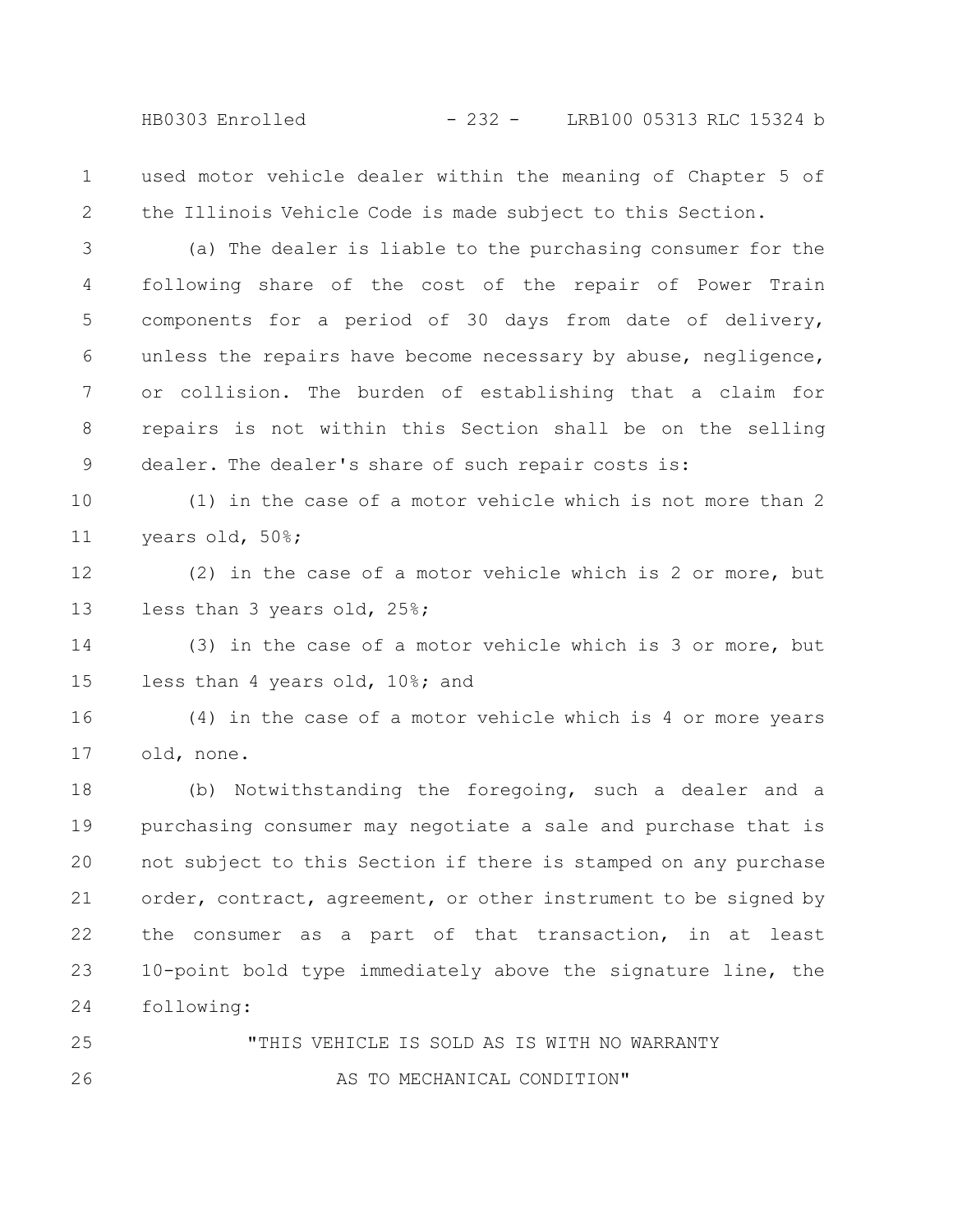HB0303 Enrolled - 233 - LRB100 05313 RLC 15324 b

(c) As used in this Section, "Power Train components" means the engine block, head, all internal engine parts, oil pan and gaskets, water pump, intake manifold, transmission, and all internal transmission parts, torque converter, drive shaft, universal joints, rear axle and all rear axle internal parts, and rear wheel bearings. 1 2 3 4 5 6

(d) The repair liability means that the dealer will make necessary Power Train component repairs in his shop, or in the shop of his service affiliate, on the basis of his regular list price charge for parts and labor, where the flat rate list price does not exceed 50% of the selling price of the vehicle at the time repairs are requested. 7 8 9 10 11 12

(e) The age of the vehicle shall be measured according to the manufacturer's model year designation as shown on the Certificate of Title or Registration Certificate. Vehicles shall be designated as current year models, one year old, 2 year old, and so forth according to the time that has elapsed since January 1 of the appropriate model year so designated. 13 14 15 16 17 18

(f) This Section does not preclude the issuance of a warranty or guarantee by a motor vehicle dealer or motor car manufacturer that meets or exceeds the basic provisions of paragraph (a). 19 20 21 22

(g) After the effective date of this amendatory Act of 1989, executives' and officials' cars when so advertised shall have been used exclusively by executives of the parent motor car manufacturer's personnel or by an executive of an 23 24 25 26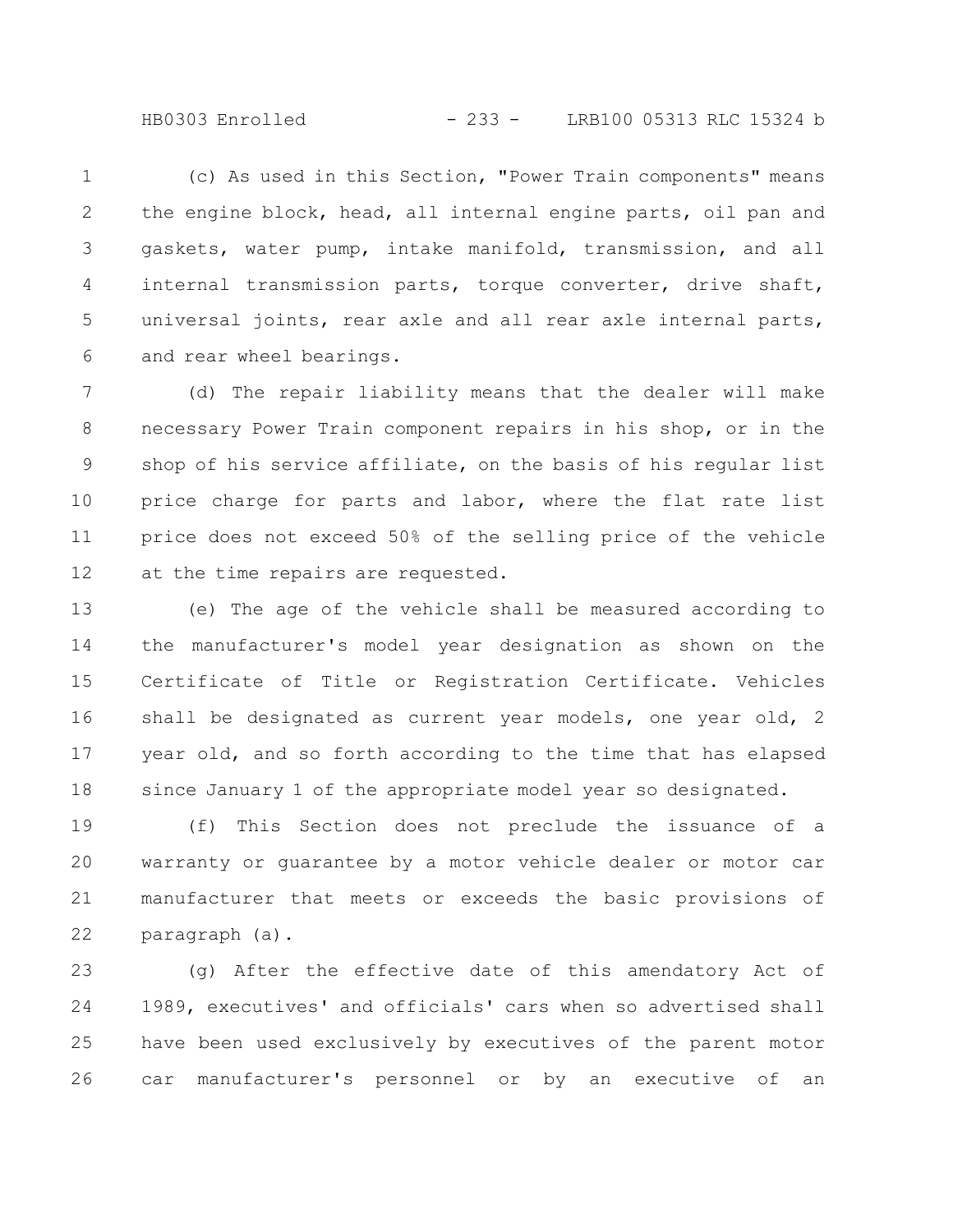HB0303 Enrolled - 234 - LRB100 05313 RLC 15324 b

authorized dealer in the same make of car. These cars, so advertised, shall not have been sold to a member of the public prior to the appearance of the advertisement. 1 2 3

Any person who violates this Section commits an unlawful practice within the meaning of this Act. 4 5

(Source: P.A. 86-351; 87-1140.) 6

(Text of Section after amendment by P.A. 99-768) 7

Sec. 2L. Used motor vehicles; modification or disclaimer of implied warranty of merchantability limited. 8 9

(a) Any retail sale of a used motor vehicle made after the effective date of this amendatory Act of the 99th General Assembly to a consumer by a licensed vehicle dealer within the meaning of Chapter 5 of the Illinois Vehicle Code or by an auction company at an auction that is open to the general public is made subject to this Section. 10 11 12 13 14 15

(b) This Section does not apply to vehicles with more than 150,000 miles at the time of sale. In addition, this Section does not apply to vehicles with titles that have been branded "rebuilt" or "flood". 16 17 18 19

(b-5) This Section does not apply to forfeited vehicles sold at auction by or on behalf of the Department of State Police. 20 21 22

(c) Any sale of a used motor vehicle as described in subsection (a) may not exclude, modify, or disclaim the implied warranty of merchantability prescribed in Section 2-314 of the 23 24 25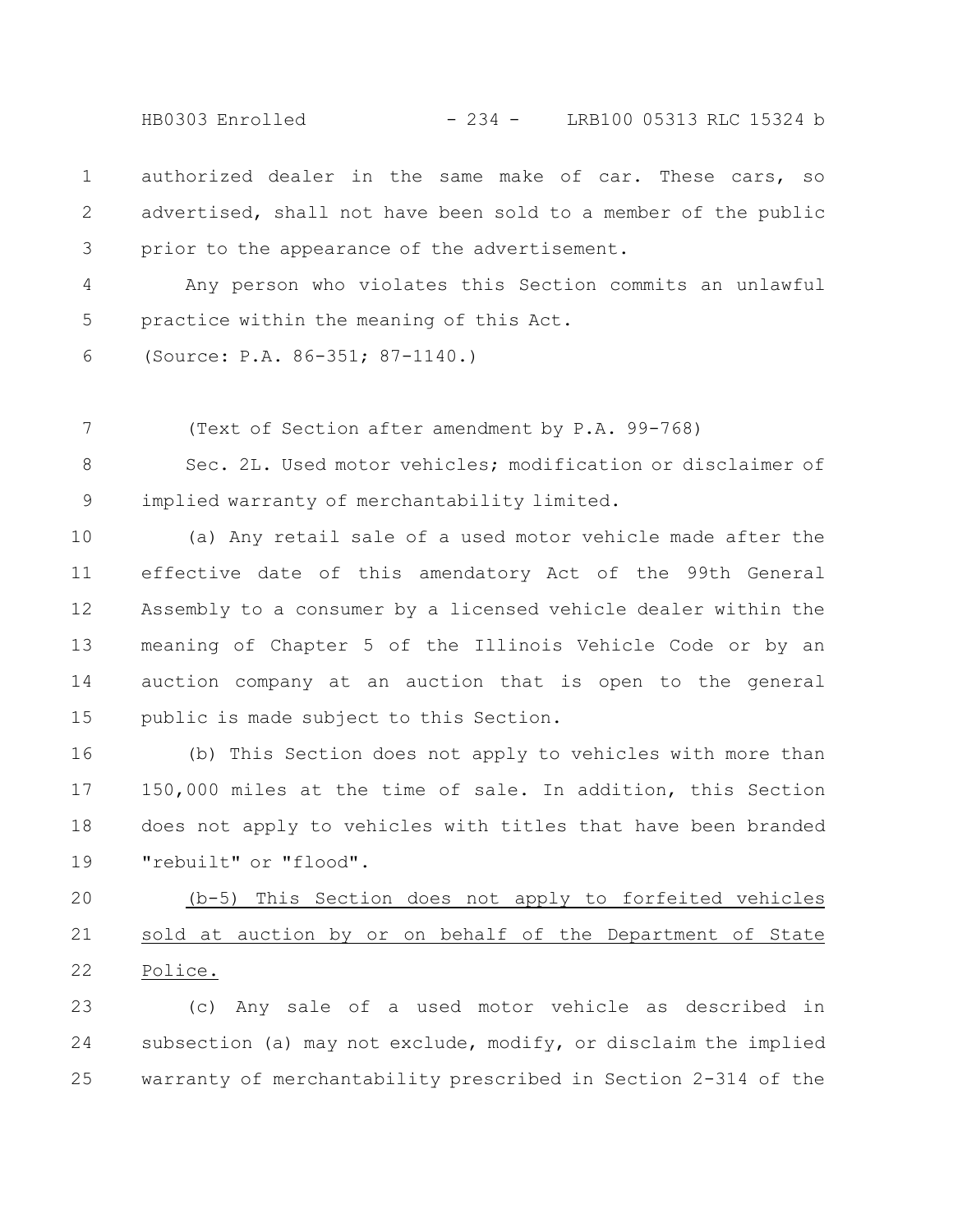Uniform Commercial Code or limit the remedies for a breach of the warranty before midnight of the 15th calendar day after delivery of a used motor vehicle or until a used motor vehicle is driven 500 miles after delivery, whichever is earlier. In calculating time under this Section, a day on which the warranty is breached and all subsequent days in which the used motor vehicle fails to conform with the implied warranty of merchantability are excluded. In calculating distance under this Section, the miles driven to obtain or in connection with the repair, servicing, or testing of a used motor vehicle that fails to conform with the implied warranty of merchantability are excluded. An attempt to exclude, modify, or disclaim the implied warranty of merchantability or to limit the remedies for a breach of the warranty in violation of this Section renders a purchase agreement voidable at the option of the purchaser. 1 2 3 4 5 6 7 8 9 10 11 12 13 14 15 16

(d) An implied warranty of merchantability is met if a used motor vehicle functions free of a defect in a power train component. As used in this Section, "power train component" means the engine block, head, all internal engine parts, oil pan and gaskets, water pump, intake manifold, transmission, and all internal transmission parts, torque converter, drive shaft, universal joints, rear axle and all rear axle internal parts, and rear wheel bearings. 17 18 19 20 21 22 23 24

(e) The implied warranty of merchantability expires at midnight of the 15th calendar day after delivery of a used 25 26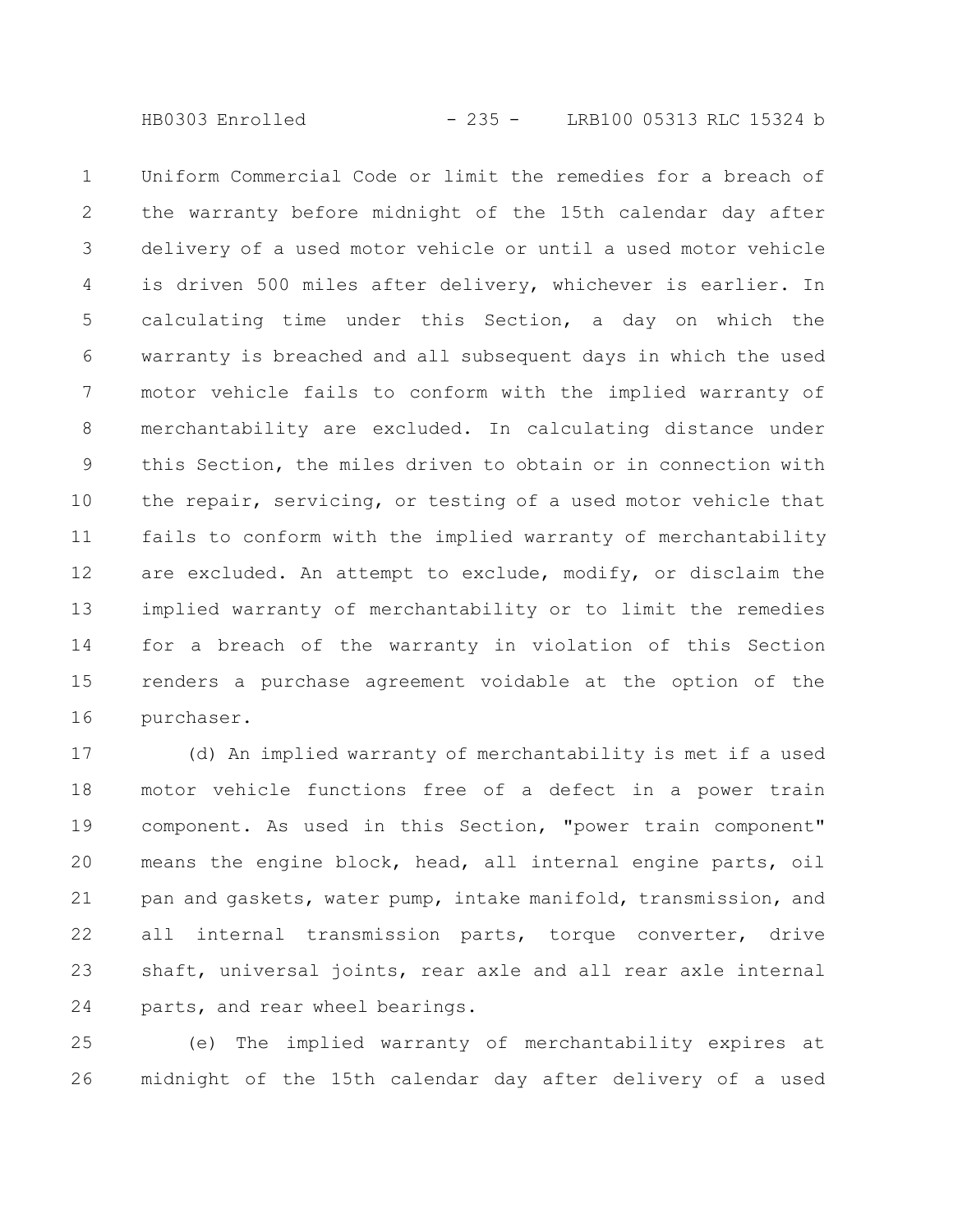HB0303 Enrolled - 236 - LRB100 05313 RLC 15324 b

motor vehicle or when a used motor vehicle is driven 500 miles after delivery, whichever is earlier. In calculating time, a day on which the implied warranty of merchantability is breached is excluded and all subsequent days in which the used motor vehicle fails to conform with the warranty are also excluded. In calculating distance, the miles driven to or by the seller to obtain or in connection with the repair, servicing, or testing of a used motor vehicle that fails to conform with the implied warranty of merchantability are excluded. An implied warranty of merchantability does not extend to damage that occurs after the sale of the used motor vehicle that results from: 1 2 3 4 5 6 7 8 9 10 11 12

- (1) off-road use; 13
- (2) racing; 14
- (3) towing; 15
- (4) abuse; 16
- (5) misuse; 17
- (6) neglect; 18

19

(7) failure to perform regular maintenance; and

(8) failure to maintain adequate oil, coolant, and other required fluids or lubricants. 20 21

(f) If the implied warranty of merchantability described in this Section is breached, the consumer shall give reasonable notice to the seller no later than 2 business days after the end of the statutory warranty period. Before the consumer exercises another remedy pursuant to Article 2 of the Uniform 22 23 24 25 26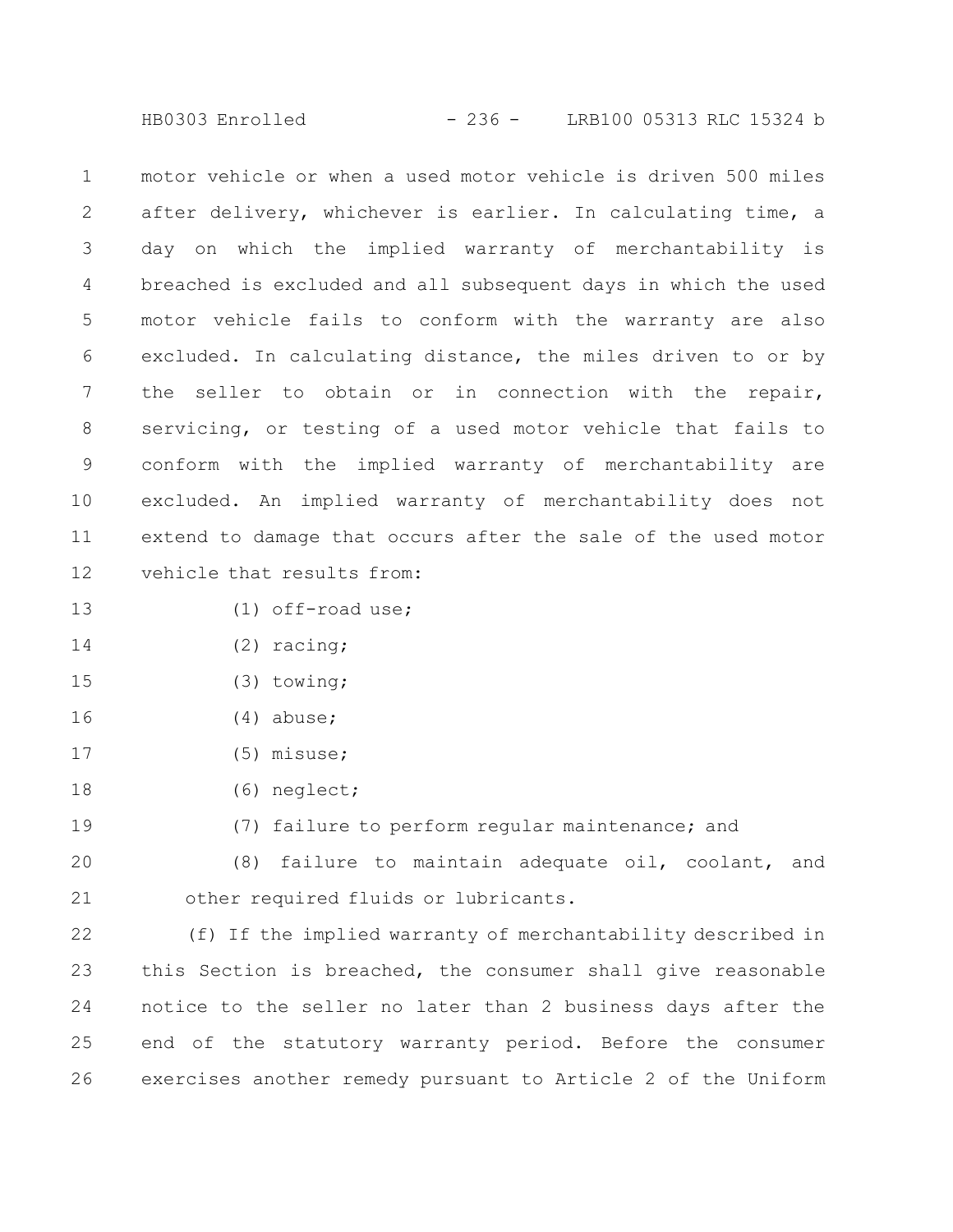HB0303 Enrolled - 237 - LRB100 05313 RLC 15324 b

Commercial Code, the seller shall have a reasonable opportunity to repair the used motor vehicle. The consumer shall pay one-half of the cost of the first 2 repairs necessary to bring the used motor vehicle into compliance with the warranty. The payments by the consumer are limited to a maximum payment of \$100 for each repair; however, the consumer shall only be responsible for a maximum payment of \$100 if the consumer brings in the vehicle for a second repair for the same defect. Reasonable notice as defined in this Section shall include, but not be limited to: 1 2 3 4 5 6 7 8 9 10

11

12

(1) text, provided the seller has provided the consumer with a cell phone number;

(2) phone call or message to the seller's business phone number provided on the seller's bill of sale for the purchase of the motor vehicle; 13 14 15

(3) in writing to the seller's address provided on the seller's bill of sale for the purchase of the motor vehicle; 16 17 18

(4) in person at the seller's address provided on the seller's bill of sale for the purchase of the motor vehicle. 19 20 21

(g) The maximum liability of a seller for repairs pursuant to this Section is limited to the purchase price paid for the used motor vehicle, to be refunded to the consumer or lender, as applicable, in exchange for return of the vehicle. 22 23 24 25

(h) An agreement for the sale of a used motor vehicle 26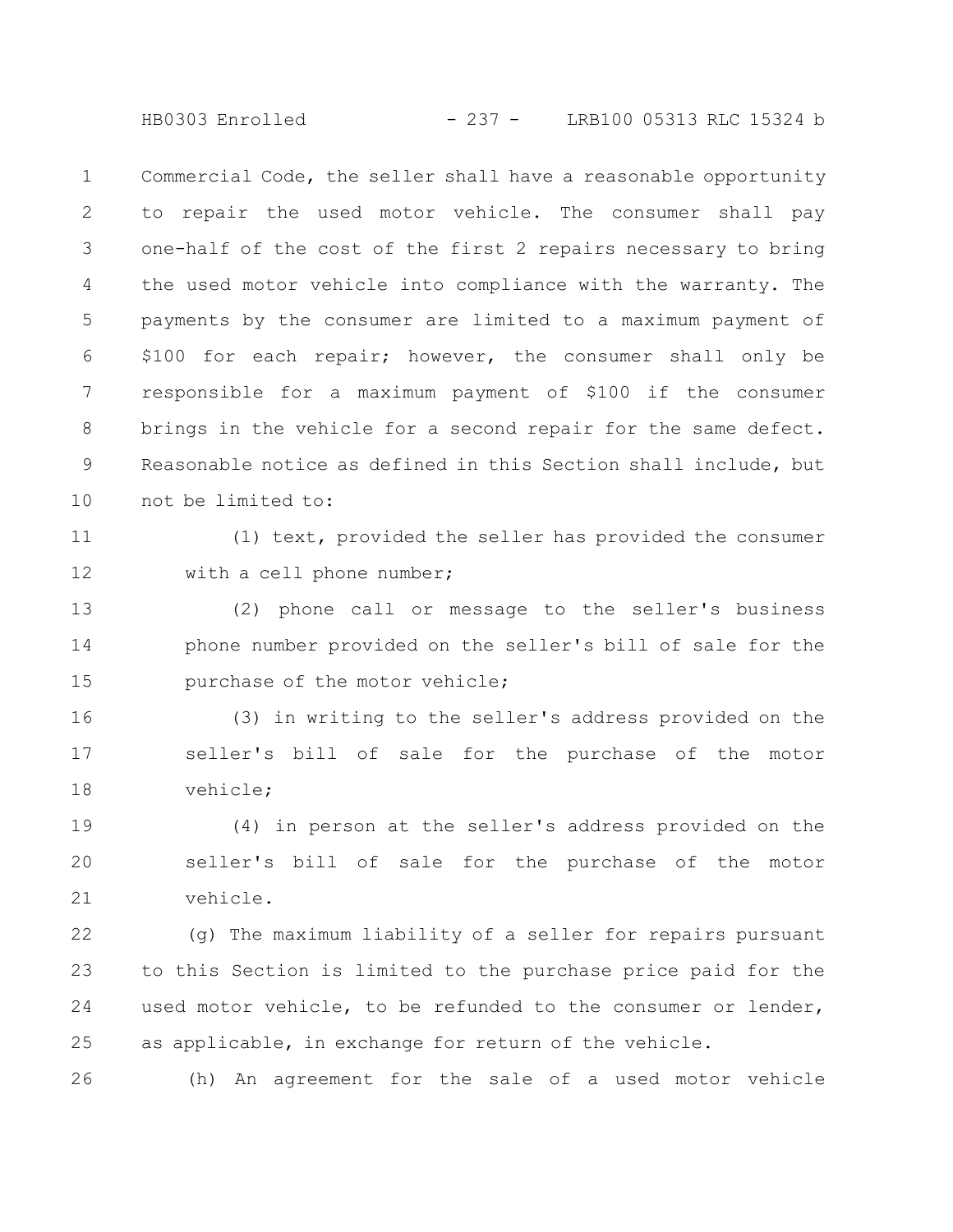subject to this Section is voidable at the option of the consumer, unless it contains on its face the following conspicuous statement printed in boldface 10-point or larger type set off from the body of the agreement: 1 2 3 4

"Illinois law requires that this vehicle will be free of a defect in a power train component for 15 days or 500 miles after delivery, whichever is earlier, except with regard to particular defects disclosed on the first page of this agreement. "Power train component" means the engine block, head, all internal engine parts, oil pan and gaskets, water pump, intake manifold, transmission, and all internal transmission parts, torque converter, drive shaft, universal joints, rear axle and all rear axle internal parts, and rear wheel bearings. You (the consumer) will have to pay up to \$100 for each of the first 2 repairs if the warranty is violated.". 5 6 7 8 9 10 11 12 13 14 15

(i) The inclusion in the agreement of the statement prescribed in subsection (h) of this Section does not create an express warranty. 16 17 18

(j) A consumer of a used motor vehicle may waive the implied warranty of merchantability only for a particular defect in the vehicle including, but not limited to, a rebuilt or flood-branded title and only if all of the following conditions are satisfied: 19 20 21 22 23

(1) the seller subject to this Section fully and accurately discloses to the consumer that because of circumstances unusual to the business, the used motor 24 25 26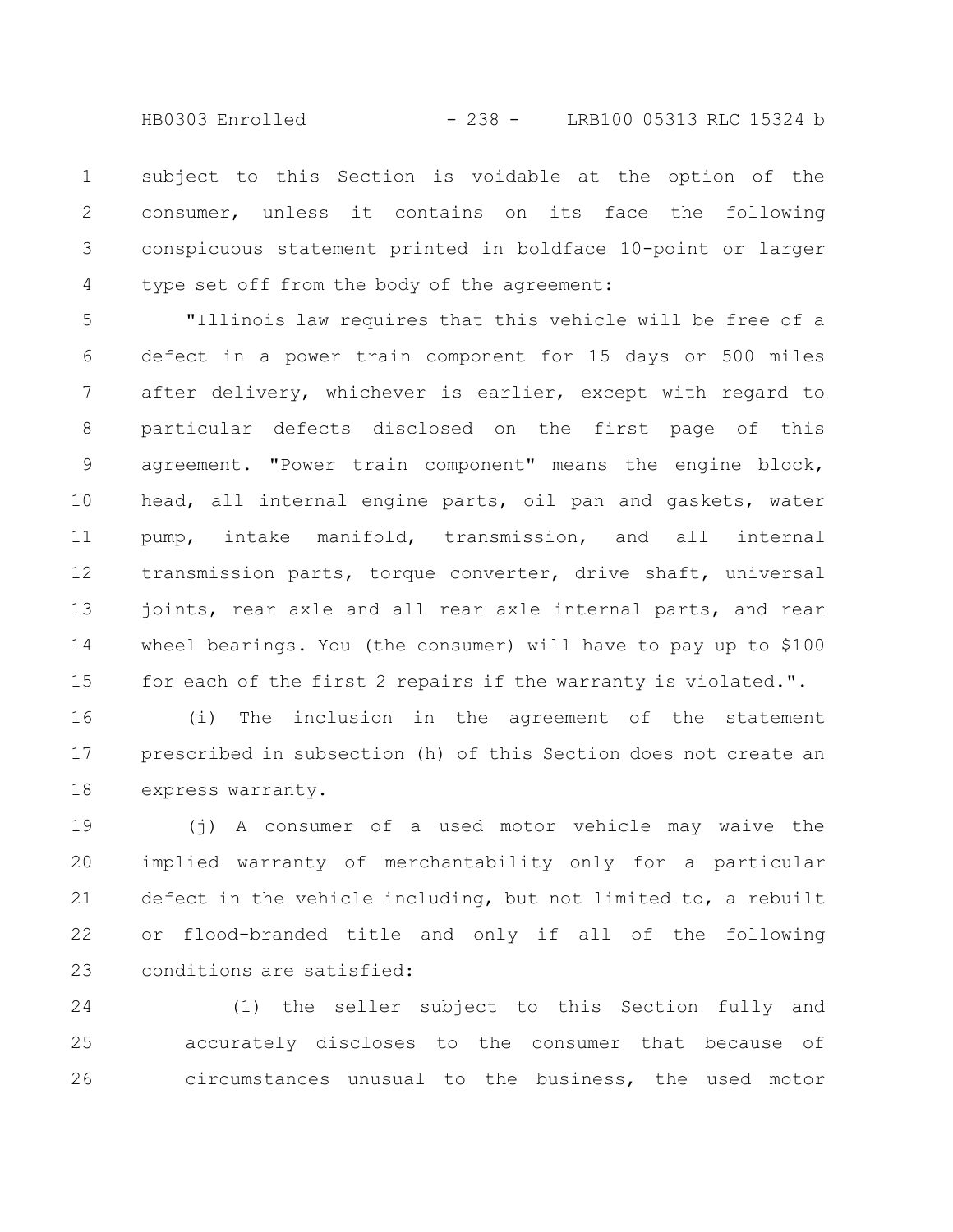HB0303 Enrolled - 239 - LRB100 05313 RLC 15324 b

1

vehicle has a particular defect;

(2) the consumer agrees to buy the used motor vehicle after disclosure of the defect; and 2 3

(3) before the sale, the consumer indicates agreement to the waiver by signing and dating the following conspicuous statement that is printed on the first page of the sales agreement or on a separate document in boldface 10-point or larger type and that is written in the language in which the presentation was made: 4 5 6 7 8 9

"Attention consumer: sign here only if the seller has told you that this vehicle has the following problem or problems and you agree to buy the vehicle on those terms: 10 11 12

1. ...................................................... 2. ...................................................... 3. .................................................... ". 13 14 15

(k) It shall be an affirmative defense to any claim under this Section that: 16 17

(1) an alleged nonconformity does not substantially impair the use and market value of the motor vehicle; 18 19

(2) a nonconformity is the result of abuse, neglect, or unauthorized modifications or alterations of the motor vehicle; 20 21 22

(3) a claim by a consumer was not filed in good faith; or 23 24

(4) any other affirmative defense allowed by law. (l) Other than the 15-day, 500-mile implied warranty of 25 26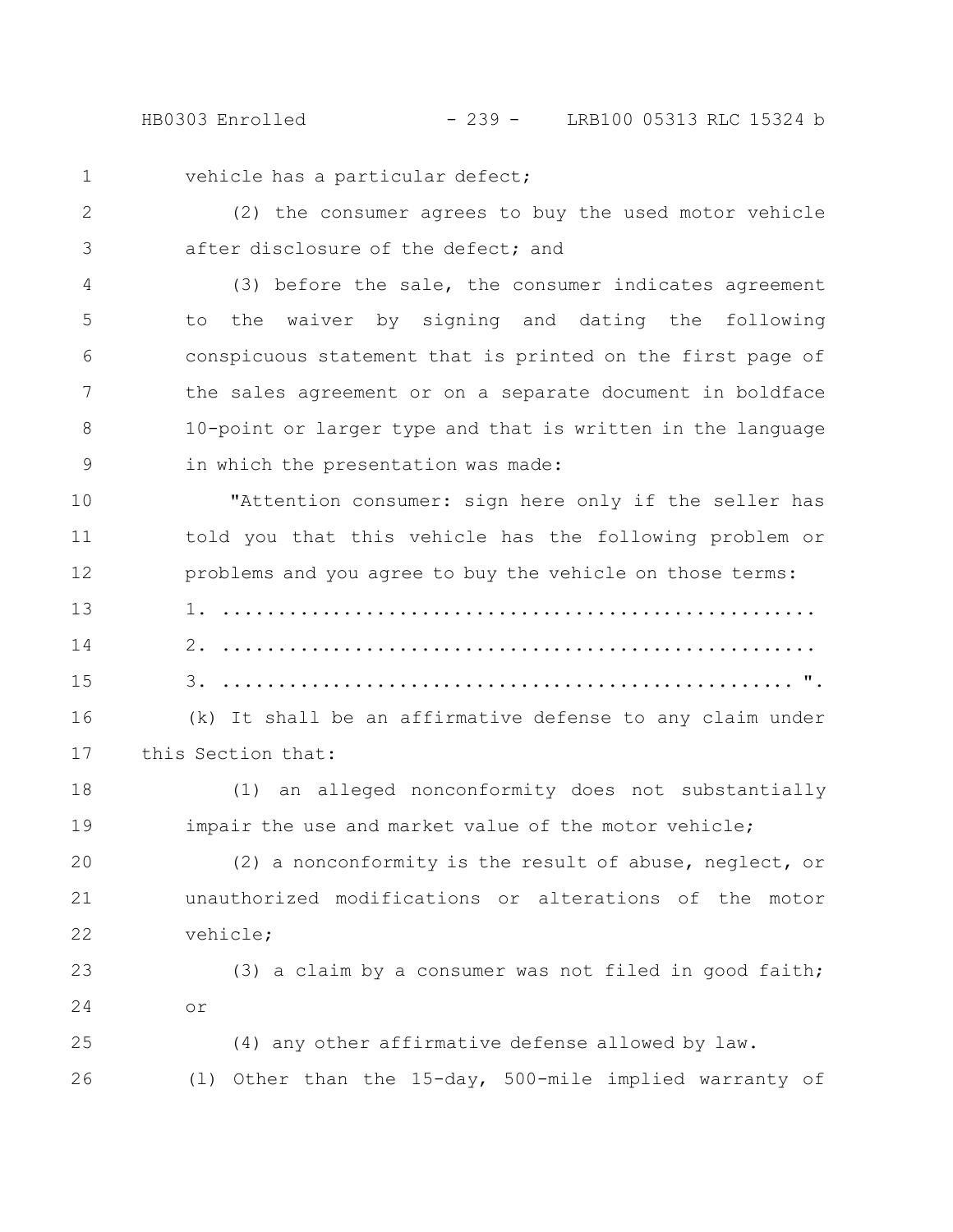HB0303 Enrolled - 240 - LRB100 05313 RLC 15324 b

merchantability identified herein, a seller subject to this Section is not required to provide any further express or implied warranties to a purchasing consumer unless: 1 2 3

(1) the seller is required by federal or State law to provide a further express or implied warranty; or 4 5

(2) the seller fails to fully inform and disclose to the consumer that the vehicle is being sold without any further express or implied warranties, other than the 15 day, 500 mile implied warranty of merchantability identified in this Section. 6 7 8 9 10

(m) This Section does not apply to the sale of antique vehicles, as defined in the Illinois Vehicle Code, or to collector motor vehicles. 11 12 13

Any person who violates this Section commits an unlawful practice within the meaning of this Act. 14 15

(Source: P.A. 99-768, eff. 7-1-17.) 16

24

Section 995. No acceleration or delay. Where this Act makes changes in a statute that is represented in this Act by text that is not yet or no longer in effect (for example, a Section represented by multiple versions), the use of that text does not accelerate or delay the taking effect of (i) the changes made by this Act or (ii) provisions derived from any other Public Act. 17 18 19 20 21 22 23

Section 996. No revival or extension. This Act does not